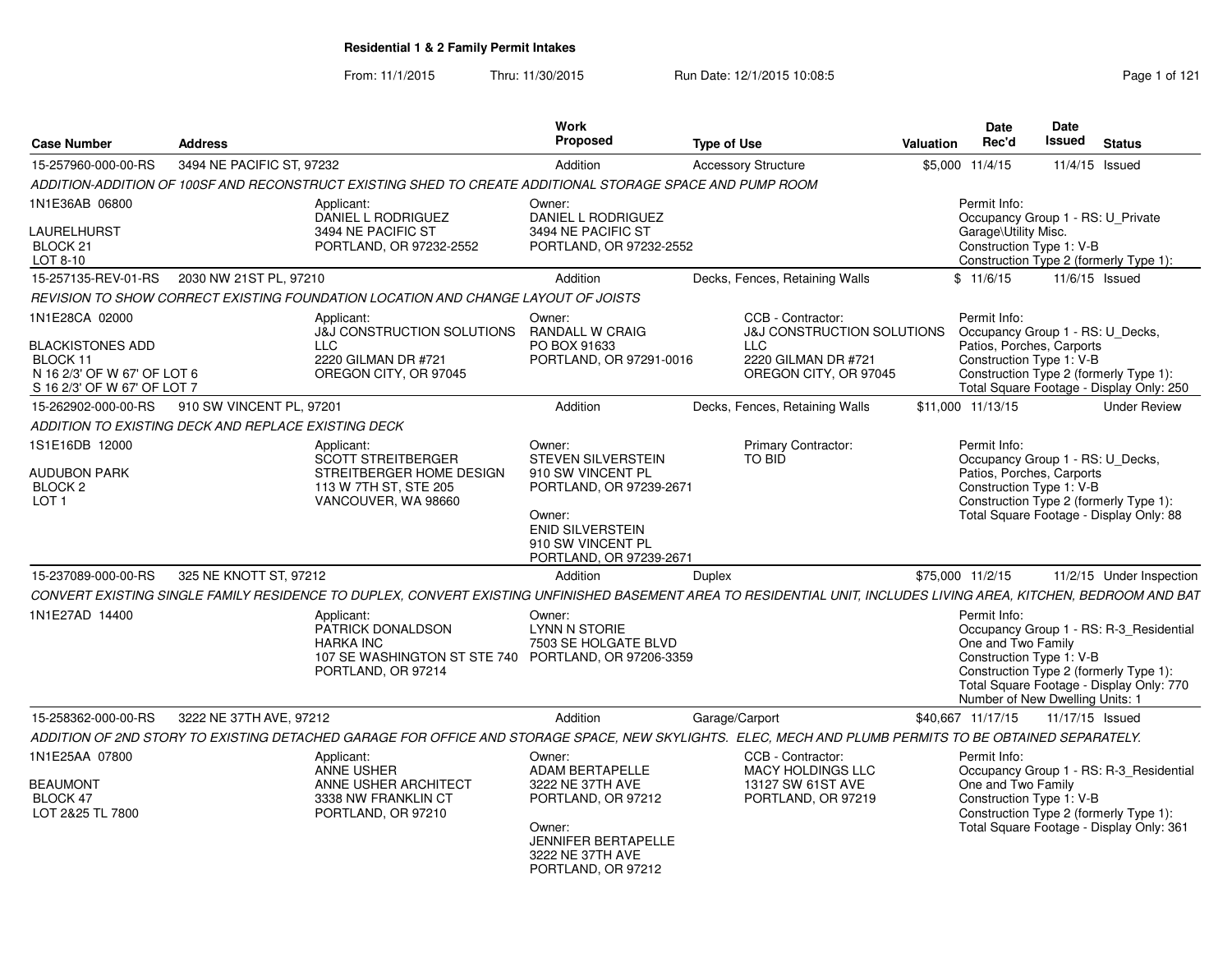From: 11/1/2015Thru: 11/30/2015 Run Date: 12/1/2015 10:08:5<br>
Rage 2 of 121

| <b>Case Number</b>                                                                             | <b>Address</b>                   |                                                                                                            | <b>Work</b><br><b>Proposed</b>                                                 | <b>Type of Use</b>                                                                                                                                                                                                                                                                                                   | Valuation | <b>Date</b><br>Rec'd                                                                                  | Date<br><b>Issued</b> | <b>Status</b>                                                                                                                      |
|------------------------------------------------------------------------------------------------|----------------------------------|------------------------------------------------------------------------------------------------------------|--------------------------------------------------------------------------------|----------------------------------------------------------------------------------------------------------------------------------------------------------------------------------------------------------------------------------------------------------------------------------------------------------------------|-----------|-------------------------------------------------------------------------------------------------------|-----------------------|------------------------------------------------------------------------------------------------------------------------------------|
| 15-259745-000-00-RS                                                                            | 1206 NE 58TH AVE - Unit A, 97213 |                                                                                                            | Addition                                                                       | Garage/Carport                                                                                                                                                                                                                                                                                                       |           | \$3,000 11/3/15                                                                                       | 11/3/15 Issued        |                                                                                                                                    |
|                                                                                                |                                  | CONVERTING FROM FLAT ROOF TO GABLE ROOF TO CREATE STORAGE AREA                                             |                                                                                |                                                                                                                                                                                                                                                                                                                      |           |                                                                                                       |                       |                                                                                                                                    |
| 1N2E31AA 15700<br>NORMANDALE<br>BLOCK <sub>2</sub><br>LOT 3&4                                  |                                  | Applicant:<br>DON R. TITUS<br>RESIDENTIAL DESIGNER<br>7028 N ST. LOUIS AVE<br>PORTLAND, OR 97203           | Owner:<br><b>JEFFREY RHOADES</b><br>PO BOX 80926<br>PORTLAND, OR 97280-1926    | CCB - Contractor:<br>EVAELIA MEJIA & ISMAEL MEJIA<br><b>GAONA</b><br>4582 SW 196TH AVE<br>BEAVERTON, OR 97007                                                                                                                                                                                                        |           | Permit Info:<br>Occupancy Group 1 - RS: U_Private<br>Garage\Utility Misc.<br>Construction Type 1: V-B |                       | Construction Type 2 (formerly Type 1):                                                                                             |
| 12-204906-REV-02-RS                                                                            | 10425 SE LONG ST, 97266          |                                                                                                            | Addition                                                                       | Single Family Dwelling                                                                                                                                                                                                                                                                                               |           | \$2,000 11/18/15                                                                                      | 11/18/15 Issued       |                                                                                                                                    |
| REVISION TO SHEARWALL DESIGN OF COVERED PORCH                                                  |                                  |                                                                                                            |                                                                                |                                                                                                                                                                                                                                                                                                                      |           |                                                                                                       |                       |                                                                                                                                    |
| 1S2E15BB 02800<br>D & O LITTLE HMS SUB 4<br>LOT 20 TL 2800                                     |                                  | Applicant:<br><b>DAVE SANDAHL</b><br><b>WEST COAST FORENSICS</b><br>3825 SW KELLY AVE<br>PORTLAND OR 97239 | Owner:<br><b>MASON YOUNT</b><br>10425 SE LONG ST<br>PORTLAND, OR 97266-3542    |                                                                                                                                                                                                                                                                                                                      |           | Permit Info:<br>Construction Type 1: V-B                                                              |                       | Occupancy Group 1 - RS: R-3_Remodel<br>Construction Type 2 (formerly Type 1): V-B<br>Total Square Footage - Display Only: 713      |
| 14-181102-REV-01-RS                                                                            | 3117 SE BROOKLYN ST, 97202       |                                                                                                            | Addition                                                                       | Single Family Dwelling                                                                                                                                                                                                                                                                                               |           | \$500 11/9/15                                                                                         | 11/9/15 Issued        |                                                                                                                                    |
|                                                                                                |                                  |                                                                                                            |                                                                                | ADDED VALUE REVISION TO CHANGE HOLD DOWNS AT STEARWAY; RECONFIGURE SECOND FLOOR CLOSET BETWEEN BEDROOM 3 AND 4; CREATE AN OPENING BETWEEN GARAGE AND CLO                                                                                                                                                             |           |                                                                                                       |                       |                                                                                                                                    |
| 1S1E12BA 17400<br>WAVERLY<br>E 81' OF W 151' OF S 1/2 OF BLOCK 34                              |                                  | Applicant:<br><b>JONATHON ZILKA</b><br><b>ZILKA DESIGN</b><br>2421 SE ASH ST<br>PORTLAND OR 97214          | Owner:<br><b>NATHAN MCBEE</b><br>3117 SE BROOKLYN ST<br>PORTLAND, OR 97202     | CCB - Contractor:<br>THUNDERBIRD ELECTRIC INC<br>11124 NE HALSEY ST #678<br>PORTLAND, OR 97220<br>CCB - Contractor:<br><b>JUAN HERNANDEZ</b><br>NW HOME SERVICES LLC<br>6941 SE BIXEL WAY<br>MILWAUKIE OR 97267<br>CCB - Contractor:<br>OPAL CREEK CONSTRUCTION LLC<br>3519 NE 15TH AVE PMB507<br>PORTLAND, OR 97232 |           | Permit Info:<br>One and Two Family<br>Construction Type 1: V-B                                        |                       | Occupancy Group 1 - RS: R-3 Residential<br>Construction Type 2 (formerly Type 1): V-B<br>Total Square Footage - Display Only: 2917 |
| 15-115256-DFS-01-RS                                                                            | 53 SE 75TH AVE, 97215            |                                                                                                            | Addition                                                                       | Single Family Dwelling                                                                                                                                                                                                                                                                                               |           | \$2,000 11/13/15                                                                                      | 11/13/15 Issued       |                                                                                                                                    |
| <b>DFS - ROOF TRUSSES</b><br>1N2E32DC 03200<br>MT TABOR VILLA<br>BLOCK 12<br>LOT <sub>17</sub> |                                  | Applicant:<br>JEFFREY KIRK NELSON<br>4304 SE YAMHILL ST<br>PORTLAND, OR 97215                              | Owner:<br><b>DIANE BRODIE</b><br>4024 SE YAMHILL ST<br>PORTLAND, OR 97214-4445 | CCB - Contractor:<br><b>KEVIN PAUL SHARPE</b><br>SHARPE PLUMBING<br>PO BOX 23984<br>TIGARD OR 97281<br>CCB - Contractor:<br>JEFFREY KIRK NELSON<br>4304 SE YAMHILL ST<br>PORTLAND, OR 97215<br>CCB - Contractor:<br>POBIHUSHCHY STEPHEN/ DBA<br><b>PRECISION ELECTRIC</b><br>2041 SE 51ST<br>PORTLAND OR 97215       |           | Permit Info:<br>One and Two Family<br>Construction Type 1: V-B                                        |                       | Occupancy Group 1 - RS: R-3_Residential<br>Construction Type 2 (formerly Type 1): V-B<br>Total Square Footage - Display Only: 1108 |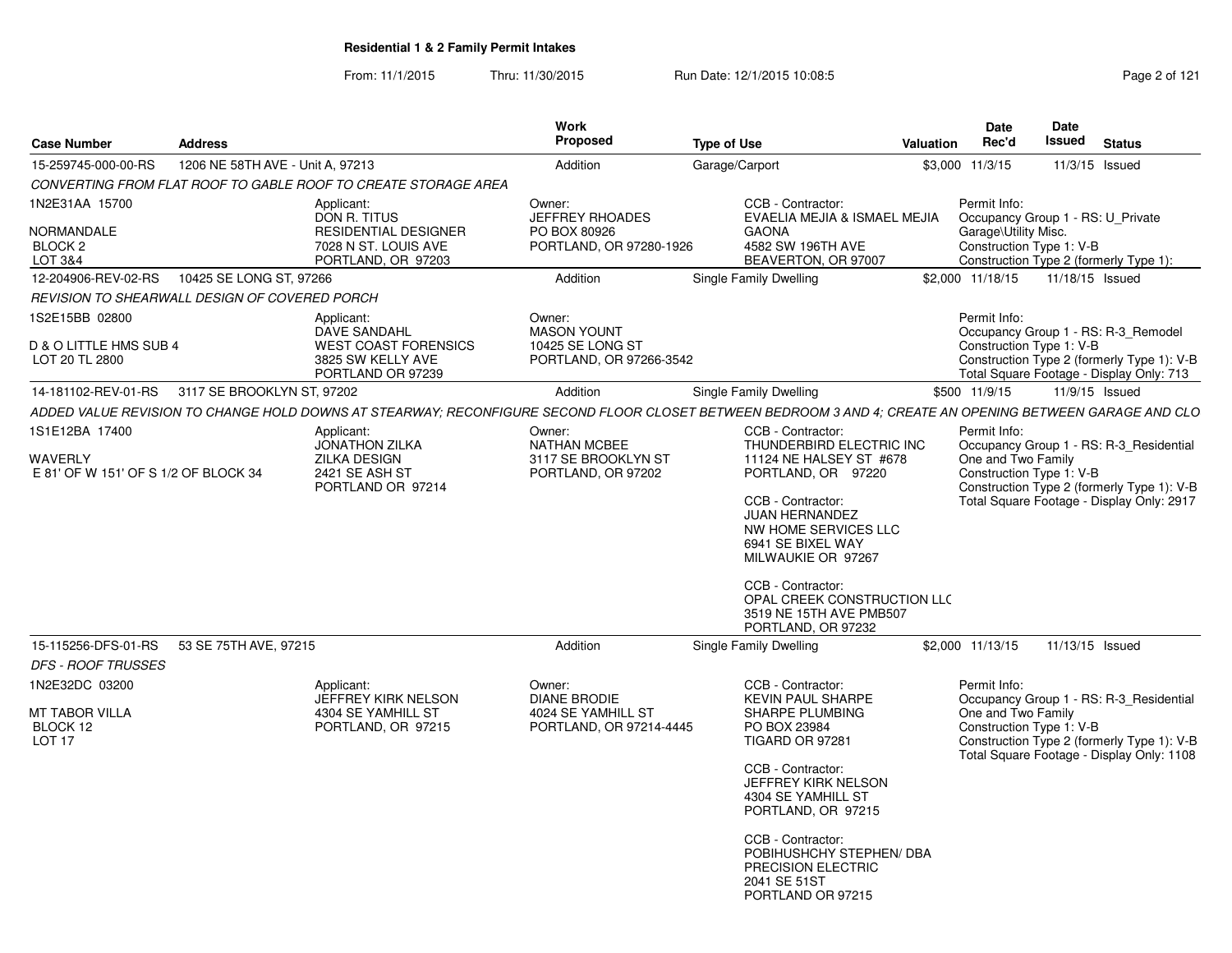From: 11/1/2015Thru: 11/30/2015 **Run Date: 12/1/2015 10:08:5** Phru: 11/30/2015 9 age 3 of 121

| <b>Case Number</b>                                                       | <b>Address</b>                    |                                                                                                                                                                | <b>Work</b><br>Proposed                                                                                                 | <b>Type of Use</b>            |                                                                                                                                                                                     | <b>Valuation</b> | Date<br>Rec'd                                                                                                                                                                                       | Date<br><b>Issued</b> | <b>Status</b>                                                                                                                      |  |  |  |
|--------------------------------------------------------------------------|-----------------------------------|----------------------------------------------------------------------------------------------------------------------------------------------------------------|-------------------------------------------------------------------------------------------------------------------------|-------------------------------|-------------------------------------------------------------------------------------------------------------------------------------------------------------------------------------|------------------|-----------------------------------------------------------------------------------------------------------------------------------------------------------------------------------------------------|-----------------------|------------------------------------------------------------------------------------------------------------------------------------|--|--|--|
| 15-134252-REV-01-RS                                                      | 732 NE BUFFALO ST - Unit B, 97211 |                                                                                                                                                                | Addition                                                                                                                | Single Family Dwelling        |                                                                                                                                                                                     |                  | \$11/20/15                                                                                                                                                                                          |                       | 11/20/15 Issued                                                                                                                    |  |  |  |
|                                                                          |                                   | REVISE PERMIT TO ADD BEAM TO BASEMENT AND REMOVE SUPPORT POST IN ADU LIVING ROOM. SEPARATE DECORATIVE SUPPORT POST TO ALSO BE REMOVED.                         |                                                                                                                         |                               |                                                                                                                                                                                     |                  |                                                                                                                                                                                                     |                       |                                                                                                                                    |  |  |  |
| 1N1E14BB 07700                                                           |                                   | Applicant:<br><b>BOBBY JONES</b><br>732 NE BUFFALO ST<br>PORTLAND, OR 97211                                                                                    | Owner:<br><b>BOBBY JONES</b><br>732 NE BUFFALO ST<br>PORTLAND, OR 97211                                                 |                               |                                                                                                                                                                                     |                  | Permit Info:<br>Occupancy Group 1 - RS: R-3 Residential<br>One and Two Family<br>Construction Type 1: V-B<br>Construction Type 2 (formerly Type 1): V-B<br>Total Square Footage - Display Only: 694 |                       |                                                                                                                                    |  |  |  |
| 15-143562-REV-01-RS                                                      | 2744 NE 28TH AVE, 97212           |                                                                                                                                                                | Addition                                                                                                                | Single Family Dwelling        |                                                                                                                                                                                     |                  | \$8,000 11/16/15                                                                                                                                                                                    |                       | 11/16/15 Issued                                                                                                                    |  |  |  |
|                                                                          |                                   | VALUE ADDED REVISION TO CONVERT BASEMENT TO LIVING SPACE: FAMILYROOM, AND ADD BATHROOM ***SEPARATE TRADE PERMIT FOR ELECTRICAL ***3BATHROOMS TOTAL             |                                                                                                                         |                               |                                                                                                                                                                                     |                  |                                                                                                                                                                                                     |                       |                                                                                                                                    |  |  |  |
| 1N1E25BC 14900<br><b>GLENEYRIE</b><br><b>BLOCK 5</b><br>LOT <sub>6</sub> |                                   | Applicant:<br>THE OVERMAN FAMILY LTD<br><b>PARTNE</b><br>3316 NE 14TH AVE<br>PORTLAND, OR 97212                                                                | Owner:<br>THE OVERMAN FAMILY LTD<br><b>PARTNE</b><br>3316 NE 14TH AVE<br>PORTLAND, OR 97212                             |                               | CCB - Contractor:<br>POSITIVE CONSTRUCTION LLC<br>16414 SE HIGH MEADOW LOOP<br>PORTLAND OR 97236                                                                                    |                  | Permit Info:<br>One and Two Family<br>Construction Type 1: V-B                                                                                                                                      |                       | Occupancy Group 1 - RS: R-3_Residential<br>Construction Type 2 (formerly Type 1):                                                  |  |  |  |
| 15-163841-DFS-01-RS                                                      | 4405 SE CLINTON ST, 97206         |                                                                                                                                                                | Addition                                                                                                                | Single Family Dwelling        |                                                                                                                                                                                     |                  | \$5,000 11/6/15                                                                                                                                                                                     |                       | 11/30/15 Issued                                                                                                                    |  |  |  |
| <b>DFS FOR TRUSSES</b>                                                   |                                   |                                                                                                                                                                |                                                                                                                         |                               |                                                                                                                                                                                     |                  |                                                                                                                                                                                                     |                       |                                                                                                                                    |  |  |  |
| 1S2E07BB 09900<br><b>MCMAHONS ADD</b><br>BLOCK 6<br>LOT <sub>14</sub>    |                                   | Applicant:<br><b>ADAM MCCANNA</b><br>AIM INVESTMENT SOLUTIONS<br>20495 DRIFTWOOD DR<br>OREGON CITY, OR 97045                                                   | Owner:<br>AIM INVESTMENT SOLUTIONS INC FOX ROOFING & CONSTRUCTION<br>20495 S DRIFTWOOD DR<br>OREGON CITY, OR 97045-7359 | <b>LLC</b><br>PO BOX 1198     | CCB - Contractor:<br>GRESHAM OR 97030                                                                                                                                               |                  | Permit Info:<br>One and Two Family<br>Construction Type 1: V-B                                                                                                                                      |                       | Occupancy Group 1 - RS: R-3 Residential<br>Construction Type 2 (formerly Type 1): V-B<br>Total Square Footage - Display Only: 2123 |  |  |  |
| 15-166121-REV-01-RS                                                      | 4229 SE 48TH AVE, 97206           |                                                                                                                                                                | Addition                                                                                                                | Single Family Dwelling        |                                                                                                                                                                                     |                  | \$11/20/15                                                                                                                                                                                          |                       | 11/20/15 Issued                                                                                                                    |  |  |  |
|                                                                          |                                   | REVISION - CLARIFY SETBACKS AND EXISTING CONDITIONS, CHANGES TO MAIN AND BASEMENT FLOOR PLANS, REMOVE SKYLIGHTS FROM SCOPE, REDUCE SIZE OF PORCH ROOF WITH CA. |                                                                                                                         |                               |                                                                                                                                                                                     |                  |                                                                                                                                                                                                     |                       |                                                                                                                                    |  |  |  |
| 1S2E07CD 04800<br><b>IVANHOE</b><br>BLOCK 6<br>E 1/2 OF LOT 17&18        |                                   | Applicant:<br><b>CALEB MACGREGOR</b><br>2536 SE MANNTHEY RD<br>CORBETT, OR 97019                                                                               | Owner:<br>MICHAEL JANNIRO<br>2248 NW JOHNSON ST<br>PORTLAND, OR 97210                                                   |                               |                                                                                                                                                                                     |                  | Permit Info:<br>Construction Type 1: V-B                                                                                                                                                            |                       | Occupancy Group 1 - RS: R-3_Remodel<br>Construction Type 2 (formerly Type 1): V-B<br>Total Square Footage - Display Only: 780      |  |  |  |
| 15-172021-REV-01-RS                                                      | 3112 SE GLADSTONE ST, 97202       |                                                                                                                                                                | Addition                                                                                                                | <b>Single Family Dwelling</b> |                                                                                                                                                                                     |                  | \$11/23/15                                                                                                                                                                                          |                       | 11/23/15 Issued                                                                                                                    |  |  |  |
|                                                                          |                                   | REV-TO SHEET S1 FOR CONTINUOUS FOOTING TO MATCH FIELD CONDITIONS                                                                                               |                                                                                                                         |                               |                                                                                                                                                                                     |                  |                                                                                                                                                                                                     |                       |                                                                                                                                    |  |  |  |
| 1S1E12CD 06700<br><b>KENILWORTH</b><br>BLOCK 16<br>E 50' OF LOT 1&2      |                                   | Applicant:<br><b>Bob Steele</b><br>Design Intelligence LLC<br>3013 SE Washougal River Rd.<br>Washougal, WA 98671-8159                                          | Owner:<br><b>WILDE PROPERTIES INC</b><br>3735 SE CLAY ST<br>PORTLAND, OR 97214-5139                                     |                               | CCB - Contractor:<br><b>SANDY ELECTRIC INC</b><br>12130 SE VIRGINIA CT<br>SANDY OR 97055<br>CCB - Contractor:<br>WILDE PROPERTIES INC<br>3735 SE CLAY STE 204<br>PORTLAND, OR 97214 |                  | Permit Info:<br>One and Two Family<br>Construction Type 1: V-B                                                                                                                                      |                       | Occupancy Group 1 - RS: R-3_Residential<br>Construction Type 2 (formerly Type 1): V-B<br>Total Square Footage - Display Only: 2326 |  |  |  |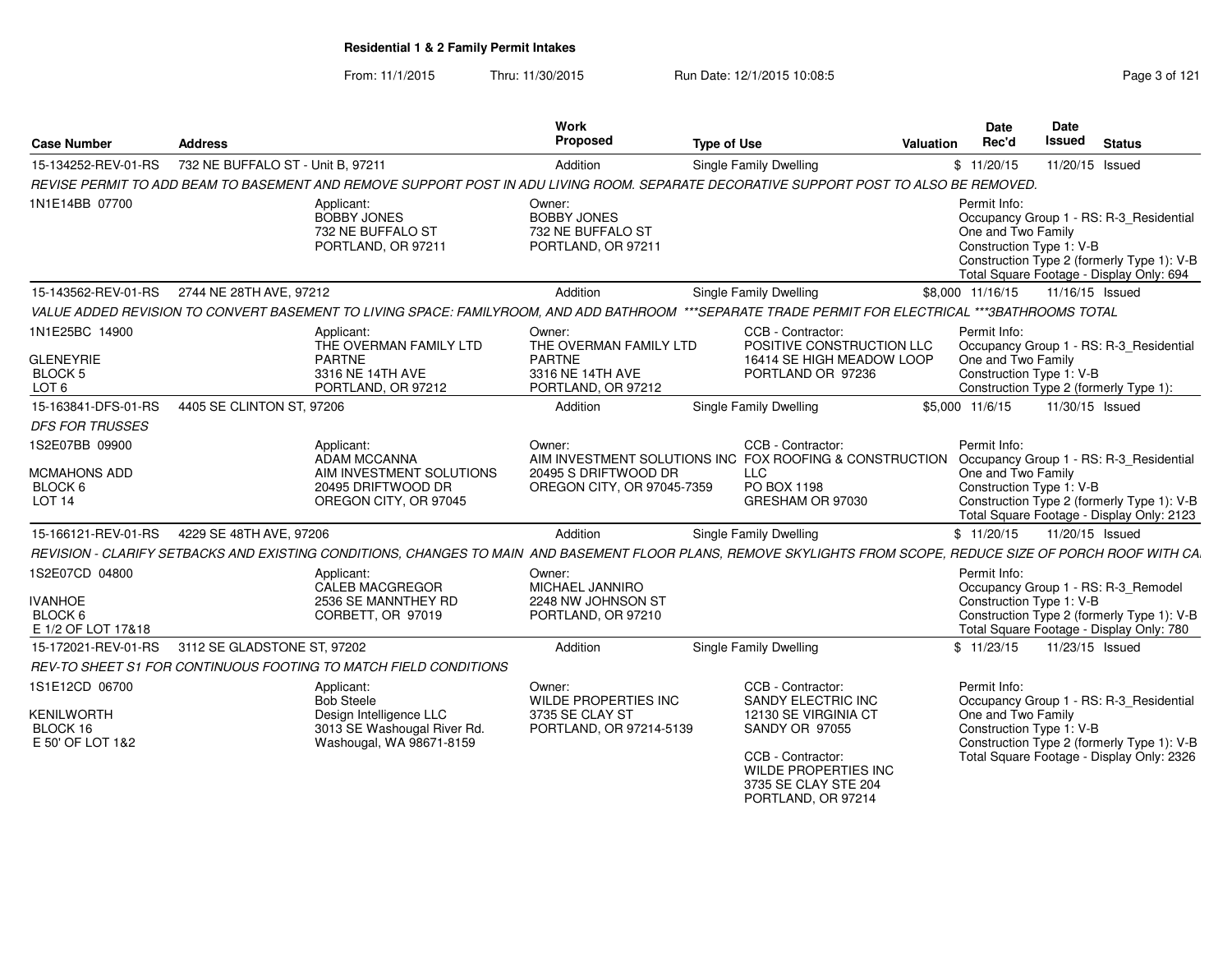From: 11/1/2015Thru: 11/30/2015 **Run Date: 12/1/2015 10:08:5** Page 4 of 121

| <b>Case Number</b>                                                                 | <b>Address</b>                  |                                                                                                                                                               | Work<br><b>Proposed</b>                                                                                                                                              | <b>Type of Use</b>                                                                                                                                                                                                | Valuation | Date<br>Rec'd                                                                                             | Date<br>Issued  | <b>Status</b>                                                                                                                      |
|------------------------------------------------------------------------------------|---------------------------------|---------------------------------------------------------------------------------------------------------------------------------------------------------------|----------------------------------------------------------------------------------------------------------------------------------------------------------------------|-------------------------------------------------------------------------------------------------------------------------------------------------------------------------------------------------------------------|-----------|-----------------------------------------------------------------------------------------------------------|-----------------|------------------------------------------------------------------------------------------------------------------------------------|
| 15-181433-REV-01-RS                                                                | 3011 NE HOYT ST - Unit B. 97232 |                                                                                                                                                               | Addition                                                                                                                                                             | Single Family Dwelling                                                                                                                                                                                            |           | \$5,000 11/24/15                                                                                          | 11/24/15 Issued |                                                                                                                                    |
|                                                                                    |                                 | REVISION-DESIGN CHANGE TO THE EXTERIOR FRONT AND BACK STAIRS. THE EXISTING FRONT PORCH AND BACK PORCH ARE GOING TO HAVE DECKING AND PLATFORM REPLACE, THE ROC |                                                                                                                                                                      |                                                                                                                                                                                                                   |           |                                                                                                           |                 |                                                                                                                                    |
| 1N1E36BD 08600                                                                     |                                 | Applicant:<br><b>RYAN AUSTIN</b><br>POLYPHON ARCHITECTURE &<br><b>DESIGN LLC</b><br>412 NW COUCH ST., SUITE 309<br>PORTLAND OR 97209                          | Owner:<br>THEODORE R LABBE<br>6325 N ALBINA AVE #7<br>PORTLAND, OR 97217-1862<br>Owner:<br><b>KELLY C RODGERS</b><br>6325 N ALBINA AVE #7<br>PORTLAND, OR 97217-1862 | CCB - Contractor:<br><b>ADAM PUSHKAS</b><br>COHO CONSTRUCTION<br><b>SERVICES INC</b><br>PO Box 14398<br>PORTLAND, OR 97293<br>CCB - Contractor:<br>ORANGE SPLOT LLC<br>6325 N ALBINA AVE #6<br>PORTLAND, OR 97217 |           | Permit Info:<br>One and Two Family<br>Construction Type 1: V-B                                            |                 | Occupancy Group 1 - RS: R-3_Residential<br>Construction Type 2 (formerly Type 1): V-B<br>Total Square Footage - Display Only: 1248 |
| 15-194048-REV-01-RS                                                                | 4155 SW COUNCIL CREST DR, 97201 |                                                                                                                                                               | Addition                                                                                                                                                             | Single Family Dwelling                                                                                                                                                                                            |           | \$11/20/15                                                                                                | 11/20/15 Issued |                                                                                                                                    |
| REVISION - REMOVE TREE PROTECTION                                                  |                                 |                                                                                                                                                               |                                                                                                                                                                      |                                                                                                                                                                                                                   |           |                                                                                                           |                 |                                                                                                                                    |
| 1S1E09CC 05400<br>COUNCIL CREST PK RPLT<br>E 1/2 OF LOT B<br>LOT C                 |                                 | Applicant:<br><b>BRIAN MELTON</b><br>DILORETO ARCHITECTURE<br>200 NE 20th AVE; SUITE 200<br>PORTLAND, OR 97232                                                | Owner:<br>REBECCA B KING<br>10299 SW TAYLOR ST<br>PORTLAND, OR 97225                                                                                                 | CCB - Contractor:<br>ANCTIL PLUMBING INC<br>16900 SW MERLO RD<br>BEAVERTON, OR 97006-5042<br>CCB - Contractor:<br><b>MARK JACOBS</b><br>MARK JACOBS CONSTRUCTION<br>PO BOX 25531<br>PORTLAND, OR 97298            |           | Permit Info:<br>One and Two Family<br>Construction Type 1: V-B                                            |                 | Occupancy Group 1 - RS: R-3_Residential<br>Construction Type 2 (formerly Type 1): V-B<br>Total Square Footage - Display Only: 5704 |
| 15-195867-REV-02-RS                                                                | 7734 N DECATUR ST               |                                                                                                                                                               | Addition                                                                                                                                                             | Single Family Dwelling                                                                                                                                                                                            |           | \$11/6/15                                                                                                 |                 | 11/6/15 Issued                                                                                                                     |
|                                                                                    |                                 | REVISE PERMIT TO CHANGE FROM MANUFACTURED TRUSSES ON PORCH COVERING TO STICK BUILT RAFTERS. CHANGE BOTTOM FASTNER ON GUARDRAIL POST AT TOP OF PORCH STAIRW.   |                                                                                                                                                                      |                                                                                                                                                                                                                   |           |                                                                                                           |                 |                                                                                                                                    |
| 1N1W12DB 00602<br>A L MINERS ADD<br>BLOCK 31<br>W 1/2 OF LOT 7<br>LOT <sub>8</sub> |                                 | Applicant:<br><b>VICTOR VALLE</b><br><b>INNOVATIVE SPACES</b><br>2309 SW 1ST AVE #2143<br>PORTLAND, OR 97201                                                  | Owner:<br>ROBERT A WEILAND<br>7734 N DECATUR ST<br>PORTLAND, OR 97203<br>Owner:<br><b>MARY M BARBA</b><br>7734 N DECATUR ST<br>PORTLAND, OR 97203                    | CCB - Contractor:<br><b>FURNISHED HOMES LLC</b><br>PO BOX 1876<br>TUALATIN, OR 97062                                                                                                                              |           | Permit Info:<br>Occupancy Group 1 - RS: U_Decks,<br>Patios, Porches, Carports<br>Construction Type 1: V-B |                 | Construction Type 2 (formerly Type 1):<br>Total Square Footage - Display Only: 184                                                 |
| 15-197328-DFS-01-RS                                                                | 4077 NE 19TH AVE, 97212         |                                                                                                                                                               | Addition                                                                                                                                                             | Single Family Dwelling                                                                                                                                                                                            |           | \$500 11/5/15                                                                                             |                 | 11/5/15 Issued                                                                                                                     |
| <b>DFS-FOR TRUSSES</b>                                                             |                                 |                                                                                                                                                               |                                                                                                                                                                      |                                                                                                                                                                                                                   |           |                                                                                                           |                 |                                                                                                                                    |
| 1N1E23DB 14000<br><b>IRVINGTON HTS</b><br>BLOCK 15<br>LOT <sub>9</sub>             |                                 | Applicant:<br><b>MIKE COYLE</b><br><b>FASTER PERMITS</b><br>14334 NW EAGLERIDGE LANE<br>PORTLAND, OR 97229                                                    |                                                                                                                                                                      | CCB - Contractor:<br><b>OWEN GABBERT LLC</b><br>3809 N BORTHWICK AVE<br>PORTLAND, OR 97227                                                                                                                        |           | Permit Info:<br>One and Two Family<br>Construction Type 1: V-B                                            |                 | Occupancy Group 1 - RS: R-3 Residential<br>Construction Type 2 (formerly Type 1): V-B<br>Total Square Footage - Display Only: 1295 |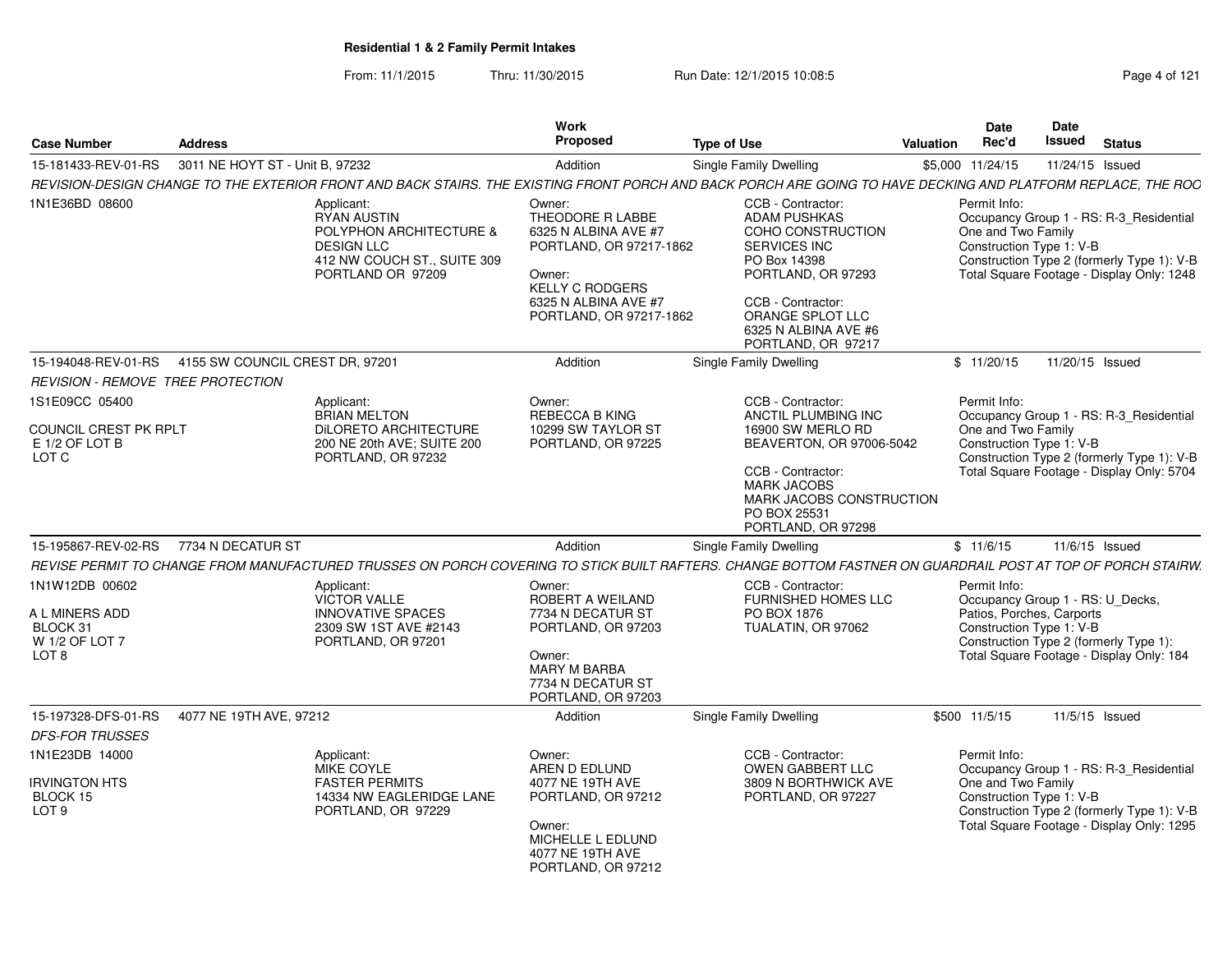From: 11/1/2015Thru: 11/30/2015 Run Date: 12/1/2015 10:08:5<br>
Rage 5 of 121

| <b>Case Number</b>                                                                   | <b>Address</b>            |                                                                                                                                                                    | Work<br>Proposed                                                                                                                                                      | <b>Type of Use</b>                                                                 | Valuation         | Date<br>Rec'd                                                                                                                                                                                  | <b>Date</b><br><b>Issued</b> | <b>Status</b> |                                           |
|--------------------------------------------------------------------------------------|---------------------------|--------------------------------------------------------------------------------------------------------------------------------------------------------------------|-----------------------------------------------------------------------------------------------------------------------------------------------------------------------|------------------------------------------------------------------------------------|-------------------|------------------------------------------------------------------------------------------------------------------------------------------------------------------------------------------------|------------------------------|---------------|-------------------------------------------|
| 15-208948-REV-01-RS                                                                  | 3340 NE 20TH AVE, 97212   |                                                                                                                                                                    | Addition                                                                                                                                                              | Single Family Dwelling                                                             |                   | \$3,000 11/23/15                                                                                                                                                                               | 11/23/15 Issued              |               |                                           |
|                                                                                      |                           | MOVE THE LOCATION OF THE STAIRWAY TO BASEMENT TO ALLOW MORE HEADROOM. REMOVE THE CENTRAL POST IN THE FOYER AND INCREASE THE SIZE OF THE SUPPORTING BEAM ABO        |                                                                                                                                                                       |                                                                                    |                   |                                                                                                                                                                                                |                              |               |                                           |
| 1N1E26AA 06000<br><b>IRVINGTON</b><br>BLOCK 28<br>N 1/2 OF LOT 14<br>S 1/2 OF LOT 15 |                           | Applicant:<br><b>CHARLIE SCHMIDT</b><br>3340 NE 20TH AVE<br>PORTLAND, OR 97212-2413                                                                                | Owner:<br><b>CHARLIE SCHMIDT</b><br>3340 NE 20TH AVE<br>PORTLAND, OR 97212-2413                                                                                       |                                                                                    |                   | Permit Info:<br>Occupancy Group 1 - RS: R-3 Remodel<br>Construction Type 1: V-B<br>Construction Type 2 (formerly Type 1):                                                                      |                              |               | Total Square Footage - Display Only: 2033 |
| 15-213833-REV-01-RS                                                                  | 11010 SW 62ND AVE, 97219  |                                                                                                                                                                    | Addition                                                                                                                                                              | <b>Single Family Dwelling</b>                                                      |                   | \$9,000 11/19/15                                                                                                                                                                               | 11/19/15 Issued              |               |                                           |
|                                                                                      |                           | ADDED VALUE REVISION - ADD INTERIOR MICRO PILES TO PORTION OF FOUNDATION                                                                                           |                                                                                                                                                                       |                                                                                    |                   |                                                                                                                                                                                                |                              |               |                                           |
| 1S1E31BB 04300<br><b>PASADENA</b><br><b>BLOCK 2</b><br><b>LOT 24</b>                 |                           | Applicant:<br><b>DEAN ZAROSINSKI</b><br>ZAROSINSKI ENGINEERING AND<br>DESIGN, INC.<br>1400 NW 155TH CIRCLE<br>VANCOUVER, WA 98685                                  | Owner:<br>SANTOS A GOMEZ MERCADO<br>6255 SW DALE AVE<br>BEAVERTON, OR 97008                                                                                           |                                                                                    |                   | Permit Info:<br>Occupancy Group 1 - RS: R-3 Remodel<br>Construction Type 1: V-B<br>Construction Type 2 (formerly Type 1):<br>Total Square Footage - Display Only: 200                          |                              |               |                                           |
| 15-217103-000-00-RS                                                                  | 11727 SE INSLEY ST, 97266 |                                                                                                                                                                    | Addition                                                                                                                                                              | Single Family Dwelling                                                             | \$10,000 11/10/15 |                                                                                                                                                                                                |                              |               | <b>Under Review</b>                       |
|                                                                                      |                           | ADDITION OF COVERED ENTRY AND EXPANSION OF DRIVEWAY ON SOUTH SIDE OF THE HOUSE AND ADDITION OF DRIVEWAY ON EAST SIDE OF HOUSE***SEE 15-150558-CC AND 15-156709-AL* |                                                                                                                                                                       |                                                                                    |                   |                                                                                                                                                                                                |                              |               |                                           |
| 1S2E15AD 02300<br>ROESKE ACRES<br><b>BLOCK1</b><br>LOT <sub>4</sub>                  |                           | Applicant:<br>IVAN V BULIGA<br>11727 SE INSLEY ST<br>PORTLAND, OR 97266-3200                                                                                       | Owner:<br><b>IVAN V BULIGA</b><br>11727 SE INSLEY ST<br>PORTLAND, OR 97266-3200<br>Owner:<br><b>DOMNIKA M BULIGA</b><br>11727 SE INSLEY ST<br>PORTLAND, OR 97266-3200 |                                                                                    |                   | Permit Info:<br>Occupancy Group 1 - RS: U_Decks,<br>Patios, Porches, Carports<br>Construction Type 1: V-B<br>Construction Type 2 (formerly Type 1):<br>Total Square Footage - Display Only: 90 |                              |               |                                           |
| 15-231035-000-00-RS                                                                  | 10625 SE CORA ST          |                                                                                                                                                                    | Addition                                                                                                                                                              | <b>Single Family Dwelling</b>                                                      | \$50.017 11/3/15  |                                                                                                                                                                                                |                              |               | Approved to Issue                         |
|                                                                                      |                           | MRAA - REMOVE EXISTING PATIO COVER ATTACHED TO HOUSE, SINGLE STORY ADDITION TO SOUTH ELEVATION OF HOUSE, INCLUDES EXPANDED KITCHEN, LAUNDRY AREA AND BEDROOM I     |                                                                                                                                                                       |                                                                                    |                   |                                                                                                                                                                                                |                              |               |                                           |
| 1S2E10CC 06401<br>PARTITION PLAT 2004-76<br>LOT <sub>1</sub>                         |                           | Applicant:<br>RELIABLE CONTRACTOR INC<br>4606 SE 115TH<br>PORTLAND OR 97266                                                                                        | Owner:<br>DUC LY<br>10625 SE CORA ST<br>PORTLAND, OR 97266<br>Owner:<br><b>TRINH THI NGUYEN</b><br>10625 SE CORA ST<br>PORTLAND, OR 97266                             | CCB - Contractor:<br>RELIABLE CONTRACTOR INC<br>4606 SE 115TH<br>PORTLAND OR 97266 |                   | Permit Info:<br>One and Two Family<br>Construction Type 1: V-B<br>Construction Type 2 (formerly Type 1):<br>Total Square Footage - Display Only: 444                                           |                              |               | Occupancy Group 1 - RS: R-3_Residential   |
| 15-240857-REV-01-RS                                                                  | 7905 N SEWARD AVE, 97217  |                                                                                                                                                                    | Addition                                                                                                                                                              | <b>Single Family Dwelling</b>                                                      |                   | \$11/3/15                                                                                                                                                                                      | 11/3/15 Issued               |               |                                           |
|                                                                                      |                           | REVISION TO CHANGE HEADER SIZES FOR BEDROOM AT SOUTH SIDE OF HOUSE                                                                                                 |                                                                                                                                                                       |                                                                                    |                   |                                                                                                                                                                                                |                              |               |                                           |
| 1N1E08DA 17100<br><b>VERONA PK</b><br>BLOCK 2<br>LOT <sub>6</sub>                    |                           | Applicant:<br><b>REBECCA TILLSON</b><br>7905 N SEWARD AVE<br>PORTLAND, OR 97217                                                                                    | Owner:<br><b>REBECCA TILLSON</b><br>7905 N SEWARD AVE<br>PORTLAND, OR 97217                                                                                           |                                                                                    |                   | Permit Info:<br>One and Two Family<br>Construction Type 1: V-B<br>Construction Type 2 (formerly Type 1):<br>Total Square Footage - Display Only: 144                                           |                              |               | Occupancy Group 1 - RS: R-3 Residential   |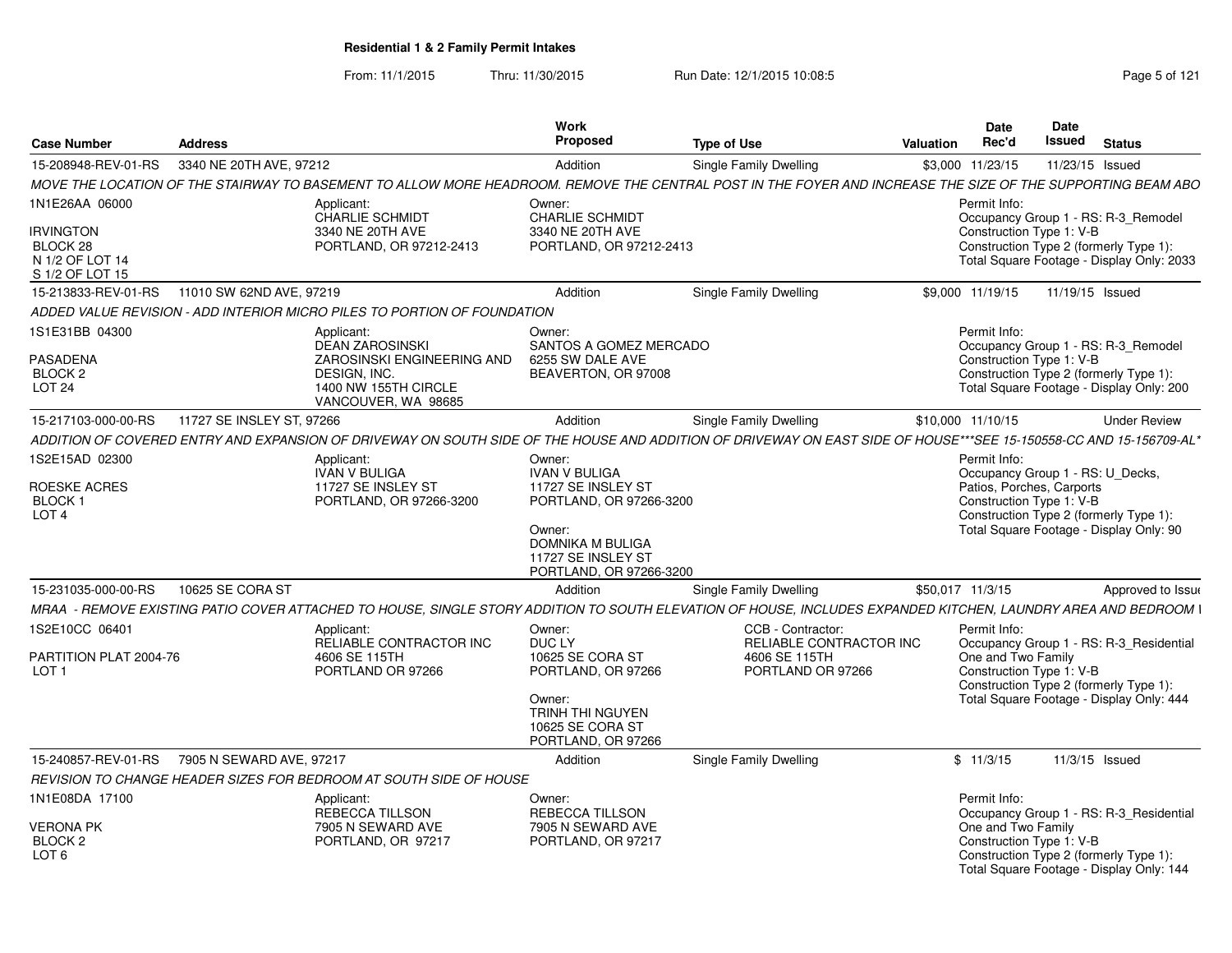From: 11/1/2015Thru: 11/30/2015 Run Date: 12/1/2015 10:08:5<br>
Page 6 of 121

| <b>Case Number</b>                                                           | <b>Address</b>            |                                                                                                  | <b>Work</b><br>Proposed                                                         | <b>Type of Use</b>                                                                                                                            | <b>Valuation</b> | <b>Date</b><br>Rec'd                                                                                     | <b>Date</b><br><b>Issued</b> | <b>Status</b>                                                                          |
|------------------------------------------------------------------------------|---------------------------|--------------------------------------------------------------------------------------------------|---------------------------------------------------------------------------------|-----------------------------------------------------------------------------------------------------------------------------------------------|------------------|----------------------------------------------------------------------------------------------------------|------------------------------|----------------------------------------------------------------------------------------|
| 15-243715-000-00-RS                                                          | 5519 NE ALAMEDA ST, 97213 |                                                                                                  | Addition                                                                        | <b>Single Family Dwelling</b>                                                                                                                 |                  | \$15,000 11/13/15                                                                                        |                              | <b>Under Review</b>                                                                    |
|                                                                              |                           |                                                                                                  |                                                                                 | MRAA - DORMER ADDITION TO THE NORTH SIDE OF THE HOUSE; CONVERT ATTIC TO LIVING SPACE AND INCLUDE BEDROOM, LOFT, AND BATHROOM                  |                  |                                                                                                          |                              |                                                                                        |
| 1N2E30AC 10000                                                               |                           | Applicant:<br>1ST CALL CONSTRUCTION                                                              | Owner:<br>NOAH S LICHTWARDT                                                     | CCB - Contractor:<br><b>1ST CALL CONSTRUCTION</b>                                                                                             |                  | Permit Info:                                                                                             |                              | Occupancy Group 1 - RS: R-3_Residential                                                |
| ROSE CITY PK<br>BLOCK 93<br>W 5' OF LOT 5<br>E 50' OF LOT 6                  |                           | 7104 NE 70TH ST<br>VANCOUVER WA 98661                                                            | 5519 NE ALAMEDA ST<br>PORTLAND, OR 97213-3419<br>Owner:                         | 7104 NE 70TH ST<br>VANCOUVER WA 98661                                                                                                         |                  | One and Two Family<br>Construction Type 1: V-B<br>Construction Type 2 (formerly Type 1):                 |                              |                                                                                        |
|                                                                              |                           |                                                                                                  | <b>LOANDA S LICHTWARDT</b><br>5519 NE ALAMEDA ST<br>PORTLAND, OR 97213-3419     |                                                                                                                                               |                  |                                                                                                          |                              |                                                                                        |
| 15-253299-000-00-RS                                                          | 3738 SW PATTON RD, 97221  |                                                                                                  | Addition                                                                        | Single Family Dwelling                                                                                                                        |                  | \$35,000 11/3/15                                                                                         | 11/3/15 Issued               |                                                                                        |
|                                                                              |                           |                                                                                                  |                                                                                 | DORMER ADDITION TO EAST AND WEST ELEVATIONS, RELOCATE BATHROOM AND CREATE SITTING ROOM AT SECOND FLOOR. 3 TOILETS TOTAL.                      |                  |                                                                                                          |                              |                                                                                        |
| 1S1E08BD 04600<br>TUALATIN VIEW PK<br>BLOCK <sub>3</sub><br>LOT <sub>8</sub> |                           | Applicant:<br><b>JOHN HASENBERG</b><br><b>JH ARCHITECTS</b><br>2104 NE 45TH<br>PORTLAND OR 97213 | Owner:<br><b>LAUREL L SIMON</b><br>4791 SW LOWELL CT<br>PORTLAND, OR 97221-3062 | CCB - Contractor:<br><b>HUBERT CHMIEL</b><br>2310 SW ELMHURST AVE<br>BEAVERTON, OR 97005                                                      |                  | Permit Info:<br>One and Two Family<br>Construction Type 1: V-B<br>Construction Type 2 (formerly Type 1): |                              | Occupancy Group 1 - RS: R-3_Residential                                                |
|                                                                              |                           |                                                                                                  | Owner:<br>DAVID K GRANDY<br>4791 SW LOWELL CT<br>PORTLAND, OR 97221-3062        |                                                                                                                                               |                  |                                                                                                          |                              | Total Square Footage - Display Only: 80                                                |
| 15-254097-000-00-RS                                                          | 2335 SE 46TH AVE, 97215   |                                                                                                  | Addition                                                                        | <b>Single Family Dwelling</b>                                                                                                                 |                  | \$43,000 11/24/15                                                                                        | 11/24/15 Issued              |                                                                                        |
|                                                                              |                           |                                                                                                  |                                                                                 | ADDITION TO THE BACK OF THE HOUSE; NEW ADDITION TO INCLUDE TWO NEW BEDROOMS. SEPARATE ELEC., MECH., AND PLUMB PERMITS SHALL BE OBTAINED LATER |                  |                                                                                                          |                              |                                                                                        |
| 1S2E06CC 12100<br><b>DIVISION ST ADD</b>                                     |                           | Applicant:<br><b>RYAN ZINK</b><br>ZINK DESIGN SERVICES, LLC                                      | Owner:<br><b>CHARLES A PETERS</b><br>2335 SE 46TH AVE                           | CCB - Contractor:<br><b>BILL LEWIS GALLIGAN</b><br>32131 NE WAND RD                                                                           |                  | Permit Info:<br>One and Two Family                                                                       |                              | Occupancy Group 1 - RS: R-3_Residential                                                |
| BLOCK <sub>3</sub><br>LOT <sub>6</sub>                                       |                           | 3111 COTTONWOOD CT<br>WEST LINN OR 97068                                                         | PORTLAND, OR 97215-3737<br>Owner:<br><b>LISA D PETERS</b>                       | TROUTDALE, OR 97060                                                                                                                           |                  | Construction Type 1: V-B                                                                                 |                              | Construction Type 2 (formerly Type 1): V-B<br>Total Square Footage - Display Only: 420 |
|                                                                              |                           |                                                                                                  | 2335 SE 46TH AVE<br>PORTLAND, OR 97215-3737                                     |                                                                                                                                               |                  |                                                                                                          |                              |                                                                                        |
| 15-259039-000-00-RS                                                          | 301 NE MORRIS ST, 97212   |                                                                                                  | Addition                                                                        | Single Family Dwelling                                                                                                                        |                  | \$12,700 11/2/15                                                                                         |                              | 11/2/15 Under Inspection                                                               |
|                                                                              |                           |                                                                                                  |                                                                                 | ADDITION TO THE NE CORNER OF THE HOUSE FOR NEW MUDROOM AND LAUNDRY ROOM ***SEPARATE TRADE PERMITS FOR PLUMBING AND ELECTRICAL***              |                  |                                                                                                          |                              |                                                                                        |
| 1N1E27AA 23800                                                               |                           | Applicant:<br><b>TIM MEEKER</b>                                                                  | Owner:<br>JOSEPH L ENTLER                                                       |                                                                                                                                               |                  | Permit Info:                                                                                             |                              | Occupancy Group 1 - RS: R-3_Residential                                                |
| WILLIAMS AVE ADD<br>BLOCK 11<br>LOT <sub>10</sub>                            |                           | TIM MEEKER DESIGN<br>11180 SW ERROL ST<br>TIGARD, OR 97223                                       | 301 NE MORRIS ST<br>PORTLAND, OR 97212<br>Owner:                                |                                                                                                                                               |                  | One and Two Family<br>Construction Type 1: V-B<br>Construction Type 2 (formerly Type 1):                 |                              | Total Square Footage - Display Only: 74                                                |
|                                                                              |                           |                                                                                                  | <b>KELLY L BATTLEY</b><br>301 NE MORRIS ST<br>PORTLAND, OR 97212                |                                                                                                                                               |                  |                                                                                                          |                              |                                                                                        |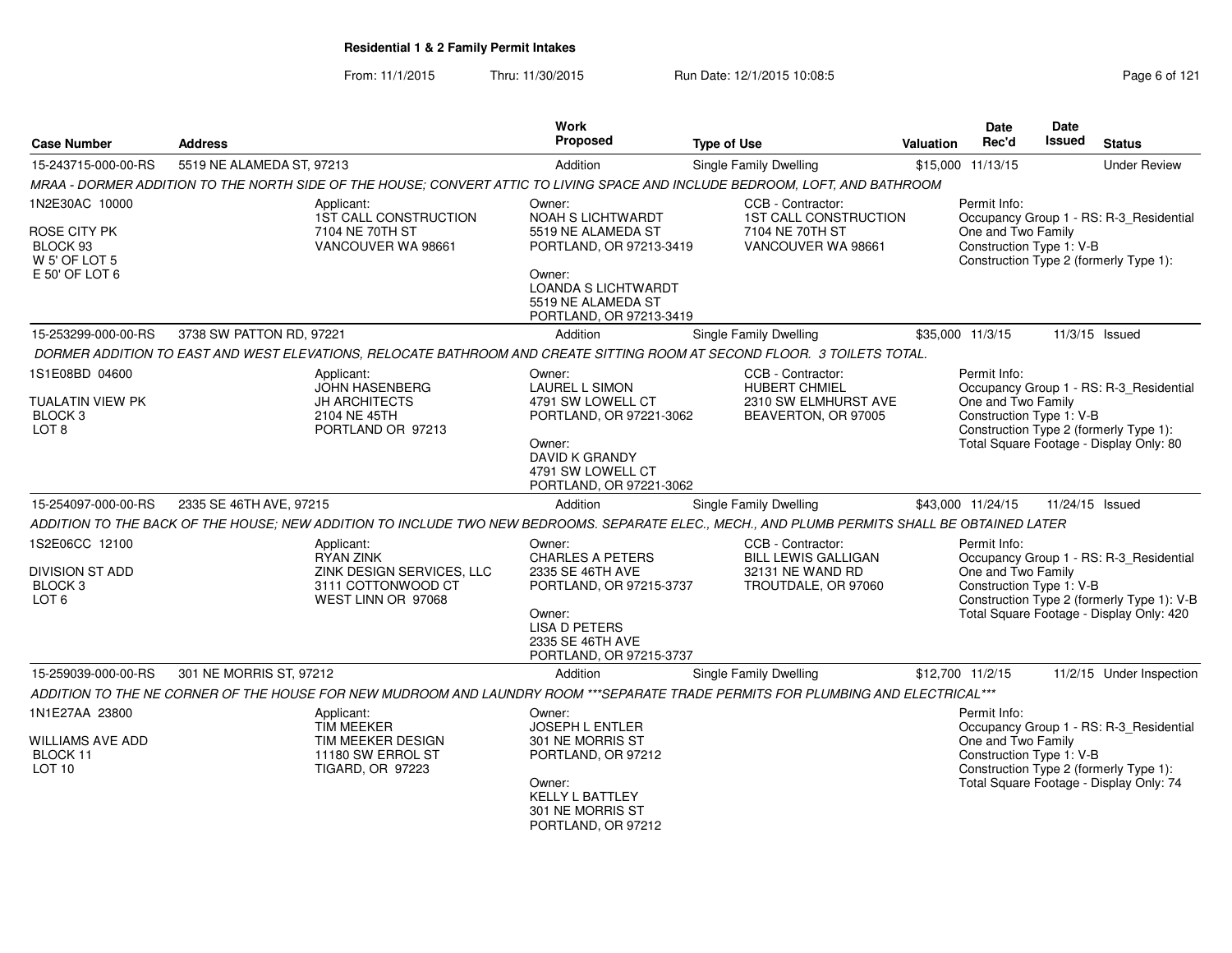From: 11/1/2015Thru: 11/30/2015 Run Date: 12/1/2015 10:08:5<br>
Rage 7 of 121

| <b>Case Number</b>                                                             | <b>Address</b>           |                                                                                                                                                                | Work<br>Proposed                                                                                                                                                    | <b>Type of Use</b>                                                                                               | Valuation          | <b>Date</b><br>Rec'd                                                                                                                                                                   | Date<br>Issued  | <b>Status</b> |                                                                                         |
|--------------------------------------------------------------------------------|--------------------------|----------------------------------------------------------------------------------------------------------------------------------------------------------------|---------------------------------------------------------------------------------------------------------------------------------------------------------------------|------------------------------------------------------------------------------------------------------------------|--------------------|----------------------------------------------------------------------------------------------------------------------------------------------------------------------------------------|-----------------|---------------|-----------------------------------------------------------------------------------------|
| 15-259091-000-00-RS                                                            | 4422 NE 20TH AVE, 97211  |                                                                                                                                                                | Addition                                                                                                                                                            | Single Family Dwelling                                                                                           | \$50,000           | 11/12/15                                                                                                                                                                               |                 |               | 11/12/15 Under Inspection                                                               |
|                                                                                |                          | DORMER ADDITION TO EXPAND EXISTING BEDROOM ON 2ND FLOOR AND CREATE NEW BATHROOM. EXPAND PORCH ON MAIN FLOOR. REPLACE WINDOW WITH DOOR. RECONFIGURE KITCHE      |                                                                                                                                                                     |                                                                                                                  |                    |                                                                                                                                                                                        |                 |               |                                                                                         |
| 1N1E23DA 05700<br>VERNON<br>BLOCK 68<br>LOT <sub>1</sub>                       |                          | Applicant:<br>DIAMONDS IN THE RUFF JHC INC<br>3836 NE 17TH AVE<br>PORTLAND, OR 97212                                                                           | Owner:<br>DIAMONDS IN THE RUFF JHC INC<br>3836 NE 17TH AVE<br>PORTLAND, OR 97212                                                                                    | CCB - Contractor:<br>DIAMONDS IN THE RUFF JHC INC<br>3836 NE 17TH AVE<br>PORTLAND, OR 97212                      |                    | Permit Info:<br>One and Two Family<br>Construction Type 1: V-B<br>Construction Type 2 (formerly Type 1):<br>Total Square Footage - Display Only: 63<br>Number of New Dwelling Units: 1 |                 |               | Occupancy Group 1 - RS: R-3_Residential                                                 |
| 15-259619-000-00-RS                                                            | 3953 NE 12TH AVE, 97212  |                                                                                                                                                                | Addition                                                                                                                                                            | Single Family Dwelling                                                                                           |                    | \$7,886 11/3/15                                                                                                                                                                        |                 |               | 11/4/15 Under Inspection                                                                |
|                                                                                |                          | LEGALIZE EXISITING UNPERMITTED 70 SQ. FT. REAR ADDITION FOR OFFICE SPACE ~NO GROUND DISTURBANCE REQUIRED~                                                      |                                                                                                                                                                     |                                                                                                                  |                    |                                                                                                                                                                                        |                 |               |                                                                                         |
| 1N1E23CD 04600                                                                 |                          | Applicant:                                                                                                                                                     | Owner:                                                                                                                                                              | CCB - Contractor:                                                                                                |                    | Permit Info:                                                                                                                                                                           |                 |               |                                                                                         |
| NORTH IRVINGTON<br>BLOCK <sub>8</sub><br><b>LOT 14</b>                         |                          | <b>Cook Family Builders</b><br>1027 SE 42ND AVE<br>PORTLAND, OR 97215                                                                                          | <b>CHELSEA M HARPER</b><br>3953 NE 12TH AVE<br>PORTLAND, OR 97212-1245<br>Owner:<br>THOMAS J DOHERTY<br>3953 NE 12TH AVE<br>PORTLAND, OR 97212-1245                 | <b>Cook Family Builders</b><br>1027 SE 42ND AVE<br>PORTLAND, OR 97215                                            |                    | One and Two Family<br>Construction Type 1: V-B<br>Construction Type 2 (formerly Type 1):<br>Total Square Footage - Display Only: 70                                                    |                 |               | Occupancy Group 1 - RS: R-3 Residential                                                 |
| 15-259943-000-00-RS                                                            | 6523 NE WYGANT ST, 97218 |                                                                                                                                                                | Addition                                                                                                                                                            | Single Family Dwelling                                                                                           | \$277,675 11/6/15  |                                                                                                                                                                                        |                 |               | <b>Under Review</b>                                                                     |
|                                                                                |                          | MRAA - ONE EXTERIOR WALL AND ENTIRE FOUNDATION TO REMAIN FOR COMPLETE REMODEL AND ADDITION TO SINGLE FAMILY RESIDENCE - LIVING ROOM TO REMAIN, ADD NEW GARAGE, |                                                                                                                                                                     |                                                                                                                  |                    |                                                                                                                                                                                        |                 |               |                                                                                         |
| 1N2E20BC 02900<br><b>ECKELMAN AC</b><br>BLOCK <sub>3</sub><br>LOT <sub>8</sub> |                          | Applicant<br><b>TIMOTHY PAUL</b><br>WELL DONE CONSTRUCTION LLC 6523 NE WYGANT ST<br>17045 SE ROYER RD<br>DAMASCUS OR 97089                                     | Owner:<br><b>FRANCES D BURRELL</b><br>PORTLAND, OR 97218-3157                                                                                                       | CCB - Contractor:<br><b>TIMOTHY PAUL</b><br>WELL DONE CONSTRUCTION LLC<br>17045 SE ROYER RD<br>DAMASCUS OR 97089 |                    | Permit Info:<br>Occupancy Group 1 - RS: R-3 Remodel<br>Construction Type 1: V-B<br>Number of New Dwelling Units: 1                                                                     |                 |               | Construction Type 2 (formerly Type 1): V-B<br>Total Square Footage - Display Only: 3004 |
| 15-260152-000-00-RS                                                            | 6626 SE HARNEY ST, 97206 |                                                                                                                                                                | Addition                                                                                                                                                            | Single Family Dwelling                                                                                           | \$116.593 11/12/15 |                                                                                                                                                                                        |                 |               | <b>Under Review</b>                                                                     |
|                                                                                |                          | MRAA - NEW ROOF LINE AND WALLS OVER ATTIC AND LAUNDRY ROOM. ENCLOSE COVERED PORCH AND CONVERT TO MUD ROOM AND KITCHEN. ADDITION OF LAUNDRY ROOM. NEW STAIRS    |                                                                                                                                                                     |                                                                                                                  |                    |                                                                                                                                                                                        |                 |               |                                                                                         |
| 1S2E20CC 09800<br><b>DES MOINES ADD</b><br>BLOCK 11<br>LOT 1-3                 |                          | Applicant<br><b>SCOT E CHRISTOFFERSON</b><br>6626 SE HARNEY ST<br>PORTLAND, OR 97206-8858                                                                      | Owner:<br>SCOT E CHRISTOFFERSON<br>6626 SE HARNEY ST<br>PORTLAND, OR 97206-8858<br>Owner:<br>DEBRA L CHRISTOFFERSON<br>6626 SE HARNEY ST<br>PORTLAND, OR 97206-8858 |                                                                                                                  |                    | Permit Info:<br>One and Two Family<br>Construction Type 1: V-B<br>Construction Type 2 (formerly Type 1):                                                                               |                 |               | Occupancy Group 1 - RS: R-3 Residential<br>Total Square Footage - Display Only: 1035    |
| 15-260387-000-00-RS                                                            | 4519 NE 72ND AVE         |                                                                                                                                                                | Addition                                                                                                                                                            | Single Family Dwelling                                                                                           |                    | \$20,000 11/24/15                                                                                                                                                                      | 11/24/15 Issued |               |                                                                                         |
|                                                                                |                          | ADDITION REMOVE EXISTING DORMER AND REPLACE WITH NEW EXPANDED SHED DORMER TO ADD SHOWER TO EXISTING BATHROOMSEE 15-259511ALTRADE PERMITS TO BE OBTAINED SEI    |                                                                                                                                                                     |                                                                                                                  |                    |                                                                                                                                                                                        |                 |               |                                                                                         |
| 1N2E20BD 05301                                                                 |                          | Applicant:<br>ED DENNIS                                                                                                                                        | Owner:<br><b>BJORN WARLOE</b>                                                                                                                                       | CCB - Contractor:<br><b>PDR ASSOCIATES LLC</b>                                                                   |                    | Permit Info:<br>Occupancy Group 1 - RS: R-3_Remodel                                                                                                                                    |                 |               |                                                                                         |
| PARTITION PLAT 2000-27<br>LOT <sub>1</sub>                                     |                          | 3511 SE MILWAUKIE<br>PORTLAND, OR 97202                                                                                                                        | 4519 NE 72ND AVE<br>PORTLAND, OR 97218-3536                                                                                                                         | 3511 SE MILWAUKIE<br>PORTLAND, OR 97202                                                                          |                    | Construction Type 1: V-B<br>Construction Type 2 (formerly Type 1):<br>Total Square Footage - Display Only: 42                                                                          |                 |               |                                                                                         |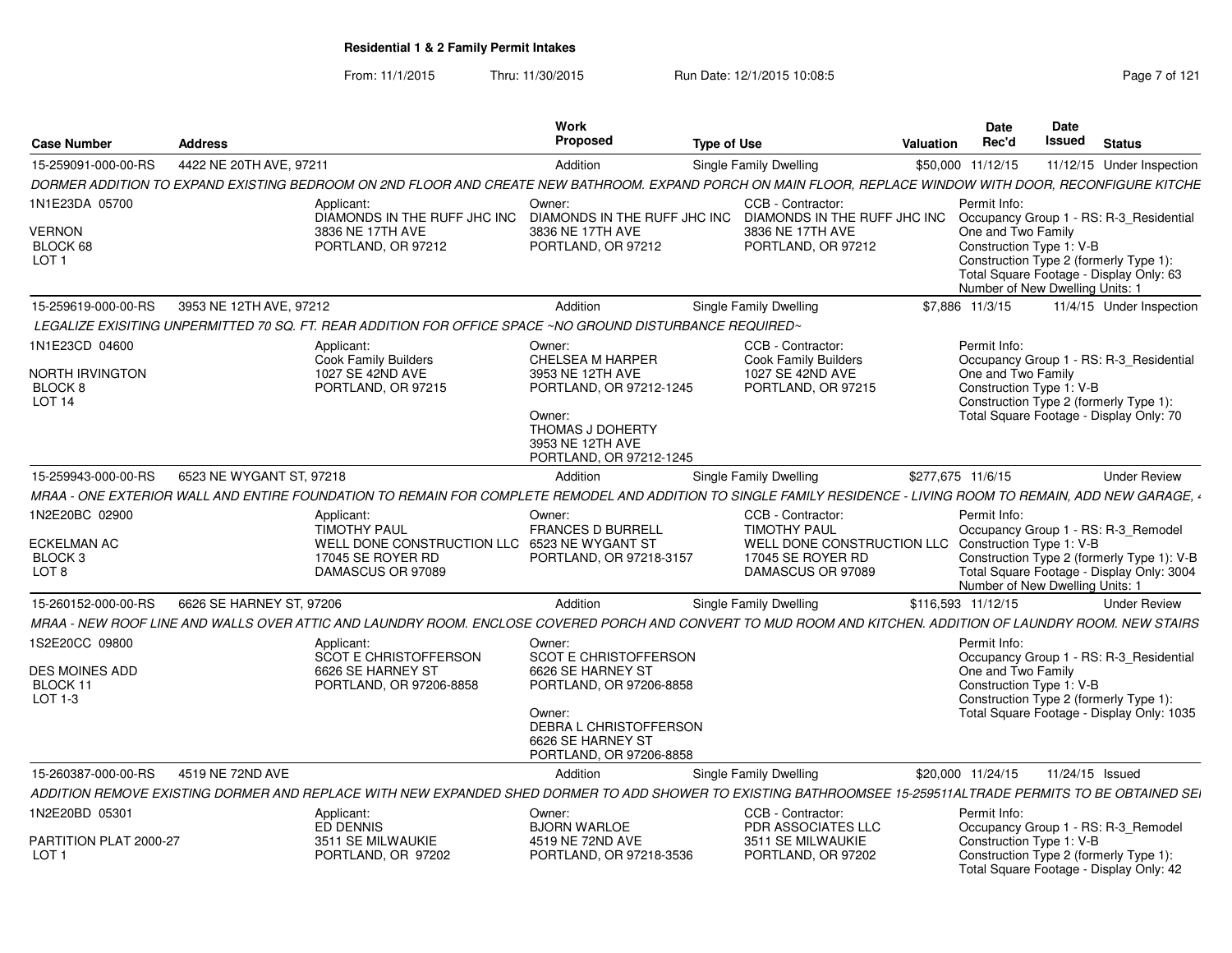From: 11/1/2015Thru: 11/30/2015 Run Date: 12/1/2015 10:08:5<br>
Rage 8 of 121

| <b>Case Number</b>                                                                       | <b>Address</b>                                                                                                                                               | <b>Work</b><br>Proposed                                                                                                                        | <b>Type of Use</b>                                                                                                               | Valuation | Date<br>Rec'd                                                                                                                                                                                        | Date<br><b>Issued</b> | <b>Status</b>                                                                                                                 |
|------------------------------------------------------------------------------------------|--------------------------------------------------------------------------------------------------------------------------------------------------------------|------------------------------------------------------------------------------------------------------------------------------------------------|----------------------------------------------------------------------------------------------------------------------------------|-----------|------------------------------------------------------------------------------------------------------------------------------------------------------------------------------------------------------|-----------------------|-------------------------------------------------------------------------------------------------------------------------------|
| 15-260448-000-00-RS                                                                      | 7338 N CHASE AVE, 97217                                                                                                                                      | Addition                                                                                                                                       | Single Family Dwelling                                                                                                           |           | \$78,363 11/4/15                                                                                                                                                                                     |                       | <b>Under Review</b>                                                                                                           |
|                                                                                          | MRAA-2 STORY ADDITION TO REAR OF HOME-OPEN FAMILY ROOM, EXPAND MASTER BEDROOM AND BATHROOM, FINISH BASEMENT WITH NEW BATHROOM, ROUGH IN PLUMBING FOR FUTUR   |                                                                                                                                                |                                                                                                                                  |           |                                                                                                                                                                                                      |                       |                                                                                                                               |
| 1N1E17AA 08100<br><b>MOCK CREST</b><br>BLOCK 99<br>N 40' OF LOT 37<br>S 20' OF LOT 38    | Applicant:<br>ZAC HORTON<br><b>FASTER PERMITS</b><br>14334 NW EAGLERIDGE LN<br>PORTLAND, OR 97229                                                            | Owner:<br>LEE R WINN<br>7338 N CHASE AVE<br>PORTLAND, OR 97217<br>Owner:<br><b>BEVERLEY K WINN</b><br>7338 N CHASE AVE<br>PORTLAND, OR 97217   | CCB - Contractor:<br><b>BRISTOL CREEK HOMES &amp;</b><br>DEVELOPMENT CO LLC<br>520 SW YAMHILL ST SUITE 600<br>PORTLAND, OR 97204 |           | Permit Info:<br>Occupancy Group 1 - RS: R-3_Residential<br>One and Two Family<br>Construction Type 1: V-B<br>Construction Type 2 (formerly Type 1): V-B<br>Total Square Footage - Display Only: 1540 |                       |                                                                                                                               |
| 15-260539-000-00-RS                                                                      | 3624 SE REX ST, 97202                                                                                                                                        | Addition                                                                                                                                       | Single Family Dwelling                                                                                                           |           | \$98.118 11/4/15                                                                                                                                                                                     |                       | <b>Under Review</b>                                                                                                           |
|                                                                                          | NEW TWO STORY ADDITION AT REAR OF EXISTING DWELLING PER 15-149536 LU.                                                                                        |                                                                                                                                                |                                                                                                                                  |           |                                                                                                                                                                                                      |                       |                                                                                                                               |
| 1S1E24DB 00100<br><b>BERKELEY</b><br>BLOCK 22<br>LOT 12-14                               | Applicant:<br><b>JOE ROBERTSON</b><br>SHELTER SOLUTIONS LLC<br>1973 SE DUNCAN DR<br>HILLSBORO, OR 97123                                                      | Owner:<br>MATHEW M BEYMER<br>3624 SE REX ST<br>PORTLAND, OR 97202-8459<br>Owner:<br>ANGELA BEYMER<br>3624 SE REX ST<br>PORTLAND, OR 97202-8459 | CCB - Contractor:<br>JOE ROBERTSON<br>SHELTER SOLUTIONS LLC<br>1973 SE DUNCAN DR<br>HILLSBORO, OR 97123                          |           | Permit Info:<br>One and Two Family<br>Construction Type 1: V-B                                                                                                                                       |                       | Occupancy Group 1 - RS: R-3_Residential<br>Construction Type 2 (formerly Type 1):<br>Total Square Footage - Display Only: 871 |
| 15-260542-000-00-RS                                                                      | 833 N HOLLAND ST, 97217                                                                                                                                      | Addition                                                                                                                                       | Single Family Dwelling                                                                                                           |           | \$60,000 11/23/15                                                                                                                                                                                    |                       | 11/23/15 Issued                                                                                                               |
|                                                                                          | MRAA - DORMER ADDITION AT 2ND STORY TO EXPAND AND REMODEL EXISTING BATHROOM AND BEDROOM. REPLACE STAIRS AND ROOF.                                            |                                                                                                                                                |                                                                                                                                  |           |                                                                                                                                                                                                      |                       |                                                                                                                               |
| 1N1E15BA 16300<br><b>FAIRPORT</b><br><b>BLOCK 27</b><br>E 1/2 OF LOT 10<br><b>LOT 11</b> | Applicant:<br>PAUL HUCKANS<br>HAVEN BUILDERS LLC<br>7205 NE MALLORY AV<br>PORTLAND OR 97211                                                                  | Owner:<br><b>ETHAN C KNIGHT</b><br>PO BOX 17427<br>PORTLAND, OR 97217-0427                                                                     | CCB - Contractor:<br>PAUL HUCKANS<br>HAVEN BUILDERS LLC<br>7205 NE MALLORY AV<br>PORTLAND OR 97211                               |           | Permit Info:<br>One and Two Family<br>Construction Type 1: V-B                                                                                                                                       |                       | Occupancy Group 1 - RS: R-3_Residential<br>Construction Type 2 (formerly Type 1):<br>Total Square Footage - Display Only: 60  |
| 15-260588-000-00-RS                                                                      | 5009 NW 124TH AVE, 97229                                                                                                                                     | Addition                                                                                                                                       | Single Family Dwelling                                                                                                           |           | \$77,616 11/5/15                                                                                                                                                                                     |                       | <b>Under Review</b>                                                                                                           |
|                                                                                          | ADDITION OF SECOND FLOOR OVER EXISTING ATTACHED GARAGE: NEW ADDITION TO INCLUDE MASTER BEDROOM. BATHROOM. AND CLOSET. ELECTRICAL. MECHANICAL AND PLUMBING PE |                                                                                                                                                |                                                                                                                                  |           |                                                                                                                                                                                                      |                       |                                                                                                                               |
| 1N1W22BB 01100<br>SECTION 22 1N 1W<br>TL 1100 3.81 ACRES                                 | Applicant:<br>CORNERSTONE BUILDERS INC<br>7849 SW CIRRUS DR<br>BEAVERTON OR 97008                                                                            | Owner:<br><b>GLENN GLASS</b><br>5009 NW 124TH AVE<br>PORTLAND, OR 97229-2559<br>Owner:<br><b>CATHERINE GLASS</b><br>5009 NW 124TH AVE          | CCB - Contractor:<br>CORNERSTONE BUILDERS INC<br>7849 SW CIRRUS DR<br>BEAVERTON OR 97008                                         |           | Permit Info:<br>One and Two Family<br>Construction Type 1: V-B                                                                                                                                       |                       | Occupancy Group 1 - RS: R-3 Residential<br>Construction Type 2 (formerly Type 1):<br>Total Square Footage - Display Only: 689 |

PORTLAND, OR 97229-2559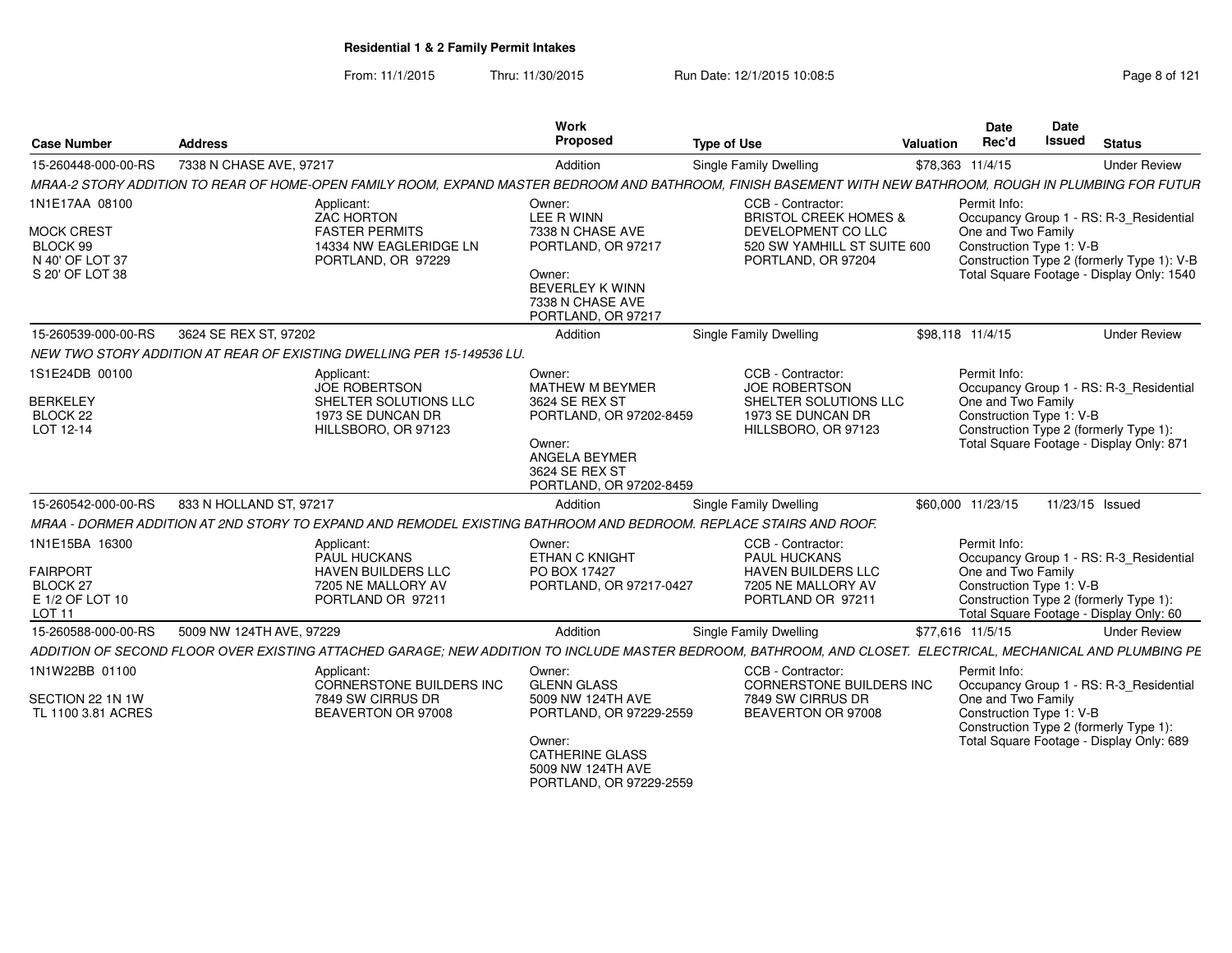From: 11/1/2015Thru: 11/30/2015 Run Date: 12/1/2015 10:08:5<br>
Rage 9 of 121

| <b>Case Number</b>                                                    | <b>Address</b>                         |                                                                                                                                                                  | Work<br>Proposed                                                                                                                                                                                                               | <b>Type of Use</b>                                                                                                                                             | <b>Valuation</b>  | <b>Date</b><br>Rec'd                                           | Date<br>Issued  | <b>Status</b>                                                                                                                      |
|-----------------------------------------------------------------------|----------------------------------------|------------------------------------------------------------------------------------------------------------------------------------------------------------------|--------------------------------------------------------------------------------------------------------------------------------------------------------------------------------------------------------------------------------|----------------------------------------------------------------------------------------------------------------------------------------------------------------|-------------------|----------------------------------------------------------------|-----------------|------------------------------------------------------------------------------------------------------------------------------------|
| 15-261479-000-00-RS                                                   | 4124 NE 27TH AVE, 97211                |                                                                                                                                                                  | Addition                                                                                                                                                                                                                       | Single Family Dwelling                                                                                                                                         |                   | \$9,237 11/6/15                                                | 11/13/15 Issued |                                                                                                                                    |
|                                                                       |                                        | LEGALIZE UPPER FLOOR AS HABITABLE, CONSTRUCT 11FT WIDE DORMER FOR ADDITIONAL STAIR HEADROOM AND FUTURE BATHROOM. (ENERGY SHELL ONLY)                             |                                                                                                                                                                                                                                |                                                                                                                                                                |                   |                                                                |                 |                                                                                                                                    |
| 1N1E24CB 12100<br>ALAMEDA PARK<br>BLOCK 34<br>LOT <sub>16</sub>       |                                        | Applicant:<br><b>ERIC EATON</b><br><b>EATON GENERAL</b><br><b>CONSTRUCTION LLC</b><br>99 W HISTORIC COLUMBIA RIVER<br><b>HWY</b><br>TROUTDALE, OR 97060          | Owner:<br><b>SEAN P HUGHEY</b><br>4124 NE 27TH AVE<br>PORTLAND, OR 97211<br>Owner:<br>ERIN M HUGHEY<br>4124 NE 27TH AVE<br>PORTLAND, OR 97211                                                                                  | CCB - Contractor:<br><b>ERIC EATON</b><br><b>EATON GENERAL</b><br><b>CONSTRUCTION LLC</b><br>99 W HISTORIC COLUMBIA RIVER<br><b>HWY</b><br>TROUTDALE, OR 97060 |                   | Permit Info:<br>One and Two Family<br>Construction Type 1: V-B |                 | Occupancy Group 1 - RS: R-3 Residential<br>Construction Type 2 (formerly Type 1):<br>Total Square Footage - Display Only: 82       |
| 15-261493-000-00-RS                                                   | 1525 SW MAPLECREST DR. 97219           |                                                                                                                                                                  | Addition                                                                                                                                                                                                                       | Single Family Dwelling                                                                                                                                         | \$107,854 11/6/15 |                                                                |                 | <b>Under Review</b>                                                                                                                |
|                                                                       |                                        | MRAA - SINGLE STORY ADDITION TO ADD MASTER SUITE WITH BATHROOM. DINING. ENTRY. BEDROOM  AND FRONT PORCH: RECONFIGURE EXISTING MAIN FLOOR  AND UPDATE: CONVERT A1 |                                                                                                                                                                                                                                |                                                                                                                                                                |                   |                                                                |                 |                                                                                                                                    |
| 1S1E28CA 02500<br>MAPLECREST                                          | INC PT VAC ST LOT 88 EXC PT IN WALKWAY | Applicant:<br><b>ADAM KENT</b><br>1525 SW MAPLECREST DR<br>PORTLAND, OR 97219-6435                                                                               | Owner:<br><b>ADAM KENT</b><br>1525 SW MAPLECREST DR<br>PORTLAND, OR 97219-6435<br>Owner:<br><b>LISA HOLMGREEN</b><br>1525 SW MAPLECREST DR<br>PORTLAND, OR 97219-6435                                                          |                                                                                                                                                                |                   | Permit Info:<br>One and Two Family<br>Construction Type 1: V-B |                 | Occupancy Group 1 - RS: R-3_Residential<br>Construction Type 2 (formerly Type 1): V-A<br>Total Square Footage - Display Only: 1248 |
| 15-261849-000-00-RS                                                   | 7205 SE 45TH AVE, 97206                |                                                                                                                                                                  | Addition                                                                                                                                                                                                                       | Single Family Dwelling                                                                                                                                         |                   | \$18,375 11/18/15                                              |                 | 11/18/15 Under Inspection                                                                                                          |
|                                                                       |                                        | ADDITION-BUILD A DORMER ON 2ND LEVEL TO MAKE ROOM FOR ADDL STORAGE/CLOSET                                                                                        |                                                                                                                                                                                                                                |                                                                                                                                                                |                   |                                                                |                 |                                                                                                                                    |
| 1S2E19BC 03600<br>DOVER<br>BLOCK 18<br>LOT 1&2                        |                                        | Applicant:<br>ALEXANDER PAPPAS<br>P.O. BOX 1277<br>ASTORIA, OR 97103                                                                                             | Owner:<br>DAVID B JEWEL<br>7205 SE 45TH AVE<br>PORTLAND, OR 97206-8419<br>Owner:<br>REBECCA O JEWEL<br>7205 SE 45TH AVE<br>PORTLAND, OR 97206-8419                                                                             | CCB - Contractor:<br><b>DON TAYLOR</b><br>PIPE REPAIR SERVICES/DBA<br><b>WESTERN SERVICES GROUP</b><br>PO BOX 5603<br>PORTLAND, OR 97228                       |                   | Permit Info:<br>Construction Type 1: V-B                       |                 | Occupancy Group 1 - RS: R-3 Remodel<br>Construction Type 2 (formerly Type 1):<br>Total Square Footage - Display Only: 42           |
| 15-262144-000-00-RS                                                   | 5028 SW DOSCH PARK LN                  |                                                                                                                                                                  | Addition                                                                                                                                                                                                                       | Single Family Dwelling                                                                                                                                         |                   | \$2,704 11/7/15                                                |                 | <b>Under Review</b>                                                                                                                |
|                                                                       |                                        | EXPAND MAIN ENTRY UNDER EXISTING COVERED PORCH. REMOVE EXISTING ENTRY DECK AND REPLACE WITH CONCRETE FLATWORK. RELOCATE STAIRWAY TO SECOND FLOOR. INSTALL        |                                                                                                                                                                                                                                |                                                                                                                                                                |                   |                                                                |                 |                                                                                                                                    |
| 1S1E17AD 06700<br>DOSCH ESTATES<br>SWLY 8' OF LOT 26<br><b>LOT 27</b> |                                        | Applicant:<br>Ostmo Construction<br>PO BOX 25526<br>PORTLAND, OR 97298                                                                                           | Owner:<br>DALE C GARELL<br>640 DAVIS ST #19<br>SAN FRANCISCO, CA 94111<br>Owner:<br><b>IRIS</b><br>640 DAVIS ST #19<br>SAN FRANCISCO, CA 94111<br>Owner:<br>F LITT LIVING TRUST<br>640 DAVIS ST #19<br>SAN FRANCISCO, CA 94111 | CCB - Contractor:<br>Ostmo Construction<br>PO BOX 25526<br>PORTLAND, OR 97298                                                                                  |                   | Permit Info:<br>One and Two Family<br>Construction Type 1: V-B |                 | Occupancy Group 1 - RS: R-3 Residential<br>Construction Type 2 (formerly Type 1):<br>Total Square Footage - Display Only: 24       |
|                                                                       |                                        |                                                                                                                                                                  |                                                                                                                                                                                                                                |                                                                                                                                                                |                   |                                                                |                 |                                                                                                                                    |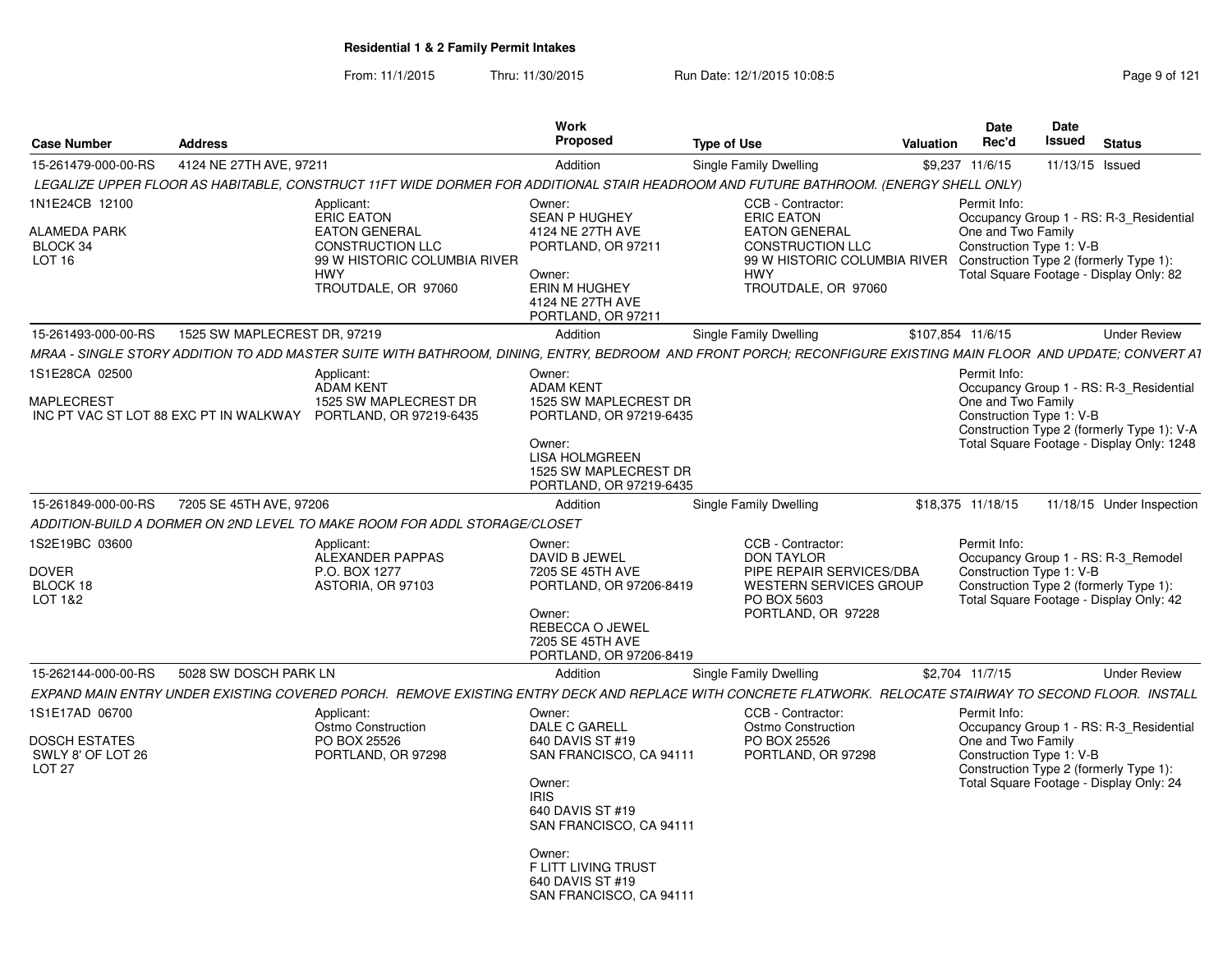From: 11/1/2015Thru: 11/30/2015 Run Date: 12/1/2015 10:08:5<br>
Page 10 of 121

| <b>Case Number</b>                                   | <b>Address</b>              |                                                                                                                                                                     | Work<br>Proposed                                                                                                                                     | <b>Type of Use</b>                                                                                                   | Valuation         | <b>Date</b><br>Rec'd                                           | <b>Date</b><br>Issued<br><b>Status</b>                                                                                         |  |
|------------------------------------------------------|-----------------------------|---------------------------------------------------------------------------------------------------------------------------------------------------------------------|------------------------------------------------------------------------------------------------------------------------------------------------------|----------------------------------------------------------------------------------------------------------------------|-------------------|----------------------------------------------------------------|--------------------------------------------------------------------------------------------------------------------------------|--|
|                                                      |                             |                                                                                                                                                                     |                                                                                                                                                      |                                                                                                                      |                   |                                                                |                                                                                                                                |  |
| 15-262268-000-00-RS                                  | 6205 SE SCOTT DR, 97215     |                                                                                                                                                                     | Addition                                                                                                                                             | Single Family Dwelling                                                                                               |                   | \$245,000 11/10/15                                             | <b>Under Review</b>                                                                                                            |  |
|                                                      |                             | MRAA - 2 STORY ADDITION TO THE BACK OF THE HOUSE; MAIN FLOOR TO INCLUDE NEW FAMILY ROOM AND EXPANSION OF EXISTING KITCHEN; SECOND FLOOR TO INCLUDE NEW BATHROOM     |                                                                                                                                                      |                                                                                                                      |                   |                                                                |                                                                                                                                |  |
| 1S2E05BB 02400<br><b>TABOR HTS</b><br><b>BLOCK I</b> |                             | Applicant:<br>PATRICK CLEAVER<br>2735 SE MORRISON ST<br>PORTLAND OR 97214                                                                                           | Owner:<br><b>GREGORY LANDRY</b><br>6205 SE SCOTT DR<br>PORTLAND, OR 97215                                                                            | <b>Primary Contractor:</b><br>TO BID                                                                                 |                   | Permit Info:<br>One and Two Family<br>Construction Type 1: V-B | Occupancy Group 1 - RS: R-3_Residential                                                                                        |  |
| N 90' OF LOT 4                                       |                             |                                                                                                                                                                     | Owner:<br>MARY K GUTH<br>6205 SE SCOTT DR<br>PORTLAND, OR 97215                                                                                      |                                                                                                                      |                   |                                                                | Construction Type 2 (formerly Type 1):                                                                                         |  |
| 15-262493-000-00-RS                                  | 621 SE MANCHESTER PL. 97202 |                                                                                                                                                                     | Addition                                                                                                                                             | Single Family Dwelling                                                                                               | \$134,000 11/9/15 |                                                                | <b>Under Review</b>                                                                                                            |  |
|                                                      |                             | 2 STORY ADDITION TO THE BACK OF THE HOUSE: MAIN FLOOR TO INCLUDE NEW FAMILY ROOM AND DINING ROOM. RECONFIGURE MASTER BATHROOM ON THE SECOND FL: MOVE LAUNDRY        |                                                                                                                                                      |                                                                                                                      |                   |                                                                |                                                                                                                                |  |
| 11E26AB06100                                         |                             | Applicant:                                                                                                                                                          |                                                                                                                                                      | CCB - Contractor:                                                                                                    |                   | Permit Info:                                                   |                                                                                                                                |  |
|                                                      |                             | <b>TERRY AMUNDSON</b><br>KOBLE CREATIVE ARCHITECTURE<br>3405 NE 46TH<br>PORTLAND, OR 97213                                                                          |                                                                                                                                                      | <b>CHRIS HAMLIN</b><br>HIGHLAND RIDGE DEVELOPMENT One and Two Family<br>CORP<br>PO BOX 1716<br>OREGON CITY, OR 97045 |                   | Construction Type 1: V-B                                       | Occupancy Group 1 - RS: R-3_Residential<br>Construction Type 2 (formerly Type 1):<br>Total Square Footage - Display Only: 1079 |  |
| 15-262862-000-00-RS                                  | 2212 SE UMATILLA ST. 97202  |                                                                                                                                                                     | Addition                                                                                                                                             | <b>Single Family Dwelling</b>                                                                                        |                   | \$41,000 11/10/15                                              | 11/25/15 Under Inspection                                                                                                      |  |
|                                                      |                             | ADDITION TO THE SOUTH SIDE OF THE HOUSE: NEW ADDITION TO INCLUDE NEW BATHROOM, MASTER BEDROOM, AND CLOSET Septic Decommissioning Required. Call for Inspection 842. |                                                                                                                                                      |                                                                                                                      |                   |                                                                |                                                                                                                                |  |
| 1S1E23DD 04600                                       |                             | Applicant:                                                                                                                                                          | Owner:                                                                                                                                               | CCB - Contractor:                                                                                                    |                   | Permit Info:                                                   |                                                                                                                                |  |
| SELLWOOD<br>BLOCK 107<br><b>LOT 17</b>               |                             | <b>Ed Spencer</b><br><b>Endpoint Design</b><br>4036 NE SANDY BLVD. #203<br>PORTLAND OR                                                                              | <b>BRADLEY E SHOEMAKER</b><br>2212 SE UMATILLA ST<br>PORTLAND, OR 97202<br>Owner:<br>RHONDA L SHOEMAKER<br>2212 SE UMATILLA ST<br>PORTLAND, OR 97202 | DOUGLAS W GAYLORD<br>DW GAYLORD CONSTRUCTION<br>3312 NE 48TH AVE<br>PORTLAND OR 97213-1839                           |                   | One and Two Family<br>Construction Type 1: V-B                 | Occupancy Group 1 - RS: R-3_Residential<br>Construction Type 2 (formerly Type 1):<br>Total Square Footage - Display Only: 341  |  |
| 15-263061-000-00-RS                                  | 3550 SW GROVER ST, 97221    |                                                                                                                                                                     | Addition                                                                                                                                             | Single Family Dwelling                                                                                               |                   | \$163.730 11/10/15                                             | <b>Under Review</b>                                                                                                            |  |
|                                                      |                             | MRAA FOR SECOND STORY ADDITION TO EXISTING SFR; REMOVING WALL IN KITCHEN FOR REMODEL; SECOND FLOOR TO INCLUDE NEW BEDROOMS AND TWO NEW BATHS; BASEMENT TO B.        |                                                                                                                                                      |                                                                                                                      |                   |                                                                |                                                                                                                                |  |
| 1S1E08BD 04000                                       |                             | Applicant:<br><b>DAN WILLIAMS</b>                                                                                                                                   | Owner:<br>2SI JE LLC                                                                                                                                 | CCB - Contractor:<br><b>ADAN HELLER</b>                                                                              |                   | Permit Info:                                                   | Occupancy Group 1 - RS: R-3_Residential                                                                                        |  |
| TUALATIN VIEW PK<br>BLOCK 5<br>LOT 1 EXC PT IN ST    |                             | <b>FASTER PERMITS</b><br>14334 NW EAGLERIDGE LANE<br>PORTLAND, OR 97229                                                                                             | 4804 NW BETHANY BLVD #12-232<br>PORTLAND, OR 97229-9195                                                                                              | 818 DEVELOPMENT LLC<br>20697 S NOBLE LN<br>WEST LINN OR 97068                                                        |                   | One and Two Family<br>Construction Type 1: V-B                 | Construction Type 2 (formerly Type 1):                                                                                         |  |
|                                                      |                             |                                                                                                                                                                     |                                                                                                                                                      |                                                                                                                      |                   |                                                                | Total Square Footage - Display Only: 2014                                                                                      |  |
| 15-263754-000-00-RS                                  | 8016 SE OGDEN ST, 97206     |                                                                                                                                                                     | Addition                                                                                                                                             | Single Family Dwelling                                                                                               |                   | \$30,763 11/12/15                                              | 11/12/15 Issued                                                                                                                |  |
|                                                      |                             | ADDITION TO EXISTING HOUSE; NEW FRONT PORCH AND ADDITION OF NEW MUDROOM AT SOUTH SIDE OF THE HOUSE                                                                  |                                                                                                                                                      |                                                                                                                      |                   |                                                                |                                                                                                                                |  |
| 1S2E20AD 04801                                       |                             | Applicant:<br><b>ANDY STEMBER</b>                                                                                                                                   | Owner:<br>CHRISTOPHER D DUFFIN                                                                                                                       | CCB - Contractor:<br>PROFESSIONAL GROUNDS                                                                            |                   | Permit Info:                                                   | Occupancy Group 1 - RS: U_Private                                                                                              |  |
| PARTITION PLAT 1996-171<br>LOT <sub>1</sub>          |                             | <b>JAS ENGINEERING</b><br>1419 WASHINGTON ST #100<br>OREGON CITY, OR 97045                                                                                          | 8016 SE OGDEN ST<br>PORTLAND, OR 97206-7857<br>Owner:<br>ELIZABETH C STAVER<br>8016 SE OGDEN ST<br>PORTLAND, OR 97206-7857                           | <b>MANAGEMENT INC</b><br>PO BOX 91335<br>PORTLAND, OR 97291                                                          |                   | Garage\Utility Misc.<br>Construction Type 1: V-B               | Construction Type 2 (formerly Type 1): V-B<br>Total Square Footage - Display Only: 845                                         |  |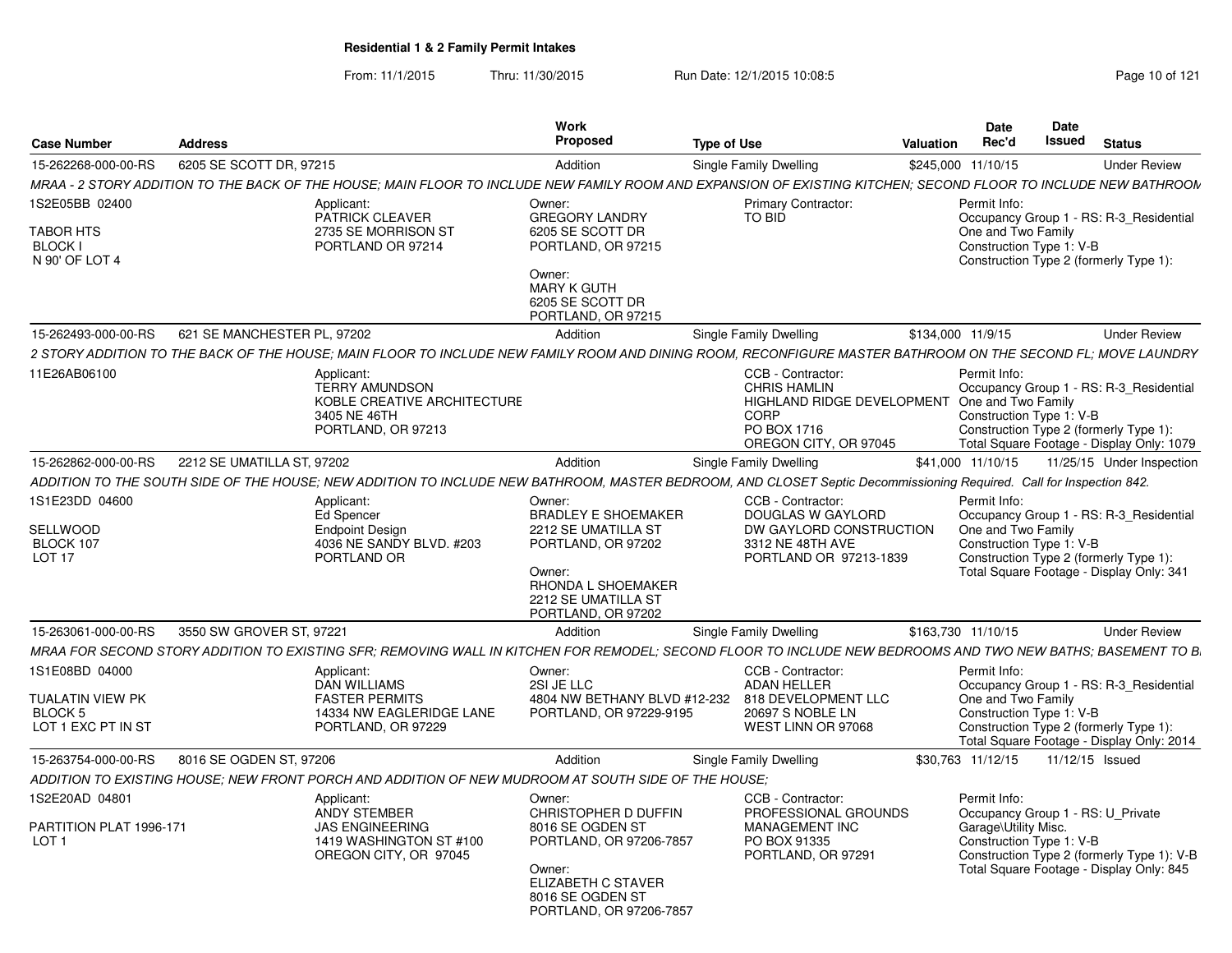From: 11/1/2015Thru: 11/30/2015 Run Date: 12/1/2015 10:08:5<br>
Page 11 of 121

| Case Number                                                                        | <b>Address</b>                       |                                                                                                                                  | <b>Work</b><br><b>Proposed</b>                                                                                                                                   | <b>Type of Use</b>                                                                                                                                                      | <b>Valuation</b>   | <b>Date</b><br>Rec'd                                           | Date<br>Issued | <b>Status</b>                                                                                                                  |
|------------------------------------------------------------------------------------|--------------------------------------|----------------------------------------------------------------------------------------------------------------------------------|------------------------------------------------------------------------------------------------------------------------------------------------------------------|-------------------------------------------------------------------------------------------------------------------------------------------------------------------------|--------------------|----------------------------------------------------------------|----------------|--------------------------------------------------------------------------------------------------------------------------------|
| 15-264014-000-00-RS                                                                | 4642 SW ARNOLD ST, 97219             |                                                                                                                                  | Addition                                                                                                                                                         | Single Family Dwelling                                                                                                                                                  | \$57,001           | 11/13/15                                                       |                | 11/13/15 Under Inspection                                                                                                      |
| 506 SQ FT SINGLE STORY ADDITION FOR NEW STUDIO                                     |                                      |                                                                                                                                  |                                                                                                                                                                  |                                                                                                                                                                         |                    |                                                                |                |                                                                                                                                |
| 1S1E31AA 09800<br>WEST PORTLAND PK<br>BLOCK 45<br>LOT 10&11                        |                                      | Applicant:<br>JEFFREY C CONDIT<br>4642 SW ARNOLD ST<br>PORTLAND, OR 97219                                                        | Owner:<br>JEFFREY C CONDIT<br>4642 SW ARNOLD ST<br>PORTLAND, OR 97219<br>Owner:<br><b>LAURA L CONDIT</b><br>4642 SW ARNOLD ST<br>PORTLAND, OR 97219              |                                                                                                                                                                         |                    | Permit Info:<br>One and Two Family<br>Construction Type 1: V-B |                | Occupancy Group 1 - RS: R-3 Residential<br>Construction Type 2 (formerly Type 1):<br>Total Square Footage - Display Only: 506  |
| 15-264200-000-00-RS                                                                | 4348 NE 36TH AVE                     |                                                                                                                                  | Addition                                                                                                                                                         | Single Family Dwelling                                                                                                                                                  | \$13,969 11/12/15  |                                                                |                | <b>Under Review</b>                                                                                                            |
|                                                                                    | ADDITION OF MUDROOM TO REAR OF HOUSE |                                                                                                                                  |                                                                                                                                                                  |                                                                                                                                                                         |                    |                                                                |                |                                                                                                                                |
| 1N1E24DB 01601<br>WILLAMETTE ADD<br><b>BLOCK1</b><br>LOT 10&11                     |                                      | Applicant:<br><b>KARL RAPFOGEL</b><br><b>GREEN GABLES DESIGN &amp;</b><br>RESTORATION, INC.<br>PO BOX 4264<br>PORTLAND, OR 97208 | Owner:<br><b>LORI A ANDERSON</b><br>4348 NE 36TH AVE<br>PORTLAND, OR 97211-8202<br>Owner:<br>THOMAS J II ANDERSON<br>4348 NE 36TH AVE<br>PORTLAND, OR 97211-8202 | CCB - Contractor:<br><b>GREEN GABLES DESIGN &amp;</b><br><b>RESTORATION, INC.</b><br>PO BOX 4264<br>PORTLAND, OR 97208                                                  |                    | Permit Info:<br>One and Two Family<br>Construction Type 1: V-B |                | Occupancy Group 1 - RS: R-3 Residential<br>Construction Type 2 (formerly Type 1):<br>Total Square Footage - Display Only: 124  |
| 15-264777-000-00-RS                                                                | 12129 SE RAYMOND ST, 97266           |                                                                                                                                  | Addition                                                                                                                                                         | <b>Single Family Dwelling</b>                                                                                                                                           | \$10,000 11/20/15  |                                                                |                | <b>Under Review</b>                                                                                                            |
|                                                                                    |                                      |                                                                                                                                  |                                                                                                                                                                  | WORK TO SATISFY 14-121393-CC. CONVERT EXISTING ATTACHED 564SF GARAGE BUILT WITHOUT PERMIT INTO STORAGE BUILDING. REENFORCE STRUCTURE AND CLOSE UP CAR ACCESS. LI        |                    |                                                                |                |                                                                                                                                |
| 1S2E15AD 00105<br>KIM'S PLACE<br>LOT <sub>5</sub>                                  |                                      | Applicant:<br>PETER NGUYEN<br>8437 SE TAYLOR ST<br>PORTLAND, OR 97216                                                            | Owner:<br><b>US BANK NA</b><br>3815 S WEST TEMPLE<br>SALT LAKE CITY, UT 84115-4412<br>Owner:<br>TIEN LE<br>12129 SE RAYMOND ST<br>PORTLAND, OR 97266             |                                                                                                                                                                         |                    | Permit Info:<br>One and Two Family<br>Construction Type 1: V-B |                | Occupancy Group 1 - RS: R-3_Residential<br>Construction Type 2 (formerly Type 1):                                              |
| 15-264823-000-00-RS                                                                | 9126 N BERKELEY AVE, 97203           |                                                                                                                                  | Addition                                                                                                                                                         | Single Family Dwelling                                                                                                                                                  | \$142,502 11/17/15 |                                                                |                | <b>Under Review</b>                                                                                                            |
|                                                                                    |                                      |                                                                                                                                  |                                                                                                                                                                  | PERMIT SET UP FOR FINALS ONLY - PERMIT 97-050882-RS: ADDITION OF 1200SF TWO STORY ADDITION ==> REVISED 07-25-97 TO EXTEND ADDITION 1 FT FARTHER EAST. SHORTENING PORCH: |                    |                                                                |                |                                                                                                                                |
| 1N1E07AA 09400<br>PORTSMOUTH VILLA ANX 1<br>BLOCK <sub>3</sub><br>LOT <sub>7</sub> |                                      | Applicant:<br>MICHAEL NEDELISKY<br><b>MJN &amp; ASSOCIATES</b><br>770 NW TOWLE AVE<br>GRESHAM OR 97030                           | Owner:<br>WP HOLDINGS LLC<br><b>PO BOX 576</b><br><b>BANKS, OR 97106</b>                                                                                         | CCB - Contractor:<br>MJN BUILDER LLC<br>1220 SE 4HT ST<br>GRESHAM, OR 97080                                                                                             |                    | Permit Info:<br>One and Two Family<br>Construction Type 1: V-B |                | Occupancy Group 1 - RS: R-3 Residential<br>Construction Type 2 (formerly Type 1):<br>Total Square Footage - Display Only: 1265 |
| 15-265390-000-00-RS                                                                | 2234 SE 47TH AVE, 97215              |                                                                                                                                  | Addition                                                                                                                                                         | Single Family Dwelling                                                                                                                                                  | \$100,000 11/16/15 |                                                                |                | <b>Under Review</b>                                                                                                            |
|                                                                                    |                                      |                                                                                                                                  |                                                                                                                                                                  | MRAA-ADDITION-REMOVE SECOND FLOOR ATTIC SPACE AND REPLACE WITH NEW SECOND FLOOR TO INCLUDE; 3 BEDROOMS, LAUNDRY, 2 BATHROOMS. RECONFIGURE MAIN FLOOR AREA.*             |                    |                                                                |                |                                                                                                                                |
| 1S2E06CD 06000                                                                     |                                      | Applicant:<br><b>GEOFF WRIGHT</b>                                                                                                | Owner:<br>LIBERTY NW HOMES LLC                                                                                                                                   | CCB - Contractor:<br><b>ALICIA LIBERTY</b>                                                                                                                              |                    | Permit Info:                                                   |                | Occupancy Group 1 - RS: R-3_Remodel                                                                                            |
| <b>TABASCO ADD</b><br>BLOCK 5<br>LOT 15&16                                         |                                      | <b>GEOFF D. WRIGHT</b>                                                                                                           | 2234 SE 47TH AVE<br>PORTLAND, OR 97215                                                                                                                           | <b>LIBERTY NW HOMES</b><br>16542 SE ORCHARD VIEW LN<br>DAMASCUS, OR 97089                                                                                               |                    | Construction Type 1: V-B                                       |                | Construction Type 2 (formerly Type 1):<br>Total Square Footage - Display Only: 1864                                            |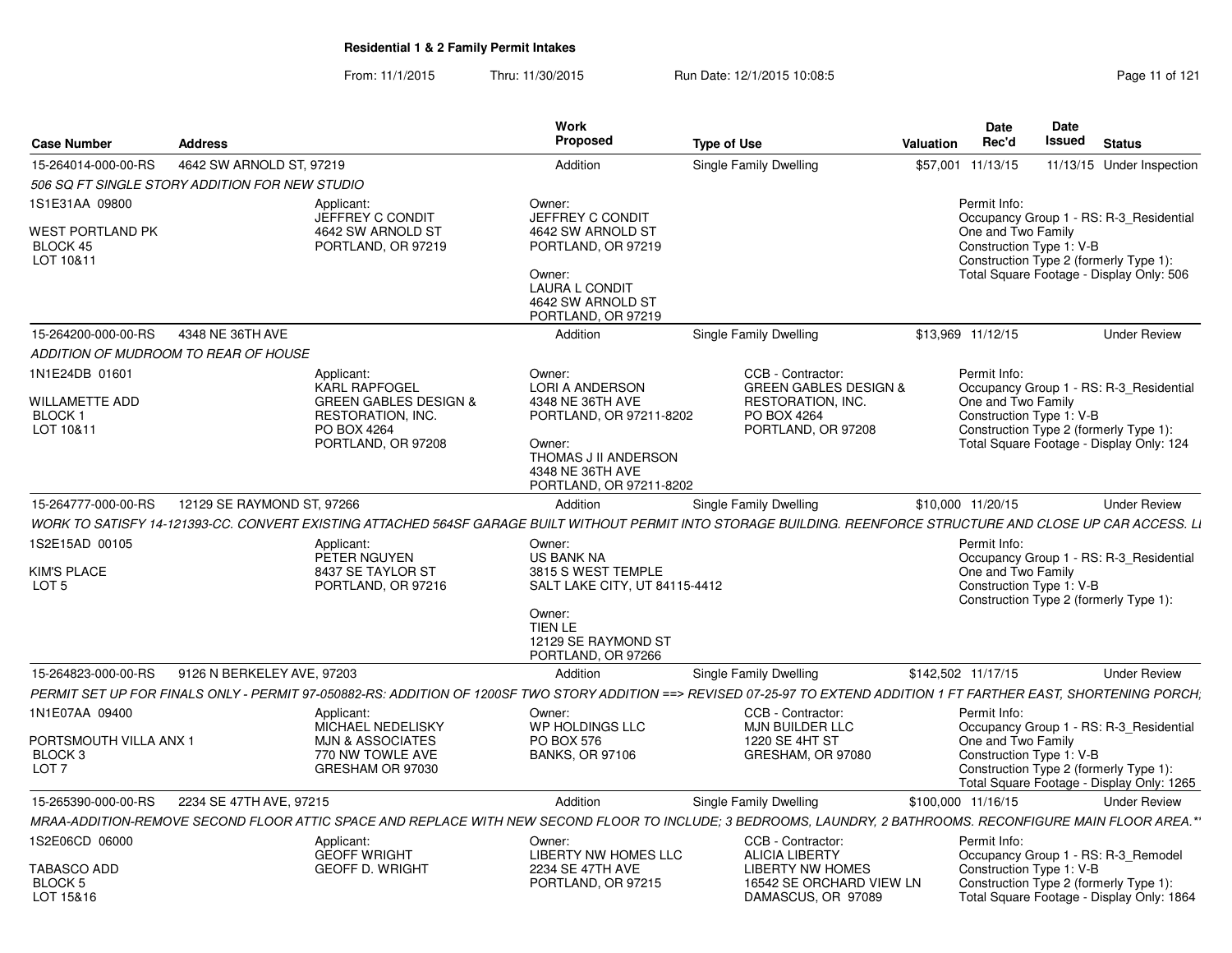From: 11/1/2015Thru: 11/30/2015 Run Date: 12/1/2015 10:08:5<br>
Page 12 of 121

| <b>Case Number</b>                                                              | <b>Address</b>                                                                                                                                                   | Work<br>Proposed                                                                                                                                              | <b>Type of Use</b>                                                                                                       | Valuation | <b>Date</b><br>Rec'd                                                                                     | <b>Date</b><br>Issued | <b>Status</b>                                                                       |
|---------------------------------------------------------------------------------|------------------------------------------------------------------------------------------------------------------------------------------------------------------|---------------------------------------------------------------------------------------------------------------------------------------------------------------|--------------------------------------------------------------------------------------------------------------------------|-----------|----------------------------------------------------------------------------------------------------------|-----------------------|-------------------------------------------------------------------------------------|
| 15-265456-000-00-RS                                                             | 3846 NE FLANDERS ST, 97232                                                                                                                                       | Addition                                                                                                                                                      | <b>Single Family Dwelling</b>                                                                                            |           | \$7,247 11/20/15                                                                                         | 11/20/15 Issued       |                                                                                     |
|                                                                                 | CONSTRUCT AN 193SF RAISED STAMPED CONCRETE REAR PORCH                                                                                                            |                                                                                                                                                               |                                                                                                                          |           |                                                                                                          |                       |                                                                                     |
| 1N1E36DA 17800<br><b>LAURELHURST</b><br>BLOCK 79<br>LOT <sub>4</sub>            | Applicant:<br>HOLLY GIERMANN<br>ARAM IRWIN DESIGN<br>5333 SW CUSTER ST<br>PORTLAND, OR 97211                                                                     | Owner:<br><b>DENNIS W HODGE</b><br>3846 NE FLANDERS ST<br>PORTLAND, OR 97232                                                                                  | CCB - Contractor:<br><b>RANDY CHANDLER</b><br>RANDALL RAY CHANDLER<br>3523 NE MULTNOMAH<br>PORTLAND OR 97232             |           | Permit Info:<br>Construction Type 1: V-B<br>Construction Type 2 (formerly Type 1):                       |                       | Occupancy Group 1 - RS: R-3_Remodel<br>Total Square Footage - Display Only: 193     |
|                                                                                 |                                                                                                                                                                  | Owner:<br>MARY A HODGE<br>3846 NE FLANDERS ST<br>PORTLAND, OR 97232                                                                                           |                                                                                                                          |           |                                                                                                          |                       |                                                                                     |
| 15-265504-000-00-RS                                                             | 3029 SW SUNSET BLVD, 97201                                                                                                                                       | Addition                                                                                                                                                      | Single Family Dwelling                                                                                                   |           | \$145,994 11/17/15                                                                                       |                       | <b>Under Review</b>                                                                 |
|                                                                                 | MRAA - IN BASEMENT ALTER STAIRS FROM MAIN FLOOR. ROUGH IN BASEMENT BATH, ADD SHEAR WALL, AND ENLARGE EXISITING WINDOW ON WEST WALL, ON MAIN FLOOR ADD AN ADDITIC |                                                                                                                                                               |                                                                                                                          |           |                                                                                                          |                       |                                                                                     |
| 1S1E17AB 00600<br>SECTION 17 1S 1E<br>TL 600 0.73 ACRES                         | Applicant:<br>BRADLEY MALONE<br>3029 SW SUNSET BLVD<br>PORTLAND, OR 97239                                                                                        | Owner:<br><b>BRADLEY MALONE</b><br>3029 SW SUNSET BLVD<br>PORTLAND, OR 97239                                                                                  |                                                                                                                          |           | Permit Info:<br>One and Two Family<br>Construction Type 1: V-B<br>Construction Type 2 (formerly Type 1): |                       | Occupancy Group 1 - RS: R-3_Residential                                             |
|                                                                                 |                                                                                                                                                                  | Owner:<br><b>KARLY MALONE</b><br>3029 SW SUNSET BLVD<br>PORTLAND, OR 97239                                                                                    |                                                                                                                          |           |                                                                                                          |                       | Total Square Footage - Display Only: 1296                                           |
| 15-265924-000-00-RS                                                             | 1124 NE 57TH AVE, 97213                                                                                                                                          | Addition                                                                                                                                                      | Single Family Dwelling                                                                                                   |           | \$11.265 11/25/15                                                                                        |                       | <b>Under Review</b>                                                                 |
|                                                                                 | ADDITION TO NORTH SIDE OF THE HOUSE FOR NEW SUNROOM                                                                                                              |                                                                                                                                                               |                                                                                                                          |           |                                                                                                          |                       |                                                                                     |
| 1N2E31AA 14400<br><b>NORMANDALE</b><br>BLOCK <sub>3</sub><br><b>LOT 7&amp;8</b> | Applicant:<br><b>B &amp; H HOME REPAIR LLC</b><br>10614 SE CENTER<br>PORTLAND, OR 97266                                                                          | Owner:<br>RICHARD E ZOELCH<br>1124 NE 57TH AVE<br>PORTLAND, OR 97213-3617<br>Owner:<br><b>JACQUELINE J BAY</b><br>1124 NE 57TH AVE<br>PORTLAND, OR 97213-3617 | CCB - Contractor:<br><b>B &amp; H HOME REPAIR LLC</b><br>10614 SE CENTER<br>PORTLAND, OR 97266                           |           | Permit Info:<br>One and Two Family<br>Construction Type 1: V-B<br>Construction Type 2 (formerly Type 1): |                       | Occupancy Group 1 - RS: R-3_Residential<br>Total Square Footage - Display Only: 100 |
| 15-266327-000-00-RS                                                             | 4143 NE HOYT ST. 97232                                                                                                                                           | Addition                                                                                                                                                      | Single Family Dwelling                                                                                                   |           | \$49,566 11/18/15                                                                                        |                       | <b>Under Review</b>                                                                 |
|                                                                                 | TWO STORY ADDITION TO REAR OF EXISTING DWELLING. REMODEL KITCHEN. CONVERT MAIN FLOOR BATHROOM TO POWDER ROOM. CREATE TWO NEW SECOND FLOOR BATHROOMS.             |                                                                                                                                                               |                                                                                                                          |           |                                                                                                          |                       |                                                                                     |
| 1N2E31BC 13800<br>LAURELHURST<br>BLOCK 64<br>LOT 16                             | Applicant:<br><b>JOHN REILLY</b><br>3231 NE US GRANT PL<br>PORTLAND, OR 97232                                                                                    | Owner:<br><b>JOHN REILLY</b><br>3231 NE US GRANT PL<br>PORTLAND, OR 97232<br>Owner:<br>JENNIFER DOHERTY-REILLY<br>3231 NE US GRANT PL<br>PORTLAND, OR 97232   | CCB - Contractor:<br><b>JOHN REILLY</b><br><b>REILLY SIGNATURE HOMES LLC</b><br>3231 NE US GRANT PL<br>PORTLAND OR 97212 |           | Permit Info:<br>One and Two Family<br>Construction Type 1: V-B<br>Construction Type 2 (formerly Type 1): |                       | Occupancy Group 1 - RS: R-3_Residential<br>Total Square Footage - Display Only: 440 |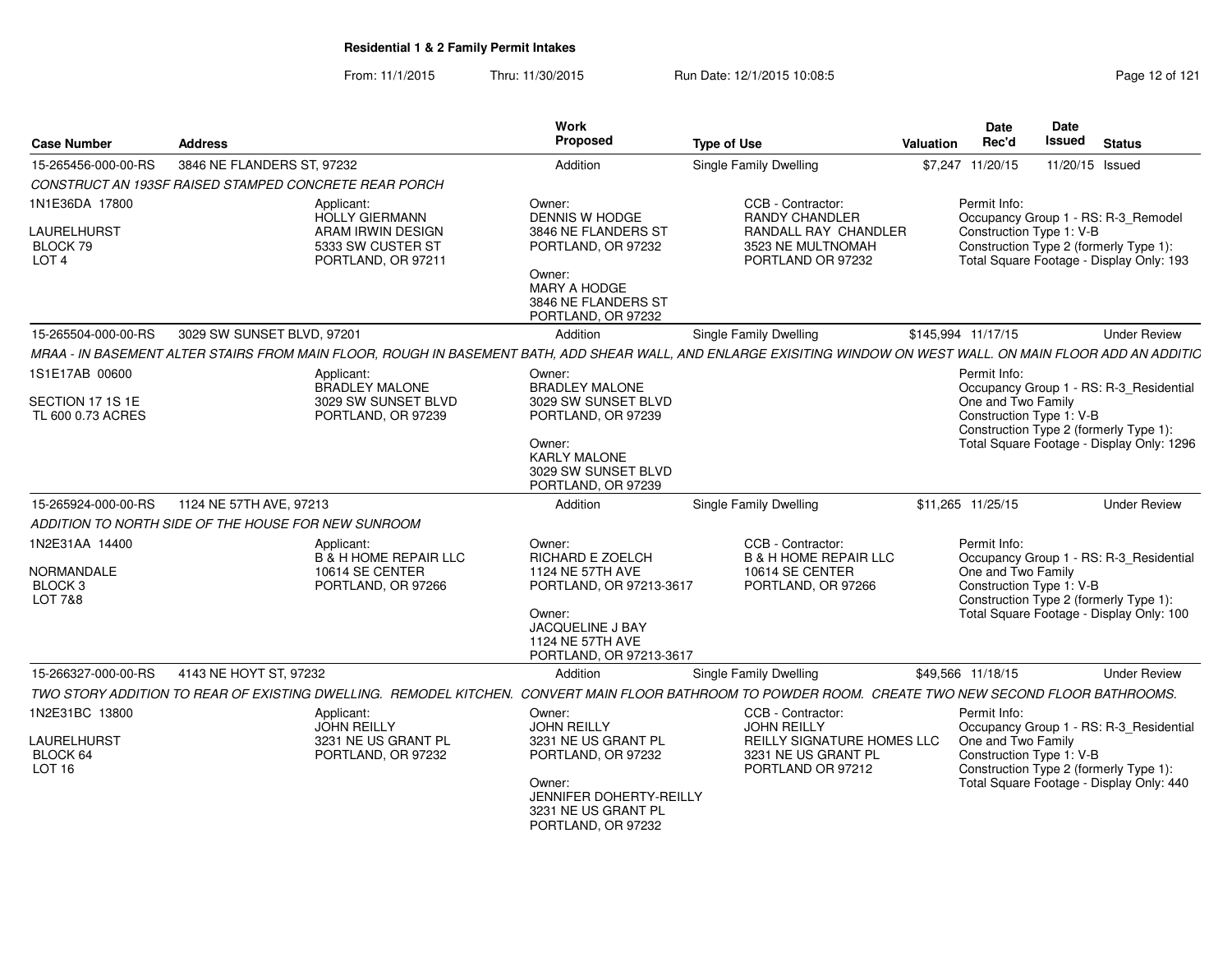From: 11/1/2015Thru: 11/30/2015 Run Date: 12/1/2015 10:08:5<br>
Page 13 of 121

| <b>Case Number</b>                                    | <b>Address</b>                                     |                                                                                                                                                                     | Work<br>Proposed                                                                                           | <b>Type of Use</b>                                                                   | Valuation | Date<br>Rec'd                                                                 | <b>Date</b><br><b>Issued</b> Status |                                                                                    |
|-------------------------------------------------------|----------------------------------------------------|---------------------------------------------------------------------------------------------------------------------------------------------------------------------|------------------------------------------------------------------------------------------------------------|--------------------------------------------------------------------------------------|-----------|-------------------------------------------------------------------------------|-------------------------------------|------------------------------------------------------------------------------------|
| 15-266539-000-00-RS                                   | 6006 N MISSISSIPPI AVE, 97217                      |                                                                                                                                                                     | Addition                                                                                                   | Single Family Dwelling                                                               |           | \$2,366 11/18/15                                                              |                                     | 11/18/15 Under Inspection                                                          |
|                                                       |                                                    | NEW WALLS TO CREATE LAUNDRY ROOM IN UNFINISHED BASEMENT. NEW BUILT-IN FURNITURE ON MAIN AND 2ND FLOORS. RECONFIGURE KITCHEN ON MAIN FLOOR. NEW CANTILEVERED BL      |                                                                                                            |                                                                                      |           |                                                                               |                                     |                                                                                    |
| 1N1E15CA 06200<br>GAINSBOROUGH & PLAT 2               |                                                    | Applicant:<br><b>CHRISTINA KWIECIENSKI</b><br><b>RISA BOYER ARCHITECTURE</b>                                                                                        | Owner:<br><b>KATHRYN B BEHEL</b><br>6006 N MISSISSIPPI AVE                                                 | CCB - Contractor:<br>DURHAM CONSTRUCTION LLC<br>5814 NE 35TH AVE                     |           | Permit Info:<br>One and Two Family                                            |                                     | Occupancy Group 1 - RS: R-3 Residential                                            |
| BLOCK <sub>8</sub><br>LOT <sub>14</sub>               |                                                    | 1001 SE WATER AVE, SUITE 230<br>PORTLAND, OR 97214                                                                                                                  | PORTLAND, OR 97217-1811                                                                                    | PORTLAND, OR 97211                                                                   |           | Construction Type 1: V-B                                                      |                                     | Construction Type 2 (formerly Type 1):<br>Total Square Footage - Display Only: 21  |
| 15-266608-000-00-RS                                   | 8729 N BAYARD AVE, 97217                           |                                                                                                                                                                     | Addition                                                                                                   | Single Family Dwelling                                                               |           | \$18.925 11/18/15                                                             | 11/18/15 Issued                     |                                                                                    |
|                                                       | CONSTRUCT A BONUS ROOM ADDITION ON REAR OF SFR.    |                                                                                                                                                                     |                                                                                                            |                                                                                      |           |                                                                               |                                     |                                                                                    |
| 1N1E09BC 06300<br>PENINSULAR ADD 2<br>BLOCK 12        |                                                    | Applicant:<br>PREM NATH<br>PREMIER DESIGN GROUP<br>3737 N ALASKA ST                                                                                                 | Owner:<br><b>CHARLES E RABY</b><br>8729 N BAYARD AVE<br>PORTLAND, OR 97217                                 | CCB - Contractor:<br>ZACHARY DANIEL MARSH<br>1101 NE 162ND AVE<br>PORTLAND, OR 97230 |           | Permit Info:<br>One and Two Family<br>Construction Type 1: V-B                |                                     | Occupancy Group 1 - RS: R-3_Residential                                            |
| LOT 34&35                                             |                                                    | PORTLAND, OR 97217                                                                                                                                                  | Owner:<br><b>DEBORAH L RABY</b><br>8729 N BAYARD AVE<br>PORTLAND, OR 97217                                 |                                                                                      |           |                                                                               |                                     | Construction Type 2 (formerly Type 1):<br>Total Square Footage - Display Only: 168 |
| 15-266989-000-00-RS                                   | 2356 SE 44TH AVE, 97215                            |                                                                                                                                                                     | Addition                                                                                                   | Single Family Dwelling                                                               |           | \$3,422 11/19/15                                                              |                                     | <b>Under Review</b>                                                                |
|                                                       |                                                    | REMOVE EXISTING ENTRY PORCH STRUCTURAL POSTS AND BEAMS, AND REPLACE WITH NEW FOOTINGS, POSTS, AND BEAMS.                                                            |                                                                                                            |                                                                                      |           |                                                                               |                                     |                                                                                    |
| 1S2E06CC 14800<br><b>DIVISION ST ADD</b>              |                                                    | Applicant:<br><b>WADE FREITAG</b><br>CRAFTSMAN DESIGN AND                                                                                                           | Owner:<br>SHERRY L ENFIELD<br>2356 SE 44TH AVE                                                             | CCB - Contractor:<br><b>CRAFTSMAN DESIGN &amp;</b><br><b>RENOVATION LLC</b>          |           | Permit Info:<br>Occupancy Group 1 - RS: U_Decks,<br>Patios, Porches, Carports |                                     |                                                                                    |
| BLOCK <sub>2</sub><br>S 40' OF LOT 15                 |                                                    | <b>RENOVATION</b><br>1100 SE GRAND AVE #202<br>PORTLAND, OR 97214-3414                                                                                              | PORTLAND, OR 97215-3722<br>Owner:<br><b>GRANT L ENFIELD</b><br>2356 SE 44TH AVE<br>PORTLAND, OR 97215-3722 | 1235 SE DIVISION ST #203 A<br>PORTLAND, OR 97202                                     |           | Construction Type 1: V-B                                                      |                                     | Construction Type 2 (formerly Type 1):<br>Total Square Footage - Display Only: 158 |
| 15-267008-000-00-RS                                   | 9028 SW 28TH AVE, 97219                            |                                                                                                                                                                     | Addition                                                                                                   | Single Family Dwelling                                                               |           | \$40.000 11/19/15                                                             |                                     | <b>Under Review</b>                                                                |
|                                                       |                                                    | MRAA - 825 SF ADDITION TO SFR - TO INCLUDE NEW COVERED PORCH: CONVERT EXISTING ATTACHED GARAGE TO LIBRARY, PANTRY, UTILITY ROOM; ADDITION TO SFR FOR NEW FAMILY ROU |                                                                                                            |                                                                                      |           |                                                                               |                                     |                                                                                    |
| 1S1E29AA 02300                                        |                                                    | Applicant:<br><b>STEVE NYS</b>                                                                                                                                      | Owner:<br><b>MARY A DUBOFF</b>                                                                             |                                                                                      |           | Permit Info:                                                                  |                                     | Occupancy Group 1 - RS: R-3_Residential                                            |
| ALEXANDER VILLA HMS<br>LOT 16&17 TL 2300              |                                                    | <b>NYS ASSOCIATES</b><br>10250 SW 87TH<br><b>TIGARD OR 97223</b>                                                                                                    | 6665 SW HAMPTON ST #200<br>PORTLAND, OR 97223                                                              |                                                                                      |           | One and Two Family<br>Construction Type 1: V-B                                |                                     | Construction Type 2 (formerly Type 1):                                             |
| 15-267198-000-00-RS                                   | 6318 SW 32ND AVE, 97201                            |                                                                                                                                                                     | Addition                                                                                                   | Single Family Dwelling                                                               |           | \$10,000 11/20/15                                                             | 11/20/15 Issued                     |                                                                                    |
|                                                       | ADDITION TO FRAME A 2' BUMPOUT FOR A GAS FIREPLACE |                                                                                                                                                                     |                                                                                                            |                                                                                      |           |                                                                               |                                     |                                                                                    |
| 1S1E17DC 03400                                        |                                                    | Applicant:<br><b>TIM TROFFER</b>                                                                                                                                    | Owner:<br><b>GEOFFREY C HILDRETH</b>                                                                       | CCB - Contractor:<br><b>TIM TROFFER</b>                                              |           | Permit Info:                                                                  |                                     | Occupancy Group 1 - RS: R-3 Residential                                            |
| <b>GLENELYN</b><br><b>BLOCK 5</b><br>S 50' OF LOT 7&8 |                                                    | TROFFER CONTRACTING INC<br>PO BOX 1145<br>CAMAS, WA 98607                                                                                                           | 6318 SW 32ND AVE<br>PORTLAND, OR 97239                                                                     | TROFFER CONTRACTING INC<br>PO BOX 1145<br>CAMAS, WA 98607                            |           | One and Two Family<br>Construction Type 1: V-B                                |                                     | Construction Type 2 (formerly Type 1):<br>Total Square Footage - Display Only: 10  |
|                                                       |                                                    |                                                                                                                                                                     | Owner:<br>SANDRA K HILDRETH<br>6318 SW 32ND AVE<br>PORTLAND, OR 97239                                      |                                                                                      |           | Number of New Dwelling Units: 1                                               |                                     |                                                                                    |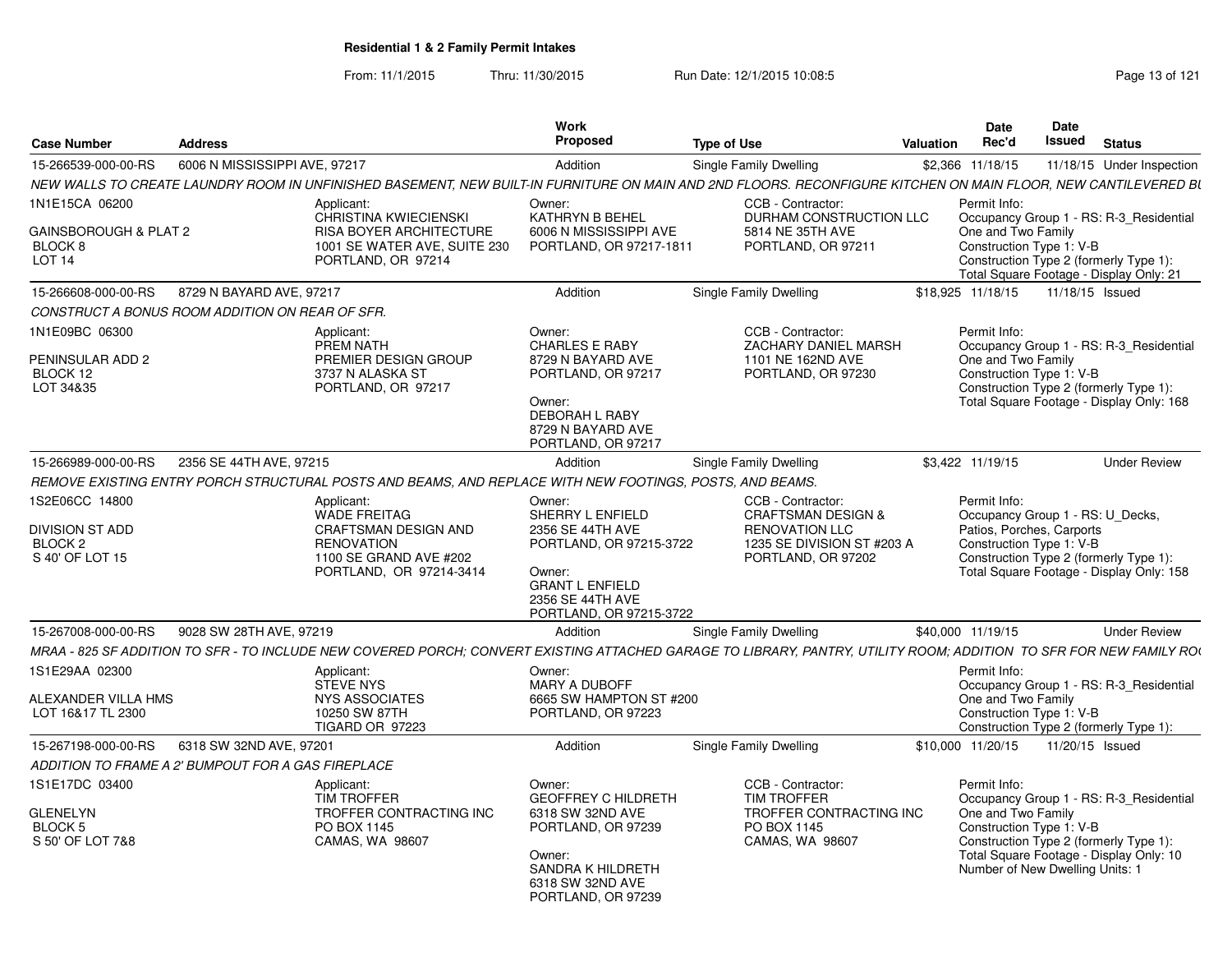From: 11/1/2015Thru: 11/30/2015 Run Date: 12/1/2015 10:08:5<br>
Page 14 of 121

| <b>Case Number</b>                                                                                                          | <b>Address</b>                                                                                                                                                       | Work<br>Proposed                                                                                                                                               | <b>Type of Use</b>                                                                                          | Valuation | Date<br>Rec'd                                                  | <b>Date</b><br><b>Issued</b> | <b>Status</b>                                                                                                                     |
|-----------------------------------------------------------------------------------------------------------------------------|----------------------------------------------------------------------------------------------------------------------------------------------------------------------|----------------------------------------------------------------------------------------------------------------------------------------------------------------|-------------------------------------------------------------------------------------------------------------|-----------|----------------------------------------------------------------|------------------------------|-----------------------------------------------------------------------------------------------------------------------------------|
| 15-267585-000-00-RS                                                                                                         | 3569 NE SCHUYLER ST, 97212                                                                                                                                           | Addition                                                                                                                                                       | <b>Single Family Dwelling</b>                                                                               |           | \$109,608 11/20/15                                             |                              | <b>Under Review</b>                                                                                                               |
|                                                                                                                             | MRAA - SECOND STORY ADDITION FOR MASTER SUITE, TWO ADDITIONAL BEDROOMS AND ONE ADDITIONAL BATH. DEMO AND RELOCATE STAIRS, NEW LAYOUT ON FIRST FLOOR, NEW MUD/ L      |                                                                                                                                                                |                                                                                                             |           |                                                                |                              |                                                                                                                                   |
| 1N1E25DC 10000<br><b>HANCOCK ST ADD</b><br><b>BLOCK 5</b><br><b>LOT 20</b>                                                  | Applicant:<br>ADAM REED<br><b>CASCADE CONTRACTING</b><br>7410 SW MACADAM<br>PORTLAND OR 97219                                                                        | Owner:<br><b>JEDEDIAH ROSENZWEIG</b><br>3568 NE HANCOCK ST<br>PORTLAND, OR 97212<br>Owner:<br><b>MEGHAN O'NEIL</b><br>3568 NE HANCOCK ST<br>PORTLAND, OR 97212 | CCB - Contractor:<br><b>ADAM REED</b><br><b>CASCADE CONTRACTING</b><br>7410 SW MACADAM<br>PORTLAND OR 97219 |           | Permit Info:<br>One and Two Family<br>Construction Type 1: V-B |                              | Occupancy Group 1 - RS: R-3_Residential<br>Construction Type 2 (formerly Type 1):<br>Total Square Footage - Display Only: 973     |
| 15-267614-000-00-RS                                                                                                         | 6045 SE HARNEY ST, 97206                                                                                                                                             | Addition                                                                                                                                                       | <b>Single Family Dwelling</b>                                                                               |           | \$147,234 11/20/15                                             |                              | <b>Under Review</b>                                                                                                               |
|                                                                                                                             | MRAA - REMOVE BACK PORTION OF HOUSE AND REPLACE WITH 2 STORY ADDITION WITH BASEMENT, REMODEL EXISTING PORTION OF MAIN FLOOR; BASEMENT TO FAMILY ROOM; 2ND FLOO       |                                                                                                                                                                |                                                                                                             |           |                                                                |                              |                                                                                                                                   |
| 1S2E19DD 02900<br><b>DARLINGTON</b><br>BLOCK 21<br>LOT 10 TL 2900                                                           | Applicant:<br>ROBERT WILLIFORD<br><b>RSW BUILDING LLC</b><br>23795 S BARLOW RD<br>CANBY, OR 97013                                                                    | Owner:<br>MICHAEL E TUROWSKI<br>6045 SE HARNEY ST<br>PORTLAND, OR 97206-8958                                                                                   | CCB - Contractor:<br>ROBERT WILLIFORD<br><b>RSW BUILDING LLC</b><br>23795 S BARLOW RD<br>CANBY, OR 97013    |           | Permit Info:<br>One and Two Family<br>Construction Type 1: V-B |                              | Occupancy Group 1 - RS: R-3_Residential<br>Construction Type 2 (formerly Type 1):<br>Total Square Footage - Display Only: 1307    |
| 15-267976-000-00-RS                                                                                                         | 10810 NE EUGENE ST, 97220                                                                                                                                            | Addition                                                                                                                                                       | <b>Single Family Dwelling</b>                                                                               |           | \$28,914 11/20/15                                              |                              | 11/20/15 Issued                                                                                                                   |
|                                                                                                                             | ADDITION/ALTERATION-REMOVE EXISTING 10'x16.5'SF ENCLOSED LEAN TO AT THE REAR OF HOME AND BUILD NEW ADDITION OF 10'x23.5' TO INCLUDE REMOLOCATED KITCHEN AREA. BREAKI |                                                                                                                                                                |                                                                                                             |           |                                                                |                              |                                                                                                                                   |
| 1N2E27CA 08200<br><b>CASMUR</b><br>BLOCK 14<br>LOT 1 EXC E 10'I EXC PT IN ST<br>LOT 2 EXC E 10'<br>N 20' OF LOT 3 EXC E 10' | Applicant:<br>PETER WASCH<br><b>PACIFIC DESIGN WORKS</b><br>13600 SE TAYLOR CT<br>PORTLAND OR 97233                                                                  | Owner:<br>PAUL R OREFICE<br>10810 NE EUGENE ST<br>PORTLAND, OR 97220                                                                                           |                                                                                                             |           | Permit Info:<br>One and Two Family<br>Construction Type 1: V-B |                              | Occupancy Group 1 - RS: R-3_Residential<br>Construction Type 2 (formerly Type 1): V-B<br>Total Square Footage - Display Only: 300 |
| 15-268016-000-00-RS                                                                                                         | 4621 NE GRAND AVE, 97211                                                                                                                                             | Addition                                                                                                                                                       | <b>Single Family Dwelling</b>                                                                               |           | \$140,000 11/20/15                                             |                              | <b>Under Review</b>                                                                                                               |
|                                                                                                                             | MRAA - 216 SQ FT ADDITION TO ENLARGE BEDROOM AND CREATE BATHROOM. FIRE DAMAGE REPAIR. CONVERT BASEMENT TO LIVING SPACE WITH (2) BEDROOMS, FAMILY ROOM, AND BATHI     |                                                                                                                                                                |                                                                                                             |           |                                                                |                              |                                                                                                                                   |
| 1N1E23BC 08300<br><b>HIGHLAND</b><br>BLOCK <sub>1</sub><br>LOT <sub>9</sub>                                                 | Applicant:<br><b>KIM HOFFMAN</b><br>4045 SE ASH ST<br>PORTLAND, OR 97214                                                                                             | Owner:<br><b>BRENT L HOFFMAN</b><br>4045 SE ASH ST<br>PORTLAND, OR 97214-2017                                                                                  | <b>Primary Contractor:</b><br><b>TO BID</b>                                                                 |           | Permit Info:<br>One and Two Family<br>Construction Type 1: V-B |                              | Occupancy Group 1 - RS: R-3_Residential<br>Construction Type 2 (formerly Type 1):<br>Total Square Footage - Display Only: 216     |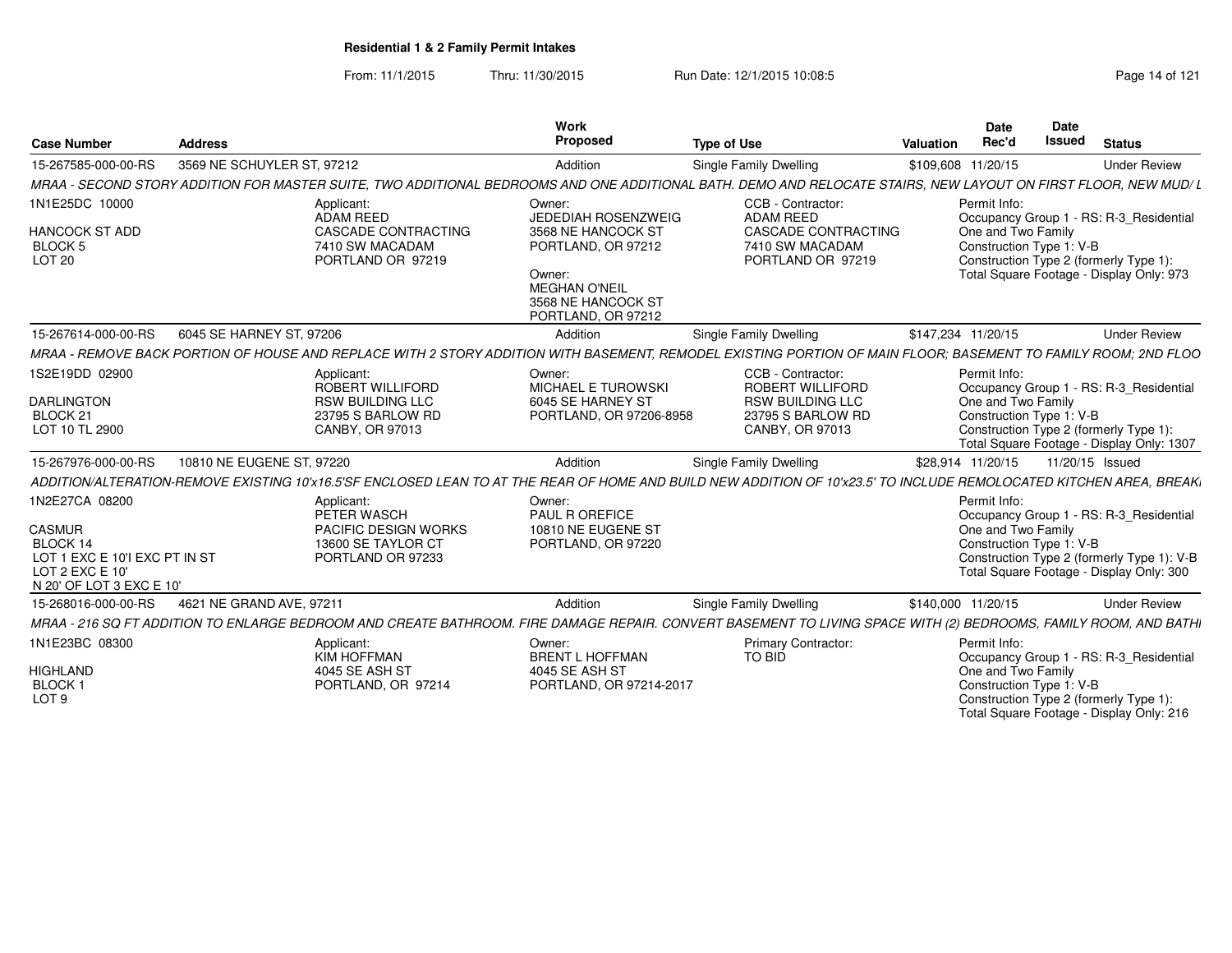From: 11/1/2015Thru: 11/30/2015 Run Date: 12/1/2015 10:08:5<br>
Page 15 of 121

| <b>Case Number</b>                                                                           | <b>Address</b>          |                                                                                                                                            | <b>Work</b><br><b>Proposed</b>                                                                                              | <b>Type of Use</b>                                                                                                                                                                                                                                                                                                                                                                                 | <b>Valuation</b> | <b>Date</b><br>Rec'd                                           | <b>Date</b><br>Issued | <b>Status</b>                                                                     |
|----------------------------------------------------------------------------------------------|-------------------------|--------------------------------------------------------------------------------------------------------------------------------------------|-----------------------------------------------------------------------------------------------------------------------------|----------------------------------------------------------------------------------------------------------------------------------------------------------------------------------------------------------------------------------------------------------------------------------------------------------------------------------------------------------------------------------------------------|------------------|----------------------------------------------------------------|-----------------------|-----------------------------------------------------------------------------------|
| 15-269139-000-00-RS                                                                          | 6935 SW 45TH AVE, 97219 |                                                                                                                                            | Addition                                                                                                                    | <b>Single Family Dwelling</b>                                                                                                                                                                                                                                                                                                                                                                      |                  | \$120,000 11/24/15                                             |                       | <b>Under Review</b>                                                               |
|                                                                                              |                         |                                                                                                                                            |                                                                                                                             | MRAA - REMOVE EXISTING ATTACHED GARAGE AND PORTION OF HOUSE ON SOUTH ELEVATION. NEW ATTACHED GARAGE AND ADDITIONAL LIVING ON NORTH SIDE OF HOUSE. FINISH BASEN                                                                                                                                                                                                                                     |                  |                                                                |                       |                                                                                   |
| 1S1E19AA 01100<br><b>BELLA VISTA</b><br>BLOCK 3<br>LOT <sub>3</sub><br>INC PT VAC ST LOT 4&5 |                         | Applicant:<br>JOHN MARC SCHNELLING<br>EARTHOLIS CONSTRUCTION<br>SERVICES LLC<br>70633 Holmes Rd<br>Sisters, OR 97759-6906                  | Owner:<br>RE INVESTMENTS 009 LLC<br>3101 SW 1ST AVE #B<br>PORTLAND, OR 97201-4601                                           | CCB - Contractor:<br><b>WESTERN CASCADE ELECTRIC</b><br><b>INC</b><br>11867 SW WILTON AV<br><b>TIGARD OR 97223</b><br>CCB - Contractor:<br>PORTLAND PLUMBING CO<br>16260 S Hilltop Rd<br>OREGON CITY, OR 97045-9217<br>CCB - Contractor:<br><b>CENTRAL AIR INC</b><br><b>PO BOX 433</b><br>CLACKAMAS OR 97015<br>CCB - Contractor:<br>EARTHOLIS CONSTRUCTION<br>SERVICES LLC<br>9233 N BRISTOL AVE |                  | Permit Info:<br>One and Two Family<br>Construction Type 1: V-B |                       | Occupancy Group 1 - RS: R-3_Residential<br>Construction Type 2 (formerly Type 1): |
| 15-269744-000-00-RS                                                                          | 50 NE 43RD AVE, 97213   |                                                                                                                                            | Addition                                                                                                                    | PORTLAND, OR 97203<br>Single Family Dwelling                                                                                                                                                                                                                                                                                                                                                       |                  | \$7,435 11/25/15                                               |                       | <b>Under Review</b>                                                               |
|                                                                                              |                         |                                                                                                                                            |                                                                                                                             | REMOVE EXISTING SINGLE FLOOR BUMPOUT FROM THE REAR OF EXISTING DWELLING, AND BUILD TWO STORY ADDITION IN SLIGHTLY ENLARGED FOOTPRINT TO CREATE MAIN FLOOR PODV                                                                                                                                                                                                                                     |                  |                                                                |                       |                                                                                   |
| 1N2E31CB 15600                                                                               |                         | Applicant:<br><b>DAVID LIPKIND</b>                                                                                                         | Owner:<br>PAUL W JOHNSON                                                                                                    | CCB - Contractor:<br><b>DAVID LIPKIND</b>                                                                                                                                                                                                                                                                                                                                                          |                  | Permit Info:                                                   |                       | Occupancy Group 1 - RS: R-3_Residential                                           |
| <b>LAURELHURST</b><br>BLOCK 108<br>S 68' OF LOT 1                                            |                         | SHELBYVILLE PROPERTIES LLC<br>1215 NE WEBSTER<br>PORTLAND OR 97211                                                                         | 50 NE 43RD AVE<br>PORTLAND, OR 97213-1602<br>Owner:<br>PATRICIA NOSSEN-JOHNSON<br>50 NE 43RD AVE<br>PORTLAND, OR 97213-1602 | SHELBYVILLE PROPERTIES LLC<br>1215 NE WEBSTER<br>PORTLAND OR 97211                                                                                                                                                                                                                                                                                                                                 |                  | One and Two Family<br>Construction Type 1: V-B                 |                       | Construction Type 2 (formerly Type 1):<br>Total Square Footage - Display Only: 66 |
| 15-269897-000-00-RS                                                                          | 12055 SW BREYMAN AVE    |                                                                                                                                            | Addition                                                                                                                    | Single Family Dwelling                                                                                                                                                                                                                                                                                                                                                                             |                  | \$278,000 11/25/15                                             |                       | <b>Under Review</b>                                                               |
|                                                                                              |                         |                                                                                                                                            |                                                                                                                             | 1/3 EXTENSIVE RENOVATION OF HOME INCLUDING DEMOLITION OF MAJORITY OF INTERIOR WALLS, NEW FIXTURES, FINISHES, REPLACE ALL WINDOWS AND DOORS, NEW AND INFILLED OPEI                                                                                                                                                                                                                                  |                  |                                                                |                       |                                                                                   |
| 1S1E35CB 00100                                                                               |                         | Applicant:                                                                                                                                 | Owner:                                                                                                                      | CCB - Contractor:                                                                                                                                                                                                                                                                                                                                                                                  |                  | Permit Info:                                                   |                       |                                                                                   |
| <b>ABERNETHY HTS</b><br>LOT 22&23 TL 100                                                     |                         | <b>Tom Corvi</b><br>Right Angle Construction, Inc.<br>P.O. Box 587<br>OREGON CITY OR 97045<br>20126 S. Impala Lane<br>20126 S. Impala Lane | <b>BREYMAN PROPERTIES LLC</b><br>12045 SW BREYMAN AVE<br>PORTLAND, OR 97219-8414                                            | RIGHT ANGLE CONSTRUCTION IN Occupancy Group 1 - RS: R-3_Residential<br>20126 S IMPALA LN<br>OREGON CITY, OR 97045                                                                                                                                                                                                                                                                                  |                  | One and Two Family<br>Construction Type 1: V-B                 |                       | Construction Type 2 (formerly Type 1):                                            |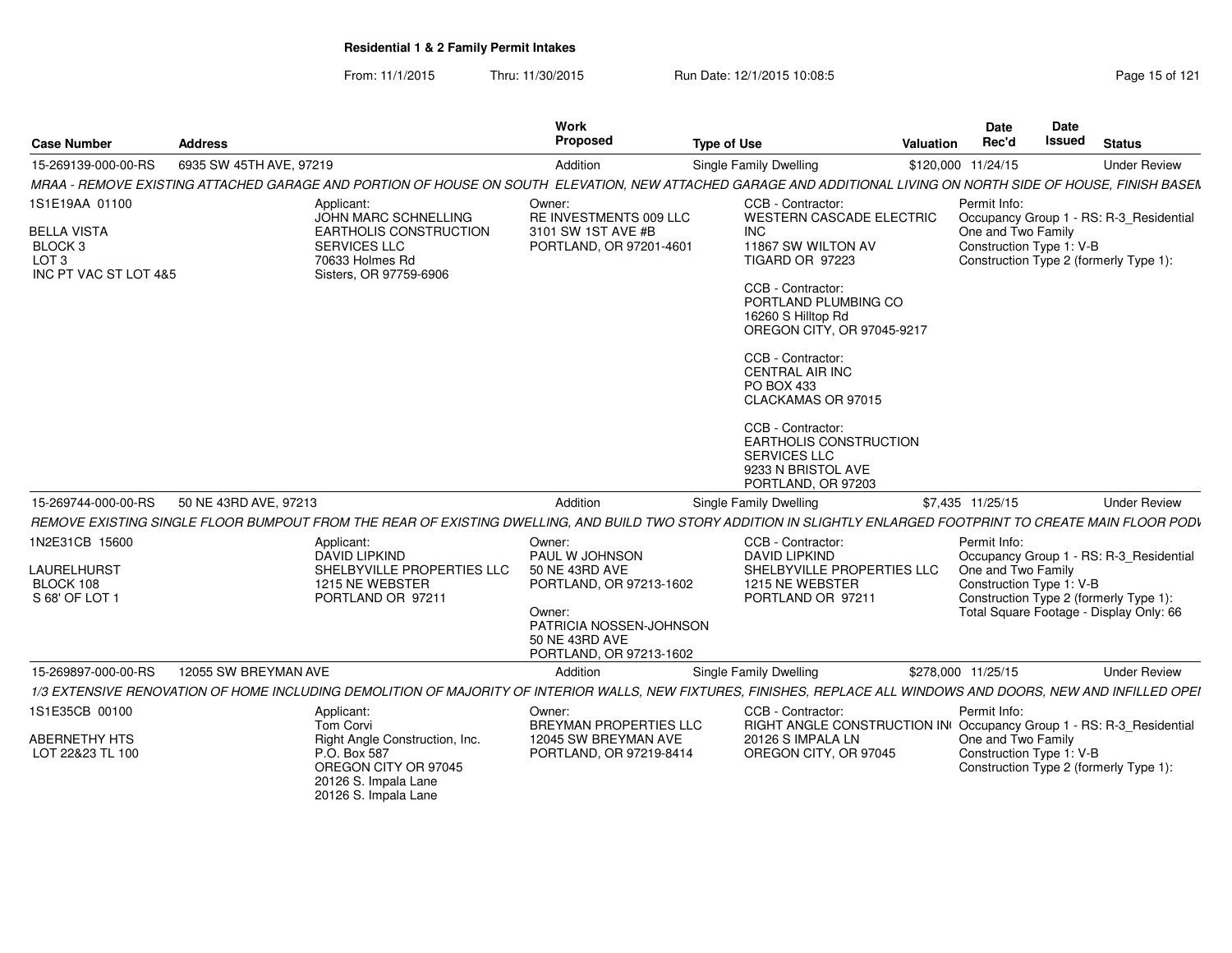From: 11/1/2015Thru: 11/30/2015 Run Date: 12/1/2015 10:08:5<br>
Page 16 of 121

| <b>Case Number</b>                                | <b>Address</b>                     |                                                                                                                                             | Work<br>Proposed                                                                                                                                                  | <b>Type of Use</b>                                                                                                                                                                                                                            | Valuation | <b>Date</b><br>Rec'd                                                                                      | Date<br>Issued  | <b>Status</b>                                                                                                                 |
|---------------------------------------------------|------------------------------------|---------------------------------------------------------------------------------------------------------------------------------------------|-------------------------------------------------------------------------------------------------------------------------------------------------------------------|-----------------------------------------------------------------------------------------------------------------------------------------------------------------------------------------------------------------------------------------------|-----------|-----------------------------------------------------------------------------------------------------------|-----------------|-------------------------------------------------------------------------------------------------------------------------------|
| 15-270559-000-00-RS                               | 10311 NE RUSSELL CT, 97220         |                                                                                                                                             | Addition                                                                                                                                                          | Single Family Dwelling                                                                                                                                                                                                                        |           | \$15,000 11/30/15                                                                                         | 11/30/15 Issued |                                                                                                                               |
|                                                   |                                    |                                                                                                                                             |                                                                                                                                                                   | ADD COVER OVER EXISTING ELEVATED CONCRETE PATIO 12'x26'. NEW FIREPLACE TO BE BY SEPARATE BUILDING PERMIT, AND IS NOT INCLUDED IN THE SCOPE OF THIS PERMIT.                                                                                    |           |                                                                                                           |                 |                                                                                                                               |
| 1N2E27BC 08900<br>TWIN CEDARS<br>LOT <sub>8</sub> |                                    | Applicant:<br>JIM BIRD<br>13485 SE 19TH CIRCLE<br>TROUTDALE OR 97060                                                                        | Owner:<br><b>DANIEL BLIVEN</b><br>10311 NE RUSSELL CT<br>PORTLAND, OR 97220-2847<br>Owner:<br><b>NGA BLIVEN</b><br>10311 NE RUSSELL CT<br>PORTLAND, OR 97220-2847 | CCB - Contractor:<br>AFFORDABLE REMODELING<br><b>SPECIALISTS LLC</b><br>1348 SE 19TH CIRCLE<br>TROUTDALE, OR 97060                                                                                                                            |           | Permit Info:<br>Occupancy Group 1 - RS: U_Decks,<br>Patios, Porches, Carports<br>Construction Type 1: V-B |                 | Construction Type 2 (formerly Type 1):<br>Total Square Footage - Display Only: 312                                            |
| Total # of RS Addition permit intakes: 67         |                                    |                                                                                                                                             |                                                                                                                                                                   |                                                                                                                                                                                                                                               |           |                                                                                                           |                 | Total valuation of RS Addition permit intakes: \$3,332,746                                                                    |
| 15-246938-000-00-RS                               | 2645 NE 107TH AVE - Unit B, 97220  |                                                                                                                                             | Alteration                                                                                                                                                        | <b>Accessory Dwelling Unit</b>                                                                                                                                                                                                                |           | \$18,024 11/10/15                                                                                         | 11/10/15 Issued |                                                                                                                               |
|                                                   |                                    |                                                                                                                                             |                                                                                                                                                                   | CONVERT DETACHED GARAGE TO AN ADU TO INCLUDE; BATHROOM, BEDROOM, CLOSET, NEW DECK AREA ON THE FRONT AND THE REAR, 3' OVERHANG ON THE FRONT DECK AREA                                                                                          |           |                                                                                                           |                 |                                                                                                                               |
| 1N2E27BC 11500                                    |                                    | Applicant:<br>MATTHEW RUSNAC<br>3511 SW CORBETT AVE. #1<br>PORTLAND OR 97239                                                                | Owner:<br>MATTHEW HUFF<br>2645 NE 107TH AVE<br>PORTLAND, OR 97220<br>Owner:<br><b>JENNIFER HUFF</b><br>2645 NE 107TH AVE<br>PORTLAND, OR 97220                    |                                                                                                                                                                                                                                               |           | Permit Info:<br>Construction Type 1: V-B<br>Number of New Dwelling Units: 1                               |                 | Occupancy Group 1 - RS: R-3_Remodel<br>Construction Type 2 (formerly Type 1):<br>Total Square Footage - Display Only: 480     |
| 15-251756-000-00-RS                               | 11508 SE POWELL BLVD, 97266        |                                                                                                                                             | Alteration                                                                                                                                                        | <b>Accessory Dwelling Unit</b>                                                                                                                                                                                                                |           | \$19.826 11/25/15                                                                                         | 11/25/15 Issued |                                                                                                                               |
|                                                   |                                    |                                                                                                                                             |                                                                                                                                                                   | CONVERT EXISTING DETACHED GARAGE TO ACCESSORY DWELLING UNIT. INCLUDES NEW BATHROOM. KITCHENETTE AND OPEN LIVING SPACE. INFILL OVERHEAD GARAGE DOOR AND INSTA                                                                                  |           |                                                                                                           |                 |                                                                                                                               |
| 1S2E10DB 00900                                    |                                    | Applicant:<br>AMANDA SCOLLO<br>3510 SE 115TH<br>PORTLAND, OR 97266                                                                          | Owner:<br>AMANDA SCOLLO<br>3510 SE 115TH<br>PORTLAND, OR 97266                                                                                                    |                                                                                                                                                                                                                                               |           | Permit Info:<br>One and Two Family<br>Construction Type 1: V-B<br>Number of New Dwelling Units: 1         |                 | Occupancy Group 1 - RS: R-3 Residential<br>Construction Type 2 (formerly Type 1):<br>Total Square Footage - Display Only: 440 |
| 15-256694-000-00-RS                               | 5005 SE LINCOLN ST - Unit B, 97215 |                                                                                                                                             | Alteration                                                                                                                                                        | <b>Accessory Dwelling Unit</b>                                                                                                                                                                                                                |           | \$60,000 11/10/15                                                                                         | 11/10/15 Issued |                                                                                                                               |
|                                                   |                                    |                                                                                                                                             |                                                                                                                                                                   | CONVERTING EXISTING GARAGE TO ADU TO INCLUDE BEDROOM, KITCHEN AREA AND BATHROOM. 4 BATHROOMS TOTAL. INSTALLING NEW EGRESS WINDOW AND WINDOW WELL IN EXISTIN(                                                                                  |           |                                                                                                           |                 |                                                                                                                               |
| 1S2E06CD 00500                                    |                                    | Applicant:<br><b>MARK URBAN</b><br><b>URBAN RESTORATION &amp;</b><br><b>CONSTRUCTION IN</b><br>4131 SW CONDOR AVE<br>PORTLAND, OR 972014010 | Owner:<br><b>SARA M GENTA</b><br>5005 SE LINCOLN ST<br>PORTLAND, OR 97215-3844                                                                                    | CCB - Contractor:<br><b>MARK URBAN</b><br><b>URBAN RESTORATION &amp;</b><br><b>CONSTRUCTION IN</b><br>4131 SW CONDOR AVE<br>PORTLAND, OR 972014010<br>CCB - Contractor:<br><b>BLACK CAT PLUMBING</b><br>4630 SE 26TH AVE<br>PORTLAND OR 97202 |           | Permit Info:<br>Construction Type 1: V-B<br>Number of New Dwelling Units: 1                               |                 | Occupancy Group 1 - RS: R-3 Remodel<br>Construction Type 2 (formerly Type 1):                                                 |
|                                                   |                                    |                                                                                                                                             |                                                                                                                                                                   |                                                                                                                                                                                                                                               |           |                                                                                                           |                 |                                                                                                                               |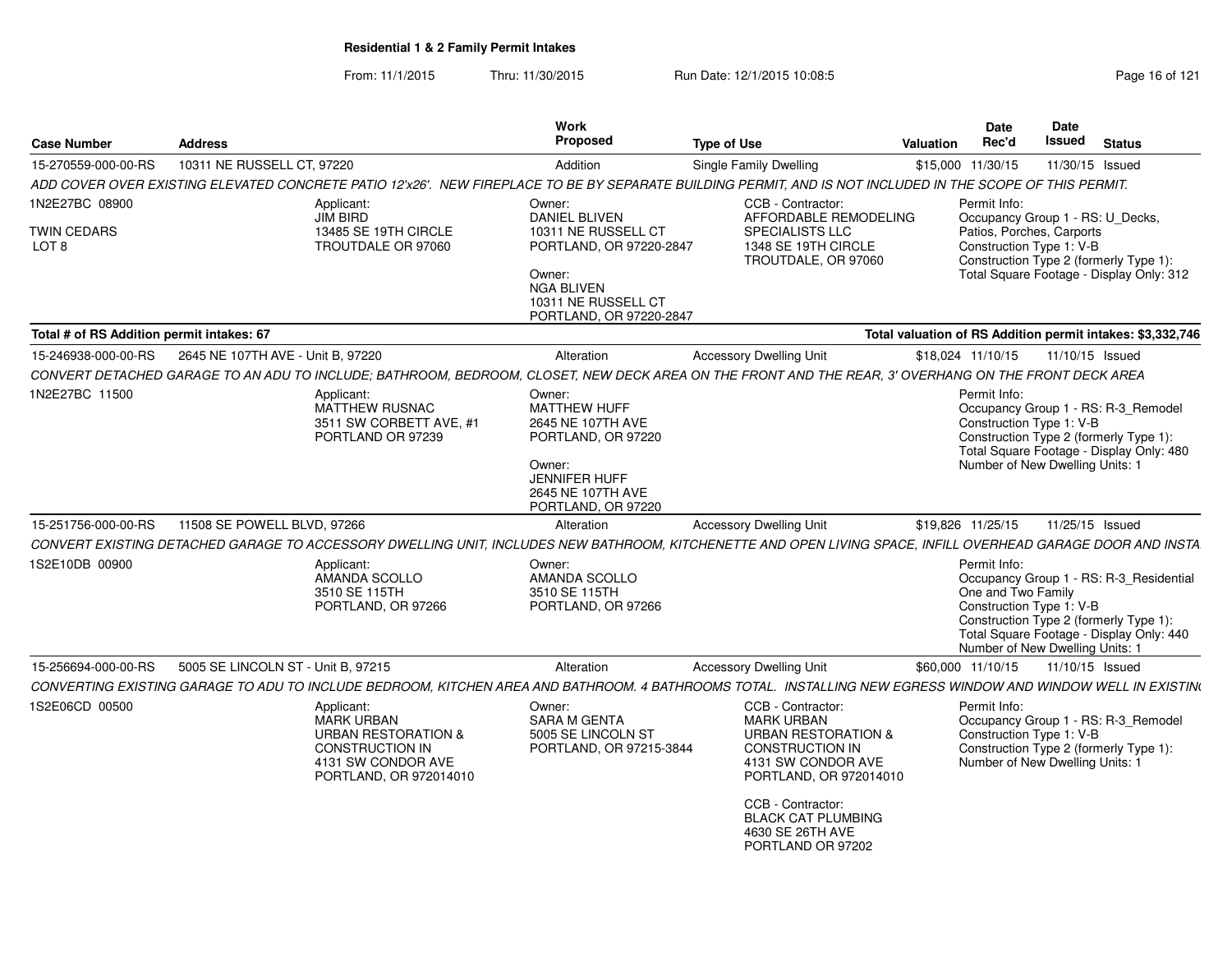From: 11/1/2015Thru: 11/30/2015 Run Date: 12/1/2015 10:08:5<br>
Page 17 of 121

| 1214 NE 73RD AVE - Unit B. 97213<br>15-257206-000-00-RS<br>Alteration<br><b>Accessory Dwelling Unit</b><br>SOLAR - 2.34KW ROOF TOP MOUNTED PV SYSTEM ON DETACHED ADU - PRESCRIPTIVE                                                                                                                                                                                                                                                                                                                                                           | \$500 11/12/15    |                                                                                   |                                                                                                                           |
|-----------------------------------------------------------------------------------------------------------------------------------------------------------------------------------------------------------------------------------------------------------------------------------------------------------------------------------------------------------------------------------------------------------------------------------------------------------------------------------------------------------------------------------------------|-------------------|-----------------------------------------------------------------------------------|---------------------------------------------------------------------------------------------------------------------------|
|                                                                                                                                                                                                                                                                                                                                                                                                                                                                                                                                               |                   |                                                                                   | 11/12/15 Final                                                                                                            |
|                                                                                                                                                                                                                                                                                                                                                                                                                                                                                                                                               |                   |                                                                                   |                                                                                                                           |
| 1N2E32AB 07000<br>CCB - Contractor:<br>Applicant:<br>Owner:<br><b>MELISSA FARIAS</b><br>PATRICK MCCARTHY<br>SOLARCITY CORPORATION<br>SOLAR CITY CORPORATION<br>1214 NE 73RD AVE<br>6132 NE 112th AVE<br>6132 NE 112TH AVE<br>PORTLAND, OR 97213-6111<br>PORTLAND, OR 97220<br>PORTLAND, OR 97220                                                                                                                                                                                                                                              | Permit Info:      | One and Two Family<br>Construction Type 1: V-B                                    | Occupancy Group 1 - RS: R-3_Residential<br>Construction Type 2 (formerly Type 1):                                         |
| 15-260055-000-00-RS<br>11415 NE PACIFIC ST, 97220<br>Alteration<br><b>Accessory Dwelling Unit</b>                                                                                                                                                                                                                                                                                                                                                                                                                                             | \$50,000 11/10/15 |                                                                                   | 11/10/15 Under Inspection                                                                                                 |
| CONVERT DETACHED GARAGE TO ACCESSORY DWELLING UNIT WITH BATHROOM, BEDROOM, AND KITCHEN. REMOVE GARAGE DOOR, REPLACE WITH MAN DOOR AND WINDOWS ON SOUTH                                                                                                                                                                                                                                                                                                                                                                                        |                   |                                                                                   |                                                                                                                           |
| 1N2E34AC 00900<br>Applicant:<br>Owner:<br><b>DAVE SPITZER</b><br>THE ENTRUST GROUP INC<br>DMS ARCHITECTS, INC<br>930 NW NAITO PKWY #K25<br>PORTLAND, OR 97209<br>2106 NE MLK BLVD<br>PORTLAND OR 97212                                                                                                                                                                                                                                                                                                                                        | Permit Info:      | One and Two Family<br>Construction Type 1: V-B<br>Number of New Dwelling Units: 1 | Occupancy Group 1 - RS: R-3 Residential<br>Construction Type 2 (formerly Type 1):                                         |
| 15-262407-000-00-RS<br>7459 N NEWELL AVE - Unit B, 97203<br><b>Accessory Dwelling Unit</b><br>Alteration                                                                                                                                                                                                                                                                                                                                                                                                                                      | \$20,000 11/9/15  |                                                                                   | <b>Under Review</b>                                                                                                       |
| CONVERT EXISTING GARAGE TO ADU: FURR OUT WALLS AND ADD NEW WALLS TO CREATE KITCHEN. TV ROOM. AND BATHROOM. TRADE PERMITS TO BE OBTAINED SEPARATELY.                                                                                                                                                                                                                                                                                                                                                                                           |                   |                                                                                   |                                                                                                                           |
| 1N1E07BD 04700<br>CCB - Contractor:<br>Applicant:<br>Owner:<br><b>LISA BARKER</b><br><b>FRANCIS X GAUDETTE</b><br>MARC HARDING CONSTRUCTION<br><b>LMB PERMIT SERVICES</b><br>PO BOX 1540<br>INC.<br>10511 NW 31ST AVE<br>SANDY, OR 97055-1540<br>1907 NE 119TH AVE<br>VANCOUVER, WA 98685<br>PORTLAND OR 97220<br>Owner:<br>KIM M GAUDETTE<br>PO BOX 1540<br>SANDY, OR 97055-1540                                                                                                                                                             | Permit Info:      | Construction Type 1: V-B                                                          | Occupancy Group 1 - RS: R-3 Remodel<br>Construction Type 2 (formerly Type 1):<br>Total Square Footage - Display Only: 387 |
| 15-264741-000-00-RS<br>6818 NE MALLORY AVE, 97211<br><b>Accessory Dwelling Unit</b><br>Alteration                                                                                                                                                                                                                                                                                                                                                                                                                                             | \$24.783 11/24/15 |                                                                                   | 11/24/15 Issued                                                                                                           |
| CONVERT EXISTING GARAGE TO ACCESSORY DWELLING UNIT WITHIN EXISTING ENVELOPE                                                                                                                                                                                                                                                                                                                                                                                                                                                                   |                   |                                                                                   |                                                                                                                           |
| 1N1E15AD 07800<br>Applicant:<br>Owner:<br><b>LISA SLATER</b><br>AMANUEL G MEBRAHTU<br><b>SLATER ARCHITECTURE</b><br>3508 N WILLIAMS AVE #A<br>5900 NE LIVINGSTON MTN RD<br>PORTLAND, OR 97227<br>CAMAS, WA 98607                                                                                                                                                                                                                                                                                                                              | Permit Info:      | Construction Type 1: V-B<br>Number of New Dwelling Units: 1                       | Occupancy Group 1 - RS: R-3 Remodel<br>Construction Type 2 (formerly Type 1):<br>Total Square Footage - Display Only: 660 |
| 15-268342-000-00-RS<br><b>Accessory Dwelling Unit</b><br>6205 N DEPAUW ST - Unit B, 97203<br>Alteration                                                                                                                                                                                                                                                                                                                                                                                                                                       | \$30,000 11/24/15 |                                                                                   | 11/24/15 Issued                                                                                                           |
| CONVERT EXISTING DETACHED GARAGE TO AN ADU TO INCLUDE RECONFIGURING THE LOWER LEVEL TO CREATE STORAGE AND SMALLER GARAGE FOR MAIN HOUSE, AND NEW ENTRANCE                                                                                                                                                                                                                                                                                                                                                                                     |                   |                                                                                   |                                                                                                                           |
| 1N1E07DB 05600<br>Applicant:<br>Owner:<br>CCB - Contractor:<br><b>ENCIRCLE DESIGN &amp; BUILD LLC</b><br>STEPHEN PLANCHON<br><b>MICHAEL MCDONALD</b><br>4623 NE 18TH AVE<br>6205 N DEPAUW ST<br>PRECISION NW ELECTRICAL<br>PORTLAND, OR 97203-5121<br><b>CONTRACTORS LLC</b><br>PORTLAND, OR 97211<br>12020 SE ANNA CT<br>DAMASCUS 0R 97089 8250<br>Owner:<br><b>SHANNON PLANCHON</b><br>CCB - Contractor:<br>6205 N DEPAUW ST<br><b>ENCIRCLE DESIGN &amp; BUILD LLC</b><br>PORTLAND, OR 97203-5121<br>4623 NE 18TH AVE<br>PORTLAND, OR 97211 | Permit Info:      | One and Two Family<br>Construction Type 1: V-B<br>Number of New Dwelling Units: 1 | Occupancy Group 1 - RS: R-3 Residential<br>Construction Type 2 (formerly Type 1):                                         |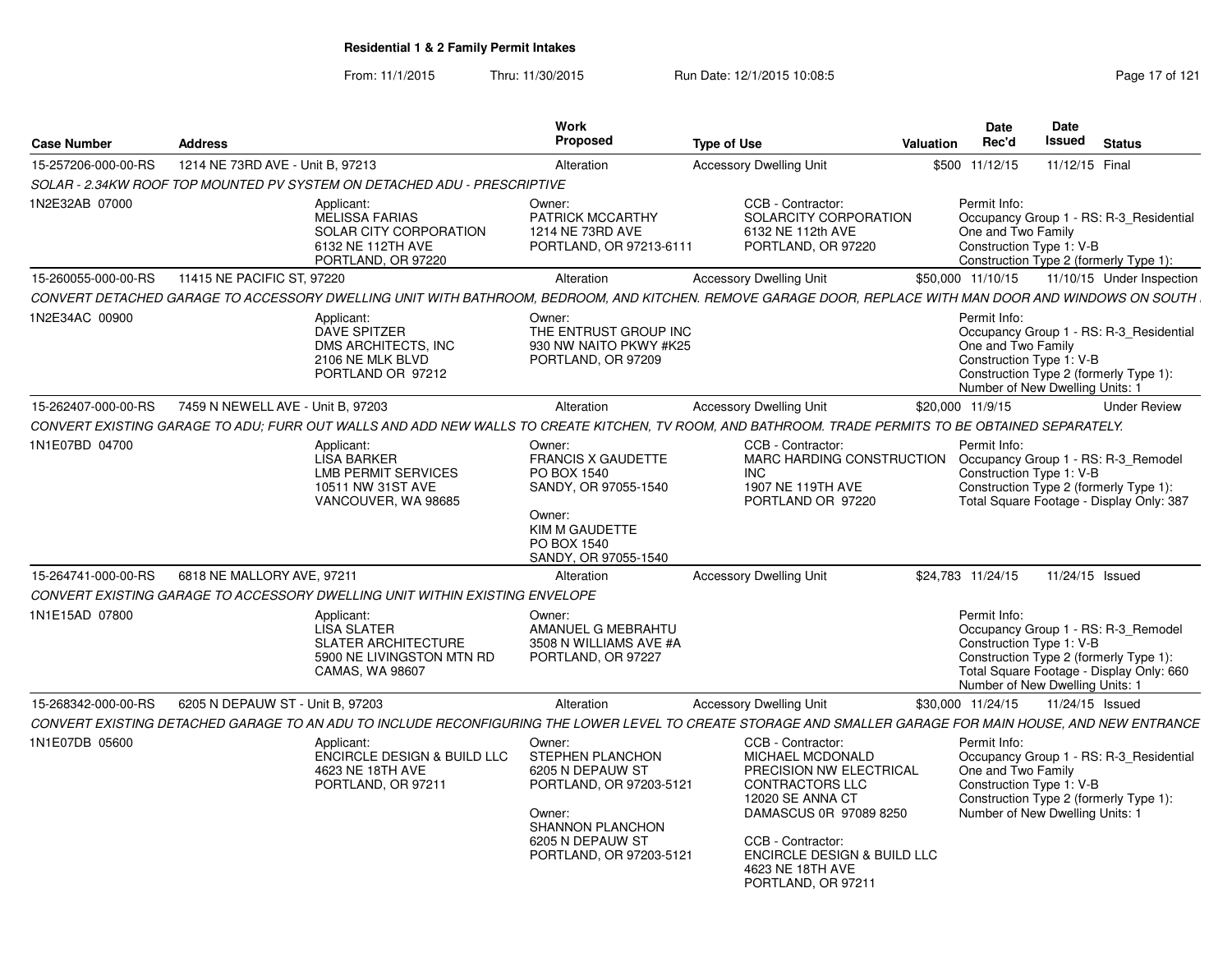From: 11/1/2015Thru: 11/30/2015 Run Date: 12/1/2015 10:08:5<br>
Page 18 of 121

| <b>Case Number</b>                                                             | <b>Address</b>                                      |                                                                                                                                                          | Work<br>Proposed                                                                                                                                           | <b>Type of Use</b> |                                                                                                                                       | Valuation | <b>Date</b><br>Rec'd                                                                                      | Date<br><b>Issued</b> | <b>Status</b>                          |
|--------------------------------------------------------------------------------|-----------------------------------------------------|----------------------------------------------------------------------------------------------------------------------------------------------------------|------------------------------------------------------------------------------------------------------------------------------------------------------------|--------------------|---------------------------------------------------------------------------------------------------------------------------------------|-----------|-----------------------------------------------------------------------------------------------------------|-----------------------|----------------------------------------|
| 15-269939-000-00-RS                                                            | 12055 SW BREYMAN AVE                                |                                                                                                                                                          | Alteration                                                                                                                                                 |                    |                                                                                                                                       |           | \$5,000 11/25/15                                                                                          |                       | <b>Under Review</b>                    |
|                                                                                |                                                     | 3/3 REMOVE ROOF OF 400 SF CARPORT TO EXPOSE BEAMS AND CONVERT INTO OPEN AIR TRELLIS                                                                      |                                                                                                                                                            |                    | <b>Accessory Structure</b>                                                                                                            |           |                                                                                                           |                       |                                        |
| 1S1E35CB 00100                                                                 |                                                     |                                                                                                                                                          |                                                                                                                                                            |                    | CCB - Contractor:                                                                                                                     |           | Permit Info:                                                                                              |                       |                                        |
| <b>ABERNETHY HTS</b><br>LOT 22&23 TL 100                                       |                                                     | Applicant:<br><b>Tom Corvi</b><br>Right Angle Construction, Inc.<br>P.O. Box 587<br>OREGON CITY OR 97045<br>20126 S. Impala Lane<br>20126 S. Impala Lane | Owner:<br>BREYMAN PROPERTIES LLC<br>12045 SW BREYMAN AVE<br>PORTLAND, OR 97219-8414                                                                        |                    | RIGHT ANGLE CONSTRUCTION IN Construction Type 1: V-B<br>20126 S IMPALA LN<br>OREGON CITY, OR 97045                                    |           |                                                                                                           |                       | Construction Type 2 (formerly Type 1): |
| 15-247770-000-00-RS                                                            | 8222 SW TERWILLIGER BLVD, 97219                     |                                                                                                                                                          | Alteration                                                                                                                                                 |                    | Decks, Fences, Retaining Walls                                                                                                        |           | \$12,000 11/24/15                                                                                         | 11/24/15 Issued       |                                        |
|                                                                                |                                                     | REPLACEMENT OF EXISTING DECK AND NEW STAIRCASE TO EXISTING DECK BELOW 30" AT REAR OF HOUSE                                                               |                                                                                                                                                            |                    |                                                                                                                                       |           |                                                                                                           |                       |                                        |
| 1S1E21DA 15100                                                                 |                                                     | Applicant:                                                                                                                                               | Owner:                                                                                                                                                     |                    | CCB - Contractor:                                                                                                                     |           | Permit Info:                                                                                              |                       |                                        |
| <b>CARSON HTS</b><br>BLOCK 31<br>N 30' OF LOT 14 EXC PT IN ST<br><b>LOT 15</b> |                                                     | MIKE MONTGOMERY<br>SIMPL HOME DESIGNS<br>4931 SW 76TH AVE PMB211<br>PORTLAND, OR 97219                                                                   | ROBERT A LAFLAMME<br>8222 SW TERWILLIGER BLVD<br>PORTLAND, OR 97219<br>Owner:<br><b>KRISTIN LAFLAMME</b><br>8222 SW TERWILLIGER BLVD<br>PORTLAND, OR 97219 |                    | <b>MITICA LEONTESCU</b><br><b>CREATIVE FENCES &amp; DECKS INC</b><br>14782 SW FERN ST<br><b>TIGARD, OR 97225</b>                      |           | Occupancy Group 1 - RS: U_Decks,<br>Patios, Porches, Carports<br>Construction Type 1: V-B                 |                       | Construction Type 2 (formerly Type 1): |
| 15-248718-000-00-RS                                                            | 4227 SW 54TH PL, 97221                              |                                                                                                                                                          | Alteration                                                                                                                                                 |                    | Decks, Fences, Retaining Walls                                                                                                        |           | \$6,000 11/5/15                                                                                           |                       | 11/5/15 Under Inspection               |
|                                                                                | REPLACE EXISTING DECK; STAIRS AND LANDING TO REMAIN |                                                                                                                                                          |                                                                                                                                                            |                    |                                                                                                                                       |           |                                                                                                           |                       |                                        |
| 1S1E07DC 08200<br><b>GREENTREES</b><br>BLOCK 1<br>LOT 1 EXC PT IN ST           |                                                     | Applicant:<br><b>RICKS CUSTOM FENCING &amp;</b><br><b>DECKING INC</b><br>20132 SE STARK<br>PORTLAND, OR 97233                                            | Owner:<br>A CRAIG DIGMAN<br>4227 SW 54TH PL<br>PORTLAND, OR 97221-2018<br>Owner:<br>LORETTA A DIGMAN<br>4227 SW 54TH PL<br>PORTLAND, OR 97221-2018         |                    | CCB - Contractor:<br><b>RICKS CUSTOM FENCING &amp;</b><br><b>DECKING INC</b><br>20132 SE STARK<br>PORTLAND, OR 97233                  |           | Permit Info:<br>Occupancy Group 1 - RS: U_Decks,<br>Patios, Porches, Carports<br>Construction Type 1: V-B |                       | Construction Type 2 (formerly Type 1): |
| 15-249356-000-00-RS                                                            | 4110 SW WASHOUGA AVE, 97201                         |                                                                                                                                                          | Alteration                                                                                                                                                 |                    | Decks, Fences, Retaining Walls                                                                                                        |           | \$15,000 11/24/15                                                                                         | 11/24/15 Issued       |                                        |
| REPLACEMENT OF EXISTING DECK                                                   |                                                     |                                                                                                                                                          |                                                                                                                                                            |                    |                                                                                                                                       |           |                                                                                                           |                       |                                        |
| 1S1E08DA 07800<br><b>FAIRCREST</b><br>LOT 15<br>W 2.75' OF LOT 16              |                                                     | Applicant:<br>MIKE MONTGOMERY<br>SIMPL HOME DESIGNS<br>4931 SW 76TH AVE PMB211<br>PORTLAND, OR 97219                                                     | Owner:<br>ERIC A RATHE<br>4110 SW WASHOUGA AVE<br>PORTLAND, OR 97239<br>Owner:<br>NATALIE BEHN<br>4110 SW WASHOUGA AVE<br>PORTLAND, OR 97239               |                    | CCB - Contractor:<br><b>MITICA LEONTESCU</b><br><b>CREATIVE FENCES &amp; DECKS INC</b><br>14782 SW FERN ST<br><b>TIGARD, OR 97225</b> |           | Permit Info:<br>Occupancy Group 1 - RS: U Decks,<br>Patios, Porches, Carports<br>Construction Type 1: V-B |                       | Construction Type 2 (formerly Type 1): |
| 15-257288-REV-01-RS                                                            | 11928 SW DICKINSON CT, 97219                        |                                                                                                                                                          | Alteration                                                                                                                                                 |                    | Decks, Fences, Retaining Walls                                                                                                        |           | \$11/3/15                                                                                                 |                       | 11/3/15 Issued                         |
|                                                                                |                                                     | REVISION TO CHANGE DECK FRAMING TO ADD AN ADDITIONAL BEAM, SHORTEN SPAN AND DIFFERENT SIZE JOIST                                                         |                                                                                                                                                            |                    |                                                                                                                                       |           |                                                                                                           |                       |                                        |
| 1S1E33CB 00600<br><b>DICKINSON SUB</b>                                         |                                                     | Applicant:<br><b>STEVE DACHSEL</b><br>14526 SE TENINO ST                                                                                                 | Owner:<br>H PIERRE ARDANTZ<br>11928 SW DICKINSON CT                                                                                                        |                    | CCB - Contractor:<br><b>STEVE DACHSEL</b><br>14526 SE TENINO ST                                                                       |           | Permit Info:<br>Occupancy Group 1 - RS: U_Decks,<br>Patios, Porches, Carports                             |                       |                                        |
| LOT 6                                                                          |                                                     | PORTLAND OR 97236-5301                                                                                                                                   | PORTLAND, OR 97219                                                                                                                                         |                    | PORTLAND OR 97236-5301                                                                                                                |           | Construction Type 1: V-B                                                                                  |                       | Construction Type 2 (formerly Type 1): |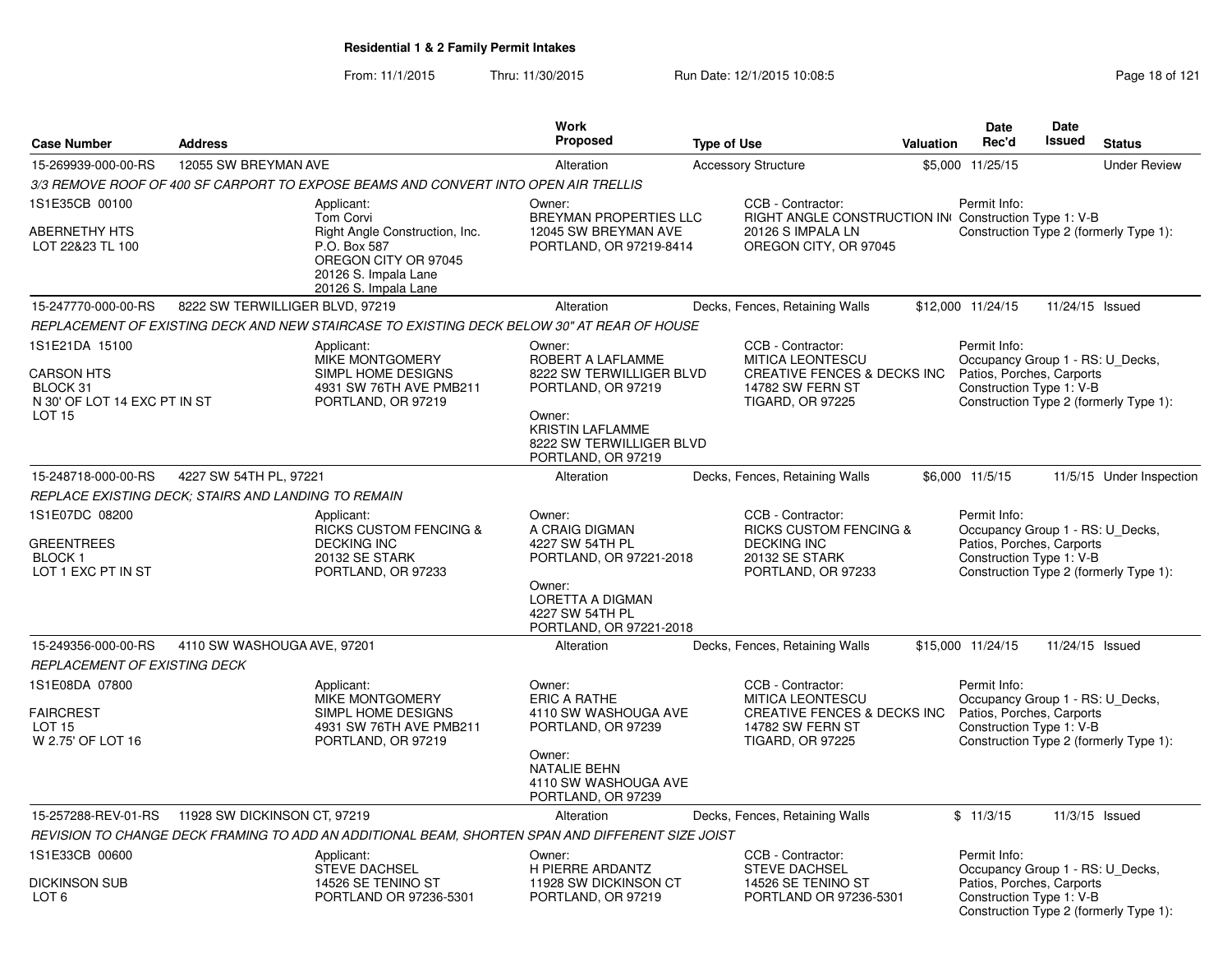From: 11/1/2015Thru: 11/30/2015 Run Date: 12/1/2015 10:08:5<br>
Page 19 of 121

|                                                                        |                                                        |                                                                                                               | <b>Work</b>                                                                                                                                                   |                                                                                                                      |           | Date                                                                                                      | Date          |                                                                                    |
|------------------------------------------------------------------------|--------------------------------------------------------|---------------------------------------------------------------------------------------------------------------|---------------------------------------------------------------------------------------------------------------------------------------------------------------|----------------------------------------------------------------------------------------------------------------------|-----------|-----------------------------------------------------------------------------------------------------------|---------------|------------------------------------------------------------------------------------|
| <b>Case Number</b>                                                     | <b>Address</b>                                         |                                                                                                               | <b>Proposed</b>                                                                                                                                               | <b>Type of Use</b>                                                                                                   | Valuation | Rec'd                                                                                                     | <b>Issued</b> | <b>Status</b>                                                                      |
| 15-257440-000-00-RS                                                    | 2838 SW DICKINSON ST, 97219                            |                                                                                                               | Alteration                                                                                                                                                    | Decks, Fences, Retaining Walls                                                                                       |           | \$10,000 11/9/15                                                                                          |               | 11/9/15 Under Inspection                                                           |
|                                                                        | REPLACE UPPER AND LOWER DECKS, ADD SUPPORT FOR HOT TUB |                                                                                                               |                                                                                                                                                               |                                                                                                                      |           |                                                                                                           |               |                                                                                    |
| 1S1E32AA 01500<br>ARNOLD WOODS<br>BLOCK <sub>3</sub><br>LOT 14 TL 1500 |                                                        | Applicant:<br><b>RICKS CUSTOM FENCING &amp;</b><br><b>DECKING INC</b><br>20132 SE STARK<br>PORTLAND, OR 97233 | Owner:<br><b>KEVIN SMITH</b><br>2838 SW DICKINSON ST<br>PORTLAND, OR 97219-9211<br>Owner:<br>REBECCA SMITH<br>2838 SW DICKINSON ST<br>PORTLAND, OR 97219-9211 | CCB - Contractor:<br><b>RICKS CUSTOM FENCING &amp;</b><br><b>DECKING INC</b><br>20132 SE STARK<br>PORTLAND, OR 97233 |           | Permit Info:<br>Occupancy Group 1 - RS: U_Decks,<br>Patios, Porches, Carports<br>Construction Type 1: V-B |               | Construction Type 2 (formerly Type 1):                                             |
|                                                                        |                                                        |                                                                                                               | Owner:<br><b>DAVID DURLIN</b><br>2838 SW DICKINSON ST<br>PORTLAND, OR 97219-9211                                                                              |                                                                                                                      |           |                                                                                                           |               |                                                                                    |
| 15-257481-000-00-RS                                                    | 7444 SE 114TH AVE, 97266                               |                                                                                                               | Alteration                                                                                                                                                    | Decks, Fences, Retaining Walls                                                                                       |           | \$9,747 11/5/15                                                                                           |               | <b>Under Review</b>                                                                |
|                                                                        | EXPAND EXISTING UPPER DECK AND ADD NEW STAIRS          |                                                                                                               |                                                                                                                                                               |                                                                                                                      |           |                                                                                                           |               |                                                                                    |
| 1S2E22AC 07800                                                         |                                                        | Applicant:                                                                                                    | Owner:                                                                                                                                                        |                                                                                                                      |           | Permit Info:                                                                                              |               |                                                                                    |
| PORTNOMAH PARK<br><b>BLOCK1</b><br>LOT 65 EXC N 3 1/2'                 |                                                        | MARK L SPETTEL<br>7444 SE 114TH AVE<br>PORTLAND, OR 97266                                                     | <b>MARK L SPETTEL</b><br>7444 SE 114TH AVE<br>PORTLAND, OR 97266<br>Owner:                                                                                    |                                                                                                                      |           | Occupancy Group 1 - RS: U_Decks,<br>Patios, Porches, Carports<br>Construction Type 1: V-B                 |               | Construction Type 2 (formerly Type 1):<br>Total Square Footage - Display Only: 450 |
|                                                                        |                                                        |                                                                                                               | PRISCILLA L SOUTHWELL<br>7444 SE 114TH AVE<br>PORTLAND, OR 97266                                                                                              |                                                                                                                      |           |                                                                                                           |               |                                                                                    |
| 15-259612-000-00-RS                                                    | 3340 SE 10TH AVE, 97202                                |                                                                                                               | Alteration                                                                                                                                                    | Decks, Fences, Retaining Walls                                                                                       |           | \$6,000 11/3/15                                                                                           |               | 11/3/15 Under Inspection                                                           |
|                                                                        | Repair and Replace deck on back of house. 130sqft      |                                                                                                               |                                                                                                                                                               |                                                                                                                      |           |                                                                                                           |               |                                                                                    |
| 1S1E11BD 14200<br><b>DENTS ADD</b>                                     |                                                        | Applicant:<br>NEIL KELLY CO INC<br>804 N ALBERTA ST                                                           | Owner:<br>ELISABETH L DALLY<br>3340 SE 10TH AVE                                                                                                               | CCB - Contractor:<br><b>NEIL KELLY CO INC</b><br>804 N ALBERTA ST                                                    |           | Permit Info:<br>Occupancy Group 1 - RS: U_Decks,<br>Patios, Porches, Carports                             |               |                                                                                    |
| BLOCK <sub>2</sub><br>LOT <sub>6</sub>                                 |                                                        | PORTLAND, OR 97217-2693                                                                                       | PORTLAND, OR 97202-2724                                                                                                                                       | PORTLAND, OR 97217-2693                                                                                              |           | Construction Type 1: V-B                                                                                  |               | Construction Type 2 (formerly Type 1):                                             |
|                                                                        |                                                        |                                                                                                               | Owner:<br><b>JAMES JR HOUSER</b><br>3340 SE 10TH AVE<br>PORTLAND, OR 97202-2724                                                                               | CCB - Contractor:<br>COHO ELECTRIC<br>PO BOX 40<br>WILSONVILLE OR 97070                                              |           |                                                                                                           |               |                                                                                    |
| 15-259712-000-00-RS                                                    | 7347 SE 133RD PL, 97236                                |                                                                                                               | Alteration                                                                                                                                                    | Decks, Fences, Retaining Walls                                                                                       |           | \$32,757 11/3/15                                                                                          |               | <b>Under Review</b>                                                                |
| <b>REPLACING EXISTING DECK</b>                                         |                                                        |                                                                                                               |                                                                                                                                                               |                                                                                                                      |           |                                                                                                           |               |                                                                                    |
| 1S2E23BD 00900                                                         |                                                        | Applicant:<br><b>CHRIS MARQUAND</b>                                                                           | Owner:<br>PATRICIA A JOHNSON                                                                                                                                  | CCB - Contractor:<br><b>CHRIS MARQUAND</b>                                                                           |           | Permit Info:<br>Occupancy Group 1 - RS: U_Private                                                         |               |                                                                                    |
| TIMBER CREEK<br>BLOCK <sub>2</sub><br>LOT <sub>10</sub>                |                                                        | <b>DECK MASTERS LLC</b><br>1901 NE BUFFALO ST<br>PORTLAND, OR 97211                                           | 7347 SE 133RD PL<br>PORTLAND, OR 97236-5485                                                                                                                   | <b>DECK MASTERS LLC</b><br>1901 NE BUFFALO ST<br>PORTLAND, OR 97211                                                  |           | Garage\Utility Misc.<br>Construction Type 1: V-B                                                          |               | Construction Type 2 (formerly Type 1):<br>Total Square Footage - Display Only: 756 |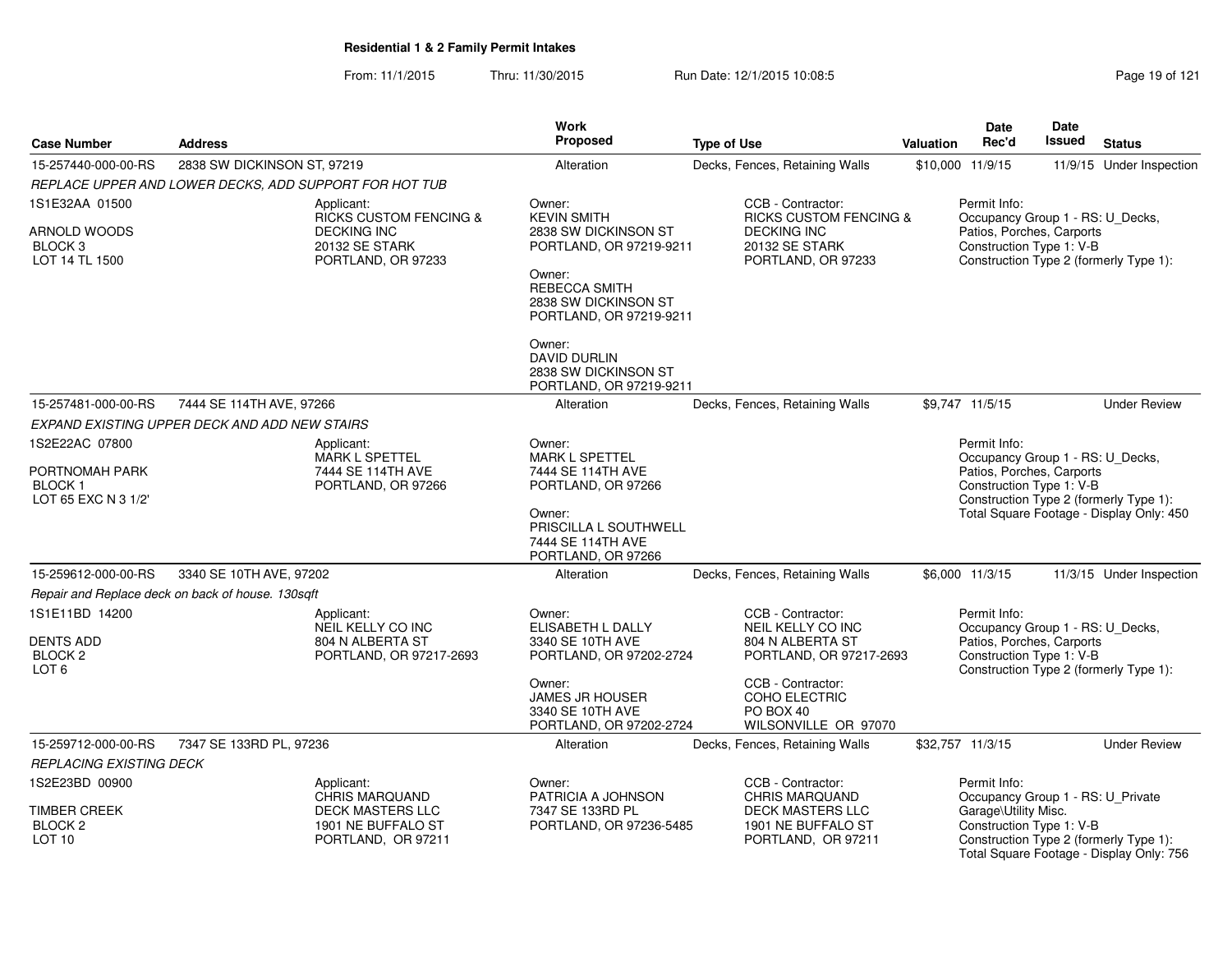From: 11/1/2015Thru: 11/30/2015 Run Date: 12/1/2015 10:08:5<br>
Page 20 of 121

| <b>Case Number</b>                                              | <b>Address</b>                                       |                                                                                                                                        | Work<br>Proposed                                                              | <b>Type of Use</b> |                                                            | <b>Valuation</b> | <b>Date</b><br>Rec'd                                  | <b>Date</b><br>Issued | <b>Status</b>                                                                      |
|-----------------------------------------------------------------|------------------------------------------------------|----------------------------------------------------------------------------------------------------------------------------------------|-------------------------------------------------------------------------------|--------------------|------------------------------------------------------------|------------------|-------------------------------------------------------|-----------------------|------------------------------------------------------------------------------------|
| 15-261030-000-00-RS                                             | 1914 SW CANBY ST, 97219                              |                                                                                                                                        | Alteration                                                                    |                    | Decks, Fences, Retaining Walls                             |                  | \$17,000 11/5/15                                      | 11/5/15 Final         |                                                                                    |
|                                                                 | REPLACE EXISTING DECK ON THE SOUTH SIDE OF THE HOUSE |                                                                                                                                        |                                                                               |                    |                                                            |                  |                                                       |                       |                                                                                    |
| 1S1E21CB 00100                                                  |                                                      | Applicant:<br><b>RICKS CUSTOM FENCING &amp;</b>                                                                                        | Owner:<br>ROBERT A STASER                                                     |                    | CCB - Contractor:<br><b>RICKS CUSTOM FENCING &amp;</b>     |                  | Permit Info:<br>Occupancy Group 1 - RS: U_Decks,      |                       |                                                                                    |
| SECTION 21 1S 1E<br>TL 100 0.18 ACRES                           |                                                      | <b>DECKING INC</b><br><b>20132 SE STARK</b><br>PORTLAND, OR 97233                                                                      | 1914 SW CANBY ST<br>PORTLAND, OR 97219-2602                                   |                    | <b>DECKING INC</b><br>20132 SE STARK<br>PORTLAND, OR 97233 |                  | Patios, Porches, Carports<br>Construction Type 1: V-B |                       | Construction Type 2 (formerly Type 1):                                             |
| 15-261824-000-00-RS                                             | 4904 SW DOSCH PARK LN                                |                                                                                                                                        | Alteration                                                                    |                    | Decks, Fences, Retaining Walls                             |                  | \$10,000 11/6/15                                      |                       | 11/6/15 Under Inspection                                                           |
|                                                                 |                                                      | Repair and replace deck on rear of house. Deck replaced with timbertech with 36" h aluminum post and rail clear tempered glass infill. |                                                                               |                    |                                                            |                  |                                                       |                       |                                                                                    |
| 1S1E17AD 06900                                                  |                                                      | Applicant:<br>NEIL KELLY CO INC                                                                                                        | Owner:<br>CHRISTOPHER L CORLESS                                               |                    | CCB - Contractor:<br>NEIL KELLY CO INC                     |                  | Permit Info:<br>Occupancy Group 1 - RS: U_Decks,      |                       |                                                                                    |
| <b>DOSCH ESTATES</b><br>SWLY 5' OF LOT 24<br>LOT 25 EXC SWLY 5' |                                                      | 804 N ALBERTA ST<br>PORTLAND, OR 97217-2693                                                                                            | 4904 SW DOSCH PARK LN<br>PORTLAND, OR 97239                                   |                    | 804 N ALBERTA ST<br>PORTLAND, OR 97217-2693                |                  | Patios, Porches, Carports<br>Construction Type 1: V-B |                       | Construction Type 2 (formerly Type 1):                                             |
|                                                                 |                                                      |                                                                                                                                        | Owner:<br><b>LINDA S MUSIL</b><br>4904 SW DOSCH PARK LN<br>PORTLAND, OR 97239 |                    |                                                            |                  |                                                       |                       |                                                                                    |
| 15-266997-000-00-RS                                             | 6001 SW GARDEN HOME RD, 97219                        |                                                                                                                                        | Alteration                                                                    |                    | Decks, Fences, Retaining Walls                             |                  | \$7,278 11/19/15                                      | 11/19/15 Issued       |                                                                                    |
|                                                                 |                                                      | REBUILD DECK IN BACK OF HOUSE - this addresses a portion of item #4 of 15-197315-HS                                                    |                                                                               |                    |                                                            |                  |                                                       |                       |                                                                                    |
| 1S1E19CD 01400                                                  |                                                      | Applicant:<br><b>DONNA L HOLMES</b>                                                                                                    | Owner:<br><b>DONNA L HOLMES</b>                                               |                    |                                                            |                  | Permit Info:<br>Occupancy Group 1 - RS: U_Decks,      |                       |                                                                                    |
| SECTION 19 1S 1E<br>TL 1400 0.83 ACRES                          |                                                      | 5901 SW GARDEN HOME RD<br>PORTLAND, OR 97219                                                                                           | 5901 SW GARDEN HOME RD<br>PORTLAND, OR 97219                                  |                    |                                                            |                  | Patios, Porches, Carports<br>Construction Type 1: V-B |                       | Construction Type 2 (formerly Type 1):<br>Total Square Footage - Display Only: 336 |
| 15-259005-000-00-RS                                             | 3769 N OVERLOOK BLVD, 97227                          |                                                                                                                                        | Alteration                                                                    | Duplex             |                                                            |                  | \$500 11/2/15                                         | 11/2/15 Issued        |                                                                                    |
|                                                                 |                                                      | REMOVE ROOFTOP DECK AND STAIRS, NO CHANGE OF USE TO UPPER LEVEL***SEE 14-129958-HS***                                                  |                                                                               |                    |                                                            |                  |                                                       |                       |                                                                                    |
| 1N1E21DD 08700                                                  |                                                      | Applicant:<br>ROBERT L THOMAS                                                                                                          | Owner:<br><b>ROBERT L THOMAS</b>                                              |                    |                                                            |                  | Permit Info:<br>Occupancy Group 1 - RS: U_Private     |                       |                                                                                    |
| <b>OVERLOOK</b>                                                 |                                                      | 4004 SE ASH ST                                                                                                                         | 4004 SE ASH ST                                                                |                    |                                                            |                  | Garage\Utility Misc.                                  |                       |                                                                                    |
| <b>BLOCK E</b><br>LOT 8 TL 8700                                 |                                                      | PORTLAND, OR 97214                                                                                                                     | PORTLAND, OR 97214                                                            |                    |                                                            |                  | Construction Type 1: V-B                              |                       | Construction Type 2 (formerly Type 1):<br>Total Square Footage - Display Only: 160 |
| 15-265943-000-00-RS                                             | 3849 SE 174TH AVE                                    |                                                                                                                                        | Alteration                                                                    | Duplex             |                                                            |                  | \$25,000 11/18/15                                     |                       | 11/18/15 Under Inspection                                                          |
|                                                                 | REPLACE EXISTING CARPORT DAMAGED BY CAR IMPACT       |                                                                                                                                        |                                                                               |                    |                                                            |                  |                                                       |                       |                                                                                    |
| 1S3E07DB 05601                                                  |                                                      | Applicant:<br><b>GREAT WESTERN RENOVATION</b>                                                                                          | Owner:<br>WILLIAM H DUNHAM RESIDENCE                                          |                    | CCB - Contractor:<br><b>GREAT WESTERN RENOVATION</b>       |                  | Permit Info:                                          |                       | Occupancy Group 1 - RS: R-3_Residential                                            |
| PARTITION PLAT 2005-107<br>LOT <sub>1</sub>                     |                                                      | <b>PO BOX 489</b><br>OREGON CITY OR 97045                                                                                              | <b>TRUST</b><br>3849A SE 174TH AVE<br>PORTLAND, OR 97236                      |                    | PO BOX 489<br>OREGON CITY OR 97045                         |                  | One and Two Family<br>Construction Type 1: V-B        |                       | Construction Type 2 (formerly Type 1):                                             |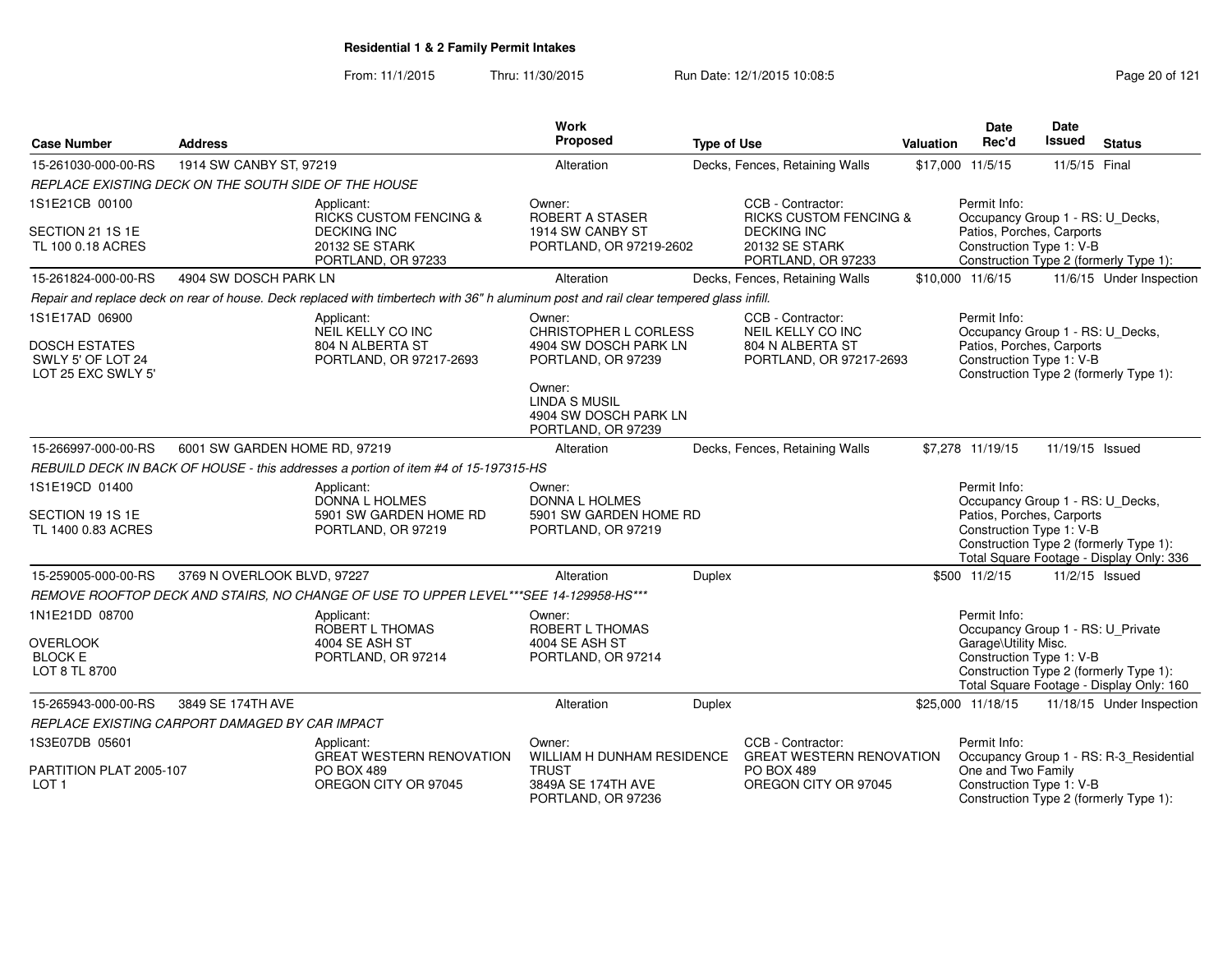From: 11/1/2015Thru: 11/30/2015 Run Date: 12/1/2015 10:08:5<br>
Page 21 of 121

| <b>Case Number</b>                          | <b>Address</b>            |                                                                                                                                                               | <b>Work</b><br><b>Proposed</b>                                                                                                               | <b>Type of Use</b>                                                                          | <b>Valuation</b> | <b>Date</b><br>Rec'd                                           | <b>Date</b><br>Issued | <b>Status</b>                                                                                                                 |
|---------------------------------------------|---------------------------|---------------------------------------------------------------------------------------------------------------------------------------------------------------|----------------------------------------------------------------------------------------------------------------------------------------------|---------------------------------------------------------------------------------------------|------------------|----------------------------------------------------------------|-----------------------|-------------------------------------------------------------------------------------------------------------------------------|
| 15-267970-000-00-RS                         | 1505 SE BYBEE BLVD, 97202 |                                                                                                                                                               | Alteration                                                                                                                                   | Duplex                                                                                      |                  | \$500 11/25/15                                                 | 11/25/15 Issued       |                                                                                                                               |
|                                             |                           | SOLAR - 2.5 KW ROOF MOUNTED PV ARRAY TO SERVE BOTH UNITS OF DUPLEX - PRESCRIPTIVE                                                                             |                                                                                                                                              |                                                                                             |                  |                                                                |                       |                                                                                                                               |
| 1S1E23AB 19100                              |                           | Applicant:<br>ELEMENTAL ENERGY INC                                                                                                                            | Owner:<br><b>PAUL FRANZOSA</b>                                                                                                               | CCB - Contractor:<br>ALAMEDA ELECTRIC LLC                                                   |                  | Permit Info:                                                   |                       | Occupancy Group 1 - RS: R-3 Residential                                                                                       |
| CITY VIEW PK ADD & NO 2<br>BLOCK 5<br>LOT 6 |                           | 3123 SE BELMONT ST<br>PORTLAND, OR 97214                                                                                                                      | 1505 SE BYBEE BLVD<br>PORTLAND, OR 97202                                                                                                     | 3415 NE 44TH<br>PORTLAND, OR 97213                                                          |                  | One and Two Family<br>Construction Type 1: V-B                 |                       | Construction Type 2 (formerly Type 1):                                                                                        |
|                                             |                           |                                                                                                                                                               |                                                                                                                                              | CCB - Contractor:<br>ELEMENTAL ENERGY INC<br>3123 SE BELMONT ST<br>PORTLAND, OR 97214       |                  |                                                                |                       |                                                                                                                               |
| 15-264684-000-00-RS                         | 354 N TOMAHAWK ISLAND DR  |                                                                                                                                                               | Alteration                                                                                                                                   | <b>Floating Home</b>                                                                        |                  | \$25,920 11/23/15                                              | 11/23/15 Issued       |                                                                                                                               |
|                                             |                           | REMOVE 2 STORY GREEN HOUSE ATTACHED TO FLOATING HOME, REBUILDING IN SAME FOOTPRINT WITH STORAGE ROOM ON FIRST FLOOR AND STUDIO ON 2ND FLOOR. TRADE PERMITS T( |                                                                                                                                              |                                                                                             |                  |                                                                |                       |                                                                                                                               |
| 1N1E03AB 00500                              |                           | Applicant:<br><b>CAMERON DUTZ</b><br><b>CAMERON DUTZ ARCHITECT</b><br>12365 SW MARION ST.<br><b>TIGARD OR 97223</b>                                           | Owner:<br>EDWARD M GEIS<br>354 N TOMAHAWK IS DR<br>PORTLAND, OR 97217<br>Owner:<br>MARY L GEIS<br>354 N TOMAHAWK IS DR<br>PORTLAND, OR 97217 | CCB - Contractor:<br>BOTH SIDES CONSTRUCTION INC<br>1320 NE 160TH AVE<br>PORTLAND, OR 97230 |                  | Permit Info:<br>One and Two Family<br>Construction Type 1: V-B |                       | Occupancy Group 1 - RS: R-3_Residential<br>Construction Type 2 (formerly Type 1):<br>Total Square Footage - Display Only: 288 |
|                                             |                           |                                                                                                                                                               | Owner:<br><b>BANNER BANK</b><br>101 SW MAIN ST STE 154<br>PORTLAND, OR 97204                                                                 |                                                                                             |                  |                                                                |                       |                                                                                                                               |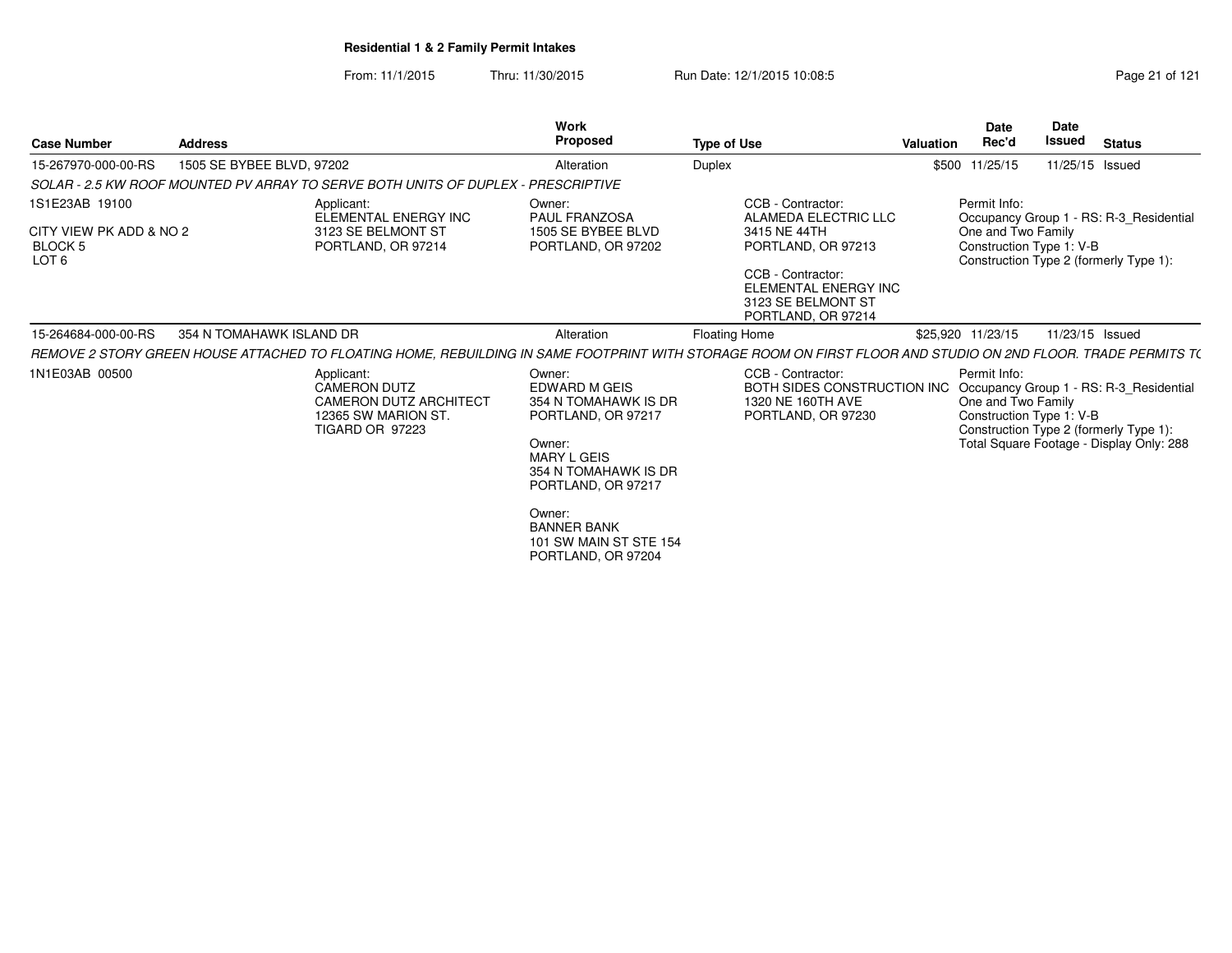From: 11/1/2015Thru: 11/30/2015 Run Date: 12/1/2015 10:08:5<br>
Page 22 of 121

| <b>Case Number</b>                                          | <b>Address</b>                      |                                                                                                                   | <b>Work</b><br>Proposed                                                                                         | <b>Type of Use</b>   |                                                   | <b>Valuation</b> | <b>Date</b><br>Rec'd                                                                                  | Date<br><b>Issued</b> | <b>Status</b>                                                                                                                 |
|-------------------------------------------------------------|-------------------------------------|-------------------------------------------------------------------------------------------------------------------|-----------------------------------------------------------------------------------------------------------------|----------------------|---------------------------------------------------|------------------|-------------------------------------------------------------------------------------------------------|-----------------------|-------------------------------------------------------------------------------------------------------------------------------|
| 15-269538-000-00-RS                                         | 6901 SE OAKS PARK WAY - Unit 28     |                                                                                                                   | Alteration                                                                                                      | <b>Floating Home</b> |                                                   |                  | \$5,000 11/24/15                                                                                      | 11/24/15 Issued       |                                                                                                                               |
|                                                             |                                     | ALTERATION TO EXISTING SHOP TO ADD BATHROOM - TO EXISTING TENDER FLOAT. ***ELEC & PLBG TRADE PERMITS SEPARATE *** |                                                                                                                 |                      |                                                   |                  |                                                                                                       |                       |                                                                                                                               |
| 1S1E23 00200                                                |                                     | Applicant:                                                                                                        | Owner:                                                                                                          |                      | CCB - Contractor:                                 |                  | Permit Info:                                                                                          |                       |                                                                                                                               |
| OREGON YACHT CLUB, MB X # FH1803 &<br>FH2979, FLOATING      |                                     | BOTH SIDES CONSTRUCTION INC<br>1320 NE 160TH AVE<br>PORTLAND, OR 97230                                            | ANN MCDIARMID<br>6901 SE OAKS PARK WAY OYC SL 1320 NE 160TH AVE<br>E.<br>PORTLAND, OR 97202                     |                      | BOTH SIDES CONSTRUCTION INC<br>PORTLAND, OR 97230 |                  | Construction Type 1: V-B                                                                              |                       | Occupancy Group 1 - RS: R-3_Remodel<br>Construction Type 2 (formerly Type 1): V-B<br>Total Square Footage - Display Only: 266 |
|                                                             |                                     |                                                                                                                   | Owner:<br>STERLING SAVINGS BANK<br>PO BOX 2224<br>SPOKANE, WA 99210                                             |                      |                                                   |                  |                                                                                                       |                       |                                                                                                                               |
|                                                             |                                     |                                                                                                                   | Owner:<br>ANNE MCDIARMID<br>OREGON YACHT CLUB 6901 SE<br>OAKS PARK WAY<br>PORTLAND, OR 97202-6584               |                      |                                                   |                  |                                                                                                       |                       |                                                                                                                               |
|                                                             |                                     |                                                                                                                   | Owner:<br><b>MARY E EMSHOFF</b><br>OREGON YACHT CLUB 6901 SE<br><b>OAKS PARK WAY</b><br>PORTLAND, OR 97202-6584 |                      |                                                   |                  |                                                                                                       |                       |                                                                                                                               |
|                                                             |                                     |                                                                                                                   | Owner:<br><b>BANNER BANK</b><br>101 SW MAIN ST STE 154<br>PORTLAND, OR 97204                                    |                      |                                                   |                  |                                                                                                       |                       |                                                                                                                               |
|                                                             |                                     |                                                                                                                   | Owner:<br><b>ANTHONY M SOTER</b><br>PO BOX 430<br>CARLTON, OR 97111                                             |                      |                                                   |                  |                                                                                                       |                       |                                                                                                                               |
|                                                             |                                     |                                                                                                                   | Owner:<br>MICHELLE D SOTER<br>PO BOX 430<br>CARLTON, OR 97111                                                   |                      |                                                   |                  |                                                                                                       |                       |                                                                                                                               |
| 15-256780-000-00-RS                                         | 8807 N WILBUR AVE, 97217            |                                                                                                                   | Alteration                                                                                                      | Garage/Carport       |                                                   |                  | \$2,426 11/5/15                                                                                       |                       | 11/5/15 Under Inspection                                                                                                      |
|                                                             | ADD NEW BATHROOM IN DETACHED GARAGE |                                                                                                                   |                                                                                                                 |                      |                                                   |                  |                                                                                                       |                       |                                                                                                                               |
| 1N1E09BD 05200<br>PENINSULAR ADD 4<br>BLOCK 44<br>LOT 38&39 |                                     | Applicant:<br>NATHAN T RAWDIN<br>8807 N WILBUR AVE<br>PORTLAND, OR 97217                                          | Owner:<br>NATHAN T RAWDIN<br>8807 N WILBUR AVE<br>PORTLAND, OR 97217                                            |                      |                                                   |                  | Permit Info:<br>Occupancy Group 1 - RS: U Private<br>Garage\Utility Misc.<br>Construction Type 1: V-B |                       | Construction Type 2 (formerly Type 1):                                                                                        |
|                                                             |                                     |                                                                                                                   | Owner:<br>LISA M RAWDIN<br>8807 N WILBUR AVE<br>PORTLAND, OR 97217                                              |                      |                                                   |                  |                                                                                                       |                       | Total Square Footage - Display Only: 56                                                                                       |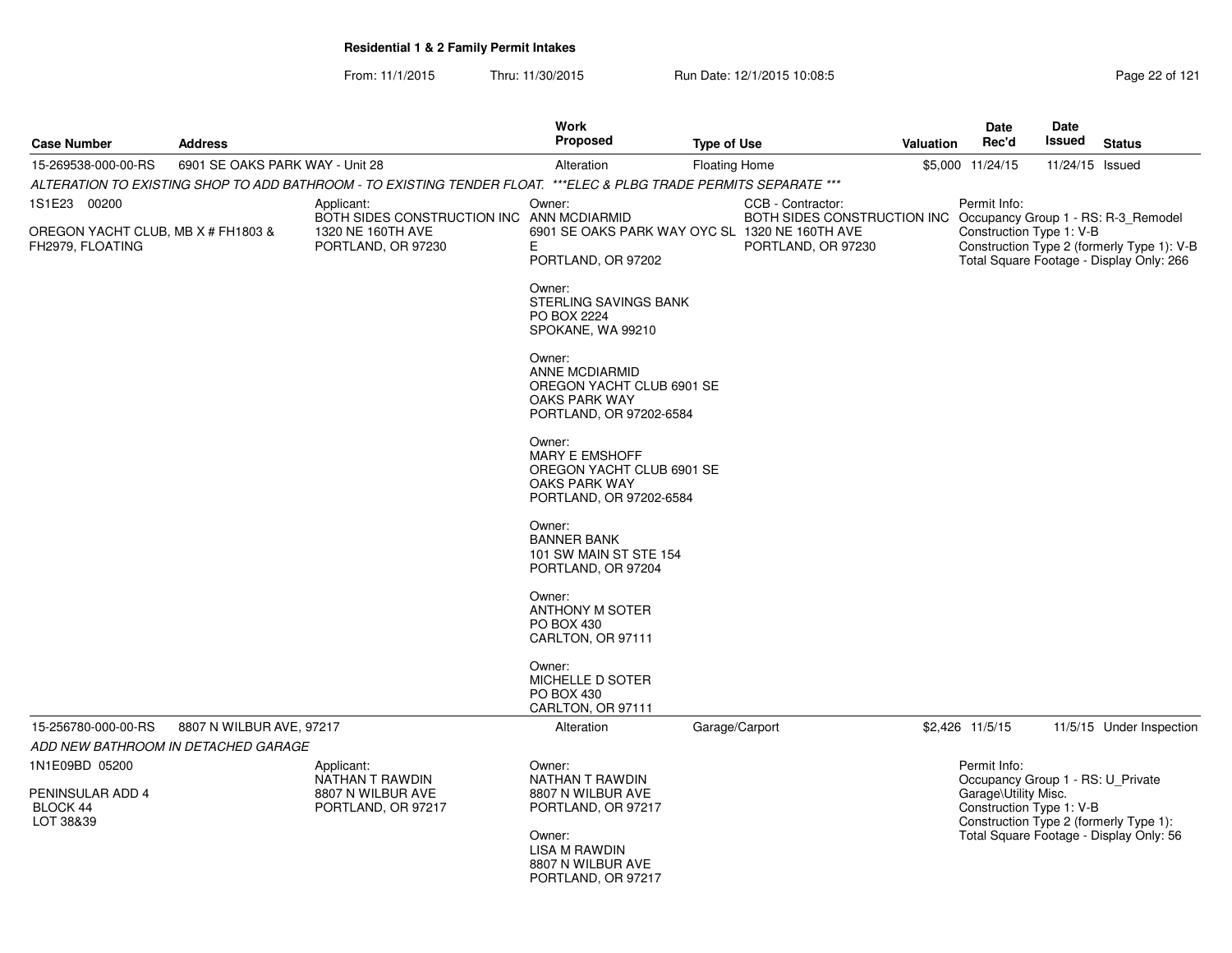From: 11/1/2015Thru: 11/30/2015 Run Date: 12/1/2015 10:08:5<br>
Rage 23 of 121

| <b>Case Number</b>                                       | <b>Address</b>                |                                                                                                                                                            | Work<br><b>Proposed</b>                                                                                                                                         | <b>Type of Use</b>                                                           | Valuation | Date<br>Rec'd                                                             | Date<br><b>Issued</b> | <b>Status</b>                                                                       |
|----------------------------------------------------------|-------------------------------|------------------------------------------------------------------------------------------------------------------------------------------------------------|-----------------------------------------------------------------------------------------------------------------------------------------------------------------|------------------------------------------------------------------------------|-----------|---------------------------------------------------------------------------|-----------------------|-------------------------------------------------------------------------------------|
| 15-267174-000-00-RS                                      | 5507 SE HOLGATE BLVD, 97206   |                                                                                                                                                            | Alteration                                                                                                                                                      | Garage/Carport                                                               |           | \$500 11/19/15                                                            | 11/19/15 Issued       |                                                                                     |
|                                                          |                               | SOLAR - 2.750 KW ROOF TOP MOUNTED PV SYSTEM ON GARAGE - PRESCRIPTIVE                                                                                       |                                                                                                                                                                 |                                                                              |           |                                                                           |                       |                                                                                     |
| 1S2E07DC 08800                                           |                               | Applicant:<br>SUNRUN INSTALLATION                                                                                                                          | Owner:<br>JOHN W CROY                                                                                                                                           | CCB - Contractor:<br><b>SUNRUN INSTALLATION</b>                              |           | Permit Info:<br>Occupancy Group 1 - RS: U_Private                         |                       |                                                                                     |
| <b>MARCELLUS</b><br>LOT <sub>17</sub>                    |                               | SERVICES INC<br>775 FIERO LANE SUITE 200<br>SAN LUIS OBISPO, CA 93401                                                                                      | 5507 SE HOLGATE BLVD<br>PORTLAND, OR 97206<br>Owner:<br><b>HELEN CROY</b><br>5507 SE HOLGATE BLVD<br>PORTLAND, OR 97206                                         | <b>SERVICES INC</b><br>775 FIERO LANE SUITE 200<br>SAN LUIS OBISPO, CA 93401 |           | Garage\Utility Misc.<br>Construction Type 1: V-B                          |                       | Construction Type 2 (formerly Type 1):                                              |
| 15-268534-000-00-RS                                      | 4908 NE MASON ST, 97213       |                                                                                                                                                            | Alteration                                                                                                                                                      | Garage/Carport                                                               |           | \$2,000 11/24/15                                                          |                       | 11/24/15 Under Inspection                                                           |
|                                                          |                               | CONVERT EAST WALL OF EXISTING GARAGE TO 1 HOUR FIRE RATING                                                                                                 |                                                                                                                                                                 |                                                                              |           |                                                                           |                       |                                                                                     |
| 1N2E19CA 08200                                           |                               | Applicant:<br><b>JONATHON ZILKA</b><br><b>ZILKA DESIGN</b>                                                                                                 | Owner:<br>CARLEY COURT LLC<br>4329 NE SIMPSON CT                                                                                                                |                                                                              |           | Permit Info:<br>Occupancy Group 1 - RS: U Private<br>Garage\Utility Misc. |                       |                                                                                     |
| <b>IRVINGTON ACREAGE TR</b><br><b>BLOCK 8 TL 8200</b>    |                               | 2421 SE ASH ST<br>PORTLAND OR 97214                                                                                                                        | PORTLAND, OR 97218                                                                                                                                              |                                                                              |           | Construction Type 1: V-B                                                  |                       | Construction Type 2 (formerly Type 1):                                              |
| 15-268538-000-00-RS                                      | 8603 SE 15TH AVE              |                                                                                                                                                            | Alteration                                                                                                                                                      | Garage/Carport                                                               |           | \$1,500 11/23/15                                                          | 11/23/15 Issued       |                                                                                     |
|                                                          |                               | ALTERATION TO RETROACTIVELY REPLACE/REPAIR EXISTING INTERIOR STAIRS                                                                                        |                                                                                                                                                                 |                                                                              |           |                                                                           |                       |                                                                                     |
| 1S1E26BA 01900<br>SELLWOOD<br>BLOCK 61<br>E 1/2 OF LOT 1 |                               | Applicant:<br>SYDNEY MEAD<br><b>HABITATE PROPERTY</b><br><b>MANAGEMENT</b><br>2905 SE CARUTHERS ST<br>PORTLAND OREGON 97214                                | Owner:<br>CHRISTOPHER M MCCLIMANS<br>8603 SE 15TH AVE<br>PORTLAND, OR 97202-7138<br>Owner:<br>SHALOM J MCCLIMANS<br>8603 SE 15TH AVE<br>PORTLAND, OR 97202-7138 |                                                                              |           | Permit Info:<br>Construction Type 1: V-B                                  |                       | Occupancy Group 1 - RS: R-3_Remodel<br>Construction Type 2 (formerly Type 1):       |
| 06-161441-REV-02-RS                                      | 4911 NE 21ST AVE, 97211       |                                                                                                                                                            | Alteration                                                                                                                                                      | <b>Single Family Dwelling</b>                                                |           | \$3,000 11/17/15                                                          | 11/17/15 Issued       |                                                                                     |
|                                                          |                               | VALUE ADDED REVISION TO ADD A BATHROOM/ LAUNDRY AND 'WET BAR SINK'                                                                                         |                                                                                                                                                                 |                                                                              |           |                                                                           |                       |                                                                                     |
| 1N1E23AD 06200                                           |                               | Applicant:<br><b>TIMOTHY J KARPINSKI</b>                                                                                                                   | Owner:<br>TIMOTHY J KARPINSKI                                                                                                                                   |                                                                              |           | Permit Info:<br>Occupancy Group 1 - RS: R3                                |                       |                                                                                     |
| VERNON<br>BLOCK 37<br>LOT <sub>15</sub>                  |                               | 4911 NE 21ST AVE<br>PORTLAND, OR 97211                                                                                                                     | 4911 NE 21ST AVE<br>PORTLAND, OR 97211                                                                                                                          |                                                                              |           | Construction Type 1: V-N                                                  |                       | Construction Type 2 (formerly Type 1):                                              |
| 15-138081-REV-02-RS                                      | 8330 N CHAUTAUQUA BLVD, 97217 |                                                                                                                                                            | Alteration                                                                                                                                                      | Single Family Dwelling                                                       |           | \$11/18/15                                                                | 11/18/15 Issued       |                                                                                     |
|                                                          |                               | REVISION TO REMOVE DOOR AND REPLACE WINDOW WITH SLIDING GLASS DOOR IN SOUTHWEST BEDROOM, STRUCTURAL DETAILS ADDED, CHANGE TO SHEAR WALL LOCATION, NEW TRUS |                                                                                                                                                                 |                                                                              |           |                                                                           |                       |                                                                                     |
| 1N1E08DA 01800<br>UNIVERSITY PK                          |                               | Applicant:<br>DONALD GERMANN<br>COUNTRYSIDE CONSTRUCTION                                                                                                   | Owner:<br><b>LANCE BROWN</b><br>1220 NE 17TH AVE #2A                                                                                                            | CCB - Contractor:<br>COUNTRYSIDE CONSTRUCTION<br>LLC.                        |           | Permit Info:<br>One and Two Family                                        |                       | Occupancy Group 1 - RS: R-3_Residential                                             |
| BLOCK 152<br>LOT 1-5                                     |                               | PO BOX 1102<br><b>TENINO, WA 98589</b>                                                                                                                     | PORTLAND, OR 97232-1456                                                                                                                                         | 4025 SKOOKUMCHUCK RD SE<br><b>TENINO, WA 98589</b>                           |           | Construction Type 1: V-B                                                  |                       | Construction Type 2 (formerly Type 1):<br>Total Square Footage - Display Only: 1886 |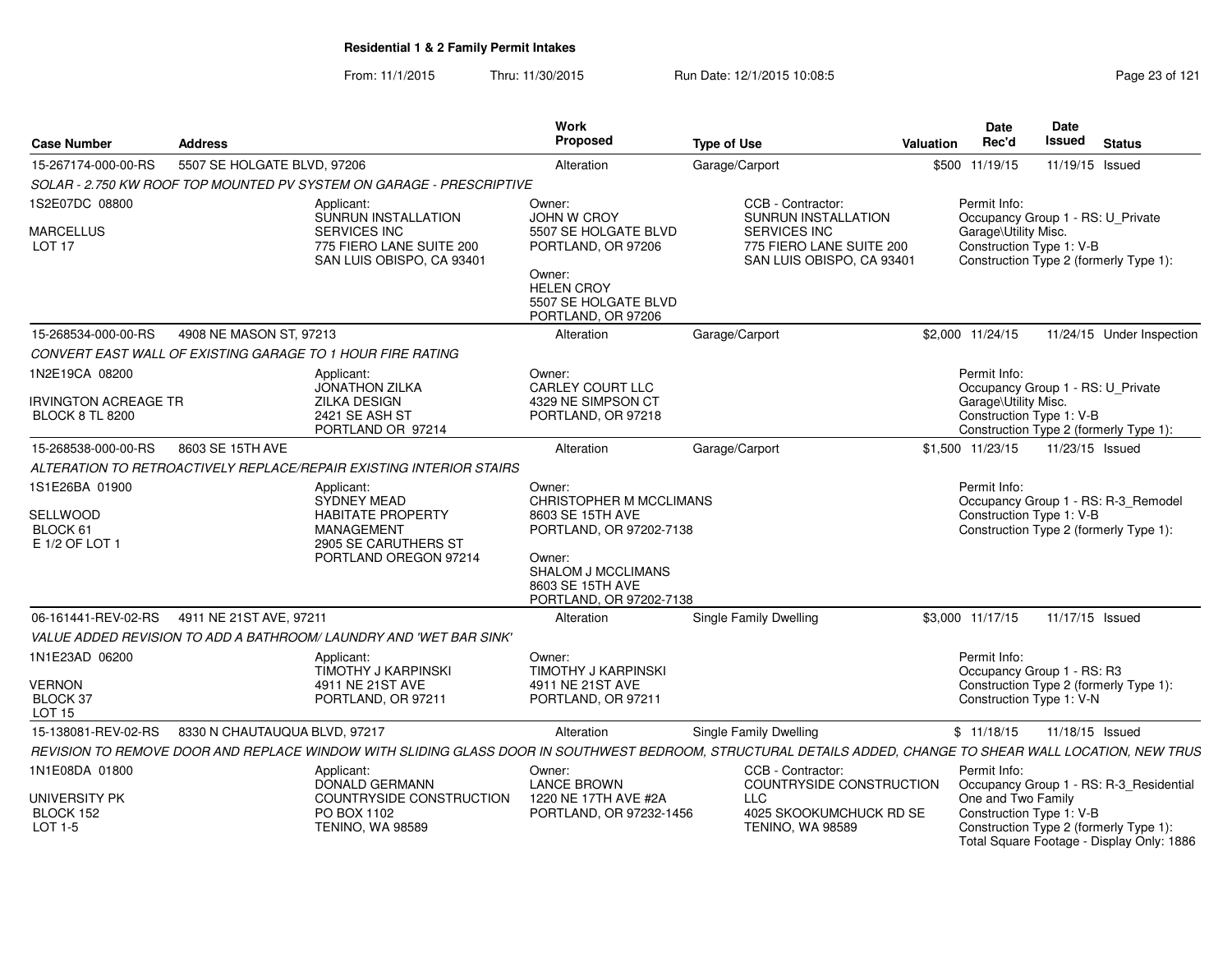From: 11/1/2015Thru: 11/30/2015 Run Date: 12/1/2015 10:08:5<br>
Page 24 of 121

| <b>Case Number</b>                                                              | <b>Address</b>                                      |                                                                                                                                                          | Work<br>Proposed                                                                                                                                                           | <b>Type of Use</b> |                                                                                                                                                                                                                                                                       | Valuation | Date<br>Rec'd                                                                                                             | Date<br><b>Issued</b> | <b>Status</b> |                                          |
|---------------------------------------------------------------------------------|-----------------------------------------------------|----------------------------------------------------------------------------------------------------------------------------------------------------------|----------------------------------------------------------------------------------------------------------------------------------------------------------------------------|--------------------|-----------------------------------------------------------------------------------------------------------------------------------------------------------------------------------------------------------------------------------------------------------------------|-----------|---------------------------------------------------------------------------------------------------------------------------|-----------------------|---------------|------------------------------------------|
| 15-152957-REV-01-RS                                                             | 1326 NE FREMONT ST, 97212                           |                                                                                                                                                          | Alteration                                                                                                                                                                 |                    | Single Family Dwelling                                                                                                                                                                                                                                                |           | \$2,000 11/12/15                                                                                                          | 11/12/15 Issued       |               |                                          |
|                                                                                 |                                                     | REVISION - VAULT CEILING IN MASTER SUITE - NO CHANGE PITCH OF ROOF OR EXTERIOR WORK                                                                      |                                                                                                                                                                            |                    |                                                                                                                                                                                                                                                                       |           |                                                                                                                           |                       |               |                                          |
| 1N1E26BA 02000<br><b>IRVINGTON</b><br>BLOCK 71<br>W 1/2 OF LOT 19&20            |                                                     | Applicant:<br>DARRELL KRIECHBAUM<br>DK REAL ESTATE INSPECTIONS<br><b>LLC</b><br>7057 N KNOWLES AVENUE<br>PORTLAND, OR 97217-5118                         | Owner:<br><b>ADELE TAYLOR</b><br>11684 VENTURA BLVD #146<br>STUDIO CITY, CA 91604-2699<br>Owner:<br>DAVID LEDERER<br>11684 VENTURA BLVD #146<br>STUDIO CITY, CA 91604-2699 |                    | CCB - Contractor:<br><b>DARRELL KRIECHBAUM</b><br>DK REAL ESTATE INSPECTIONS<br><b>LLC</b><br>7057 N KNOWLES AVENUE<br>PORTLAND, OR 97217-5118<br>CCB - Contractor:<br>ALLSCOPE PLUMBING &<br><b>CONSTRUCTION LLC</b><br>18859 SW BUTTERNUT ST<br>BEAVERTON, OR 97007 |           | Permit Info:<br>One and Two Family<br>Construction Type 1: V-B<br>Construction Type 2 (formerly Type 1):                  |                       |               | Occupancy Group 1 - RS: R-3_Residential  |
|                                                                                 | 15-169176-REV-01-RS 7431 SE 78TH AVE, 97206         |                                                                                                                                                          | Alteration                                                                                                                                                                 |                    | <b>Single Family Dwelling</b>                                                                                                                                                                                                                                         |           | \$11/17/15                                                                                                                | 11/17/15 Issued       |               |                                          |
|                                                                                 |                                                     | REVISION TO RELOCATE LAUNDRY ROOM FROM MAIN FLOOR TO BASEMENT                                                                                            |                                                                                                                                                                            |                    |                                                                                                                                                                                                                                                                       |           |                                                                                                                           |                       |               |                                          |
| 1S2E20AD 10800<br>WASH'S SUNRISE SUB<br>BLOCK <sub>3</sub><br>LOT <sub>3</sub>  |                                                     | Applicant:<br><b>DAVID B HINCKLEY</b><br>7431 SE 78TH AVE<br>PORTLAND, OR 97206-7806                                                                     | Owner:<br><b>DAVID B HINCKLEY</b><br>7431 SE 78TH AVE<br>PORTLAND, OR 97206-7806                                                                                           |                    |                                                                                                                                                                                                                                                                       |           | Permit Info:<br>One and Two Family<br>Construction Type 1: V-B<br>Construction Type 2 (formerly Type 1):                  |                       |               | Occupancy Group 1 - RS: R-3_Residential  |
|                                                                                 | 15-176075-REV-01-RS    1731 N JARRETT ST, 97217     |                                                                                                                                                          | Alteration                                                                                                                                                                 |                    | <b>Single Family Dwelling</b>                                                                                                                                                                                                                                         |           | \$11/20/15                                                                                                                | 11/20/15 Issued       |               |                                          |
|                                                                                 | REVISE PERMIT TO CHANGE RACKING TO ROOF CONNECTIONS |                                                                                                                                                          |                                                                                                                                                                            |                    |                                                                                                                                                                                                                                                                       |           |                                                                                                                           |                       |               |                                          |
| 1N1E16DD 08400<br><b>HAVELOCK</b><br><b>BLOCK 5 TL 8400</b>                     |                                                     | Applicant:<br><b>JOHN GRIESER</b><br>ELEMENTAL ENERGY LLC<br>14500 SW 92ND AVE<br><b>TIGARD, OR 97224</b>                                                | Owner:<br>DANIEL A SADOWSKY<br>1731 N JARRETT ST<br>PORTLAND, OR 97217-4621<br>Owner:<br>MOLLY P SADOWSKY<br>1731 N JARRETT ST<br>PORTLAND, OR 97217-4621                  |                    |                                                                                                                                                                                                                                                                       |           | Permit Info:<br>One and Two Family<br>Construction Type 1: V-B<br>Construction Type 2 (formerly Type 1):                  |                       |               | Occupancy Group 1 - RS: R-3 Residential  |
|                                                                                 | 15-189560-REV-02-RS 3035 NE 128TH AVE, 97230        |                                                                                                                                                          | Alteration                                                                                                                                                                 |                    | <b>Single Family Dwelling</b>                                                                                                                                                                                                                                         |           | \$11/20/15                                                                                                                | 11/20/15 Issued       |               |                                          |
|                                                                                 |                                                     | REVISION TO HEADERS AT BASEMENT WINDOWS WHERE CONCRETE HAS BEEN REMOVED AT WINDOWS IN EXTERIOR WALLS. SHOW HEAT SOURCE IN BEDROOM #1. SHOW INTERCONNECTE |                                                                                                                                                                            |                    |                                                                                                                                                                                                                                                                       |           |                                                                                                                           |                       |               |                                          |
| 1N2E26BA 10000<br><b>ELSINORE HTS</b><br>BLOCK <sub>1</sub><br>LOT <sub>3</sub> |                                                     | Applicant:<br><b>GENET K GEMEDA</b><br>3035 NE 128TH AVE<br>PORTLAND, OR 97230                                                                           | Owner:<br><b>GENET K GEMEDA</b><br>3035 NE 128TH AVE<br>PORTLAND, OR 97230                                                                                                 |                    |                                                                                                                                                                                                                                                                       |           | Permit Info:<br>Occupancy Group 1 - RS: R-3_Remodel<br>Construction Type 1: V-B<br>Construction Type 2 (formerly Type 1): |                       |               | Total Square Footage - Display Only: 720 |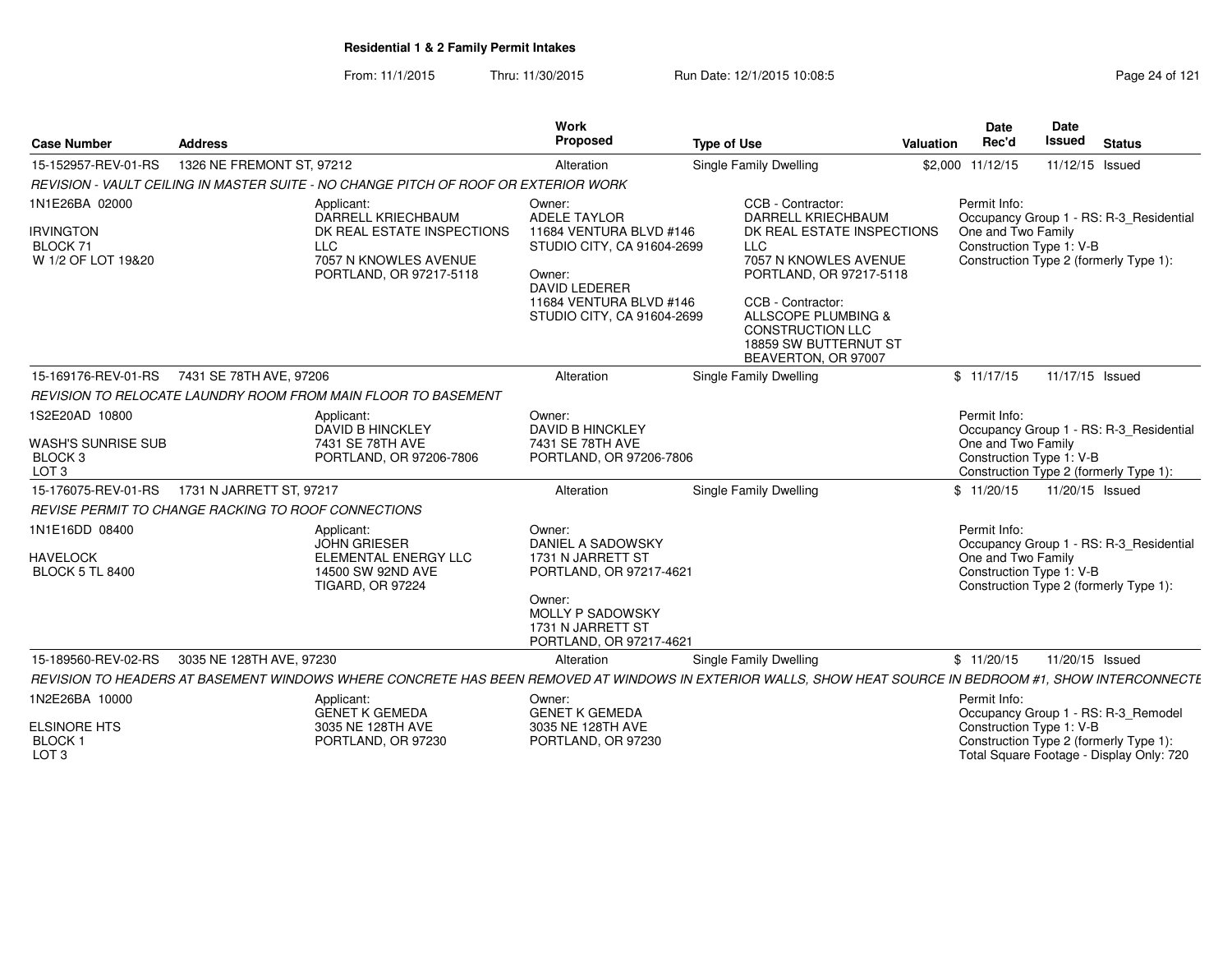From: 11/1/2015Thru: 11/30/2015 Run Date: 12/1/2015 10:08:5<br>
Page 25 of 121

| <b>Case Number</b>                                                                                                                 | <b>Address</b>           |                                                                                                                                                             | <b>Work</b><br>Proposed                                                                                                                                      | <b>Type of Use</b>                                                                                                                                                                                                                            | Valuation | <b>Date</b><br>Rec'd                                           | Date<br><b>Issued</b> | <b>Status</b>                                                                      |
|------------------------------------------------------------------------------------------------------------------------------------|--------------------------|-------------------------------------------------------------------------------------------------------------------------------------------------------------|--------------------------------------------------------------------------------------------------------------------------------------------------------------|-----------------------------------------------------------------------------------------------------------------------------------------------------------------------------------------------------------------------------------------------|-----------|----------------------------------------------------------------|-----------------------|------------------------------------------------------------------------------------|
| 15-195923-REV-01-RS                                                                                                                | 1410 NW 24TH AVE, 97210  |                                                                                                                                                             | Alteration                                                                                                                                                   | <b>Single Family Dwelling</b>                                                                                                                                                                                                                 |           | \$4,000 11/13/15                                               | 11/13/15 Issued       |                                                                                    |
|                                                                                                                                    |                          | REVISE PERMIT TO CHANGE BASEMENT STORAGE TO BASEMENT BEDROOM AND ADD AN EGRESS WINDOW WITH A METAL EXTERIOR WELL.                                           |                                                                                                                                                              |                                                                                                                                                                                                                                               |           |                                                                |                       |                                                                                    |
| 1N1E33BB 07400<br><b>GOLDSMITHS ADD</b><br><b>BLOCK 5</b><br>W 13'6' OF S 33'2' OF N 66'4' OF LOT 7<br>S 33'2' OF N 66'4' OF LOT 8 |                          | Applicant:<br>STEPHANIE A SIMPSON-NAIRN<br>1410 NW 24TH AVE<br>PORTLAND, OR 97210                                                                           | Owner:<br>PATRICK A SIMPSON-NAIRN<br>1410 NW 24TH AVE<br>PORTLAND, OR 97210<br>Owner:<br>STEPHANIE A SIMPSON-NAIRN<br>1410 NW 24TH AVE<br>PORTLAND, OR 97210 | CCB - Contractor:<br><b>SEAN MONROE</b><br>SKYLINE CONTRACTING LLC<br>4315 SE CRYSTAL SPRINGS BLVD Construction Type 2 (formerly Type 1):<br>PORTLAND, OR 97206<br>CCB - Contractor:<br><b>SWICH LLC</b><br>PO BOX 10893<br>PORTLAND OR 97296 |           | Permit Info:<br>Construction Type 1: V-B                       |                       | Occupancy Group 1 - RS: R-3_Remodel<br>Total Square Footage - Display Only: 600    |
|                                                                                                                                    |                          |                                                                                                                                                             |                                                                                                                                                              | CCB - Contractor:<br>ALL PRO PLUMBING SERVICES LL<br>15712 NW OVERTON DR<br>BEAVERTON, OR 97006                                                                                                                                               |           |                                                                |                       |                                                                                    |
| 15-227253-000-00-RS                                                                                                                | 905 NE FLORAL PL, 97232  |                                                                                                                                                             | Alteration                                                                                                                                                   | Single Family Dwelling                                                                                                                                                                                                                        |           | \$3,500 11/9/15                                                |                       | 11/9/15 Under Inspection                                                           |
|                                                                                                                                    |                          | ADDITION OF HALF BATHROOM TO BASEMENT UTILITY ROOM (3 BATHROOMS TOTAL)                                                                                      |                                                                                                                                                              |                                                                                                                                                                                                                                               |           |                                                                |                       |                                                                                    |
| 1N1E36AC 01100<br>LAURELHURST<br>BLOCK <sub>21</sub><br>LOT 14&15 TL 1100                                                          |                          | Applicant:<br>MIKE MONTGOMERY<br>SIMPL HOME DESIGNS<br>4931 SW 76TH AVE PMB211<br>PORTLAND, OR 97219                                                        | Owner:<br><b>JEREMY BEARD</b><br>905 NE FLORAL PL<br>PORTLAND, OR 97232-2567<br>Owner:<br><b>GINA C BEARD</b><br>905 NE FLORAL PL                            | CCB - Contractor:<br><b>BECK ELECTRIC INC</b><br>15687 SE HWY 212<br>DAMASCUS, OR 97089<br>CCB - Contractor:<br>YORE PLACE PLUMBING LLC<br>608 E 2ND ST                                                                                       |           | Permit Info:<br>One and Two Family<br>Construction Type 1: V-B |                       | Occupancy Group 1 - RS: R-3_Residential<br>Construction Type 2 (formerly Type 1):  |
|                                                                                                                                    |                          |                                                                                                                                                             | PORTLAND, OR 97232-2567                                                                                                                                      | NEWBURG OR 97132<br>CCB - Contractor:<br><b>JASON GAINES CONSTRUCTION</b><br>15749 SE JANSIK CT<br>DAMASCUS OR 97089                                                                                                                          |           |                                                                |                       |                                                                                    |
| 15-231869-000-00-RS                                                                                                                | 6302 SW PALLAY CT, 97219 |                                                                                                                                                             | Alteration                                                                                                                                                   | Single Family Dwelling                                                                                                                                                                                                                        |           | \$10,139 11/3/15                                               |                       | 11/3/15 Issued                                                                     |
|                                                                                                                                    |                          | CONVERT STORAGE ROOM IN DAYLIGHT BASEMENT TO FINISHED BEDROOM, CONVERT (2) EXISTING WINDOWS IN BASEMENT TO EGRESS WINDOWS; ADD BATHROOM ON THE MAIN FLOOR** |                                                                                                                                                              |                                                                                                                                                                                                                                               |           |                                                                |                       |                                                                                    |
| 1S1E31CB 03600                                                                                                                     |                          | Applicant:<br>SWINGSET DEVELOPMENT, LLC.                                                                                                                    | Owner:<br><b>WHEATSTRAW LLC</b>                                                                                                                              | CCB - Contractor:<br>SWINGSET DEVELOPMENT, LLC.                                                                                                                                                                                               |           | Permit Info:                                                   |                       | Occupancy Group 1 - RS: R-3_Remodel                                                |
| <b>PAGEMONT</b><br>LOT <sub>3</sub>                                                                                                |                          | P.O. BOX 42670<br>PORTLAND, OR 97242                                                                                                                        | PO BOX 42670<br>PORTLAND, OR 97242-0670                                                                                                                      | P.O. BOX 42670<br>PORTLAND, OR 97242                                                                                                                                                                                                          |           | Construction Type 1: V-B                                       |                       | Construction Type 2 (formerly Type 1):<br>Total Square Footage - Display Only: 270 |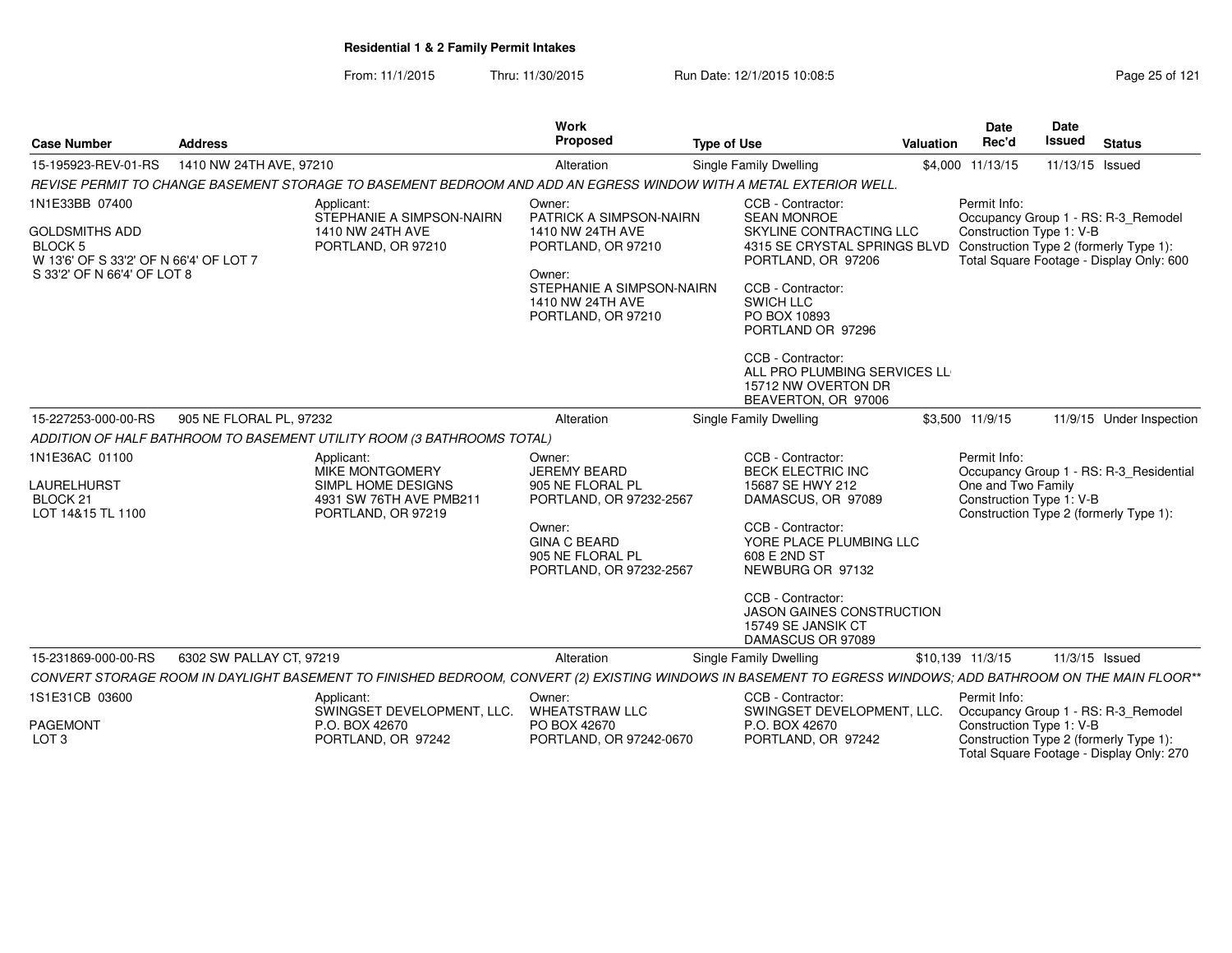From: 11/1/2015Thru: 11/30/2015 Run Date: 12/1/2015 10:08:5<br>
Page 26 of 121

| <b>Case Number</b>                                | <b>Address</b>             |                                                                                                                                                            | Work<br>Proposed                                                                 | <b>Type of Use</b> |                                                                                                                     | Valuation | <b>Date</b><br>Rec'd                     | Date<br><b>Issued</b> | <b>Status</b>                                                                                                              |
|---------------------------------------------------|----------------------------|------------------------------------------------------------------------------------------------------------------------------------------------------------|----------------------------------------------------------------------------------|--------------------|---------------------------------------------------------------------------------------------------------------------|-----------|------------------------------------------|-----------------------|----------------------------------------------------------------------------------------------------------------------------|
| 15-233069-000-00-RS                               | 4025 SW NEHALEM CT, 97201  |                                                                                                                                                            | Alteration                                                                       |                    | <b>Single Family Dwelling</b>                                                                                       |           | \$24,408 11/18/15                        |                       | 11/18/15 Issued                                                                                                            |
|                                                   |                            | ALTERATION TO THE BASEMENT AREA TO HABITABLE SPACE-FRAME IN AND FINISH PART OF BASEMENT AND ADD BATHROOM, ADD HEIGHT TO EXISTING WINDOW4BATHROOMS TOTAL    |                                                                                  |                    |                                                                                                                     |           |                                          |                       |                                                                                                                            |
| 1S1E09CC 05900                                    |                            | Applicant:                                                                                                                                                 | Owner:                                                                           |                    |                                                                                                                     |           | Permit Info:                             |                       |                                                                                                                            |
| COUNCIL CREST PK<br>BLOCK 19<br>LOT 14-16 TL 5900 |                            | <b>JOHN M LETOVSKY</b><br>4025 SW NEHALEM CT<br>PORTLAND, OR 97239-1563                                                                                    | <b>JOHN M LETOVSKY</b><br>4025 SW NEHALEM CT<br>PORTLAND, OR 97239-1563          |                    |                                                                                                                     |           | Construction Type 1: V-B                 |                       | Occupancy Group 1 - RS: R-3 Remodel<br>Construction Type 2 (formerly Type 1):<br>Total Square Footage - Display Only: 650  |
|                                                   |                            |                                                                                                                                                            | Owner:<br><b>DIANE C MONSON</b><br>4025 SW NEHALEM CT<br>PORTLAND, OR 97239-1563 |                    |                                                                                                                     |           |                                          |                       |                                                                                                                            |
| 15-238990-REV-01-RS                               | 4067 N COLONIAL AVE, 97227 |                                                                                                                                                            | Alteration                                                                       |                    | <b>Single Family Dwelling</b>                                                                                       |           | \$11/3/15                                |                       | 11/3/15 Issued                                                                                                             |
|                                                   |                            | REVISE PERMIT TO SUBSTITUTE SDS 1/4" X 2 1/2" WOOD SCREWS WITH GALVANIZED 1/4" X 4" LAG BOLTS.                                                             |                                                                                  |                    |                                                                                                                     |           |                                          |                       |                                                                                                                            |
| 1N1E21DA 17400                                    |                            | Applicant:<br>CAMERON TAYLOR                                                                                                                               | Owner:<br><b>CAMERON TAYLOR</b>                                                  |                    |                                                                                                                     |           | Permit Info:                             |                       | Occupancy Group 1 - RS: R-3 Remodel                                                                                        |
| <b>OVERLOOK</b><br>BLOCK 11<br>LOT <sub>2</sub>   |                            | 4067 N COLONIAL AVE<br>PORTLAND, OR 97227-1009                                                                                                             | 4067 N COLONIAL AVE<br>PORTLAND, OR 97227-1009                                   |                    |                                                                                                                     |           | Construction Type 1: V-B                 |                       | Construction Type 2 (formerly Type 1):                                                                                     |
| 15-243928-000-00-RS                               | 3280 SE MADISON ST, 97214  |                                                                                                                                                            | Alteration                                                                       |                    | <b>Single Family Dwelling</b>                                                                                       |           | \$7,000 11/9/15                          |                       | 11/9/15 Under Inspection                                                                                                   |
|                                                   |                            | DEMOLISH CHIMNEY AND REMOVE CHASE SURROUND. DEMO WALL BETWEEN KITCHEN AND DINING ROOM AND ADD NEW SUPPORTING BEAMS. DEMO WALL NEXT TO PANTRY IN KITCHEN. M |                                                                                  |                    |                                                                                                                     |           |                                          |                       |                                                                                                                            |
| 1S1E01BD 17000<br>CHERRYDALE                      |                            | Applicant:<br>KAITLIN S MASARIE<br>3280 SE MADISON ST                                                                                                      | Owner:<br>KAITLIN S MASARIE<br>3280 SE MADISON ST                                |                    | CCB - Contractor:<br>Pipe IT Plumbing LLC<br>452 NE 27                                                              |           | Permit Info:<br>Construction Type 1: V-B |                       | Occupancy Group 1 - RS: R-3_Remodel                                                                                        |
| <b>BLOCK B</b><br>N 49' OF LOT 5                  |                            | PORTLAND, OR 97214-4249                                                                                                                                    | PORTLAND, OR 97214-4249                                                          |                    | Gresham, OR 97030                                                                                                   |           |                                          |                       | Construction Type 2 (formerly Type 1):<br>Total Square Footage - Display Only: 200                                         |
| N 49' OF E 10' OF LOT 6                           |                            |                                                                                                                                                            |                                                                                  |                    | CCB - Contractor:<br><b>TIM RICHARDSON</b><br>SQUARE NAIL CARPENTRY LLC<br>4629 NE 14TH PLACE<br>PORTLAND, OR 97211 |           |                                          |                       |                                                                                                                            |
| 15-247103-REV-01-RS                               | 6223 NE ROSELAWN ST, 97218 |                                                                                                                                                            | Alteration                                                                       |                    | <b>Single Family Dwelling</b>                                                                                       |           | \$11/16/15                               | 11/16/15 Issued       |                                                                                                                            |
|                                                   |                            | REVISION TO RECONFIGURE WALLS TO MATCH SITE CONDITIONS, DOOR CHANGES IN THE BATHROOM, BEDROOM5 AND BEDROOM4. MOVE CLOSET IN BEDROOM 4.                     |                                                                                  |                    |                                                                                                                     |           |                                          |                       |                                                                                                                            |
| 1N2E20BB 04200                                    |                            | Applicant:                                                                                                                                                 | Owner:                                                                           |                    | CCB - Contractor:                                                                                                   |           | Permit Info:                             |                       |                                                                                                                            |
| PADDOCK HOMESITES<br><b>LOT 54</b>                |                            | <b>TERRY HELLEM</b><br>CONSTRUCTION BUILDING DESIGI 6223 NE ROSELAWN ST<br>PO BOX 6542<br>BEAVERTON, OR 6542                                               | CONSOLIDATED DESIGNS LLC<br>PORTLAND, OR 97218                                   |                    | <b>EMPIRE PLUMBING LLC</b><br>19572 SW TREEHOUSE LN<br>BEAVERTON, OR 97007                                          |           | Construction Type 1: V-B                 |                       | Occupancy Group 1 - RS: R-3_Remodel<br>Construction Type 2 (formerly Type 1):<br>Total Square Footage - Display Only: 1297 |
|                                                   |                            |                                                                                                                                                            |                                                                                  |                    | CCB - Contractor:<br>CLINE CONSTRUCTION LLC<br>7142 NE MLK BLVD<br>PORTLAND, OR 97211                               |           |                                          |                       |                                                                                                                            |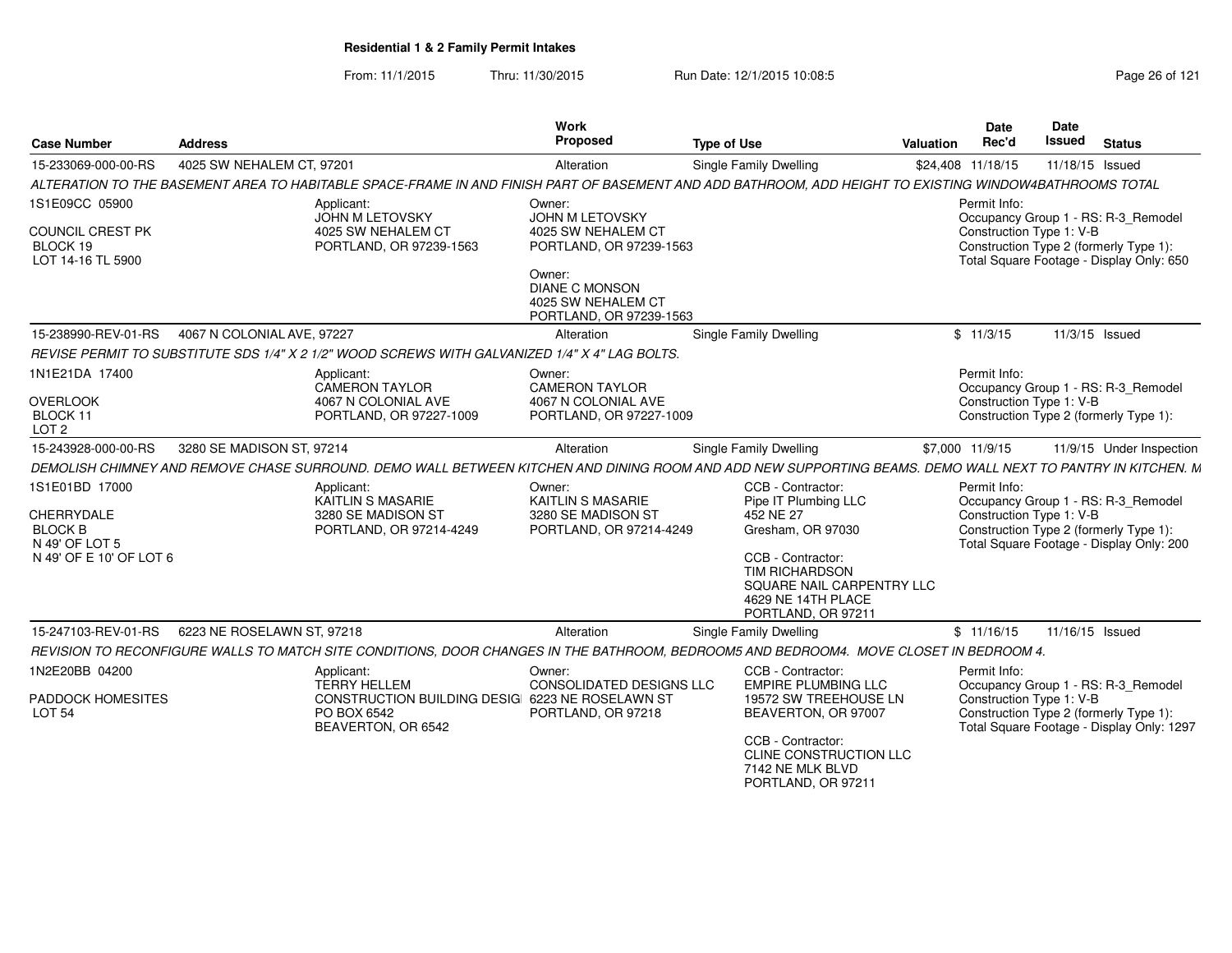From: 11/1/2015Thru: 11/30/2015 Run Date: 12/1/2015 10:08:5<br>
Page 27 of 121

| <b>Case Number</b>                                            | <b>Address</b>                            |                                                                                                    | Work<br>Proposed                                                                                                                                       | <b>Type of Use</b>                                                                                                                                                                                                                                | Valuation | Date<br>Rec'd                                                                      | Date<br><b>Issued</b> | <b>Status</b>                                                                                                             |
|---------------------------------------------------------------|-------------------------------------------|----------------------------------------------------------------------------------------------------|--------------------------------------------------------------------------------------------------------------------------------------------------------|---------------------------------------------------------------------------------------------------------------------------------------------------------------------------------------------------------------------------------------------------|-----------|------------------------------------------------------------------------------------|-----------------------|---------------------------------------------------------------------------------------------------------------------------|
| 15-247289-REV-01-RS                                           | 4905 SE 85TH AVE, 97266                   |                                                                                                    | Alteration                                                                                                                                             | <b>Single Family Dwelling</b>                                                                                                                                                                                                                     |           | \$11/19/15                                                                         | 11/19/15 Issued       |                                                                                                                           |
|                                                               |                                           | REVISION TO REPLACE EXISTING DOUBLE TOP-PLATE WITH BEAMS AT 2 LOCATIONS IN KITCHEN AND DINING AREA |                                                                                                                                                        |                                                                                                                                                                                                                                                   |           |                                                                                    |                       |                                                                                                                           |
| 1S2E16BB 17000<br>DIELS ADD<br>BLOCK 7<br>LOT <sub>6</sub>    |                                           | Applicant:<br>PETER ZENCZAK<br>Z DESIGN-BUILD LLC<br>PO BOX 33761<br>PORTLAND, OR 97292            | Owner:<br><b>TONY F GARCIA</b><br>4906 SE 86TH AVE<br>PORTLAND, OR 97266<br>Owner:<br><b>KATIE RAMSEUR</b><br>4906 SE 86TH AVE<br>PORTLAND, OR 97266   | CCB - Contractor:<br><b>BURFITT PLUMBING INC</b><br>6223 NE HASSALO ST<br>PORTLAND, OR 972134347<br>CCB - Contractor:<br>Z DESIGN BUILD LLC<br>0312 NEBRASKA ST<br>PORTLAND, OR 97239<br>CCB - Contractor:<br>ADVANTAGE GROUP INC<br>PO BOX 91511 |           | Permit Info:<br>One and Two Family<br>Construction Type 1: V-B                     |                       | Occupancy Group 1 - RS: R-3 Residential<br>Construction Type 2 (formerly Type 1):                                         |
| 4311 NE SIMPSON ST, 97218<br>15-248936-000-00-RS              |                                           |                                                                                                    | Alteration                                                                                                                                             | PORTLAND, OR 97291<br>Single Family Dwelling                                                                                                                                                                                                      |           | \$51,932 11/20/15                                                                  | 11/20/15 Issued       |                                                                                                                           |
|                                                               |                                           |                                                                                                    |                                                                                                                                                        | REMODELING HABITABLE BASEMENT TO LIVING SPACE TO INCLUDE 2 BEDROOMS, LIVING AND DINING ROOM, BATHROOM, UTILITY ROOM AND KITCHEN - THIS WILL NOT BE AN ADU. 3 BATHR(                                                                               |           |                                                                                    |                       |                                                                                                                           |
| 1N2E18CC 03800<br>STOKES TR<br>W 70' OF LOT 56 EXC N 70'      | Applicant:                                | DARRELL CARMAN<br>CEDAR CREEK DESIGN<br>87689 BLEK DRIVE<br>VENETA, OR 97487                       | Owner:<br><b>WENDI CARMAN</b><br>4311 NE SIMPSON ST<br>PORTLAND, OR 97218<br>Owner:<br><b>RAMY E MONGI</b><br>4311 NE SIMPSON ST<br>PORTLAND, OR 97218 |                                                                                                                                                                                                                                                   |           | Permit Info:<br>Construction Type 1: V-B<br>Construction Type 2 (formerly Type 1): |                       | Occupancy Group 1 - RS: R-3_Remodel<br>Total Square Footage - Display Only: 1383                                          |
| 15-249461-000-00-RS                                           | 1524 SE 46TH AVE - Unit B, 97215          |                                                                                                    | Alteration                                                                                                                                             | Single Family Dwelling                                                                                                                                                                                                                            |           | \$12,016 11/3/15                                                                   |                       | 11/3/15 Under Inspection                                                                                                  |
|                                                               |                                           | CONVERT GARAGE TO ADU; FURR OUT WALLS TO INCLUDE NEW BATHROOM AND LIVING SPACE                     |                                                                                                                                                        |                                                                                                                                                                                                                                                   |           |                                                                                    |                       |                                                                                                                           |
| 1S2E06CA 23600                                                |                                           | Applicant:<br><b>KEVIN L FAHERTY</b><br>1524 SE 46TH AVE<br>PORTLAND, OR 97215-3140                | Owner:<br><b>KEVIN L FAHERTY</b><br>1524 SE 46TH AVE<br>PORTLAND, OR 97215-3140<br>Owner:<br>PILAR ESCOBAR                                             |                                                                                                                                                                                                                                                   |           | Permit Info:<br>Construction Type 1: V-B                                           |                       | Occupancy Group 1 - RS: R-3_Remodel<br>Construction Type 2 (formerly Type 1):<br>Total Square Footage - Display Only: 320 |
|                                                               |                                           |                                                                                                    | 1524 SE 46TH AVE<br>PORTLAND, OR 97215-3140                                                                                                            |                                                                                                                                                                                                                                                   |           |                                                                                    |                       |                                                                                                                           |
| 15-249578-REV-01-RS                                           | 2108 SE TENINO ST                         |                                                                                                    | Alteration                                                                                                                                             | Single Family Dwelling                                                                                                                                                                                                                            |           | \$600 11/16/15                                                                     | 11/16/15 Issued       |                                                                                                                           |
|                                                               | REVISE PERMIT TO RECONSTRUCT END OF BEAM. |                                                                                                    |                                                                                                                                                        |                                                                                                                                                                                                                                                   |           |                                                                                    |                       |                                                                                                                           |
| 1S1E23DD 03801<br>PARTITION PLAT 2006-103<br>LOT <sub>1</sub> |                                           | Applicant:<br><b>RICK MYERS</b><br><b>OLSEN HOMES INC</b><br>15450 BOONES FERRY RD                 | Owner:<br>ALEXANDRA HATTON<br>2108 SE TENINO ST<br>PORTLAND, OR 97202-6844                                                                             | CCB - Contractor:<br><b>RICK MYERS</b><br><b>OLSEN HOMES INC</b><br>15450 BOONES FERRY RD                                                                                                                                                         |           | Permit Info:<br>One and Two Family<br>Construction Type 1: V-B                     |                       | Occupancy Group 1 - RS: R-3_Residential                                                                                   |
| INC UND INT TRACT A                                           |                                           | LAKE OSWEGO, OR 970353454                                                                          |                                                                                                                                                        | LAKE OSWEGO, OR 970353454                                                                                                                                                                                                                         |           |                                                                                    |                       | Construction Type 2 (formerly Type 1):                                                                                    |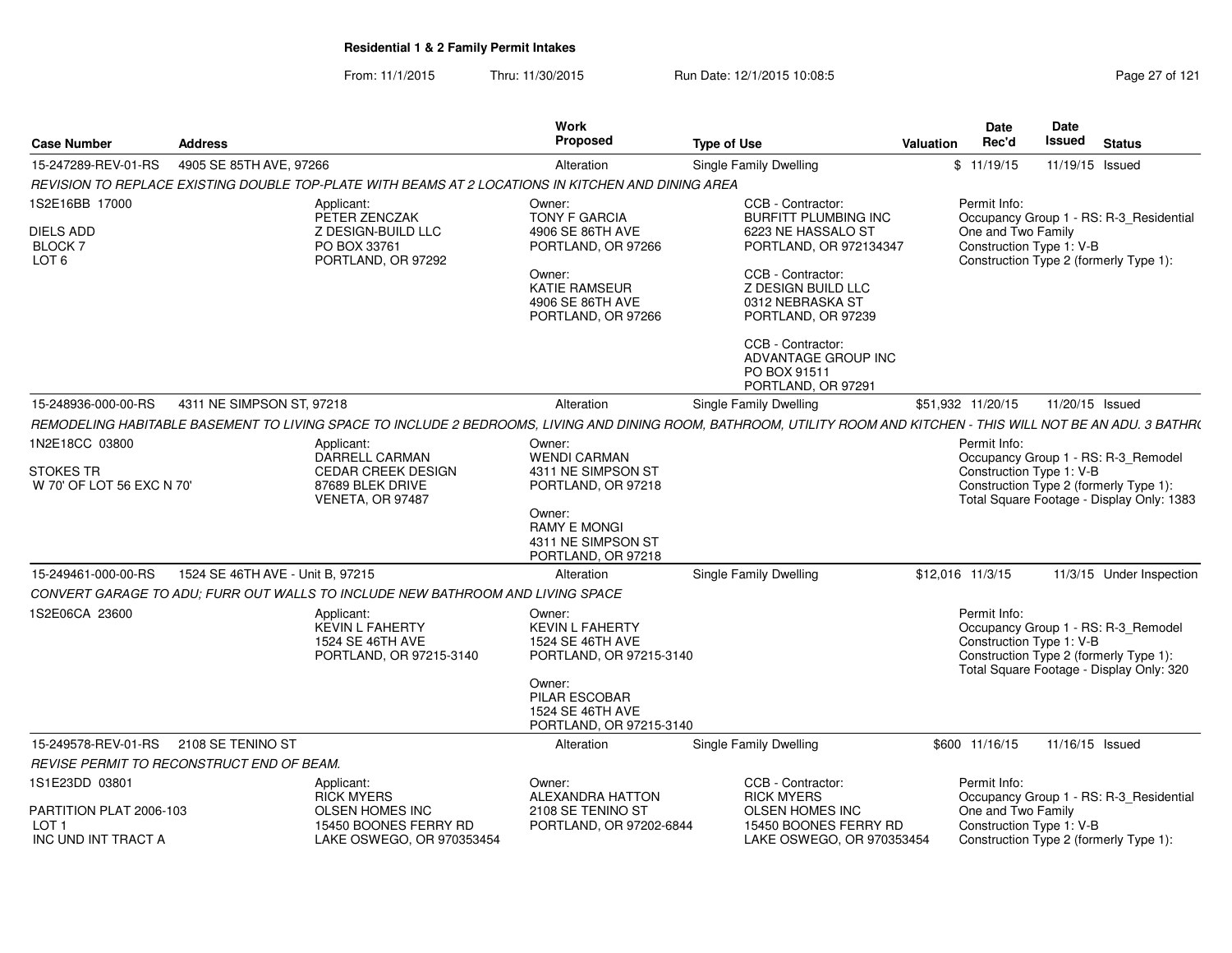From: 11/1/2015Thru: 11/30/2015 **Run Date: 12/1/2015 10:08:5** Report 28 of 121

| <b>Case Number</b>                                                                                         | <b>Address</b>                                                                                                                   | Work<br><b>Proposed</b>                                                                                                                     | <b>Type of Use</b>                                                                               | <b>Valuation</b> | <b>Date</b><br>Rec'd                                                                              | Date<br>Issued  | <b>Status</b>                                                                                                             |
|------------------------------------------------------------------------------------------------------------|----------------------------------------------------------------------------------------------------------------------------------|---------------------------------------------------------------------------------------------------------------------------------------------|--------------------------------------------------------------------------------------------------|------------------|---------------------------------------------------------------------------------------------------|-----------------|---------------------------------------------------------------------------------------------------------------------------|
| 15-249681-000-00-RS                                                                                        | 4414 SE 35TH AVE, 97202                                                                                                          | Alteration                                                                                                                                  | Single Family Dwelling                                                                           |                  | \$10,000 11/9/15                                                                                  |                 | 11/9/15 Issued                                                                                                            |
|                                                                                                            | REMOVE INTERIOR WALLS IN KITCHEN AND ADD BEAMS, NEW POST IN BASEMENT. NO EXTERIOR WORK. TRADE PERMITS TO BE OBTAINED SEPARATELY. |                                                                                                                                             |                                                                                                  |                  |                                                                                                   |                 |                                                                                                                           |
| 1S1E12DC 11300<br>PRINCETON PK<br>BLOCK <sub>2</sub><br>LOT 13&14                                          | Applicant:<br>BETHANY STANLEY<br>4414 SE 35TH AVE<br>PORTLAND, OR 97202-3320                                                     | Owner:<br><b>BETHANY STANLEY</b><br>4414 SE 35TH AVE<br>PORTLAND, OR 97202-3320<br>Owner:<br><b>CHRISTOPHER BERTOTI</b><br>4414 SE 35TH AVE | CCB - Contractor:<br>PACIFIC NW WOODWORKS LLC<br>11424 NE SUMMIT RIDGE DR<br>VANCOUVER, WA 98686 |                  | Permit Info:<br>Construction Type 1: V-B                                                          |                 | Occupancy Group 1 - RS: R-3_Remodel<br>Construction Type 2 (formerly Type 1):<br>Total Square Footage - Display Only: 200 |
|                                                                                                            |                                                                                                                                  | PORTLAND, OR 97202-3320                                                                                                                     |                                                                                                  |                  |                                                                                                   |                 |                                                                                                                           |
| 15-250853-000-00-RS                                                                                        | 4215 SE 16TH AVE, 97202                                                                                                          | Alteration                                                                                                                                  | Single Family Dwelling                                                                           |                  | \$6,000 11/3/15                                                                                   |                 | 11/3/15 Under Inspection                                                                                                  |
| 1S1E11DC 06900                                                                                             | ADD NEW BATHROOM TO UNFINISHED ATTIC NOT FOR SLEEPING, PLUMBING AND ELEC PERMIT SEPARATE<br>Applicant:<br>WILLIAM TUCKER         | Owner:<br><b>WILLIAM TUCKER</b>                                                                                                             | CCB - Contractor:<br><b>WILLAMETTE VALLEY</b>                                                    |                  | Permit Info:                                                                                      |                 | Occupancy Group 1 - RS: R-3_Remodel                                                                                       |
| <b>BOISES ADD</b><br>BLOCK <sub>9</sub><br>LOT 33&34                                                       | <b>WILLAMETTE VALLEY</b><br><b>REDEVELOPMENT LLC</b><br>15559 VILLAGE DR<br>LAKE OSWEGO, OR. 97034                               | <b>WILLAMETTE VALLEY</b><br>REDEVELOPMENT LLC<br>15559 VILLAGE DR<br>LAKE OSWEGO, OR. 97034                                                 | <b>REDEVELOPMENT</b><br>15559 VILLAGE DR<br>LAKE OSWEGO OR 97034                                 |                  | Construction Type 1: V-B                                                                          |                 | Construction Type 2 (formerly Type 1):<br>Total Square Footage - Display Only: 150                                        |
| 15-251872-000-00-RS                                                                                        | 1503 NE 47TH AVE - Unit B, 97213                                                                                                 | Alteration                                                                                                                                  | Single Family Dwelling                                                                           |                  | \$40,000 11/24/15                                                                                 | 11/24/15 Issued |                                                                                                                           |
|                                                                                                            | ALTERATION-CONVERT EXISTING UNFINISHED BASEMENT TO AN ADUTRADE PERMITS TO BE OBTAINED SEPARATELY                                 |                                                                                                                                             |                                                                                                  |                  |                                                                                                   |                 |                                                                                                                           |
| 1N2E30CC 09100                                                                                             | Applicant:<br><b>MAX VALDEZ</b><br>1503 NE 47TH AVE<br>PORTLAND, OR 97213-2133                                                   | Owner:<br><b>MAX VALDEZ</b><br>1503 NE 47TH AVE<br>PORTLAND, OR 97213-2133<br>Owner:<br>STACEY ANDERSON<br>1503 NE 47TH AVE                 |                                                                                                  |                  | Permit Info:<br>One and Two Family<br>Construction Type 1: V-B<br>Number of New Dwelling Units: 1 |                 | Occupancy Group 1 - RS: R-3_Residential<br>Construction Type 2 (formerly Type 1):                                         |
|                                                                                                            |                                                                                                                                  | PORTLAND, OR 97213-2133                                                                                                                     |                                                                                                  |                  |                                                                                                   |                 |                                                                                                                           |
| 15-252359-000-00-RS                                                                                        | 6940 SE 116TH AVE, 97266                                                                                                         | Alteration                                                                                                                                  | Single Family Dwelling                                                                           |                  | \$500 11/12/15                                                                                    | 11/12/15 Issued |                                                                                                                           |
|                                                                                                            | SOLAR - 4.42KW ROOF TOP MOUNTED PV SYSTEM - PRESCRIPTIVE                                                                         |                                                                                                                                             |                                                                                                  |                  |                                                                                                   |                 |                                                                                                                           |
| 1S2E22AC 01400<br>NORTHERN LIGHTS<br>BLOCK <sub>3</sub><br><b>LOT 45</b><br><b>UND 1/125 INT IN TR B-E</b> | Applicant:<br><b>MELISSA FARIAS</b><br>SOLAR CITY CORPORATION<br>6132 NE 112TH AVE<br>PORTLAND, OR 97220                         | Owner:<br>DENEE J LONGAN<br>6940 SE 116TH AVE<br>PORTLAND, OR 97266<br>Owner:                                                               | CCB - Contractor:<br>SOLARCITY CORPORATION<br>6132 NE 112th AVE<br>PORTLAND, OR 97220            |                  | Permit Info:<br>One and Two Family<br>Construction Type 1: V-B                                    |                 | Occupancy Group 1 - RS: R-3_Residential<br>Construction Type 2 (formerly Type 1):                                         |
|                                                                                                            |                                                                                                                                  | <b>STEVEN J LONGAN</b><br>6940 SE 116TH AVE                                                                                                 |                                                                                                  |                  |                                                                                                   |                 |                                                                                                                           |

PORTLAND, OR 97266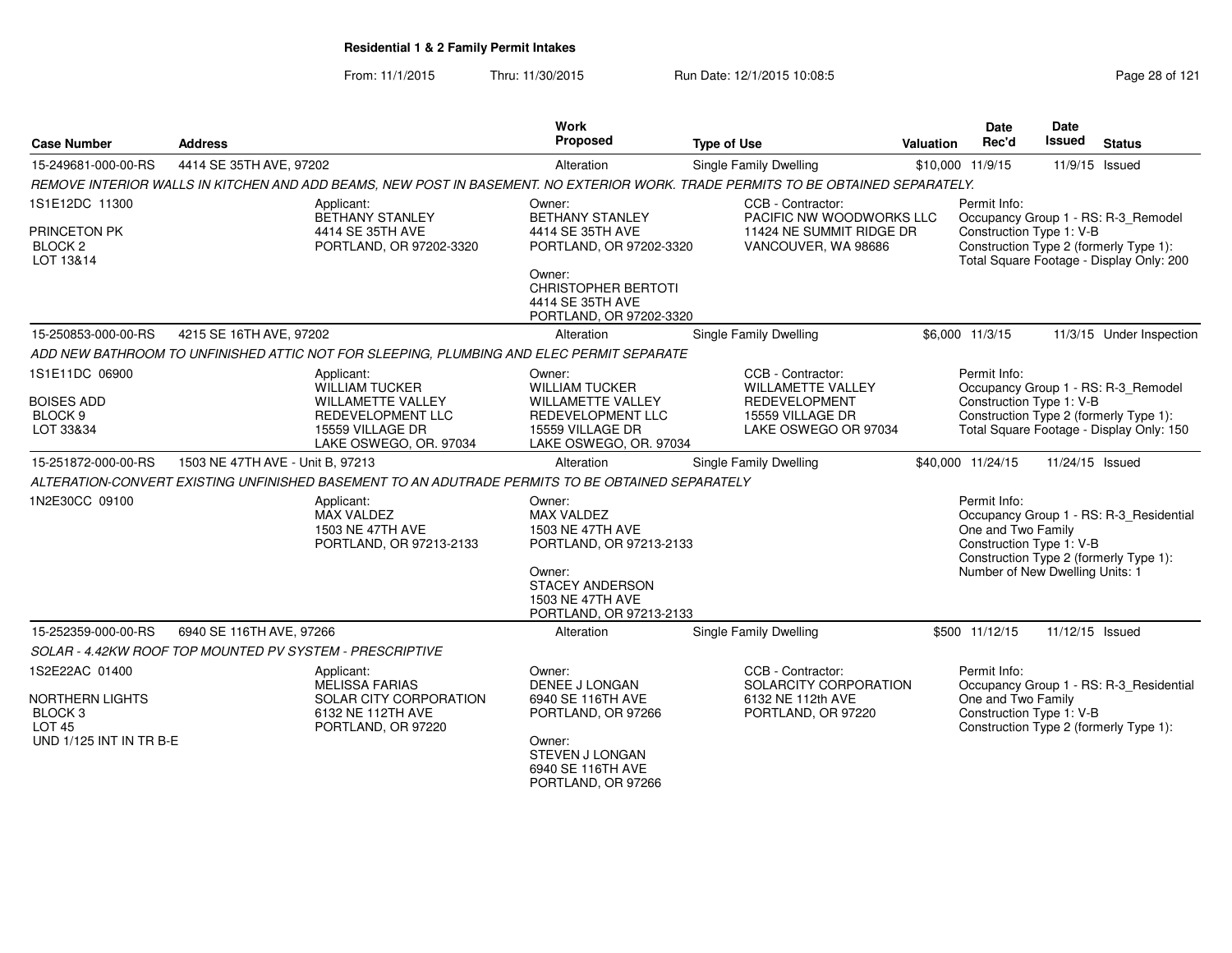From: 11/1/2015Thru: 11/30/2015 Run Date: 12/1/2015 10:08:5<br>
Page 29 of 121

| <b>Case Number</b><br>Address                                                       |                            |                                                                                                          | <b>Work</b><br>Proposed                                                                                                                                           | <b>Type of Use</b>                                                                                                                                                                                   | <b>Valuation</b> | Date<br>Rec'd                                                  | Date<br>Issued  | <b>Status</b>                                                                                                              |
|-------------------------------------------------------------------------------------|----------------------------|----------------------------------------------------------------------------------------------------------|-------------------------------------------------------------------------------------------------------------------------------------------------------------------|------------------------------------------------------------------------------------------------------------------------------------------------------------------------------------------------------|------------------|----------------------------------------------------------------|-----------------|----------------------------------------------------------------------------------------------------------------------------|
| 15-253885-REV-01-RS                                                                 | 10924 NE SHAVER ST, 97220  |                                                                                                          | Alteration                                                                                                                                                        | <b>Single Family Dwelling</b>                                                                                                                                                                        |                  | \$11/24/15                                                     | 11/24/15 Issued |                                                                                                                            |
|                                                                                     |                            |                                                                                                          |                                                                                                                                                                   | REVISE PERMIT TO CLARIFY LOCATION OF GAS METER ON EXTERIOR AND SHOW "NO ACCESS TO RIM" ON PLANS WHERE RIM JOIST IS INACCESSIBLE. CLARIFYING NUMBER AND TYPE OF BI                                    |                  |                                                                |                 |                                                                                                                            |
| 1N2E22CD 01100<br>PARKROSE & RPLT<br>BLOCK 43<br>N 1/2 OF LOT A EXC E 20'           |                            | Applicant:<br><b>KATIE MARTIN</b><br><b>NEIL KELLY COMPANY</b><br>804 N ALBERTA ST<br>PORTLAND, OR 97217 | Owner:<br>MARK W STANHOPE<br>10924 NE SHAVER ST<br>PORTLAND, OR 97220-2633<br>Owner:<br>ANNETTE C STANHOPE<br>10924 NE SHAVER ST<br>PORTLAND, OR 97220-2633       | CCB - Contractor:<br>NEIL KELLY CO INC<br>804 N ALBERTA ST<br>PORTLAND, OR 97217-2693                                                                                                                |                  | Permit Info:<br>One and Two Family<br>Construction Type 1: V-B |                 | Occupancy Group 1 - RS: R-3_Residential<br>Construction Type 2 (formerly Type 1):                                          |
| 15-254606-000-00-RS                                                                 | 3543 N MISSOURI AVE, 97227 |                                                                                                          | Alteration                                                                                                                                                        | Single Family Dwelling                                                                                                                                                                               |                  | \$6,750 11/6/15                                                | 11/6/15 Issued  |                                                                                                                            |
|                                                                                     |                            |                                                                                                          |                                                                                                                                                                   | SOLAR INSTALLATION, 3.135kW PV SYSTEM ON ROOFTOP, NON-PRESCRIPTIVERENEWABLE ENERGY ELECTRICAL PERMIT TO BE OBTAINED SEPARATELY                                                                       |                  |                                                                |                 |                                                                                                                            |
| 1N1E22CC 03500<br><b>MULTNOMAH</b><br>BLOCK 33<br>N 33 1/3' OF LOT 15 EXC PT IN HWY |                            | Applicant:<br>ROSE WOOFENDEN<br><b>NEIL KELLY</b><br>804 N ALBERTA<br>PORTLAND, OR 97217                 | Owner:<br><b>COLIN R STEEVES</b><br>3543 N MISSOURI AVE<br>PORTLAND, OR 97227<br>Owner:<br><b>JENNIFER A STEEVES</b><br>3543 N MISSOURI AVE<br>PORTLAND, OR 97227 | CCB - Contractor:<br>NEIL KELLY CO INC<br>804 N ALBERTA ST<br>PORTLAND, OR 97217-2693                                                                                                                |                  | Permit Info:<br>One and Two Family<br>Construction Type 1: V-B |                 | Occupancy Group 1 - RS: R-3_Residential<br>Construction Type 2 (formerly Type 1):                                          |
| 15-254860-000-00-RS                                                                 | 7603 SW HOOD AVE, 97219    |                                                                                                          | Alteration                                                                                                                                                        | <b>Single Family Dwelling</b>                                                                                                                                                                        |                  | \$500 11/2/15                                                  | 11/2/15 Final   |                                                                                                                            |
| SOLAR - 3.0 KW ROOF MOUNTED PV ARRAY - PRESCRIPTIVE                                 |                            |                                                                                                          |                                                                                                                                                                   |                                                                                                                                                                                                      |                  |                                                                |                 |                                                                                                                            |
| 1S1E22BD 14000<br><b>FULTON PK</b><br>BLOCK 104<br>LOT 22 EXC PT IN ST              |                            | Applicant:<br>ROSE WOOFENDEN<br><b>NEIL KELLY</b><br>804 N ALBERTA<br>PORTLAND, OR 97217                 | Owner:<br>DONALD A ROSS<br>7603 SW HOOD AVE<br>PORTLAND, OR 97219<br>Owner:<br><b>AMY M ROSS</b><br>7603 SW HOOD AVE<br>PORTLAND, OR 97219                        | CCB - Contractor:<br>WEST SIDE ELECTRIC COMPANY<br><b>INC</b><br>1834 SE 8TH AVE<br>PORTLAND, OR 97214-3532<br>CCB - Contractor:<br>NEIL KELLY CO INC<br>804 N ALBERTA ST<br>PORTLAND, OR 97217-2693 |                  | Permit Info:<br>One and Two Family<br>Construction Type 1: V-B |                 | Occupancy Group 1 - RS: R-3_Residential<br>Construction Type 2 (formerly Type 1):                                          |
| 15-255699-000-00-RS                                                                 | 3621 SW HOOD AVE, 97201    |                                                                                                          | Alteration                                                                                                                                                        | Single Family Dwelling                                                                                                                                                                               |                  | \$30,000 11/25/15                                              | 11/25/15 Issued |                                                                                                                            |
|                                                                                     |                            |                                                                                                          |                                                                                                                                                                   | LEGALIZE BASEMENT CONVERSION TO LIVING SPACE WITH (2) BEDROOMS WITH EGRESS WINDOWS, FAMILY ROOM, KITCHEN, AND (1) BATHROOM AS REQUIRED PER 15-210006 HS.                                             |                  |                                                                |                 |                                                                                                                            |
| 1S1E10CA 01800<br><b>CARUTHERS ADD</b><br>BLOCK 154<br>N 35' OF LOT 3               |                            | Applicant:<br><b>DAISY LYNDON</b><br>12200 SE MCLOUGHLIN BLVD<br>#13103<br>MILWAUKIE, OR 97222           | Owner:<br><b>EMERY W BLEM</b><br>3621 SW HOOD AVE<br>PORTLAND, OR 97239                                                                                           |                                                                                                                                                                                                      |                  | Permit Info:<br>Construction Type 1: V-B                       |                 | Occupancy Group 1 - RS: R-3_Remodel<br>Construction Type 2 (formerly Type 1):<br>Total Square Footage - Display Only: 1000 |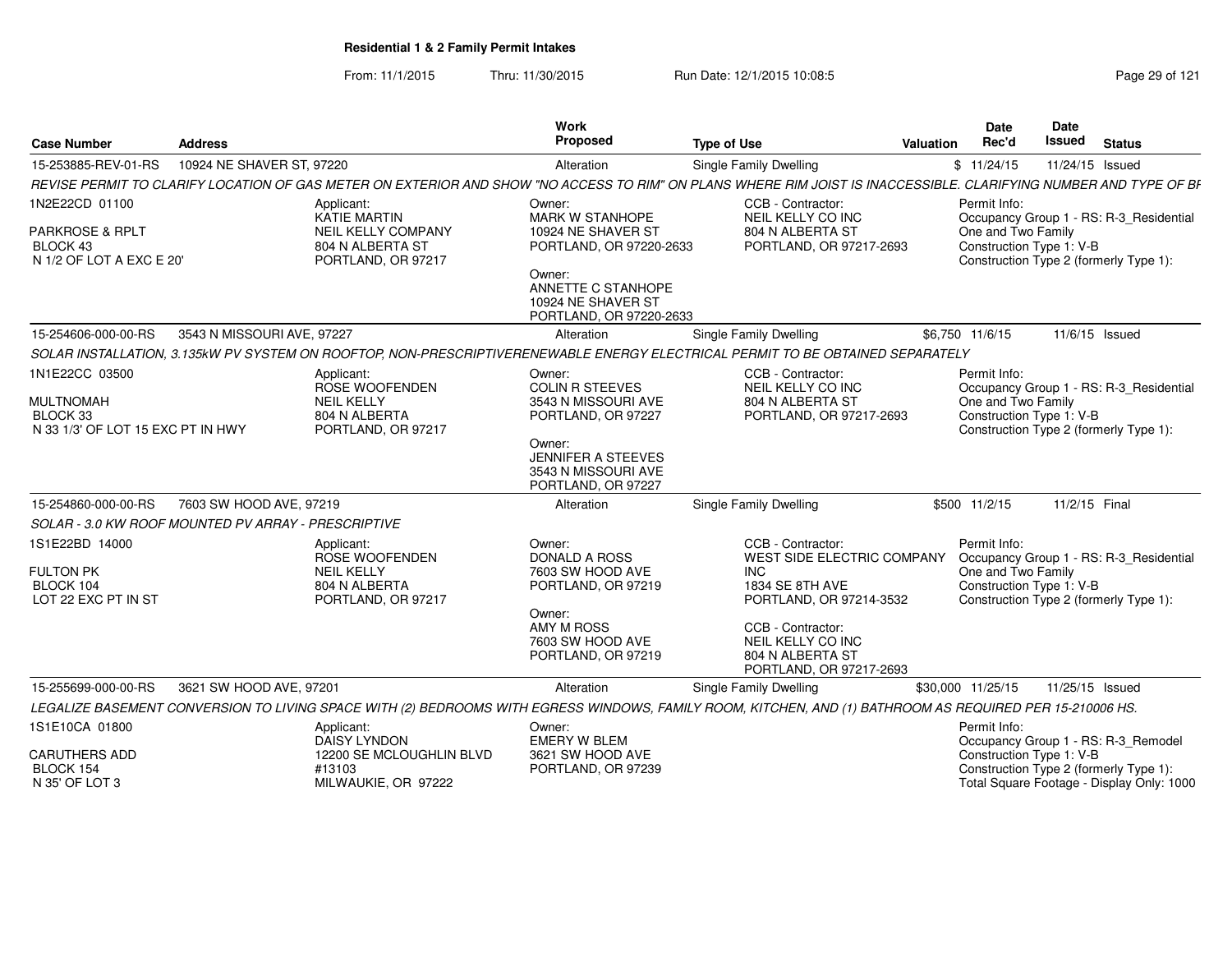From: 11/1/2015Thru: 11/30/2015 Run Date: 12/1/2015 10:08:5<br>
Rage 30 of 121

| <b>Case Number</b>                                                                       | <b>Address</b>                                      |                                                                                                                                      | Work<br>Proposed                                                                                                                                                                                               | <b>Type of Use</b>                                                                                                                                                                                                                            | Valuation | <b>Date</b><br>Rec'd                                           | Date<br><b>Issued</b> | <b>Status</b>                                                                                                             |
|------------------------------------------------------------------------------------------|-----------------------------------------------------|--------------------------------------------------------------------------------------------------------------------------------------|----------------------------------------------------------------------------------------------------------------------------------------------------------------------------------------------------------------|-----------------------------------------------------------------------------------------------------------------------------------------------------------------------------------------------------------------------------------------------|-----------|----------------------------------------------------------------|-----------------------|---------------------------------------------------------------------------------------------------------------------------|
| 15-255726-000-00-RS                                                                      | 4600 NE SHAVER ST, 97213                            |                                                                                                                                      | Alteration                                                                                                                                                                                                     | Single Family Dwelling                                                                                                                                                                                                                        |           | \$30,228 11/3/15                                               |                       | 11/3/15 Under Inspection                                                                                                  |
|                                                                                          |                                                     |                                                                                                                                      |                                                                                                                                                                                                                | CONVERT BASEMENT TO HABITABLE SPACE FOR NEW BEDROOM AND FAMILY ROOM, RELOCATE EXISTING BATHROOM, WATER HEATER AND FURNACE                                                                                                                     |           |                                                                |                       |                                                                                                                           |
| 1N2E19CC 00400<br>CALMAN<br>BLOCK <sub>2</sub><br>E 50' OF N 115' OF LOT 13 EXC PT IN ST |                                                     | Applicant:<br>RONALD R ALBANO<br>2352 MORADA LN<br>ASHLAND, OR 97520                                                                 | Owner:<br>RONALD R ALBANO<br>2352 MORADA LN<br>ASHLAND, OR 97520<br>Owner:<br><b>DIANE K ALBANO</b><br>2352 MORADA LN<br>ASHLAND, OR 97520<br>Owner:<br>RONALD D ALBANO<br>2352 MORADA LN<br>ASHLAND, OR 97520 | CCB - Contractor:<br><b>RANDY ROGERS PLBG</b><br>44265 SE KLEINSMITH RD<br>P O BOX 358<br>SANDY OR 970558638                                                                                                                                  |           | Permit Info:<br>Construction Type 1: V-B                       |                       | Occupancy Group 1 - RS: R-3 Remodel<br>Construction Type 2 (formerly Type 1):<br>Total Square Footage - Display Only: 805 |
| 15-256692-000-00-RS                                                                      | 5005 SE LINCOLN ST - Unit A, 97215                  |                                                                                                                                      | Alteration                                                                                                                                                                                                     | Single Family Dwelling                                                                                                                                                                                                                        |           | \$5,000 11/10/15                                               | 11/10/15 Issued       |                                                                                                                           |
|                                                                                          | EGRESS WINDOW AND WINDOW WELL AT REAR OF MAIN HOUSE |                                                                                                                                      |                                                                                                                                                                                                                |                                                                                                                                                                                                                                               |           |                                                                |                       |                                                                                                                           |
| 1S2E06CD 00500<br>HAWTHORNE PL<br><b>BLOCK 11 TL 500</b>                                 |                                                     | Applicant:<br><b>MARK URBAN</b><br><b>URBAN RESTORATION &amp;</b><br>CONSTRUCTION IN<br>4131 SW CONDOR AVE<br>PORTLAND, OR 972014010 | Owner:<br><b>SARA M GENTA</b><br>5005 SE LINCOLN ST<br>PORTLAND, OR 97215-3844                                                                                                                                 | CCB - Contractor:<br><b>MARK URBAN</b><br><b>URBAN RESTORATION &amp;</b><br><b>CONSTRUCTION IN</b><br>4131 SW CONDOR AVE<br>PORTLAND, OR 972014010<br>CCB - Contractor:<br><b>BLACK CAT PLUMBING</b><br>4630 SE 26TH AVE<br>PORTLAND OR 97202 |           | Permit Info:<br>One and Two Family<br>Construction Type 1: V-B |                       | Occupancy Group 1 - RS: R-3 Residential<br>Construction Type 2 (formerly Type 1):                                         |
| 15-256759-REV-01-RS                                                                      | 7300 SE STEPHENS ST, 97215                          |                                                                                                                                      | Alteration                                                                                                                                                                                                     | Single Family Dwelling                                                                                                                                                                                                                        |           | \$11/4/15                                                      | 11/4/15 Issued        |                                                                                                                           |
|                                                                                          |                                                     |                                                                                                                                      |                                                                                                                                                                                                                | REVISE PERMIT TO MOVE BATHROOM TO SW CORNER OF BASEMENT, AND PLACE UTILITY ROOM AT LOCATION PROPOSED FOR BATHROOM ON ORIGINAL PERMIT.                                                                                                         |           |                                                                |                       |                                                                                                                           |
| 1S2E05DB 16000<br><b>TABOR PK AC</b><br><b>LOT 45</b>                                    |                                                     | Applicant:<br><b>DAS CHAPIN</b><br>2414A SE MADISON<br>PORTLAND, OR 97214                                                            | Owner:<br>LISA M HENZLER<br>7300 SE STEPHENS ST<br>PORTLAND, OR 97215-3557                                                                                                                                     |                                                                                                                                                                                                                                               |           | Permit Info:<br>Construction Type 1: V-B                       |                       | Occupancy Group 1 - RS: R-3_Remodel<br>Construction Type 2 (formerly Type 1):<br>Total Square Footage - Display Only: 784 |
|                                                                                          | 15-257013-REV-01-RS 2417 SE 66TH AVE, 97206         |                                                                                                                                      | Alteration                                                                                                                                                                                                     | Single Family Dwelling                                                                                                                                                                                                                        |           | \$11/18/15                                                     | 11/18/15 Issued       |                                                                                                                           |
|                                                                                          |                                                     | REVISION TO INCREASE BEAM SIZE AND WALL OPENING IN KITCHEN; ADD NEW FOOTING IN CRAWLSPACE                                            |                                                                                                                                                                                                                |                                                                                                                                                                                                                                               |           |                                                                |                       |                                                                                                                           |
| 1S2E05CC 06300<br>SECTION 05 1S 2E<br>TL 6300 0.11 ACRES                                 |                                                     | Applicant:<br><b>MATT HUISKAMP</b><br><b>SAWDUST LLC</b><br>3217 SE LINCOLN ST<br>PORTLAND, OR 97214                                 | Owner:<br><b>STEPHEN M FOSTER</b><br>2417 SE 66TH AVE<br>PORTLAND, OR 97206-1205<br>Owner:<br><b>SALLY FOSTER</b><br>2417 SE 66TH AVE<br>PORTLAND, OR 97206-1205                                               | CCB - Contractor:<br><b>SAWDUST LLC</b><br>3217 SE LINCOLN ST<br>PORTLAND, OR 97214                                                                                                                                                           |           | Permit Info:<br>Construction Type 1: V-B                       |                       | Occupancy Group 1 - RS: R-3_Remodel<br>Construction Type 2 (formerly Type 1):<br>Total Square Footage - Display Only: 155 |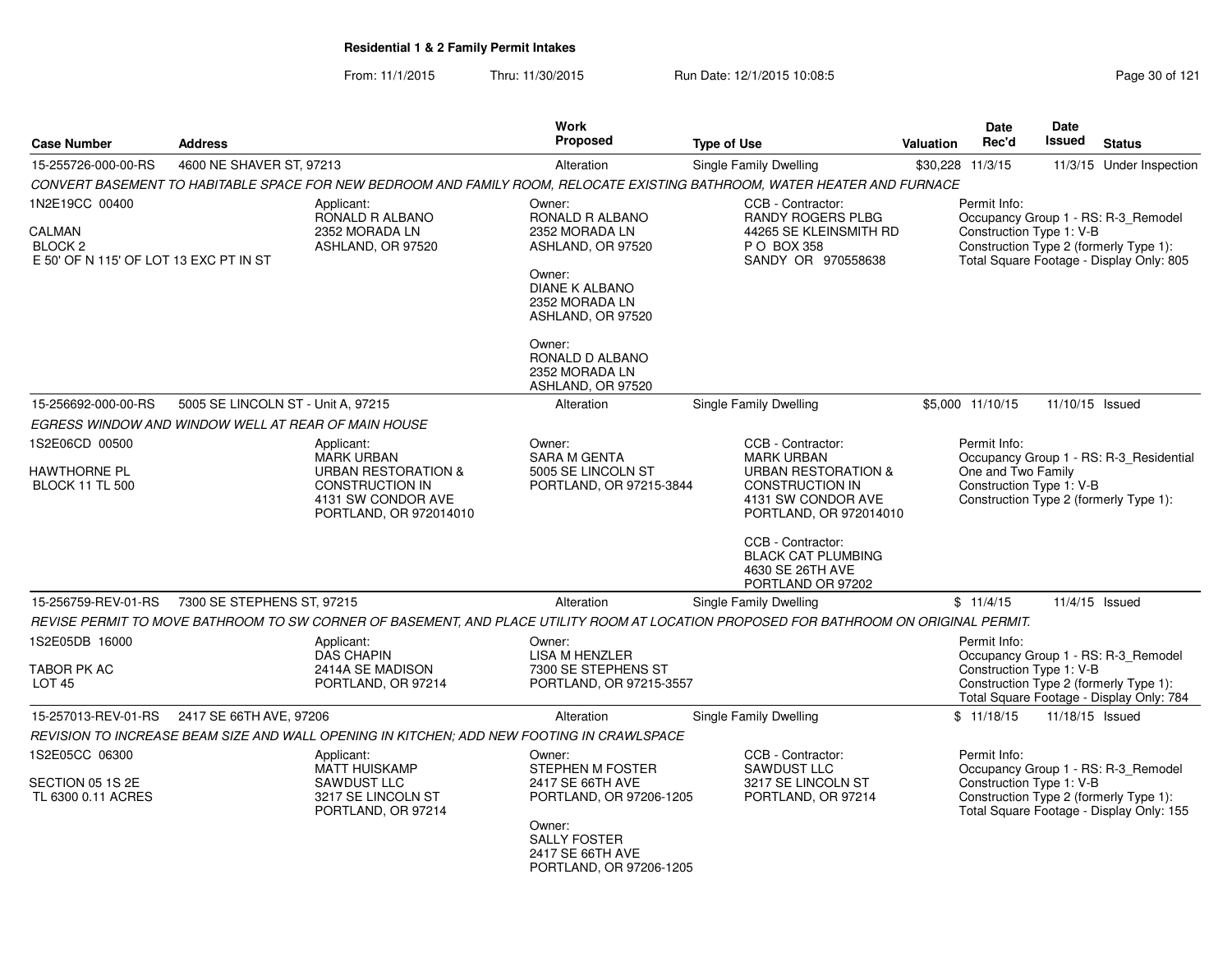From: 11/1/2015Thru: 11/30/2015 Run Date: 12/1/2015 10:08:5<br>
Page 31 of 121

| <b>Case Number</b>                                                    | <b>Address</b>               |                                                                                                                 | Work<br><b>Proposed</b><br><b>Type of Use</b>                                                                                                                 |                                                                                                                                                                 | <b>Valuation</b> | Date<br>Rec'd                                                  | <b>Date</b><br>Issued | <b>Status</b>                                                                     |
|-----------------------------------------------------------------------|------------------------------|-----------------------------------------------------------------------------------------------------------------|---------------------------------------------------------------------------------------------------------------------------------------------------------------|-----------------------------------------------------------------------------------------------------------------------------------------------------------------|------------------|----------------------------------------------------------------|-----------------------|-----------------------------------------------------------------------------------|
| 15-257600-000-00-RS                                                   | 11605 SW RIVERWOOD RD        |                                                                                                                 | Alteration                                                                                                                                                    | Single Family Dwelling                                                                                                                                          |                  | \$45,000 11/4/15                                               |                       | 11/4/15 Under Inspection                                                          |
|                                                                       |                              | ALTERATION TO REPLACE WOOD BEAM WITH STEEL BEAM IN KITCHEN                                                      |                                                                                                                                                               |                                                                                                                                                                 |                  |                                                                |                       |                                                                                   |
| 1S1E35AC 01100                                                        |                              | Applicant:<br><b>PAUL MARTO</b>                                                                                 | Owner:<br><b>DAVID C DEGNER</b>                                                                                                                               | CCB - Contractor:<br>PAUL MARTO CONSTRUCTION LL( Occupancy Group 1 - RS: R-3_Residential                                                                        |                  | Permit Info:                                                   |                       |                                                                                   |
| RIVERWOOD SUB L 11-14<br><b>LOT F&amp;G TL 1100</b>                   |                              | PO BX 1950<br>LAKE OSWEGO, OR 97035                                                                             | 11605 SW RIVERWOOD RD<br>PORTLAND, OR 97219                                                                                                                   | PO BOX 1950<br>LAKE OSWEGO, OR 97035                                                                                                                            |                  | One and Two Family<br>Construction Type 1: V-B                 |                       | Construction Type 2 (formerly Type 1):                                            |
|                                                                       |                              |                                                                                                                 | Owner:<br>MONICA M O'BRIEN<br>11605 SW RIVERWOOD RD<br>PORTLAND, OR 97219                                                                                     |                                                                                                                                                                 |                  |                                                                |                       |                                                                                   |
| 15-258334-000-00-RS                                                   | 5233 SW RICHENBERG CT, 97201 |                                                                                                                 | Alteration                                                                                                                                                    | Single Family Dwelling                                                                                                                                          |                  | \$20,000 11/2/15                                               |                       | 11/2/15 Issued                                                                    |
|                                                                       |                              |                                                                                                                 |                                                                                                                                                               | ADD WALLS TO GARAGE AREA ON MAIN FLOOR TO CREATE LAUNDRY CLOSET, ADD KITCHENETTE AND CABINETS AT FAMILY ROOM ON LOWER LEVEL (NOT TO BE ADU) ***SEPARATE ELECTRI |                  |                                                                |                       |                                                                                   |
| 1S1E17AC 00600<br><b>RICHENBERG</b><br>LOT <sub>1</sub>               |                              | Applicant:<br><b>GNH DEVELOPMENT INC</b><br>3327 NE 144TH AVE<br>PORTLAND, OR 97230                             | Owner:<br><b>MORLEY M BLOUKE</b><br>5233 SW RICHENBERG CT<br>PORTLAND, OR 97239                                                                               | CCB - Contractor:<br><b>GNH DEVELOPMENT INC</b><br>3327 NE 144TH AVE<br>PORTLAND, OR 97230                                                                      |                  | Permit Info:<br>One and Two Family<br>Construction Type 1: V-B |                       | Occupancy Group 1 - RS: R-3_Residential<br>Construction Type 2 (formerly Type 1): |
|                                                                       |                              |                                                                                                                 | Owner:<br>KAY L BLOUKE<br>5233 SW RICHENBERG CT<br>PORTLAND, OR 97239                                                                                         |                                                                                                                                                                 |                  |                                                                |                       |                                                                                   |
| 15-258764-000-00-RS                                                   | 5625 NE 45TH AVE             |                                                                                                                 | Alteration                                                                                                                                                    | <b>Single Family Dwelling</b>                                                                                                                                   |                  | \$500 11/12/15                                                 |                       | 11/12/15 Under Inspection                                                         |
| SOLAR - 3.38KW ROOFTOP MOUNTED PV SYSTEM - PRESCRIPTIVE               |                              |                                                                                                                 |                                                                                                                                                               |                                                                                                                                                                 |                  |                                                                |                       |                                                                                   |
| 1N2E18CC 09504                                                        |                              | Applicant:<br><b>MELISSA FARIAS</b>                                                                             | Owner:<br>ALEX PETRACHE                                                                                                                                       | CCB - Contractor:<br>SOLARCITY CORPORATION                                                                                                                      |                  | Permit Info:                                                   |                       | Occupancy Group 1 - RS: R-3_Residential                                           |
| PARTITION PLAT 2004-4<br>LOT <sub>2</sub>                             |                              | SOLAR CITY CORPORATION<br>6132 NE 112TH AVE<br>PORTLAND, OR 97220                                               | 4442 NE JARRETT ST<br>PORTLAND, OR 97218<br>Owner:<br><b>NURGEN PETRACHE</b><br>4442 NE JARRETT ST<br>PORTLAND, OR 97218                                      | 6132 NE 112th AVE<br>PORTLAND, OR 97220                                                                                                                         |                  | One and Two Family<br>Construction Type 1: V-B                 |                       | Construction Type 2 (formerly Type 1):                                            |
| 15-258772-000-00-RS                                                   | 1830 SE 160TH AVE, 97233     |                                                                                                                 | Alteration                                                                                                                                                    | <b>Single Family Dwelling</b>                                                                                                                                   |                  | \$500 11/12/15                                                 | 11/12/15 Issued       |                                                                                   |
| SOLAR - 5.46KW ROOF TOP MOUNTED PV SYSTEM - PRESCRIPTIVE              |                              |                                                                                                                 |                                                                                                                                                               |                                                                                                                                                                 |                  |                                                                |                       |                                                                                   |
| 1S2E01DA 10400<br>QUINTO PK<br>BLOCK <sub>2</sub><br>LOT <sub>2</sub> |                              | Applicant:<br><b>MELISSA FARIAS</b><br><b>SOLAR CITY CORPORATION</b><br>6132 NE 112TH AVE<br>PORTLAND, OR 97220 | Owner:<br>ROBERT D KINSLOW<br>1830 SE 160TH AVE<br>PORTLAND, OR 97233-3727<br>Owner:<br><b>VIDA E KINSLOW</b><br>1830 SE 160TH AVE<br>PORTLAND, OR 97233-3727 | CCB - Contractor:<br>SOLARCITY CORPORATION<br>6132 NE 112th AVE<br>PORTLAND, OR 97220                                                                           |                  | Permit Info:<br>One and Two Family<br>Construction Type 1: V-B |                       | Occupancy Group 1 - RS: R-3_Residential<br>Construction Type 2 (formerly Type 1): |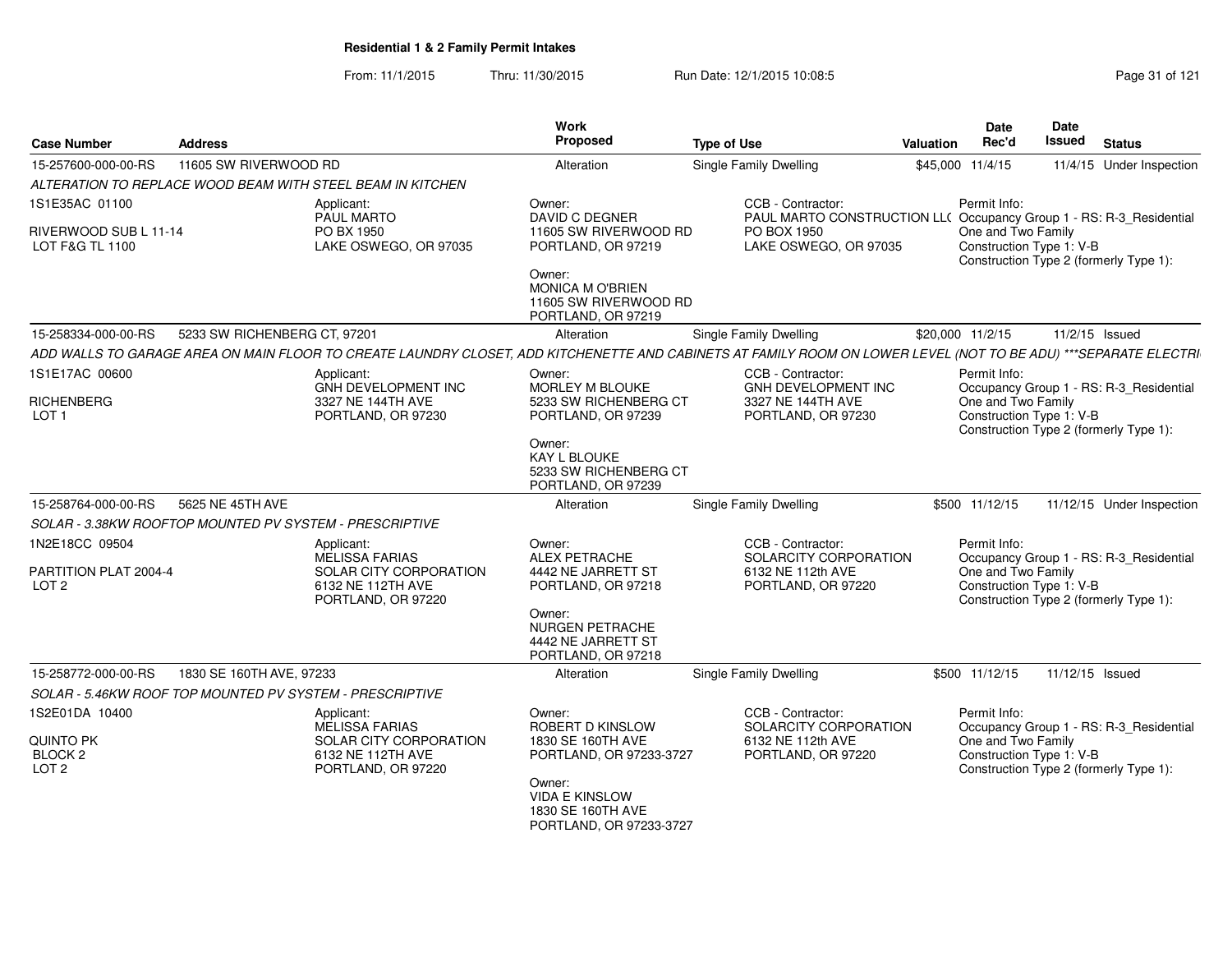From: 11/1/2015Thru: 11/30/2015 Run Date: 12/1/2015 10:08:5<br>
Page 32 of 121

| <b>Case Number</b>                                                   | <b>Address</b>                                                                                                                                               | <b>Work</b><br><b>Proposed</b>                                                                                                                                | <b>Type of Use</b>                                                                                                                                                                                                                                                                        | <b>Valuation</b> | <b>Date</b><br>Rec'd                                           | Date<br>Issued | <b>Status</b>                                                                                                            |
|----------------------------------------------------------------------|--------------------------------------------------------------------------------------------------------------------------------------------------------------|---------------------------------------------------------------------------------------------------------------------------------------------------------------|-------------------------------------------------------------------------------------------------------------------------------------------------------------------------------------------------------------------------------------------------------------------------------------------|------------------|----------------------------------------------------------------|----------------|--------------------------------------------------------------------------------------------------------------------------|
| 15-258959-000-00-RS                                                  | 5837 N GAY AVE, 97217                                                                                                                                        | Alteration                                                                                                                                                    | Single Family Dwelling                                                                                                                                                                                                                                                                    |                  | \$6,000 11/2/15                                                |                | 11/2/15 Under Inspection                                                                                                 |
|                                                                      | INSTASLL TWO EGRESS WINDOWS IN UNFINISHED BASEMENT, ROUGH IN FUTURE BATHROOM IN BASEMENT AREA. NEW PLUMBING PERMIT WILL BE REQUIRED IN THE FUTURE TO COMPLET |                                                                                                                                                               |                                                                                                                                                                                                                                                                                           |                  |                                                                |                |                                                                                                                          |
| 1N1E16DC 04200<br>GAYS ADD<br>BLOCK 6<br>LOT <sub>20</sub>           | Applicant:<br>Amy Frye<br><b>RED ROOSTER REMODELING</b><br>5620 NE 23rd Ave<br>Portland, OR 97211                                                            | Owner:<br>MELANIE D COLE<br>5837 N GAY AVE<br>PORTLAND, OR 97217<br>Owner:<br>NATHAN T SMITH<br>5837 N GAY AVE<br>PORTLAND, OR 97217                          | CCB - Contractor:<br>MT TABOR PLUMBING IIc<br>12165 SW ANN PL<br>TIGARD, OR 97223<br>CCB - Contractor:<br><b>AMY FRYE</b><br>RED ROOSTER REMODELING,<br>INC.<br>5620 NE 23RD AVE<br>PORTLAND, OR 97211                                                                                    |                  | Permit Info:<br>One and Two Family<br>Construction Type 1: V-B |                | Occupancy Group 1 - RS: R-3_Residential<br>Construction Type 2 (formerly Type 1):                                        |
| 15-258971-000-00-RS                                                  | 5633 NE 48TH AVE, 97218                                                                                                                                      | Alteration                                                                                                                                                    | Single Family Dwelling                                                                                                                                                                                                                                                                    |                  | \$500 11/2/15                                                  |                | 11/2/15 Issued                                                                                                           |
|                                                                      | SOLAR INSTALLATION - 3.99KW ROOF MOUNTED PV SYSTEM - PRESCRIPTIVE                                                                                            |                                                                                                                                                               |                                                                                                                                                                                                                                                                                           |                  |                                                                |                |                                                                                                                          |
| 1N2E18CD 06900<br>JORBADE<br>BLOCK <sub>1</sub><br>LOT 11&12 TL 6900 | Applicant:<br>NEIL KELLY CO INC<br>804 N ALBERTA ST<br>PORTLAND, OR 97217-2693                                                                               | Owner:<br><b>DENNIS J KARAS</b><br>4657 NE KILLINGSWORTH ST #36<br>PORTLAND, OR 97218-1947                                                                    | CCB - Contractor:<br>NEIL KELLY CO INC<br>804 N ALBERTA ST<br>PORTLAND, OR 97217-2693                                                                                                                                                                                                     |                  | Permit Info:<br>One and Two Family<br>Construction Type 1: V-B |                | Occupancy Group 1 - RS: R-3_Residential<br>Construction Type 2 (formerly Type 1):                                        |
| 15-258973-000-00-RS                                                  | 6611 SE HARNEY ST, 97206                                                                                                                                     | Alteration                                                                                                                                                    | Single Family Dwelling                                                                                                                                                                                                                                                                    |                  | \$500 11/2/15                                                  | 11/2/15 Final  |                                                                                                                          |
|                                                                      | SOLAR INSTALLATION - 6.5KW ROOF MOUNTED PV SYSTEM - PRESCRIPTIVE                                                                                             |                                                                                                                                                               |                                                                                                                                                                                                                                                                                           |                  |                                                                |                |                                                                                                                          |
| 1S2E20CC 09600<br>DES MOINES ADD<br>BLOCK 4<br>LOT <sub>7</sub>      | Applicant:<br>NEIL KELLY CO INC<br>804 N ALBERTA ST<br>PORTLAND, OR 97217-2693                                                                               | Owner:<br><b>CRISTOPHER DAVIS</b><br>6611 SE HARNEY ST<br>PORTLAND, OR 97206-8857<br>Owner:<br>AMY CHESBROUGH<br>6611 SE HARNEY ST<br>PORTLAND, OR 97206-8857 | CCB - Contractor:<br>WEST SIDE ELECTRIC COMPANY<br><b>INC</b><br>1834 SE 8TH AVE<br>PORTLAND, OR 97214-3532<br>CCB - Contractor:<br><b>NEIL KELLY CO INC</b><br>804 N ALBERTA ST<br>PORTLAND, OR 97217-2693                                                                               |                  | Permit Info:<br>One and Two Family<br>Construction Type 1: V-B |                | Occupancy Group 1 - RS: R-3_Residential<br>Construction Type 2 (formerly Type 1):                                        |
| 15-259120-000-00-RS                                                  | 3939 NE 21ST AVE, 97212                                                                                                                                      | Alteration                                                                                                                                                    | Single Family Dwelling                                                                                                                                                                                                                                                                    |                  | \$22,000 11/9/15                                               |                | 11/9/15 Under Inspection                                                                                                 |
|                                                                      | CONVERT CLOSET TO BATHROOM ON 2ND FLOOR. NO EXTERIOR WORK SISTER IN NEW CEILING JOISTS.                                                                      |                                                                                                                                                               |                                                                                                                                                                                                                                                                                           |                  |                                                                |                |                                                                                                                          |
| 1N1E23DD 03700<br>ALAMEDA PARK<br>BLOCK 58<br>LOT <sub>10</sub>      | Applicant:<br><b>GK CONSTRUCTION LLC</b><br>1933 NE 227TH CT<br>FAIRVIEW OR 97024                                                                            | Owner:<br><b>EMILY L DALTON</b><br>3939 NE 21ST AVE<br>PORTLAND, OR 97212-1432<br>Owner:<br>MICHAEL J DALTON<br>3939 NE 21ST AVE<br>PORTLAND, OR 97212-1432   | CCB - Contractor:<br><b>GK CONSTRUCTION LLC</b><br>1933 NE 227TH CT<br>FAIRVIEW OR 97024<br>CCB - Contractor:<br>SERVICE ELECTRIC NORTHWEST<br><b>INC</b><br>PO BOX 55833<br>PORTLAND, OR 97238-5833<br>CCB - Contractor:<br>PRESTIGE PLUMBING LLC<br>1529 NE 138TH<br>PORTLAND, OR 97230 |                  | Permit Info:<br>Construction Type 1: V-B                       |                | Occupancy Group 1 - RS: R-3_Remodel<br>Construction Type 2 (formerly Type 1):<br>Total Square Footage - Display Only: 36 |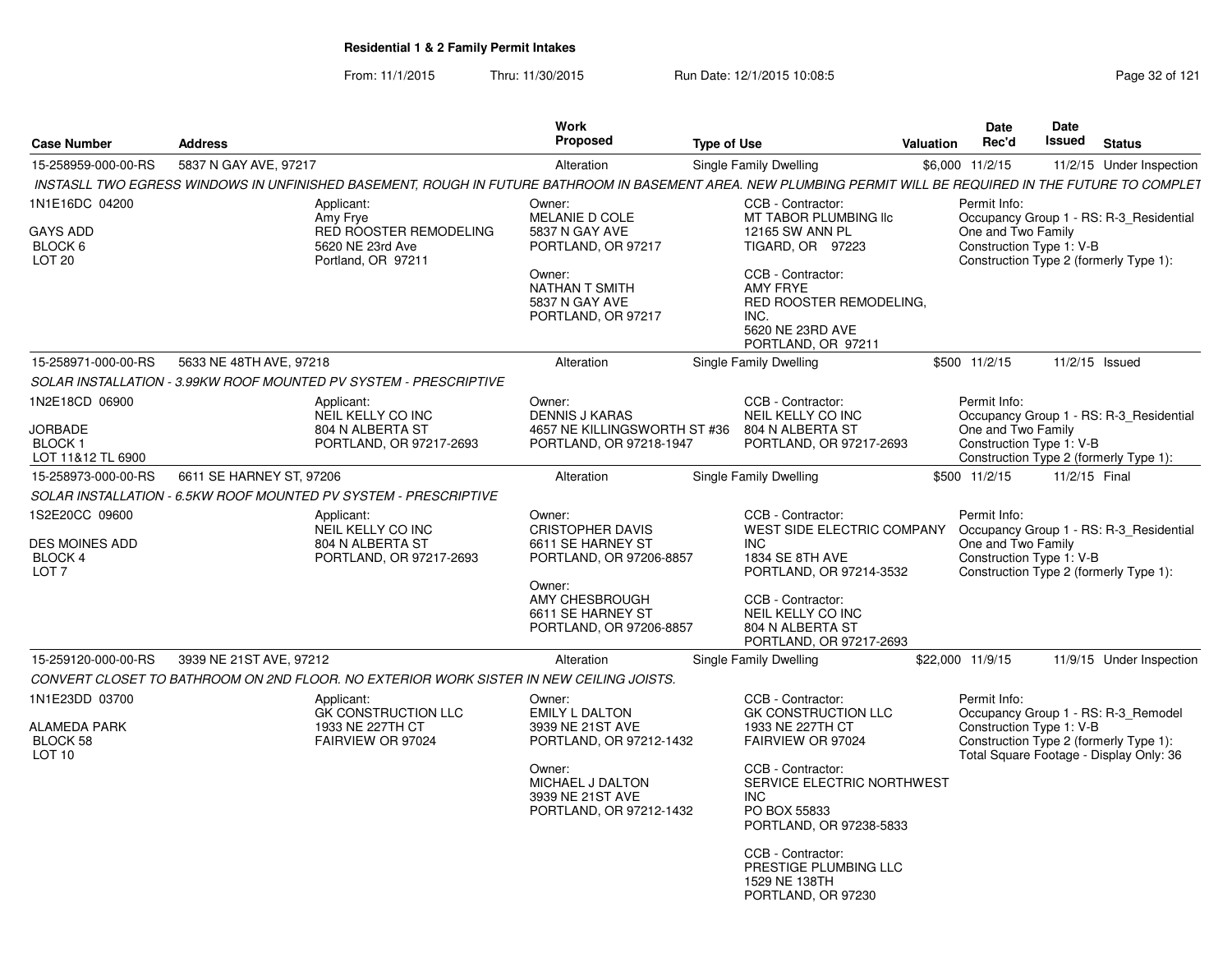From: 11/1/2015Thru: 11/30/2015 Run Date: 12/1/2015 10:08:5<br>
Page 33 of 121

| <b>Case Number</b>                                                          | <b>Address</b>                     |                                                                                                                                                         | <b>Work</b><br><b>Proposed</b>                                                                                                                              | <b>Type of Use</b> |                                                                                                      | <b>Valuation</b> | <b>Date</b><br>Rec'd                                           | Date<br>Issued | <b>Status</b>                                                                     |
|-----------------------------------------------------------------------------|------------------------------------|---------------------------------------------------------------------------------------------------------------------------------------------------------|-------------------------------------------------------------------------------------------------------------------------------------------------------------|--------------------|------------------------------------------------------------------------------------------------------|------------------|----------------------------------------------------------------|----------------|-----------------------------------------------------------------------------------|
| 15-259260-000-00-RS                                                         | 6322 SE 20TH AVE, 97202            |                                                                                                                                                         | Alteration                                                                                                                                                  |                    | <b>Single Family Dwelling</b>                                                                        |                  | \$13,500 11/2/15                                               | 11/2/15 Issued |                                                                                   |
|                                                                             |                                    | RECONFIGURE MAIN FLOOR MASTER BEDROOM: INFILL DOORS AND ADD NEW WALLS TO REMODEL EXISTING BATHROOM AND ADD NEW BATHROOM: CONVERT STUDY ROOM TO BATHROOM |                                                                                                                                                             |                    |                                                                                                      |                  |                                                                |                |                                                                                   |
| 1S1E14DD 09500<br>WESTMORELAND<br>BLOCK 26<br>LOT 3                         |                                    | Applicant:<br><b>BAYARD MENTRUM</b><br><b>MENTRUM ARCHITECT</b><br>PO BOX 33196<br>PORTLAND OR 97292                                                    | Owner:<br>BOONDOGGLE LLC<br>PO BOX 69506<br>PORTLAND, OR 97239-0506                                                                                         |                    | CCB - Contractor:<br>LITTLE TACOMA CONSTRUCTION<br>LLC<br>PO BOX 69506<br>PORTLAND OR 97239          |                  | Permit Info:<br>One and Two Family<br>Construction Type 1: V-B |                | Occupancy Group 1 - RS: R-3_Residential<br>Construction Type 2 (formerly Type 1): |
| 15-259276-000-00-RS                                                         | 6912 SE MITCHELL ST, 97206         |                                                                                                                                                         | Alteration                                                                                                                                                  |                    | Single Family Dwelling                                                                               |                  | \$3,500 11/2/15                                                | 11/2/15 Final  |                                                                                   |
| REPLACE FOUNDATION ON EAST SIDE                                             |                                    |                                                                                                                                                         |                                                                                                                                                             |                    |                                                                                                      |                  |                                                                |                |                                                                                   |
| IS2E17BD 19600<br><b>FIRLAND</b><br>BLOCK 17<br>LOT <sub>3</sub>            |                                    | Applicant:<br>WEST COAST MASONRY INC<br>134 S 14TH ST<br>ST HELENS, OR 97051                                                                            | Owner:<br>MICHAEL G PROBSTFIELD<br>10170 NW ASH ST<br>PORTLAND, OR 97229                                                                                    |                    | CCB - Contractor:<br><b>WEST COAST MASONRY INC</b><br>134 S 14TH ST<br>ST HELENS, OR 97051           |                  | Permit Info:<br>One and Two Family<br>Construction Type 1: V-B |                | Occupancy Group 1 - RS: R-3_Residential<br>Construction Type 2 (formerly Type 1): |
| 15-259408-000-00-RS                                                         | 3544 NE CESAR E CHAVEZ BLVD. 97212 |                                                                                                                                                         | Alteration                                                                                                                                                  |                    | Single Family Dwelling                                                                               |                  | \$15,000 11/2/15                                               | 11/2/15 Issued |                                                                                   |
|                                                                             |                                    | CONVERT BASEMENT TO HABITABLE SPACE FOR NEW BEDROOM AND BATHROOM; VOLUNTARY FOUNDATION STRENGTHENING Trades to pull separate permits                    |                                                                                                                                                             |                    |                                                                                                      |                  |                                                                |                |                                                                                   |
| 1N1E24DD 18300<br><b>ROSSDALE BLOCKS 3-7</b><br>BLOCK 7<br>LOT <sub>6</sub> |                                    | Applicant:<br>CHRISTOPHER R PETERSON<br>3544 NE CESAR E CHAVEZ BLVD<br>PORTLAND, OR 97212-1918                                                          | Owner:<br>CHRISTOPHER R PETERSON<br>3544 NE CESAR E CHAVEZ BLVD<br>PORTLAND, OR 97212-1918<br>Owner:<br><b>EMMA MARTINEZ</b><br>3544 NE CESAR E CHAVEZ BLVD |                    |                                                                                                      |                  | Permit Info:<br>One and Two Family<br>Construction Type 1: V-B |                | Occupancy Group 1 - RS: R-3_Residential<br>Construction Type 2 (formerly Type 1): |
|                                                                             |                                    |                                                                                                                                                         | PORTLAND, OR 97212-1918                                                                                                                                     |                    |                                                                                                      |                  |                                                                |                |                                                                                   |
| 15-259439-000-00-RS                                                         | 5437 NE ALAMEDA ST, 97213          |                                                                                                                                                         | Alteration                                                                                                                                                  |                    | Single Family Dwelling                                                                               |                  | $$1,100$ $11/2/15$                                             |                | 11/2/15 Under Inspection                                                          |
| 1N2E30AC 09800                                                              |                                    | CONVERT BEDROOM TO NEW BATHROOM WITH 2 NEW CLOSETS, INFILL WINDOW, INCLUDES MECHANICAL - ELECT. & PLUMBING SEPARATE.<br>Applicant:                      | Owner:                                                                                                                                                      |                    | CCB - Contractor:                                                                                    |                  | Permit Info:                                                   |                |                                                                                   |
| ROSE CITY PK<br>BLOCK 94<br>LOT <sub>7</sub>                                |                                    | <b>JULIE G FEDOTA</b><br>5437 NE ALAMEDA ST<br>PORTLAND, OR 97213-3417                                                                                  | <b>MATTHEW C FEDOTA</b><br>5437 NE ALAMEDA ST<br>PORTLAND, OR 97213-3417<br>Owner:<br><b>JULIE G FEDOTA</b><br>5437 NE ALAMEDA ST                           |                    | <b>KALE CAMERON</b><br>APPETITE CONSTRUCTION<br>8243 NE HASSALO ST<br>PORTLAND, OR 97220             |                  | Construction Type 1: V-B                                       |                | Occupancy Group 1 - RS: R-3_Remodel<br>Construction Type 2 (formerly Type 1):     |
| 15-259617-000-00-RS                                                         | 1818 SE 48TH AVE, 97215            |                                                                                                                                                         | PORTLAND, OR 97213-3417<br>Alteration                                                                                                                       |                    | Single Family Dwelling                                                                               |                  | \$4,166 11/3/15                                                | 11/3/15 Final  |                                                                                   |
| Voluntary Seismic upgrade                                                   |                                    |                                                                                                                                                         |                                                                                                                                                             |                    |                                                                                                      |                  |                                                                |                |                                                                                   |
| IS2E06CA 14200<br>ROSSDALE<br>BLOCK <sub>2</sub><br>LOT <sub>13</sub>       |                                    | Applicant:<br>MICHAEL WIEBER<br>ELYSIUM CONSTRUCTION LLC<br>PO BOX 12010<br>PORTLAND OR 97212                                                           | Owner:<br>DANIEL A WALDBECK<br>1818 SE 48TH AVE<br>PORTLAND, OR 97215-3218                                                                                  |                    | CCB - Contractor:<br>MICHAEL WIEBER<br>ELYSIUM CONSTRUCTION LLC<br>PO BOX 12010<br>PORTLAND OR 97212 |                  | Permit Info:<br>One and Two Family<br>Construction Type 1: V-B |                | Occupancy Group 1 - RS: R-3 Residential<br>Construction Type 2 (formerly Type 1): |
|                                                                             |                                    |                                                                                                                                                         | Owner:<br>ROBYN C DRAHEIM<br>1818 SE 48TH AVE<br>PORTLAND, OR 97215-3218                                                                                    |                    |                                                                                                      |                  |                                                                |                |                                                                                   |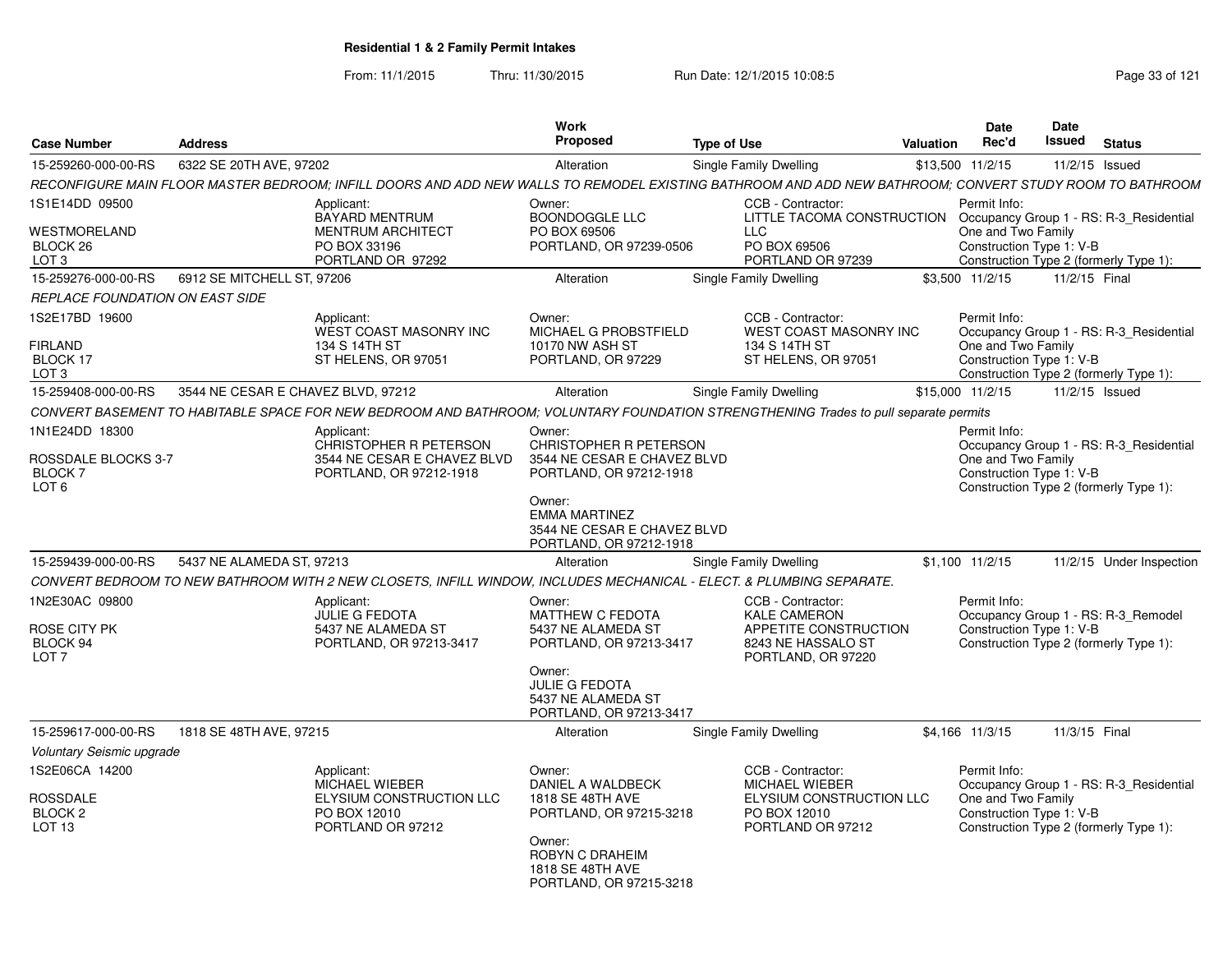From: 11/1/2015Thru: 11/30/2015 Run Date: 12/1/2015 10:08:5<br>
Page 34 of 121

| <b>Case Number</b>                                                           | <b>Address</b>                                           |                                                                                                                 | Work<br><b>Proposed</b>                                                                                                                                    | <b>Type of Use</b>                                                                                                                                                                                                            | <b>Valuation</b> | <b>Date</b><br>Rec'd                                                                                                                                                  | Date<br><b>Issued</b> | <b>Status</b>   |                          |
|------------------------------------------------------------------------------|----------------------------------------------------------|-----------------------------------------------------------------------------------------------------------------|------------------------------------------------------------------------------------------------------------------------------------------------------------|-------------------------------------------------------------------------------------------------------------------------------------------------------------------------------------------------------------------------------|------------------|-----------------------------------------------------------------------------------------------------------------------------------------------------------------------|-----------------------|-----------------|--------------------------|
| 15-259649-000-00-RS                                                          | 17 SW TAYLORS FERRY RD, 97219                            |                                                                                                                 | Alteration                                                                                                                                                 | Single Family Dwelling                                                                                                                                                                                                        |                  | \$8.500 11/13/15                                                                                                                                                      |                       | 11/13/15 Issued |                          |
|                                                                              |                                                          | RECONFIGURE WALLS ON SECOND FLOOR TO CONVERT ONE BATHROOM TO TWO. 3 TOTAL BATHROOMS                             |                                                                                                                                                            |                                                                                                                                                                                                                               |                  |                                                                                                                                                                       |                       |                 |                          |
| 1S1E22CC 00200<br><b>CARSON HTS</b><br>BLOCK X TL 200                        |                                                          | Applicant:<br><b>TIMOTHY R WILSON</b><br>17 SW TAYLORS FERRY RD<br>PORTLAND, OR 97219                           | Owner:<br><b>TIMOTHY R WILSON</b><br><b>17 SW TAYLORS FERRY RD</b><br>PORTLAND, OR 97219                                                                   | CCB - Contractor:<br><b>EAST SIDE REMODELING &amp;</b><br><b>CONSTRUCTION INC</b><br>3344 NE 131ST<br>PORTLAND, OR 97230                                                                                                      |                  | Permit Info:<br>Occupancy Group 1 - RS: R-3 Residential<br>One and Two Family<br>Construction Type 1: V-B<br>Construction Type 2 (formerly Type 1):                   |                       |                 |                          |
| 15-259659-000-00-RS                                                          | 6838 SE 69TH AVE, 97206                                  |                                                                                                                 | Alteration                                                                                                                                                 | Single Family Dwelling                                                                                                                                                                                                        |                  | \$500 11/12/15                                                                                                                                                        |                       | 11/12/15 Issued |                          |
|                                                                              | SOLAR - 2.6KW ROOF TOP MOUNTED PV SYSTEM - PRESCRIPTIVE  |                                                                                                                 |                                                                                                                                                            |                                                                                                                                                                                                                               |                  |                                                                                                                                                                       |                       |                 |                          |
| 1S2E20BA 17900<br>BRENTWOOD & SUB<br>BLOCK <sub>8</sub><br>N 58.08' OF LOT 9 |                                                          | Applicant:<br><b>MELISSA FARIAS</b><br><b>SOLAR CITY CORPORATION</b><br>6132 NE 112TH AVE<br>PORTLAND, OR 97220 | Owner:<br>LINDA M HUNT<br>6838 SE 69TH AVE<br>PORTLAND, OR 97206-7340                                                                                      | CCB - Contractor:<br>SOLARCITY CORPORATION<br>6132 NE 112th AVE<br>PORTLAND, OR 97220                                                                                                                                         |                  | Permit Info:<br>Occupancy Group 1 - RS: R-3_Residential<br>One and Two Family<br>Construction Type 1: V-B<br>Construction Type 2 (formerly Type 1):                   |                       |                 |                          |
| 15-259665-000-00-RS                                                          | 4112 N FOSS CT, 97203                                    |                                                                                                                 | Alteration                                                                                                                                                 | Single Family Dwelling                                                                                                                                                                                                        |                  | \$500 11/12/15                                                                                                                                                        |                       | 11/12/15 Issued |                          |
|                                                                              | SOLAR - 4.16KW ROOF TOP MOUNTED PV SYSTEM - PRESCRIPTIVE |                                                                                                                 |                                                                                                                                                            |                                                                                                                                                                                                                               |                  |                                                                                                                                                                       |                       |                 |                          |
| 1N1E08AC 00307<br><b>FOSS COURT</b><br>LOT <sub>7</sub>                      |                                                          | Applicant:<br><b>MELISSA FARIAS</b><br>SOLAR CITY CORPORATION<br>6132 NE 112TH AVE<br>PORTLAND, OR 97220        | Owner:<br>DONALD J MARCIL<br>4112 N FOSS CT<br>PORTLAND, OR 97203                                                                                          | CCB - Contractor:<br>SOLARCITY CORPORATION<br>6132 NE 112th AVE<br>PORTLAND, OR 97220                                                                                                                                         |                  | Permit Info:<br>Occupancy Group 1 - RS: R-3 Residential<br>One and Two Family<br>Construction Type 1: V-B<br>Construction Type 2 (formerly Type 1):                   |                       |                 |                          |
| 15-259724-000-00-RS                                                          | 324 SE 13TH AVE, 97214                                   |                                                                                                                 | Alteration                                                                                                                                                 | Single Family Dwelling                                                                                                                                                                                                        |                  | \$3.004 11/3/15                                                                                                                                                       |                       |                 | 11/3/15 Under Inspection |
|                                                                              |                                                          | REMODEL SECOND FLOOR BATH. REPLACE STAIRS. REMOVE CHIMNEY. SEE COMMENTS.                                        |                                                                                                                                                            |                                                                                                                                                                                                                               |                  |                                                                                                                                                                       |                       |                 |                          |
| 1N1E35CD 09800<br>AIKENS<br>BLOCK 280<br>W 64' OF N 31' OF LOT 3             |                                                          | Applicant:<br>MAXWELL RUSH<br>GREEN LIGHT CONSTRUCTION<br>4705 NE MALLORY AVE<br>PORTLAND OR 97211              | Owner:<br><b>HANNAH R AMIS</b><br>324 SE 13TH AVE<br>PORTLAND, OR 97214-1403<br>Owner:<br>SAMUEL J AMIS<br>324 SE 13TH AVE<br>PORTLAND, OR 97214-1403      | CCB - Contractor:<br>PIPELINE PLUMBING & DRAIN<br>333 S STATE ST PMB V-108<br>LAKE OSWEGO OR 97034<br>CCB - Contractor:<br><b>MAXWELL RUSH</b><br><b>GREEN LIGHT CONSTRUCTION</b><br>4705 NE MALLORY AVE<br>PORTLAND OR 97211 |                  | Permit Info:<br>Occupancy Group 1 - RS: R-3 Remodel<br>Construction Type 1: V-B<br>Construction Type 2 (formerly Type 1):<br>Total Square Footage - Display Only: 80  |                       |                 |                          |
| 15-259822-000-00-RS                                                          | 3141 SE 22ND AVE, 97202                                  |                                                                                                                 | Alteration                                                                                                                                                 | Single Family Dwelling                                                                                                                                                                                                        |                  | \$30,000 11/3/15                                                                                                                                                      |                       |                 | 11/3/15 Under Inspection |
|                                                                              |                                                          |                                                                                                                 |                                                                                                                                                            | ON MAIN FLOOR CONVERT REAR SUNROOM TO BATHROOM AND A WALK IN CLOSET. CONVERT BASEMENT TO LIVING SPACE AND CONSTRUCT A BATHROOM. LAUNDRY ROOM. FAMILY ROOM.                                                                    |                  |                                                                                                                                                                       |                       |                 |                          |
| 1S1E11AD 12500<br>AMSTERDAM<br>BLOCK 1<br>LOT <sub>9</sub>                   |                                                          | Applicant:<br>Dan Williams<br><b>Faster Permits</b><br>14334 NW EAGLERIDGE LANE<br>PORTLAND OR                  | Owner:<br>PEPPER INVESTMENTS LLC<br>0255 SW FLORIDA ST<br>PORTLAND, OR 97219<br>Owner:<br><b>JUHA TUOMINEN</b><br>0255 SW FLORIDA ST<br>PORTLAND, OR 97219 | CCB - Contractor:<br>JTM CUSTOM HOMES LLC<br>PO BOX 7100<br>BEAVERTON, OR 97007                                                                                                                                               |                  | Permit Info:<br>Occupancy Group 1 - RS: R-3_Remodel<br>Construction Type 1: V-B<br>Construction Type 2 (formerly Type 1):<br>Total Square Footage - Display Only: 978 |                       |                 |                          |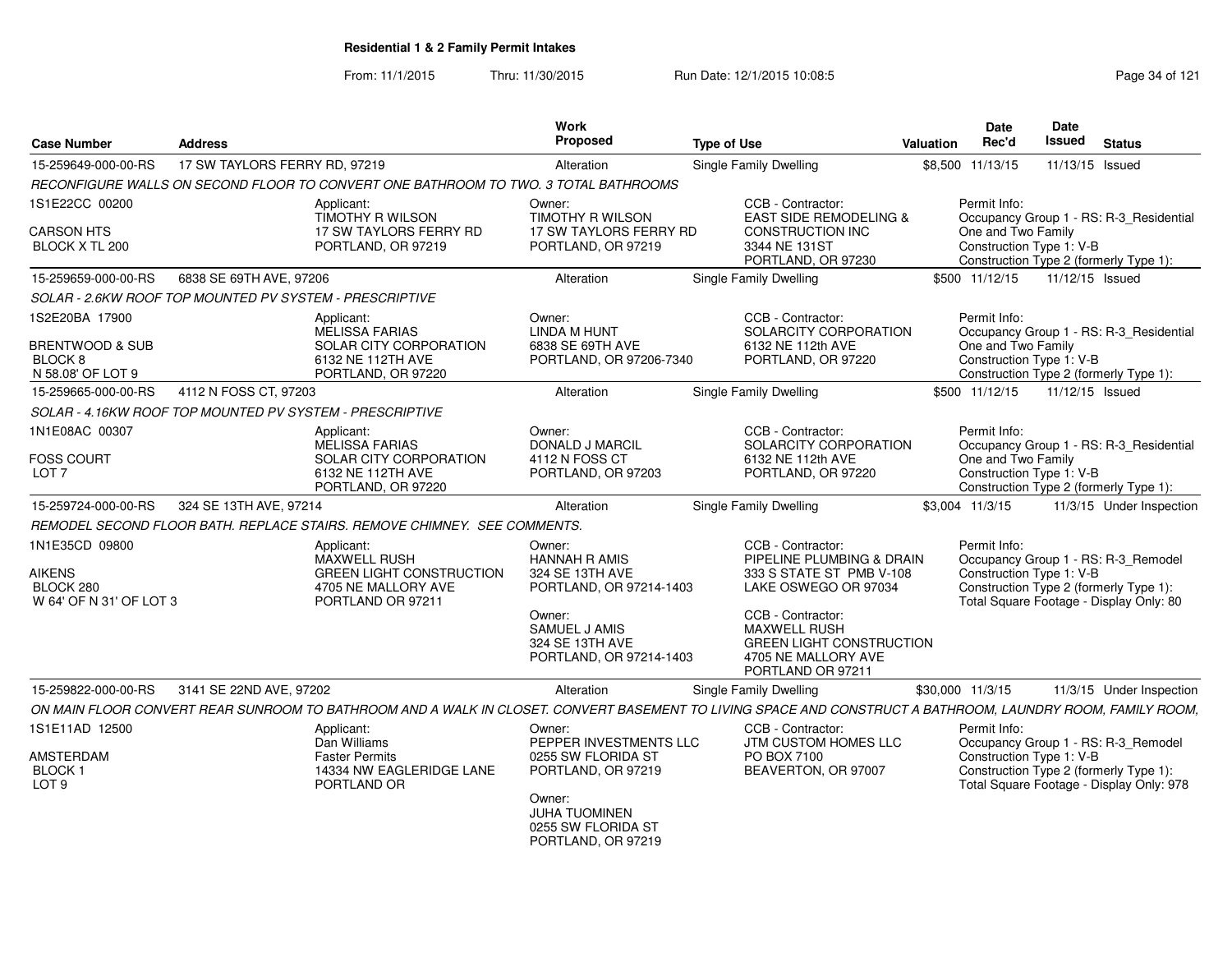From: 11/1/2015Thru: 11/30/2015 Run Date: 12/1/2015 10:08:5<br>
Page 35 of 121

| <b>Case Number</b>                                                | <b>Address</b>              |                                                                                                                                                                    | Work<br>Proposed                                                                                                                                        | Type of Use                                                                                    | Valuation | Date<br>Rec'd                                                                                                                                                                                    | Date<br>Issued | <b>Status</b>  |                          |
|-------------------------------------------------------------------|-----------------------------|--------------------------------------------------------------------------------------------------------------------------------------------------------------------|---------------------------------------------------------------------------------------------------------------------------------------------------------|------------------------------------------------------------------------------------------------|-----------|--------------------------------------------------------------------------------------------------------------------------------------------------------------------------------------------------|----------------|----------------|--------------------------|
| 15-259848-000-00-RS                                               | 1008 SW DAVENPORT ST, 97201 |                                                                                                                                                                    | Alteration                                                                                                                                              | Single Family Dwelling                                                                         |           | \$81,345 11/3/15                                                                                                                                                                                 |                |                | <b>Under Review</b>      |
|                                                                   |                             | REMODEL BASEMENT - RECONFIGURE WALLS TO CREATE BATHROOM AND LAUNDRY ROOM. FIRST FLOOR - RECONFIGURE WALLS TO RELOCATE KITCHEN, DINING AREA, ADDING BATHROON        |                                                                                                                                                         |                                                                                                |           |                                                                                                                                                                                                  |                |                |                          |
| 1S1E04DC 08400<br>ROBINSON & PLAT 2<br>LOT <sub>29</sub>          |                             | Applicant:<br>CHRISTINA TELLO<br>2815 SW FERN ST<br>PORTLAND, OR                                                                                                   | Owner:<br>DANELLE P ROMAIN<br>1008 SW DAVENPORT ST<br>PORTLAND, OR 97201<br>Owner:<br><b>ROBERT D SYMMS</b><br>1008 SW DAVENPORT ST                     | CCB - Contractor:<br>MICHAEL RANDOLPH FULLER<br>17262 SW BAKER ST<br><b>ALOHA, OR 97007</b>    |           | Permit Info:<br>Occupancy Group 1 - RS: R-3 Remodel<br>Construction Type 1: V-B<br>Construction Type 2 (formerly Type 1): V-B<br>Total Square Footage - Display Only: 2306                       |                |                |                          |
| 15-259859-000-00-RS                                               | 1019 N CHURCH ST. 97217     |                                                                                                                                                                    | PORTLAND, OR 97201<br>Alteration                                                                                                                        | <b>Single Family Dwelling</b>                                                                  |           | \$9,000 11/3/15                                                                                                                                                                                  |                |                | 11/3/15 Under Inspection |
|                                                                   |                             |                                                                                                                                                                    |                                                                                                                                                         |                                                                                                |           |                                                                                                                                                                                                  |                |                |                          |
|                                                                   |                             | NEW WALLS TO CREATE BATHROOM IN UNFINISHED ATTIC. NO EXTERIOR WORK.                                                                                                |                                                                                                                                                         |                                                                                                |           |                                                                                                                                                                                                  |                |                |                          |
| 1N1E15CC 13400<br>NORTH ALBINA<br>BLOCK 6<br>W 33 1/3' OF LOT 8   |                             | Applicant:<br>FINE FINISH REMODELING INC<br>15710 SW REDSTONE DR<br>BEAVERTON, OR 97007                                                                            | Owner:<br>JEREMY E BARRIBEAU<br>1019 N CHURCH ST<br>PORTLAND, OR 97217<br>Owner:<br>ALEXANDER SJ HOWITT<br>1019 N CHURCH ST<br>PORTLAND, OR 97217       | CCB - Contractor:<br>FINE FINISH REMODELING INC<br>15710 SW REDSTONE DR<br>BEAVERTON, OR 97007 |           | Permit Info:<br>Occupancy Group 1 - RS: R-3_Residential<br>One and Two Family<br>Construction Type 1: V-B<br>Construction Type 2 (formerly Type 1):                                              |                |                |                          |
| 15-259899-000-00-RS                                               | 4403 NE 32ND PL, 97211      |                                                                                                                                                                    | Alteration                                                                                                                                              | Single Family Dwelling                                                                         |           | \$46,000 11/3/15                                                                                                                                                                                 | 11/3/15 Final  |                |                          |
|                                                                   |                             | LEGALIZE CONVERSION OF ATTIC AND BASEMENT TO LIVING SPACE. WORK IN BASEMENT INCLUDES A NEW LIVING ROOM AND BEDROOM EACH WITH AN EGRESS WINDOW. WORK IN ATTC II     |                                                                                                                                                         |                                                                                                |           |                                                                                                                                                                                                  |                |                |                          |
| 1N1E24CA 01800<br>ALAMEDA PARK<br>BLOCK 46<br>LOT <sub>7</sub>    |                             | Applicant:<br><b>JOHN M WEBSTER</b><br>4403 NE 32ND PL<br>PORTLAND, OR 97211-7707                                                                                  | Owner:<br>JOHN M WEBSTER<br>4403 NE 32ND PL<br>PORTLAND, OR 97211-7707<br>Owner:<br><b>JULI A WEBSTER</b><br>4403 NE 32ND PL<br>PORTLAND, OR 97211-7707 |                                                                                                |           | Permit Info:<br>Occupancy Group 1 - RS: R-3_Residential<br>One and Two Family<br>Construction Type 1: V-B<br>Construction Type 2 (formerly Type 1):<br>Total Square Footage - Display Only: 1021 |                |                |                          |
| 15-259933-000-00-RS                                               | 3414 SW WATER AVE, 97201    |                                                                                                                                                                    | Alteration                                                                                                                                              | Single Family Dwelling                                                                         |           | \$27,000 11/3/15                                                                                                                                                                                 |                | 11/3/15 Issued |                          |
|                                                                   |                             | REBUILD INTERIOR STAIRS ALL LEVELS: ADDING POSTS IN BASEMENT, NEW BEARING WALL AT THE STAIRS, FIRST FLOOR - REMOVE EAST/WEST WALLS TO ENLARGE LIVING ROOM; ELECTRI |                                                                                                                                                         |                                                                                                |           |                                                                                                                                                                                                  |                |                |                          |
| 1S1E10BD 04300                                                    |                             | Applicant:<br><b>KELLY HILLYER</b>                                                                                                                                 | Owner:<br><b>JOHN M ELLIOTT</b>                                                                                                                         | CCB - Contractor:<br><b>KELLY HILLYER</b>                                                      |           | Permit Info:<br>Occupancy Group 1 - RS: R-3 Residential                                                                                                                                          |                |                |                          |
| CARUTHERS ADD<br>BLOCK 134<br>N 25.6' OF LOT 7                    |                             | ADVANCED TILE AND GRANITE,<br><b>LLC</b><br>11935 SW PELICAN WAY<br>BEAVERTON OR 97007                                                                             | PO BOX 69<br>HILLSBORO, OR 97123                                                                                                                        | ADVANCED TILE AND GRANITE,<br><b>LLC</b><br>11935 SW PELICAN WAY<br>BEAVERTON OR 97007         |           | One and Two Family<br>Construction Type 1: V-B<br>Construction Type 2 (formerly Type 1):                                                                                                         |                |                |                          |
| 15-259936-000-00-RS                                               | 7335 N SYRACUSE ST, 97203   |                                                                                                                                                                    | Alteration                                                                                                                                              | Single Family Dwelling                                                                         |           | \$27,674 11/3/15                                                                                                                                                                                 |                | 11/3/15 Issued |                          |
|                                                                   |                             |                                                                                                                                                                    |                                                                                                                                                         |                                                                                                |           |                                                                                                                                                                                                  |                |                |                          |
|                                                                   |                             | CONVERT BASEMENT TO LIVING SPACE (NOT ADU). ADD WALLS TO CREATE A CLOSET, MECHANICAL ROOM, BEDROOM WITH EGRESS WINDOW, AND A NEW BATHROOM. BUILD PERIMETER W.      |                                                                                                                                                         |                                                                                                |           |                                                                                                                                                                                                  |                |                |                          |
| 1N1W12AD 10000<br>SOUTH ST JOHNS<br>BLOCK 14<br>LOT <sub>13</sub> |                             | Applicant:<br><b>ANN HART</b><br>7335 N SYRACUSE ST<br>PORTLAND, OR 97203                                                                                          | Owner:<br>ANN HART<br>7335 N SYRACUSE ST<br>PORTLAND, OR 97203                                                                                          |                                                                                                |           | Permit Info:<br>Occupancy Group 1 - RS: R-3 Remodel<br>Construction Type 1: V-B<br>Construction Type 2 (formerly Type 1):<br>Total Square Footage - Display Only: 737                            |                |                |                          |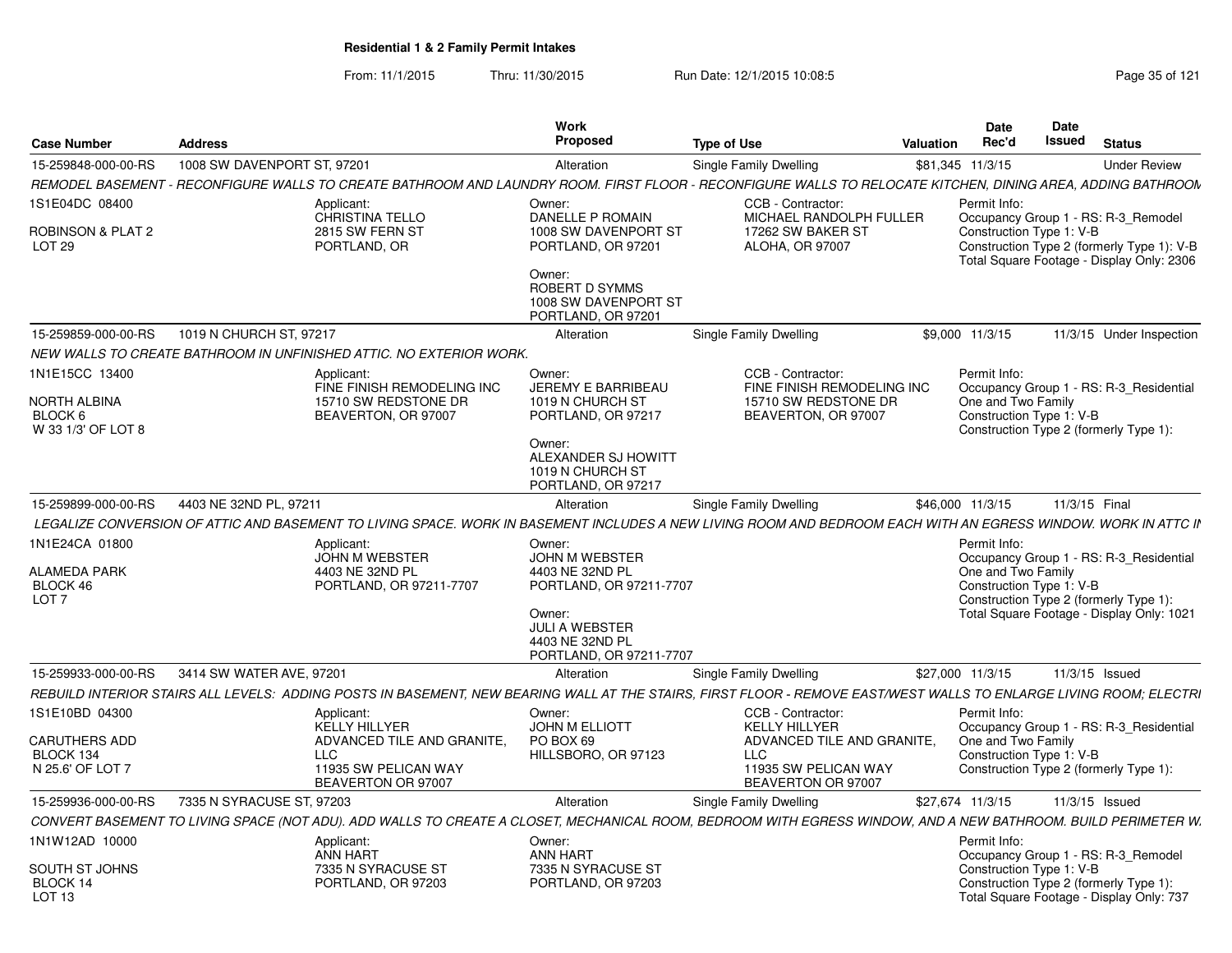From: 11/1/2015Thru: 11/30/2015 Run Date: 12/1/2015 10:08:5<br>
Page 36 of 121

| <b>Case Number</b>                                                                                                                | <b>Address</b>             |                                                                                                                                                            | Work<br>Proposed                                                                                                                                         | <b>Type of Use</b>                                                                                                                                                                                                                                                                                    | <b>Valuation</b> | <b>Date</b><br>Rec'd               | <b>Date</b><br>Issued<br><b>Status</b>                                                                                                                         |
|-----------------------------------------------------------------------------------------------------------------------------------|----------------------------|------------------------------------------------------------------------------------------------------------------------------------------------------------|----------------------------------------------------------------------------------------------------------------------------------------------------------|-------------------------------------------------------------------------------------------------------------------------------------------------------------------------------------------------------------------------------------------------------------------------------------------------------|------------------|------------------------------------|----------------------------------------------------------------------------------------------------------------------------------------------------------------|
| 15-259963-000-00-RS                                                                                                               | 7106 SE MITCHELL ST, 97206 |                                                                                                                                                            | Alteration                                                                                                                                               | Single Family Dwelling                                                                                                                                                                                                                                                                                |                  | \$30,000 11/4/15                   | 11/4/15 Issued                                                                                                                                                 |
|                                                                                                                                   |                            | CONVERT DETACHED GARAGE TO LIVING SPACE WITH NEW BATHROOM, KITCHEN, AND LIVING ROOM.                                                                       |                                                                                                                                                          |                                                                                                                                                                                                                                                                                                       |                  |                                    |                                                                                                                                                                |
| 1S2E17BD 02600<br><b>FIRLAND</b><br>BLOCK 18<br>LOT <sub>5</sub>                                                                  |                            | Applicant:<br><b>TERRY HELLEM</b><br>PROJECTIVE CONSTRUCTION<br><b>DESIGN</b><br>PO BOX 6542<br>BEAVERTON OR 97007                                         | Owner:<br>NO WORRIES PROPERTIES INC<br>16001 SE CELSIANA CT<br>DAMASCUS, OR 97089-7866                                                                   |                                                                                                                                                                                                                                                                                                       |                  | Permit Info:                       | Occupancy Group 1 - RS: R-3_Remodel<br>Construction Type 1: V-B<br>Construction Type 2 (formerly Type 1):<br>Total Square Footage - Display Only: 480          |
| 15-260036-000-00-RS                                                                                                               | 6930 NE DAVIS ST, 97213    |                                                                                                                                                            | Alteration                                                                                                                                               | <b>Single Family Dwelling</b>                                                                                                                                                                                                                                                                         |                  | \$91,000 11/3/15                   | 11/13/15 Issued                                                                                                                                                |
| <b>KICHEN AND EXISTING BATHROOM REMODEL</b>                                                                                       |                            |                                                                                                                                                            |                                                                                                                                                          |                                                                                                                                                                                                                                                                                                       |                  |                                    |                                                                                                                                                                |
| 1N2E32CA 04700<br><b>JONESMORE</b><br>BLOCK 29<br>W 53' OF N 15' & W 39' OF S 14' OF N 29' OF<br><b>LOT 11</b><br>W 53' OF LOT 12 |                            | Applicant:<br><b>DARCY DEGIOVANNI</b><br>IDS REMODELING INC<br>2907 SW LURADEL LN<br>PORTLAND, OR 97219                                                    | Owner:<br><b>DARCY S HARWOOD</b><br>6930 NE DAVIS ST<br>PORTLAND, OR 97213-5628                                                                          | CCB - Contractor:<br>SQUIRES ELECTRIC INC<br>1001 SE DIVISION ST; SUITE 1<br>PORTLAND, OR 97202<br>CCB - Contractor:<br>BRUNER PLUMBING INC<br>PO BOX 23985<br>TIGARD, OR 972813985<br>CCB - Contractor:<br><b>DARCY DEGIOVANNI</b><br>IDS REMODELING INC<br>2907 SW LURADEL LN<br>PORTLAND, OR 97219 |                  | Permit Info:<br>One and Two Family | Occupancy Group 1 - RS: R-3_Residential<br>Construction Type 1: V-B<br>Construction Type 2 (formerly Type 1):                                                  |
| 15-260052-000-00-RS                                                                                                               | 650 N ALBERTA ST, 97217    |                                                                                                                                                            | Alteration                                                                                                                                               | Single Family Dwelling                                                                                                                                                                                                                                                                                |                  | \$60,000 11/3/15                   | <b>Under Review</b>                                                                                                                                            |
|                                                                                                                                   |                            | MRAA - REMOVE EXISTING FOUNDATION AND RAISE UP HOUSE ON NEW FOUNDATION WITH NO CHANGE IN FOOTPRINT. BASEMENT WORK WILL INCLUDE TWO NEW BEDROOMS, TWO NEW B |                                                                                                                                                          |                                                                                                                                                                                                                                                                                                       |                  |                                    |                                                                                                                                                                |
| 1N1E22BD 20500<br><b>M PATTONS &amp; SUB</b><br>BLOCK E 1/2 N<br>LOT <sub>7</sub>                                                 |                            | Applicant:<br><b>GRANT D WILLIAMS</b><br>710 N ALBERTA ST<br>PORTLAND, OR 97217                                                                            | Owner:<br><b>GRANT D WILLIAMS</b><br>710 N ALBERTA ST<br>PORTLAND, OR 97217<br>Owner:<br><b>ETHAN C KNIGHT</b><br>710 N ALBERTA ST<br>PORTLAND, OR 97217 |                                                                                                                                                                                                                                                                                                       |                  | Permit Info:<br>One and Two Family | Occupancy Group 1 - RS: R-3_Residential<br>Construction Type 1: V-B<br>Construction Type 2 (formerly Type 1): V-B<br>Total Square Footage - Display Only: 1352 |
| 15-260304-000-00-RS                                                                                                               | 7324 N OATMAN AVE, 97217   |                                                                                                                                                            | Alteration                                                                                                                                               | Single Family Dwelling                                                                                                                                                                                                                                                                                |                  | \$98,000 11/4/15                   | 11/4/15 Issued                                                                                                                                                 |
|                                                                                                                                   |                            | NEW ELECTRIC, PLUMBING, MECHANICAL, AND EGRESS WINDOW. NO ADDED BATHROOMS, NO GROUND DISTURBANCE.                                                          |                                                                                                                                                          |                                                                                                                                                                                                                                                                                                       |                  |                                    |                                                                                                                                                                |
| 1N1E16BB 03000<br>ARBOR LODGE<br>BLOCK <sub>25</sub><br>N 1/2 OF LOT 3<br>LOT <sub>4</sub>                                        |                            | Applicant:<br><b>MIKE HUBBELL</b><br>PORTLAND DEVELOPMENT<br><b>GROUP LLC</b><br>4224 NE HALSEY ST SUITE 300<br>PORTLAND OR 97213                          | Owner:<br><b>ODELIA Z PIDGEON</b><br>7324 N OATMAN AVE<br>PORTLAND, OR 97217-1212                                                                        | CCB - Contractor:<br><b>GENE</b><br>PORTLAND DEVELOPMENT<br><b>GROUP LLC</b><br>11124 NE HALSEY ST. PMB 643<br>PORTLAND, OR 97220                                                                                                                                                                     |                  | Permit Info:<br>One and Two Family | Occupancy Group 1 - RS: R-3_Residential<br>Construction Type 1: V-B<br>Construction Type 2 (formerly Type 1):                                                  |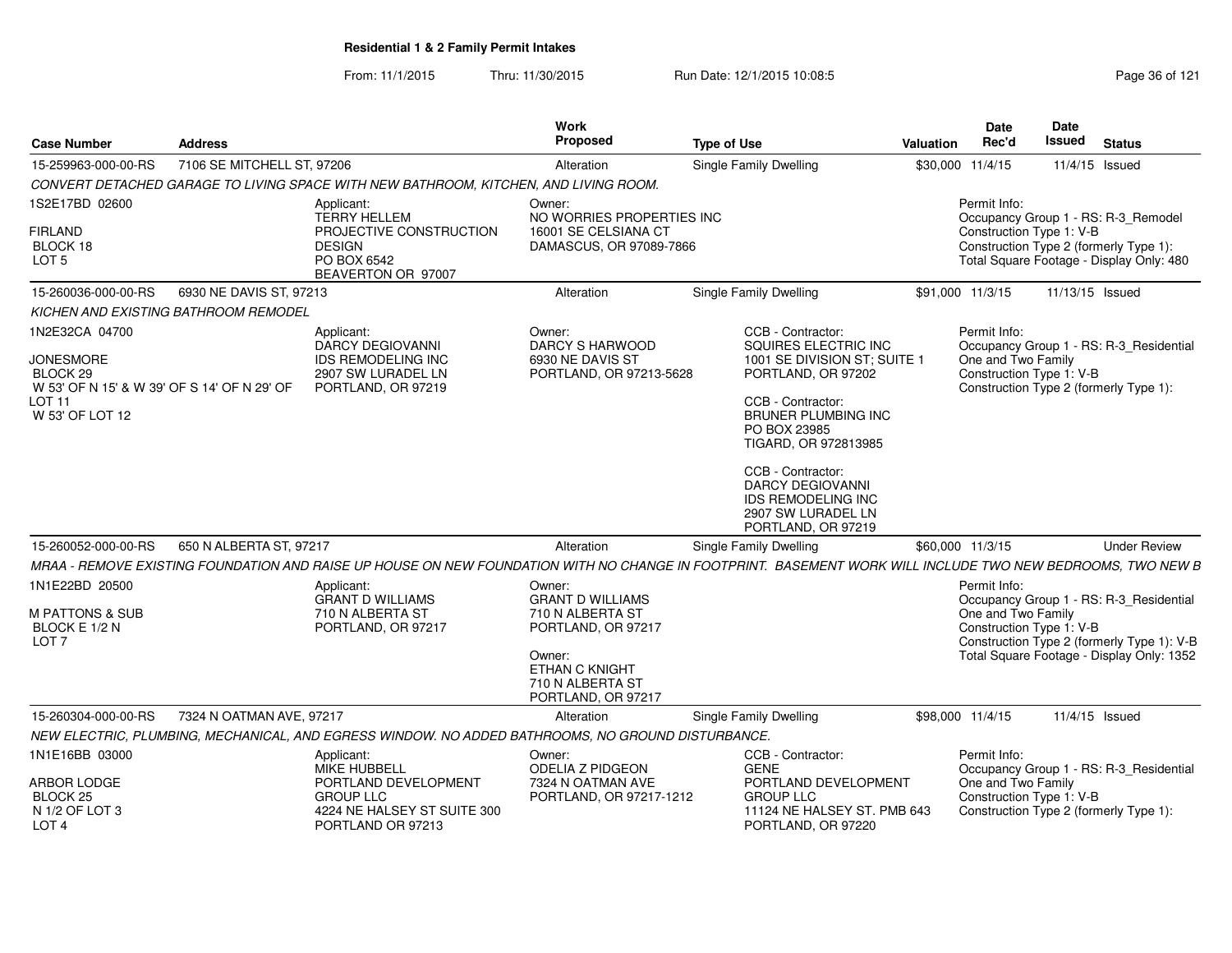From: 11/1/2015

Thru: 11/30/2015 Run Date: 12/1/2015 10:08:5<br>
Page 37 of 121

| <b>Case Number</b>                                                                         | <b>Address</b>                   |                                                                                                                                                                  | Work<br><b>Proposed</b>                                                                                                                                          | <b>Type of Use</b>                                                                                                          | Valuation | Date<br>Rec'd                        | Date<br>Issued                                                | <b>Status</b>                                                                                                             |
|--------------------------------------------------------------------------------------------|----------------------------------|------------------------------------------------------------------------------------------------------------------------------------------------------------------|------------------------------------------------------------------------------------------------------------------------------------------------------------------|-----------------------------------------------------------------------------------------------------------------------------|-----------|--------------------------------------|---------------------------------------------------------------|---------------------------------------------------------------------------------------------------------------------------|
| 15-260309-000-00-RS                                                                        | 2932 SW MULTNOMAH BLVD, 97219    |                                                                                                                                                                  | Alteration                                                                                                                                                       | Single Family Dwelling                                                                                                      |           | \$4,000 11/4/15                      |                                                               | 11/4/15 Issued                                                                                                            |
|                                                                                            |                                  | VOLUNTARY STRUCTURAL UPGRADES - VOLUNTARY UNDERPINNING W/ 4 HELICAL ANCHORS                                                                                      |                                                                                                                                                                  |                                                                                                                             |           |                                      |                                                               |                                                                                                                           |
| 1S1E20DA 08700<br><b>RYAN PL</b><br>BLOCK 10<br>LOT 3 TL 8700                              |                                  | Applicant:<br>TERRAFIRMA FOUNDATION<br><b>SYSTEMS</b><br>761 NE GARDEN VALLEY BLVD<br>ROSEBURG, OR 97470-2090                                                    | Owner:<br><b>LILY S O'RIELLY</b><br>2932 SW MULTNOMAH BLVD<br>PORTLAND, OR 97219                                                                                 | CCB - Contractor:<br><b>TERRAFIRMA FOUNDATION</b><br><b>SYSTEMS</b><br>761 NE GARDEN VALLEY BLVD<br>ROSEBURG, OR 97470-2090 |           | Permit Info:<br>Garage\Utility Misc. | Occupancy Group 1 - RS: U_Private<br>Construction Type 1: V-B | Construction Type 2 (formerly Type 1):                                                                                    |
| 15-260313-000-00-RS                                                                        | 4310 SE 52ND AVE - Unit B. 97206 |                                                                                                                                                                  | Alteration                                                                                                                                                       | Single Family Dwelling                                                                                                      |           | \$50,000 11/4/15                     |                                                               | 11/4/15 Issued                                                                                                            |
|                                                                                            |                                  | CONVERT ATTACHED GARAGE TO ADU WITH TWO NEW BEDROOMS, NEW BATHROOM, KITCHEN, AND LIVING SPACE; ET, MT, PT INCLUDED                                               |                                                                                                                                                                  |                                                                                                                             |           |                                      |                                                               |                                                                                                                           |
| 1S2E07DC 11601                                                                             |                                  | Applicant:<br><b>HALLIE R SHAPIRO</b><br>661 HUMBOLDT ST #1<br>BROOKLYN, NY 11222                                                                                | Owner:<br><b>ANDREW PERNSTEINER</b><br>661 HUMBOLDT ST #1<br>BROOKLYN, NY 11222<br>Owner:<br><b>HALLIE R SHAPIRO</b><br>661 HUMBOLDT ST #1<br>BROOKLYN, NY 11222 |                                                                                                                             |           | Permit Info:                         | Construction Type 1: V-B<br>Number of New Dwelling Units: 1   | Occupancy Group 1 - RS: R-3 Remodel<br>Construction Type 2 (formerly Type 1):<br>Total Square Footage - Display Only: 793 |
| 15-260322-000-00-RS                                                                        | 1109 NE SKIDMORE ST, 97211       |                                                                                                                                                                  | Alteration                                                                                                                                                       | Single Family Dwelling                                                                                                      |           | \$25,000 11/6/15                     |                                                               | 11/6/15 Issued                                                                                                            |
|                                                                                            |                                  | ALTERATION-CONVERT BASEMENT TO LIVING SPACE TO INCLUDE: FAMILY ROOM, BATHROOM, BEDROOM, SEPARATE ELECT., MECH., PLUMB. PERMITS SHALL BE ADDED LATER.2 BATHROOMS. |                                                                                                                                                                  |                                                                                                                             |           |                                      |                                                               |                                                                                                                           |
| 1N1E23CA 04100<br><b>NORTH IRVINGTON</b><br>BLOCK <sub>25</sub><br>E 32' OF W 66' OF LOT 6 |                                  | Applicant:<br><b>JOHN DAY</b><br>6521 SW CORBETT<br>PORTLAND, OR 97201                                                                                           | Owner:<br>2 LLAMAS INC<br>2320 NE GILE TER<br>PORTLAND, OR 97212                                                                                                 | CCB - Contractor:<br><b>WOODS GENERAL</b><br><b>CONTRACTING LLC</b><br>8557 SE HARNEY ST<br>PORTLAND, OR 97266              |           | Permit Info:<br>One and Two Family   | Construction Type 1: V-B                                      | Occupancy Group 1 - RS: R-3 Residential<br>Construction Type 2 (formerly Type 1):                                         |
| 15-260329-000-00-RS                                                                        | 2436 NE 27TH AVE, 97212          |                                                                                                                                                                  | Alteration                                                                                                                                                       | Single Family Dwelling                                                                                                      |           | \$1,000 11/4/15                      |                                                               | 11/4/15 Issued                                                                                                            |
|                                                                                            |                                  | ALTERATION TO REPLACE EXISTING BASEMENT WINDOW WITH NEW EGRESS . MORE THAN HALF OF THE GLASS IN THE REPLACEMENT WINDOW WILL BE BELOW THE EXISTING GRADE AND      |                                                                                                                                                                  |                                                                                                                             |           |                                      |                                                               |                                                                                                                           |
| 1N1E25CB 09500<br>SECTION 25 1N 1E<br>TL 9500 0.17 ACRES                                   |                                  | Applicant:<br><b>BEATRIZ CRUZ</b><br>SHEILA REILLY DESIGN                                                                                                        | Owner:<br>JAMES A JR ELLIS<br>2436 NE 27TH AVE<br>PORTLAND, OR 97212<br>Owner:<br><b>CATHERINE D ELLIS</b>                                                       | CCB - Contractor:<br>SHEILA REILLY DESIGN<br>PO BOX 14601<br>PORTLAND, O 97293                                              |           | Permit Info:<br>One and Two Family   | Construction Type 1: V-B                                      | Occupancy Group 1 - RS: R-3 Residential<br>Construction Type 2 (formerly Type 1):                                         |
|                                                                                            |                                  |                                                                                                                                                                  | 2436 NE 27TH AVE<br>PORTLAND, OR 97212                                                                                                                           |                                                                                                                             |           |                                      |                                                               |                                                                                                                           |
| 15-260330-000-00-RS                                                                        | 3088 SW FAIRMOUNT BLVD, 97201    |                                                                                                                                                                  | Alteration                                                                                                                                                       | Single Family Dwelling                                                                                                      |           | \$4,355 11/4/15                      |                                                               | 11/4/15 Issued                                                                                                            |
| <b>Voluntary Seismic upgrade</b>                                                           |                                  |                                                                                                                                                                  |                                                                                                                                                                  |                                                                                                                             |           |                                      |                                                               |                                                                                                                           |
| 1S1E16BA 00800                                                                             |                                  | Applicant:                                                                                                                                                       | Owner:                                                                                                                                                           | CCB - Contractor:                                                                                                           |           | Permit Info:                         |                                                               |                                                                                                                           |
| SECTION 16 1S 1E<br>TL 800 0.58 ACRES                                                      |                                  | <b>STEVE GEMMELL</b><br><b>GEMMELL CONSTRUCTION LLC</b><br>3817 N WILLIAMS<br>PORTLAND OR 97227                                                                  | <b>MARC M LORIAUX</b><br>3088 SW FAIRMOUNT BLVD<br>PORTLAND, OR 97239-1439<br>Owner:<br><b>REVA S RICKETTS-LORIAUX</b><br>3088 SW FAIRMOUNT BLVD                 | <b>STEVE GEMMELL</b><br><b>GEMMELL CONSTRUCTION LLC</b><br>3817 N WILLIAMS<br>PORTLAND OR 97227                             |           | One and Two Family                   | Construction Type 1: V-B                                      | Occupancy Group 1 - RS: R-3 Residential<br>Construction Type 2 (formerly Type 1):                                         |
|                                                                                            |                                  |                                                                                                                                                                  | PORTLAND, OR 97239-1439                                                                                                                                          |                                                                                                                             |           |                                      |                                                               |                                                                                                                           |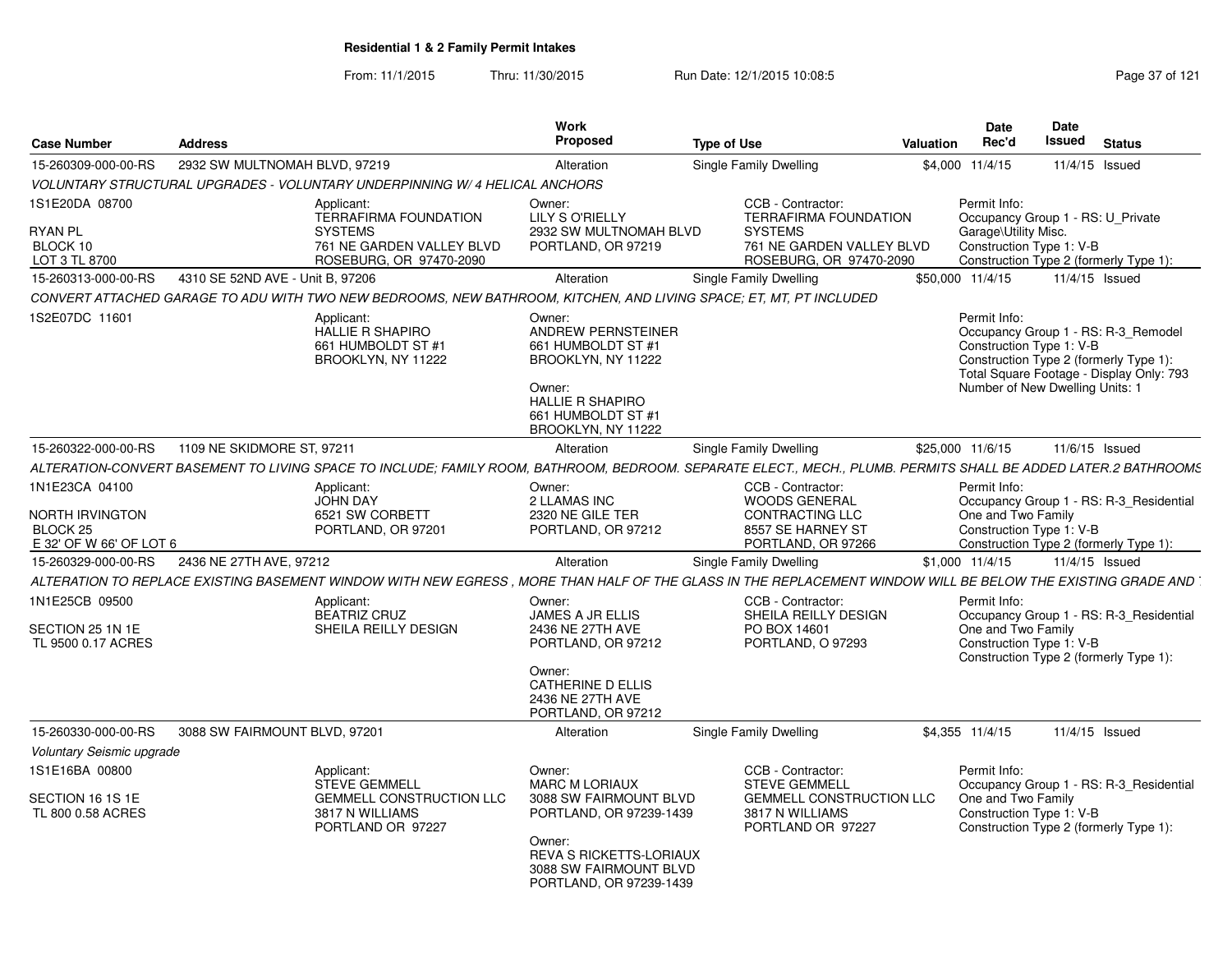From: 11/1/2015Thru: 11/30/2015 Run Date: 12/1/2015 10:08:5<br>
Page 38 of 121

| <b>Case Number</b>                                                  | <b>Address</b>                   |                                                                                                                                                              | <b>Work</b><br><b>Proposed</b>                                                                                                         | <b>Type of Use</b>                                                                                                                                                                             | Valuation | Date<br>Rec'd                                                                                     | Date<br>Issued | <b>Status</b>                                                                     |
|---------------------------------------------------------------------|----------------------------------|--------------------------------------------------------------------------------------------------------------------------------------------------------------|----------------------------------------------------------------------------------------------------------------------------------------|------------------------------------------------------------------------------------------------------------------------------------------------------------------------------------------------|-----------|---------------------------------------------------------------------------------------------------|----------------|-----------------------------------------------------------------------------------|
| 15-260331-000-00-RS                                                 | 4622 SE 85TH AVE                 |                                                                                                                                                              | Alteration                                                                                                                             | Single Family Dwelling                                                                                                                                                                         |           | \$500 11/12/15                                                                                    |                | 11/12/15 Under Inspection                                                         |
|                                                                     |                                  | SOLAR - 3.64KW ROOF TOP MOUNTED PV SYSTEM - PRESCRIPTIVE                                                                                                     |                                                                                                                                        |                                                                                                                                                                                                |           |                                                                                                   |                |                                                                                   |
| 1S2E16BB 01502<br>SUN CREST PLACE                                   |                                  | Applicant:<br>MELISSA FARIAS<br>SOLAR CITY CORPORATION                                                                                                       | Owner:<br>ERIC T METCALF<br>4622 SE 85TH AVE                                                                                           | CCB - Contractor:<br>SOLARCITY CORPORATION<br>6132 NE 112th AVE                                                                                                                                |           | Permit Info:<br>One and Two Family                                                                |                | Occupancy Group 1 - RS: R-3 Residential                                           |
| LOT 2<br>POTENTIAL ADDITIONAL TAX                                   |                                  | 6132 NE 112TH AVE<br>PORTLAND, OR 97220                                                                                                                      | PORTLAND, OR 97266<br>Owner:<br><b>CYNTHIA J BATES</b><br>4622 SE 85TH AVE<br>PORTLAND, OR 97266                                       | PORTLAND, OR 97220                                                                                                                                                                             |           | Construction Type 1: V-B                                                                          |                | Construction Type 2 (formerly Type 1):                                            |
| 15-260348-000-00-RS                                                 | 4107 NE HOYT ST, 97232           |                                                                                                                                                              | Alteration                                                                                                                             | Single Family Dwelling                                                                                                                                                                         |           | \$3.950 11/4/15                                                                                   | 11/4/15 Final  |                                                                                   |
| Voluntary Seismic upgrade                                           |                                  |                                                                                                                                                              |                                                                                                                                        |                                                                                                                                                                                                |           |                                                                                                   |                |                                                                                   |
| 1N1E36AD 08500<br>LAURELHURST<br>BLOCK 64<br>LOT 19&20              |                                  | Applicant:<br><b>STEVE GEMMELL</b><br>GEMMELL CONSTRUCTION LLC<br>3817 N WILLIAMS<br>PORTLAND OR 97227                                                       | Owner:<br><b>KEITH B ROGERS</b><br>4107 NE HOYT ST<br>PORTLAND, OR 97232-3333<br>Owner:<br><b>CHELSEA E MOHNIKE</b><br>4107 NE HOYT ST | CCB - Contractor:<br><b>STEVE GEMMELL</b><br><b>GEMMELL CONSTRUCTION LLC</b><br>3817 N WILLIAMS<br>PORTLAND OR 97227                                                                           |           | Permit Info:<br>One and Two Family<br>Construction Type 1: V-B                                    |                | Occupancy Group 1 - RS: R-3 Residential<br>Construction Type 2 (formerly Type 1): |
|                                                                     |                                  |                                                                                                                                                              | PORTLAND, OR 97232-3333                                                                                                                |                                                                                                                                                                                                |           |                                                                                                   |                |                                                                                   |
| 15-260363-000-00-RS                                                 | 2812 NE 13TH AVE, 97212          |                                                                                                                                                              | Alteration                                                                                                                             | Single Family Dwelling                                                                                                                                                                         |           | \$4,150 11/4/15                                                                                   | 11/4/15 Final  |                                                                                   |
| Voluntary Seismic upgrade                                           |                                  |                                                                                                                                                              |                                                                                                                                        |                                                                                                                                                                                                |           |                                                                                                   |                |                                                                                   |
| 1N1E26BD 14300<br><b>IRVINGTON</b><br>BLOCK 74<br>LOT <sub>17</sub> |                                  | Applicant:<br><b>STEVE GEMMELL</b><br><b>GEMMELL CONSTRUCTION LLC</b><br>3817 N WILLIAMS<br>PORTLAND OR 97227                                                | Owner:<br>JULIE R WHEELER<br>2812 NE 13TH AVE<br>PORTLAND, OR 97212<br>Owner:                                                          | CCB - Contractor:<br><b>STEVE GEMMELL</b><br><b>GEMMELL CONSTRUCTION LLC</b><br>3817 N WILLIAMS<br>PORTLAND OR 97227                                                                           |           | Permit Info:<br>One and Two Family<br>Construction Type 1: V-B                                    |                | Occupancy Group 1 - RS: R-3 Residential<br>Construction Type 2 (formerly Type 1): |
|                                                                     |                                  |                                                                                                                                                              | DAVID E WHEELER<br>2812 NE 13TH AVE<br>PORTLAND, OR 97212                                                                              |                                                                                                                                                                                                |           |                                                                                                   |                |                                                                                   |
| 15-260380-000-00-RS                                                 | 5606 NE 27TH AVE - Unit B, 97211 |                                                                                                                                                              | Alteration                                                                                                                             | Single Family Dwelling                                                                                                                                                                         |           | \$35,000 11/4/15                                                                                  |                | 11/4/15 Under Inspection                                                          |
|                                                                     |                                  | CONVERT BASEMENT TO ACCESSORY DWELLING UNIT. ADD WALLS TO CREATE A KITCHEN, , BEDROOM WITH NEW EGRESS WINDOW, MECH ROOM, AND ENTRY VESTIBULE. ADD PERIMTER W |                                                                                                                                        |                                                                                                                                                                                                |           |                                                                                                   |                |                                                                                   |
| 1N1E13CC 16100                                                      |                                  | Applicant:<br>STEPHEN VAN ASSELT<br>VAN ASSELT CONSTRUCTION<br>4200 NE FLANDERS ST<br>PORTLAND, OR 97213                                                     | Owner:<br>RIVER FORKS PROPERTIES LLC<br>4245 NE FLANDERS ST<br>PORTLAND, OR 97213-1635                                                 | CCB - Contractor:<br>NOLAN PLUMBING INC<br>PO BOX 671<br>WILSONVILLE, OR 970700671<br>CCB - Contractor:<br>PI ELECTRIC, LLC<br>2250 SE 87TH AVE<br>PORTLAND OR 97216-2007<br>CCB - Contractor: |           | Permit Info:<br>One and Two Family<br>Construction Type 1: V-B<br>Number of New Dwelling Units: 1 |                | Occupancy Group 1 - RS: R-3 Residential<br>Construction Type 2 (formerly Type 1): |
|                                                                     |                                  |                                                                                                                                                              |                                                                                                                                        | VAN ASSELT CONSTRUCTION INC<br>4200 NE FLANDERS ST<br>PORTLAND, OR 97213                                                                                                                       |           |                                                                                                   |                |                                                                                   |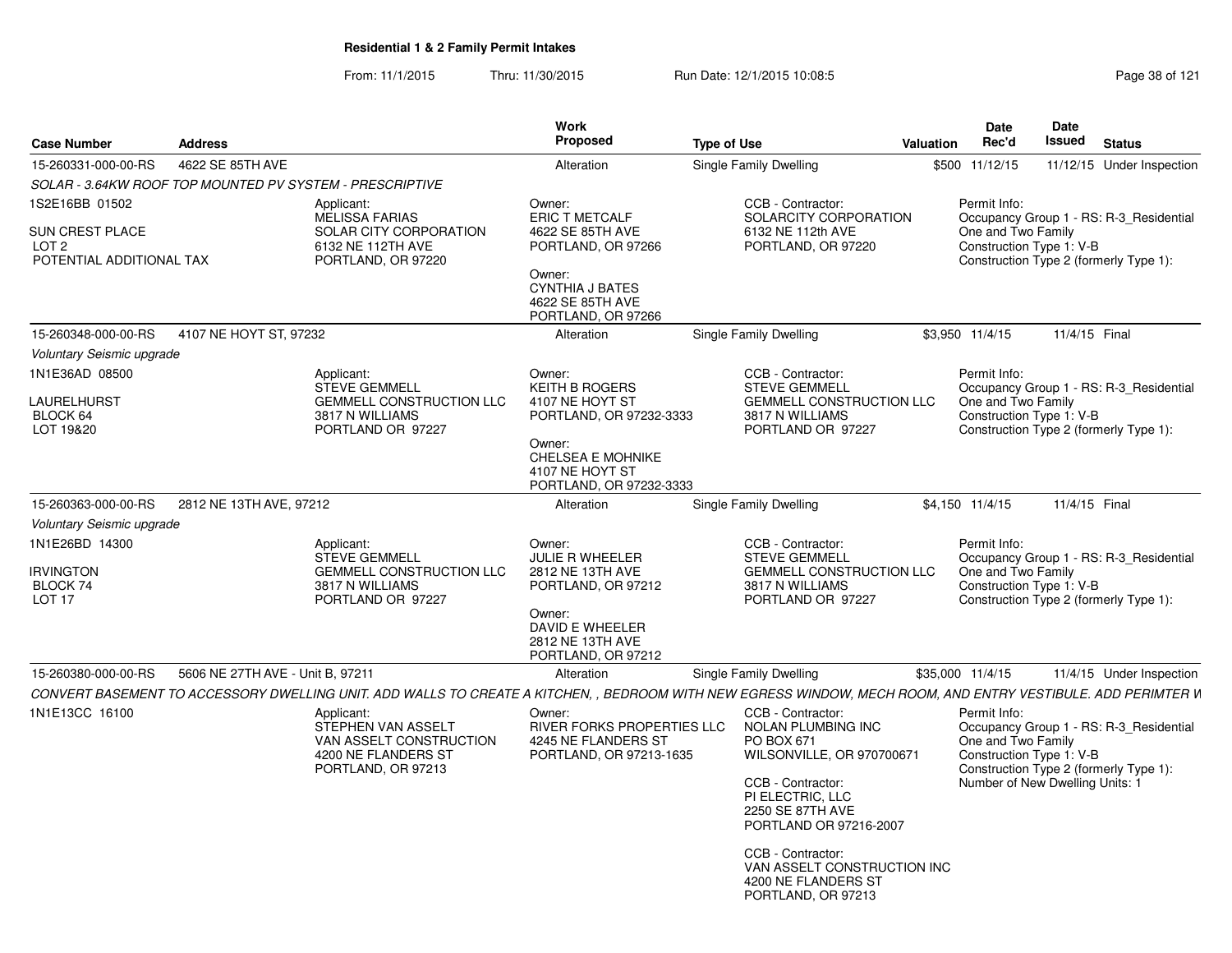From: 11/1/2015Thru: 11/30/2015 Run Date: 12/1/2015 10:08:5<br>
Page 39 of 121

| <b>Case Number</b>                                  | <b>Address</b>                    |                                                                                                                    | Work<br>Proposed                                                               | <b>Type of Use</b>                                                                                                                                            | Valuation | Date<br>Rec'd                                  | <b>Date</b><br><b>Issued</b><br><b>Status</b>                                                                        |
|-----------------------------------------------------|-----------------------------------|--------------------------------------------------------------------------------------------------------------------|--------------------------------------------------------------------------------|---------------------------------------------------------------------------------------------------------------------------------------------------------------|-----------|------------------------------------------------|----------------------------------------------------------------------------------------------------------------------|
| 15-260407-000-00-RS                                 | 5205 SE 68TH AVE, 97206           |                                                                                                                    | Alteration                                                                     | Single Family Dwelling                                                                                                                                        |           | \$2.688 11/4/15                                | 11/4/15 Final                                                                                                        |
| Voluntary Seismic upgrade                           |                                   |                                                                                                                    |                                                                                |                                                                                                                                                               |           |                                                |                                                                                                                      |
| 1S2E17BD 18400                                      |                                   | Applicant:                                                                                                         | Owner:                                                                         | CCB - Contractor:                                                                                                                                             |           | Permit Info:                                   |                                                                                                                      |
| THIRD ELECTRIC ADD<br>BLOCK 8<br>S 62' OF LOT 7     |                                   | MICHAEL WIEBER<br>ELYSIUM CONSTRUCTION LLC<br>PO BOX 12010<br>PORTLAND OR 97212                                    | <b>TAMRA N DICKINSON</b><br>13737 SE ELLIS ST<br>PORTLAND, OR 97236            | MICHAEL WIEBER<br>ELYSIUM CONSTRUCTION LLC<br>PO BOX 12010<br>PORTLAND OR 97212                                                                               |           | One and Two Family<br>Construction Type 1: V-B | Occupancy Group 1 - RS: R-3 Residential<br>Construction Type 2 (formerly Type 1):                                    |
|                                                     |                                   |                                                                                                                    | Owner:<br>RICHARD D N III DICKINSON<br>13737 SE ELLIS ST<br>PORTLAND, OR 97236 |                                                                                                                                                               |           |                                                |                                                                                                                      |
| 15-260432-000-00-RS                                 | 7845 N FOWLER AVE, 97217          |                                                                                                                    | Alteration                                                                     | Single Family Dwelling                                                                                                                                        |           | \$33,044 11/23/15                              | 11/23/15 Under Inspection                                                                                            |
|                                                     |                                   |                                                                                                                    |                                                                                | CONVERT BASEMENT TO LIVING SPACE. ADD WALLS TO CREATE A BEDROOM WITH NEW EGRESS WINDOW, A LIVING ROOM, AND A LAUNDRY/MECHANICAL ROOM. EXISTING LAUNDRY FIXTUF |           |                                                |                                                                                                                      |
| 1N1E08DD 17100<br>SCENIC PL                         |                                   | Applicant:<br>KAYA GENERAL CONTRACTOR<br>5802 N GREELEY AVE                                                        | Owner:<br>DONALD W WALLINGER<br>7845 N FOWLER AVE                              | CCB - Contractor:<br>KAYA GENERAL CONTRACTOR<br>5802 N GREELEY AVE                                                                                            |           | Permit Info:<br>Construction Type 1: V-B       | Occupancy Group 1 - RS: R-3_Remodel                                                                                  |
| BLOCK <sub>3</sub><br>LOT 1 EXC S 4'                |                                   | PORTLAND OR 97217                                                                                                  | PORTLAND, OR 97217                                                             | PORTLAND OR 97217                                                                                                                                             |           |                                                | Construction Type 2 (formerly Type 1):<br>Total Square Footage - Display Only: 880                                   |
|                                                     |                                   |                                                                                                                    | Owner:<br>EVELLA W WALLINGER<br>7845 N FOWLER AVE<br>PORTLAND, OR 97217        |                                                                                                                                                               |           |                                                |                                                                                                                      |
| 15-260519-000-00-RS                                 | 4108 NE 30TH AVE, 97211           |                                                                                                                    | Alteration                                                                     | <b>Single Family Dwelling</b>                                                                                                                                 |           | \$30,000 11/9/15                               | 11/9/15 Issued                                                                                                       |
|                                                     |                                   | ADD A NEW FULL BATH TO THE UPPER FLOOR SOUTH BEDROOM. ELECT. MECHT. & PLUMB. PERMITS SHALL BE OBTAINED SEPARATELY. |                                                                                |                                                                                                                                                               |           |                                                |                                                                                                                      |
| 1N1E24CA 09400                                      |                                   | Applicant:                                                                                                         | Owner:                                                                         | CCB - Contractor                                                                                                                                              |           | Permit Info:                                   |                                                                                                                      |
| <b>ALAMEDA PARK</b><br>BLOCK 31<br>LOT <sub>1</sub> |                                   | Dan Williams<br><b>FASTER PERMITS</b><br>14334 NW EAGLERIDGE LANE<br>PORTLAND OR 97229                             | <b>DARIN FENN</b><br>4108 NE 30TH AVE<br>PORTLAND, OR 97211                    | REDEMPTION CONSTRUCTION &<br><b>DESIGN LLC</b><br>2888 RANIER PL<br>WEST LINN, OR 97068                                                                       |           | One and Two Family<br>Construction Type 1: V-B | Occupancy Group 1 - RS: R-3_Residential<br>Construction Type 2 (formerly Type 1):                                    |
|                                                     |                                   |                                                                                                                    | Owner:<br><b>LISA C FENN</b><br>4108 NE 30TH AVE<br>PORTLAND, OR 97211         |                                                                                                                                                               |           |                                                |                                                                                                                      |
| 15-260648-000-00-RS                                 | 1735 NE SUMNER ST - Unit B, 97211 |                                                                                                                    | Alteration                                                                     | Single Family Dwelling                                                                                                                                        |           | \$50,000 11/30/15                              | 11/30/15 Issued                                                                                                      |
|                                                     |                                   |                                                                                                                    |                                                                                | CONVERT BASEMENT TO ACCESSORY DWELLING UNIT: FURR OUT ALL EXTERIOR WALLS AND ADD NEW WALLS FOR NEW BATHROOM: BASEMENT TO INCLUDE LIVING ROOM. KITCHEN. BATHF  |           |                                                |                                                                                                                      |
| 1N1E23AB 15200                                      |                                   | Applicant:                                                                                                         | Owner:                                                                         | CCB - Contractor:                                                                                                                                             |           | Permit Info:                                   |                                                                                                                      |
|                                                     |                                   | STEPHEN GILBERT<br>LONGHOUSE CONSTRUCTION LLC 1735 NE SUMNER ST<br>1334 SE 159TH AVE<br>PORTLAND, OR 97233         | PAUL MUKAI<br>PORTLAND, OR 97211<br>Owner:<br><b>ALISA MUKAI</b>               | <b>STEPHEN GILBERT</b><br>LONGHOUSE CONSTRUCTION LLC One and Two Family<br>1334 SE 159TH AVE<br>PORTLAND, OR 97233                                            |           | Construction Type 1: V-B                       | Occupancy Group 1 - RS: R-3 Residential<br>Construction Type 2 (formerly Type 1):<br>Number of New Dwelling Units: 1 |
|                                                     |                                   |                                                                                                                    | 1735 NE SUMNER ST<br>PORTLAND, OR 97211                                        |                                                                                                                                                               |           |                                                |                                                                                                                      |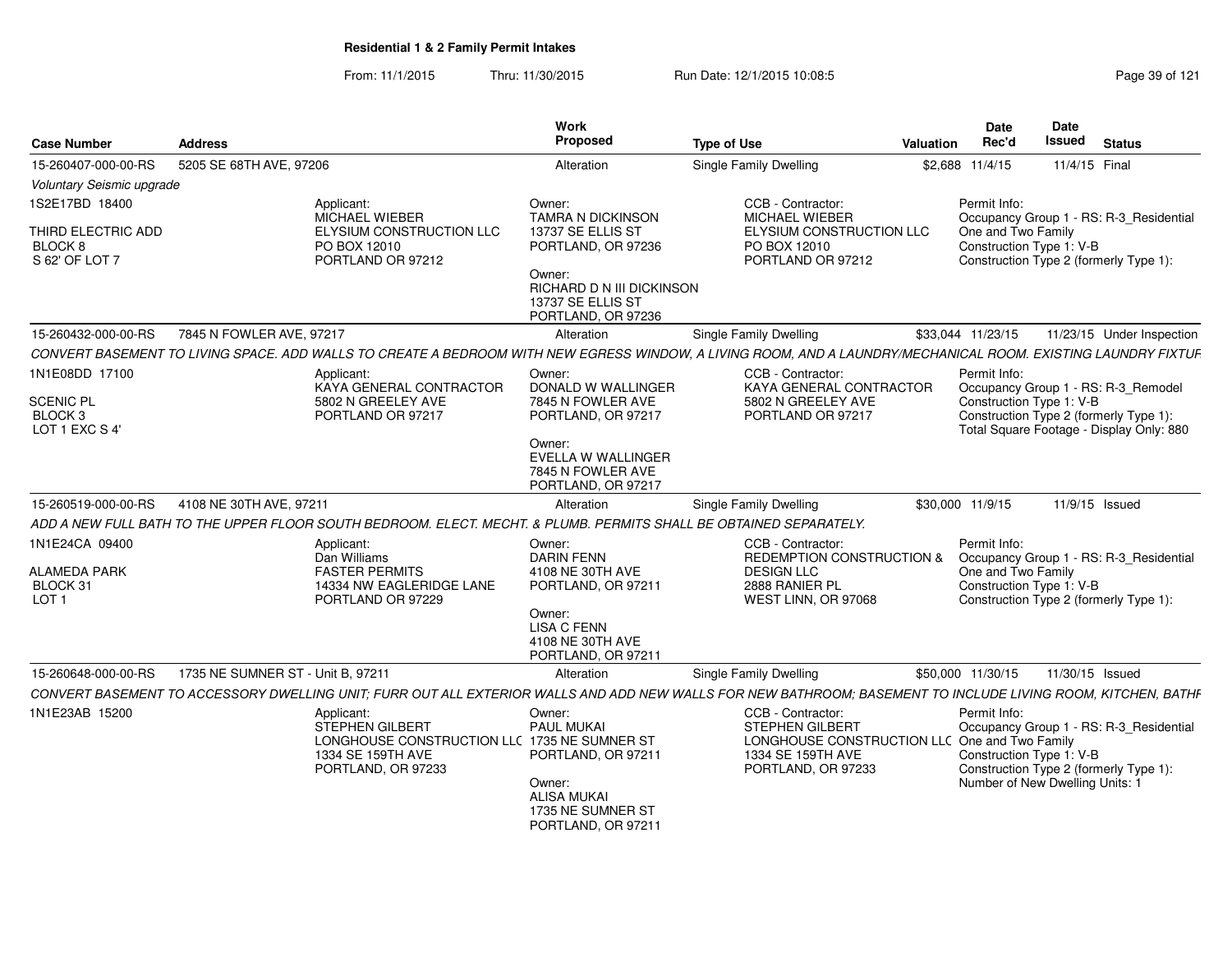From: 11/1/2015Thru: 11/30/2015 Run Date: 12/1/2015 10:08:5<br>
Page 40 of 121

| <b>Case Number</b>                                                            | <b>Address</b>               |                                                                                                                                                   | <b>Work</b><br><b>Proposed</b>                                                                                                                                      | <b>Type of Use</b> |                                                                                                                                                                                                                                     | <b>Valuation</b> | <b>Date</b><br>Rec'd                                           | Date<br>Issued | <b>Status</b>                                                                                                             |
|-------------------------------------------------------------------------------|------------------------------|---------------------------------------------------------------------------------------------------------------------------------------------------|---------------------------------------------------------------------------------------------------------------------------------------------------------------------|--------------------|-------------------------------------------------------------------------------------------------------------------------------------------------------------------------------------------------------------------------------------|------------------|----------------------------------------------------------------|----------------|---------------------------------------------------------------------------------------------------------------------------|
| 15-260686-000-00-RS                                                           | 3215 NE 15TH AVE, 97212      |                                                                                                                                                   | Alteration                                                                                                                                                          |                    | <b>Single Family Dwelling</b>                                                                                                                                                                                                       |                  | \$25,000 11/13/15                                              |                | 11/13/15 Under Inspection                                                                                                 |
|                                                                               |                              | CONVERT BASEMENT TO LIVING SPACE; FURR OUT WALLS AND ADD NEW WALLS TO CREATE FAMILY ROOM, BEDROOM, LAUNDRY ROOM, AND BATHROOM ***                 |                                                                                                                                                                     |                    |                                                                                                                                                                                                                                     |                  |                                                                |                |                                                                                                                           |
| 1N1E26AB 10900<br>IRVINGTON<br>BLOCK 69<br>LOT <sub>4</sub>                   |                              | Applicant:<br><b>BALANCED ENERGY SOLUTIONS</b><br><b>LLC</b><br>612 NE 74TH AVE<br>PORTLAND, OR 97213                                             | Owner:<br>KIRSTEN ECKELMEYER<br>3215 NE 15TH AVE<br>PORTLAND, OR 97212<br>Owner:<br><b>CRAIG RICHARDSON</b><br>3215 NE 15TH AVE<br>PORTLAND, OR 97212               |                    | CCB - Contractor:<br><b>ADAM PUSHKAS</b><br>COHO CONSTRUCTION<br>SERVICES INC<br>PO Box 14398<br>PORTLAND, OR 97293<br>CCB - Contractor:<br><b>BALANCED ENERGY SOLUTIONS</b><br><b>LLC</b><br>612 NE 74TH AVE<br>PORTLAND, OR 97213 |                  | Permit Info:<br>Construction Type 1: V-B                       |                | Occupancy Group 1 - RS: R-3 Remodel<br>Construction Type 2 (formerly Type 1):<br>Total Square Footage - Display Only: 450 |
| 15-260738-000-00-RS                                                           | 7327 N OATMAN AVE, 97217     |                                                                                                                                                   | Alteration                                                                                                                                                          |                    | <b>Single Family Dwelling</b>                                                                                                                                                                                                       |                  | \$98,000 11/4/15                                               |                | 11/4/15 Under Inspection                                                                                                  |
|                                                                               |                              | NEW ELECTRICAL, NEW PANEL, REPLACE TUB AND WATER LINES, NEW HVAC, NEW EGRESS WINDO AT SIDE. NO ADDED BATHROOM, NO GROUND DISTURBANCE.             |                                                                                                                                                                     |                    |                                                                                                                                                                                                                                     |                  |                                                                |                |                                                                                                                           |
| 1N1E16BB 03500<br><b>ARBOR LODGE</b><br>BLOCK 24<br>LOT 20&21                 |                              | Applicant:<br><b>MIKE HUBBELL</b><br>PORTLAND DEVELOPMENT<br><b>GROUP LLC</b><br>4224 NE HALSEY ST SUITE 300<br>PORTLAND OR 97213                 | Owner:<br>PHOENIX REDEVELOPMENT INC<br>516 SE MORRISON ST #700<br>PORTLAND, OR 97214-2347                                                                           |                    | CCB - Contractor:<br><b>GENE</b><br>PORTLAND DEVELOPMENT<br><b>GROUP LLC</b><br>11124 NE HALSEY ST. PMB 643<br>PORTLAND, OR 97220                                                                                                   |                  | Permit Info:<br>One and Two Family<br>Construction Type 1: V-B |                | Occupancy Group 1 - RS: R-3 Residential<br>Construction Type 2 (formerly Type 1):                                         |
| 15-260745-000-00-RS                                                           | 4928 NE WASCO ST, 97213      |                                                                                                                                                   | Alteration                                                                                                                                                          |                    | <b>Single Family Dwelling</b>                                                                                                                                                                                                       |                  | \$30,000 11/4/15                                               |                | 11/4/15 Under Inspection                                                                                                  |
|                                                                               |                              | BASEMENT CONVERSION TO LIVING SPACE. NO GROUND DISTURBANCE. NO ADDED TOILETS. 2 TOILETS TOTAL.                                                    |                                                                                                                                                                     |                    |                                                                                                                                                                                                                                     |                  |                                                                |                |                                                                                                                           |
| 1N2E31BA 05300<br>ELECTRIC HTS<br>BLOCK 6<br>W 1/2 OF LOT 3<br>E 1/2 OF LOT 4 |                              | Applicant:<br><b>CLARKBUILT INC</b><br>5024 N MONTANA AVE<br>PORTLAND, OR 97217                                                                   | Owner:<br>THOMAS SEBANC<br>4928 NE WASCO ST<br>PORTLAND, OR 97213<br>Owner:<br>JO ANNE SEBANC<br>4928 NE WASCO ST<br>PORTLAND, OR 97213                             |                    | CCB - Contractor:<br><b>MICHAEL MCDONALD</b><br>PRECISION NW ELECTRICAL<br><b>CONTRACTORS LLC</b><br>12020 SE ANNA CT<br>DAMASCUS 0R 97089 8250<br>CCB - Contractor:<br>CLARKBUILT INC<br>5024 N MONTANA AVE<br>PORTLAND, OR 97217  |                  | Permit Info:<br>One and Two Family<br>Construction Type 1: V-B |                | Occupancy Group 1 - RS: R-3_Residential<br>Construction Type 2 (formerly Type 1):                                         |
| 15-260854-000-00-RS                                                           | 7238 N PORTSMOUTH AVE, 97203 |                                                                                                                                                   | Alteration                                                                                                                                                          |                    | Single Family Dwelling                                                                                                                                                                                                              |                  | \$85,000 11/5/15                                               |                | 11/5/15 Issued                                                                                                            |
|                                                                               |                              | ADD MASTER BATH TO 2ND LEVEL, ADD TUB TO HALF BATH ON 2ND LEVEL, REMODEL 1ST LEVEL BATH, REMODEL KITCHEN. 3 TOILETS TOTAL. NO GROUND DISTURBANCE. |                                                                                                                                                                     |                    |                                                                                                                                                                                                                                     |                  |                                                                |                |                                                                                                                           |
| 1N1E07DD 08600<br>UNIVERSITY PK<br>BLOCK 42<br>LOT 6&7                        |                              | Applicant:<br>DAVID MCGEE CONTRACT<br>SERVICES LLC<br>6624 N CAMPBELL AVE<br>PORTLAND OR 97217                                                    | Owner:<br>NICOLE R BLANCHETTE<br>7238 N PORTSMOUTH AVE<br>PORTLAND, OR 97203<br>Owner:<br><b>TRAVIS H BLANCHETTE</b><br>7238 N PORTSMOUTH AVE<br>PORTLAND, OR 97203 |                    | CCB - Contractor:<br>DAVID MCGEE CONTRACT<br><b>SERVICES LLC</b><br>6624 N CAMPBELL AVE<br>PORTLAND OR 97217<br>CCB - Contractor:<br>POSITIVE ENERGY ELECTRICAL<br>CONTRACTORS LLC<br>PO BOX 871543<br>VANCOUVER WA 98687           |                  | Permit Info:<br>One and Two Family<br>Construction Type 1: V-B |                | Occupancy Group 1 - RS: R-3_Residential<br>Construction Type 2 (formerly Type 1):                                         |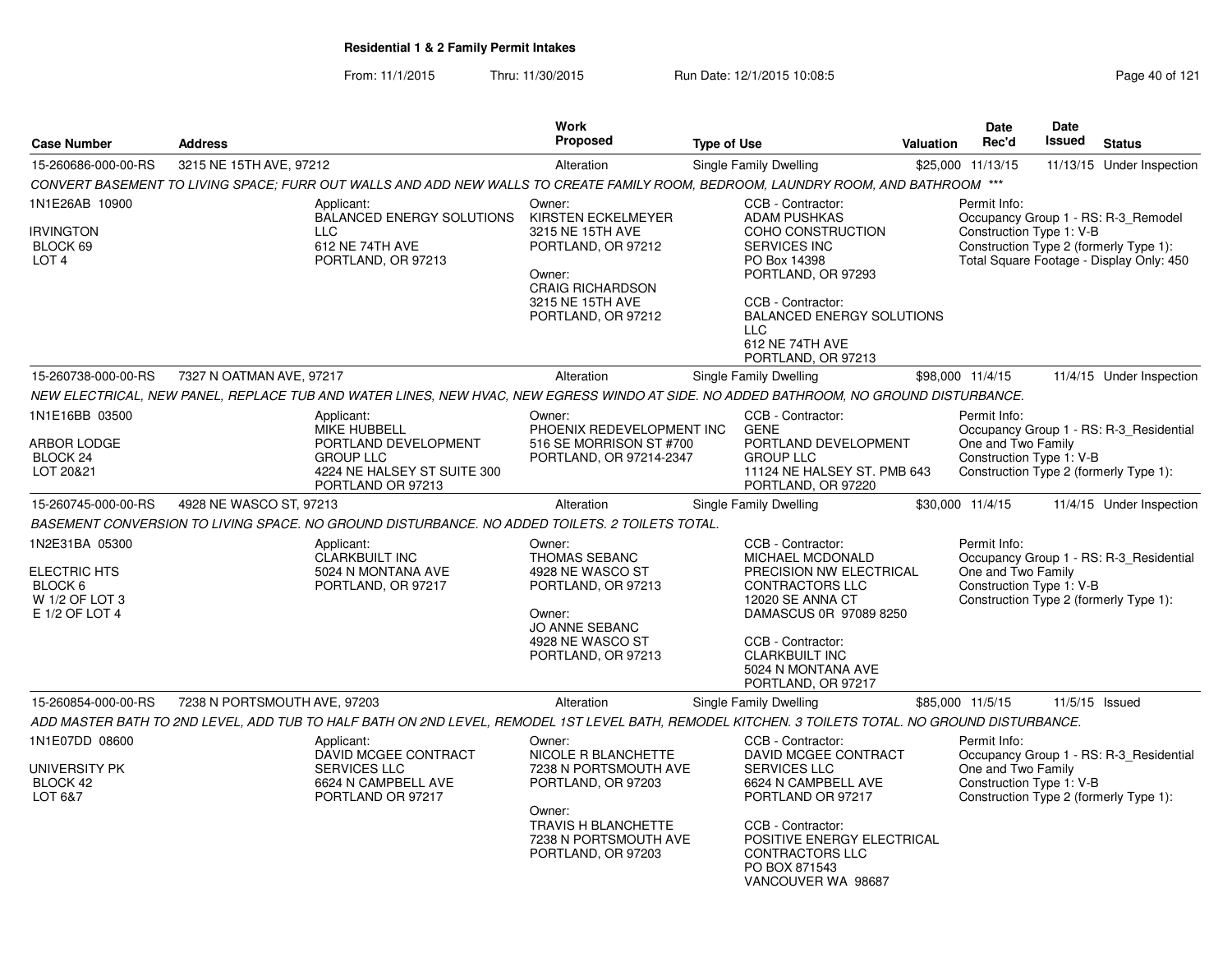From: 11/1/2015Thru: 11/30/2015 Run Date: 12/1/2015 10:08:5<br>
Page 41 of 121

|                                                                                        |                                                   |                                                                                                   | Work                                                                                                                                                 |                               |                                                                                                  |           | Date                                                           | Date          |                                                                                                                               |
|----------------------------------------------------------------------------------------|---------------------------------------------------|---------------------------------------------------------------------------------------------------|------------------------------------------------------------------------------------------------------------------------------------------------------|-------------------------------|--------------------------------------------------------------------------------------------------|-----------|----------------------------------------------------------------|---------------|-------------------------------------------------------------------------------------------------------------------------------|
| <b>Case Number</b>                                                                     | <b>Address</b>                                    |                                                                                                   | <b>Proposed</b>                                                                                                                                      | <b>Type of Use</b>            |                                                                                                  | Valuation | Rec'd                                                          | <b>Issued</b> | <b>Status</b>                                                                                                                 |
| 15-260882-000-00-RS                                                                    | 621 SE ST ANDREWS DR, 97202                       |                                                                                                   | Alteration                                                                                                                                           | <b>Single Family Dwelling</b> |                                                                                                  |           | \$3,000 11/5/15                                                | 11/5/15 Final |                                                                                                                               |
| <b>VOLUNTARY SEISMIC STRENGTHENING</b>                                                 |                                                   |                                                                                                   |                                                                                                                                                      |                               |                                                                                                  |           |                                                                |               |                                                                                                                               |
| 11E26AB03000                                                                           |                                                   | Applicant:<br>KATIE MARTIN<br><b>NEIL KELLY COMPANY</b><br>804 N ALBERTA ST<br>PORTLAND, OR 97217 | Owner:<br>CARTER JAMES C & JULIE H<br>621 SE ST ANDREWS DR<br><b>PORTLAND</b>                                                                        |                               | CCB - Contractor:<br>NEIL KELLY CO INC<br>804 N ALBERTA ST<br>PORTLAND, OR 97217-2693            |           | Permit Info:<br>One and Two Family<br>Construction Type 1: V-B |               | Occupancy Group 1 - RS: R-3 Residential<br>Construction Type 2 (formerly Type 1):<br>Total Square Footage - Display Only: 100 |
| 15-260889-000-00-RS                                                                    | 1800 SW PARKVIEW CT, 97221                        |                                                                                                   | Alteration                                                                                                                                           | Single Family Dwelling        |                                                                                                  |           | \$41,950 11/5/15                                               |               | 11/6/15 Issued                                                                                                                |
| <b>KITCHEN REMODEL</b>                                                                 |                                                   |                                                                                                   |                                                                                                                                                      |                               |                                                                                                  |           |                                                                |               |                                                                                                                               |
| 1S1E06DB 00900                                                                         |                                                   | Applicant:                                                                                        | Owner:                                                                                                                                               |                               | CCB - Contractor:                                                                                |           | Permit Info:                                                   |               |                                                                                                                               |
| WEST HIGHLANDS & EXTD<br><b>BLOCK4</b><br>LOT 11 EXC PT IN ST                          |                                                   | DOUGLASS CARPENTRY AND<br><b>CONSTRUCTION LLC</b><br>10311 SE 14TH CIRCLE<br>VANCOUVER, WA 98664  | DAVID E WALL<br>1800 SW PARKVIEW CT<br>PORTLAND, OR 97221-2642<br>Owner:<br>PHYLLIS C KENNEDY-WALL<br>1800 SW PARKVIEW CT<br>PORTLAND, OR 97221-2642 |                               | DOUGLASS CARPENTRY AND<br><b>CONSTRUCTION LLC</b><br>10311 SE 14TH CIRCLE<br>VANCOUVER, WA 98664 |           | One and Two Family<br>Construction Type 1: V-B                 |               | Occupancy Group 1 - RS: R-3 Residential<br>Construction Type 2 (formerly Type 1):                                             |
| 15-260902-000-00-RS                                                                    | 6825 NE 29TH AVE, 97211                           |                                                                                                   | Alteration                                                                                                                                           | Single Family Dwelling        |                                                                                                  |           | \$5,000 11/5/15                                                |               | 11/5/15 Issued                                                                                                                |
|                                                                                        | KITCHEN REMODEL: REMOVE WALL AND INSTALL NEW BEAM |                                                                                                   |                                                                                                                                                      |                               |                                                                                                  |           |                                                                |               |                                                                                                                               |
| 1N1E13BC 02200<br>SECTION 13 1N 1E<br>TL 2200 0.23 ACRES                               |                                                   | Applicant:<br>HARTWOOD CONSTRUCTION LLC<br>4852 NE GOING ST<br>PORTLAND, OR 97218                 | Owner:<br><b>GREGORY REINERT</b><br>6825 NE 29TH AVE<br>PORTLAND, OR 97211-6603<br>Owner:                                                            |                               | CCB - Contractor:<br>HARTWOOD CONSTRUCTION LLC<br>4852 NE GOING ST<br>PORTLAND, OR 97218         |           | Permit Info:<br>One and Two Family<br>Construction Type 1: V-B |               | Occupancy Group 1 - RS: R-3_Residential<br>Construction Type 2 (formerly Type 1):                                             |
|                                                                                        |                                                   |                                                                                                   | <b>CHRISTINE REINERT</b><br>6825 NE 29TH AVE<br>PORTLAND, OR 97211-6603                                                                              |                               |                                                                                                  |           |                                                                |               |                                                                                                                               |
| 15-260905-000-00-RS                                                                    | 2581 NE 31ST AVE, 97212                           |                                                                                                   | Alteration                                                                                                                                           | <b>Single Family Dwelling</b> |                                                                                                  |           | \$10,650 11/6/15                                               | 11/6/15 Final |                                                                                                                               |
|                                                                                        |                                                   | REPAIR OF EXISTING FOUNDATION ON SE SIDE OF THE HOUSE; INSTAL FOUR PIERS                          |                                                                                                                                                      |                               |                                                                                                  |           |                                                                |               |                                                                                                                               |
| 1N1E25BD 22000<br><b>CHARLESTONS ADD</b><br>BLOCK 5<br>S 5' OF LOT 5<br>N 35' OF LOT 6 |                                                   | Applicant:<br>RAMJACK OF OREGON<br>PO BOX 11701<br>EUGENE, OR 97440                               | Owner:<br><b>MARKUS WEAVER</b><br>490 13TH ST<br>BROOKLYN, NY 11215<br>Owner:                                                                        |                               | CCB - Contractor:<br>RAMJACK OF OREGON<br>PO BOX 11701<br>EUGENE, OR 97440                       |           | Permit Info:<br>Construction Type 1: V-B                       |               | Occupancy Group 1 - RS: R-3_Remodel<br>Construction Type 2 (formerly Type 1):<br>Total Square Footage - Display Only: 10      |
|                                                                                        |                                                   |                                                                                                   | <b>CHRISTINA CLARK</b><br>490 13TH ST<br>BROOKLYN, NY 11215                                                                                          |                               |                                                                                                  |           |                                                                |               |                                                                                                                               |
| 15-260909-000-00-RS                                                                    | 7737 NE ALAMEDA ST, 97213                         |                                                                                                   | Alteration                                                                                                                                           |                               | Single Family Dwelling                                                                           |           | \$500 11/5/15                                                  | 11/5/15 Final |                                                                                                                               |
|                                                                                        |                                                   | SOLAR INSTALLATION - 7.15KW ROOF MOUNTED PV SYSTEM - PRESCRIPTIVE                                 |                                                                                                                                                      |                               |                                                                                                  |           |                                                                |               |                                                                                                                               |
| 1N2E29AD 00200<br>GLENHAVEN PK & SUB                                                   |                                                   | Applicant:<br>SUNRUN INSTALLATION<br><b>SERVICES INC</b>                                          | Owner:<br>MARIE P BELLAVIA<br>7737 NE ALAMEDA ST                                                                                                     |                               | CCB - Contractor:<br>SUNRUN INSTALLATION<br>SERVICES INC                                         |           | Permit Info:<br>One and Two Family                             |               | Occupancy Group 1 - RS: R-3_Residential                                                                                       |
| BLOCK <sub>2</sub><br>LOT 1&2                                                          |                                                   | 775 FIERO LANE SUITE 200<br>SAN LUIS OBISPO, CA 93401                                             | PORTLAND, OR 97213                                                                                                                                   |                               | 775 FIERO LANE SUITE 200<br>SAN LUIS OBISPO, CA 93401                                            |           | Construction Type 1: V-B                                       |               | Construction Type 2 (formerly Type 1):                                                                                        |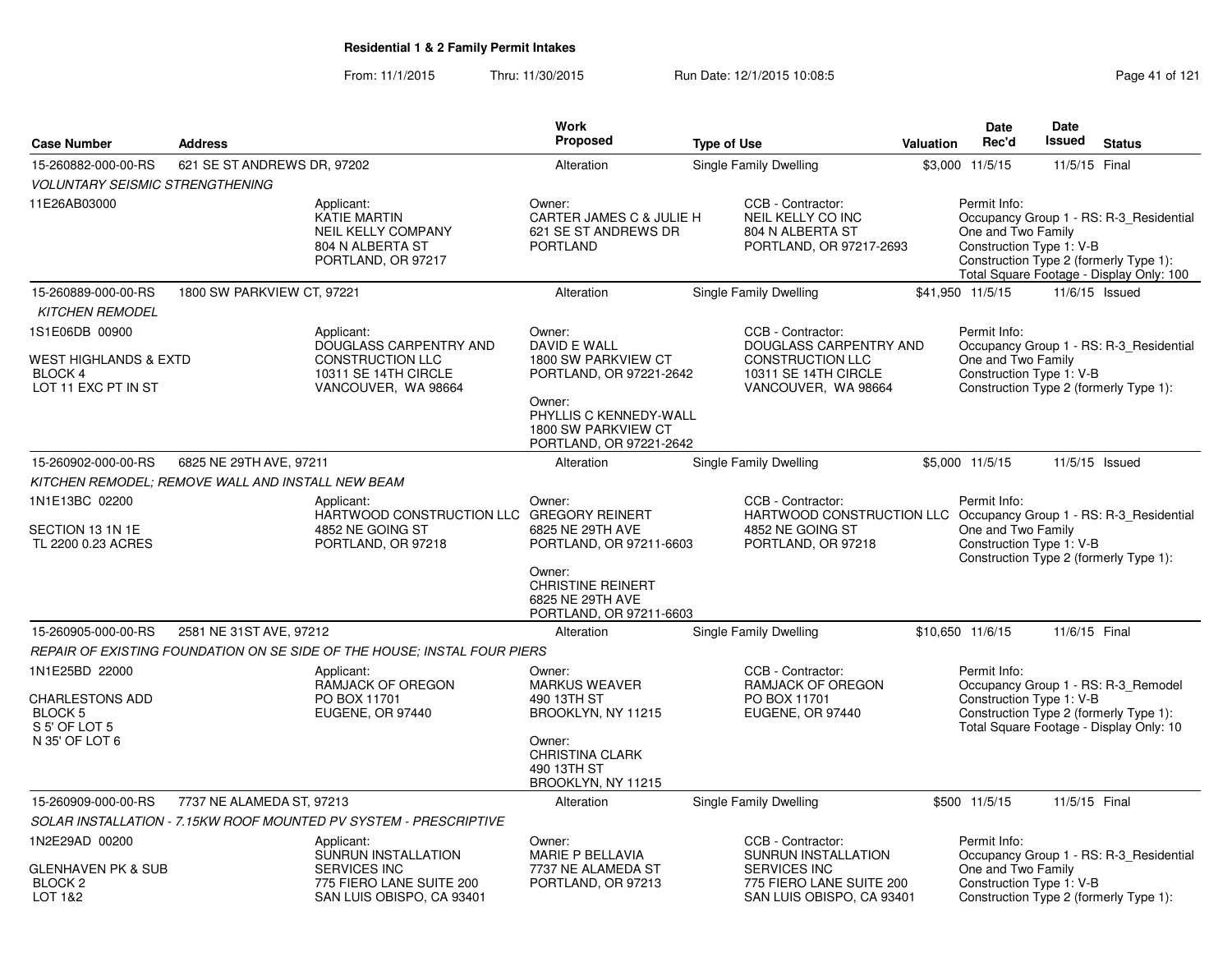From: 11/1/2015Thru: 11/30/2015 Run Date: 12/1/2015 10:08:5<br>
Page 42 of 121

| <b>Case Number</b>                                                                                                          | <b>Address</b>                   |                                                                                                                                  | Work<br>Proposed                                                                                                                     | <b>Type of Use</b>                                                                                                                                         | <b>Valuation</b> | Date<br>Rec'd                                                               | Date<br>Issued  | <b>Status</b>                                                                                                                  |
|-----------------------------------------------------------------------------------------------------------------------------|----------------------------------|----------------------------------------------------------------------------------------------------------------------------------|--------------------------------------------------------------------------------------------------------------------------------------|------------------------------------------------------------------------------------------------------------------------------------------------------------|------------------|-----------------------------------------------------------------------------|-----------------|--------------------------------------------------------------------------------------------------------------------------------|
| 15-260984-000-00-RS                                                                                                         | 1608 NE KNOTT ST, 97212          |                                                                                                                                  | Alteration                                                                                                                           | Single Family Dwelling                                                                                                                                     |                  | \$140,000 11/5/15                                                           |                 | 11/9/15 Issued                                                                                                                 |
|                                                                                                                             |                                  |                                                                                                                                  |                                                                                                                                      | CONVERT BASEMENT TO HABITABLE SPACE FOR OFFICE AND FAMILY ROOM, REMODEL EXISTING BATHROOM AND CREATE LAUNDRY ROOM, REPLACE EXISTING BASEMENT DOOR AND REM( |                  |                                                                             |                 |                                                                                                                                |
| 1N1E26AC 16900                                                                                                              |                                  | Applicant:<br><b>JASON SIRI</b>                                                                                                  | Owner:<br>JEFFREY LITWAK                                                                                                             | CCB - Contractor:<br>SIRI CONSTRUCTION LLC                                                                                                                 |                  | Permit Info:                                                                |                 | Occupancy Group 1 - RS: R-3 Residential                                                                                        |
| <b>IRVINGTON</b><br>BLOCK 52<br>LOT 19&20                                                                                   |                                  | SIRI CONSTRUCTION LLC<br>6816 SE BELMONT ST<br>PORTLAND OR 97215                                                                 | 1608 NE KNOTT ST<br>PORTLAND, OR 97212-3324<br>Owner:<br><b>CARA HERSH</b><br>1608 NE KNOTT ST<br>PORTLAND, OR 97212-3324            | 6816 SE BELMONT ST<br>PORTLAND, OR 97215                                                                                                                   |                  | One and Two Family<br>Construction Type 1: V-B                              |                 | Construction Type 2 (formerly Type 1):                                                                                         |
| 15-261060-000-00-RS                                                                                                         | 2304 SE TIBBETTS ST - Unit B     |                                                                                                                                  | Alteration                                                                                                                           | Single Family Dwelling                                                                                                                                     |                  | \$65,000 11/20/15                                                           |                 | 11/20/15 Issued                                                                                                                |
|                                                                                                                             |                                  |                                                                                                                                  |                                                                                                                                      | CONVERT BASEMENT TO ADU; FURR OUT WALLS AND ADD NEW WALLS TO CREATE; COMMON SPACE AND SHARED LAUNDRY; ADU TO INCLUDE BEDROOMS, BATHROOM, AND KITCHEN; NEW  |                  |                                                                             |                 |                                                                                                                                |
| 1S1E11AD 09401                                                                                                              |                                  | Applicant:<br><b>CHRIS BOXWELL</b><br><b>BOXWELL GENERAL</b><br>CONTRACTING LLC<br>10940 SW BARNES RD #155<br>PORTLAND, OR 97225 | Owner:<br><b>BELITA PALU-AY</b><br>2304 SE TIBBETTS ST<br>PORTLAND, OR 97202                                                         | CCB - Contractor:<br><b>CHRIS BOXWELL</b><br><b>BOXWELL GENERAL</b><br>CONTRACTING LLC<br>10940 SW BARNES RD #155<br>PORTLAND, OR 97225                    |                  | Permit Info:<br>Construction Type 1: V-B<br>Number of New Dwelling Units: 1 |                 | Occupancy Group 1 - RS: R-3_Remodel<br>Construction Type 2 (formerly Type 1): V-B<br>Total Square Footage - Display Only: 1031 |
| 15-261303-000-00-RS                                                                                                         | 6111 SE 83RD AVE                 |                                                                                                                                  | Alteration                                                                                                                           | Single Family Dwelling                                                                                                                                     |                  | \$500 11/19/15                                                              | 11/19/15 Issued |                                                                                                                                |
| SOLAR - 3.64KW ROOF TOP MOUNT PV SYSTEM - PRESCRIPTIVE                                                                      |                                  |                                                                                                                                  |                                                                                                                                      |                                                                                                                                                            |                  |                                                                             |                 |                                                                                                                                |
| 1S2E16CC 11400A1<br><b>ARLETA PK 4</b><br>BLOCK 1<br><b>LOT 24</b><br><b>IMPS ONLY</b><br>SEE R108493 (R037000240) FOR LAND |                                  | Applicant:<br>JESSE KNUTSON<br><b>IMAGINE ENERGY, LLC</b><br>2409 N KERBY AVE<br>PORTLAND, OR 97227                              | Owner:<br>PETER L SWALLEN<br>6111 SE 83RD AVE<br>PORTLAND, OR 97266-5424<br>Owner:<br><b>JULIA D KIRKPATRICK</b><br>6111 SE 83RD AVE | CCB - Contractor:<br>CANYON RIDGE ELECTRIC INC<br>14150 CANYON RIDGE DR<br>OREGON CITY, OR 97045                                                           |                  | Permit Info:<br>One and Two Family<br>Construction Type 1: V-B              |                 | Occupancy Group 1 - RS: R-3 Residential<br>Construction Type 2 (formerly Type 1):                                              |
|                                                                                                                             |                                  |                                                                                                                                  | PORTLAND, OR 97266-5424                                                                                                              |                                                                                                                                                            |                  |                                                                             |                 |                                                                                                                                |
| 15-261484-000-00-RS                                                                                                         | 2226 SE 31ST AVE, 97214          | REMODEL EXISTING BATH, CREATE 1 BEDROOM, INSTALL 1 EGRESS WINDOW. NO ADDED TOILETS. 2 TOILETS TOTAL.                             | Alteration                                                                                                                           | Single Family Dwelling                                                                                                                                     |                  | \$32,000 11/6/15                                                            |                 | 11/10/15 Issued                                                                                                                |
| 1S1E01CD 15800<br>SOUTHWEST SUNNYSIDE<br>BLOCK 4                                                                            |                                  | Applicant:<br>R S WALLACE CONSTRUCTION CC SIU MING YONG<br>1015 MILLER ST SE<br>PORTLAND OR 972026345                            | Owner:<br>2226 SE 31ST AVE<br>PORTLAND, OR 97214-5625                                                                                | CCB - Contractor:<br>R S WALLACE CONSTRUCTION CC Occupancy Group 1 - RS: R-3_Residential<br>1015 MILLER ST SE<br>PORTLAND OR 972026345                     |                  | Permit Info:<br>One and Two Family<br>Construction Type 1: V-B              |                 |                                                                                                                                |
| LOT <sub>4</sub>                                                                                                            |                                  |                                                                                                                                  | Owner:<br><b>WOOD HAR YONG</b><br>2226 SE 31ST AVE<br>PORTLAND, OR 97214-5625                                                        |                                                                                                                                                            |                  |                                                                             |                 | Construction Type 2 (formerly Type 1):                                                                                         |
| 15-261526-000-00-RS                                                                                                         | 2705 SE STARK ST - Unit B, 97214 |                                                                                                                                  | Alteration                                                                                                                           | Single Family Dwelling                                                                                                                                     |                  | \$29,289 11/20/15                                                           |                 | 11/20/15 Issued                                                                                                                |
|                                                                                                                             |                                  |                                                                                                                                  |                                                                                                                                      | CONVERT BASEMENT TO ACCESSORY DWELLING UNIT: CLOSE OFF STAIRS ON MAIN FLOOR TO BASEMENT. ELECTRICAL AND PLUMBING PERMITS TO BE OBTAINED SEPARATELY.        |                  |                                                                             |                 |                                                                                                                                |
| 1N1E36CC 08400                                                                                                              |                                  | Applicant:<br>MIKE MONTGOMERY<br>SIMPL HOME DESIGNS<br>4931 SW 76TH AVE PMB211<br>PORTLAND, OR 97219                             | Owner:<br><b>KELLY RENGIFO</b><br>2705 SE STARK ST<br>PORTLAND, OR 97214                                                             |                                                                                                                                                            |                  | Permit Info:<br>Construction Type 1: V-B<br>Number of New Dwelling Units: 1 |                 | Occupancy Group 1 - RS: R-3_Remodel<br>Construction Type 2 (formerly Type 1):<br>Total Square Footage - Display Only: 780      |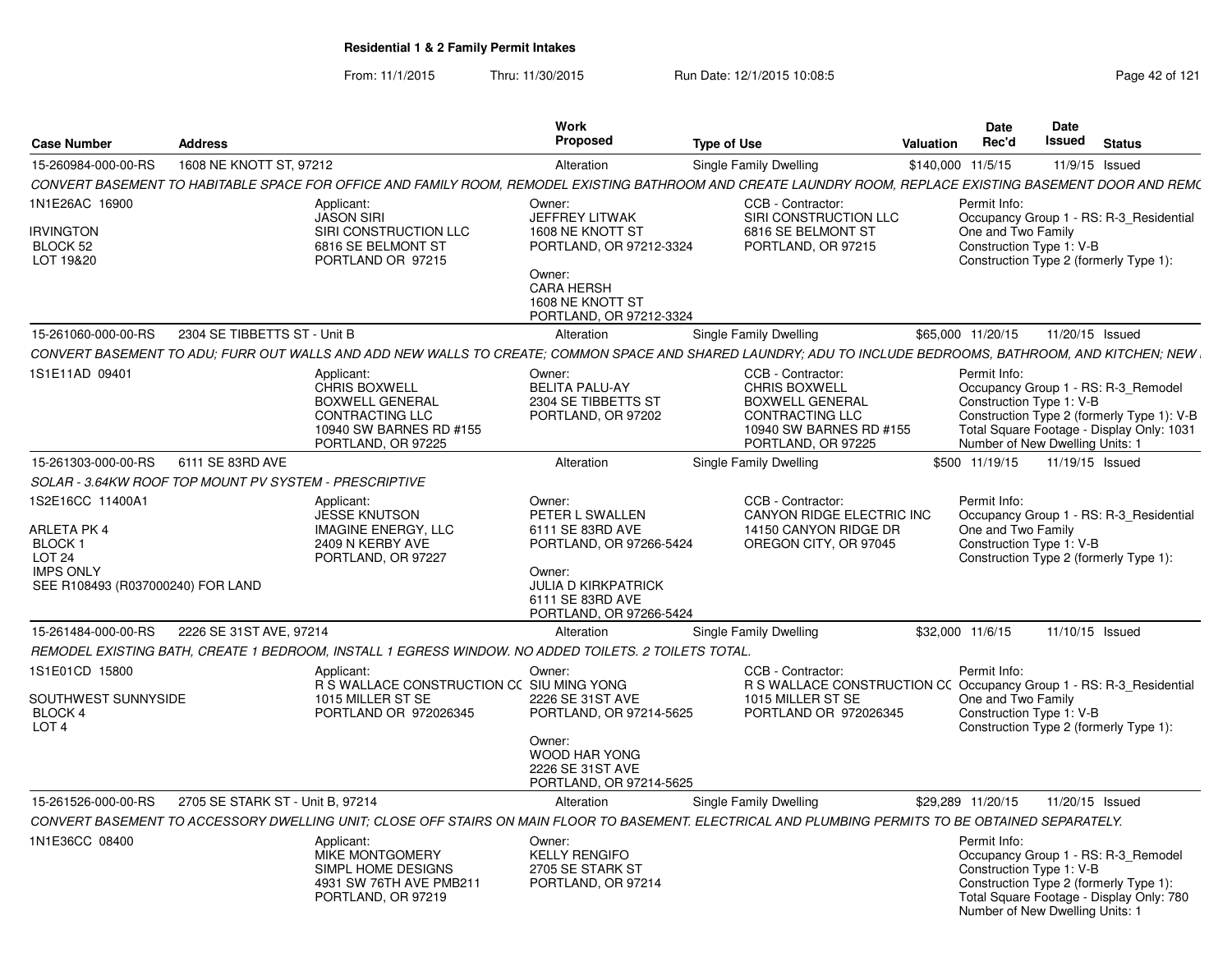From: 11/1/2015Thru: 11/30/2015 Run Date: 12/1/2015 10:08:5<br>
Page 43 of 121

| <b>Case Number</b>                                                 | <b>Address</b>                   |                                                                                                                                                             | Work<br>Proposed                                                                   | <b>Type of Use</b>                                                                                             | Valuation | <b>Date</b><br>Rec'd | Date<br><b>Issued</b>                          | <b>Status</b>                                                                      |
|--------------------------------------------------------------------|----------------------------------|-------------------------------------------------------------------------------------------------------------------------------------------------------------|------------------------------------------------------------------------------------|----------------------------------------------------------------------------------------------------------------|-----------|----------------------|------------------------------------------------|------------------------------------------------------------------------------------|
| 15-261607-000-00-RS                                                | 862 NE MADRONA ST                |                                                                                                                                                             | Alteration                                                                         | Single Family Dwelling                                                                                         |           | \$500 11/6/15        |                                                | 11/6/15 Final                                                                      |
|                                                                    |                                  | SOLAR INSTALLATION OF 4.085 KVA ROOF MOUNTED PV SYSTEM - PRESCRIPTIVE                                                                                       |                                                                                    |                                                                                                                |           |                      |                                                |                                                                                    |
| 1N1E14BD 13902                                                     |                                  | Applicant:<br><b>JOHN GRIESER</b>                                                                                                                           | Owner:<br><b>ELIZABETH SHIFFLER</b>                                                | CCB - Contractor:<br>ELEMENTAL ENERGY INC                                                                      |           | Permit Info:         |                                                | Occupancy Group 1 - RS: R-3_Residential                                            |
| PARTITION PLAT 1998-77<br>LOT <sub>2</sub>                         |                                  | ELEMENTAL ENERGY LLC<br>3123 SE BELMONT ST<br>PORTLAND, OR 97214                                                                                            | 862 NE MADRONA ST<br>PORTLAND, OR 97211-4066                                       | 3123 SE BELMONT ST<br>PORTLAND, OR 97214                                                                       |           |                      | One and Two Family<br>Construction Type 1: V-B | Construction Type 2 (formerly Type 1):                                             |
|                                                                    |                                  |                                                                                                                                                             | Owner:<br><b>MARIBETH SCHEIDIG</b><br>862 NE MADRONA ST<br>PORTLAND, OR 97211-4066 |                                                                                                                |           |                      |                                                |                                                                                    |
| 15-261624-000-00-RS                                                | 01041 SW PALATINE HILL RD, 97219 |                                                                                                                                                             | Alteration                                                                         | Single Family Dwelling                                                                                         |           | \$55,000 11/6/15     |                                                | 11/6/15 Under Inspection                                                           |
|                                                                    |                                  | REDUCE SIZE OF EXISTING BATHROOM AND REMODEL TO CREATE NEW BEDROOM AND NEW BATHROOM                                                                         |                                                                                    |                                                                                                                |           |                      |                                                |                                                                                    |
| 1S1E34AB 01600                                                     |                                  | Applicant:<br>PAUL MURRAY                                                                                                                                   | Owner:<br>JOHN F ZURASKY                                                           | CCB - Contractor:<br><b>JOHN DANCU</b>                                                                         |           | Permit Info:         |                                                | Occupancy Group 1 - RS: R-3 Remodel                                                |
| PALATINE HILL 3<br>BLOCK 103&104 TL 1600                           |                                  | INNOVATION CONSTRUCTION INC 01041 SW PALATINE HILL RD<br>1770 S CLEMATIS RD<br>WEST LINN, OR 97068                                                          | PORTLAND, OR 97219-8380<br>Owner:                                                  | <b>EXPRESS PLUMBING</b><br>1420 SE EASTWOOD CT<br>MILWAUKIE, OR 972673541                                      |           |                      | Construction Type 1: V-B                       | Construction Type 2 (formerly Type 1):<br>Total Square Footage - Display Only: 480 |
|                                                                    |                                  |                                                                                                                                                             | SUZANNE HSIAO ZURASKY<br>01041 SW PALATINE HILL RD<br>PORTLAND, OR 97219-8380      | CCB - Contractor:<br>INNOVATION CONSTRUCTION INC<br>15786 SW UPPER BOONES<br>FERRY RD<br>LAKE OSWEGO, OR 97035 |           |                      |                                                |                                                                                    |
| 15-261627-000-00-RS                                                | 4631 NE 15TH AVE, 97211          |                                                                                                                                                             | Alteration                                                                         | Single Family Dwelling                                                                                         |           | \$17,500 11/12/15    |                                                | 11/12/15 Issued                                                                    |
|                                                                    |                                  | REPLACE PORTION OF ROOF TRUSSES AND RAFTERS: REPLACE WALLS IN KITCHEN, GUEST BEDROOM, AND LAND CLOSET                                                       |                                                                                    |                                                                                                                |           |                      |                                                |                                                                                    |
| 1N1E23AC 12000                                                     |                                  | Applicant:<br>Robert Hayden                                                                                                                                 | Owner:<br><b>SCOTT BURGESS</b>                                                     | CCB - Contractor:<br>RAPID INTERVENTION TEAM INC                                                               |           | Permit Info:         |                                                | Occupancy Group 1 - RS: R-3_Residential                                            |
| <b>VERNON</b><br>BLOCK 46<br>LOT <sub>13</sub>                     |                                  | Delta Studios, Architecture and<br>Planning, LLC<br>3344 NE 25th Avenue<br>Portland, OR 97212                                                               | 4631 NE 15TH AVE<br>PORTLAND, OR 97211                                             | PO BOX 51<br>GLADSTONE, OR 97027                                                                               |           |                      | One and Two Family<br>Construction Type 1: V-B | Construction Type 2 (formerly Type 1):                                             |
| 15-261994-000-00-RS                                                | 3015 SW FLOWER TER, 97201        |                                                                                                                                                             | Alteration                                                                         | Single Family Dwelling                                                                                         |           | \$45,000 11/6/15     |                                                | 11/6/15 Under Inspection                                                           |
|                                                                    |                                  | CONVERT BASEMENT TO LIVING SPACE: FURR OUT WALLS AND ADD NEW WALLS TO CREATE NEW BEDROOM. BATHROOM. FAMILY ROOM, AND LAUNDRY ROOM: NEW SINK FOR LAUNDRY ROO |                                                                                    |                                                                                                                |           |                      |                                                |                                                                                    |
| 1S1E17DB 00400                                                     |                                  | Applicant:<br>MY TILE GUY INC                                                                                                                               | Owner:<br>KAITLIN J ALEXANDER                                                      | CCB - Contractor:<br>MY TILE GUY INC                                                                           |           | Permit Info:         |                                                | Occupancy Group 1 - RS: R-3_Residential                                            |
| <b>CAMBRIDGE VILLAGE</b><br>BLOCK <sub>1</sub><br>LOT <sub>4</sub> |                                  | 10052 NE BEECH ST<br>PORTLAND, OR 97220                                                                                                                     | 3015 SW FLOWER TER<br>PORTLAND, OR 97239                                           | 10052 NE BEECH ST<br>PORTLAND, OR 97220                                                                        |           |                      | One and Two Family<br>Construction Type 1: V-B | Construction Type 2 (formerly Type 1):                                             |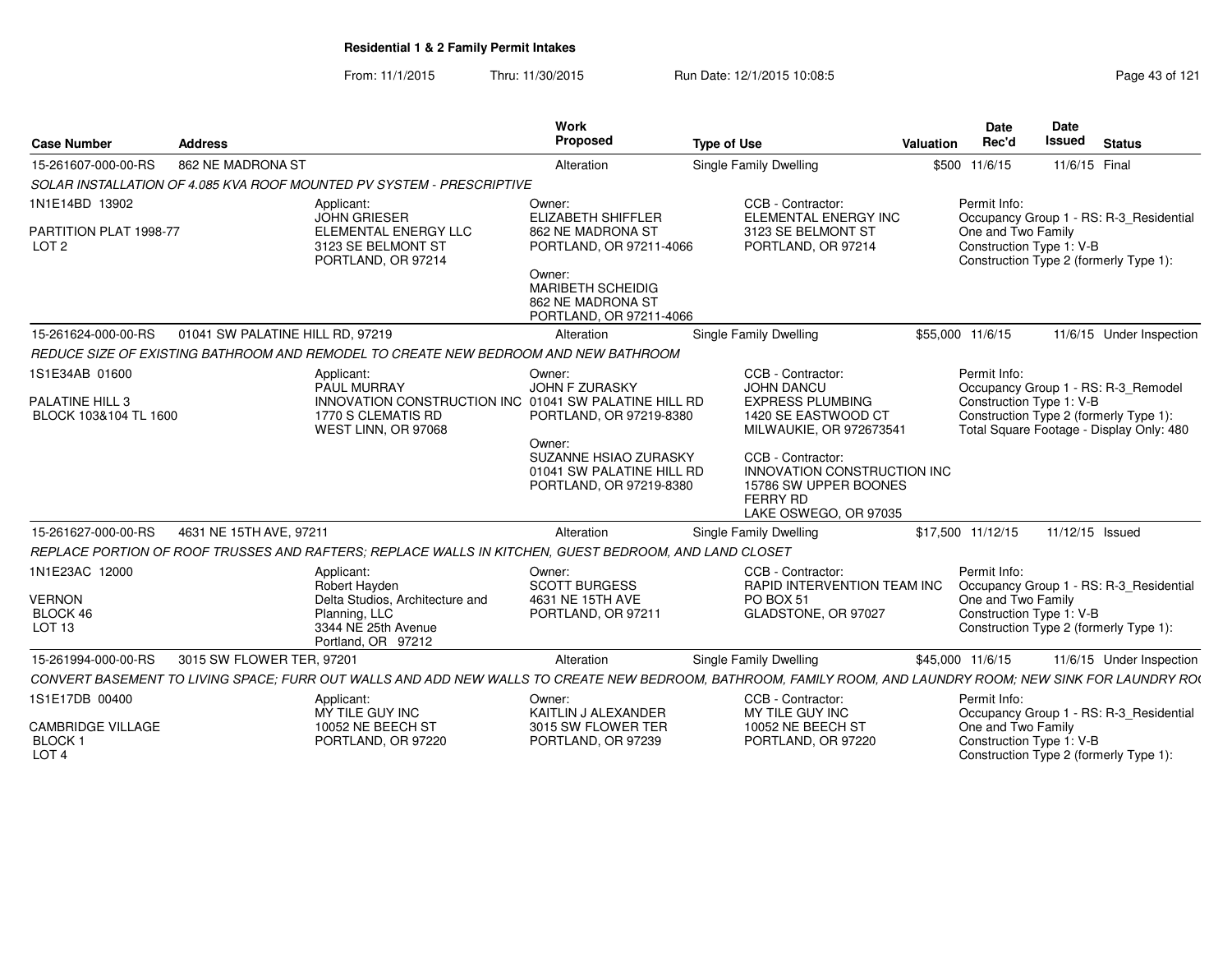From: 11/1/2015Thru: 11/30/2015 Run Date: 12/1/2015 10:08:5<br>
Page 44 of 121

| <b>Case Number</b>                                                                       | <b>Address</b>                                                                                                                                         | <b>Work</b><br><b>Proposed</b>                                                                                                                                | <b>Type of Use</b>                                                                                                                                                                   | <b>Valuation</b> | Date<br>Rec'd                                                                                     | <b>Date</b><br><b>Issued</b> | <b>Status</b>                                                                     |
|------------------------------------------------------------------------------------------|--------------------------------------------------------------------------------------------------------------------------------------------------------|---------------------------------------------------------------------------------------------------------------------------------------------------------------|--------------------------------------------------------------------------------------------------------------------------------------------------------------------------------------|------------------|---------------------------------------------------------------------------------------------------|------------------------------|-----------------------------------------------------------------------------------|
| 15-262146-000-00-RS                                                                      | 7518 SE 32ND AVE, 97202                                                                                                                                | Alteration                                                                                                                                                    | Single Family Dwelling                                                                                                                                                               |                  | \$25,000 11/7/15                                                                                  |                              | 11/7/15 Under Inspection                                                          |
|                                                                                          | REMODEL KITCHEN. REMOVE WINDOW ON REAR ELEVATION, EXPAND INTERIOR DOORWAY.                                                                             |                                                                                                                                                               |                                                                                                                                                                                      |                  |                                                                                                   |                              |                                                                                   |
| 1S1E24AC 08500<br><b>EASTMORELAND</b><br>BLOCK 49<br>S 10' OF LOT 9<br>LOT <sub>10</sub> | Applicant:<br><b>SCOTT TERHUNE</b><br>FRAME OF MIND CONSTRUCTION<br><b>INC</b><br>3676 SE RURAL<br>PORTLAND, OR 97202                                  | Owner:<br><b>KARL L LUCKE</b><br>7518 SE 32ND AVE<br>PORTLAND, OR 97202-8549<br>Owner:<br><b>SUSAN N LUCKE</b><br>7518 SE 32ND AVE<br>PORTLAND, OR 97202-8549 | CCB - Contractor:<br>CHESHIER PLUMBING INC<br>34798 SE COUPLAND RD<br>ESTACADA, OR 97023<br>CCB - Contractor:<br>MASTER TECH ELECTRIC INC<br><b>PO BX 99</b><br>EAGLE CREEK OR 97022 |                  | Permit Info:<br>One and Two Family<br>Construction Type 1: V-B                                    |                              | Occupancy Group 1 - RS: R-3 Residential<br>Construction Type 2 (formerly Type 1): |
|                                                                                          |                                                                                                                                                        |                                                                                                                                                               | CCB - Contractor:<br>FRAME OF MIND CONSTRUCTION<br>INC<br>3676 SE RURAL<br>PORTLAND, OR 97202                                                                                        |                  |                                                                                                   |                              |                                                                                   |
| 15-262248-000-00-RS                                                                      | 3236 NW VAUGHN ST - Unit B, 97210                                                                                                                      | Alteration                                                                                                                                                    | Single Family Dwelling                                                                                                                                                               |                  | \$40,000 11/30/15                                                                                 | 11/30/15 Issued              |                                                                                   |
|                                                                                          | CONVERT EXISTING BASEMENT TO ADU. ELECTRICAL, PLUMBING, AND MECHANICAL PERMITS TO BE OBTAINED SEPARATELY.                                              |                                                                                                                                                               |                                                                                                                                                                                      |                  |                                                                                                   |                              |                                                                                   |
| 1N1E29CD 04900                                                                           | Applicant:<br><b>TOMAS OLIVA</b><br>3236 NW VAUGHN ST<br>PORTLAND, OR 97210-1243                                                                       | Owner:<br><b>TOMAS OLIVA</b><br>3236 NW VAUGHN ST<br>PORTLAND, OR 97210-1243<br>Owner:<br><b>MARIE J CHRISTOPHER</b><br>3236 NW VAUGHN ST                     |                                                                                                                                                                                      |                  | Permit Info:<br>One and Two Family<br>Construction Type 1: V-B<br>Number of New Dwelling Units: 1 |                              | Occupancy Group 1 - RS: R-3_Residential<br>Construction Type 2 (formerly Type 1): |
|                                                                                          |                                                                                                                                                        | PORTLAND, OR 97210-1243                                                                                                                                       |                                                                                                                                                                                      |                  |                                                                                                   |                              |                                                                                   |
| 15-262285-000-00-RS                                                                      | 2815 NE 23RD AVE, 97212                                                                                                                                | Alteration                                                                                                                                                    | <b>Single Family Dwelling</b>                                                                                                                                                        |                  | \$11,500 11/9/15                                                                                  |                              | 11/9/15 Under Inspection                                                          |
| 1N1E26AD 13000<br><b>IRVINGTON</b><br>BLOCK 11                                           | CONVERT EXISTING OFFICE ON THE SECOND FLOOR TO BATHROOM<br>Applicant:<br><b>MARK C FUNKHOUSER</b><br>2627 NE 144TH AVE<br>PORTLAND, OR 97230           | Owner:<br>DEENA L RAPHAEL<br>2815 NE 23RD AVE<br>PORTLAND, OR 97212-3416                                                                                      | CCB - Contractor:<br>MARK C FUNKHOUSER<br>2627 NE 144TH AVE<br>PORTLAND, OR 97230                                                                                                    |                  | Permit Info:<br>One and Two Family<br>Construction Type 1: V-B                                    |                              | Occupancy Group 1 - RS: R-3_Residential                                           |
| LOT <sub>4</sub>                                                                         |                                                                                                                                                        | Owner:<br>BENJAMIN J RAPHAEL<br>2815 NE 23RD AVE<br>PORTLAND, OR 97212-3416                                                                                   | CCB - Contractor:<br>ASSURED PLUMBING INC<br>PO BOX 835<br>WILSONVILLE, OR 97070                                                                                                     |                  |                                                                                                   |                              | Construction Type 2 (formerly Type 1):                                            |
| 15-262298-000-00-RS                                                                      | 2747 NE 23RD AVE, 97212                                                                                                                                | Alteration                                                                                                                                                    | Single Family Dwelling                                                                                                                                                               |                  | \$22,780 11/9/15                                                                                  |                              | $11/9/15$ Issued                                                                  |
|                                                                                          | CONVERT BASEMENT TO LIVING SPACE; ADD NEW WALLS TO CREATE NEW BATHROOM, BEDROOM, LIVING ROOM, AND UTILITY ROOM***PLUMBING TO BE OBTAINED SEPARATELY*** |                                                                                                                                                               |                                                                                                                                                                                      |                  |                                                                                                   |                              |                                                                                   |
| 1N1E26AD 12800<br><b>IRVINGTON</b><br>BLOCK 11<br>S 5' OF LOT 5<br>N 40' OF LOT 6        | Applicant:<br><b>MARK C FUNKHOUSER</b><br>2627 NE 144TH AVE<br>PORTLAND, OR 97230                                                                      | Owner:<br>LINDA K FLADWOOD<br>2747 NE 23RD AVE<br>PORTLAND, OR 97212<br>Owner:<br><b>CLYDE S FLADWOOD</b><br>2747 NE 23RD AVE<br>PORTLAND, OR 97212           | CCB - Contractor:<br><b>MARK C FUNKHOUSER</b><br>2627 NE 144TH AVE<br>PORTLAND, OR 97230                                                                                             |                  | Permit Info:<br>One and Two Family<br>Construction Type 1: V-B                                    |                              | Occupancy Group 1 - RS: R-3_Residential<br>Construction Type 2 (formerly Type 1): |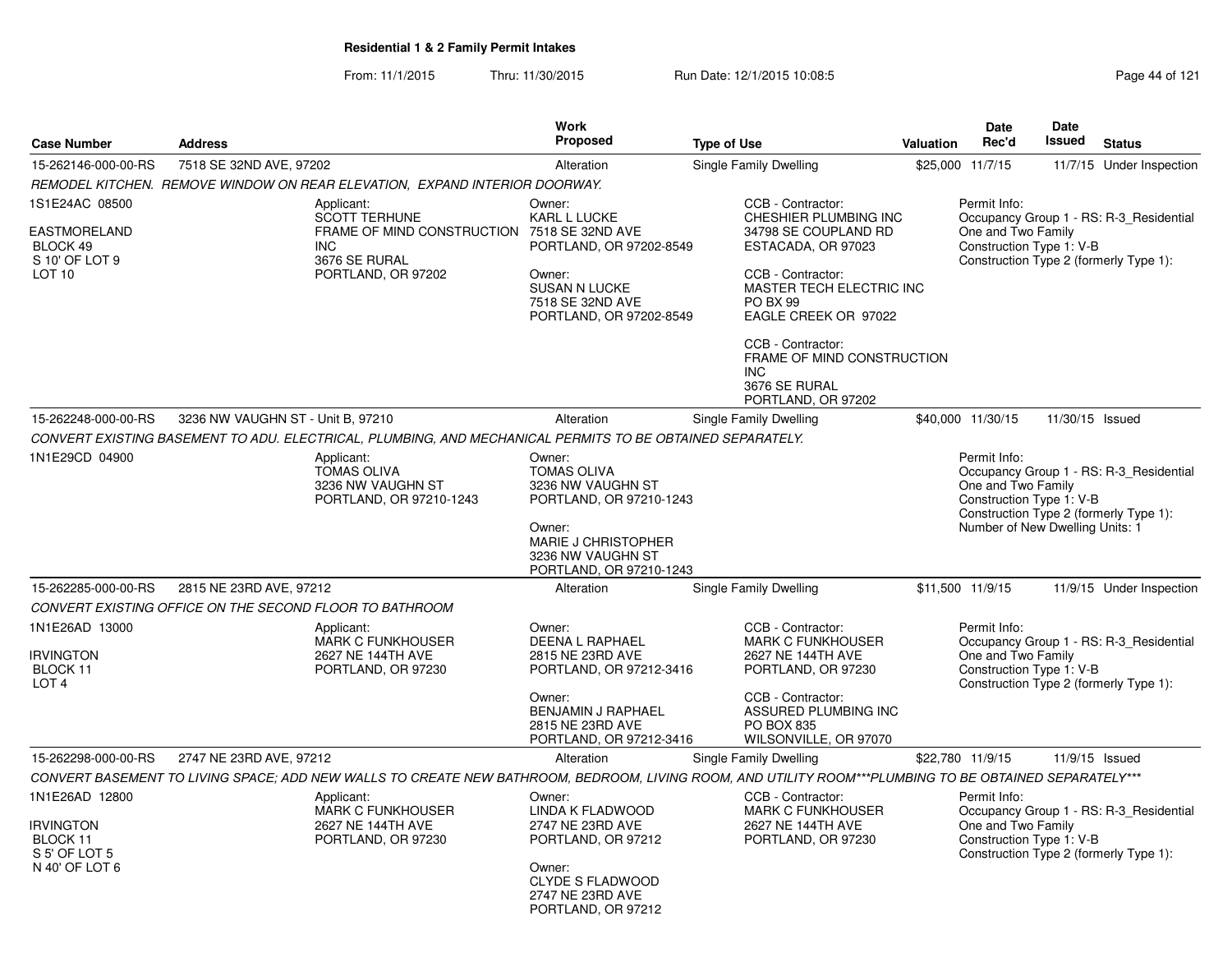From: 11/1/2015Thru: 11/30/2015 **Run Date: 12/1/2015 10:08:5** Page 45 of 121

| <b>Case Number</b>                                                       | <b>Address</b>                                      |                                                                                                                                                             | Work<br>Proposed                                                                                                                                                                  | <b>Type of Use</b>                                                                                                                                           | Valuation | <b>Date</b><br>Rec'd                                           | <b>Date</b><br>Issued | <b>Status</b>                                                                     |
|--------------------------------------------------------------------------|-----------------------------------------------------|-------------------------------------------------------------------------------------------------------------------------------------------------------------|-----------------------------------------------------------------------------------------------------------------------------------------------------------------------------------|--------------------------------------------------------------------------------------------------------------------------------------------------------------|-----------|----------------------------------------------------------------|-----------------------|-----------------------------------------------------------------------------------|
| 15-262311-000-00-RS                                                      | 7232 SW 35TH AVE, 97219                             |                                                                                                                                                             | Alteration                                                                                                                                                                        | Single Family Dwelling                                                                                                                                       |           | \$25,000 11/9/15                                               |                       | 11/9/15 Under Inspection                                                          |
|                                                                          | REMODEL KITCHEN: WIDENING OF DOORWAY TO ARCH        |                                                                                                                                                             |                                                                                                                                                                                   |                                                                                                                                                              |           |                                                                |                       |                                                                                   |
| 1S1E20AC 06200<br>SECTION 20 1S 1E<br>TL 6200 0.23 ACRES                 |                                                     | Applicant:<br><b>ROBYN EVANS</b><br>7232 SW 35TH AVE<br>PORTLAND OR 97219                                                                                   | Owner:<br><b>ROBYN EVANS</b><br>7232 SW 35TH AVE<br>PORTLAND OR 97219                                                                                                             | CCB - Contractor:<br><b>WILLAMETTE ELECTRIC INC</b><br>PO BOX 230547<br>TIGARD, OR 97281-0547                                                                |           | Permit Info:<br>One and Two Family<br>Construction Type 1: V-B |                       | Occupancy Group 1 - RS: R-3 Residential<br>Construction Type 2 (formerly Type 1): |
| 15-262311-REV-01-RS                                                      | 7232 SW 35TH AVE, 97219                             |                                                                                                                                                             | Alteration                                                                                                                                                                        | Single Family Dwelling                                                                                                                                       |           | \$11/16/15                                                     | 11/16/15 Issued       |                                                                                   |
|                                                                          | REVISION TO REMOVE LOAD BEARING WALL AND ADD HEADER |                                                                                                                                                             |                                                                                                                                                                                   |                                                                                                                                                              |           |                                                                |                       |                                                                                   |
| 1S1E20AC 06200<br>SECTION 20 1S 1E<br>TL 6200 0.23 ACRES                 |                                                     | Applicant:<br><b>ROBYN EVANS</b><br>7232 SW 35TH AVE<br>PORTLAND OR 97219                                                                                   | Owner:<br><b>CHRISTOPHER A EVANS</b><br>7232 SW 35TH AVE<br>PORTLAND, OR 97219-1743<br>Owner:<br><b>ROBYN J EVANS</b><br>7232 SW 35TH AVE<br>PORTLAND, OR 97219-1743              |                                                                                                                                                              |           | Permit Info:<br>One and Two Family<br>Construction Type 1: V-B |                       | Occupancy Group 1 - RS: R-3_Residential<br>Construction Type 2 (formerly Type 1): |
| 15-262323-000-00-RS                                                      | 9025 N TRUMBULL AVE, 97203                          |                                                                                                                                                             | Alteration                                                                                                                                                                        | <b>Single Family Dwelling</b>                                                                                                                                |           | \$2,400 11/9/15                                                | 11/9/15 Final         |                                                                                   |
|                                                                          |                                                     |                                                                                                                                                             |                                                                                                                                                                                   | CONVERT BASEMENT TO LIVING SPACE; ADD NEW EGRESS WINDOWS ON NORTH SIDE OF THE HOUSE AND EAST SIDE OF THE HOUSE; BASEMENT TO INCLUDE NEW BEDROOM, FAMILY ROOI |           |                                                                |                       |                                                                                   |
| 1N1W01CA 07100<br>OAK PARK ADD<br>BLOCK <sub>2</sub><br>LOT <sub>6</sub> |                                                     | Applicant:<br><b>KEVIN NOLAND DRISCOLL</b><br><b>KNS CONSTRUCTION</b><br>9033 N EXETER AVE<br>SWLY 54.75' OF NELY 162.5' OF SELY 109' OF PORTLAND, OR 97203 | Owner:<br><b>TIMOTHY M REED</b><br>2448 SW COMMONWEALTH AVE<br>PORTLAND, OR 97201-3100<br>Owner:<br><b>PATRICIA M REED</b><br>2448 SW COMMONWEALTH AVE<br>PORTLAND, OR 97201-3100 | CCB - Contractor:<br><b>KEVIN NOLAND DRISCOLL</b><br><b>KNS CONSTRUCTION</b><br>9033 N EXETER AVE<br>PORTLAND, OR 97203                                      |           | Permit Info:<br>One and Two Family<br>Construction Type 1: V-B |                       | Occupancy Group 1 - RS: R-3 Residential<br>Construction Type 2 (formerly Type 1): |
| 15-262499-000-00-RS                                                      | 5915 NE 16TH AVE, 97211                             |                                                                                                                                                             | Alteration                                                                                                                                                                        | Single Family Dwelling                                                                                                                                       |           | \$2,850 11/9/15                                                |                       | 11/9/15 Issued                                                                    |
|                                                                          |                                                     | VOLUNTARY SEISMIC STRENGTHENING; INTERIOR AND EXTERIOR ATTACHMENTS                                                                                          |                                                                                                                                                                                   |                                                                                                                                                              |           |                                                                |                       |                                                                                   |
| 1N1E14DC 07100<br><b>OAKHURST</b><br>BLOCK 9<br>LOT <sub>13</sub>        |                                                     | Applicant:<br>HELP HOME ENERGY LIFE<br>PERFORMANCE GROUP INC<br>10006 SW CANYON RD<br>PORTLAND, OR 97225                                                    | Owner:<br>ROBERT B HEYWOOD<br>5915 NE 16TH AVE<br>PORTLAND, OR 97211-4950<br>Owner:<br>CONNIE L CLOYED<br>5915 NE 16TH AVE<br>PORTLAND, OR 97211-4950                             | CCB - Contractor:<br>HELP HOME ENERGY LIFE<br>PERFORMANCE GROUP INC<br>10006 SW CANYON RD<br>PORTLAND, OR 97225                                              |           | Permit Info:<br>One and Two Family<br>Construction Type 1: V-B |                       | Occupancy Group 1 - RS: R-3_Residential<br>Construction Type 2 (formerly Type 1): |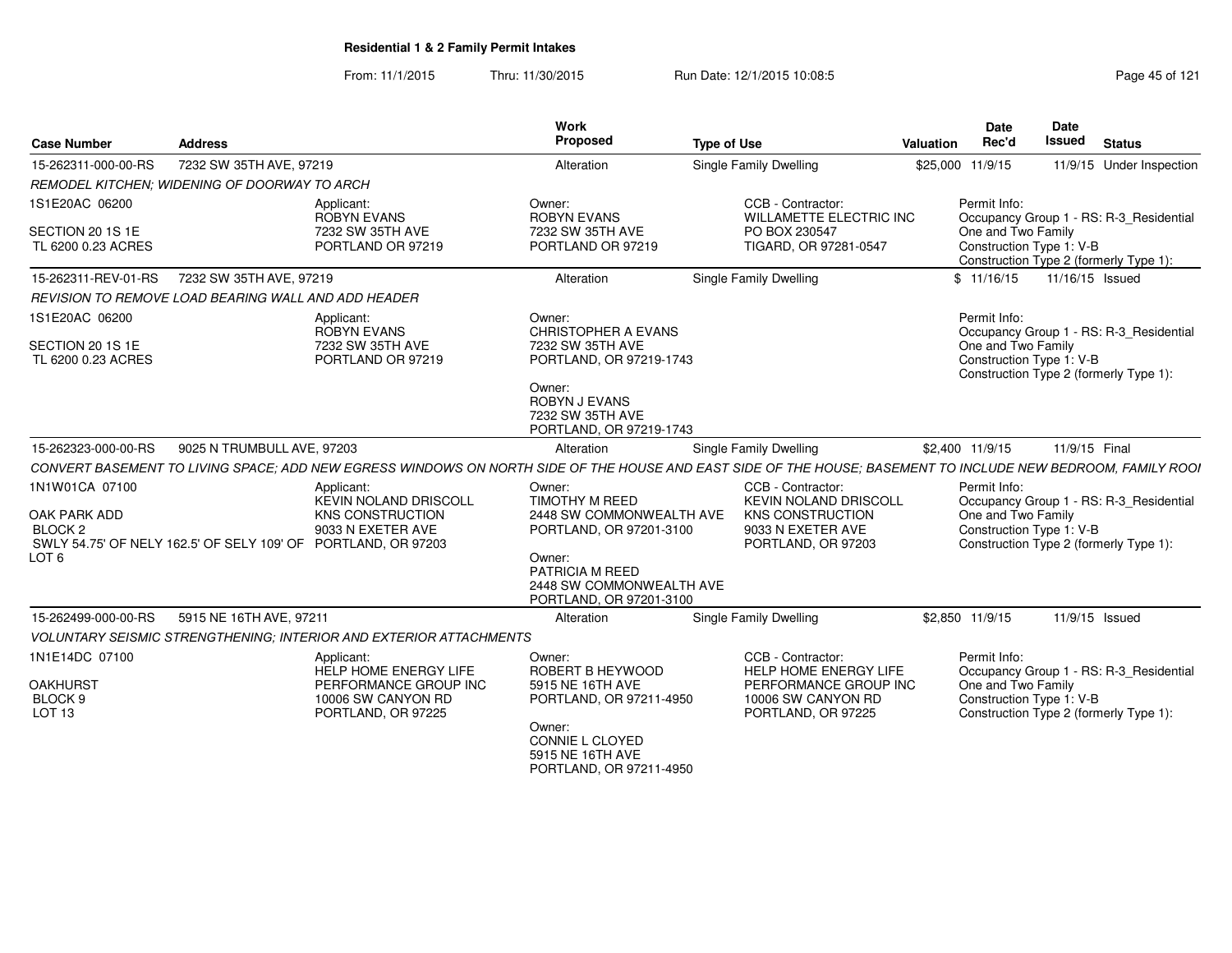From: 11/1/2015Thru: 11/30/2015 Run Date: 12/1/2015 10:08:5<br>
Page 46 of 121

| <b>Case Number</b>                             | <b>Address</b>                                                                                                                                                  | Work<br><b>Proposed</b>                                                         | <b>Type of Use</b>                                                  | Valuation         | <b>Date</b><br>Rec'd               | Date<br>Issued<br><b>Status</b>                                                                           |
|------------------------------------------------|-----------------------------------------------------------------------------------------------------------------------------------------------------------------|---------------------------------------------------------------------------------|---------------------------------------------------------------------|-------------------|------------------------------------|-----------------------------------------------------------------------------------------------------------|
| 15-262618-000-00-RS                            | 7615 SW 35TH AVE, 97219                                                                                                                                         | Alteration                                                                      | Single Family Dwelling                                              | \$4,500 11/9/15   |                                    | 11/9/15 Issued                                                                                            |
|                                                | NEW BATHROOM IN EXISTING BASEMENT, NEW WINDOW. SEPARATE TRADE PERMITS FOR PLUMBING AND ELECTRICAL, SEE 15-246368 ET AND 15-260813 PT.                           |                                                                                 |                                                                     |                   |                                    |                                                                                                           |
| 1S1E20BD 10700<br>QUEENSLAND                   | Applicant:<br><b>ERIC MUNSON</b>                                                                                                                                | Owner:<br>NICOLE M MUNSON<br>7615 SW 35TH AVE                                   |                                                                     |                   | Permit Info:<br>One and Two Family | Occupancy Group 1 - RS: R-3_Residential                                                                   |
| BLOCK 5<br>LOT <sub>1</sub>                    | 7615 SW 35TH AVE<br>PORTLAND, OR 97219                                                                                                                          | PORTLAND, OR 97219                                                              |                                                                     |                   |                                    | Construction Type 1: V-B<br>Construction Type 2 (formerly Type 1):                                        |
| E 25' OF LOT 2                                 |                                                                                                                                                                 | Owner:<br><b>ERIC MUNSON</b><br>7615 SW 35TH AVE<br>PORTLAND, OR 97219          |                                                                     |                   |                                    |                                                                                                           |
| 15-262883-000-00-RS                            | 5615 NE CESAR E CHAVEZ BLVD, 97211                                                                                                                              | Alteration                                                                      | Single Family Dwelling                                              | \$25,000 11/10/15 |                                    | 11/10/15 Issued                                                                                           |
|                                                | IN BASEMENT ADD WALLS TO CREATE A NEW LAUNDRY ROOM WITH UTILITY SINK AND NEW FULL BATHROOM. ADD A NEW DOOR INTO EXISITING LIBRARY ROOM. ADD NEW DOOR INTO EXISI |                                                                                 |                                                                     |                   |                                    |                                                                                                           |
| 1N1E13DD 06500<br><b>VIEW PK</b>               | Applicant:<br>NIKOLE D KATZ<br>5615 NE CESAR E CHAVEZ BLVD                                                                                                      | Owner:<br>EDWARD A KATZ<br>5615 NE CESAR E CHAVEZ BLVD                          | CCB - Contractor:<br>PERFETTI CONSTRUCTION LLC<br>9102 NE BRAZEE ST |                   | Permit Info:                       | Occupancy Group 1 - RS: R-3_Remodel<br>Construction Type 1: V-B                                           |
| <b>BLOCK 5</b><br><b>LOT 13</b>                | PORTLAND, OR 97211                                                                                                                                              | PORTLAND, OR 97211                                                              | PORTLAND, OR 97220                                                  |                   |                                    | Construction Type 2 (formerly Type 1):<br>Total Square Footage - Display Only: 143                        |
|                                                |                                                                                                                                                                 | Owner:<br>NIKOLE D KATZ<br>5615 NE CESAR E CHAVEZ BLVD<br>PORTLAND, OR 97211    |                                                                     |                   |                                    |                                                                                                           |
| 15-262904-000-00-RS                            | 7105 SW 4TH AVE, 97219                                                                                                                                          | Alteration                                                                      | Single Family Dwelling                                              |                   | \$2,065 11/10/15                   | 11/10/15 Issued                                                                                           |
|                                                | "ALTERATION INTERIOR ONLY-TO CHANGE EXISTING SECOND STORY HALF BATH TO A 3/4 BATHROOM ***COMBO***                                                               |                                                                                 |                                                                     |                   |                                    |                                                                                                           |
| 1S1E21AA 11100<br><b>FULTON PK</b><br>BLOCK 37 | Applicant:<br>HOWARD H RUSSELL<br>7105 SW 4TH AVE<br>PORTLAND, OR 97219-2267                                                                                    | Owner:<br><b>HOWARD H RUSSELL</b><br>7105 SW 4TH AVE<br>PORTLAND, OR 97219-2267 | <b>Primary Contractor:</b><br><b>TO BID</b>                         |                   | Permit Info:                       | Occupancy Group 1 - RS: R-3_Remodel<br>Construction Type 1: V-B<br>Construction Type 2 (formerly Type 1): |
| LOT <sub>7</sub>                               |                                                                                                                                                                 | Owner:<br><b>JILL M RUSSELL</b><br>7105 SW 4TH AVE<br>PORTLAND, OR 97219-2267   |                                                                     |                   |                                    | Total Square Footage - Display Only: 55                                                                   |
| 15-262938-000-00-RS                            | 0319 SW RIDGE DR. 97219                                                                                                                                         | Alteration                                                                      | Single Family Dwelling                                              |                   | \$2,220 11/10/15                   | 11/10/15 Issued                                                                                           |
|                                                | ALTERATION-REPLACE (1) EXISTING WINDOW WITH NEW SMALLER WINDOW IN EXISTING BATHROOM, ADD (1) NEW WINDOW IN EXISTING BATHROOM WHERE THER IS NONE                 |                                                                                 |                                                                     |                   |                                    |                                                                                                           |
| 1S1E27BD 04400                                 | Applicant:<br>KEITH EDGAR MADDOX                                                                                                                                | Owner:<br>JADE F RUBICK                                                         | CCB - Contractor:<br>KEITH EDGAR MADDOX                             |                   | Permit Info:                       | Occupancy Group 1 - RS: R-3_Residential                                                                   |
| SOUTH RIDGE<br>LOT 1 EXC N 125'                | MADDOX CONSTRUCTION<br>1825 SE JO CT<br>MILWAUKIE, OR 97267                                                                                                     | 0319 SW RIDGE DR<br>PORTLAND, OR 97219<br>Owner:                                | MADDOX CONSTRUCTION<br>1825 SE JO CT<br>MILWAUKIE, OR 97267         |                   | One and Two Family                 | Construction Type 1: V-B<br>Construction Type 2 (formerly Type 1):                                        |
|                                                |                                                                                                                                                                 | KATHARINE A RUBICK<br>0319 SW RIDGE DR<br>PORTLAND, OR 97219                    |                                                                     |                   |                                    |                                                                                                           |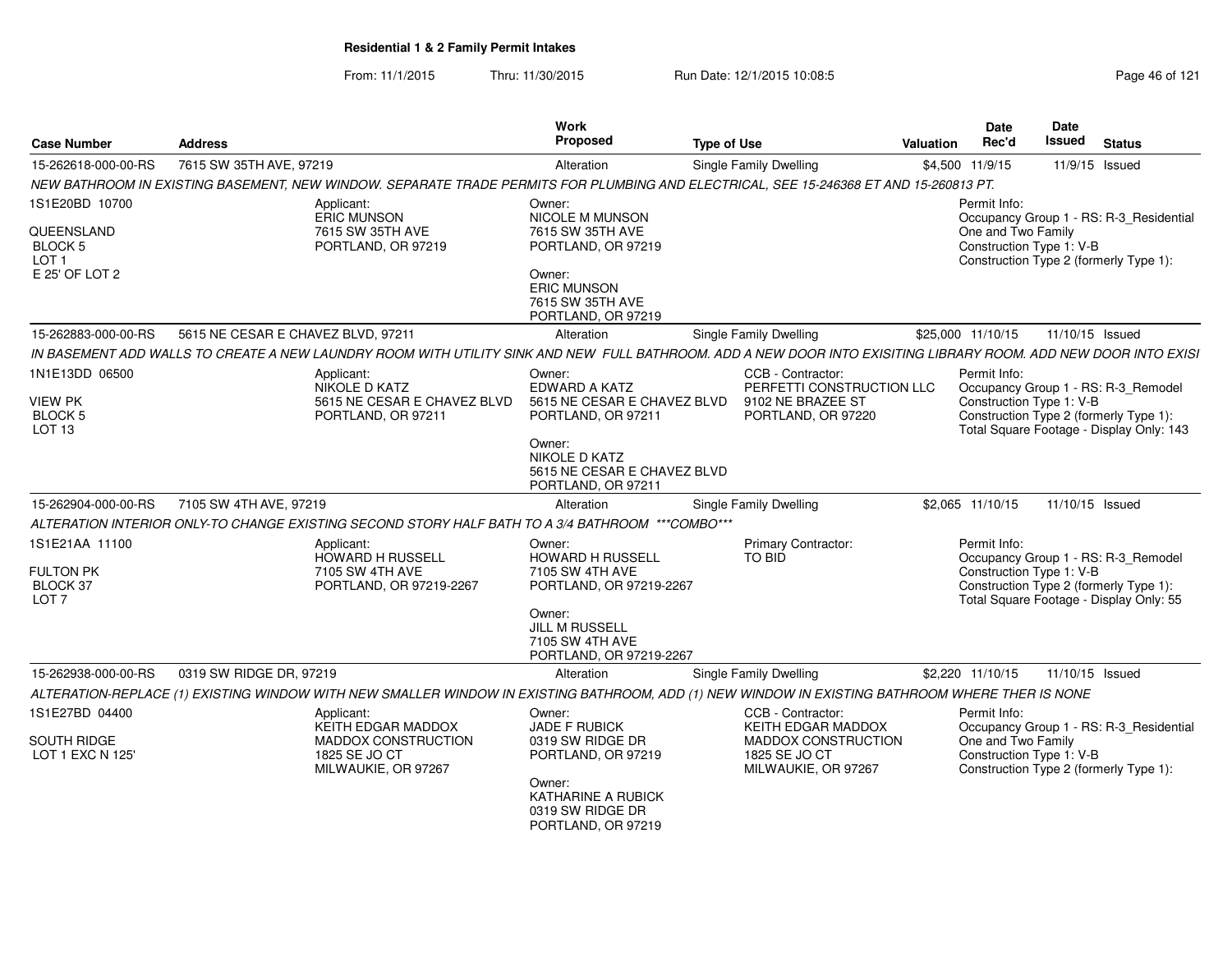From: 11/1/2015Thru: 11/30/2015 Run Date: 12/1/2015 10:08:5<br>
Page 47 of 121

|                                                         |                                                           |                                                                                                                                         | Work<br>Proposed                                                               |                    |                                                                                                     |           | <b>Date</b><br>Rec'd                              | <b>Date</b><br><b>Issued</b> | <b>Status</b>                                                                     |
|---------------------------------------------------------|-----------------------------------------------------------|-----------------------------------------------------------------------------------------------------------------------------------------|--------------------------------------------------------------------------------|--------------------|-----------------------------------------------------------------------------------------------------|-----------|---------------------------------------------------|------------------------------|-----------------------------------------------------------------------------------|
| <b>Case Number</b>                                      | <b>Address</b>                                            |                                                                                                                                         |                                                                                | <b>Type of Use</b> |                                                                                                     | Valuation |                                                   |                              |                                                                                   |
| 15-262995-000-00-RS                                     | 4035 SE 75TH AVE, 97206                                   |                                                                                                                                         | Alteration                                                                     |                    | Single Family Dwelling                                                                              |           | \$2,875 11/10/15                                  | 11/10/15 Final               |                                                                                   |
| <b>Voluntary Seismic Upgrade</b><br>1S2E08DC 10100      |                                                           | Applicant:<br>MICHAEL WIEBER                                                                                                            | Owner:<br><b>ELISABETH LYONS</b>                                               |                    | CCB - Contractor:<br><b>MICHAEL WIEBER</b>                                                          |           | Permit Info:                                      |                              | Occupancy Group 1 - RS: R-3 Residential                                           |
| <b>ESSEX PK</b><br>S 50' OF E 1/2 OF LOT 9 EXC PT IN ST |                                                           | ELYSIUM CONSTRUCTION LLC<br>PO BOX 12010<br>PORTLAND OR 97212                                                                           | 4035 SE 75TH AVE<br>PORTLAND, OR 97206-3421                                    |                    | ELYSIUM CONSTRUCTION LLC<br>PO BOX 12010<br>PORTLAND OR 97212                                       |           | One and Two Family<br>Construction Type 1: V-B    |                              | Construction Type 2 (formerly Type 1):                                            |
|                                                         |                                                           |                                                                                                                                         | Owner:<br><b>DEBORAH CRAVEY</b><br>4035 SE 75TH AVE<br>PORTLAND, OR 97206-3421 |                    |                                                                                                     |           |                                                   |                              |                                                                                   |
| 15-263119-000-00-RS                                     | 2915 SW CAROLINA ST, 97201                                |                                                                                                                                         | Alteration                                                                     |                    | Single Family Dwelling                                                                              |           | \$6,000 11/10/15                                  | 11/10/15 Issued              |                                                                                   |
|                                                         |                                                           | ALTERATION TO CONVERT A PORTION OF FAMILY ROOM TO A BATHROOM TO SERVE BEDROOM (2)BATHROOMS TOTALTRADE PERMITS TO BE OBTAINED SEPARATELY |                                                                                |                    |                                                                                                     |           |                                                   |                              |                                                                                   |
| 1S1E17DD 05500                                          |                                                           | Applicant:                                                                                                                              | Owner:                                                                         |                    | CCB - Contractor:                                                                                   |           | Permit Info:                                      |                              |                                                                                   |
| HARLEM                                                  |                                                           | <b>CLYDE MANCHESTER</b><br><b>HELP GROUP INC</b>                                                                                        | MADELINE J TURNOCK<br>2914 SW CAROLINA ST                                      |                    | HELP HOME ENERGY LIFE<br>PERFORMANCE GROUP INC                                                      |           | One and Two Family                                |                              | Occupancy Group 1 - RS: R-3 Residential                                           |
| <b>BLOCK 2</b>                                          |                                                           | 10006 SW CANYON RD                                                                                                                      | PORTLAND, OR 97239                                                             |                    | 10006 SW CANYON RD                                                                                  |           | Construction Type 1: V-B                          |                              |                                                                                   |
| LOT <sub>14</sub>                                       |                                                           | PORTLAND, OR 97225                                                                                                                      |                                                                                |                    | PORTLAND, OR 97225                                                                                  |           |                                                   |                              | Construction Type 2 (formerly Type 1):                                            |
| 15-263138-000-00-RS                                     | 11924 SW 34TH AVE, 97219                                  |                                                                                                                                         | Alteration                                                                     |                    | Single Family Dwelling                                                                              |           | \$500 11/10/15                                    | 11/10/15 Issued              |                                                                                   |
|                                                         |                                                           | SOLAR - 3.575 KW ROOF TOP MOUNTED PV SYSTEM - PRESCRIPTIVE                                                                              |                                                                                |                    |                                                                                                     |           |                                                   |                              |                                                                                   |
| 1S1E32DB 10100                                          |                                                           | Applicant:                                                                                                                              | Owner:                                                                         |                    | CCB - Contractor:                                                                                   |           | Permit Info:                                      |                              |                                                                                   |
| SECTION 32 1S 1E<br>TL 10100 0.36 ACRES                 |                                                           | <b>SUNRUN INSTALLATION</b><br><b>SERVICES INC</b><br>775 FIERO LANE SUITE 200<br>SAN LUIS OBISPO, CA 93401                              | ADAM R COX<br>11924 SW 34TH AVE<br>PORTLAND, OR 97219-8269                     |                    | <b>SUNRUN INSTALLATION</b><br>SERVICES INC<br>775 FIERO LANE SUITE 200<br>SAN LUIS OBISPO, CA 93401 |           | One and Two Family<br>Construction Type 1: V-B    |                              | Occupancy Group 1 - RS: R-3_Residential<br>Construction Type 2 (formerly Type 1): |
|                                                         |                                                           |                                                                                                                                         | Owner:<br>DEBORA L COX<br>11924 SW 34TH AVE<br>PORTLAND, OR 97219-8269         |                    |                                                                                                     |           |                                                   |                              |                                                                                   |
| 15-263147-000-00-RS                                     | 342 NE 99TH AVE, 97220                                    |                                                                                                                                         | Alteration                                                                     |                    | Single Family Dwelling                                                                              |           | \$500 11/24/15                                    | 11/24/15 Issued              |                                                                                   |
|                                                         |                                                           | SOLAR - 3.575KW ROOF TOP MOUNTED PV SYSTEM - PRESCRIPTIVE                                                                               |                                                                                |                    |                                                                                                     |           |                                                   |                              |                                                                                   |
| 1N2E33DA 06200                                          |                                                           | Applicant:<br><b>SETH ZIMMERMAN</b>                                                                                                     | Owner:<br>SHANE M ZIEGENBEIN                                                   |                    | CCB - Contractor:<br>SUNRUN INSTALLATION                                                            |           | Permit Info:<br>Occupancy Group 1 - RS: U Private |                              |                                                                                   |
| <b>LEWIS PK</b>                                         |                                                           | <b>SUNRUN</b>                                                                                                                           | 340-342 NE 99TH AVE                                                            |                    | <b>SERVICES INC</b>                                                                                 |           | Garage\Utility Misc.                              |                              |                                                                                   |
| BLOCK <sub>2</sub><br>LOT <sub>40</sub>                 |                                                           | 3380 SE 20TH AVE<br>PORTLAND, OR 97202                                                                                                  | PORTLAND, OR 97220-4416                                                        |                    | 775 FIERO LANE SUITE 200<br>SAN LUIS OBISPO, CA 93401                                               |           | Construction Type 1: V-B                          |                              | Construction Type 2 (formerly Type 1):                                            |
| 15-263245-000-00-RS                                     | 6718 SE 83RD AVE, 97266                                   |                                                                                                                                         | Alteration                                                                     |                    | <b>Single Family Dwelling</b>                                                                       |           | \$1,000 11/17/15                                  | 11/17/15 Issued              |                                                                                   |
|                                                         | FIRE RATE EAVES ON SOUTH SIDE OF SFR. PER ORSC SEC. 302.1 |                                                                                                                                         |                                                                                |                    |                                                                                                     |           |                                                   |                              |                                                                                   |
| 1S2E21BB 13300                                          |                                                           | Applicant:                                                                                                                              | Owner:                                                                         |                    | CCB - Contractor:                                                                                   |           | Permit Info:                                      |                              |                                                                                   |
|                                                         |                                                           | <b>KEVIN PARTAIN</b>                                                                                                                    | <b>COUNTRY AIR CUSTOM HOMES</b>                                                |                    | COUNTRY AIR CUSTOM HOMES                                                                            |           |                                                   |                              | Occupancy Group 1 - RS: R-3_Remodel                                               |
| EUGENIA PK<br>BLOCK <sub>2</sub>                        |                                                           | <b>URBAN VISIONS</b><br>223 NE 56TH AVE                                                                                                 | LLC<br>20425 WILLAMETTE DR                                                     |                    | <b>LLC</b><br>4011 E BURNSIDE                                                                       |           | Construction Type 1: V-B                          |                              | Construction Type 2 (formerly Type 1):                                            |
| <b>LOT 3&amp;4</b>                                      |                                                           | PORTLAND, OR 97213                                                                                                                      | WEST LINN, OR 97068                                                            |                    | PORTLAND, OR 97214                                                                                  |           |                                                   |                              |                                                                                   |
|                                                         |                                                           |                                                                                                                                         | Owner:<br>LI ZHU<br>20425 WILLAMETTE DR                                        |                    |                                                                                                     |           |                                                   |                              |                                                                                   |
|                                                         |                                                           |                                                                                                                                         | WEST LINN, OR 97068                                                            |                    |                                                                                                     |           |                                                   |                              |                                                                                   |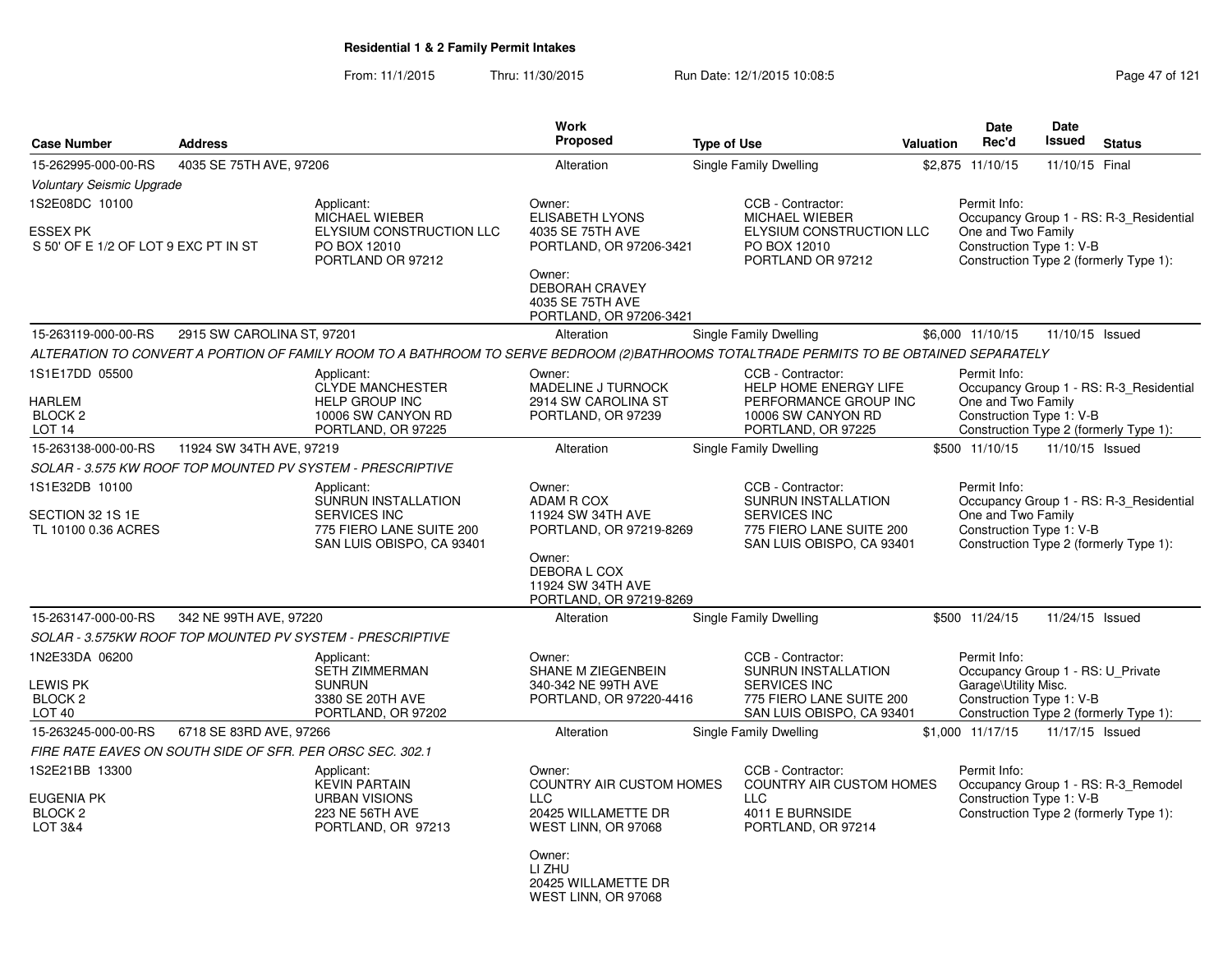From: 11/1/2015Thru: 11/30/2015 Run Date: 12/1/2015 10:08:5<br>
Rage 48 of 121

| <b>Case Number</b>                                                                        | <b>Address</b>             |                                                                                                         | <b>Work</b><br>Proposed                                                                                                                | <b>Type of Use</b>                                                                                                                                           | Valuation | <b>Date</b><br>Rec'd                                           | Date<br>Issued | <b>Status</b>                                                                                                             |
|-------------------------------------------------------------------------------------------|----------------------------|---------------------------------------------------------------------------------------------------------|----------------------------------------------------------------------------------------------------------------------------------------|--------------------------------------------------------------------------------------------------------------------------------------------------------------|-----------|----------------------------------------------------------------|----------------|---------------------------------------------------------------------------------------------------------------------------|
| 15-263309-000-00-RS                                                                       | 4715 NE MALLORY AVE, 97211 |                                                                                                         | Alteration                                                                                                                             | <b>Single Family Dwelling</b>                                                                                                                                |           | \$4,500 11/10/15                                               |                | 11/10/15 Under Inspection                                                                                                 |
|                                                                                           |                            | REPAIR FRONT PORCH AND REPLACE FOOTINGS UNDER FOOTPRINT OF EXISTING FRONT PORCH. REPLACE MISCL. DRYROT. |                                                                                                                                        |                                                                                                                                                              |           |                                                                |                |                                                                                                                           |
| 1N1E22AD 13100<br><b>MAEGLY HIGHLAND</b><br>BLOCK 8<br>LOT <sub>3</sub>                   |                            | Applicant:<br>RICHARD ANDERS BLOOM<br>4715 NE MALLORY AV<br>PORTLAND, OR 97211                          | Owner:<br>RICHARD A BLOOM<br>4715 NE MALLORY AVE<br>PORTLAND, OR 97211-3334                                                            | CCB - Contractor:<br>RICHARD ANDERS BLOOM<br>4715 NE MALLORY AV<br>PORTLAND, OR 97211                                                                        |           | Permit Info:<br>One and Two Family<br>Construction Type 1: V-B |                | Occupancy Group 1 - RS: R-3 Residential<br>Construction Type 2 (formerly Type 1):                                         |
| 15-263683-000-00-RS                                                                       | 8100 SW 6TH AVE, 97219     |                                                                                                         | Alteration                                                                                                                             | <b>Single Family Dwelling</b>                                                                                                                                |           | \$4.360 11/12/15                                               |                | 11/12/15 Final                                                                                                            |
| Voluntary Seimic upgrade                                                                  |                            |                                                                                                         |                                                                                                                                        |                                                                                                                                                              |           |                                                                |                |                                                                                                                           |
| 1S1E21DA 11600<br><b>BURLINGAME</b><br><b>BLOCK1</b><br>LOT 2-4&14-17 TL 11600            |                            | Applicant:<br>MICHAEL WIEBER<br>ELYSIUM CONSTRUCTION LLC<br>PO BOX 12010<br>PORTLAND OR 97212           | Owner:<br><b>JOEL T NIGG</b><br>8100 SW 6TH AVE<br>PORTLAND, OR 97219                                                                  | CCB - Contractor:<br><b>MICHAEL WIEBER</b><br>ELYSIUM CONSTRUCTION LLC<br>PO BOX 12010<br>PORTLAND OR 97212                                                  |           | Permit Info:<br>One and Two Family<br>Construction Type 1: V-B |                | Occupancy Group 1 - RS: R-3_Residential<br>Construction Type 2 (formerly Type 1):                                         |
| 15-263702-000-00-RS                                                                       | 7703 N WOOLSEY AVE, 97203  |                                                                                                         | Alteration                                                                                                                             | Single Family Dwelling                                                                                                                                       |           | \$15,000 11/12/15                                              |                | 11/12/15 Issued                                                                                                           |
|                                                                                           |                            |                                                                                                         |                                                                                                                                        | CONVERT BASEMENT TO LIVING SPACE WITH NEW BATHROOM. BEDROOM WITH NEW EGRESS WINDOW. AND LAUNDRY ROOM. SEPARATE ELEC. AND MECH PERMITS SHALL BE OBTAINED LA   |           |                                                                |                |                                                                                                                           |
|                                                                                           |                            |                                                                                                         |                                                                                                                                        |                                                                                                                                                              |           |                                                                |                |                                                                                                                           |
| 1N1E08CD 00400<br><b>UNIVERSITY PK</b><br>BLOCK 124<br>S 1/2 OF LOT 6<br>LOT <sub>7</sub> |                            | Applicant:<br>WILLIAM LEWIS CARVER<br>1521 N JANTZEN AVE #328<br>PORTLAND, OR 97217                     | Owner:<br><b>WILLIAM CARVER</b><br>PORTLAND, OR 97217<br>Owner:<br>YVONNE CARVER<br>865 N TOMAHAWK ISLAND DR #32<br>PORTLAND, OR 97217 | CCB - Contractor:<br><b>WILLIAM LEWIS CARVER</b><br>865 N TOMAHAWK ISLAND DR #32 1521 N JANTZEN AVE #328<br>PORTLAND, OR 97217                               |           | Permit Info:<br>One and Two Family<br>Construction Type 1: V-B |                | Occupancy Group 1 - RS: R-3_Residential<br>Construction Type 2 (formerly Type 1):                                         |
| 15-263706-000-00-RS                                                                       | 6713 SE 47TH AVE, 97206    |                                                                                                         | Alteration                                                                                                                             | Single Family Dwelling                                                                                                                                       |           | \$7.510 11/13/15                                               |                | 11/13/15 Issued                                                                                                           |
|                                                                                           |                            | CONVERT ATTACHED GARAGE TO LIVING SPACE; NEW SPACE TO INCLUDE MASTER BEDRROM AND NEW BATHROOM           |                                                                                                                                        |                                                                                                                                                              |           |                                                                |                |                                                                                                                           |
| 1S2E19BA 07400<br><b>EATON AC</b><br><b>BLOCK7</b><br>LOT 25&26                           |                            | Applicant:<br>APRIL D CHASTAIN<br>6713 SE 47TH AVE<br>PORTLAND, OR 97206                                | Owner:<br>APRIL D CHASTAIN<br>6713 SE 47TH AVE<br>PORTLAND, OR 97206                                                                   |                                                                                                                                                              |           | Permit Info:<br>Construction Type 1: V-B                       |                | Occupancy Group 1 - RS: R-3_Remodel<br>Construction Type 2 (formerly Type 1):<br>Total Square Footage - Display Only: 200 |
| 15-263744-000-00-RS                                                                       | 9504 N CENTRAL ST, 97203   |                                                                                                         | Alteration                                                                                                                             | Single Family Dwelling                                                                                                                                       |           | \$41,605 11/12/15                                              |                | 11/12/15 Under Inspection                                                                                                 |
|                                                                                           |                            |                                                                                                         |                                                                                                                                        | CONVERT BASEMENT TO LIVING SPACE; FURR OUT WALLS AND ADD NEW WALLS TO CREATE FAMILY ROOM, LAUNDRY ROOM, AND BATHROOM; ADD NEW WALLS ON THE MAIN FLOOR IN MAS |           |                                                                |                |                                                                                                                           |
| 1N1W01CA 15000<br>ST JOHNS PK ADD                                                         |                            | Applicant:<br>MICHAEL EUGENE DO<br>13155 SW WORCHESTER                                                  | Owner:<br>ROJO DEVELOPMENT LLC<br>830 NW 118TH AVE #105                                                                                | CCB - Contractor:<br>MICHAEL EUGENE DO<br>13155 SW WORCHESTER                                                                                                |           | Permit Info:<br>Construction Type 1: V-B                       |                | Occupancy Group 1 - RS: R-3_Remodel                                                                                       |
| <b>BLOCK1</b><br>LOT <sub>1</sub>                                                         |                            | PORTLAND, OR 97223                                                                                      | PORTLAND, OR 97229-5975                                                                                                                | PORTLAND, OR 97223                                                                                                                                           |           |                                                                |                | Construction Type 2 (formerly Type 1):<br>Total Square Footage - Display Only: 1108                                       |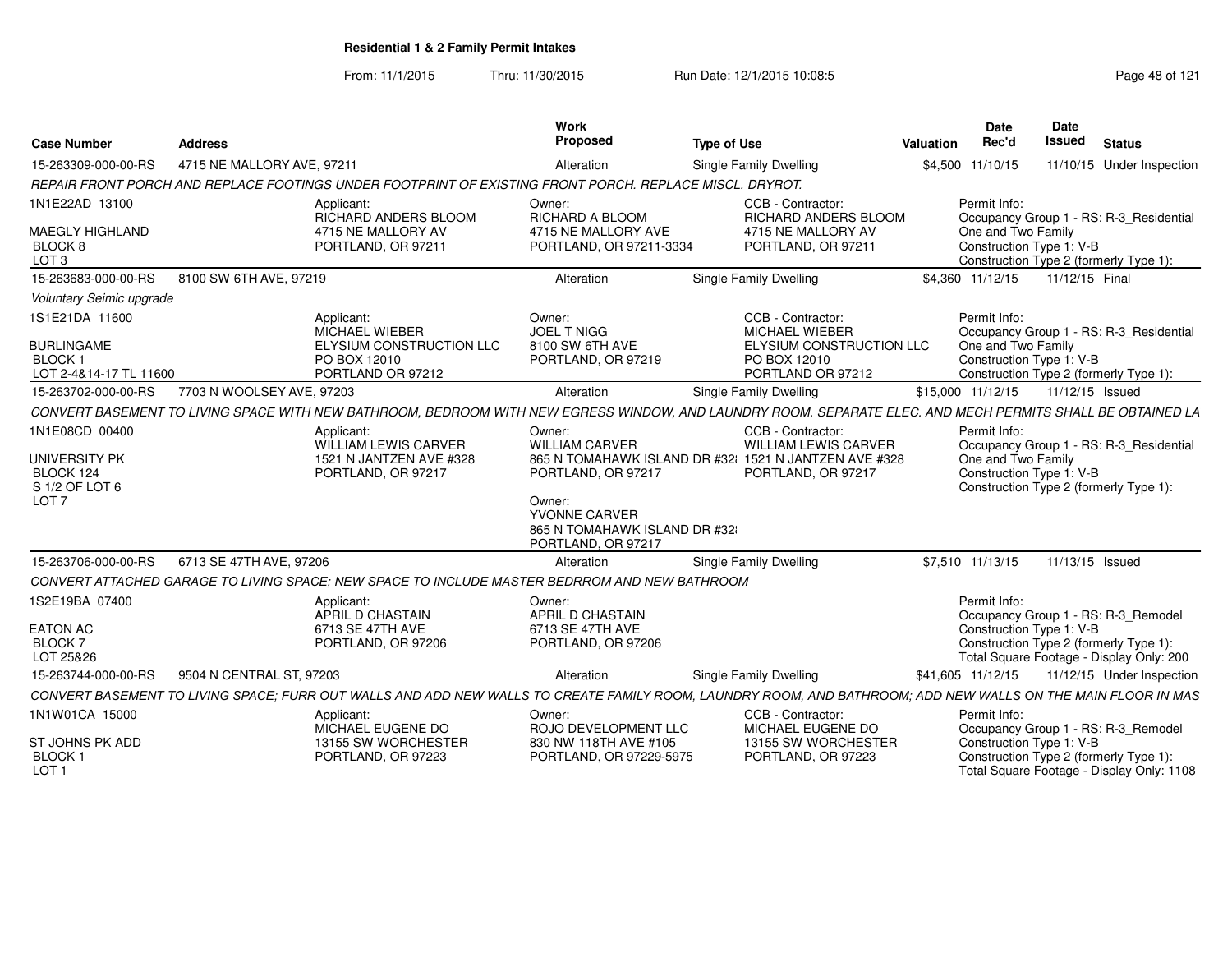From: 11/1/2015Thru: 11/30/2015 Run Date: 12/1/2015 10:08:5<br>
Page 49 of 121

| <b>Case Number</b>                                          | <b>Address</b>                                                                                                                                                 | Work<br><b>Proposed</b>                                                                    | <b>Type of Use</b>                                                                | <b>Valuation</b>  | Date<br>Rec'd                      | Date<br>Issued                                              | <b>Status</b>                                                                                                                 |
|-------------------------------------------------------------|----------------------------------------------------------------------------------------------------------------------------------------------------------------|--------------------------------------------------------------------------------------------|-----------------------------------------------------------------------------------|-------------------|------------------------------------|-------------------------------------------------------------|-------------------------------------------------------------------------------------------------------------------------------|
| 15-263829-000-00-RS                                         | 3223 SE 144TH AVE, 97236                                                                                                                                       | Alteration                                                                                 | <b>Single Family Dwelling</b>                                                     | \$35,147 11/12/15 |                                    | 11/12/15 Issued                                             |                                                                                                                               |
|                                                             | WORK TO SATISFY PORTIONS OF VIOLATIONS ON 12-101731-HS. CONVERT BASEMENT TO LIVING SPACE. ADD WALLS TO CREATE TWO BEDROOMS ONE WITH A NEW EGRESS WINDOW, A FAN |                                                                                            |                                                                                   |                   |                                    |                                                             |                                                                                                                               |
| 1S2E12BC 08102                                              | Applicant:<br>MICHAEL NEDELISKY                                                                                                                                | Owner:<br>EWCP LTH FUND LLC                                                                | CCB - Contractor:<br>MJN BUILDER LLC                                              |                   | Permit Info:                       |                                                             | Occupancy Group 1 - RS: R-3_Remodel                                                                                           |
| PARTITION PLAT 1997-145<br>LOT 2 EXC PT IN ST               | 770 NW TOWLE AVE<br>GRESHAM, OR 97030                                                                                                                          | 3416 VIA OPORTO #301<br>NEWPORT BEACH, CA 92663                                            | 1220 SE 4HT ST<br>GRESHAM, OR 97080                                               |                   |                                    | Construction Type 1: V-B                                    | Construction Type 2 (formerly Type 1):<br>Total Square Footage - Display Only: 936                                            |
|                                                             |                                                                                                                                                                | Owner:<br><b>VERISTONE MORTGAGE LLC</b><br>3416 VIA OPORTO #301<br>NEWPORT BEACH, CA 92663 |                                                                                   |                   |                                    |                                                             |                                                                                                                               |
| 15-263831-000-00-RS                                         | 28 NE 22ND AVE - Unit B, 97232                                                                                                                                 | Alteration                                                                                 | Single Family Dwelling                                                            |                   | \$45,000 11/13/15                  | 11/13/15 Issued                                             |                                                                                                                               |
|                                                             | CONVERT BASEMENT TO ADU: RELOCATE EXTERIOR DOOR ON THE SOUTH SIDE OF THE HOUSE: FURR OUT WALLS AND ADD NEW WALLS TO CREATE GREAT ROOM. KITHCEN, BATHROOM, AI   |                                                                                            |                                                                                   |                   |                                    |                                                             |                                                                                                                               |
| 1N1E35DA 17500                                              | Applicant:<br>ART DUHON<br><b>DUHON CONSULTING AND</b><br><b>DESIGN INC</b><br>155 NW 338TH AVE<br>HILLSBORO, OR 97124                                         | Owner:<br><b>IKE LLC</b><br>635 SE 69TH AVE<br>PORTLAND, OR 97215-2113                     | CCB - Contractor:<br><b>MIGHTY HANDY</b><br>1334 SE 53RD AV<br>PORTLAND, OR 97215 |                   | Permit Info:<br>One and Two Family | Construction Type 1: V-B<br>Number of New Dwelling Units: 1 | Occupancy Group 1 - RS: R-3_Residential<br>Construction Type 2 (formerly Type 1):<br>Total Square Footage - Display Only: 522 |
| 15-263859-000-00-RS                                         | 2818 NE 30TH AVE, 97212                                                                                                                                        | Alteration                                                                                 | <b>Single Family Dwelling</b>                                                     |                   | \$4,131 11/13/15                   |                                                             | 11/13/15 Under Inspection                                                                                                     |
|                                                             | ADD BASEMENT BATH ROOM. RECONFIGURE WALL LAYOUT IN BATHROOM/UTILITY AREA AND INSTALL A NEW DOOR. BALANCE OF BASEMENT IS UNHEATED / UNFINISHED                  |                                                                                            |                                                                                   |                   |                                    |                                                             |                                                                                                                               |
| 1N1E25BD 09800<br>WAYNEWOOD<br>BLOCK <sub>9</sub><br>LOT 13 | Applicant:<br>MARK I STEIN<br>2818 NE 30TH AVE<br>PORTLAND, OR 97212-3526                                                                                      | Owner:<br><b>MARK I STEIN</b><br>2818 NE 30TH AVE<br>PORTLAND, OR 97212-3526<br>Owner:     |                                                                                   |                   | Permit Info:                       | Construction Type 1: V-B                                    | Occupancy Group 1 - RS: R-3_Remodel<br>Construction Type 2 (formerly Type 1):<br>Total Square Footage - Display Only: 110     |
|                                                             |                                                                                                                                                                | <b>KAREN E STEIN</b><br>2818 NE 30TH AVE<br>PORTLAND, OR 97212-3526                        |                                                                                   |                   |                                    |                                                             |                                                                                                                               |
| 15-263933-000-00-RS                                         | 3223 SW SCHOLLS FERRY CT, 97221                                                                                                                                | Alteration                                                                                 | Single Family Dwelling                                                            |                   | \$5,500 11/13/15                   |                                                             | 11/13/15 Under Inspection                                                                                                     |
|                                                             | REMOVE BRICK VENEER AND REPAIR DRYROT AROUND FRONT ENTRY. REPAIR WALL FRAMING AND REPLACE BRICK VENEER. ELECTICAL, PLUMBING AND MECHANICAL PERMITS SEPARATE,   |                                                                                            |                                                                                   |                   |                                    |                                                             |                                                                                                                               |
| 1S1E07BC 00800                                              | Applicant:<br>Robert Hayden                                                                                                                                    | Owner:<br><b>JAMES P RANKIN</b>                                                            | CCB - Contractor:<br>TOM HAMMONS                                                  |                   | Permit Info:                       |                                                             | Occupancy Group 1 - RS: R-3_Remodel                                                                                           |
| <b>SPRINGS SUB</b><br>LOT 1 EXC PT IN ST                    | Delta Studios, Architecture and<br>Planning, LLC<br>3344 NE 25th Avenue                                                                                        | 3223 SW SCHOLLS FRY CT<br>PORTLAND, OR 97221                                               | CHARTER CONSTRUCTION INC<br>3747 SE 8TH AVE<br>PORTLAND, OR 97202                 |                   |                                    | Construction Type 1: V-B                                    | Construction Type 2 (formerly Type 1):<br>Total Square Footage - Display Only: 60                                             |
|                                                             | Portland, OR 97212                                                                                                                                             | Owner:<br>JENNIFER L DABLE<br>3223 SW SCHOLLS FRY CT<br>PORTLAND, OR 97221                 |                                                                                   |                   |                                    |                                                             |                                                                                                                               |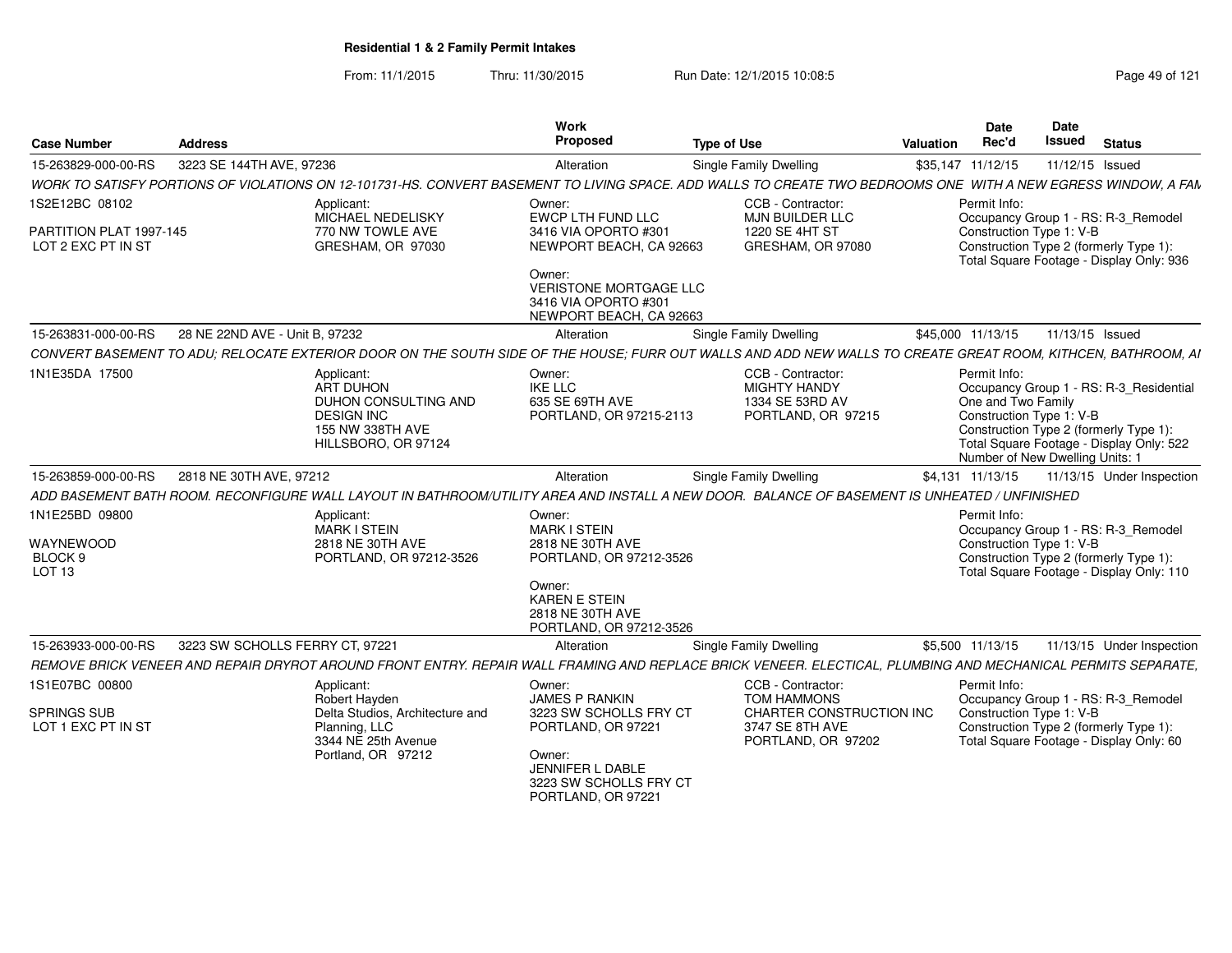From: 11/1/2015Thru: 11/30/2015 **Run Date: 12/1/2015 10:08:5** Page 50 of 121

| <b>Case Number</b>                                                                                                                     | <b>Address</b>                                                                                             | Work<br>Proposed                                                                                                                                                                           | <b>Type of Use</b>                                                                                                                                                                                                     | Valuation | Date<br>Rec'd                                                  | Date<br><b>Issued</b> | <b>Status</b>                                                                     |
|----------------------------------------------------------------------------------------------------------------------------------------|------------------------------------------------------------------------------------------------------------|--------------------------------------------------------------------------------------------------------------------------------------------------------------------------------------------|------------------------------------------------------------------------------------------------------------------------------------------------------------------------------------------------------------------------|-----------|----------------------------------------------------------------|-----------------------|-----------------------------------------------------------------------------------|
| 15-264071-000-00-RS                                                                                                                    | 10215 SE RAYMOND ST                                                                                        | Alteration                                                                                                                                                                                 | Single Family Dwelling                                                                                                                                                                                                 |           | \$500 11/19/15                                                 | 11/19/15 Issued       |                                                                                   |
|                                                                                                                                        | SOLAR - 3.64KW ROOF MOUNTED PV SYSTEM - PRESCRIPTIVE                                                       |                                                                                                                                                                                            |                                                                                                                                                                                                                        |           |                                                                |                       |                                                                                   |
| 1S2E15BC 05100A1<br><b>WALDEN PK</b><br>BLOCK <sub>3</sub><br>LOT 8&9 TL 5100<br><b>IMPS ONLY</b><br>SEE R297647 (R873500780) FOR LAND | Applicant:<br><b>JESSE KNUTSON</b><br><b>IMAGINE ENERGY, LLC</b><br>2409 N KERBY AVE<br>PORTLAND, OR 97227 | Owner:<br><b>SHANNON A MILLIMAN</b><br>10215 SE RAYMOND ST<br>PORTLAND, OR 97266<br>Owner:<br><b>SIMON E MILLIMAN</b><br>10215 SE RAYMOND ST<br>PORTLAND, OR 97266                         | CCB - Contractor:<br><b>JONATHAN COHEN</b><br><b>IMAGINE ENERGY, LLC</b><br>2409 N KERBY AVE<br>PORTLAND, OR 97227<br>CCB - Contractor:<br>CANYON RIDGE ELECTRIC INC<br>14150 CANYON RIDGE DR<br>OREGON CITY, OR 97045 |           | Permit Info:<br>One and Two Family<br>Construction Type 1: V-B |                       | Occupancy Group 1 - RS: R-3 Residential<br>Construction Type 2 (formerly Type 1): |
| 15-264388-000-00-RS                                                                                                                    | 3935 SE 52ND AVE, 97206                                                                                    | Alteration                                                                                                                                                                                 | Single Family Dwelling                                                                                                                                                                                                 |           | \$25,000 11/13/15                                              | 11/13/15 Issued       |                                                                                   |
|                                                                                                                                        | REMODEL EXISTING UPPER FLOOR BATHROOM.                                                                     |                                                                                                                                                                                            |                                                                                                                                                                                                                        |           |                                                                |                       |                                                                                   |
| 1S2E07DB 14600<br><b>LIGHTNERS ADD</b><br><b>BLOCK1</b><br>LOT <sub>6</sub>                                                            | Applicant:<br>NWC NICK WEITZER COMPANY<br><b>LLC</b><br>2038 SE CESAR CHAVEZ BLVD<br>PORTLAND, OR 97214    | Owner:<br><b>CAROLYN A DISHMAN</b><br>4207 SE WOODSTOCK BLVD #150<br>PORTLAND, OR 97206-6267<br>Owner:<br><b>ELLEN M DISHMAN</b><br>4207 SE WOODSTOCK BLVD #150<br>PORTLAND, OR 97206-6267 | CCB - Contractor:<br>NWC NICK WEITZER COMPANY<br><b>LLC</b><br>2038 SE CESAR CHAVEZ BLVD<br>PORTLAND, OR 97214<br>CCB - Contractor:<br>LOTUS PLUMBING COMPANY<br>8100 SW ELMWOOD ST<br>PORTLAND, OR 97223              |           | Permit Info:<br>One and Two Family<br>Construction Type 1: V-B |                       | Occupancy Group 1 - RS: R-3 Residential<br>Construction Type 2 (formerly Type 1): |
| 15-264389-000-00-RS                                                                                                                    | 2514 NE 18TH AVE, 97212                                                                                    | Alteration                                                                                                                                                                                 | Single Family Dwelling                                                                                                                                                                                                 |           | \$15,000 11/13/15                                              | 11/13/15 Issued       |                                                                                   |
|                                                                                                                                        | <b>INSTAL NEW FOOTINGS AT NORTH SIDE OF THE HOUSE</b>                                                      |                                                                                                                                                                                            |                                                                                                                                                                                                                        |           |                                                                |                       |                                                                                   |
| 1N1E26DB 00300<br><b>IRVINGTON</b><br>BLOCK 38<br>LOT 11&12                                                                            | Applicant:<br><b>KEVIN HEALEY</b><br>2514 NE 18TH AVE<br>PORTLAND, OR 97212-4246                           | Owner:<br><b>TESSIE HEALEY</b><br>2514 NE 18TH AVE<br>PORTLAND, OR 97212-4246<br>Owner:<br><b>KEVIN HEALEY</b><br>$2514$ NF 18TH AVF                                                       |                                                                                                                                                                                                                        |           | Permit Info:<br>One and Two Family<br>Construction Type 1: V-B |                       | Occupancy Group 1 - RS: R-3_Residential<br>Construction Type 2 (formerly Type 1): |

2514 NE 18TH AVE PORTLAND, OR 97212-4246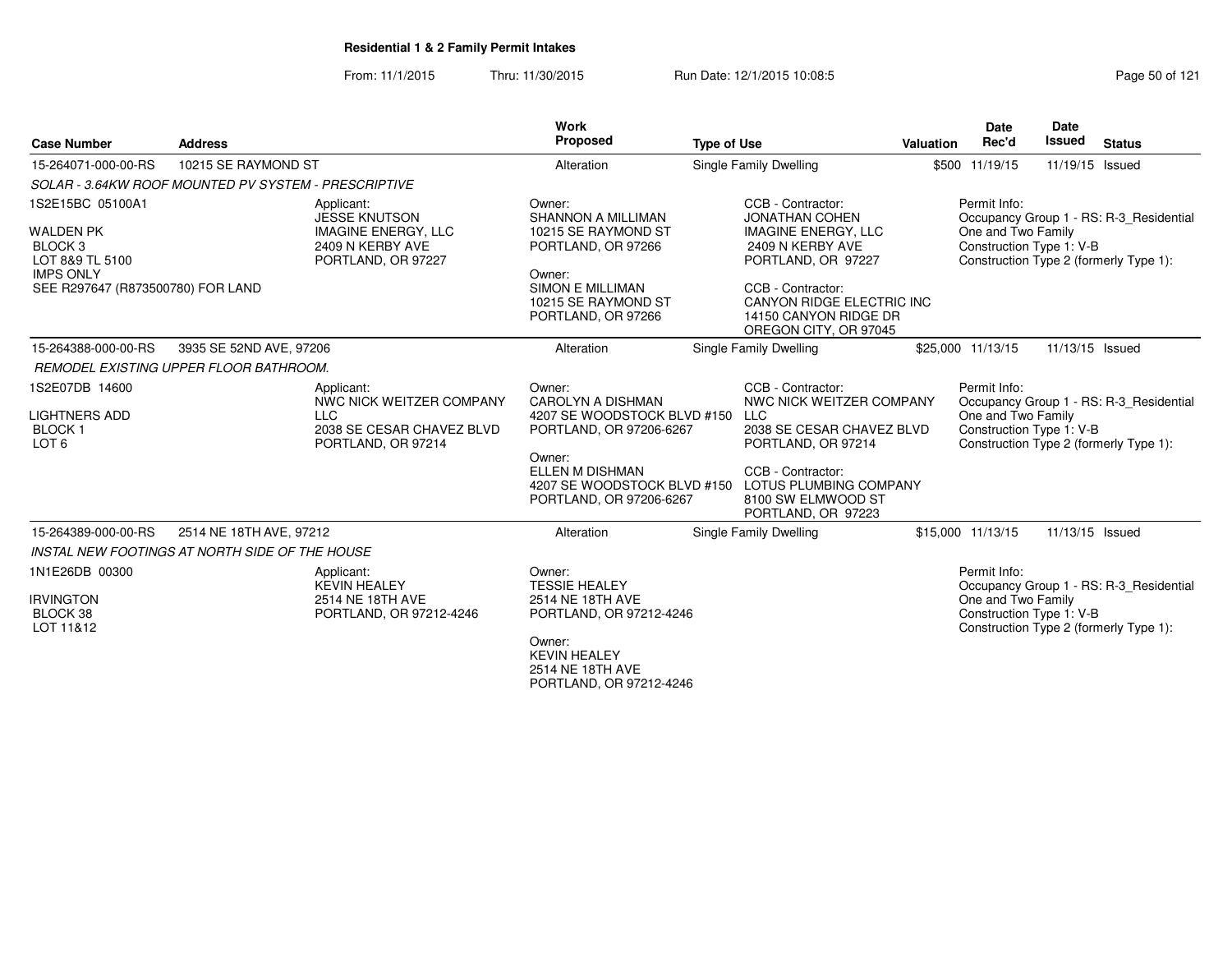From: 11/1/2015Thru: 11/30/2015 Run Date: 12/1/2015 10:08:5<br>
Page 51 of 121

|                                                                                        |                                             |                                                                                                                                        | <b>Work</b>                                                                      |                                                                                                                                                                     |           | <b>Date</b>                                                                                                                                         | <b>Date</b><br><b>Issued</b> |                                                                                                                           |
|----------------------------------------------------------------------------------------|---------------------------------------------|----------------------------------------------------------------------------------------------------------------------------------------|----------------------------------------------------------------------------------|---------------------------------------------------------------------------------------------------------------------------------------------------------------------|-----------|-----------------------------------------------------------------------------------------------------------------------------------------------------|------------------------------|---------------------------------------------------------------------------------------------------------------------------|
| <b>Case Number</b>                                                                     | <b>Address</b>                              |                                                                                                                                        | Proposed                                                                         | <b>Type of Use</b>                                                                                                                                                  | Valuation | Rec'd                                                                                                                                               |                              | <b>Status</b>                                                                                                             |
| 15-264438-000-00-RS                                                                    | 4033 SW 58TH AVE, 97221                     |                                                                                                                                        | Alteration                                                                       | Single Family Dwelling                                                                                                                                              |           | \$39,000 11/13/15                                                                                                                                   |                              | 11/13/15 Under Inspection                                                                                                 |
|                                                                                        | KITCHEN REMODEL: REPLACE WALL WITH NEW BEAM |                                                                                                                                        |                                                                                  |                                                                                                                                                                     |           |                                                                                                                                                     |                              |                                                                                                                           |
| 1S1E07CD 03300<br>SECTION 07 1S 1E<br>TL 3300 0.33 ACRES                               |                                             | Applicant:<br>CREEKSTONE DESIGNS LLC<br>12375 MT JEFFERSON TER #4H<br>LAKE OSWEGO OR 97035                                             | Owner:<br>CLAUDE P JR CRAIG<br>4033 SW 58TH AVE<br>PORTLAND, OR 97221-2083       | CCB - Contractor:<br>WHISKEY HILL ELECTRIC INC<br><b>PO BOX 206</b><br>HUBBARD, OR 97032                                                                            |           | Permit Info:<br>Construction Type 1: V-B                                                                                                            |                              | Occupancy Group 1 - RS: R-3_Remodel<br>Construction Type 2 (formerly Type 1):<br>Total Square Footage - Display Only: 225 |
|                                                                                        |                                             |                                                                                                                                        | Owner:<br><b>JENNIFER B CRAIG</b><br>4033 SW 58TH AVE<br>PORTLAND, OR 97221-2083 | CCB - Contractor:<br><b>CREEKSTONE DESIGNS LLC</b><br>12375 MT JEFFERSON TER #4H<br>LAKE OSWEGO OR 97035                                                            |           |                                                                                                                                                     |                              |                                                                                                                           |
|                                                                                        |                                             |                                                                                                                                        |                                                                                  | CCB - Contractor:<br><b>BLACK CAT PLUMBING</b><br>4630 SE 26TH AVE<br>PORTLAND OR 97202                                                                             |           |                                                                                                                                                     |                              |                                                                                                                           |
| 15-264448-000-00-RS                                                                    | 3637 SW 44TH AVE, 97221                     |                                                                                                                                        | Alteration                                                                       | Single Family Dwelling                                                                                                                                              |           | \$90,000 11/13/15                                                                                                                                   | 11/13/15 Issued              |                                                                                                                           |
|                                                                                        |                                             | REMODEL KITCHEN; REMOVE WALLS IN KITCHEN AND LIVING ROOM TO CREATE OPEN AREA; INSTALL NEW BEAMS ***TRADES TO BE OBTAINED SEPARATELY*** |                                                                                  |                                                                                                                                                                     |           |                                                                                                                                                     |                              |                                                                                                                           |
| 1S1E08CB 03700<br><b>MONTMORE</b><br><b>BLOCK A</b><br>LOT <sub>3</sub>                |                                             | Applicant:<br><b>CREEKSTONE DESIGNS LLC</b><br>12375 MT JEFFERSON TER #4H<br>LAKE OSWEGO OR 97035                                      | Owner:<br><b>GEORGE W GO</b><br>3637 SW 44TH AVE<br>PORTLAND, OR 97221-3123      | CCB - Contractor:<br><b>CREEKSTONE DESIGNS LLC</b><br>12375 MT JEFFERSON TER #4H<br>LAKE OSWEGO OR 97035                                                            |           | Permit Info:<br>Construction Type 1: V-B                                                                                                            |                              | Occupancy Group 1 - RS: R-3_Remodel<br>Construction Type 2 (formerly Type 1):<br>Total Square Footage - Display Only: 241 |
|                                                                                        |                                             |                                                                                                                                        | Owner:<br>CATHERINE GO<br>3637 SW 44TH AVE<br>PORTLAND, OR 97221-3123            |                                                                                                                                                                     |           |                                                                                                                                                     |                              |                                                                                                                           |
| 15-264627-000-00-RS                                                                    | 4757 NE MASON ST, 97218                     |                                                                                                                                        | Alteration                                                                       | Single Family Dwelling                                                                                                                                              |           | \$18,775 11/13/15                                                                                                                                   |                              | 11/13/15 Under Inspection                                                                                                 |
|                                                                                        |                                             | CONVERT BASEMENT TO HABITABLE SPACE WITH NEW BEDROOM AND FAMILY ROOM                                                                   |                                                                                  |                                                                                                                                                                     |           |                                                                                                                                                     |                              |                                                                                                                           |
| 1N2E19CA 11800<br><b>IRVINGTON ACREAGE TR</b><br><b>BLOCK 2 TL 11800</b>               |                                             | Applicant:<br><b>GREGG ROBINSON</b><br><b>BALANCED ENERGY SOLUTIONS.</b><br><b>LLC</b>                                                 | Owner:<br><b>ZEBULON GEARY</b><br>4757 NE MASON ST<br>PORTLAND, OR 97218-1744    | CCB - Contractor:<br>OPRAY ENTERPRISES INC<br>30532 SE BLUFF RD<br>GRESHAMOR 97080                                                                                  |           | Permit Info:<br>Construction Type 1: V-B                                                                                                            |                              | Occupancy Group 1 - RS: R-3_Remodel<br>Construction Type 2 (formerly Type 1):                                             |
|                                                                                        |                                             | 4757 NE MASON<br>PORTLAND, OR 97213                                                                                                    | Owner:<br><b>GWENDOLYN MARTIN</b><br>4757 NE MASON ST<br>PORTLAND, OR 97218-1744 | CCB - Contractor:<br><b>BALANCED ENERGY SOLUTIONS</b><br><b>LLC</b><br>612 NE 74TH AVE<br>PORTLAND, OR 97213                                                        |           |                                                                                                                                                     |                              | Total Square Footage - Display Only: 500                                                                                  |
| 15-264655-000-00-RS                                                                    | 2119 SE 24TH AVE, 97214                     |                                                                                                                                        | Alteration                                                                       | Single Family Dwelling                                                                                                                                              |           | \$5,000 11/13/15                                                                                                                                    |                              | 11/13/15 Under Inspection                                                                                                 |
|                                                                                        |                                             | REMOVE AND RELOCATE EXISTING STAIRS THAT LEAD FROM MAIN FLOOR TO BASEMENT                                                              |                                                                                  |                                                                                                                                                                     |           |                                                                                                                                                     |                              |                                                                                                                           |
| 1S1E02DD 02000<br>MURRAYMEAD<br>BLOCK <sub>3</sub><br>S 1/2 OF LOT 2<br>N 1/2 OF LOT 3 |                                             | Applicant:<br>PACIFIC CONSTRUCTION GROUP<br><b>LLC</b><br>515 NW SALTZMAN RD #906<br>PORTLAND, OR 97229                                |                                                                                  | CCB - Contractor:<br>CHRISTOPHER G NICHOLAS<br>PACIFIC CONSTRUCTION GROUP<br><b>LLC</b><br>515 NW SALTZMAN RD #906<br>PORTLAND, OR 97214-5503<br>PORTLAND, OR 97229 |           | Permit Info:<br>Occupancy Group 1 - RS: R-3_Residential<br>One and Two Family<br>Construction Type 1: V-B<br>Construction Type 2 (formerly Type 1): |                              |                                                                                                                           |
|                                                                                        |                                             |                                                                                                                                        | Owner:<br>CHRISTA NICHOLAS<br>2119 SE 24TH AVE<br>PORTLAND, OR 97214-5503        |                                                                                                                                                                     |           |                                                                                                                                                     |                              |                                                                                                                           |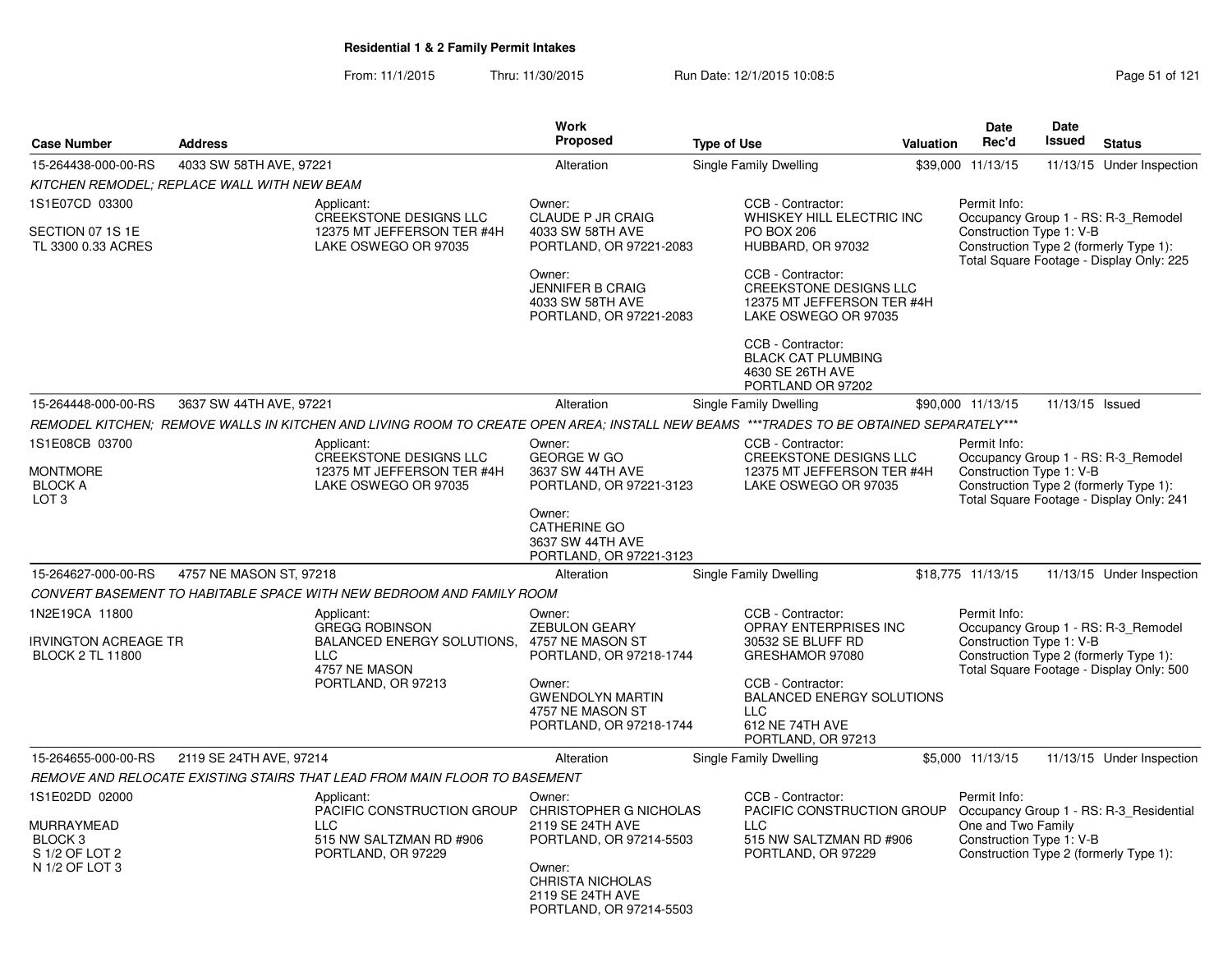From: 11/1/2015Thru: 11/30/2015 Run Date: 12/1/2015 10:08:5<br>
Page 52 of 121

|                                                                                        |                              |                                                                                                                                                                  | <b>Work</b>                                                                                                                                                                |                               |                                                                                                                      |                   | <b>Date</b>                        | Date                     |                                                                                                                           |
|----------------------------------------------------------------------------------------|------------------------------|------------------------------------------------------------------------------------------------------------------------------------------------------------------|----------------------------------------------------------------------------------------------------------------------------------------------------------------------------|-------------------------------|----------------------------------------------------------------------------------------------------------------------|-------------------|------------------------------------|--------------------------|---------------------------------------------------------------------------------------------------------------------------|
| <b>Case Number</b>                                                                     | <b>Address</b>               |                                                                                                                                                                  | Proposed                                                                                                                                                                   | <b>Type of Use</b>            | Valuation                                                                                                            |                   | Rec'd                              | Issued                   | <b>Status</b>                                                                                                             |
| 15-264655-REV-01-RS                                                                    | 2119 SE 24TH AVE, 97214      |                                                                                                                                                                  | Alteration                                                                                                                                                                 | <b>Single Family Dwelling</b> |                                                                                                                      | \$11/24/15        |                                    | 11/24/15 Issued          |                                                                                                                           |
|                                                                                        |                              | REVISE PERMIT TO INCLUDE TWO NEW 4X4 POSTS INSTALLED IN BASEMENT TO SUPPORT A 3.5X12 GLB INSTALLED UNDER MAIN FLOOR FRAMING. FOOTINGS PREVIOUSLY FIELD-INSPECTED |                                                                                                                                                                            |                               |                                                                                                                      |                   |                                    |                          |                                                                                                                           |
| 1S1E02DD 02000<br>MURRAYMEAD<br>BLOCK <sub>3</sub><br>S 1/2 OF LOT 2<br>N 1/2 OF LOT 3 |                              | Applicant:<br>PACIFIC CONSTRUCTION GROUP<br>$\sqcup$ C<br>515 NW SALTZMAN RD #906<br>PORTLAND, OR 97229                                                          | Owner:<br>CHRISTOPHER G NICHOLAS<br>2119 SE 24TH AVE<br>PORTLAND, OR 97214-5503<br>Owner:<br><b>CHRISTA NICHOLAS</b><br>2119 SE 24TH AVE<br>PORTLAND, OR 97214-5503        | <b>LLC</b>                    | CCB - Contractor:<br>PACIFIC CONSTRUCTION GROUP<br>515 NW SALTZMAN RD #906<br>PORTLAND, OR 97229                     |                   | Permit Info:<br>One and Two Family | Construction Type 1: V-B | Occupancy Group 1 - RS: R-3 Residential<br>Construction Type 2 (formerly Type 1):                                         |
| 15-264917-000-00-RS                                                                    | 1855 SE ST ANDREWS DR, 97202 |                                                                                                                                                                  | Alteration                                                                                                                                                                 | Single Family Dwelling        |                                                                                                                      | \$9,600 11/13/15  |                                    | 11/13/15 Issued          |                                                                                                                           |
|                                                                                        |                              | RELOCATE EXISTING BATHROOM IN EXISTING HOUSE; CONVERT EXISTING CLOSET TO BATHROOM. Electrical permit to be obtained separately.                                  |                                                                                                                                                                            |                               |                                                                                                                      |                   |                                    |                          |                                                                                                                           |
| 11E26AB03500                                                                           |                              | Applicant:<br>ROGER FOGGIA<br>1630 SW MONTGOMERY DR APT C 1855 SE ST ANDREWS DR<br>PORTLAND OR 97201                                                             | Owner:<br><b>RICK YAGER</b><br>PORTLAND OR 97202                                                                                                                           |                               |                                                                                                                      |                   | Permit Info:                       | Construction Type 1: V-B | Occupancy Group 1 - RS: R-3 Remodel<br>Construction Type 2 (formerly Type 1):<br>Total Square Footage - Display Only: 256 |
| 15-265022-000-00-RS                                                                    | 4310 NE FAILING ST, 97213    |                                                                                                                                                                  | Alteration                                                                                                                                                                 | Single Family Dwelling        |                                                                                                                      | \$65,000 11/14/15 |                                    | 11/14/15 Issued          |                                                                                                                           |
|                                                                                        |                              | CONVERT BASEMENT TO HABITABLE SPACE, INCLUDING RECREATION ROOM AND BEDROOM WITH EGRESS WINDOW. RELOCATE EXISTING BASEMENT BATHROOM. REPAIR EXISTING BASEM        |                                                                                                                                                                            |                               |                                                                                                                      |                   |                                    |                          |                                                                                                                           |
| 1N2E19CC 06800<br>CALMAN<br><b>BLOCK1</b><br>N 171' OF LOT 5                           |                              | Applicant:<br>NEIL KELLY CO INC<br>804 N ALBERTA ST<br>PORTLAND, OR 97217-2693                                                                                   | Owner:<br><b>PATRICK M SWEENEY</b><br>4310 NE FAILING ST<br>PORTLAND, OR 97213-1054<br>Owner:<br><b>HEATHER N SWEENEY</b><br>4310 NE FAILING ST<br>PORTLAND, OR 97213-1054 |                               | CCB - Contractor:<br>NEIL KELLY CO INC<br>804 N ALBERTA ST<br>PORTLAND, OR 97217-2693                                |                   | Permit Info:<br>One and Two Family | Construction Type 1: V-B | Occupancy Group 1 - RS: R-3_Residential<br>Construction Type 2 (formerly Type 1):                                         |
| 15-265079-000-00-RS                                                                    | 1805 SE 31ST AVE, 97214      |                                                                                                                                                                  | Alteration                                                                                                                                                                 | Single Family Dwelling        |                                                                                                                      | \$3,080 11/16/15  |                                    | 11/16/15 Issued          |                                                                                                                           |
| Voluntary Seismic upgrade                                                              |                              |                                                                                                                                                                  |                                                                                                                                                                            |                               |                                                                                                                      |                   |                                    |                          |                                                                                                                           |
| 1S1E01CA 12400<br>SEWALLCREST<br>BLOCK <sub>2</sub><br>LOT <sub>7</sub>                |                              | Applicant:<br><b>STEVE GEMMELL</b><br><b>GEMMELL CONSTRUCTION LLC</b><br>3817 N WILLIAMS<br>PORTLAND OR 97227                                                    | Owner:<br>CHRISTOPHER CAVAGNETTO<br>1805 SE 31ST AVE<br>PORTLAND, OR 97214-5007<br>Owner:<br>JENNIFER CAVAGNETTO<br>1805 SE 31ST AVE<br>PORTLAND, OR 97214-5007            |                               | CCB - Contractor:<br><b>STEVE GEMMELL</b><br><b>GEMMELL CONSTRUCTION LLC</b><br>3817 N WILLIAMS<br>PORTLAND OR 97227 |                   | Permit Info:<br>One and Two Family | Construction Type 1: V-B | Occupancy Group 1 - RS: R-3 Residential<br>Construction Type 2 (formerly Type 1):                                         |
| 15-265085-000-00-RS                                                                    | 1211 NE 58TH AVE, 97213      |                                                                                                                                                                  | Alteration                                                                                                                                                                 | Single Family Dwelling        |                                                                                                                      | \$2,700 11/16/15  |                                    | 11/16/15 Final           |                                                                                                                           |
| <b>VOLUNTARY SEISMIC STRENGTHENING</b>                                                 |                              |                                                                                                                                                                  |                                                                                                                                                                            |                               |                                                                                                                      |                   |                                    |                          |                                                                                                                           |
| 1N2E31AA 15100<br>NORMANDALE                                                           |                              | Applicant:<br><b>TERRAFIRMA FOUNDATION</b><br><b>SYSTEMS</b>                                                                                                     | Owner:<br>MICHAEL S GORITY<br>1211 NE 58TH AVE                                                                                                                             | <b>SYSTEMS</b>                | CCB - Contractor:<br>TERRAFIRMA FOUNDATION                                                                           |                   | Permit Info:<br>One and Two Family |                          | Occupancy Group 1 - RS: R-3 Residential                                                                                   |
| BLOCK <sub>3</sub><br>LOT 23&24                                                        |                              | 761 NE GARDEN VALLEY BLVD<br>ROSEBURG, OR 97470-2090                                                                                                             | PORTLAND, OR 97213-3625                                                                                                                                                    |                               | 761 NE GARDEN VALLEY BLVD<br>ROSEBURG, OR 97470-2090                                                                 |                   |                                    | Construction Type 1: V-B | Construction Type 2 (formerly Type 1):                                                                                    |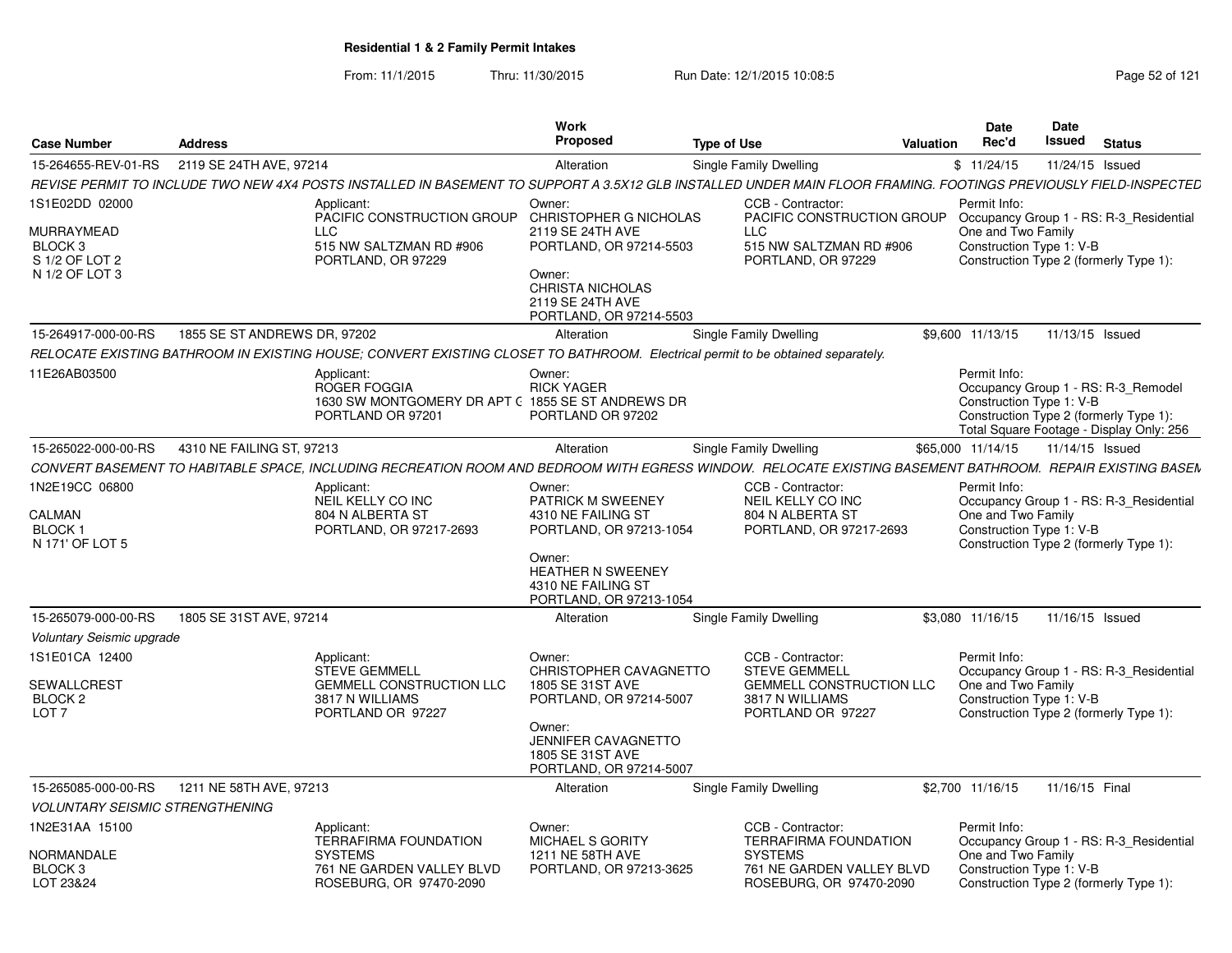From: 11/1/2015Thru: 11/30/2015 **Run Date: 12/1/2015 10:08:5** Page 53 of 121

| <b>Case Number</b>                                                           | <b>Address</b>                                                                                                                                               | <b>Work</b><br>Proposed                                                                                                                                          | <b>Type of Use</b>                                                                                                           | Valuation | Date<br>Rec'd                      | <b>Date</b><br><b>Issued</b>                                | <b>Status</b>                                                                                                             |
|------------------------------------------------------------------------------|--------------------------------------------------------------------------------------------------------------------------------------------------------------|------------------------------------------------------------------------------------------------------------------------------------------------------------------|------------------------------------------------------------------------------------------------------------------------------|-----------|------------------------------------|-------------------------------------------------------------|---------------------------------------------------------------------------------------------------------------------------|
| 15-265106-000-00-RS                                                          | 3938 N MASSACHUSETTS AVE - Unit B, 97227                                                                                                                     | Alteration                                                                                                                                                       | <b>Single Family Dwelling</b>                                                                                                |           | \$30,000 11/16/15                  | 11/16/15 Issued                                             |                                                                                                                           |
|                                                                              | CREATE ADU IN BASEMENT; NEW BEDROOM, BATHROOM, KITCHEN, CREATING COMMON LAUNDRY; NEW EGRESS WINDOW ON SOUTH SIDE; ***SEPARATE TRADE PERMIT FOR ET AND MT ONL |                                                                                                                                                                  |                                                                                                                              |           |                                    |                                                             |                                                                                                                           |
| 1N1E22CC 09200                                                               | Applicant:<br><b>STEVE NYS</b><br><b>NYS ASSOCIATES</b><br>10250 SW 87TH<br>TIGARD OR 97223                                                                  | Owner:<br>MICHAEL J SMITH<br>3938 N MASSACHUSETTS AVE<br>PORTLAND, OR 97227<br>Owner:<br><b>JEANNIE NGUYEN</b><br>3938 N MASSACHUSETTS AVE<br>PORTLAND, OR 97227 |                                                                                                                              |           | Permit Info:                       | Construction Type 1: V-B<br>Number of New Dwelling Units: 1 | Occupancy Group 1 - RS: R-3_Remodel<br>Construction Type 2 (formerly Type 1):<br>Total Square Footage - Display Only: 532 |
| 15-265338-000-00-RS                                                          | 4506 N KERBY AVE, 97217                                                                                                                                      | Alteration                                                                                                                                                       | Single Family Dwelling                                                                                                       |           | \$3,000 11/16/15                   | 11/16/15 Final                                              |                                                                                                                           |
|                                                                              | ALTERATION TO REINFORCE CRIPPLE WALL(36"TALL) WITH 1/2" 5-PLY PLYWOOD TIE SILL PLATE TO CONCRETE FOUNDATION RIM JOIST TO TOP PLATE                           |                                                                                                                                                                  |                                                                                                                              |           |                                    |                                                             |                                                                                                                           |
| 1N1E22BD 01900<br><b>CLIFFORD ADD</b><br><b>BLOCK 17</b><br>LOT <sub>1</sub> | Applicant:<br>ABACUS HOME & BUILDING<br><b>ENERGY AUDITS LLC</b><br>12085 SW 135TH AVE #63<br><b>TIGARD, OR 97223</b>                                        | Owner:<br>WILLOUGHBY H WALLING<br>4506 N KERBY AVE<br>PORTLAND, OR 97217<br>Owner:<br><b>VIRGINIA MERSEREAU</b><br>4506 N KERBY AVE<br>PORTLAND, OR 97217        | CCB - Contractor:<br>ABACUS HOME & BUILDING<br><b>ENERGY AUDITS LLC</b><br>12085 SW 135TH AVE #63<br><b>TIGARD, OR 97223</b> |           | Permit Info:<br>One and Two Family | Construction Type 1: V-B                                    | Occupancy Group 1 - RS: R-3_Residential<br>Construction Type 2 (formerly Type 1):                                         |
| 15-265414-000-00-RS                                                          | 137 NE 160TH AVE, 97230                                                                                                                                      | Alteration                                                                                                                                                       | <b>Single Family Dwelling</b>                                                                                                |           | \$50,000 11/16/15                  | 11/17/15 Issued                                             |                                                                                                                           |
|                                                                              | REMODEL EXISTING DWELLING, INCLUDING KITCHEN AND BATHROOM. REPLACE WINDOWS.                                                                                  |                                                                                                                                                                  |                                                                                                                              |           |                                    |                                                             |                                                                                                                           |
| 1N2E36DA 05300                                                               | Applicant:<br><b>DIXON REMODELING &amp;</b><br><b>RESTORATION</b><br>8050 SE 13TH SUITE 104<br>PORTLAND OR 97202                                             | Owner:<br>JON B CONGDON<br>139 NE 160TH AVE<br>PORTLAND, OR 97230-5403<br>Owner:<br><b>HARRIET R CONGDON</b><br>139 NE 160TH AVE<br>PORTLAND, OR 97230-5403      | CCB - Contractor:<br><b>DIXON REMODELING &amp;</b><br><b>RESTORATION</b><br>8050 SE 13TH SUITE 104<br>PORTLAND OR 97202      |           | Permit Info:<br>One and Two Family | Construction Type 1: V-B                                    | Occupancy Group 1 - RS: R-3_Residential<br>Construction Type 2 (formerly Type 1):                                         |
| 15-265695-000-00-RS                                                          | 7125 N PRINCETON ST, 97203                                                                                                                                   | Alteration                                                                                                                                                       | Single Family Dwelling                                                                                                       |           | \$3.280 11/17/15                   | 11/17/15 Final                                              |                                                                                                                           |
| Voluntary Seismic upgrade                                                    |                                                                                                                                                              |                                                                                                                                                                  |                                                                                                                              |           |                                    |                                                             |                                                                                                                           |
| 1N1E07BC 17700<br>SOUTH ST JOHNS                                             | Applicant:<br><b>MICHAEL WIEBER</b><br>ELYSIUM CONSTRUCTION LLC                                                                                              | Owner:<br><b>SCOTT S WAINSTOCK</b><br>7125 N PRINCETON ST                                                                                                        | CCB - Contractor:<br><b>MICHAEL WIEBER</b><br>ELYSIUM CONSTRUCTION LLC                                                       |           | Permit Info:<br>One and Two Family |                                                             | Occupancy Group 1 - RS: R-3_Residential                                                                                   |
| BLOCK 16<br>LOT 11<br>ELY 1/2 OF LOT 12                                      | PO BOX 12010<br>PORTLAND OR 97212                                                                                                                            | PORTLAND, OR 97203-5051                                                                                                                                          | PO BOX 12010<br>PORTLAND OR 97212                                                                                            |           |                                    | Construction Type 1: V-B                                    | Construction Type 2 (formerly Type 1):                                                                                    |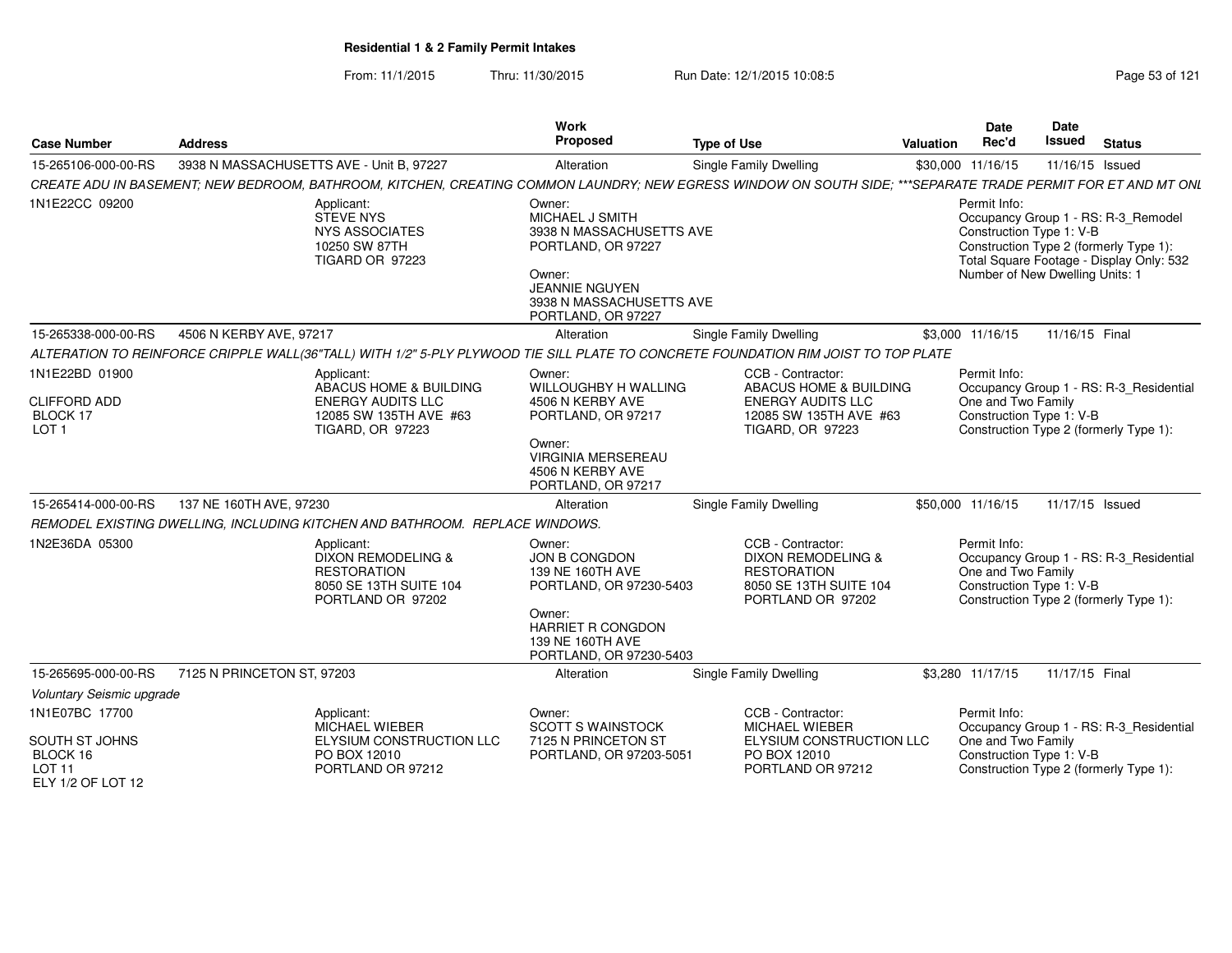From: 11/1/2015Thru: 11/30/2015 **Run Date: 12/1/2015 10:08:5** Register 2010 Page 54 of 121

|                                                                                            |                                           |                                                                                                                          | Work                                                                                                                                                  |                                                                                             |           | <b>Date</b>                                                                 | Date            |                                                                                                                           |
|--------------------------------------------------------------------------------------------|-------------------------------------------|--------------------------------------------------------------------------------------------------------------------------|-------------------------------------------------------------------------------------------------------------------------------------------------------|---------------------------------------------------------------------------------------------|-----------|-----------------------------------------------------------------------------|-----------------|---------------------------------------------------------------------------------------------------------------------------|
| <b>Case Number</b>                                                                         | <b>Address</b>                            |                                                                                                                          | <b>Proposed</b>                                                                                                                                       | <b>Type of Use</b>                                                                          | Valuation | Rec'd                                                                       | Issued          | <b>Status</b>                                                                                                             |
| 15-265888-000-00-RS                                                                        | 5355 SE 45TH AVE, 97206                   |                                                                                                                          | Alteration                                                                                                                                            | Single Family Dwelling                                                                      |           | \$7,285 11/17/15                                                            |                 | 11/17/15 Under Inspection                                                                                                 |
|                                                                                            | LEGALIZE BEDROOM AND BATHROOM IN BASEMENT |                                                                                                                          |                                                                                                                                                       |                                                                                             |           |                                                                             |                 |                                                                                                                           |
| 1S2E18BC 15700<br><b>AVONIA</b><br><b>BLOCK 4</b><br>LOT <sub>1</sub>                      |                                           | Applicant:<br>ANGELA HEMMING<br>14123 SE WARBLER PLACE<br>HAPPY VALLEY, OR 97086                                         | Owner:<br><b>ANTONIO BOCCUZZI</b><br>5355 SE 45TH AVE<br>PORTLAND, OR 97206<br>Owner:<br>CRESCENZA BOCCUZZI<br>5355 SE 45TH AVE<br>PORTLAND, OR 97206 |                                                                                             |           | Permit Info:<br>Construction Type 1: V-B                                    |                 | Occupancy Group 1 - RS: R-3_Remodel<br>Construction Type 2 (formerly Type 1):<br>Total Square Footage - Display Only: 194 |
| 15-266078-000-00-RS                                                                        | 7223 N KNOWLES AVE, 97217                 |                                                                                                                          | Alteration                                                                                                                                            | <b>Single Family Dwelling</b>                                                               |           | \$10,000 11/17/15                                                           | 11/17/15 Issued |                                                                                                                           |
|                                                                                            |                                           | NEW BATHROOM ON MAIN FLOOR, NEW BATHROOM ON 2ND FLOOR. NO EXTERIOR WORK.                                                 |                                                                                                                                                       |                                                                                             |           |                                                                             |                 |                                                                                                                           |
| 1N1E16BB 10800<br><b>ARBOR LODGE</b><br>BLOCK 20<br>S 1/2 OF LOT 14<br>N 26 2/3' OF LOT 15 |                                           | Applicant:<br><b>VLADIMIR LEVITANSKY</b><br>7223 N KNOWLES AVE<br>PORTLAND, OR 97217                                     | Owner:<br><b>VLADIMIR LEVITANSKY</b><br>7223 N KNOWLES AVE<br>PORTLAND, OR 97217                                                                      |                                                                                             |           | Permit Info:<br>One and Two Family<br>Construction Type 1: V-B              |                 | Occupancy Group 1 - RS: R-3 Residential<br>Construction Type 2 (formerly Type 1):                                         |
| 15-266117-000-00-RS                                                                        | 2850 NE DAVIS ST - Unit B, 97232          |                                                                                                                          | Alteration                                                                                                                                            | Single Family Dwelling                                                                      |           | \$85,000 11/18/15                                                           | 11/18/15 Issued |                                                                                                                           |
|                                                                                            |                                           | CONVERT BASEMENT TO ACCESSORY DWELLING UNIT WITH (2) BEDROOMS, BATHROOM, LIVING ROOM, AND KITCHEN.                       |                                                                                                                                                       |                                                                                             |           |                                                                             |                 |                                                                                                                           |
| 1N1E36CB 02900                                                                             |                                           | Applicant:<br><b>TODD SLOAN</b><br>TODD SLOAN ARCHITECTURE<br>UNION STATION #203<br>800 NW 6TH AVE<br>PORTLAND, OR 97219 | Owner:<br>CHRISTINA E POLLATZK<br>3436 NE FREMONT ST<br>PORTLAND, OR 97212-2665                                                                       | CCB - Contractor:<br><b>JONATHAN E GLAZE</b><br>2029 NE 128TH AVE<br>PORTLAND, OR 972302208 |           | Permit Info:<br>Construction Type 1: V-B<br>Number of New Dwelling Units: 1 |                 | Occupancy Group 1 - RS: R-3_Remodel<br>Construction Type 2 (formerly Type 1):<br>Total Square Footage - Display Only: 784 |
| 15-266480-000-00-RS                                                                        | 5020 SE BROOKLYN ST, 97206                |                                                                                                                          | Alteration                                                                                                                                            | Single Family Dwelling                                                                      |           | \$4,000 11/18/15                                                            |                 | 11/18/15 Under Inspection                                                                                                 |
|                                                                                            |                                           | NEW BATHROOM IN UNFINISHED BASEMENT, PARTITION WALLS ARE EXISTING. NO EXTERIOR WORK.                                     |                                                                                                                                                       |                                                                                             |           |                                                                             |                 |                                                                                                                           |
| 1S2E07BD 06800<br><b>CRESTON</b><br>BLOCK <sub>3</sub><br>LOT <sub>5</sub>                 |                                           | Applicant:<br>TIMOTHY W WRIGHT<br>5020 SE BROOKLYN ST<br>PORTLAND, OR 97206                                              | Owner:<br>TIMOTHY W WRIGHT<br>5020 SE BROOKLYN ST<br>PORTLAND, OR 97206                                                                               |                                                                                             |           | Permit Info:<br>One and Two Family<br>Construction Type 1: V-B              |                 | Occupancy Group 1 - RS: R-3_Residential<br>Construction Type 2 (formerly Type 1):                                         |
|                                                                                            |                                           |                                                                                                                          | Owner:<br><b>KELLY S WRIGHT</b><br>5020 SE BROOKLYN ST<br>PORTLAND, OR 97206                                                                          |                                                                                             |           |                                                                             |                 |                                                                                                                           |
| 15-266513-000-00-RS                                                                        | 6618 N TYLER AVE                          |                                                                                                                          | Alteration                                                                                                                                            | Single Family Dwelling                                                                      |           | \$500 11/18/15                                                              | 11/18/15 Final  |                                                                                                                           |
|                                                                                            |                                           | SOLAR - 3.870 KW ROOF TOP MOUNTED PV SYSTEM - PRESCRIPTIVE                                                               |                                                                                                                                                       |                                                                                             |           |                                                                             |                 |                                                                                                                           |
| 1N1W12DB 01402                                                                             |                                           | Applicant:<br>ELEMENTAL ENERGY INC                                                                                       | Owner:<br><b>JULIAN E ROSE</b>                                                                                                                        | CCB - Contractor:<br>ALAMEDA ELECTRIC LLC                                                   |           | Permit Info:                                                                |                 | Occupancy Group 1 - RS: R-3_Residential                                                                                   |
| PARTITION PLAT 2001-49<br>LOT <sub>2</sub>                                                 |                                           | 3123 SE BELMONT ST<br>PORTLAND, OR 97214                                                                                 | 6618 N TYLER AVE<br>PORTLAND, OR 97203-5540                                                                                                           | 3415 NE 44TH<br>PORTLAND, OR 97213                                                          |           | One and Two Family<br>Construction Type 1: V-B                              |                 | Construction Type 2 (formerly Type 1):                                                                                    |
|                                                                                            |                                           |                                                                                                                          |                                                                                                                                                       | CCB - Contractor:<br>ELEMENTAL ENERGY INC<br>3123 SE BELMONT ST<br>PORTLAND, OR 97214       |           |                                                                             |                 |                                                                                                                           |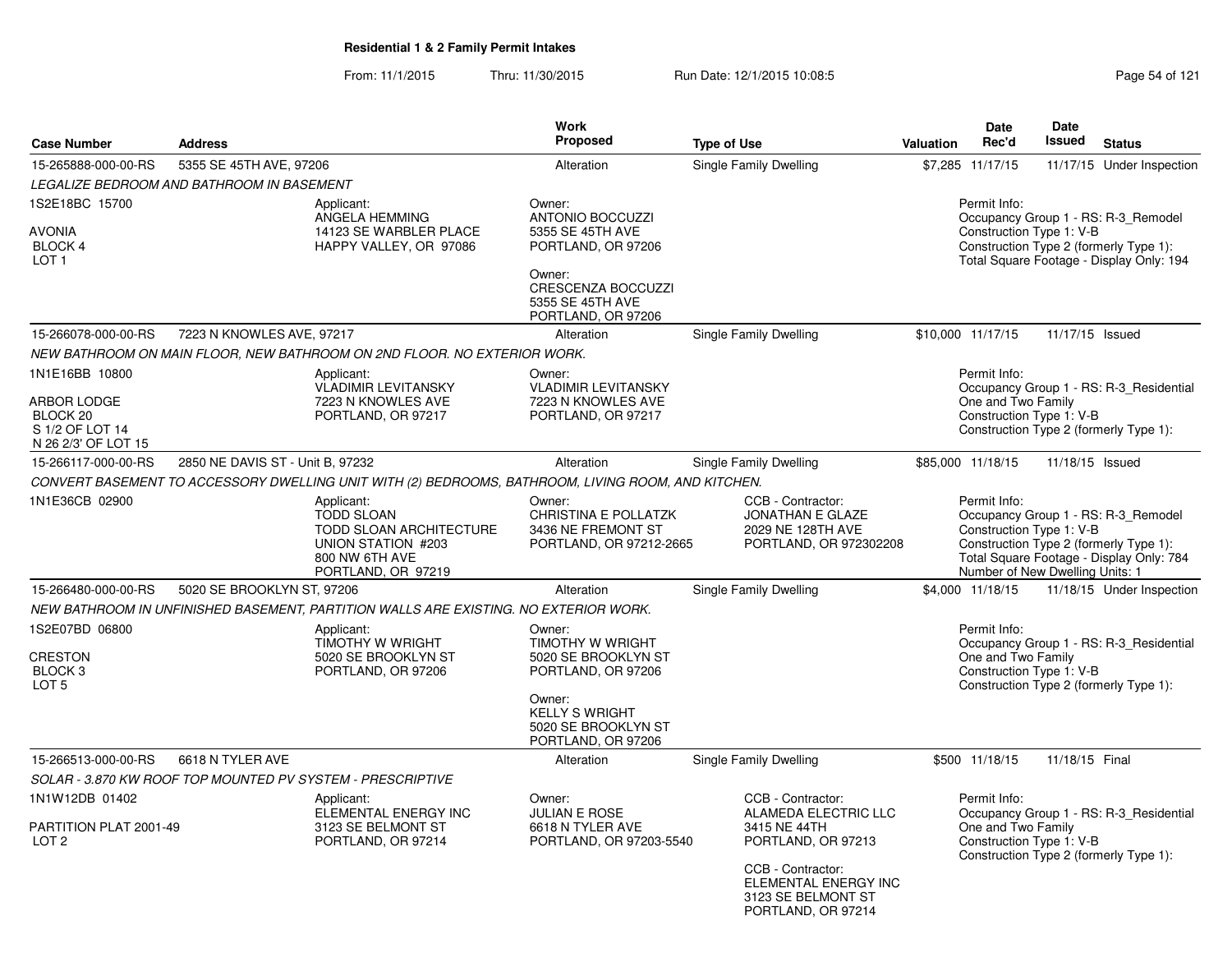From: 11/1/2015Thru: 11/30/2015 Run Date: 12/1/2015 10:08:5<br>
Page 55 of 121

| <b>Case Number</b>                      | <b>Address</b>                                                                                                                                             | Work<br>Proposed                                                                     | <b>Type of Use</b>                                                                                                                 | Valuation | <b>Date</b><br>Rec'd                           | <b>Date</b><br><b>Issued</b> | <b>Status</b>                           |
|-----------------------------------------|------------------------------------------------------------------------------------------------------------------------------------------------------------|--------------------------------------------------------------------------------------|------------------------------------------------------------------------------------------------------------------------------------|-----------|------------------------------------------------|------------------------------|-----------------------------------------|
| 15-266528-000-00-RS                     | 8343 SW 57TH AVE, 97219                                                                                                                                    | Alteration                                                                           | Single Family Dwelling                                                                                                             |           | \$500 11/18/15                                 |                              | 11/18/15 Issued                         |
|                                         | SOLAR - 1.290 KW ROOF TOP MOUNTED PV SYSTEM - PRESCRIPTIVE                                                                                                 |                                                                                      |                                                                                                                                    |           |                                                |                              |                                         |
| 1S1E19CD 05800                          | Applicant:<br>ELEMENTAL ENERGY INC                                                                                                                         | Owner:<br><b>GARY S MINISZEWSKI</b>                                                  | CCB - Contractor:<br><b>ALAMEDA ELECTRIC LLC</b>                                                                                   |           | Permit Info:                                   |                              | Occupancy Group 1 - RS: R-3_Residential |
| SECTION 19 1S 1E<br>TL 5800 0.23 ACRES  | 3123 SE BELMONT ST<br>PORTLAND, OR 97214                                                                                                                   | 8343 SW 57TH AVE<br>PORTLAND, OR 97219-3256                                          | 3415 NE 44TH<br>PORTLAND, OR 97213                                                                                                 |           | One and Two Family<br>Construction Type 1: V-B |                              | Construction Type 2 (formerly Type 1):  |
|                                         |                                                                                                                                                            | Owner:<br><b>GLORIA A MINISZEWSKI</b><br>8343 SW 57TH AVE<br>PORTLAND, OR 97219-3256 | CCB - Contractor:<br>ELEMENTAL ENERGY INC<br>3123 SE BELMONT ST<br>PORTLAND, OR 97214                                              |           |                                                |                              |                                         |
| 15-266570-000-00-RS                     | 2838 NE HAMBLET ST. 97212                                                                                                                                  | Alteration                                                                           | Single Family Dwelling                                                                                                             |           | \$25,000 11/18/15                              |                              | 11/21/15 Under Inspection               |
|                                         | CREATE NEW MAIN FLOOR MASTER BATHROOM AND POWDER ROOM. UPDATE KITCHEN. NEW WINDOWS AND DOORS ON REAR AND SIDE ELEVATIONS. ADD CEILING JOISTS TO STRENGTHE  |                                                                                      |                                                                                                                                    |           |                                                |                              |                                         |
| 1N1E24CC 04900                          | Applicant:<br>Jason Rodarte                                                                                                                                | Owner:<br><b>BRIAN G BOSTICK</b>                                                     | CCB - Contractor:<br><b>IRVINGTON AIR</b>                                                                                          |           | Permit Info:                                   |                              | Occupancy Group 1 - RS: R-3_Residential |
| <b>ALAMEDA PARK</b><br>BLOCK 12         | <b>RODARTE DESIGN &amp; REMODEL</b><br>INC.                                                                                                                | 2838 NE HAMBLET ST<br>PORTLAND, OR 97212-1656                                        | 2434 NE TILLAMOOK ST<br>PORTLAND, OR 97212                                                                                         |           | One and Two Family<br>Construction Type 1: V-B |                              |                                         |
| LOT 4&5&6&8 TL 4900                     | 1925 NE 53rd Avenue<br>Portland, OR 97213                                                                                                                  | Owner:<br>DANNELL J BOSTICK<br>2838 NE HAMBLET ST<br>PORTLAND, OR 97212-1656         | CCB - Contractor:<br><b>BADGER ELECTRIC INC</b><br>4415 NE SANDY BLVD, #205<br>PORTLAND OR 97213                                   |           |                                                |                              | Construction Type 2 (formerly Type 1):  |
|                                         |                                                                                                                                                            |                                                                                      | CCB - Contractor:<br><b>JASON RODARTE</b><br><b>RODARTE DESIGN AND</b><br><b>REMODEL INC</b><br>1925 NE 53RD<br>PORTLAND, OR 97213 |           |                                                |                              |                                         |
| 15-266649-000-00-RS                     | 9005 N VAN HOUTEN AVE, 97203                                                                                                                               | Alteration                                                                           | Single Family Dwelling                                                                                                             |           | \$3.000 11/18/15                               |                              | 11/18/15 Issued                         |
|                                         | INTERIOR REMODEL CONSISTING OF DEMO OF SEVERAL WALLS FOR KITCHEN REMODEL; NEW WALLS IN EXISTING BEDROOM AND TO CREATE NEW PANTRY; NEW WINDOW ON SOUTH SIDE |                                                                                      |                                                                                                                                    |           |                                                |                              |                                         |
| 1N1E07AA 11700                          | Applicant:<br>PAUL COTTLE CONSTRUCTION                                                                                                                     | Owner:<br>TERRI L BURKE                                                              | CCB - Contractor:<br>PAUL COTTLE CONSTRUCTION                                                                                      |           | Permit Info:                                   |                              | Occupancy Group 1 - RS: R-3_Residential |
| <b>COLLEGE PL</b><br>BLOCK <sub>2</sub> | <b>LLC</b><br>4420 NE 54TH AVE #2                                                                                                                          | 9005 N VAN HOUTON AVE<br>PORTLAND, OR 97203-2740                                     | <b>LLC</b><br>4420 NE 54TH AVE #2                                                                                                  |           | One and Two Family<br>Construction Type 1: V-B |                              |                                         |
| LOT 21&22                               | PORTLAND, OR 97218                                                                                                                                         | Owner:<br><b>JOEL G BURKE</b><br>9005 N VAN HOUTON AVE<br>PORTLAND, OR 97203-2740    | PORTLAND, OR 97218                                                                                                                 |           |                                                |                              | Construction Type 2 (formerly Type 1):  |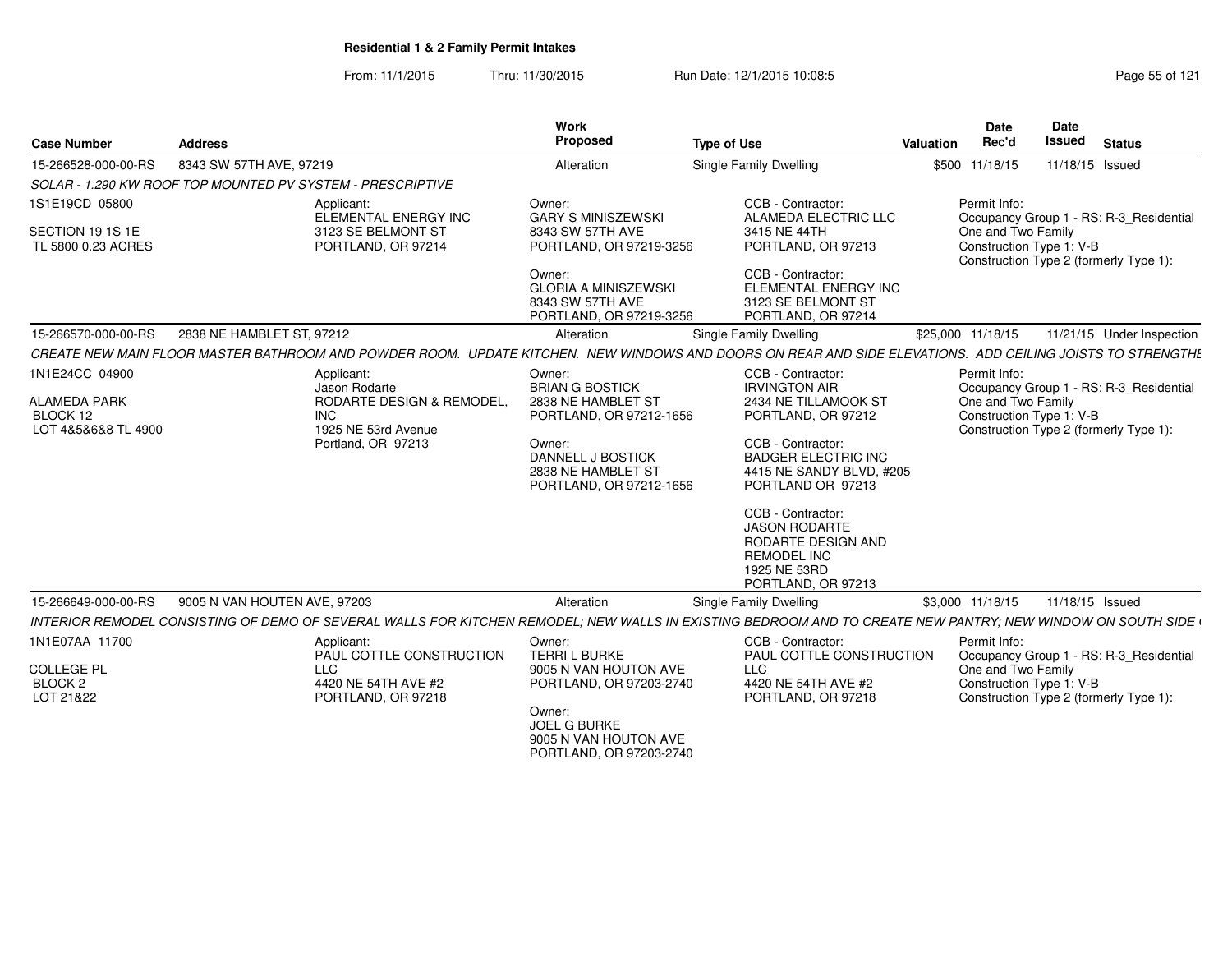From: 11/1/2015Thru: 11/30/2015 Run Date: 12/1/2015 10:08:5<br>
Page 56 of 121

|                                                                            |                          |                                                                                              | Work                                                                                                                                                         |                                                                                                                                                                 |           | <b>Date</b>                                                    | <b>Date</b> |                                                                                                                           |
|----------------------------------------------------------------------------|--------------------------|----------------------------------------------------------------------------------------------|--------------------------------------------------------------------------------------------------------------------------------------------------------------|-----------------------------------------------------------------------------------------------------------------------------------------------------------------|-----------|----------------------------------------------------------------|-------------|---------------------------------------------------------------------------------------------------------------------------|
| <b>Case Number</b>                                                         | <b>Address</b>           |                                                                                              | <b>Proposed</b>                                                                                                                                              | <b>Type of Use</b>                                                                                                                                              | Valuation | Rec'd                                                          | Issued      | <b>Status</b>                                                                                                             |
| 15-266680-000-00-RS                                                        | 4111 NE 132ND AVE, 97230 |                                                                                              | Alteration                                                                                                                                                   | Single Family Dwelling                                                                                                                                          |           | \$4,506 11/24/15                                               |             | 11/24/15 Issued                                                                                                           |
|                                                                            |                          | LEGALIZE BASEMENT BEDROOM AND EGRESS WINDOW AS REQUIRED PER 15-253120 HS                     |                                                                                                                                                              |                                                                                                                                                                 |           |                                                                |             |                                                                                                                           |
| 1N2E23CA 09300<br>PRESTIGE PK<br>BLOCK 8<br>LOT <sub>3</sub>               |                          | Applicant:<br>ANTHONETTE K GUY<br>4111 NE 132ND AVE<br>PORTLAND, OR 97230-1428               | Owner:<br>ANTHONETTE K GUY<br>4111 NE 132ND AVE<br>PORTLAND, OR 97230-1428<br>Owner:<br>STEVE A GUY<br>4111 NE 132ND AVE<br>PORTLAND, OR 97230-1428          |                                                                                                                                                                 |           | Permit Info:<br>Construction Type 1: V-B                       |             | Occupancy Group 1 - RS: R-3 Remodel<br>Construction Type 2 (formerly Type 1):<br>Total Square Footage - Display Only: 120 |
| 15-266735-000-00-RS                                                        | 7807 SE MALDEN ST, 97206 |                                                                                              | Alteration                                                                                                                                                   | Single Family Dwelling                                                                                                                                          |           | \$2,500 11/18/15                                               |             | 11/18/15 Issued                                                                                                           |
|                                                                            |                          | INTERIOR REMODEL TO WIDEN TWO DOORS FOR WHEELCHAIR ACCESS AND RECONFIGURE SHOWER IN BATHROOM |                                                                                                                                                              |                                                                                                                                                                 |           |                                                                |             |                                                                                                                           |
| 1S2E20DA 12600<br>D & O LITTLE HMS SUB 2<br>LOT 20 TL 12600                |                          | Applicant:<br>ALVIN L WOODRUFF<br>7807 SE MALDEN ST<br>PORTLAND, OR 97206-7840               | Owner:<br>ALVIN L WOODRUFF<br>7807 SE MALDEN ST<br>PORTLAND, OR 97206-7840<br>Owner:<br>YVONNE C WOODRUFF<br>7807 SE MALDEN ST<br>PORTLAND, OR 97206-7840    |                                                                                                                                                                 |           | Permit Info:<br>One and Two Family<br>Construction Type 1: V-B |             | Occupancy Group 1 - RS: R-3_Residential<br>Construction Type 2 (formerly Type 1):                                         |
| 15-266780-000-00-RS                                                        | 435 SE 69TH AVE, 97215   |                                                                                              | Alteration                                                                                                                                                   | Single Family Dwelling                                                                                                                                          |           | \$15,000 11/18/15                                              |             | 11/18/15 Issued                                                                                                           |
|                                                                            |                          | REMODEL SPACE ON THIRD FLOOR TO CONVERT CLOSET TO BATHROOM. 5 TOILETS TOTAL                  |                                                                                                                                                              |                                                                                                                                                                 |           |                                                                |             |                                                                                                                           |
| 1N2E32CD 12900<br><b>BROADVIEW</b><br><b>BLOCK1</b><br>W 100' OF LOT 4     |                          | Applicant:<br><b>JASON ZABELL</b><br>435 SE 69TH AVE<br>PORTLAND, OR 97215                   | Owner:<br><b>JASON ZABELL</b><br>435 SE 69TH AVE<br>PORTLAND, OR 97215                                                                                       |                                                                                                                                                                 |           | Permit Info:<br>One and Two Family<br>Construction Type 1: V-B |             | Occupancy Group 1 - RS: R-3 Residential<br>Construction Type 2 (formerly Type 1):                                         |
| 15-266812-000-00-RS                                                        | 2119 SW CANBY ST, 97219  |                                                                                              | Alteration                                                                                                                                                   | Single Family Dwelling                                                                                                                                          |           | \$6,750 11/18/15                                               |             | 11/18/15 Issued                                                                                                           |
|                                                                            |                          | SOLAR INSTALLATION - 3.92KW ROOF MOUNTED SYSTEM - NON PRESCRIPTIVE                           |                                                                                                                                                              |                                                                                                                                                                 |           |                                                                |             |                                                                                                                           |
| 1S1E21BC 05400<br><b>RAZ HILL</b><br>LOT <sub>8</sub>                      |                          | Applicant:<br>NEIL KELLY CO INC<br>804 N ALBERTA ST<br>PORTLAND, OR 97217-2693               | Owner:<br>MARIE D MC DONOUGH<br>2119 SW CANBY ST<br>PORTLAND, OR 97219-2600                                                                                  | CCB - Contractor:<br>NEIL KELLY CO INC<br>804 N ALBERTA ST<br>PORTLAND, OR 97217-2693                                                                           |           | Permit Info:<br>One and Two Family<br>Construction Type 1: V-B |             | Occupancy Group 1 - RS: R-3 Residential<br>Construction Type 2 (formerly Type 1):                                         |
| 15-266813-000-00-RS                                                        | 920 SE 69TH AVE, 97215   |                                                                                              | Alteration                                                                                                                                                   | Single Family Dwelling                                                                                                                                          |           | \$40,000 11/18/15                                              |             | 11/18/15 Issued                                                                                                           |
|                                                                            |                          |                                                                                              |                                                                                                                                                              | CONVERT (2) CLOSETS ON 2ND STORY INTO NEW BATHROOM. REMOVE WALLS IN DINING ROOM ON MAIN FLOOR, INSTALL NEW POST AND BEAM, NEW FOOTINGS IN BASEMENT. NO EXTERIO. |           |                                                                |             |                                                                                                                           |
| 1S2E05BA 14300<br>TABOR HTS<br><b>BLOCK P</b><br>S 60' OF W 53.5' OF LOT 6 |                          | Applicant:<br>TALL FIRS BUILDING CO<br>2820 SE ASH ST<br>PORTLAND, OR 97214                  | Owner:<br><b>JAMES F MEYERS</b><br>920 SE 69TH AVE<br>PORTLAND, OR 97215-2120<br>Owner:<br><b>JOY C MEYERS</b><br>920 SE 69TH AVE<br>PORTLAND, OR 97215-2120 | CCB - Contractor:<br>TALL FIRS BUILDING CO<br><b>2820 SE ASH ST</b><br>PORTLAND, OR 97214                                                                       |           | Permit Info:<br>One and Two Family<br>Construction Type 1: V-B |             | Occupancy Group 1 - RS: R-3 Residential<br>Construction Type 2 (formerly Type 1):                                         |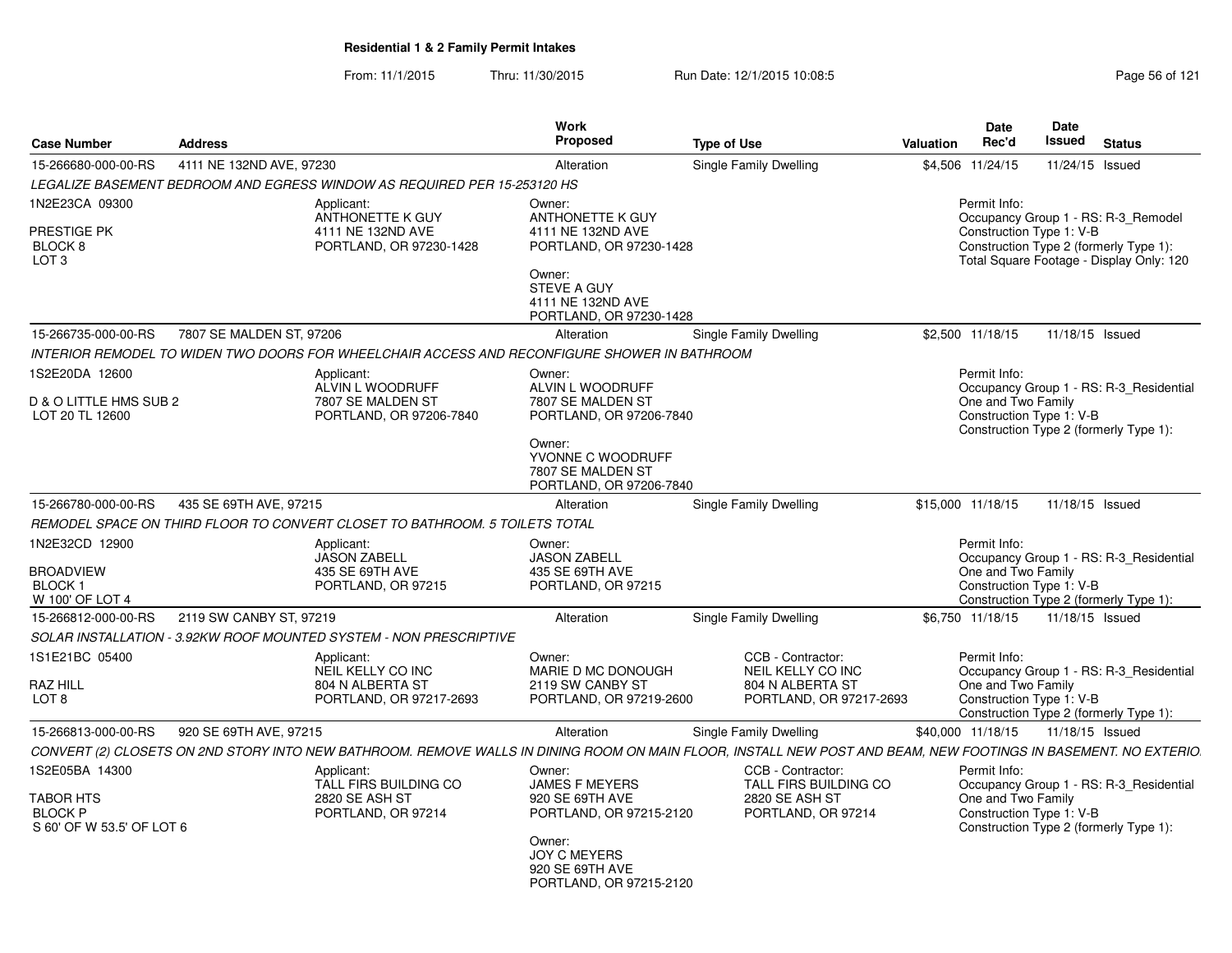From: 11/1/2015Thru: 11/30/2015 Run Date: 12/1/2015 10:08:5<br>
Page 57 of 121

|                                        |                                                                                                                          | Work<br>Proposed                                                                                                                                 |                                                                                                                                                                                                                                                                                                           |                  | <b>Date</b>                                    | <b>Date</b>     |                                                                                   |
|----------------------------------------|--------------------------------------------------------------------------------------------------------------------------|--------------------------------------------------------------------------------------------------------------------------------------------------|-----------------------------------------------------------------------------------------------------------------------------------------------------------------------------------------------------------------------------------------------------------------------------------------------------------|------------------|------------------------------------------------|-----------------|-----------------------------------------------------------------------------------|
| <b>Case Number</b>                     | <b>Address</b>                                                                                                           |                                                                                                                                                  | <b>Type of Use</b>                                                                                                                                                                                                                                                                                        | <b>Valuation</b> | Rec'd                                          | Issued          | <b>Status</b>                                                                     |
| 15-266822-000-00-RS                    | 4915 NE 26TH AVE                                                                                                         | Alteration                                                                                                                                       | <b>Single Family Dwelling</b>                                                                                                                                                                                                                                                                             |                  | \$500 11/18/15                                 | 11/18/15 Issued |                                                                                   |
|                                        | SOLAR INSTALLATION - 2.24KW ROOF MOUNTED PV SYSTE- PRESCRIPTI VE                                                         |                                                                                                                                                  |                                                                                                                                                                                                                                                                                                           |                  |                                                |                 |                                                                                   |
| 1N1E24BC 05805                         | Applicant:<br>NEIL KELLY CO INC                                                                                          | Owner:<br><b>JOHN S MAY</b>                                                                                                                      | CCB - Contractor:<br>NEIL KELLY CO INC                                                                                                                                                                                                                                                                    |                  | Permit Info:                                   |                 | Occupancy Group 1 - RS: R-3_Residential                                           |
| ALBERTA ROW NO 2<br>LOT <sub>9</sub>   | 804 N ALBERTA ST<br>PORTLAND, OR 97217-2693                                                                              | 4915 NE 26TH AVE<br>PORTLAND, OR 97211-6320                                                                                                      | 804 N ALBERTA ST<br>PORTLAND, OR 97217-2693                                                                                                                                                                                                                                                               |                  | One and Two Family<br>Construction Type 1: V-B |                 | Construction Type 2 (formerly Type 1):                                            |
|                                        |                                                                                                                          | Owner:<br><b>ROBIN MAY</b><br>4915 NE 26TH AVE<br>PORTLAND, OR 97211-6320                                                                        |                                                                                                                                                                                                                                                                                                           |                  |                                                |                 |                                                                                   |
| 15-266982-000-00-RS                    | 01870 SW MILITARY RD                                                                                                     | Alteration                                                                                                                                       | Single Family Dwelling                                                                                                                                                                                                                                                                                    |                  | \$125,000 11/19/15                             | 11/23/15 Issued |                                                                                   |
|                                        | KITCHEN REMODEL SOME WINDOW AND DOOR MODIFICATIONS                                                                       |                                                                                                                                                  |                                                                                                                                                                                                                                                                                                           |                  |                                                |                 |                                                                                   |
| 1S1E35CB 02300                         | Applicant:                                                                                                               | Owner:                                                                                                                                           | CCB - Contractor:                                                                                                                                                                                                                                                                                         |                  | Permit Info:                                   |                 |                                                                                   |
| <b>ABERNETHY HTS</b><br>LOT 37 TL 2300 | <b>KARL RAPFOGEL</b><br><b>GREEN GABLES DESIGN &amp;</b><br>RESTORATION, INC.<br>PO BOX 4264<br>PORTLAND, OR 97208       | <b>PATRICK STONE</b><br>01870 SW MILITARY RD<br>PORTLAND, OR 97219<br>Owner:<br><b>VICKI STONE</b><br>01870 SW MILITARY RD<br>PORTLAND, OR 97219 | WEST SIDE ELECTRIC COMPANY<br>INC.<br>1834 SE 8TH AVE<br>PORTLAND, OR 97214-3532<br>CCB - Contractor:<br>PIPELINE PLUMBING & DRAIN<br>333 S STATE ST PMB V-108<br>LAKE OSWEGO OR 97034<br>CCB - Contractor:<br><b>GREEN GABLES DESIGN &amp;</b><br>RESTORATION, INC.<br>PO BOX 4264<br>PORTLAND, OR 97208 |                  | One and Two Family<br>Construction Type 1: V-B |                 | Occupancy Group 1 - RS: R-3_Residential<br>Construction Type 2 (formerly Type 1): |
| 15-267024-000-00-RS                    | 4419 NE 47TH AVE, 97218                                                                                                  | Alteration                                                                                                                                       | <b>Single Family Dwelling</b>                                                                                                                                                                                                                                                                             |                  | \$25,000 11/20/15                              | 11/20/15 Issued |                                                                                   |
|                                        | ALTERATION INTERIOR ONLY-REMOVE WALL BETWEEN DINING ROOM AND THE KITCHEN ADD BEAMTRADE PERMITS TO BE OBTAINED SEPARATELY |                                                                                                                                                  |                                                                                                                                                                                                                                                                                                           |                  |                                                |                 |                                                                                   |
| 1N2E19CB 04300                         | Applicant:<br>DONALD E III GRAHAM                                                                                        | Owner:<br>DONALD E III GRAHAM                                                                                                                    |                                                                                                                                                                                                                                                                                                           |                  | Permit Info:                                   |                 | Occupancy Group 1 - RS: R-3 Residential                                           |
| SECTION 19 1N 2E<br>TL 4300 0.17 ACRES | 4419 NE 47TH AVE<br>PORTLAND, OR 97218-1611                                                                              | 4419 NE 47TH AVE<br>PORTLAND, OR 97218-1611                                                                                                      |                                                                                                                                                                                                                                                                                                           |                  | One and Two Family<br>Construction Type 1: V-B |                 | Construction Type 2 (formerly Type 1):                                            |
|                                        |                                                                                                                          | Owner:<br><b>TRACY V GRAHAM</b><br>4419 NE 47TH AVE<br>PORTLAND, OR 97218-1611                                                                   |                                                                                                                                                                                                                                                                                                           |                  |                                                |                 |                                                                                   |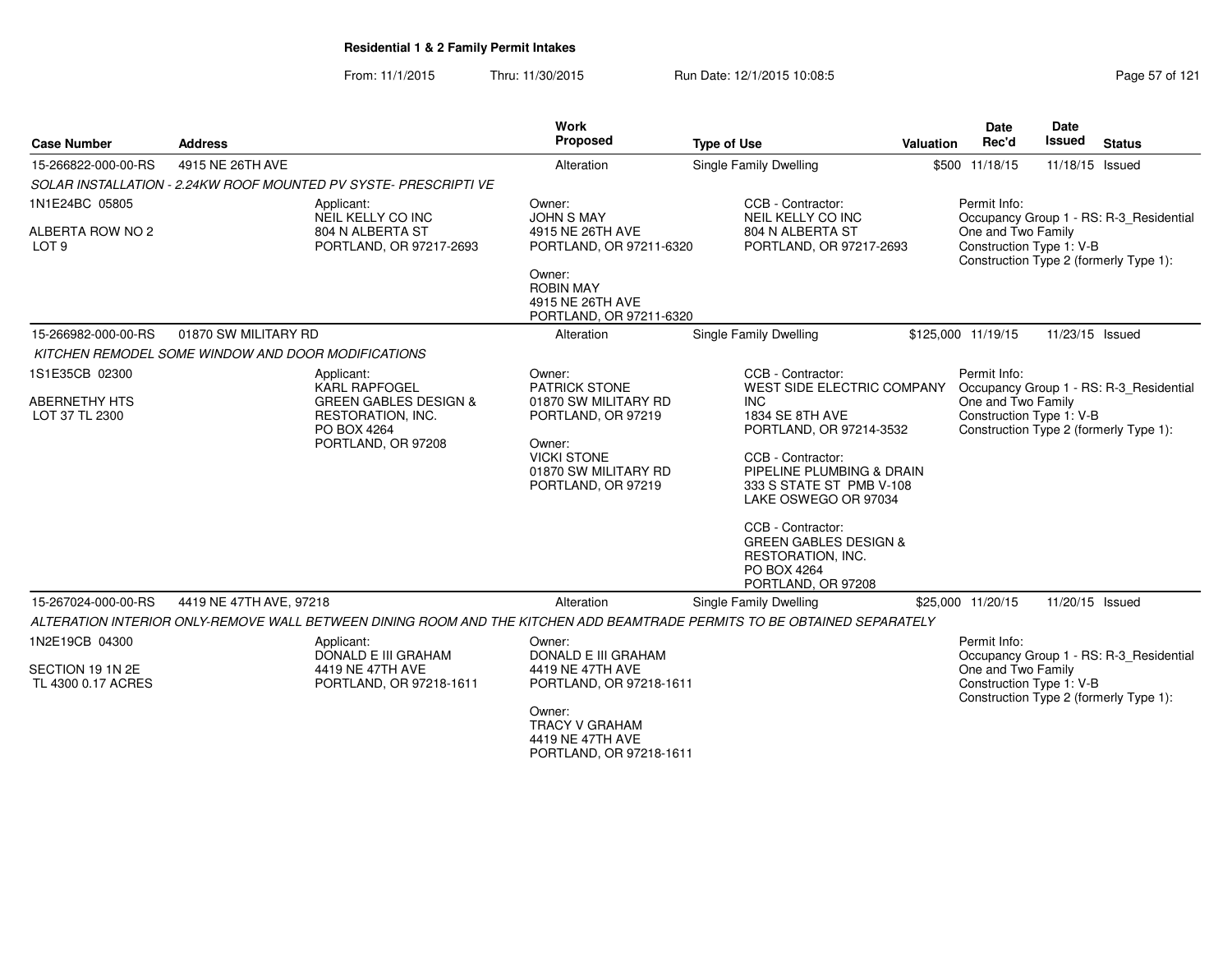From: 11/1/2015Thru: 11/30/2015 Run Date: 12/1/2015 10:08:5<br>
Page 58 of 121

| <b>Case Number</b>                                              | <b>Address</b>                                                                                                                                                  | Work<br>Proposed                                                                                                        | <b>Type of Use</b>                                                                                              | <b>Valuation</b> | <b>Date</b><br>Rec'd                                                        | Date<br><b>Issued</b> | <b>Status</b>                                                                                                             |
|-----------------------------------------------------------------|-----------------------------------------------------------------------------------------------------------------------------------------------------------------|-------------------------------------------------------------------------------------------------------------------------|-----------------------------------------------------------------------------------------------------------------|------------------|-----------------------------------------------------------------------------|-----------------------|---------------------------------------------------------------------------------------------------------------------------|
| 15-267063-000-00-RS                                             | 4211 SE 48TH AVE, 97206                                                                                                                                         | Alteration                                                                                                              | <b>Single Family Dwelling</b>                                                                                   |                  | \$3,350 11/19/15                                                            | 11/19/15 Final        |                                                                                                                           |
|                                                                 | VOLUNTARY SEISMIC STRENGTHENING - NO EXTERIOR WORK. SEISMIC STRENGTHENING PER CITY OF PORTLAND SEISMIC STRENGTHENING GUIDELINES - PRESCRIPTIVE                  |                                                                                                                         |                                                                                                                 |                  |                                                                             |                       |                                                                                                                           |
| 1S2E07CD 04700<br><b>IVANHOE</b><br>BLOCK 6<br>LOT <sub>2</sub> | Applicant:<br><b>CLYDE MANCHESTER</b><br><b>HELP GROUP INC</b><br>10006 SW CANYON RD<br>PORTLAND, OR 97225                                                      | Owner:<br>STEPHEN COHEN<br>4211 SE 48TH AVE<br>PORTLAND, OR 97206-4029<br>Owner:<br><b>KATHERINE G DAVIS</b>            | CCB - Contractor:<br>HELP HOME ENERGY LIFE<br>PERFORMANCE GROUP INC<br>10006 SW CANYON RD<br>PORTLAND, OR 97225 |                  | Permit Info:<br>Construction Type 1: V-B                                    |                       | Occupancy Group 1 - RS: R-3_Remodel<br>Construction Type 2 (formerly Type 1):                                             |
|                                                                 |                                                                                                                                                                 | 4211 SE 48TH AVE<br>PORTLAND, OR 97206-4029                                                                             |                                                                                                                 |                  |                                                                             |                       |                                                                                                                           |
| 15-267183-000-00-RS                                             | 5203 SE HAWTHORNE BLVD - Unit B, 97215                                                                                                                          | Alteration                                                                                                              | <b>Single Family Dwelling</b>                                                                                   |                  | \$35,000 11/23/15                                                           | 11/23/15 Issued       |                                                                                                                           |
|                                                                 | ALTERATION-CONVERT 775 SF BASEMENT TO AN ADU TO INCLUDE; 2 BEDROOMS, 1 BATHROOM, KITCHEN AND LAUNDRY SPACE.***TRADE PERMITS TO BE OBTAINED SEPARATELY***        |                                                                                                                         |                                                                                                                 |                  |                                                                             |                       |                                                                                                                           |
| 1S2E06AC 07300                                                  | Applicant:<br><b>BAU DESIGN LLC</b><br>1812 SE 46TH AVE<br>PORTLAND, OR 97215                                                                                   | Owner:<br>CHAD MCGEE<br>5203 SE HAWTHORNE BLVD<br>PORTLAND, OR 97215-3363                                               | CCB - Contractor:<br><b>BAU DESIGN LLC</b><br>1812 SE 46TH AVE<br>PORTLAND, OR 97215                            |                  | Permit Info:<br>Construction Type 1: V-B<br>Number of New Dwelling Units: 1 |                       | Occupancy Group 1 - RS: R-3_Remodel<br>Construction Type 2 (formerly Type 1):<br>Total Square Footage - Display Only: 775 |
| 15-267188-000-00-RS                                             | 4363 NE SIMPSON CT - Unit A, 97218                                                                                                                              | Alteration                                                                                                              | Single Family Dwelling                                                                                          |                  | \$2,500 11/19/15                                                            | 11/19/15 Issued       |                                                                                                                           |
|                                                                 | DEMOLISH EXISTING ATTACHED GARAGE - THREE EXTERIOR WALLS FOR FUTURE ADDITION. AT EXTERIOR WALL OF EXISTING HOUSE, PROVIDE 1/2" PLYWOOD SHEATHING, WEATHER BARRI |                                                                                                                         |                                                                                                                 |                  |                                                                             |                       |                                                                                                                           |
| 1N2E18CC 02700                                                  | Applicant:<br><b>GAREY KURTZ</b>                                                                                                                                | Owner:<br><b>BRETT J HECKMAN</b>                                                                                        | CCB - Contractor:<br><b>GAREY KURTZ</b>                                                                         |                  | Permit Info:                                                                |                       | Occupancy Group 1 - RS: R-3_Residential                                                                                   |
| <b>STOKES TR</b><br>LOT <sub>43</sub>                           | FIRST SERVICE CONTRACTING<br>4929 SE TENINO DRIVE<br>PORTLAND, OR 97206                                                                                         | 4363 NE SIMPSON CT<br>PORTLAND, OR 97218<br>Owner:<br><b>KENDRA L EVANS</b><br>4363 NE SIMPSON CT<br>PORTLAND, OR 97218 | FIRST SERVICE CONTRACTING<br>4929 SE TENINO DRIVE<br>PORTLAND, OR 97206                                         |                  | One and Two Family<br>Construction Type 1: V-B                              |                       | Construction Type 2 (formerly Type 1):                                                                                    |
| 15-267222-000-00-RS                                             | 7107 SE 30TH AVE, 97202                                                                                                                                         | Alteration                                                                                                              | Single Family Dwelling                                                                                          |                  | \$750 11/19/15                                                              | 11/19/15 Issued       |                                                                                                                           |
|                                                                 | VOLUNTARY SEISMIC ALTERATION TO INSTALL SEISMIC TIES BETWEEN CONCRETE FOUNDATION AND WOOD FRAMING ON TWO STORY HOUSE WITHOUT CRIPPLE WALL                       |                                                                                                                         |                                                                                                                 |                  |                                                                             |                       |                                                                                                                           |
| 1S1E24BA 10700                                                  | Applicant:<br>RUSS A WIDSTRAND                                                                                                                                  | Owner:<br><b>RUSS A WIDSTRAND</b>                                                                                       |                                                                                                                 |                  | Permit Info:                                                                |                       | Occupancy Group 1 - RS: R-3_Residential                                                                                   |
| <b>EASTMORELAND</b><br>BLOCK 10<br>LOT <sub>12</sub>            | 7107 SE 30TH AVE<br>PORTLAND, OR 97202-8617                                                                                                                     | 7107 SE 30TH AVE<br>PORTLAND, OR 97202-8617                                                                             |                                                                                                                 |                  | One and Two Family<br>Construction Type 1: V-B                              |                       | Construction Type 2 (formerly Type 1):                                                                                    |
| S 10' OF LOT 13                                                 |                                                                                                                                                                 | Owner:<br>BARBARA A WIDSTRAND<br>7107 SE 30TH AVE<br>PORTLAND, OR 97202-8617                                            |                                                                                                                 |                  |                                                                             |                       |                                                                                                                           |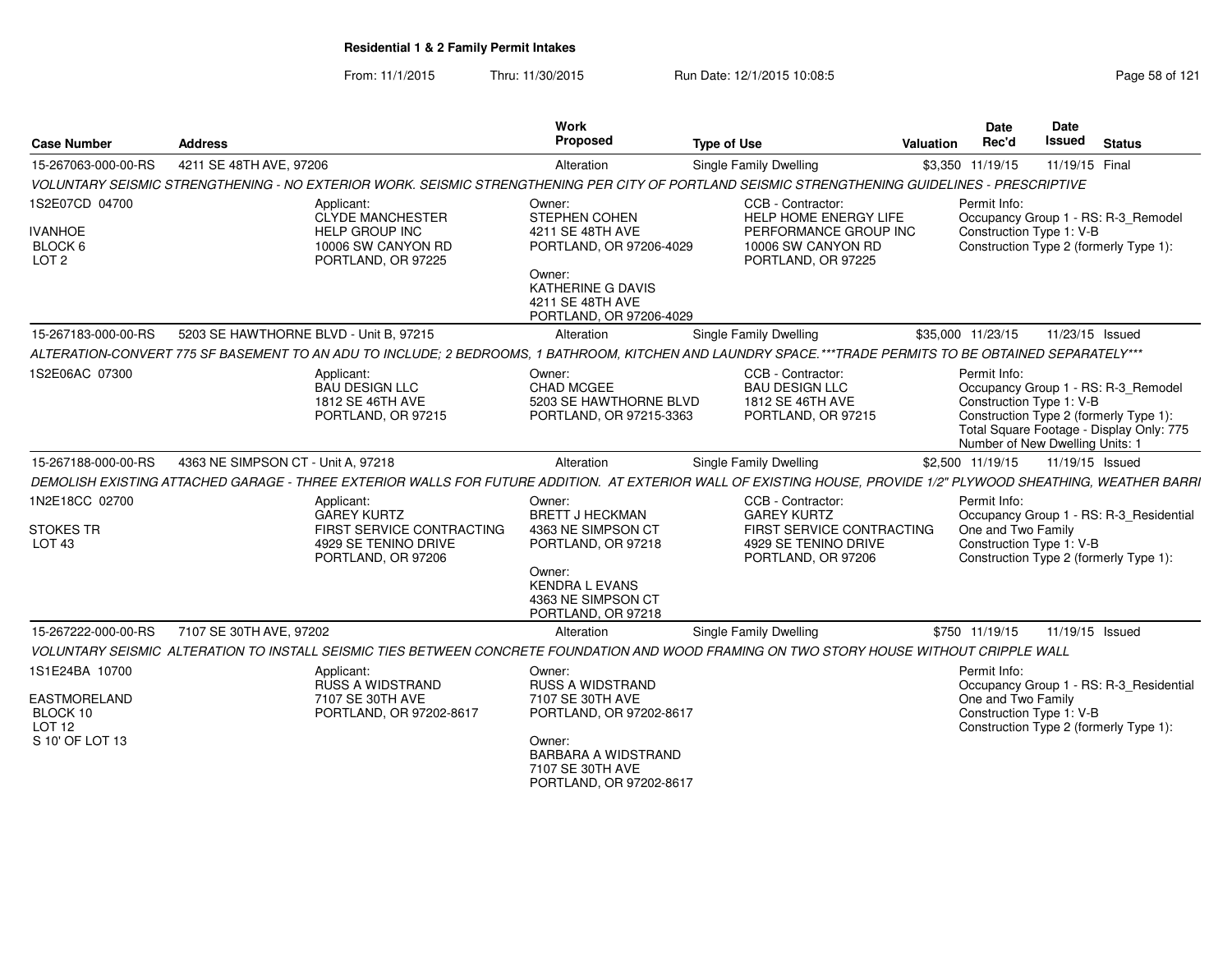From: 11/1/2015Thru: 11/30/2015 **Run Date: 12/1/2015 10:08:5 Research 2018** Page 59 of 121

| <b>Case Number</b>                                                                           | <b>Address</b>                            |                                                                                                                             | Work<br>Proposed                                                                                                                                         | <b>Type of Use</b>                                                                                                                                             | Valuation | Date<br>Rec'd                                                                                             | Date<br><b>Issued</b> | <b>Status</b>                                                                      |
|----------------------------------------------------------------------------------------------|-------------------------------------------|-----------------------------------------------------------------------------------------------------------------------------|----------------------------------------------------------------------------------------------------------------------------------------------------------|----------------------------------------------------------------------------------------------------------------------------------------------------------------|-----------|-----------------------------------------------------------------------------------------------------------|-----------------------|------------------------------------------------------------------------------------|
| 15-267238-000-00-RS                                                                          | 11305 SW 47TH AVE, 97219                  |                                                                                                                             | Alteration                                                                                                                                               | Single Family Dwelling                                                                                                                                         |           | \$4,000 11/20/15                                                                                          | 11/20/15 Issued       |                                                                                    |
|                                                                                              |                                           |                                                                                                                             |                                                                                                                                                          | ALTERATION TO REMOVE EXISTING WINDOW AT UPPER LEVEL ON NORTH ELEVATION AND INSTALL NEW EXTERIOR DOOR WITH 4 X 7 DECK AND STAIRWAY; ALSO REMOVE EXISTING WINDOW |           |                                                                                                           |                       |                                                                                    |
| 1S1E31AD 01000<br><b>WEST PORTLAND PK</b><br><b>BLOCK 57</b><br>LOT 19-21<br>N 15' OF LOT 22 |                                           | Applicant:<br>CARL EDWARD GOODMAN<br>5626 NE 38TH AVE<br>PORTLAND, OR 97211                                                 | Owner:<br>BOBBY E MC COY<br>11305 SW 47TH AVE<br>PORTLAND, OR 97219<br>Owner:<br><b>RACHEL D HARRIS</b><br>11305 SW 47TH AVE<br>PORTLAND, OR 97219       | CCB - Contractor:<br>CARL EDWARD GOODMAN<br>5626 NE 38TH AVE<br>PORTLAND, OR 97211                                                                             |           | Permit Info:<br>Occupancy Group 1 - RS: U_Decks,<br>Patios, Porches, Carports<br>Construction Type 1: V-B |                       | Construction Type 2 (formerly Type 1):<br>Total Square Footage - Display Only: 144 |
| 15-267329-000-00-RS                                                                          | 872 SW BROADWAY DR. 97201                 |                                                                                                                             | Alteration                                                                                                                                               | <b>Single Family Dwelling</b>                                                                                                                                  |           | \$60,000 11/19/15                                                                                         |                       | <b>Under Review</b>                                                                |
|                                                                                              |                                           | ENLARGE EXISTING DORMER AT REAR OF EXISTING DWELLING TO EXPAND EXISTING BEDROOM. REMODEL KITCHEN.                           |                                                                                                                                                          |                                                                                                                                                                |           |                                                                                                           |                       |                                                                                    |
| 1S1E09AB 03100<br>SECTION 09 1S 1E<br>TL 3100 0.17 ACRES                                     |                                           | Applicant:<br>RON HAYES<br>PRECISION HOMES AND<br><b>DEVELOPMENT LLC</b><br>9655 SW SUNSHINE CT #100<br>BEAVERTON, OR 97005 | Owner:<br><b>BRIAN DAPP</b><br>3324 SW 10TH AVE<br>PORTLAND, OR 97239-2906                                                                               | CCB - Contractor:<br><b>RON HAYES</b><br>PRECISION HOMES AND<br><b>DEVELOPMENT LLC</b><br>9655 SW SUNSHINE CT #100<br>BEAVERTON, OR 97005                      |           | Permit Info:<br>One and Two Family<br>Construction Type 1: V-B                                            |                       | Occupancy Group 1 - RS: R-3_Residential<br>Construction Type 2 (formerly Type 1):  |
| 15-267556-000-00-RS                                                                          | 2807 NE SKIDMORE ST, 97211                |                                                                                                                             | Alteration                                                                                                                                               | Single Family Dwelling                                                                                                                                         |           | \$80,000 11/20/15                                                                                         |                       | 11/20/15 Under Inspection                                                          |
|                                                                                              |                                           |                                                                                                                             |                                                                                                                                                          | IN BASEMENT ADD ADDITIONAL FOOTINGS FOR FOUNDATION ON WEST PORTION. ADD FOOTINGS TO EXISTING POSTS TO RESUPPORT CENTRAL BEAM. ON MAIN FLOOR ENLARGE HEAD HEI(  |           |                                                                                                           |                       |                                                                                    |
| 1N1E24CB 00900<br><b>ALAMEDA PARK</b><br>BLOCK 42<br>LOT <sub>1</sub>                        |                                           | Applicant:<br><b>JONATHON ZILKA</b><br><b>ZILKA DESIGN</b><br>2421 SE ASH ST<br>PORTLAND OR 97214                           | Owner:<br><b>BRIAN MURPHY</b><br>2807 NE SKIDMORE ST<br>PORTLAND, OR 97211<br>Owner:<br><b>MARIA MURPHY</b><br>2807 NE SKIDMORE ST<br>PORTLAND, OR 97211 | CCB - Contractor:<br>SAGE SIDING INC<br>7025 SW 78TH AVE<br>PORTLAND, OR 97223                                                                                 |           | Permit Info:<br>One and Two Family<br>Construction Type 1: V-B<br>Construction Type 2 (formerly Type 1):  |                       | Occupancy Group 1 - RS: R-3_Residential                                            |
| 15-267606-000-00-RS                                                                          | 4730 SE 113TH AVE, 97266                  |                                                                                                                             | Alteration                                                                                                                                               | <b>Single Family Dwelling</b>                                                                                                                                  |           | \$4,500 11/20/15                                                                                          |                       | 11/20/15 Under Inspection                                                          |
|                                                                                              | PERMIT EXISITING FULL BATH ON MAIN FLOOR. |                                                                                                                             |                                                                                                                                                          |                                                                                                                                                                |           |                                                                                                           |                       |                                                                                    |
| 1S2E15AB 05900<br><b>MIDLAND AC TR</b><br>LOT 1 TL 5900                                      |                                           | Applicant:<br>RICHARD VASQUEZ<br>R AND M DESIGNS, LLC<br>1950 NE EVERETT ST<br>PORTLAND, OR 97232                           | Owner:<br>R & M DESIGNS<br>5105 NE 21ST AVE<br>PORTLAND, OR 97211<br>Owner:<br><b>INVESTMENTS LLC</b><br>5105 NE 21ST AVE                                | CCB - Contractor:<br><b>EMPIRE PLUMBING LLC</b><br>19572 SW TREEHOUSE LN<br>BEAVERTON, OR 97007                                                                |           | Permit Info:<br>One and Two Family<br>Construction Type 1: V-B                                            |                       | Occupancy Group 1 - RS: R-3 Residential<br>Construction Type 2 (formerly Type 1):  |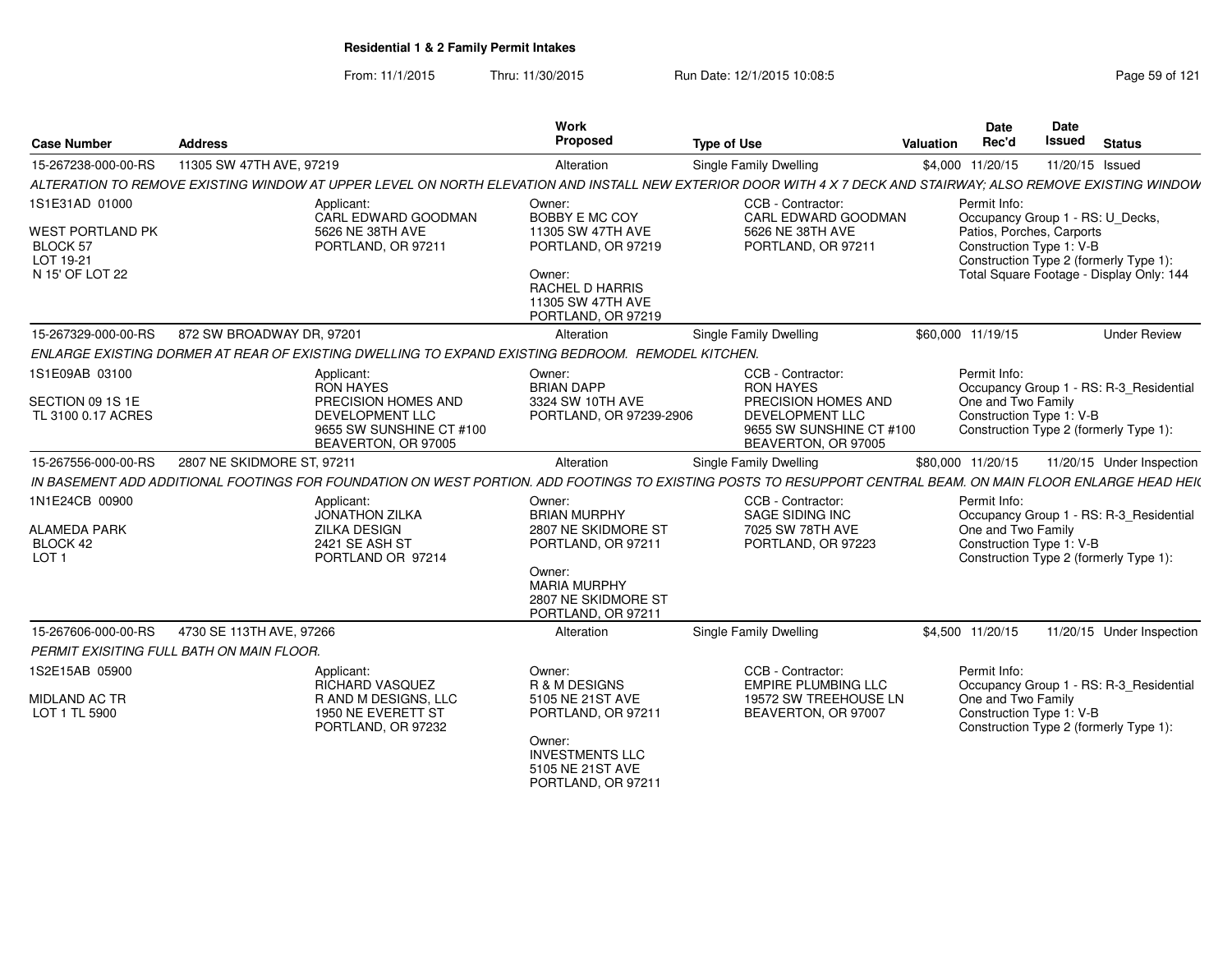From: 11/1/2015Thru: 11/30/2015 Run Date: 12/1/2015 10:08:5<br>
Page 60 of 121

| <b>Case Number</b>                                                                                                                                                                     | <b>Address</b>                                           |                                                                                                                   | <b>Work</b><br>Proposed                                                                                                                                           | <b>Valuation</b>                                                                                                                                                         | Date<br>Rec'd | Date<br><b>Issued</b>              | <b>Status</b>                                               |                                                                                                                               |
|----------------------------------------------------------------------------------------------------------------------------------------------------------------------------------------|----------------------------------------------------------|-------------------------------------------------------------------------------------------------------------------|-------------------------------------------------------------------------------------------------------------------------------------------------------------------|--------------------------------------------------------------------------------------------------------------------------------------------------------------------------|---------------|------------------------------------|-------------------------------------------------------------|-------------------------------------------------------------------------------------------------------------------------------|
| 15-267636-000-00-RS                                                                                                                                                                    | 6110 SW MILES CT - Unit B, 97219                         |                                                                                                                   | Alteration                                                                                                                                                        | Single Family Dwelling                                                                                                                                                   |               | \$30,000 11/20/15                  | 11/20/15 Issued                                             |                                                                                                                               |
|                                                                                                                                                                                        |                                                          |                                                                                                                   |                                                                                                                                                                   | CONVERT BASEMENT TO ACCESSORY DWELLING UNIT. CONSTRUCT WALLS TO CREATE A BEDROOM WITH EGRESS WINDOW, LIVING ROOM, FULL BATH, AND KITCHEN. TRADES TO BE OBTAI.            |               |                                    |                                                             |                                                                                                                               |
| 1S1E19BC 04400                                                                                                                                                                         |                                                          | Applicant:<br><b>DAWN C MARR</b><br>6110 SW MILES CT<br>PORTLAND, OR 97219-1161                                   | Owner:<br><b>DAWN C MARR</b><br>6110 SW MILES CT<br>PORTLAND, OR 97219-1161                                                                                       | CCB - Contractor:<br><b>DAVID MCALLISTER</b><br>DAVID W MCALLISTER<br><b>CONSTRUCTION</b><br>8438 SW 7TH AVE<br>PORTLAND OR 97219                                        |               | Permit Info:<br>One and Two Family | Construction Type 1: V-B<br>Number of New Dwelling Units: 1 | Occupancy Group 1 - RS: R-3_Residential<br>Construction Type 2 (formerly Type 1):<br>Total Square Footage - Display Only: 773 |
| 15-267753-000-00-RS                                                                                                                                                                    | 6002 N BOSTON AVE, 97217                                 |                                                                                                                   | Alteration                                                                                                                                                        | Single Family Dwelling                                                                                                                                                   |               | \$500 11/20/15                     | 11/20/15 Issued                                             |                                                                                                                               |
|                                                                                                                                                                                        | SOLAR - 1.9 KW ROOF TOP MOUNTED PV SYSTEM - PRESCRIPTIVE |                                                                                                                   |                                                                                                                                                                   |                                                                                                                                                                          |               |                                    |                                                             |                                                                                                                               |
| 1N1E16DB 13100<br><b>ALBION ADD</b><br>BLOCK <sub>2</sub><br>LOT 1 EXC PT IN ST & S 10' OF LOT 2                                                                                       |                                                          | Applicant:<br><b>JOHN GRIESER</b><br>ELEMENTAL ENERGY INC<br>3123 SE BELMONT ST<br>PORTLAND, OR 97214             | Owner:<br><b>MOLLY E LONG</b><br>6002 N BOSTON AVE<br>PORTLAND, OR 97217-4249<br>Owner:<br><b>KURT BURKHOLDER</b><br>6002 N BOSTON AVE<br>PORTLAND, OR 97217-4249 | CCB - Contractor:<br>ALAMEDA ELECTRIC LLC<br>3415 NE 44TH<br>PORTLAND, OR 97213<br>CCB - Contractor:<br>ELEMENTAL ENERGY INC<br>3123 SE BELMONT ST<br>PORTLAND, OR 97214 |               | Permit Info:<br>One and Two Family | Construction Type 1: V-B                                    | Occupancy Group 1 - RS: R-3 Residential<br>Construction Type 2 (formerly Type 1):                                             |
| 15-267859-000-00-RS                                                                                                                                                                    | 40 NE IVY ST, 97212                                      |                                                                                                                   | Alteration                                                                                                                                                        | Single Family Dwelling                                                                                                                                                   |               | \$4,500 11/20/15                   | 11/23/15 Issued                                             |                                                                                                                               |
|                                                                                                                                                                                        |                                                          |                                                                                                                   |                                                                                                                                                                   |                                                                                                                                                                          |               |                                    |                                                             |                                                                                                                               |
| NEW REAR WINDOW, REMOVE INTERIOR NON-BEARING WALL, ADD SHEAR PANELS TO REAR WALL PER ENGINEERING<br>1N1E27AA 06500<br><b>WILLIAMS AVE ADD</b><br><b>BLOCK 7</b><br>W 33 1/3' OF LOT 24 |                                                          | Applicant:<br><b>ADAM</b><br><b>ARCIFORM LLC</b><br>2303 N RANDOLPH AVE<br>PORTLAND, OR 97227                     | Owner:<br><b>MARIAH R HOWARD</b><br>40 NE IVY ST<br>PORTLAND, OR 97212-2036<br>Owner:<br><b>LAURENS GRASMAN</b><br>40 NE IVY ST<br>PORTLAND, OR 97212-2036        | CCB - Contractor:<br><b>ADAM</b><br><b>ARCIFORM LLC</b><br>2303 N RANDOLPH AVE<br>PORTLAND, OR 97227                                                                     |               | Permit Info:<br>One and Two Family | Construction Type 1: V-B                                    | Occupancy Group 1 - RS: R-3_Residential<br>Construction Type 2 (formerly Type 1):                                             |
| 15-267900-000-00-RS                                                                                                                                                                    | 13645 SE GLADSTONE ST, 97236                             |                                                                                                                   | Alteration                                                                                                                                                        | Single Family Dwelling                                                                                                                                                   |               | \$500 11/20/15                     | 11/20/15 Final                                              |                                                                                                                               |
|                                                                                                                                                                                        | SOLAR - 3.3 KW ROOF MOUNTED PV ARRAY - PRESCRIPTIVE      |                                                                                                                   |                                                                                                                                                                   |                                                                                                                                                                          |               |                                    |                                                             |                                                                                                                               |
| 1S2E11DC 01001<br>SECTION 11 1S 2E<br>TL 1001 0.21 ACRES                                                                                                                               |                                                          | Applicant:<br><b>SUNRUN INSTALLATION</b><br>SERVICES INC<br>775 FIERO LANE SUITE 200<br>SAN LUIS OBISPO, CA 93401 | Owner:<br><b>DONALD C BARTON</b><br>13645 SE GLADSTONE ST<br>PORTLAND, OR 97236                                                                                   | CCB - Contractor:<br><b>SUNRUN INSTALLATION</b><br><b>SERVICES INC</b><br>775 FIERO LANE SUITE 200<br>SAN LUIS OBISPO, CA 93401                                          |               | Permit Info:<br>One and Two Family | Construction Type 1: V-B                                    | Occupancy Group 1 - RS: R-3_Residential<br>Construction Type 2 (formerly Type 1):                                             |
| 15-267903-000-00-RS                                                                                                                                                                    | 3819 NE 112TH AVE, 97220                                 |                                                                                                                   | Alteration                                                                                                                                                        | Single Family Dwelling                                                                                                                                                   |               | \$500 11/20/15                     | 11/20/15 Issued                                             |                                                                                                                               |
|                                                                                                                                                                                        | SOLAR - 3.575 KW ROOF MOUNTED PV ARRAY - PRESCRIPTIVE    |                                                                                                                   |                                                                                                                                                                   |                                                                                                                                                                          |               |                                    |                                                             |                                                                                                                               |
| 1N2E22CD 02700<br><b>PARKROSE &amp; RPLT</b><br>BLOCK 41<br>LOT C EXC S 75'                                                                                                            |                                                          | Applicant:<br>SUNRUN INSTALLATION<br><b>SERVICES INC</b><br>775 FIERO LANE SUITE 200<br>SAN LUIS OBISPO, CA 93401 | Owner:<br>DARREN STRANGE<br>3819 NE 112TH AVE<br>PORTLAND, OR 97220<br>Owner:<br>KIM STRANGE<br>3819 NE 112TH AVE<br>PORTLAND, OR 97220                           | CCB - Contractor:<br>SUNRUN INSTALLATION<br><b>SERVICES INC</b><br>775 FIERO LANE SUITE 200<br>SAN LUIS OBISPO, CA 93401                                                 |               | Permit Info:<br>One and Two Family | Construction Type 1: V-B                                    | Occupancy Group 1 - RS: R-3 Residential<br>Construction Type 2 (formerly Type 1):                                             |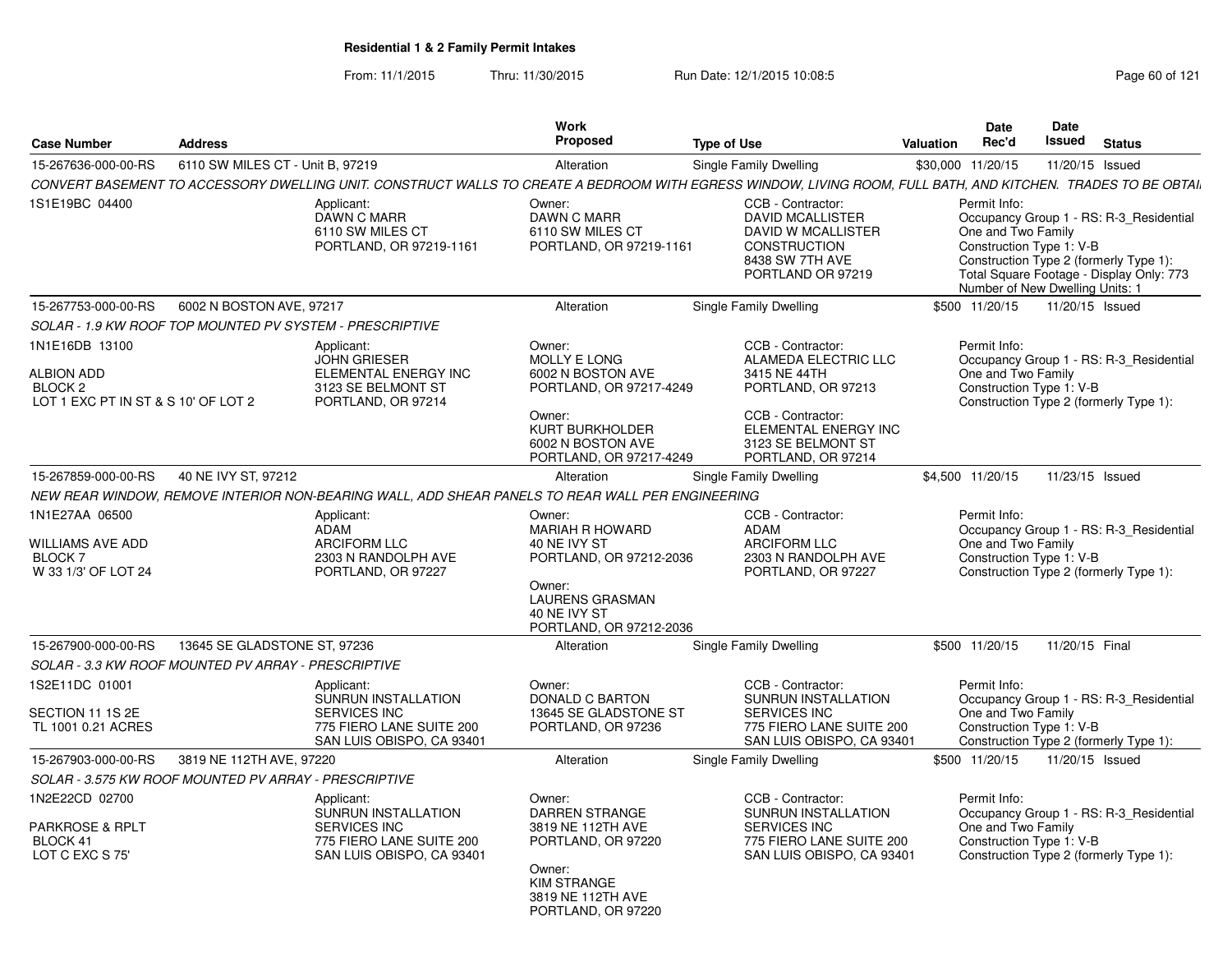From: 11/1/2015Thru: 11/30/2015 Run Date: 12/1/2015 10:08:5<br>
Page 61 of 121

| <b>Case Number</b>                                           | <b>Address</b>             |                                                                                          | Work<br><b>Proposed</b>                                                       | <b>Type of Use</b>                                                                                                                                           | <b>Valuation</b> | <b>Date</b><br>Rec'd                           | Date<br>Issued  | <b>Status</b>                                                                                                              |
|--------------------------------------------------------------|----------------------------|------------------------------------------------------------------------------------------|-------------------------------------------------------------------------------|--------------------------------------------------------------------------------------------------------------------------------------------------------------|------------------|------------------------------------------------|-----------------|----------------------------------------------------------------------------------------------------------------------------|
| 15-268233-000-00-RS                                          | 731 NE EVERETT ST. 97232   |                                                                                          | Alteration                                                                    | <b>Single Family Dwelling</b>                                                                                                                                |                  | \$10,000 11/23/15                              | 11/23/15 Issued |                                                                                                                            |
|                                                              |                            |                                                                                          |                                                                               | IN BASEMENT ADD A BATHROOM AND CONSTRUCT WALLS FOR FINISHED NON-HABITABLE STORAGE AND MECHANICAL AREAS. ON MAIN FLOOR ADD A BATHROOM. ON UPPER FLOOR ADD A F |                  |                                                |                 |                                                                                                                            |
| 1N1E35CB 01100                                               |                            | Applicant:                                                                               | Owner:                                                                        |                                                                                                                                                              |                  | Permit Info:                                   |                 |                                                                                                                            |
| EAST PORTLAND<br>BLOCK 153<br>E 31' OF W 63' OF LOT 5        |                            | JEFFREY H DAYNE<br>6901 SW 8TH AVE<br>PORTLAND, OR 97219-2165                            | JEFFREY H DAYNE<br>6901 SW 8TH AVE<br>PORTLAND, OR 97219-2165                 |                                                                                                                                                              |                  | Construction Type 1: V-B                       |                 | Occupancy Group 1 - RS: R-3 Remodel<br>Construction Type 2 (formerly Type 1):<br>Total Square Footage - Display Only: 90.5 |
|                                                              |                            |                                                                                          | Owner:<br>PAULLA E DAYNE<br>6901 SW 8TH AVE<br>PORTLAND, OR 97219-2165        |                                                                                                                                                              |                  |                                                |                 |                                                                                                                            |
| 15-268312-000-00-RS                                          | 2425 SW HAMILTON ST, 97201 |                                                                                          | Alteration                                                                    | Single Family Dwelling                                                                                                                                       |                  | \$15,000 11/23/15                              | 11/23/15 Issued |                                                                                                                            |
|                                                              |                            |                                                                                          |                                                                               | UPPER FLOOR REMODEL: REPLACE EXISITING NORTHEAST BEDROOM TO EXPAND AND RELOCATE EXISITING MASTER BATH. ADD WALLS TO CREATE CLOSETS AND A MAKE UP AREA. REMO  |                  |                                                |                 |                                                                                                                            |
| 1S1E09CC 07800                                               |                            | Applicant:<br>DANIEL OSMON                                                               | Owner:<br><b>JEANNE M ZABOUT</b>                                              | CCB - Contractor:<br><b>DANIEL OSMON</b>                                                                                                                     |                  | Permit Info:                                   |                 | Occupancy Group 1 - RS: R-3 Remodel                                                                                        |
| COUNCIL CREST PK TR B<br>BLOCK 4<br>LOT 3&4 TL 7800          |                            | OSMON DESIGN & REMODELING<br>17801 SE HWY 224<br>DAMASCUS, OR 97089                      | 2425 SW HAMILTON ST<br>PORTLAND, OR 97239                                     | OSMON DESIGN AND REMODELIN Construction Type 1: V-B<br>17801 SE HWY 224<br>CLACKAMAS, OR 97015                                                               |                  |                                                |                 | Construction Type 2 (formerly Type 1):<br>Total Square Footage - Display Only: 259                                         |
|                                                              |                            |                                                                                          | Owner:<br>JAMAL M ZABOUT<br>2425 SW HAMILTON ST<br>PORTLAND, OR 97239         |                                                                                                                                                              |                  |                                                |                 |                                                                                                                            |
| 15-268325-000-00-RS                                          | 1533 N JARRETT ST. 97217   |                                                                                          | Alteration                                                                    | <b>Single Family Dwelling</b>                                                                                                                                |                  | \$3,000 11/23/15                               |                 | 11/23/15 Under Inspection                                                                                                  |
|                                                              |                            |                                                                                          |                                                                               | WORK TO SATISFY 15-192082-AL. INSTALL NEW ROOF FRAMING ON ATTACHED GARAGE TO CHANGE ROOF FROM FLAT TO PITCHED ROOF LINE.                                     |                  |                                                |                 |                                                                                                                            |
| 1N1E16DD 09200                                               |                            | Applicant:<br><b>NOUR CHAABAN</b>                                                        | Owner:<br><b>DANA V LARSON</b>                                                | CCB - Contractor:<br>PARADISE CONSTRUCTION LLC                                                                                                               |                  | Permit Info:                                   |                 | Occupancy Group 1 - RS: R-3 Residential                                                                                    |
| <b>HAVELOCK</b><br><b>BLOCK 4 TL 9200</b>                    |                            | PARADISE CONSTRUCTION LLC<br>13725 SW 24TH AVE<br>BEAVERTON, OR 97008                    | 1533 N JARRETT ST<br>PORTLAND, OR 97217-4617                                  | 29720 JEANS RD SPC 54<br>VENETA, OR 97487                                                                                                                    |                  | One and Two Family<br>Construction Type 1: V-B |                 | Construction Type 2 (formerly Type 1):<br>Total Square Footage - Display Only: 400                                         |
| 15-268595-000-00-RS                                          | 3223 NE 133RD AVE, 97230   |                                                                                          | Alteration                                                                    | <b>Single Family Dwelling</b>                                                                                                                                |                  | \$300 11/23/15                                 | 11/23/15 Issued |                                                                                                                            |
|                                                              |                            | REMOVE 23' x 8' ADDITION AT THE REAR OF HOME SLAB TO REMAIN, IN RESPONSE TO 15-229701-HS |                                                                               |                                                                                                                                                              |                  |                                                |                 |                                                                                                                            |
| 1N2E26AB 09300                                               |                            | Applicant:                                                                               | Owner:                                                                        |                                                                                                                                                              |                  | Permit Info:                                   |                 |                                                                                                                            |
| <b>DEVONSHIRE</b><br>BLOCK <sub>2</sub><br>LOT <sub>17</sub> |                            | <b>DANIEL C FARAH</b><br>3223 NE 133RD AVE<br>PORTLAND, OR 97230                         | <b>DANIEL C FARAH</b><br>3223 NE 133RD AVE<br>PORTLAND, OR 97230              |                                                                                                                                                              |                  | Construction Type 1: V-B                       |                 | Occupancy Group 1 - RS: R-3 Remodel<br>Construction Type 2 (formerly Type 1):<br>Total Square Footage - Display Only: 184  |
| 15-268937-000-00-RS                                          | 1403 SE KNIGHT ST, 97202   |                                                                                          | Alteration                                                                    | <b>Single Family Dwelling</b>                                                                                                                                |                  | \$3.565 11/24/15                               | 11/24/15 Final  |                                                                                                                            |
| Voluntary Seismic upgrade                                    |                            |                                                                                          |                                                                               |                                                                                                                                                              |                  |                                                |                 |                                                                                                                            |
| 1S1E14CA 01500                                               |                            | Applicant:<br>MICHAEL WIEBER                                                             | Owner:<br><b>PATRICK W SYMMES</b>                                             | CCB - Contractor:<br><b>MICHAEL WIEBER</b>                                                                                                                   |                  | Permit Info:                                   |                 | Occupancy Group 1 - RS: R-3 Residential                                                                                    |
| BROWN'S TRACT<br><b>BLOCK1</b><br>LOT <sub>10</sub>          |                            | ELYSIUM CONSTRUCTION LLC<br>PO BOX 12010<br>PORTLAND OR 97212                            | 1403 SE KNIGHT ST<br>PORTLAND, OR 97202-5247                                  | ELYSIUM CONSTRUCTION LLC<br>PO BOX 12010<br>PORTLAND OR 97212                                                                                                |                  | One and Two Family<br>Construction Type 1: V-B |                 | Construction Type 2 (formerly Type 1):                                                                                     |
|                                                              |                            |                                                                                          | Owner:<br><b>BETH K SEGAL</b><br>1403 SE KNIGHT ST<br>PORTLAND, OR 97202-5247 |                                                                                                                                                              |                  |                                                |                 |                                                                                                                            |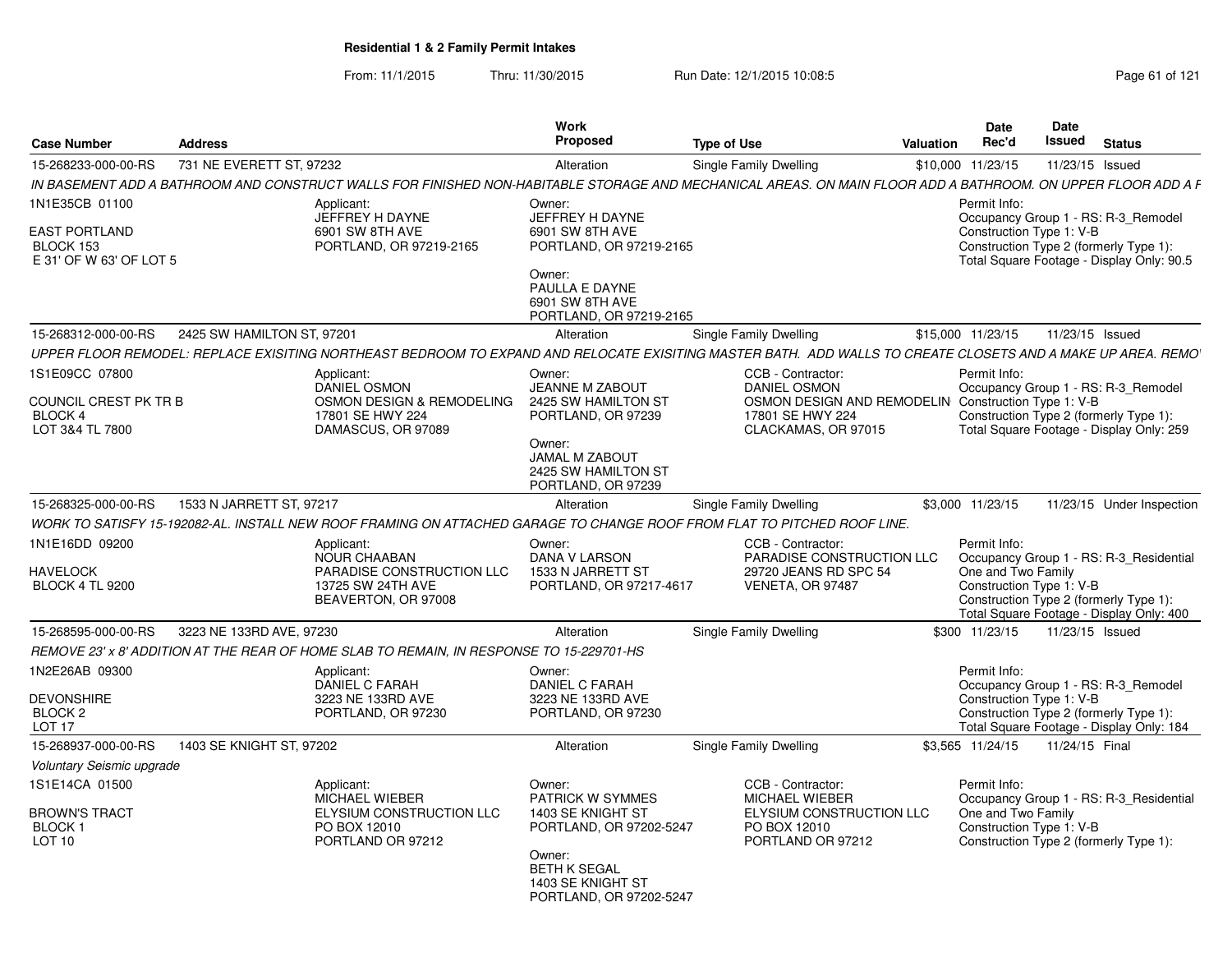From: 11/1/2015Thru: 11/30/2015 Run Date: 12/1/2015 10:08:5<br>
Page 62 of 121

|                                                                        |                                 |                                                                                                               | <b>Work</b>                                                                                                                      |                    |                                                                                                                             |                  | <b>Date</b>                                                    | Date            |                                                                                   |
|------------------------------------------------------------------------|---------------------------------|---------------------------------------------------------------------------------------------------------------|----------------------------------------------------------------------------------------------------------------------------------|--------------------|-----------------------------------------------------------------------------------------------------------------------------|------------------|----------------------------------------------------------------|-----------------|-----------------------------------------------------------------------------------|
| <b>Case Number</b>                                                     | <b>Address</b>                  |                                                                                                               | <b>Proposed</b>                                                                                                                  | <b>Type of Use</b> |                                                                                                                             | <b>Valuation</b> | Rec'd                                                          | <b>Issued</b>   | <b>Status</b>                                                                     |
| 15-268940-000-00-RS                                                    | 2908 NE KILLINGSWORTH ST, 97211 |                                                                                                               | Alteration                                                                                                                       |                    | Single Family Dwelling                                                                                                      |                  | \$4,590 11/24/15                                               | 11/24/15 Issued |                                                                                   |
| Voluntary Seismic upgrade                                              |                                 |                                                                                                               |                                                                                                                                  |                    |                                                                                                                             |                  |                                                                |                 |                                                                                   |
| 1N1E24BA 07100<br>FOXCHASE ADD<br><b>BLOCK 5</b><br>LOT 15&16          |                                 | Applicant:<br><b>STEVE GEMMELL</b><br><b>GEMMELL CONSTRUCTION LLC</b><br>3817 N WILLIAMS<br>PORTLAND OR 97227 | Owner:<br><b>JAMES LUNG</b><br>2908 NE KILLINGSWORTH ST<br>PORTLAND, OR 97211<br>Owner:                                          |                    | CCB - Contractor:<br><b>STEVE GEMMELL</b><br><b>GEMMELL CONSTRUCTION LLC</b><br>3817 N WILLIAMS<br>PORTLAND OR 97227        |                  | Permit Info:<br>One and Two Family<br>Construction Type 1: V-B |                 | Occupancy Group 1 - RS: R-3 Residential<br>Construction Type 2 (formerly Type 1): |
|                                                                        |                                 |                                                                                                               | LISA SZYMANSKI<br>2908 NE KILLINGSWORTH ST<br>PORTLAND, OR 97211                                                                 |                    |                                                                                                                             |                  |                                                                |                 |                                                                                   |
| 15-268941-000-00-RS                                                    | 9946 SW 61ST AVE, 97219         |                                                                                                               | Alteration                                                                                                                       |                    | Single Family Dwelling                                                                                                      |                  | \$5,700 11/24/15                                               | 11/24/15 Issued |                                                                                   |
| <b>Voluntary Siesmic upgrade</b>                                       |                                 |                                                                                                               |                                                                                                                                  |                    |                                                                                                                             |                  |                                                                |                 |                                                                                   |
| 1S1E30CB 01500                                                         |                                 | Applicant:                                                                                                    | Owner:                                                                                                                           |                    | CCB - Contractor:                                                                                                           |                  | Permit Info:                                                   |                 |                                                                                   |
| TUALATIN SLOPES<br><b>BLOCK 2</b><br><b>LOT 15</b>                     |                                 | <b>STEVE GEMMELL</b><br><b>GEMMELL CONSTRUCTION LLC</b><br>3817 N WILLIAMS<br>PORTLAND OR 97227               | ANGELA ALLEN<br>9946 SW 61ST AVE<br>PORTLAND, OR 97219<br>Owner:<br>JAN P H VAN SANTEN<br>9946 SW 61ST AVE<br>PORTLAND, OR 97219 |                    | <b>STEVE GEMMELL</b><br><b>GEMMELL CONSTRUCTION LLC</b><br>3817 N WILLIAMS<br>PORTLAND OR 97227                             |                  | One and Two Family<br>Construction Type 1: V-B                 |                 | Occupancy Group 1 - RS: R-3_Residential<br>Construction Type 2 (formerly Type 1): |
| 15-268943-000-00-RS                                                    | 22 NE 53RD AVE, 97213           |                                                                                                               | Alteration                                                                                                                       |                    | Single Family Dwelling                                                                                                      |                  | \$7,000 11/24/15                                               |                 | 11/24/15 Under Inspection                                                         |
| VOLUNTARY RESIDENTIAL UNDERPINNING USING (7) PUSH PIERS                |                                 |                                                                                                               |                                                                                                                                  |                    |                                                                                                                             |                  |                                                                |                 |                                                                                   |
| 1N2E31DB 16300<br>MELROSE<br>N 1/2 OF LOT 14 EXC E 50'                 |                                 | Applicant:<br>Scott Kovalik<br>Terra Firma Foundation Systems<br>7910 SW Hunziker St<br>Portland, OR 97223    | Owner:<br><b>JULIE A REDA</b><br><b>22 NE 53RD AVE</b><br>PORTLAND, OR 97213                                                     |                    | CCB - Contractor:<br><b>TERRAFIRMA FOUNDATION</b><br><b>SYSTEMS</b><br>761 NE GARDEN VALLEY BLVD<br>ROSEBURG, OR 97470-2090 |                  | Permit Info:<br>One and Two Family<br>Construction Type 1: V-B |                 | Occupancy Group 1 - RS: R-3 Residential<br>Construction Type 2 (formerly Type 1): |
|                                                                        |                                 |                                                                                                               | Owner:<br>SALVATORE A REDA<br><b>22 NE 53RD AVE</b><br>PORTLAND, OR 97213                                                        |                    |                                                                                                                             |                  |                                                                |                 |                                                                                   |
| 15-268946-000-00-RS                                                    | 15244 NE BEECH CT, 97230        |                                                                                                               | Alteration                                                                                                                       |                    | Single Family Dwelling                                                                                                      |                  | \$8,000 11/24/15                                               | 11/24/15 Issued |                                                                                   |
|                                                                        |                                 | VOLUNTARY RESIDENTIAL UNDERPINNING USING (8) HELICAL PIERS                                                    |                                                                                                                                  |                    |                                                                                                                             |                  |                                                                |                 |                                                                                   |
| 1N2E24DC 02100<br>SANDYCREST<br>BLOCK <sub>2</sub><br>LOT <sub>6</sub> |                                 | Applicant:<br>Scott Kovalik<br>Terra Firma Foundation Systems<br>7910 SW Hunziker St<br>Portland, OR 97223    | Owner:<br><b>CONRAD A LITTLE</b><br>15244 NE BEECH CT<br>PORTLAND, OR 97230-4440                                                 |                    | CCB - Contractor:<br><b>TERRAFIRMA FOUNDATION</b><br><b>SYSTEMS</b><br>761 NE GARDEN VALLEY BLVD<br>ROSEBURG, OR 97470-2090 |                  | Permit Info:<br>One and Two Family<br>Construction Type 1: V-B |                 | Occupancy Group 1 - RS: R-3 Residential<br>Construction Type 2 (formerly Type 1): |
| 15-269065-000-00-RS                                                    | 3415 NE 22ND AVE, 97212         |                                                                                                               | Alteration                                                                                                                       |                    | Single Family Dwelling                                                                                                      |                  | \$2,850 11/24/15                                               | 11/24/15 Issued |                                                                                   |
| PRESCRIPTIVE SEISMIC STRENGTHENING IN BASEMENT.                        |                                 |                                                                                                               |                                                                                                                                  |                    |                                                                                                                             |                  |                                                                |                 |                                                                                   |
| 1N1E26AA 03100                                                         |                                 | Applicant:<br>CLYDE MANCHESTER                                                                                | Owner:<br>THEODORE R REID                                                                                                        |                    | CCB - Contractor:<br><b>HELP HOME ENERGY LIFE</b>                                                                           |                  | Permit Info:<br>Occupancy Group 1 - RS: U Private              |                 |                                                                                   |
| <b>IRVINGTON</b><br>BLOCK 15<br>LOT <sub>4</sub>                       |                                 | <b>HELP GROUP INC</b><br>10006 SW CANYON RD<br>PORTLAND, OR 97225                                             | 3415 NE 22ND AVE<br>PORTLAND, OR 97212                                                                                           |                    | PERFORMANCE GROUP INC<br>10006 SW CANYON RD<br>PORTLAND, OR 97225                                                           |                  | Garage\Utility Misc.<br>Construction Type 1: V-B               |                 | Construction Type 2 (formerly Type 1):                                            |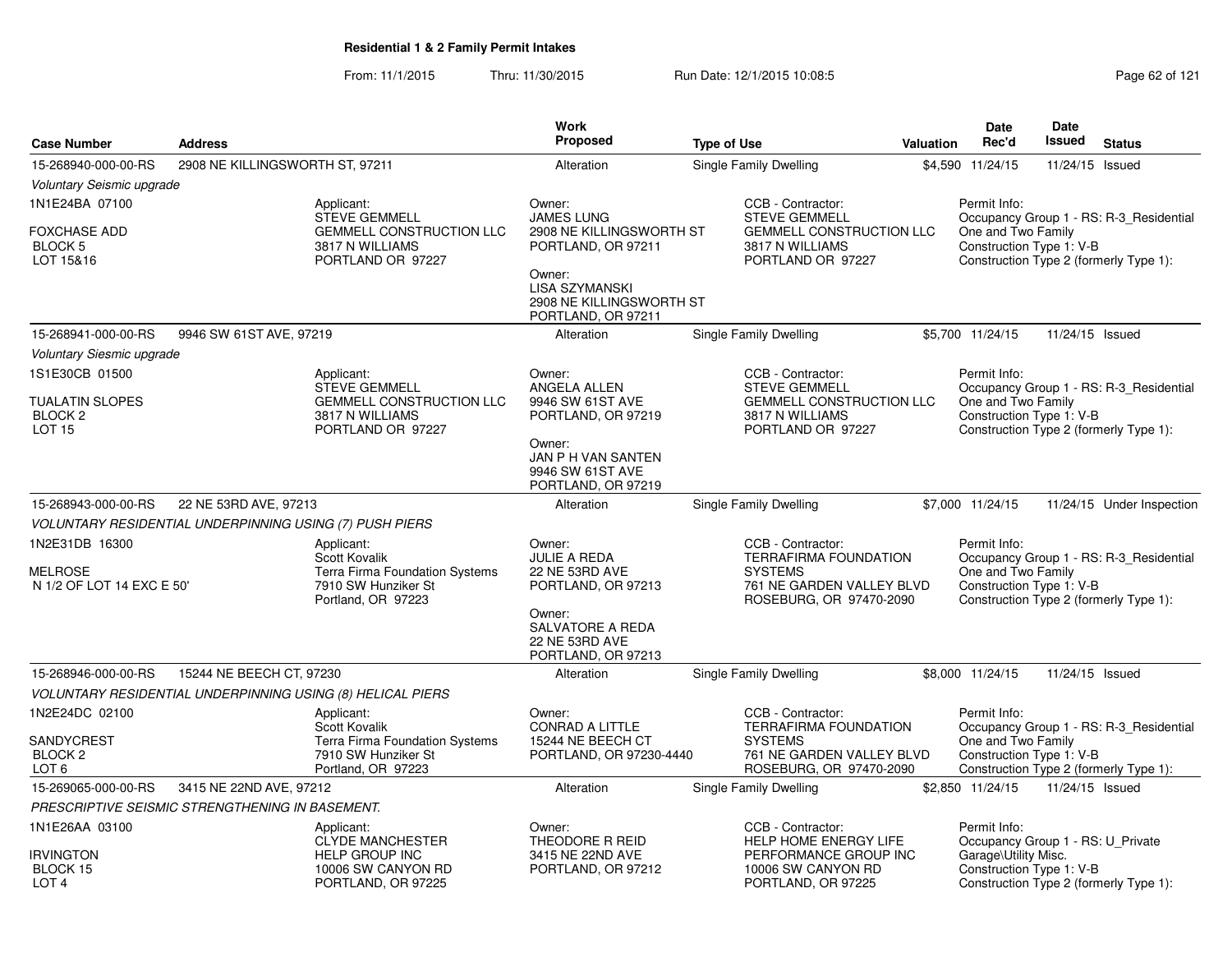From: 11/1/2015

Thru: 11/30/2015 Run Date: 12/1/2015 10:08:5<br>
Page 63 of 121

|                           |                                                                                                               | Work                                                                                                                                                                                                                                                                                         |                                                                                   |                                                                                                                                                                               | <b>Date</b>                                                                                                                                                                                                             | Date                                                                                                                      |                                                                                                                                                                                                                                                                                                                                                                                                                                                                                                                                                                                                                                                                                                                                                                                                         |
|---------------------------|---------------------------------------------------------------------------------------------------------------|----------------------------------------------------------------------------------------------------------------------------------------------------------------------------------------------------------------------------------------------------------------------------------------------|-----------------------------------------------------------------------------------|-------------------------------------------------------------------------------------------------------------------------------------------------------------------------------|-------------------------------------------------------------------------------------------------------------------------------------------------------------------------------------------------------------------------|---------------------------------------------------------------------------------------------------------------------------|---------------------------------------------------------------------------------------------------------------------------------------------------------------------------------------------------------------------------------------------------------------------------------------------------------------------------------------------------------------------------------------------------------------------------------------------------------------------------------------------------------------------------------------------------------------------------------------------------------------------------------------------------------------------------------------------------------------------------------------------------------------------------------------------------------|
|                           |                                                                                                               |                                                                                                                                                                                                                                                                                              |                                                                                   |                                                                                                                                                                               |                                                                                                                                                                                                                         |                                                                                                                           | <b>Status</b>                                                                                                                                                                                                                                                                                                                                                                                                                                                                                                                                                                                                                                                                                                                                                                                           |
|                           |                                                                                                               | Alteration                                                                                                                                                                                                                                                                                   |                                                                                   |                                                                                                                                                                               |                                                                                                                                                                                                                         |                                                                                                                           |                                                                                                                                                                                                                                                                                                                                                                                                                                                                                                                                                                                                                                                                                                                                                                                                         |
|                           |                                                                                                               |                                                                                                                                                                                                                                                                                              |                                                                                   |                                                                                                                                                                               |                                                                                                                                                                                                                         |                                                                                                                           |                                                                                                                                                                                                                                                                                                                                                                                                                                                                                                                                                                                                                                                                                                                                                                                                         |
|                           | Applicant:<br><b>SETH ZIMMERMAN</b><br><b>SUNRUN</b><br>3380 SE 20TH AVE<br>PORTLAND, OR 97202                | Owner:<br>ROBERT NACHBAR<br>4628 NE WYGANT ST<br>PORTLAND, OR 97218                                                                                                                                                                                                                          | CCB - Contractor:<br><b>SUNRUN INSTALLATION</b><br><b>SERVICES INC</b>            |                                                                                                                                                                               | Permit Info:                                                                                                                                                                                                            |                                                                                                                           |                                                                                                                                                                                                                                                                                                                                                                                                                                                                                                                                                                                                                                                                                                                                                                                                         |
|                           |                                                                                                               | Alteration                                                                                                                                                                                                                                                                                   | Single Family Dwelling                                                            |                                                                                                                                                                               |                                                                                                                                                                                                                         |                                                                                                                           |                                                                                                                                                                                                                                                                                                                                                                                                                                                                                                                                                                                                                                                                                                                                                                                                         |
|                           |                                                                                                               |                                                                                                                                                                                                                                                                                              |                                                                                   |                                                                                                                                                                               |                                                                                                                                                                                                                         |                                                                                                                           |                                                                                                                                                                                                                                                                                                                                                                                                                                                                                                                                                                                                                                                                                                                                                                                                         |
|                           | Applicant:<br><b>SETH ZIMMERMAN</b><br><b>SUNRUN</b><br>3380 SE 20TH AVE<br>PORTLAND, OR 97202                | Owner:<br>WILLIAM V WHEELER<br>6034 NE CLACKAMAS ST<br>Owner:<br>SYLVIA M CIBOROWSKI<br>6034 NE CLACKAMAS ST                                                                                                                                                                                 | CCB - Contractor:<br><b>SUNRUN INSTALLATION</b><br><b>SERVICES INC</b>            |                                                                                                                                                                               | Permit Info:                                                                                                                                                                                                            |                                                                                                                           |                                                                                                                                                                                                                                                                                                                                                                                                                                                                                                                                                                                                                                                                                                                                                                                                         |
|                           |                                                                                                               | Alteration                                                                                                                                                                                                                                                                                   | Single Family Dwelling                                                            |                                                                                                                                                                               |                                                                                                                                                                                                                         |                                                                                                                           |                                                                                                                                                                                                                                                                                                                                                                                                                                                                                                                                                                                                                                                                                                                                                                                                         |
| Voluntary Seismic upgrade |                                                                                                               |                                                                                                                                                                                                                                                                                              |                                                                                   |                                                                                                                                                                               |                                                                                                                                                                                                                         |                                                                                                                           |                                                                                                                                                                                                                                                                                                                                                                                                                                                                                                                                                                                                                                                                                                                                                                                                         |
|                           | Applicant:<br><b>STEVE GEMMELL</b><br>GEMMELL CONSTRUCTION LLC<br>3817 N WILLIAMS<br>PORTLAND OR 97227        | Owner:<br><b>CHRISTOPHER HARDER</b><br>2703 NE STANTON ST<br>PORTLAND, OR 97212<br>Owner:<br><b>MELINDA HARDER</b><br>2703 NE STANTON ST<br>PORTLAND, OR 97212                                                                                                                               | CCB - Contractor:<br><b>STEVE GEMMELL</b><br>3817 N WILLIAMS<br>PORTLAND OR 97227 |                                                                                                                                                                               | Permit Info:                                                                                                                                                                                                            |                                                                                                                           |                                                                                                                                                                                                                                                                                                                                                                                                                                                                                                                                                                                                                                                                                                                                                                                                         |
|                           |                                                                                                               | Alteration                                                                                                                                                                                                                                                                                   | Single Family Dwelling                                                            |                                                                                                                                                                               |                                                                                                                                                                                                                         |                                                                                                                           |                                                                                                                                                                                                                                                                                                                                                                                                                                                                                                                                                                                                                                                                                                                                                                                                         |
| voluntary Seismic upgrade |                                                                                                               |                                                                                                                                                                                                                                                                                              |                                                                                   |                                                                                                                                                                               |                                                                                                                                                                                                                         |                                                                                                                           |                                                                                                                                                                                                                                                                                                                                                                                                                                                                                                                                                                                                                                                                                                                                                                                                         |
|                           | Applicant:<br><b>STEVE GEMMELL</b><br><b>GEMMELL CONSTRUCTION LLC</b><br>3817 N WILLIAMS<br>PORTLAND OR 97227 | Owner:<br><b>KARINA TOWERS</b><br>5615 NE 12TH AVE<br>Owner:<br><b>TREVOR OSWALT</b><br>5615 NE 12TH AVE                                                                                                                                                                                     | CCB - Contractor:<br><b>STEVE GEMMELL</b><br>3817 N WILLIAMS<br>PORTLAND OR 97227 |                                                                                                                                                                               | Permit Info:                                                                                                                                                                                                            |                                                                                                                           |                                                                                                                                                                                                                                                                                                                                                                                                                                                                                                                                                                                                                                                                                                                                                                                                         |
|                           |                                                                                                               | Alteration                                                                                                                                                                                                                                                                                   | Single Family Dwelling                                                            |                                                                                                                                                                               |                                                                                                                                                                                                                         |                                                                                                                           |                                                                                                                                                                                                                                                                                                                                                                                                                                                                                                                                                                                                                                                                                                                                                                                                         |
| voluntary seismic upgrade |                                                                                                               |                                                                                                                                                                                                                                                                                              |                                                                                   |                                                                                                                                                                               |                                                                                                                                                                                                                         |                                                                                                                           |                                                                                                                                                                                                                                                                                                                                                                                                                                                                                                                                                                                                                                                                                                                                                                                                         |
|                           | Applicant:<br><b>STEVE GEMMELL</b><br><b>GEMMELL CONSTRUCTION LLC</b><br>3817 N WILLIAMS                      | Owner:<br><b>MAUREEN A HARKIN</b><br>2482 NW MARSHALL ST<br>PORTLAND, OR 97210                                                                                                                                                                                                               | CCB - Contractor:<br><b>STEVE GEMMELL</b><br>3817 N WILLIAMS                      |                                                                                                                                                                               | Permit Info:                                                                                                                                                                                                            |                                                                                                                           |                                                                                                                                                                                                                                                                                                                                                                                                                                                                                                                                                                                                                                                                                                                                                                                                         |
|                           | <b>Address</b>                                                                                                | 4628 NE WYGANT ST, 97218<br>SOLAR - 11.55 KW ROOF TOP MOUNTED PV SYSTEM - PRESCRIPTIVE<br>6034 NE CLACKAMAS ST, 97213<br>SOLAR - 3.3 KW ROOF TOP MOUNTED PV SYSTEM - PRESCRIPTIVE<br>2703 NE STANTON ST, 97212<br>5615 NE 12TH AVE, 97211<br>2482 NW MARSHALL ST, 97210<br>PORTLAND OR 97227 | Proposed                                                                          | <b>Type of Use</b><br>Single Family Dwelling<br>PORTLAND, OR 97213-4228<br>PORTLAND, OR 97213-4228<br>PORTLAND, OR 97211-4215<br>PORTLAND, OR 97211-4215<br>PORTLAND OR 97227 | 775 FIERO LANE SUITE 200<br>SAN LUIS OBISPO, CA 93401<br>775 FIERO LANE SUITE 200<br>SAN LUIS OBISPO, CA 93401<br><b>GEMMELL CONSTRUCTION LLC</b><br><b>GEMMELL CONSTRUCTION LLC</b><br><b>GEMMELL CONSTRUCTION LLC</b> | Rec'd<br><b>Valuation</b><br>\$500 11/24/15<br>\$500 11/24/15<br>\$3.940 11/24/15<br>\$2,410 11/24/15<br>\$4,420 11/24/15 | <b>Issued</b><br>11/24/15 Issued<br>Occupancy Group 1 - RS: U Private<br>Garage\Utility Misc.<br>Construction Type 1: V-B<br>Construction Type 2 (formerly Type 1):<br>11/24/15 Issued<br>Occupancy Group 1 - RS: U Private<br>Garage\Utility Misc.<br>Construction Type 1: V-B<br>Construction Type 2 (formerly Type 1):<br>11/24/15 Issued<br>Occupancy Group 1 - RS: R-3_Residential<br>One and Two Family<br>Construction Type 1: V-B<br>Construction Type 2 (formerly Type 1):<br>11/24/15 Issued<br>Occupancy Group 1 - RS: R-3 Residential<br>One and Two Family<br>Construction Type 1: V-B<br>Construction Type 2 (formerly Type 1):<br>11/24/15 Issued<br>Occupancy Group 1 - RS: R-3_Residential<br>One and Two Family<br>Construction Type 1: V-B<br>Construction Type 2 (formerly Type 1): |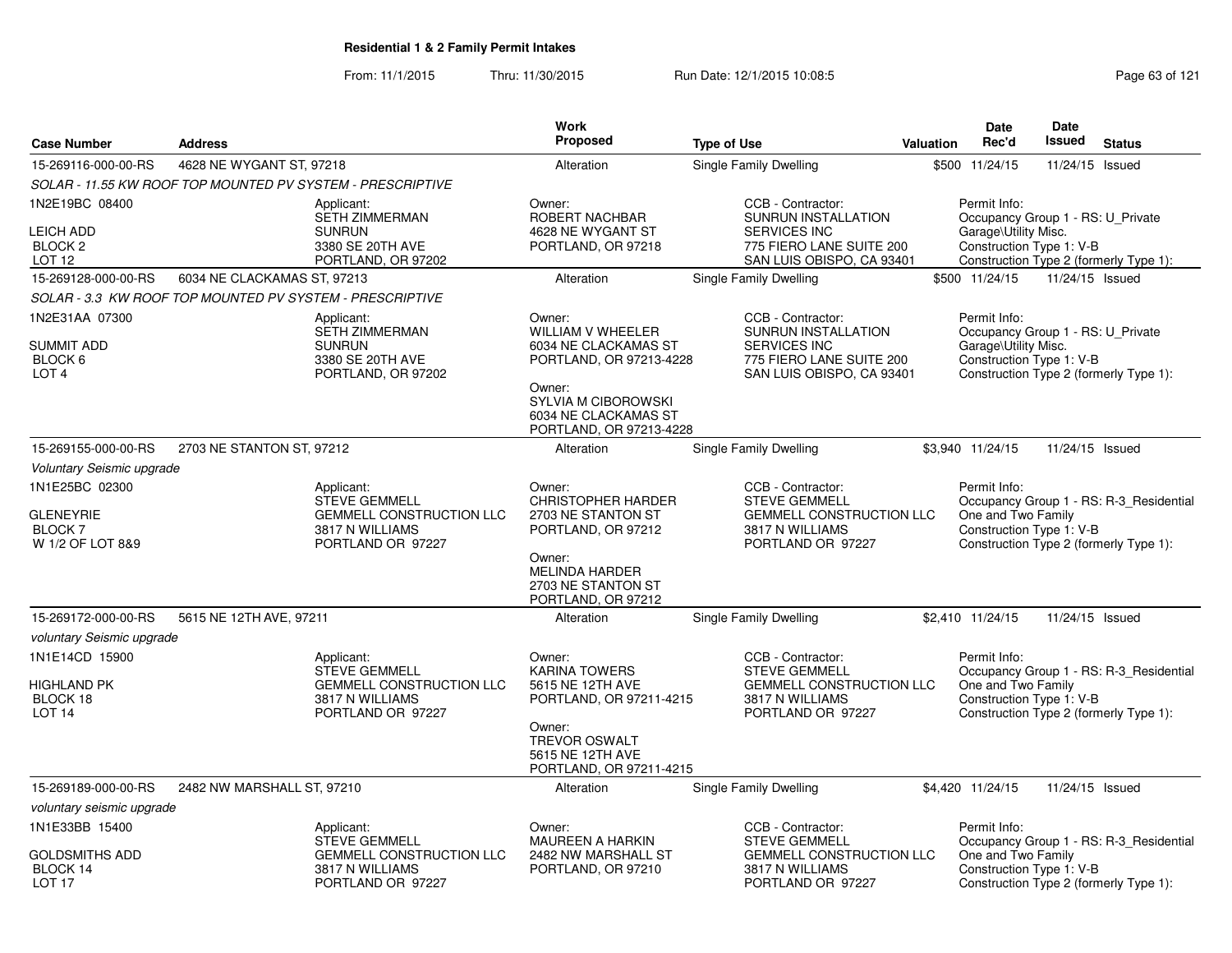From: 11/1/2015Thru: 11/30/2015 Run Date: 12/1/2015 10:08:5<br>
Rage 64 of 121

| <b>Case Number</b>                                                             | <b>Address</b>             |                                                                                                                                                             | Work<br>Proposed                                                                | <b>Type of Use</b>                                                                                                   | <b>Valuation</b> | <b>Date</b><br>Rec'd                                           | <b>Date</b><br><b>Issued</b> | <b>Status</b>                                                                     |  |
|--------------------------------------------------------------------------------|----------------------------|-------------------------------------------------------------------------------------------------------------------------------------------------------------|---------------------------------------------------------------------------------|----------------------------------------------------------------------------------------------------------------------|------------------|----------------------------------------------------------------|------------------------------|-----------------------------------------------------------------------------------|--|
| 15-269199-000-00-RS                                                            | 7505 NE PRESCOTT ST, 97218 |                                                                                                                                                             | Alteration                                                                      | Single Family Dwelling                                                                                               |                  | \$3,025 11/24/15                                               |                              | 11/24/15 Issued                                                                   |  |
| Voluntary Seismic upgrdae                                                      |                            |                                                                                                                                                             |                                                                                 |                                                                                                                      |                  |                                                                |                              |                                                                                   |  |
| 1N2E20AC 04400<br>SECTION 20 1N 2E<br>TL 4400 0.14 ACRES                       |                            | Applicant:<br>STEVE GEMMELI<br><b>GEMMELL CONSTRUCTION LLC</b><br>3817 N WILLIAMS<br>PORTLAND OR 97227                                                      | Owner:<br>CHRISTINA L KAZEMZADEH<br>7505 NE PRESCOTT ST<br>PORTLAND, OR 97218   | CCB - Contractor:<br><b>STEVE GEMMELL</b><br><b>GEMMELL CONSTRUCTION LLC</b><br>3817 N WILLIAMS<br>PORTLAND OR 97227 |                  | Permit Info:<br>One and Two Family<br>Construction Type 1: V-B |                              | Occupancy Group 1 - RS: R-3_Residential<br>Construction Type 2 (formerly Type 1): |  |
| 15-269333-000-00-RS                                                            | 3601 NE 81ST AVE, 97213    |                                                                                                                                                             | <b>Alteration</b>                                                               | Single Family Dwelling                                                                                               |                  | \$500 11/24/15                                                 |                              | 11/24/15 Issued                                                                   |  |
|                                                                                |                            | SOLAR - 2.85 KW ROOF TOP MOUNT PV SYSTEM - NON-PRESCRIPTIVE                                                                                                 |                                                                                 |                                                                                                                      |                  |                                                                |                              |                                                                                   |  |
| 1N2E20DD 13300<br>WELLESLEY<br>BLOCK 4<br>LOT 9&10                             |                            | Applicant:<br>ROSE WOOFENDEN<br><b>NEIL KELLY</b><br>804 N ALBERTA<br>PORTLAND, OR 97217                                                                    | Owner:<br><b>KELLEY D FITZPATRICK</b><br>3601 NE 81ST AVE<br>PORTLAND, OR 97213 | CCB - Contractor:<br>NEIL KELLY CO INC<br>804 N ALBERTA ST<br>PORTLAND, OR 97217-2693                                |                  | Permit Info:<br>Construction Type 1: V-B                       |                              | Occupancy Group 1 - RS: R-3 Remodel<br>Construction Type 2 (formerly Type 1):     |  |
| 15-269411-000-00-RS                                                            | 2058 NW KEARNEY ST, 97209  |                                                                                                                                                             | Alteration                                                                      | Single Family Dwelling                                                                                               |                  | \$95,000 11/30/15                                              |                              | 11/30/15 Issued                                                                   |  |
|                                                                                |                            | REMOVE BASEMENT FLOOR - INSTALL NEW CONCRETE FLOOR AND FOUNDATION TO LOWER FLOOR 1'-0". RECONFIGURE BASEMENT STAIR. NEW BASEMENT LAUNDRY ROOM AND BATH. BS. |                                                                                 |                                                                                                                      |                  |                                                                |                              |                                                                                   |  |
| 1N1E33BD 03200<br><b>COUCHS ADD</b><br>BLOCK 284<br>LOT <sub>11</sub>          |                            | Applicant:<br><b>RICHARD SPIES</b><br>2234 NW JOHNSON STREET<br>PORTLAND, OR 97210-3230                                                                     | Owner:<br><b>AARON MATUSICK</b><br>PO BOX 68027<br>MILWAUKIE, OR 97267          | CCB - Contractor:<br>RYNO CONSTRUCTION, LLC.<br>7411 SE JOHNSON CREEK BLVD<br>PORTLAND, OR 97206                     |                  | Permit Info:<br>Construction Type 1: V-B                       |                              | Occupancy Group 1 - RS: R-3_Remodel<br>Construction Type 2 (formerly Type 1):     |  |
|                                                                                |                            |                                                                                                                                                             | Owner:<br><b>SANDRA L RIEDMAN</b><br>PO BOX 68027<br>MILWAUKIE, OR 97267        |                                                                                                                      |                  |                                                                |                              |                                                                                   |  |
| 15-269444-000-00-RS                                                            | 1151 SE 139TH AVE          |                                                                                                                                                             | Alteration                                                                      | Single Family Dwelling                                                                                               |                  | \$3.800 11/24/15                                               |                              | 11/24/15 Issued                                                                   |  |
|                                                                                |                            | ALTERATION INTERIOR ONLY-TO CREATE MORE HEADROOM AT BOTTOM OF STAIRS TO THE BASEMENT                                                                        |                                                                                 | ***BASEMENT TO REMAIN AS STORAGE***                                                                                  |                  |                                                                |                              |                                                                                   |  |
| 1S2E02AD 04501                                                                 |                            | Applicant:<br><b>HANS HESS</b>                                                                                                                              | Owner:<br>LISA J COLGROVE                                                       | CCB - Contractor:<br><b>HANS HESS</b>                                                                                |                  | Permit Info:                                                   |                              | Occupancy Group 1 - RS: R-3 Residential                                           |  |
| PARTITION PLAT 2006-187<br>LOT <sub>1</sub>                                    |                            | 16770 SPRINGWATER RD<br>OREGON CITY, OR 97045                                                                                                               | 1151 SE 139TH AVE<br>PORTLAND, OR 97233                                         | 16770 SPRINGWATER RD<br>OREGON CITY, OR 97045                                                                        |                  | One and Two Family<br>Construction Type 1: V-B                 |                              | Construction Type 2 (formerly Type 1):                                            |  |
| 15-269495-000-00-RS                                                            | 8036 NE OREGON ST, 97213   |                                                                                                                                                             | Alteration                                                                      | Single Family Dwelling                                                                                               |                  | \$7,225 11/24/15                                               |                              | 11/24/15 Issued                                                                   |  |
| ADD A FULL BATH TO THE UPPER FLOOR.                                            |                            |                                                                                                                                                             |                                                                                 |                                                                                                                      |                  |                                                                |                              |                                                                                   |  |
| 1N2E32AD 17800                                                                 |                            | Applicant:<br><b>DENNIS BARND</b>                                                                                                                           | Owner:<br><b>JESSICA EMBREE</b>                                                 | CCB - Contractor:<br>D A BARND CONSTRUCTION LLC                                                                      |                  | Permit Info:                                                   |                              | Occupancy Group 1 - RS: R-3_Residential                                           |  |
| <b>HIBBARDS ADD &amp; RPLT</b><br><b>BLOCK B</b><br>W 50' OF E 100' OF LOT 1&2 |                            | 10013 NE HAZEL DELL AVE #199<br>VANCOUVER, WA 98685                                                                                                         | 8036 NE OREGON ST<br>PORTLAND, OR 97213                                         | 10013 NE HAZEL DELL AVE # 199<br>VANCOUVER, WA 98685                                                                 |                  | One and Two Family<br>Construction Type 1: V-B                 |                              | Construction Type 2 (formerly Type 1):<br>Total Square Footage - Display Only: 65 |  |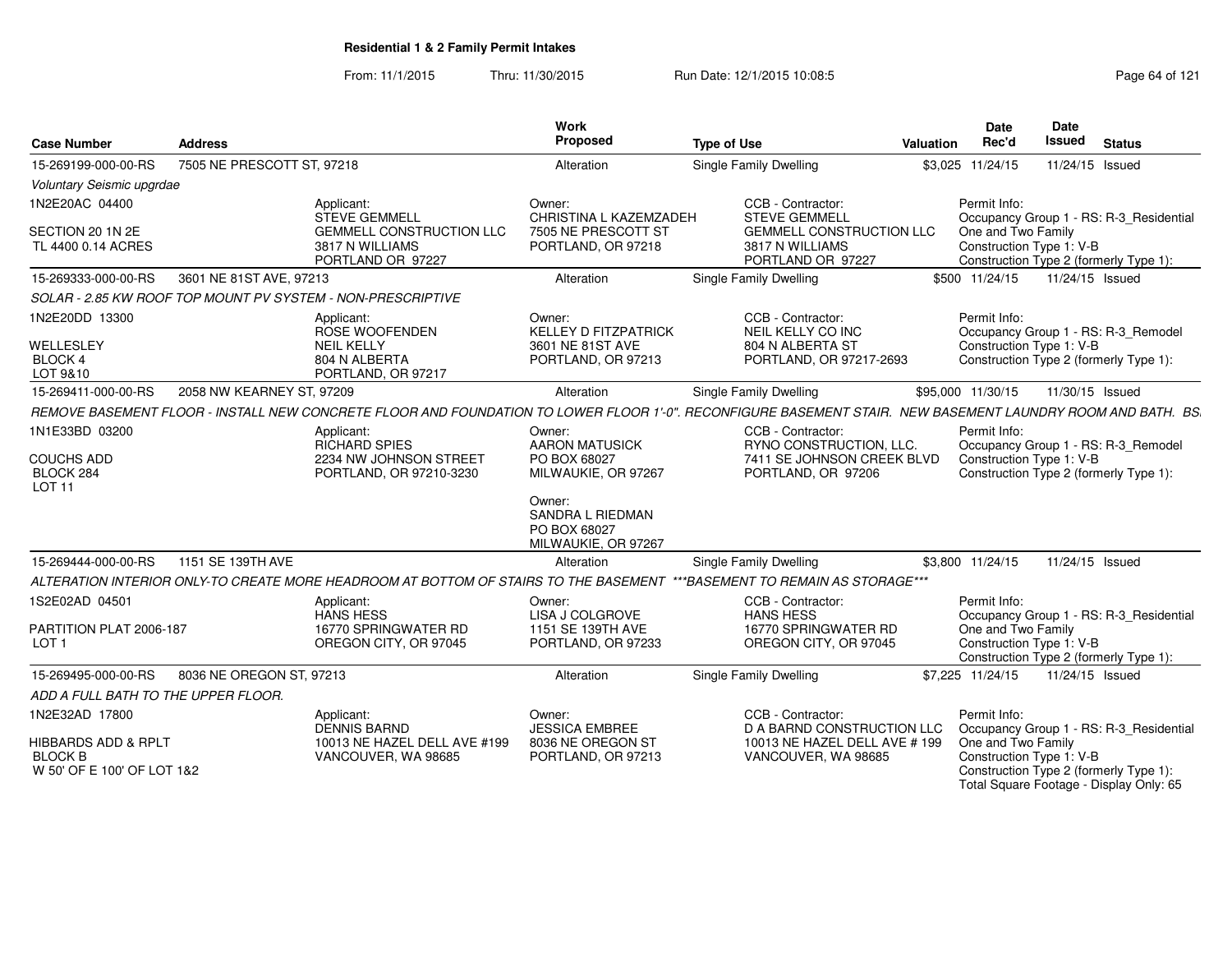From: 11/1/2015Thru: 11/30/2015 Run Date: 12/1/2015 10:08:5<br>
Page 65 of 121

| <b>Case Number</b>                                                  | <b>Address</b>                                                                                        |                                                                             | Work<br>Proposed                                                          | <b>Type of Use</b>                                                                                 | <b>Valuation</b> | <b>Date</b><br>Rec'd                                                                                                                                | Date<br>Issued  | <b>Status</b>                           |
|---------------------------------------------------------------------|-------------------------------------------------------------------------------------------------------|-----------------------------------------------------------------------------|---------------------------------------------------------------------------|----------------------------------------------------------------------------------------------------|------------------|-----------------------------------------------------------------------------------------------------------------------------------------------------|-----------------|-----------------------------------------|
|                                                                     |                                                                                                       |                                                                             |                                                                           |                                                                                                    |                  |                                                                                                                                                     |                 |                                         |
| 15-269739-000-00-RS                                                 | 1615 SE 49TH AVE, 97215                                                                               |                                                                             | Alteration                                                                | <b>Single Family Dwelling</b>                                                                      |                  | \$3,861 11/25/15                                                                                                                                    | 11/25/15 Issued |                                         |
| voluntary Seismic upgrade                                           |                                                                                                       |                                                                             |                                                                           |                                                                                                    |                  |                                                                                                                                                     |                 |                                         |
| 1S2E06CA 11900                                                      |                                                                                                       | Applicant:<br><b>STEVE GEMMELL</b>                                          | Owner:<br><b>STEVEN L EVANS</b>                                           | CCB - Contractor:<br><b>STEVE GEMMELL</b>                                                          |                  | Permit Info:                                                                                                                                        |                 |                                         |
| HAWTHORNE AVE ADD<br>BLOCK <sub>9</sub><br>LOT 15&16                |                                                                                                       | <b>GEMMELL CONSTRUCTION LLC</b><br>3817 N WILLIAMS<br>PORTLAND OR 97227     | 1615 SE 49TH AVE<br>PORTLAND, OR 97215-3222                               | <b>GEMMELL CONSTRUCTION LLC</b><br>3817 N WILLIAMS<br>PORTLAND OR 97227                            |                  | Occupancy Group 1 - RS: R-3_Residential<br>One and Two Family<br>Construction Type 1: V-B<br>Construction Type 2 (formerly Type 1):                 |                 |                                         |
|                                                                     |                                                                                                       |                                                                             | Owner:<br>PATRICIA L EVANS<br>1615 SE 49TH AVE<br>PORTLAND, OR 97215-3222 |                                                                                                    |                  |                                                                                                                                                     |                 |                                         |
| 15-269740-000-00-RS                                                 | 1923 SE 50TH AVE, 97215                                                                               |                                                                             | Alteration                                                                | Single Family Dwelling                                                                             |                  | \$3,080 11/25/15                                                                                                                                    | 11/25/15 Issued |                                         |
| Voluntary Seismic upgrade                                           |                                                                                                       |                                                                             |                                                                           |                                                                                                    |                  |                                                                                                                                                     |                 |                                         |
| 1S2E06CA 09700                                                      |                                                                                                       | Applicant:<br><b>STEVE GEMMELL</b>                                          | Owner:<br><b>KATHERINE HOWSER</b>                                         | CCB - Contractor:<br><b>STEVE GEMMELL</b>                                                          |                  | Permit Info:                                                                                                                                        |                 | Occupancy Group 1 - RS: R-3_Residential |
| <b>HAWTHORNE PL</b><br>BLOCK 10                                     |                                                                                                       | GEMMELL CONSTRUCTION LLC<br>3817 N WILLIAMS                                 | 1923 SE 50TH AVE<br>PORTLAND, OR 97215                                    | <b>GEMMELL CONSTRUCTION LLC</b><br>3817 N WILLIAMS                                                 |                  | One and Two Family<br>Construction Type 1: V-B<br>Construction Type 2 (formerly Type 1):                                                            |                 |                                         |
| S 6' OF LOT 2<br>N 36' OF LOT 3                                     |                                                                                                       | PORTLAND OR 97227                                                           | Owner:<br><b>JENNIFER DAUNT</b><br>1923 SE 50TH AVE<br>PORTLAND, OR 97215 | PORTLAND OR 97227                                                                                  |                  |                                                                                                                                                     |                 |                                         |
| 15-269748-000-00-RS                                                 | 540 NE 79TH AVE, 97213                                                                                |                                                                             | Alteration                                                                | <b>Single Family Dwelling</b>                                                                      |                  | \$3,000 11/25/15                                                                                                                                    | 11/25/15 Issued |                                         |
| RELOCATE ENTRY DOOR FROM SIDE TO FRONT ON EXISITNG SFR.             |                                                                                                       |                                                                             |                                                                           |                                                                                                    |                  |                                                                                                                                                     |                 |                                         |
| 1N2E32AD 13800<br><b>NORTH VILLA</b><br>BLOCK <sub>3</sub>          |                                                                                                       | Applicant:<br><b>JAMES HUNT</b><br><b>PO BOX 328</b><br>STEVENSON, WA 98648 | Owner:<br><b>JAMES HUNT</b><br><b>PO BOX 328</b><br>STEVENSON, WA 98648   | CCB - Contractor:<br>HOME RUN CONSTRUCTION LLC<br>6425 SW CORBETT AVE, APT 7<br>PORTLAND, OR 97239 |                  | Permit Info:<br>One and Two Family<br>Construction Type 1: V-B                                                                                      |                 | Occupancy Group 1 - RS: R-3_Residential |
| LOT 30-32                                                           |                                                                                                       |                                                                             |                                                                           |                                                                                                    |                  |                                                                                                                                                     |                 | Construction Type 2 (formerly Type 1):  |
| 15-269877-000-00-RS                                                 | 3619 NE GOING ST, 97211                                                                               |                                                                             | Alteration                                                                | Single Family Dwelling                                                                             |                  | \$500 11/25/15                                                                                                                                      | 11/25/15 Issued |                                         |
| SOLAR - 3.440 KW ROOF MOUNTED PV ARRAY - PRESCRIPTIVE               |                                                                                                       |                                                                             |                                                                           |                                                                                                    |                  |                                                                                                                                                     |                 |                                         |
| 1N1E24AC 12900<br><b>WILLAMETTE ADD</b><br><b>BLOCK 11 TL 12900</b> | Applicant:<br><b>JOHN GRIESER</b><br>ELEMENTAL ENERGY INC<br>3123 SE BELMONT ST<br>PORTLAND, OR 97214 |                                                                             | Owner:<br><b>ZACHARY BROWN</b><br>3619 NE GOING ST<br>PORTLAND, OR 97211  | CCB - Contractor:<br>ALAMEDA ELECTRIC LLC<br>3415 NE 44TH<br>PORTLAND, OR 97213                    |                  | Permit Info:<br>Occupancy Group 1 - RS: R-3_Residential<br>One and Two Family<br>Construction Type 1: V-B<br>Construction Type 2 (formerly Type 1): |                 |                                         |
|                                                                     |                                                                                                       |                                                                             | Owner:<br><b>ALICE NODELMAN</b><br>3619 NE GOING ST<br>PORTLAND, OR 97211 | CCB - Contractor:<br>ELEMENTAL ENERGY INC<br>3123 SE BELMONT ST<br>PORTLAND, OR 97214              |                  |                                                                                                                                                     |                 |                                         |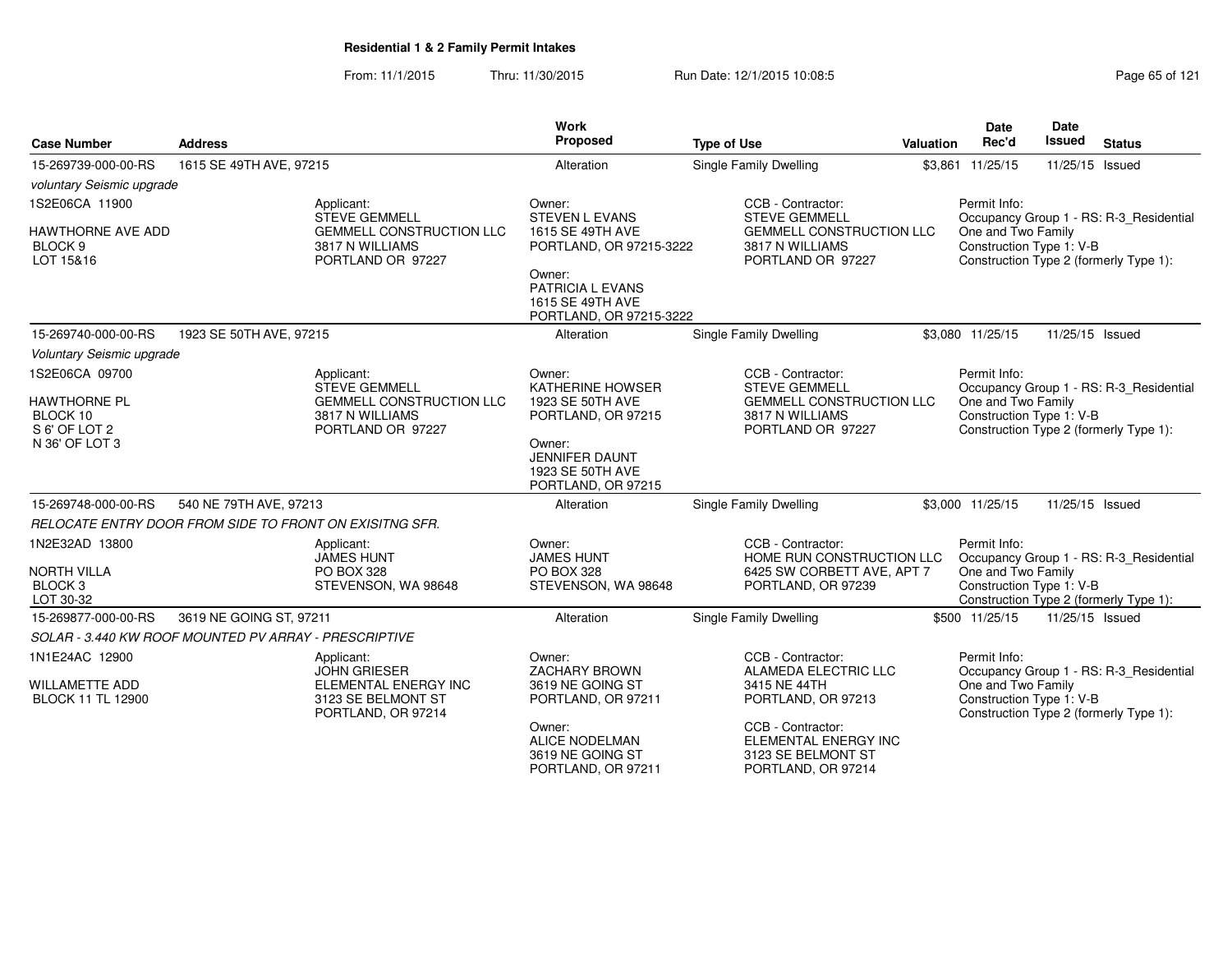From: 11/1/2015Thru: 11/30/2015 Run Date: 12/1/2015 10:08:5<br>
Rage 66 of 121

| <b>Case Number</b>                                                    | <b>Address</b>               |                                                                                                | Work<br>Proposed                                                          | <b>Type of Use</b>                                                                                                                                                | Date<br>Rec'd<br>Valuation | Date<br>Issued<br><b>Status</b>                                                                                                                        |
|-----------------------------------------------------------------------|------------------------------|------------------------------------------------------------------------------------------------|---------------------------------------------------------------------------|-------------------------------------------------------------------------------------------------------------------------------------------------------------------|----------------------------|--------------------------------------------------------------------------------------------------------------------------------------------------------|
| 15-269892-000-00-RS                                                   | 2544 NE 24TH AVE, 97212      |                                                                                                | Alteration                                                                | <b>Single Family Dwelling</b>                                                                                                                                     | \$550 11/25/15             | 11/25/15 Under Inspection                                                                                                                              |
|                                                                       |                              |                                                                                                |                                                                           | INSTALL A SINGLE METAL POST TO SUPPORT PORCH OVERHANG WITH PLYWOOD ENCLOSURE. THIS WILL SATISFY 15-179077-CC. SEE 15-197974-LU FOR MORE INFORMATION REGARDING API |                            |                                                                                                                                                        |
| 1N1E25BC 23200                                                        |                              | Applicant:<br>DAVID WEST                                                                       | Owner:<br><b>DUSTIN G KIKER</b>                                           | CCB - Contractor:<br><b>DAVID NATHAN WEST</b>                                                                                                                     | Permit Info:               | Occupancy Group 1 - RS: R-3_Residential                                                                                                                |
| <b>KNOTT ST ADD</b><br><b>BLOCK1</b><br>LOT <sub>9</sub>              |                              | STRUCTURES IN LANDSCAPE<br>22018 NW OLIVER HILL RD<br>NORTH PLAINS, OR 97133                   | 2544 NE 24TH AVE<br>PORTLAND, OR 97212                                    | 395 SW 150TH AVE<br>BEAVERTON, OR 97006                                                                                                                           | One and Two Family         | Construction Type 1: V-B<br>Construction Type 2 (formerly Type 1):                                                                                     |
|                                                                       |                              |                                                                                                | Owner:<br><b>MAY S KIKER</b><br>2544 NE 24TH AVE<br>PORTLAND, OR 97212    |                                                                                                                                                                   |                            |                                                                                                                                                        |
| 15-269947-000-00-RS                                                   | 4155 SW AGATE LN. 97201      |                                                                                                | Alteration                                                                | Single Family Dwelling                                                                                                                                            | \$150,000 11/30/15         | 11/30/15 Issued                                                                                                                                        |
|                                                                       |                              |                                                                                                |                                                                           | INFILLING WINDOWS AND ADDING NEW; RECONFIGURATION OF WALLS FOR KITCHEN REMODEL AND NEW WALLS FOR NEW WATER CLOSET, STEAM SHOWER, AND NEW POWDER ROOM; NEV         |                            |                                                                                                                                                        |
|                                                                       |                              |                                                                                                |                                                                           |                                                                                                                                                                   |                            |                                                                                                                                                        |
| 1S1E09CC 04700<br>COUNCIL CREST PK RPLT<br><b>LOT M&amp;N TL 4700</b> |                              | Applicant:<br>CHARLES ALBIN<br>15920 SW LAKE FOREST BLVD<br>LAKE OSWEGO, OR 97035              | Owner:<br>JEFFREY W BRYANT<br>4155 SW AGATE LN<br>PORTLAND, OR 97239      | CCB - Contractor:<br>ABC CONSTRUCTION NW LLC<br>15920 LAKE FOREST BLVD<br>LAKE OSWEGO OR 97035                                                                    | Permit Info:               | Occupancy Group 1 - RS: R-3_Remodel<br>Construction Type 1: V-B<br>Construction Type 2 (formerly Type 1):<br>Total Square Footage - Display Only: 1900 |
|                                                                       |                              |                                                                                                | Owner:<br><b>TAMRA S BRYANT</b><br>4155 SW AGATE LN<br>PORTLAND, OR 97239 |                                                                                                                                                                   |                            |                                                                                                                                                        |
| 15-270156-000-00-RS                                                   | 6502 SE 32ND AVE, 97202      |                                                                                                | Alteration                                                                | <b>Single Family Dwelling</b>                                                                                                                                     | \$10,000 11/25/15          | 11/25/15 Issued                                                                                                                                        |
|                                                                       |                              |                                                                                                |                                                                           | ALTERATION TO CONVERT BASEMENT TO LIVING SPACE TO INCLUDE; BEDROOM, FAMILY ROOM WITH WET BAR SINK, WALK-IN CLOSET AND NEW LAUNDRY ROOM.3BATH TOTALTRADE PERMI     |                            |                                                                                                                                                        |
| 1S1E24AB 05300                                                        |                              | Applicant:                                                                                     | Owner:                                                                    |                                                                                                                                                                   | Permit Info:               |                                                                                                                                                        |
|                                                                       |                              | STACY A KOZUSYN                                                                                | JOHN ERZEN                                                                |                                                                                                                                                                   |                            | Occupancy Group 1 - RS: R-3_Residential                                                                                                                |
| EASTMORELAND                                                          |                              | 6502 SE 32ND AVE                                                                               | 6502 SE 32ND AVE                                                          |                                                                                                                                                                   | One and Two Family         |                                                                                                                                                        |
| BLOCK 28<br>S 45' OF LOT 7                                            |                              | PORTLAND, OR 97202                                                                             | PORTLAND, OR 97202                                                        |                                                                                                                                                                   |                            | Construction Type 1: V-B<br>Construction Type 2 (formerly Type 1):                                                                                     |
| N 5' OF LOT 8                                                         |                              |                                                                                                | Owner:<br>STACY A KOZUSYN<br>6502 SE 32ND AVE<br>PORTLAND, OR 97202       |                                                                                                                                                                   |                            |                                                                                                                                                        |
| 15-270408-000-00-RS                                                   | 2930 SE CLAYBOURNE ST, 97202 |                                                                                                | Alteration                                                                | <b>Single Family Dwelling</b>                                                                                                                                     | \$150,000 11/29/15         | 11/30/15 Issued                                                                                                                                        |
|                                                                       |                              | KITCHEN AND MASTER BATH REMODEL. NO GROUND DISTURBANCE. NO ADDED TOILETS. THREE TOILETS TOTAL. |                                                                           |                                                                                                                                                                   |                            |                                                                                                                                                        |
| 1S1E24BA 09700                                                        |                              |                                                                                                | Owner:                                                                    | CCB - Contractor:                                                                                                                                                 | Permit Info:               |                                                                                                                                                        |
|                                                                       |                              |                                                                                                | RYAN P RADECKI                                                            | HAMMER AND HAND INC                                                                                                                                               |                            | Occupancy Group 1 - RS: R-3_Residential                                                                                                                |
| EASTMORELAND                                                          |                              |                                                                                                | 2930 SE CLAYBOURNE ST                                                     | 1020 SE HARRISON                                                                                                                                                  | One and Two Family         |                                                                                                                                                        |
| <b>BLOCK 9 TL 9700</b>                                                |                              |                                                                                                | PORTLAND, OR 97202                                                        | PORTLAND, OR 97214                                                                                                                                                |                            | Construction Type 1: V-B<br>Construction Type 2 (formerly Type 1):                                                                                     |
|                                                                       |                              |                                                                                                | Owner:<br>ANNIE L RADECKI<br>2930 SE CLAYBOURNE ST<br>PORTLAND, OR 97202  |                                                                                                                                                                   |                            |                                                                                                                                                        |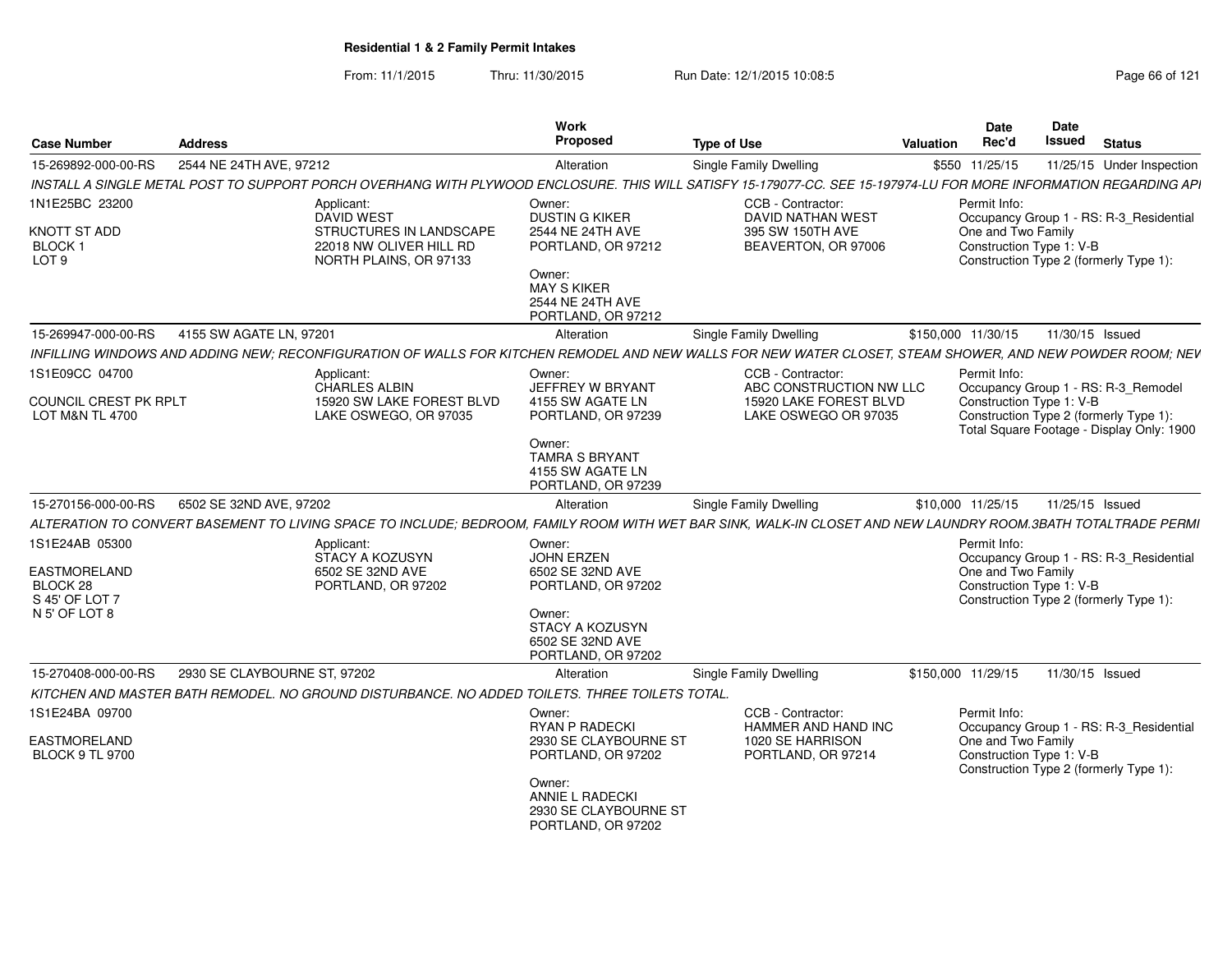From: 11/1/2015Thru: 11/30/2015 Run Date: 12/1/2015 10:08:5<br>
Page 67 of 121

| <b>Case Number</b>                                                  | <b>Address</b>             |                                                                                                                                                                | <b>Work</b><br><b>Proposed</b>                                                           | <b>Type of Use</b>                                                                                        | <b>Valuation</b> | <b>Date</b><br>Rec'd                                                                                     | <b>Date</b><br>Issued                  | <b>Status</b>                             |
|---------------------------------------------------------------------|----------------------------|----------------------------------------------------------------------------------------------------------------------------------------------------------------|------------------------------------------------------------------------------------------|-----------------------------------------------------------------------------------------------------------|------------------|----------------------------------------------------------------------------------------------------------|----------------------------------------|-------------------------------------------|
| 15-270410-000-00-RS                                                 | 3035 NE FLANDERS ST. 97232 |                                                                                                                                                                | Alteration                                                                               | Single Family Dwelling                                                                                    |                  | \$25,000 11/29/15                                                                                        | 11/30/15 Issued                        |                                           |
|                                                                     |                            | ADD NEW BATHROOM. REMODEL EXISTING BATHROOM. NO FOOTPRINT CHANGE. 3 TOILETS                                                                                    |                                                                                          |                                                                                                           |                  |                                                                                                          |                                        |                                           |
| 1N1E36CA 03000<br>HAWTHORNES 1ST ADD<br>BLOCK 6<br>LOT <sub>9</sub> |                            | Applicant:<br><b>GREGORY TUDOR</b><br><b>TUDOR DESIGN LLC</b><br>9509 SW 4TH AVENUE<br>PORTLAND, OR 97219                                                      | Owner:<br><b>TIMOTHY WILLIAMS</b><br>3035 NE FLANDERS ST<br>PORTLAND, OR 97232<br>Owner: | CCB - Contractor:<br><b>GREGORY TUDOR</b><br>TUDOR DESIGN LLC<br>9509 SW 4TH AVENUE<br>PORTLAND, OR 97219 |                  | Permit Info:<br>One and Two Family<br>Construction Type 1: V-B<br>Construction Type 2 (formerly Type 1): |                                        | Occupancy Group 1 - RS: R-3_Residential   |
|                                                                     |                            |                                                                                                                                                                | <b>JANICE WILLIAMS</b><br>3035 NE FLANDERS ST<br>PORTLAND, OR 97232                      |                                                                                                           |                  |                                                                                                          |                                        |                                           |
| 15-270423-000-00-RS                                                 | 621 SE 19TH AVE, 97214     |                                                                                                                                                                | Alteration                                                                               | Single Family Dwelling                                                                                    |                  | \$6,517 11/30/15                                                                                         | 11/30/15 Final                         |                                           |
| voluntary seismic upgrade                                           |                            |                                                                                                                                                                |                                                                                          |                                                                                                           |                  |                                                                                                          |                                        |                                           |
| 1S1E02AB 08600<br>GARRISON'S SUB                                    |                            | Applicant:<br>MICHAEL WIEBER<br>ELYSIUM CONSTRUCTION LLC                                                                                                       | Owner:<br><b>WILLIAM I RUBINE</b><br>621 SE 19TH AVE                                     | CCB - Contractor:<br><b>MICHAEL WIEBER</b><br>ELYSIUM CONSTRUCTION LLC                                    |                  | Permit Info:<br>One and Two Family                                                                       |                                        | Occupancy Group 1 - RS: R-3_Residential   |
| BLOCK 4<br>N 1/2 OF LOT 6                                           |                            | PO BOX 12010<br>PORTLAND OR 97212                                                                                                                              | PORTLAND, OR 97214-2710<br>Owner:<br><b>CARI S LUNA</b><br>621 SE 19TH AVE               | PO BOX 12010<br>PORTLAND OR 97212                                                                         |                  | Construction Type 1: V-B                                                                                 | Construction Type 2 (formerly Type 1): |                                           |
| 15-270426-000-00-RS                                                 | 1806 SE 36TH AVE, 97214    |                                                                                                                                                                | PORTLAND, OR 97214-2710<br>Alteration                                                    | Single Family Dwelling                                                                                    |                  | \$4,928 11/30/15                                                                                         | 11/30/15 Issued                        |                                           |
| Voluntary siesmic upgrade                                           |                            |                                                                                                                                                                |                                                                                          |                                                                                                           |                  |                                                                                                          |                                        |                                           |
| 1S1E01DB 04100                                                      |                            | Applicant:                                                                                                                                                     | Owner:                                                                                   | CCB - Contractor:                                                                                         |                  | Permit Info:                                                                                             |                                        |                                           |
| SECTION 01 1S 1E<br>TL 4100 0.08 ACRES                              |                            | <b>MICHAEL WIEBER</b><br>ELYSIUM CONSTRUCTION LLC<br>PO BOX 12010<br>PORTLAND OR 97212                                                                         | <b>BRIAN L RABOLD</b><br>1806 SE 36TH AVE<br>PORTLAND, OR 97214-5128                     | MICHAEL WIEBER<br>ELYSIUM CONSTRUCTION LLC<br>PO BOX 12010<br>PORTLAND OR 97212                           |                  | One and Two Family<br>Construction Type 1: V-B                                                           | Construction Type 2 (formerly Type 1): | Occupancy Group 1 - RS: R-3 Residential   |
|                                                                     |                            |                                                                                                                                                                | Owner:<br><b>HELEN L RABOLD</b><br>1806 SE 36TH AVE<br>PORTLAND, OR 97214-5128           |                                                                                                           |                  |                                                                                                          |                                        |                                           |
| 15-270430-000-00-RS                                                 | 2002 SW DOLPH CT, 97219    |                                                                                                                                                                | Alteration                                                                               | Single Family Dwelling                                                                                    |                  | \$2,500 11/30/15                                                                                         | 11/30/15 Issued                        |                                           |
|                                                                     |                            | VOLUNTARY SEISMIC RETROFIT; INTERIOR WORK ONLY; INSTALL SIMPSON UFP10 BRACKETS AND 1212T BRACKETS                                                              |                                                                                          |                                                                                                           |                  |                                                                                                          |                                        |                                           |
| 1S1E28BB 00500                                                      |                            | Applicant:<br><b>TERRAFIRMA FOUNDATION</b>                                                                                                                     | Owner:<br><b>JANE UNGER</b>                                                              | CCB - Contractor:<br><b>TERRAFIRMA FOUNDATION</b>                                                         |                  | Permit Info:                                                                                             |                                        | Occupancy Group 1 - RS: R-3 Residential   |
| SECTION 28 1S 1E<br>TL 500 0.30 ACRES                               |                            | <b>SYSTEMS</b><br>761 NE GARDEN VALLEY BLVD<br>ROSEBURG, OR 97470-2090                                                                                         | 2002 SW DOLPH CT<br>PORTLAND, OR 97219-4135                                              | <b>SYSTEMS</b><br>761 NE GARDEN VALLEY BLVD<br>ROSEBURG, OR 97470-2090                                    |                  | One and Two Family<br>Construction Type 1: V-B<br>Construction Type 2 (formerly Type 1):                 |                                        |                                           |
| 15-270489-000-00-RS                                                 | 3319 SE SHERMAN ST. 97214  |                                                                                                                                                                | Alteration                                                                               | Single Family Dwelling                                                                                    |                  | \$100.000 11/30/15                                                                                       | 11/30/15 Issued                        |                                           |
|                                                                     |                            | ALTERATION - REPLACE THE ORIGINAL FOUNDATION; REMODEL INTERIOR - TO INCLUDE KITCHEN AND BATHS; REMOVE EXISITING DECKS AND REPLACE WITH TWO NEW DECKS LESS THAN |                                                                                          |                                                                                                           |                  |                                                                                                          |                                        |                                           |
| 1S1E01DC 23900                                                      |                            | Applicant:<br><b>KATHRYN BASH</b>                                                                                                                              | Owner:<br>KATHERINE SHERMAN                                                              | CCB - Contractor:<br>NEW TECH REMODELING LLC                                                              |                  | Permit Info:                                                                                             |                                        | Occupancy Group 1 - RS: R-3_Remodel       |
| SECTION 01 1S 1E<br>TL 23900 0.13 ACRES                             |                            |                                                                                                                                                                | 3319 SE SHERMAN ST<br>PORTLAND, OR 97214-5749                                            | 8672 ILLAHEE DR # 504<br>WILSONVILLE, OR 97070                                                            |                  | Construction Type 1: V-B<br>Construction Type 2 (formerly Type 1):                                       |                                        | Total Square Footage - Display Only: 2000 |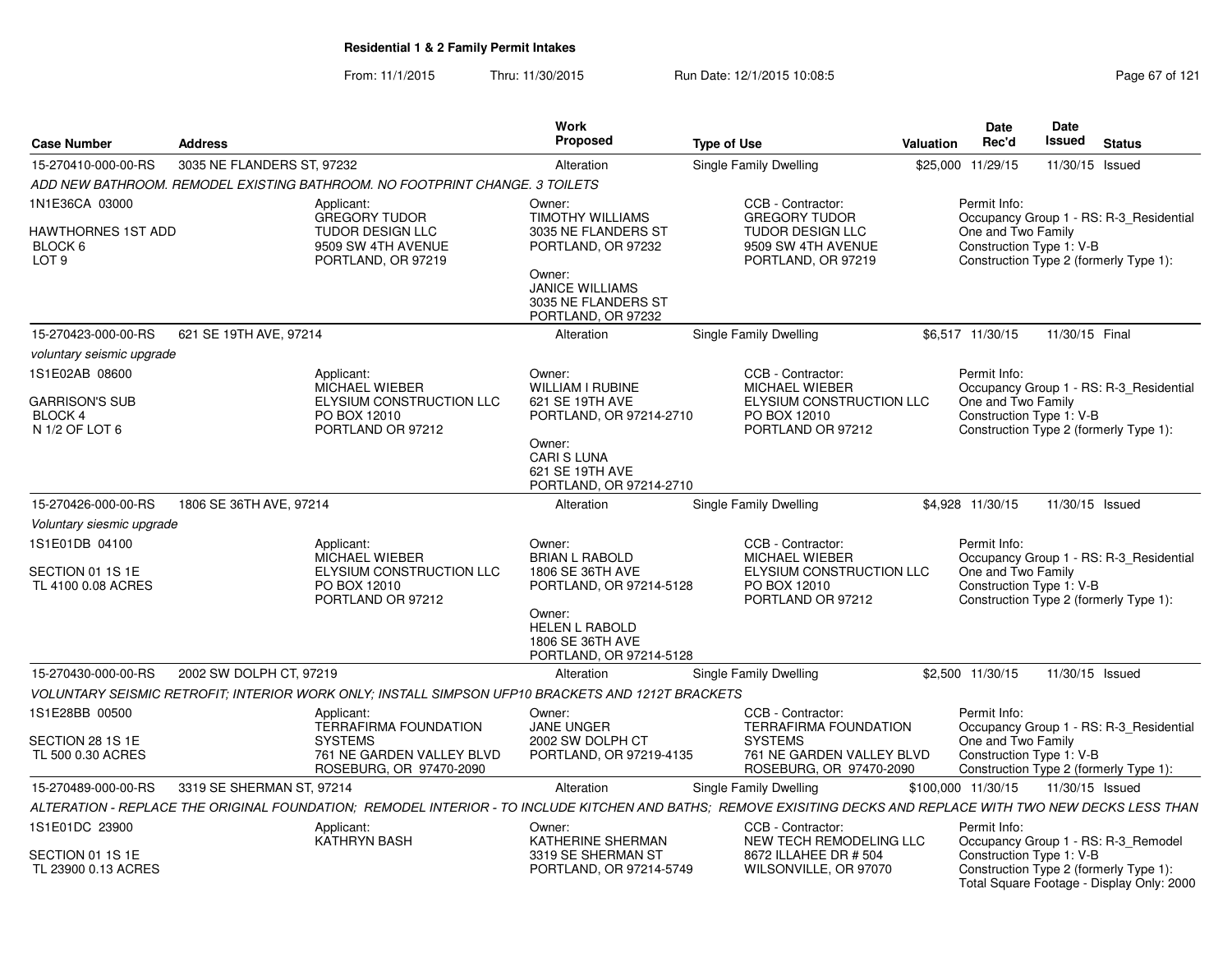From: 11/1/2015Thru: 11/30/2015 Run Date: 12/1/2015 10:08:5<br>
Page 68 of 121

| <b>Case Number</b>                                        | <b>Address</b>                                        |                                                                                                                          | Work<br>Proposed                                                              | <b>Type of Use</b>                                                                                         | Valuation | Date<br>Rec'd                                  | <b>Date</b><br>Issued | <b>Status</b>                                                                     |
|-----------------------------------------------------------|-------------------------------------------------------|--------------------------------------------------------------------------------------------------------------------------|-------------------------------------------------------------------------------|------------------------------------------------------------------------------------------------------------|-----------|------------------------------------------------|-----------------------|-----------------------------------------------------------------------------------|
| 15-270619-000-00-RS                                       | 11614 NE MORRIS ST, 97220                             |                                                                                                                          | Alteration                                                                    | Single Family Dwelling                                                                                     |           | \$500 11/30/15                                 | 11/30/15 Issued       |                                                                                   |
|                                                           | SOLAR-INSTALL ROOF MOUNTED 3.71kW SYSTEM-PERSCRIPTIVE |                                                                                                                          |                                                                               |                                                                                                            |           |                                                |                       |                                                                                   |
| 1N2E27AC 04400                                            |                                                       | Applicant:<br><b>DAN TRACY</b>                                                                                           | Owner:<br><b>DAVID W MAGNUSON</b>                                             | CCB - Contractor:<br>PREMIER ENERGY INC                                                                    |           | Permit Info:                                   |                       | Occupancy Group 1 - RS: R-3_Residential                                           |
| <b>PARKROSE HTS</b><br>BLOCK 17<br>W 51.5' OF LOT 13      |                                                       | SOLAR UNIVERSE<br>556 SOMMERSET RD<br>WOODLAND, WA 98674                                                                 | 11614 NE MORRIS ST<br>PORTLAND, OR 97220-1721                                 | 556 SOMMERSET RD<br>WOODLAND, WA 98674                                                                     |           | One and Two Family<br>Construction Type 1: V-B |                       | Construction Type 2 (formerly Type 1):                                            |
|                                                           |                                                       |                                                                                                                          |                                                                               | CCB - Contractor:<br>LIGHTING ELECTRIC LLC<br>2539 ROANOKE ST<br>WOODBURN, OR 97071                        |           |                                                |                       |                                                                                   |
| 15-270720-000-00-RS                                       | 9555 N POLK AVE, 97203                                |                                                                                                                          | Alteration                                                                    | Single Family Dwelling                                                                                     |           | \$7,500 11/30/15                               | 11/30/15 Issued       |                                                                                   |
|                                                           |                                                       | ADD FULL BATH TO UPPER FLOOR. ADD A NEW 2'X3' WINDOW IN NEW BATH. REPAIR EXISTING WINDOW (FLASH + SEAL, NO NEW GLAZING). |                                                                               |                                                                                                            |           |                                                |                       |                                                                                   |
| 1N1E06CB 12100                                            |                                                       | Applicant:<br><b>LAUREN KOSINSKI</b>                                                                                     | Owner:<br><b>LAUREN KOSINSKI</b>                                              | CCB - Contractor:<br>ALL PHASE RESIDENTIAL                                                                 |           | Permit Info:                                   |                       | Occupancy Group 1 - RS: R-3 Remodel                                               |
| <b>WILMER ADD</b><br><b>BLOCK1</b><br>SLY 46.25' OF LOT 8 |                                                       | 9555 N POLK AVE<br>PORTLAND, OR 97203                                                                                    | 9555 N POLK AVE<br>PORTLAND, OR 97203                                         | CONSTRUCTION LLC<br>2020 SE CENTURION WAY<br>GRESHAM, OR 97080                                             |           | Construction Type 1: V-B                       |                       | Construction Type 2 (formerly Type 1):<br>Total Square Footage - Display Only: 68 |
| 15-270723-000-00-RS                                       | 6511 NE ALAMEDA ST. 97213                             |                                                                                                                          | Alteration                                                                    | Single Family Dwelling                                                                                     |           | \$5,000 11/30/15                               | 11/30/15 Issued       |                                                                                   |
|                                                           |                                                       | ADDITION OF TWO WINDOWS - ONE SLIDER AND ONE FOR EGRESS IN BASEMENT ON SOUTH ELEVATION                                   |                                                                               |                                                                                                            |           |                                                |                       |                                                                                   |
| 1N2E29BC 11500                                            |                                                       | Applicant:<br>DAVID J HAGERTY                                                                                            | Owner:<br><b>DAVID J HAGERTY</b>                                              | CCB - Contractor:<br><b>TWINCO CUTTING &amp; CORING INC</b>                                                |           | Permit Info:                                   |                       | Occupancy Group 1 - RS: R-3_Residential                                           |
| <b>BELLE CREST</b><br>BLOCK 13<br>S 1/2 OF LOT 10&11      |                                                       | 6511 NE ALAMEDA ST<br>PORTLAND, OR 97213-4673                                                                            | 6511 NE ALAMEDA ST<br>PORTLAND, OR 97213-4673                                 | PO BOX 65<br>CORBETT, OR 97019                                                                             |           | One and Two Family<br>Construction Type 1: V-B |                       | Construction Type 2 (formerly Type 1):                                            |
| 15-270729-000-00-RS                                       | 3726 SE WOODSTOCK BLVD, 97202                         |                                                                                                                          | Alteration                                                                    | Single Family Dwelling                                                                                     |           | \$3,000 11/30/15                               | 11/30/15 Issued       |                                                                                   |
|                                                           |                                                       | ALTERATION TO CONVERT CLOSET TO BATHROOM ON THE SECOND FLOOR                                                             |                                                                               |                                                                                                            |           |                                                |                       |                                                                                   |
| 1S1E13DD 02200                                            |                                                       | Applicant:<br><b>PAVEL PERJU</b>                                                                                         | Owner:<br><b>KORY CASTRO</b>                                                  | CCB - Contractor:<br>CLASSY TILE AND FLOORING, INC Occupancy Group 1 - RS: R-3_Residential                 |           | Permit Info:                                   |                       |                                                                                   |
| ROB ROY ADD SUB<br>BLOCK <sub>2</sub><br>LOT D            |                                                       | 12518 NE AIRPORT WAY SUITE 14 3726 SE WOODSTOCK BLVD<br>PORTLAND OR 97229                                                | PORTLAND, OR 97202                                                            | 9110 NW LOVEJOY ST<br>PORTLAND, OR 97229                                                                   |           | One and Two Family<br>Construction Type 1: V-B |                       | Construction Type 2 (formerly Type 1):                                            |
|                                                           |                                                       |                                                                                                                          | Owner:<br><b>LAURA CASTRO</b><br>3726 SE WOODSTOCK BLVD<br>PORTLAND, OR 97202 | CCB - Contractor:<br><b>COMPASS PLUMBING LLC</b><br>4610 SE THIESSEN RD<br>MILWAUKIE, OR 97267             |           |                                                |                       |                                                                                   |
|                                                           |                                                       |                                                                                                                          |                                                                               | CCB - Contractor:<br><b>BRIGHT STAR ELECTRIC</b><br><b>COMPANY</b><br>1690 SW 27TH ST<br>GRESHAM, OR 97080 |           |                                                |                       |                                                                                   |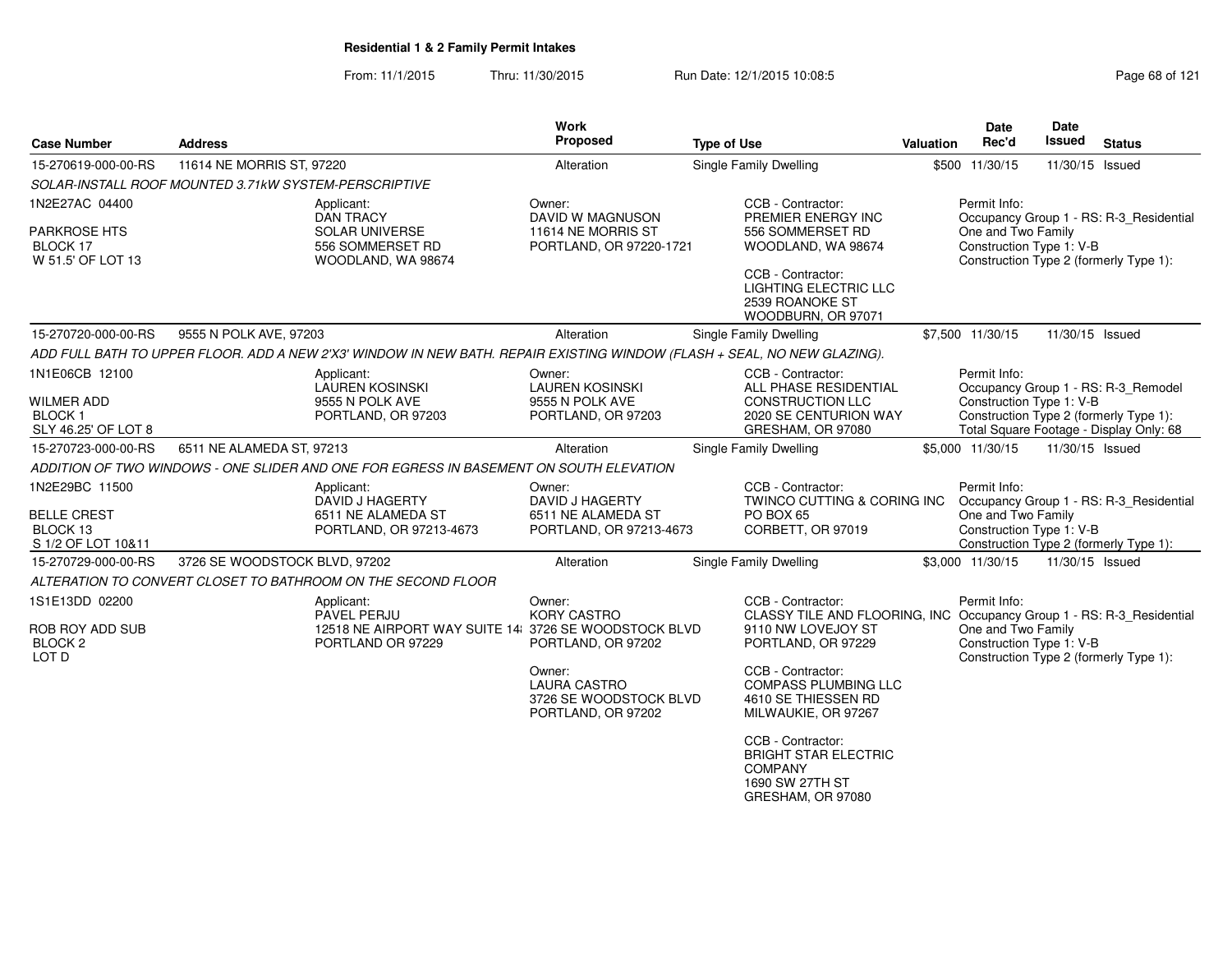From: 11/1/2015Thru: 11/30/2015 Run Date: 12/1/2015 10:08:5<br>
Page 69 of 121

| <b>Case Number</b>                                                  | <b>Address</b>              |                                                                                       | Work<br><b>Proposed</b>                                                                                                                                       | <b>Type of Use</b>                                                                                                                                          | Valuation | <b>Date</b><br>Rec'd                                                                                  | Date<br><b>Issued</b> | <b>Status</b>                                                                     |
|---------------------------------------------------------------------|-----------------------------|---------------------------------------------------------------------------------------|---------------------------------------------------------------------------------------------------------------------------------------------------------------|-------------------------------------------------------------------------------------------------------------------------------------------------------------|-----------|-------------------------------------------------------------------------------------------------------|-----------------------|-----------------------------------------------------------------------------------|
| 15-270753-000-00-RS                                                 | 1124 NE 80TH AVE, 97213     |                                                                                       | Alteration                                                                                                                                                    | Single Family Dwelling                                                                                                                                      |           | \$5,000 11/30/15                                                                                      | 11/30/15 Issued       |                                                                                   |
|                                                                     |                             |                                                                                       |                                                                                                                                                               | CONSTRUCT A NEW FULL BATHROOM IN BASEMENT. UPGRADE ELECTRICAL PANEL. PERIMETER BASEMENT WALLS TO REMAIN UNFINISHED.                                         |           |                                                                                                       |                       |                                                                                   |
| 1N2E32AA 13200<br>KATHARINE<br>BLOCK 24<br>LOT <sub>7</sub>         | Applicant:                  | <b>WILLIAM D HANSEN</b><br>1124 NE 80TH AVE<br>PORTLAND, OR 97213                     | Owner:<br><b>WILLIAM D HANSEN</b><br>1124 NE 80TH AVE<br>PORTLAND, OR 97213<br>Owner:<br><b>KRISTEN L HANSEN</b><br>1124 NE 80TH AVE                          |                                                                                                                                                             |           | Permit Info:<br>One and Two Family<br>Construction Type 1: V-B                                        |                       | Occupancy Group 1 - RS: R-3_Residential<br>Construction Type 2 (formerly Type 1): |
|                                                                     |                             |                                                                                       | PORTLAND, OR 97213                                                                                                                                            |                                                                                                                                                             |           |                                                                                                       |                       |                                                                                   |
| 15-265373-000-00-RS                                                 | 822 NW 22ND AVE, 97210      |                                                                                       | Alteration                                                                                                                                                    | Townhouse (2 Units)                                                                                                                                         |           | \$15,000 11/17/15                                                                                     | 11/17/15 Issued       |                                                                                   |
|                                                                     |                             |                                                                                       |                                                                                                                                                               | REMOVE WALL AND DOOR BETWEEN CLOSET AND BATHROOM IN GROUND LEVEL BATH. ADD A NEW WALL TO CREATE A STORAGE ALCOVE. REPLACE TUB WITH NEW WALK IN SHOWER AND I |           |                                                                                                       |                       |                                                                                   |
| 1N1E33BD 12000<br>KINGS 2ND ADD<br><b>BLOCK1</b><br>N 1/2 OF LOT 16 | Applicant:                  | ALUNA SCHROEDER<br>920 SE CARUTHERS ST<br>PORTLAND, OR 97214                          | Owner:<br>JAIME A VAZQUEZ<br>822 NW 22ND AVE<br>PORTLAND, OR 97210-3002                                                                                       | CCB - Contractor:<br>WILLCO PAINTING CONSTRUCTIO Occupancy Group 1 - RS: R-3_Remodel<br>3380 SE 20TH AV<br>PORTLAND, OR 97202                               |           | Permit Info:<br>Construction Type 1: V-B                                                              |                       | Construction Type 2 (formerly Type 1):                                            |
|                                                                     |                             |                                                                                       | Owner:<br>SUSAN J FILKINS<br>822 NW 22ND AVE<br>PORTLAND, OR 97210-3002                                                                                       |                                                                                                                                                             |           |                                                                                                       |                       |                                                                                   |
| 15-268791-000-00-RS                                                 | 12134 SE WOODWARD PL, 97266 |                                                                                       | Alteration                                                                                                                                                    | Townhouse (2 Units)                                                                                                                                         |           | \$6,000 11/23/15                                                                                      | 11/23/15 Issued       |                                                                                   |
|                                                                     |                             |                                                                                       |                                                                                                                                                               | ALTERATION TO REMOVE WALL AND ELECTRICAL BETWEEN TWO UPSTAIRS ROOMS. TRUSS ROOF NO BEARING WALL, (NOT LOAD BEARING). ELECTRICAL BY SEPARATE PERMIT.         |           |                                                                                                       |                       |                                                                                   |
| 1S2E10AA 02902<br>WOODWARD COMMONS<br>LOT <sub>2</sub>              | Applicant:<br>37            | BENJAMIN RANDOLPH MOORE<br>18201 NW HERITAGE PKWY APT<br>BEAVERTON, OR 97006-3456     | Owner:<br><b>JOHN B CASSIM</b><br>12134 SE WOODWARD PL<br>PORTLAND, OR 97266<br>Owner:<br><b>MARIE I CASSIM</b><br>12134 SE WOODWARD PL<br>PORTLAND, OR 97266 | CCB - Contractor:<br><b>BENJAMIN RANDOLPH MOORE</b><br>18201 NW HERITAGE PKWY APT<br>37<br>BEAVERTON, OR 97006-3456                                         |           | Permit Info:<br>One and Two Family<br>Construction Type 1: V-B                                        |                       | Occupancy Group 1 - RS: R-3_Residential<br>Construction Type 2 (formerly Type 1): |
| Total # of RS Alteration permit intakes: 227                        |                             |                                                                                       |                                                                                                                                                               |                                                                                                                                                             |           |                                                                                                       |                       | Total valuation of RS Alteration permit intakes: \$4,197,979                      |
| 15-267037-000-00-RS                                                 | 3535 SW LOGAN ST, 97219     |                                                                                       | Demolition                                                                                                                                                    | <b>Accessory Structure</b>                                                                                                                                  |           | \$2,000 11/19/15                                                                                      | 11/19/15 Issued       |                                                                                   |
|                                                                     |                             |                                                                                       |                                                                                                                                                               | DEMOLISH 240 SQ FT SINGLE STORY SHOP. REMOVE ALL FOUNDATIONS AND DEBRIS. SCOPE OF WORK DOES NOT INCLUDE REMOVAL OF TREES.                                   |           |                                                                                                       |                       |                                                                                   |
| 1S1E20BD 07500<br>QUEENSLAND<br><b>BLOCK 1 TL 7500</b>              | Applicant:                  | <b>KEVIN PARTAIN</b><br><b>URBAN VISIONS</b><br>223 NE 56TH AVE<br>PORTLAND, OR 97213 | Owner:<br><b>SHANNON M GLASS</b><br>3535 SW LOGAN ST<br>PORTLAND, OR 97219-1656<br>Owner:<br>WILLIAM JR GLASS<br>3535 SW LOGAN ST<br>PORTLAND, OR 97219-1656  | CCB - Contractor:<br>RENAISSANCE CUSTOM HOMES<br><b>LLC</b><br>16771 Boones Ferry Rd<br>Lake Oswego, OR 97035                                               |           | Permit Info:<br>Occupancy Group 1 - RS: U_Private<br>Garage\Utility Misc.<br>Construction Type 1: V-B |                       | Construction Type 2 (formerly Type 1):                                            |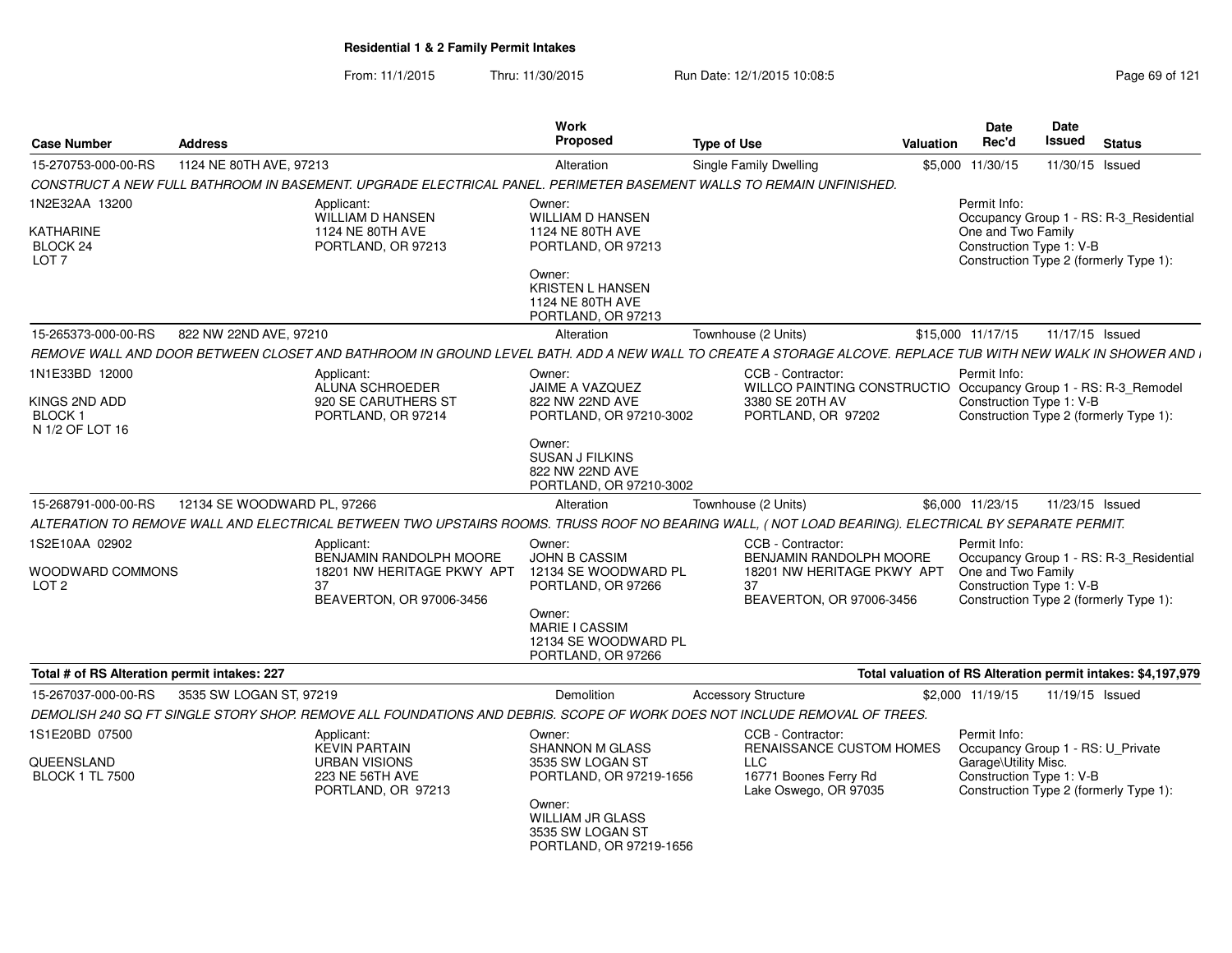From: 11/1/2015Thru: 11/30/2015 Run Date: 12/1/2015 10:08:5<br>
Page 70 of 121

| <b>Case Number</b>                                               | <b>Address</b>              |                                                                                                                                                  | <b>Work</b><br><b>Proposed</b>                                                 | <b>Type of Use</b> |                                                         | <b>Valuation</b> | <b>Date</b><br>Rec'd                                      | <b>Date</b><br>Issued | <b>Status</b>                          |
|------------------------------------------------------------------|-----------------------------|--------------------------------------------------------------------------------------------------------------------------------------------------|--------------------------------------------------------------------------------|--------------------|---------------------------------------------------------|------------------|-----------------------------------------------------------|-----------------------|----------------------------------------|
|                                                                  |                             |                                                                                                                                                  |                                                                                |                    |                                                         |                  |                                                           |                       |                                        |
| 15-267653-000-00-RS                                              | 1475 SW CORONADO ST, 97219  |                                                                                                                                                  | Demolition                                                                     |                    | <b>Accessory Structure</b>                              |                  | \$500 11/20/15                                            |                       | <b>Under Review</b>                    |
|                                                                  |                             | DEMO ACCESSORY STRUCTURE BUILT WITHOUT PERMITS BY PREVIOUS OWNER. NO FOUNDATION PRESENT- ONLY POSTS AND PIERS. REGRADE TO MATCH ADJACENT GRADES. |                                                                                |                    |                                                         |                  |                                                           |                       |                                        |
| 1S1E33BD 00300                                                   |                             | Applicant:<br><b>EVAN ELIAS ADAMS</b>                                                                                                            | Owner:<br>JOHN L SULLIVAN                                                      |                    | CCB - Contractor:<br><b>EVAN ELIAS ADAMS</b>            |                  | Permit Info:<br>Construction Type 1: V-B                  |                       |                                        |
| <b>ALDERCREST</b><br>LOT <sub>16</sub>                           |                             | 11467 SE 30TH AVE<br>PORTLAND, OR 94222                                                                                                          | 1475 SW CORONADO ST<br>PORTLAND, OR 97219-7627                                 |                    | 11467 SE 30TH AVE<br>PORTLAND, OR 94222                 |                  |                                                           |                       | Construction Type 2 (formerly Type 1): |
|                                                                  |                             |                                                                                                                                                  | Owner:<br><b>LISA M WARD</b><br>1475 SW CORONADO ST<br>PORTLAND, OR 97219-7627 |                    |                                                         |                  |                                                           |                       |                                        |
| 15-179959-000-00-RS                                              | 5324 SE 89TH AVE, 97266     |                                                                                                                                                  | Demolition                                                                     | Garage/Carport     |                                                         |                  | \$500 11/13/15                                            | 11/13/15 Issued       |                                        |
|                                                                  |                             | DEMOLISH DETACHED GARAGE, RETAIN PORTION OF CONCRETE SLAB FOR USE AS PARKING PAD                                                                 |                                                                                |                    |                                                         |                  |                                                           |                       |                                        |
| 1S2E16BD 10000                                                   |                             | Applicant:                                                                                                                                       | Owner:                                                                         |                    |                                                         |                  | Permit Info:                                              |                       |                                        |
| <b>EVERGREEN PK</b>                                              |                             | <b>TODD HUTCHINSON</b><br>13602 SE 97TH AVE                                                                                                      | <b>MALCOLM F HUTCHINSON</b><br>5324 SE 89TH AVE                                |                    |                                                         |                  | Occupancy Group 1 - RS: U Private<br>Garage\Utility Misc. |                       |                                        |
| <b>BLOCK1</b>                                                    |                             | CLACKAMAS, OR 97015                                                                                                                              | PORTLAND, OR 97266-3822                                                        |                    |                                                         |                  | Construction Type 1: V-B                                  |                       |                                        |
| S 1/2 OF LOT 9                                                   |                             |                                                                                                                                                  |                                                                                |                    |                                                         |                  |                                                           |                       | Construction Type 2 (formerly Type 1): |
|                                                                  |                             |                                                                                                                                                  | Owner:<br>LYNETTE D HUTCHINSON<br>5324 SE 89TH AVE                             |                    |                                                         |                  |                                                           |                       |                                        |
|                                                                  |                             |                                                                                                                                                  | PORTLAND, OR 97266-3822                                                        |                    |                                                         |                  |                                                           |                       |                                        |
| 15-246611-000-00-RS                                              | 5747 SE CARLTON ST, 97206   |                                                                                                                                                  | Demolition                                                                     | Garage/Carport     |                                                         |                  | \$2,000 11/13/15                                          | 11/13/15 Issued       |                                        |
| <b>DEMOLISH DETACHED 24' X 24' GARAGE</b>                        |                             |                                                                                                                                                  |                                                                                |                    |                                                         |                  |                                                           |                       |                                        |
| 1S2E18DD 15800                                                   |                             | Applicant:<br>WILLIAM J JR SHERIDAN                                                                                                              | Owner:<br>WILLIAM J JR SHERIDAN                                                |                    |                                                         |                  | Permit Info:<br>Occupancy Group 1 - RS: U_Private         |                       |                                        |
| <b>TREMONT PL</b>                                                |                             | 5747 SE CARLTON ST                                                                                                                               | 5747 SE CARLTON ST                                                             |                    |                                                         |                  | Garage\Utility Misc.                                      |                       |                                        |
| BLOCK 6                                                          |                             | PORTLAND, OR 97206                                                                                                                               | PORTLAND, OR 97206                                                             |                    |                                                         |                  | Construction Type 1: V-B                                  |                       |                                        |
| <b>LOT 7&amp;8</b>                                               |                             |                                                                                                                                                  |                                                                                |                    |                                                         |                  |                                                           |                       | Construction Type 2 (formerly Type 1): |
| 15-260416-000-00-RS                                              | 8924 N COURTENAY AVE, 97203 |                                                                                                                                                  | Demolition                                                                     | Garage/Carport     |                                                         |                  | \$1,000 11/4/15                                           | 11/4/15 Final         |                                        |
|                                                                  |                             | DEMOLISH 14'X20' DETACHED ONE STORY GARAGE - REMOVE ALL DEBRIS                                                                                   |                                                                                |                    |                                                         |                  |                                                           |                       |                                        |
| 1N1E08BC 01100                                                   |                             | Applicant:                                                                                                                                       | Owner:<br>COLUMBIA REDEVELOPMENT LLC FLORIN LACATUS                            |                    | CCB - Contractor:                                       |                  | Permit Info:<br>Occupancy Group 1 - RS: U Private         |                       |                                        |
| PORTSMOUTH VILLA ANX 3-4                                         |                             | <b>FLORIN LACATUS</b><br>FRL CONSTRUCTION LLC                                                                                                    | 8924 N COURTENAY AVE                                                           |                    | FRL CONSTRUCTION LLC                                    |                  | Garage\Utility Misc.                                      |                       |                                        |
| BLOCK 16                                                         |                             | 3409 SW 30TH ST                                                                                                                                  | PORTLAND, OR 97203                                                             |                    | 3409 SW 30TH ST                                         |                  | Construction Type 1: V-B                                  |                       |                                        |
| LOT 3-5                                                          |                             | GRESHAM, OR 97080                                                                                                                                |                                                                                |                    | GRESHAM, OR 97080                                       |                  |                                                           |                       | Construction Type 2 (formerly Type 1): |
| 15-260575-000-00-RS                                              | 6305 NE 27TH AVE, 97211     |                                                                                                                                                  | Demolition                                                                     | Garage/Carport     |                                                         |                  | \$500 11/4/15                                             |                       | <b>Under Review</b>                    |
| <b>DEMOLISH DETACHED GARAGE</b>                                  |                             |                                                                                                                                                  |                                                                                |                    |                                                         |                  |                                                           |                       |                                        |
| 1N1E13CB 05700                                                   |                             | Applicant:<br><b>VINCE ZARKOVICH</b>                                                                                                             | Owner:<br><b>CONCORDIA UNIVERSITY</b>                                          |                    | CCB - Contractor:<br>UNION CORNER CONSTRUCTION          |                  | Permit Info:<br>Occupancy Group 1 - RS: U_Private         |                       |                                        |
| <b>IRVINGTON PK</b><br>BLOCK <sub>26</sub><br><b>LOT 2&amp;4</b> |                             | UNION CORNER CONSTRUCTION<br>6500 A NE ST JOHN'S RD<br>VANCOUVER, WA 98661                                                                       | 2811 NE HOLMAN ST<br>PORTLAND, OR 97211-6067                                   |                    | INC.<br>6500A NE ST JOHNS RD<br>VANCOUVER, WA 986611230 |                  | Garage\Utility Misc.<br>Construction Type 1: V-B          |                       | Construction Type 2 (formerly Type 1): |
|                                                                  |                             |                                                                                                                                                  | Owner:<br><b>FOUNDATION</b><br>2811 NE HOLMAN ST<br>PORTLAND, OR 97211-6067    |                    |                                                         |                  |                                                           |                       |                                        |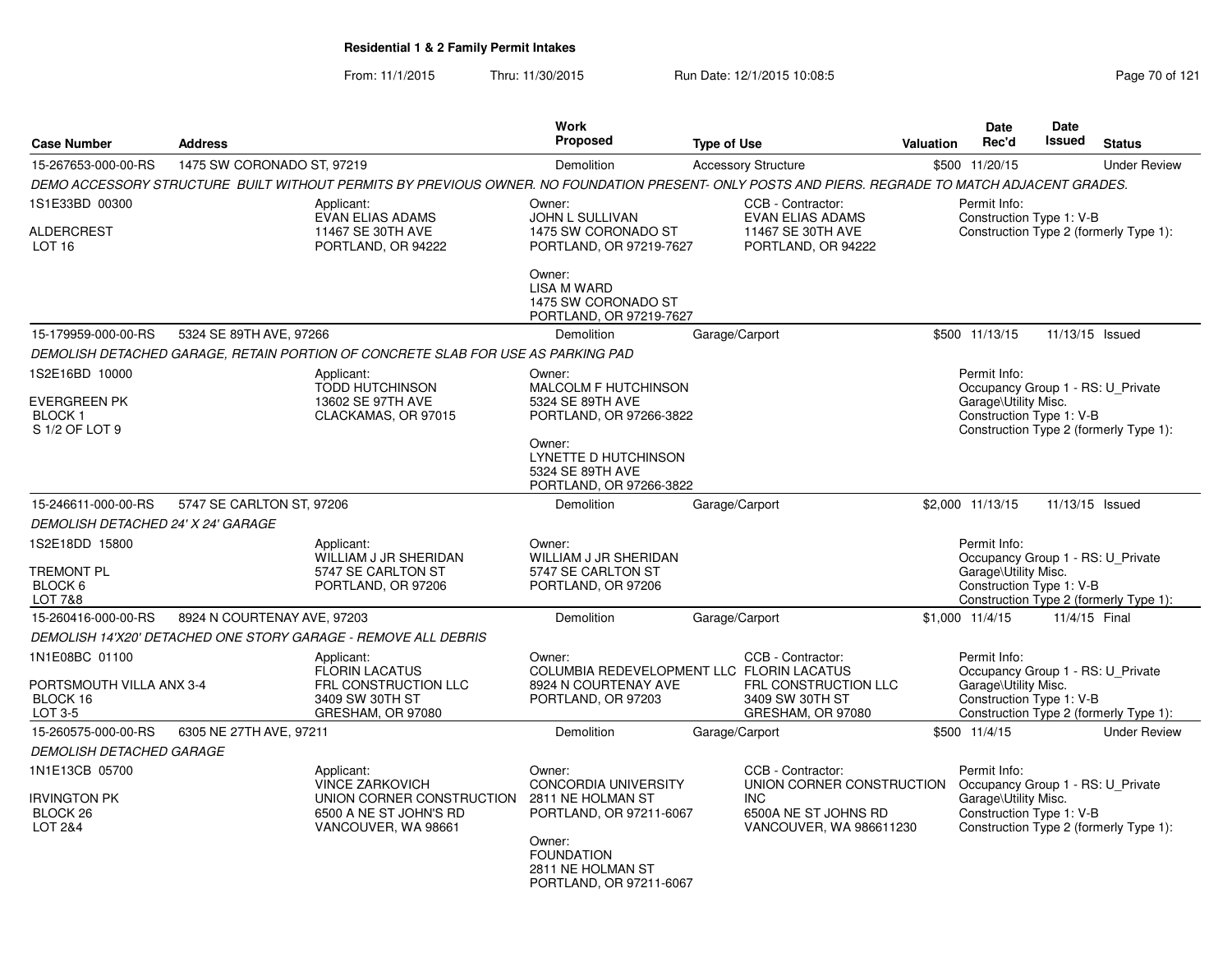From: 11/1/2015Thru: 11/30/2015 Run Date: 12/1/2015 10:08:5<br>
Page 71 of 121

| <b>Case Number</b>                                         | <b>Address</b>                               |                                                                                                                              | <b>Work</b><br>Proposed                                                               | <b>Type of Use</b> |                                                                            | Valuation | Date<br>Rec'd                                                                              | Date<br><b>Issued</b> | <b>Status</b>                           |
|------------------------------------------------------------|----------------------------------------------|------------------------------------------------------------------------------------------------------------------------------|---------------------------------------------------------------------------------------|--------------------|----------------------------------------------------------------------------|-----------|--------------------------------------------------------------------------------------------|-----------------------|-----------------------------------------|
| 15-261179-000-00-RS                                        | 5406 NE CESAR E CHAVEZ BLVD, 97211           |                                                                                                                              | Demolition                                                                            |                    |                                                                            |           | \$1,800 11/6/15                                                                            |                       |                                         |
|                                                            |                                              |                                                                                                                              |                                                                                       |                    | Garage/Carport                                                             |           |                                                                                            | 11/6/15 Issued        |                                         |
|                                                            | DEMOLISH DETACHED GARAGE - REMOVE ALL DEBRIS |                                                                                                                              |                                                                                       |                    |                                                                            |           |                                                                                            |                       |                                         |
| 1N1E24AA 04900<br>KILLINGSWORTH AVE ADD                    |                                              | Applicant:<br><b>GENE HUBBELL</b><br>PORTLAND DEVELOPMENT GRP                                                                | Owner:<br><b>MELODY WINN</b><br>5406 NE CESAR E CHAVEZ BLVD                           |                    | CCB - Contractor:<br><b>GENE</b><br>PORTLAND DEVELOPMENT                   |           | Permit Info:<br>Occupancy Group 1 - RS: U_Private                                          |                       |                                         |
| BLOCK <sub>3</sub><br>N 40' OF LOT 15<br>LOT <sub>16</sub> |                                              | <b>LLC</b><br>11124 NE HALSEY ST #643<br>PORTLAND OR 97220                                                                   | PORTLAND, OR 97211-8014<br>Owner:                                                     |                    | <b>GROUP LLC</b><br>11124 NE HALSEY ST. PMB 643<br>PORTLAND, OR 97220      |           | Garage\Utility Misc.<br>Construction Type 1: V-B<br>Construction Type 2 (formerly Type 1): |                       |                                         |
|                                                            |                                              |                                                                                                                              | <b>CHRISTOPHE D LAMBERT</b><br>5406 NE CESAR E CHAVEZ BLVD<br>PORTLAND, OR 97211-8014 |                    |                                                                            |           |                                                                                            |                       |                                         |
| 15-261481-000-00-RS                                        | 3624 SE REX ST, 97202                        |                                                                                                                              | Demolition                                                                            |                    | Garage/Carport                                                             |           | \$1,000 11/6/15                                                                            | 11/13/15 Issued       |                                         |
| DEMO EXISTING DETACHED GARAGE.                             |                                              |                                                                                                                              |                                                                                       |                    |                                                                            |           |                                                                                            |                       |                                         |
| 1S1E24DB 00100                                             |                                              | Applicant:<br><b>JOE ROBERTSON</b>                                                                                           | Owner:<br><b>MATHEW M BEYMER</b>                                                      |                    | CCB - Contractor:<br><b>JOE ROBERTSON</b>                                  |           | Permit Info:<br>Occupancy Group 1 - RS: U_Private                                          |                       |                                         |
| <b>BERKELEY</b><br>BLOCK 22<br>LOT 12-14                   |                                              | SHELTER SOLUTIONS LLC<br>1973 SE DUNCAN DR<br>HILLSBORO, OR 97123                                                            | 3624 SE REX ST<br>PORTLAND, OR 97202-8459                                             |                    | SHELTER SOLUTIONS LLC<br>1973 SE DUNCAN DR<br>HILLSBORO, OR 97123          |           | Garage\Utility Misc.<br>Construction Type 1: V-B<br>Construction Type 2 (formerly Type 1): |                       |                                         |
|                                                            |                                              |                                                                                                                              | Owner:<br>ANGELA BEYMER<br>3624 SE REX ST<br>PORTLAND, OR 97202-8459                  |                    |                                                                            |           |                                                                                            |                       |                                         |
| 15-261853-000-00-RS                                        | 2834 SE 20TH AVE, 97202                      |                                                                                                                              | Demolition                                                                            |                    | Garage/Carport                                                             |           | \$500 11/6/15                                                                              | 11/6/15 Issued        |                                         |
| <b>DEMO DETACHED GARAGE</b>                                |                                              |                                                                                                                              |                                                                                       |                    |                                                                            |           |                                                                                            |                       |                                         |
| 1S1E11AA 12200                                             |                                              | Applicant:<br>Dan Williams                                                                                                   | Owner:<br>GREENWING RESTORATIONS LLC GREG STEELE                                      |                    | CCB - Contractor:                                                          |           | Permit Info:<br>Occupancy Group 1 - RS: U_Private                                          |                       |                                         |
| <b>AUERS ADD</b><br>BLOCK <sub>2</sub><br>LOT <sub>4</sub> |                                              | <b>FASTER PERMITS</b><br>14334 NW EAGLERIDGE LANE<br>PORTLAND OR 97229                                                       | 11850 SW 67TH AVE #210<br>PORTLAND, OR 97223-8972                                     |                    | <b>GREENWING RESTORATIONS</b><br>1421 SE 13 TH AVE<br>PORTLAND OR 97214    |           | Garage\Utility Misc.<br>Construction Type 1: V-B                                           |                       | Construction Type 2 (formerly Type 1):  |
| 15-261864-000-00-RS                                        | 158 SE 71ST AVE, 97215                       |                                                                                                                              | Demolition                                                                            |                    | Garage/Carport                                                             |           | \$500 11/6/15                                                                              |                       | <b>Under Review</b>                     |
| <b>DEMO DETACHED GARAGE</b>                                |                                              |                                                                                                                              |                                                                                       |                    |                                                                            |           |                                                                                            |                       |                                         |
| 1N2E32CD 00800                                             |                                              | Applicant:<br><b>NATHAN ARNOLD</b>                                                                                           | Owner:<br><b>TERESA HOSLER</b>                                                        |                    | CCB - Contractor:<br><b>BRISTOL CREEK HOMES &amp;</b>                      |           | Permit Info:<br>Occupancy Group 1 - RS: U_Private                                          |                       |                                         |
| <b>JONESMORE</b><br>BLOCK 32<br>LOT 12&13                  |                                              | <b>FASTER PERMITS</b><br>14334 NW EAGLERIDGE LANE<br>PORTLAND, OR 97229                                                      | 158 SE 71ST AVE<br>PORTLAND, OR 97215-1410                                            |                    | DEVELOPMENT CO LLC<br>520 SW YAMHILL ST SUITE 600<br>PORTLAND, OR 97204    |           | Garage\Utility Misc.<br>Construction Type 1: V-B<br>Construction Type 2 (formerly Type 1): |                       |                                         |
| 15-262463-000-00-RS                                        | 8504 SW 46TH AVE, 97219                      |                                                                                                                              | Demolition                                                                            |                    | Garage/Carport                                                             |           | \$1,000 11/9/15                                                                            |                       | <b>Under Review</b>                     |
|                                                            |                                              | DEMO SFR; NO BASEMENT; REMOVE ALL DEBRIS; SEPTIC DECOMMISSIONING REQUIRED. CALL INSP 842. ***SUBJECT TO 35 DAY DEMO DELAY*** |                                                                                       |                    |                                                                            |           |                                                                                            |                       |                                         |
| 1S1E19DD 01900                                             |                                              | Applicant:<br>Dan Williams                                                                                                   | Owner:<br><b>EVERETT CUSTOM HOMES INC</b>                                             |                    | CCB - Contractor:<br><b>VIC REMMERS</b>                                    |           | Permit Info:                                                                               |                       | Occupancy Group 1 - RS: R-3_Residential |
| PORTLAND PK ADD<br>BLOCK 20<br>LOT 20-22                   |                                              | <b>FASTER PERMITS</b><br>14334 NW EAGLERIDGE LANE<br>PORTLAND OR 97229                                                       | 735 SW 158TH AVE #180<br>BEAVERTON, OR 97006-4952                                     |                    | EVERETT CUSTOM HOMES INC<br>735 SW 158TH AVE STE 180<br>BEAVERTON OR 97006 |           | One and Two Family<br>Construction Type 1: V-B<br>Construction Type 2 (formerly Type 1):   |                       |                                         |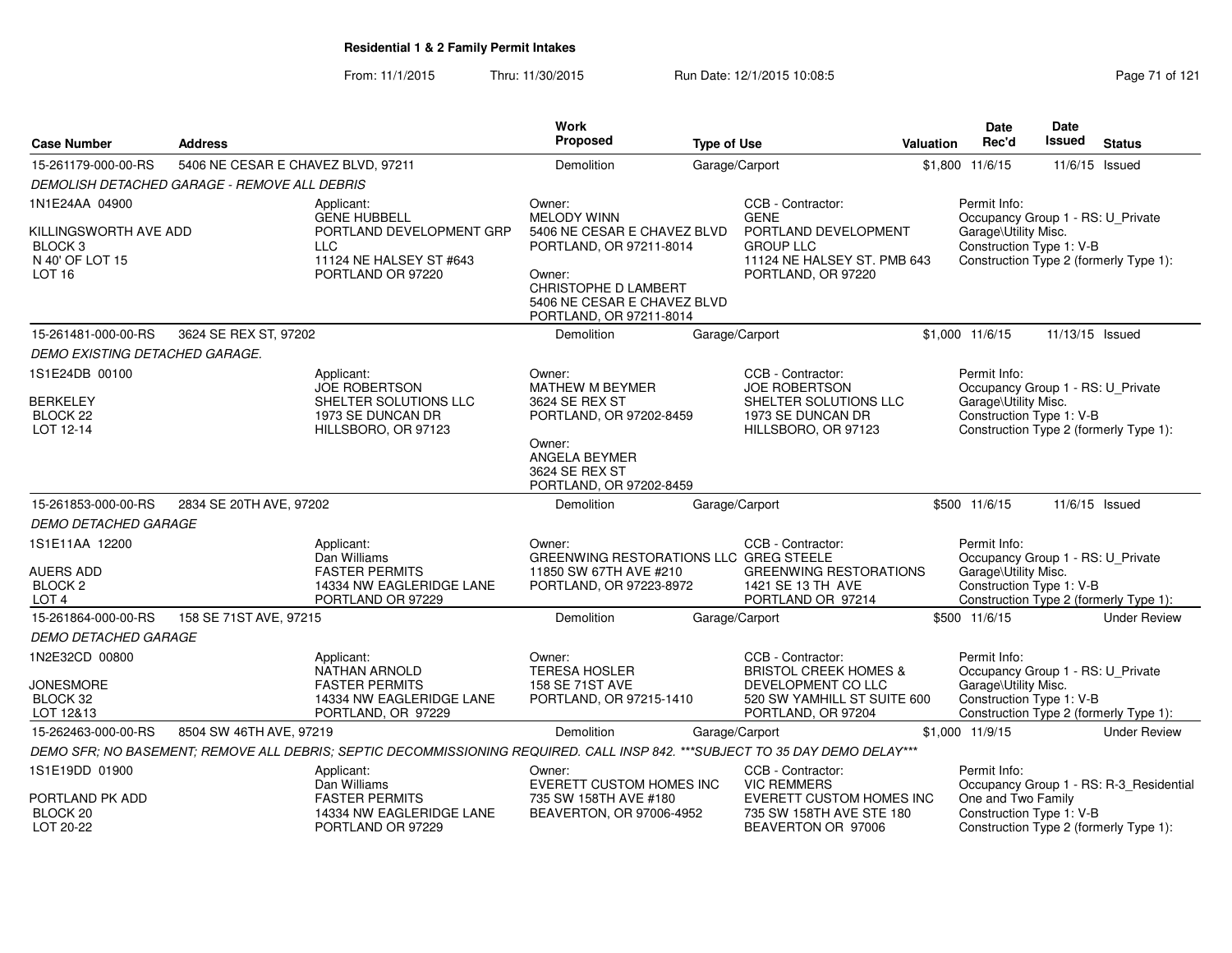From: 11/1/2015Thru: 11/30/2015 Run Date: 12/1/2015 10:08:5<br>
Page 72 of 121

| <b>Case Number</b>                                                                        | <b>Address</b>                                                                   |                                                                                                                                    | <b>Work</b><br><b>Proposed</b>                                                                                                                                            | <b>Type of Use</b>                                                                      |                                                                                                                       | <b>Valuation</b>                                                 | Date<br>Rec'd                                                                                         | Date<br>Issued                                                              | <b>Status</b>                          |
|-------------------------------------------------------------------------------------------|----------------------------------------------------------------------------------|------------------------------------------------------------------------------------------------------------------------------------|---------------------------------------------------------------------------------------------------------------------------------------------------------------------------|-----------------------------------------------------------------------------------------|-----------------------------------------------------------------------------------------------------------------------|------------------------------------------------------------------|-------------------------------------------------------------------------------------------------------|-----------------------------------------------------------------------------|----------------------------------------|
| 15-262612-000-00-RS                                                                       | 5030 NE 28TH AVE, 97211                                                          |                                                                                                                                    | Demolition                                                                                                                                                                |                                                                                         | Garage/Carport                                                                                                        |                                                                  | \$500 11/10/15                                                                                        |                                                                             | <b>Under Review</b>                    |
| DEMOLISH 400 SQ FT DETACHED GARAGE                                                        |                                                                                  |                                                                                                                                    |                                                                                                                                                                           |                                                                                         |                                                                                                                       |                                                                  |                                                                                                       |                                                                             |                                        |
| 1N1E24BB 18100<br>INA PK<br>BLOCK 15<br>LOT <sub>7</sub>                                  |                                                                                  | Applicant:<br><b>ROBERT HAYDEN</b><br><b>DELTA STUDIOS ARCH &amp;</b><br><b>PLANNING</b><br>3344 NE 25TH AVE<br>PORTLAND, OR 97212 | Owner:<br>FEDERAL NATIONAL MORTGAGE<br><b>ASSN</b><br>2603 MAIN ST #300<br><b>IRVINE, CA 92614</b>                                                                        |                                                                                         | CCB - Contractor:<br>DAVIS DIDIER STONE LLC<br>3221 SOLSTICE LN<br>NEWBERG, OR 97132                                  |                                                                  | Permit Info:<br>Occupancy Group 1 - RS: U_Private<br>Garage\Utility Misc.<br>Construction Type 1: V-B |                                                                             | Construction Type 2 (formerly Type 1): |
| 15-263724-000-00-RS                                                                       | 1006 SE CLATSOP ST                                                               |                                                                                                                                    | Demolition                                                                                                                                                                |                                                                                         | Garage/Carport                                                                                                        |                                                                  | \$3,000 11/12/15                                                                                      |                                                                             | 11/12/15 Issued                        |
| <b>DEMO DETACHED GARAGE</b>                                                               |                                                                                  |                                                                                                                                    |                                                                                                                                                                           |                                                                                         |                                                                                                                       |                                                                  |                                                                                                       |                                                                             |                                        |
| 1S1E26BA 13900<br>SELLWOOD<br>BLOCK 41<br>LOT <sub>17</sub><br>W 10' OF SLY 50' OF LOT 18 |                                                                                  | Applicant:<br><b>MAJO AHRENS</b><br>MAJO AHRENS CONSTRUCTION<br>1170 SE RIVER FOREST RD<br>MILWAUKIE, OR 97267                     | Owner:<br><b>JULIE AHRENS</b><br>1170 SE RIVER FOREST RD<br>PORTLAND, OR 97267-3522<br>Owner:<br><b>MAJO AHRENS</b><br>1170 SE RIVER FOREST RD<br>PORTLAND, OR 97267-3522 |                                                                                         | CCB - Contractor:<br><b>MAJO AHRENS</b><br>MAJO AHRENS CONSTRUCTION<br>1170 SE RIVER FOREST RD<br>MILWAUKIE, OR 97267 |                                                                  | Permit Info:<br>Occupancy Group 1 - RS: U_Private<br>Garage\Utility Misc.<br>Construction Type 1: V-B |                                                                             | Construction Type 2 (formerly Type 1): |
| 15-266061-000-00-RS                                                                       | 1475 SW CORONADO ST, 97219                                                       |                                                                                                                                    | Demolition                                                                                                                                                                |                                                                                         | Garage/Carport                                                                                                        |                                                                  | \$500 11/20/15                                                                                        |                                                                             | <b>Under Review</b>                    |
|                                                                                           |                                                                                  | DEMOLISH DETACHED GARAGE IN RESPONSE TO 15-198433 HS. REGRADE TO MATCH ADJACENT SLOPES.                                            |                                                                                                                                                                           |                                                                                         |                                                                                                                       |                                                                  |                                                                                                       |                                                                             |                                        |
| 1S1E33BD 00300<br><b>ALDERCREST</b><br><b>LOT 16</b>                                      | Applicant:<br><b>EVAN ELIAS ADAMS</b><br>11467 SE 30TH AVE<br>PORTLAND, OR 94222 |                                                                                                                                    | Owner:<br>JOHN L SULLIVAN<br>1475 SW CORONADO ST<br>PORTLAND, OR 97219-7627                                                                                               | CCB - Contractor:<br><b>EVAN ELIAS ADAMS</b><br>11467 SE 30TH AVE<br>PORTLAND, OR 94222 |                                                                                                                       | Permit Info:<br>Garage\Utility Misc.<br>Construction Type 1: V-B |                                                                                                       | Occupancy Group 1 - RS: U Private<br>Construction Type 2 (formerly Type 1): |                                        |
|                                                                                           |                                                                                  |                                                                                                                                    | Owner:<br><b>LISA M WARD</b><br>1475 SW CORONADO ST<br>PORTLAND, OR 97219-7627                                                                                            |                                                                                         |                                                                                                                       |                                                                  |                                                                                                       |                                                                             |                                        |
| 15-266161-000-00-RS                                                                       | 4736 NE 25TH AVE, 97211                                                          |                                                                                                                                    | Demolition                                                                                                                                                                |                                                                                         | Garage/Carport                                                                                                        |                                                                  | \$1,500 11/23/15                                                                                      |                                                                             | 11/23/15 Issued                        |
| <b>DEMOLISH DETACHED GARAGE</b>                                                           |                                                                                  |                                                                                                                                    |                                                                                                                                                                           |                                                                                         |                                                                                                                       |                                                                  |                                                                                                       |                                                                             |                                        |
| 1N1E24BC 11200<br><b>LESTER PK</b><br>BLOCK 5<br>LOT <sub>1</sub>                         |                                                                                  | Applicant:<br>Gavin Fiske<br>Dozer Construction<br>126 NE Alberta St #206<br>Portland OR 97211                                     | Owner:<br>DOZER CONSTRUCTION LLC<br>126 NE ALBERTA ST #206<br>PORTLAND, OR 97211-2665                                                                                     |                                                                                         | CCB - Contractor:<br>DOZER CONSTRUCTION LLC<br>126 NE ALBERTA ST SUITE 206<br>PORTLAND, OR 97211                      |                                                                  | Permit Info:<br>Occupancy Group 1 - RS: U Private<br>Garage\Utility Misc.<br>Construction Type 1: V-B |                                                                             | Construction Type 2 (formerly Type 1): |
| 15-266613-000-00-RS                                                                       | 4709 SE 86TH AVE, 97266                                                          |                                                                                                                                    | Demolition                                                                                                                                                                |                                                                                         | Garage/Carport                                                                                                        |                                                                  | \$500 11/18/15                                                                                        |                                                                             | <b>Under Review</b>                    |
| <b>DEMOLISH 230 SQ FT DETACHED CARPORT</b>                                                |                                                                                  |                                                                                                                                    |                                                                                                                                                                           |                                                                                         |                                                                                                                       |                                                                  |                                                                                                       |                                                                             |                                        |
| 1S2E16BB 02200<br><b>ELMIRA</b><br><b>BLOCK 4</b><br>LOT <sub>6</sub>                     |                                                                                  | Applicant:<br><b>ZAC HORTON</b><br><b>FASTER PERMITS</b><br>14334 NW EAGLERIDGE LN<br>PORTLAND, OR 97229                           | Owner:<br><b>TODD K STONEKING</b><br>20240 OLD RIVER RD<br>WEST LINN, OR 97068<br>Owner:<br><b>WENDY J STONEKING</b><br>20240 OLD RIVER RD<br>WEST LINN, OR 97068         |                                                                                         | CCB - Contractor:<br><b>JEFF KOOPMAN</b><br>PO BOX 16506<br>PORTLAND, OR 97292                                        |                                                                  | Permit Info:<br>Occupancy Group 1 - RS: U_Private<br>Garage\Utility Misc.<br>Construction Type 1: V-B |                                                                             | Construction Type 2 (formerly Type 1): |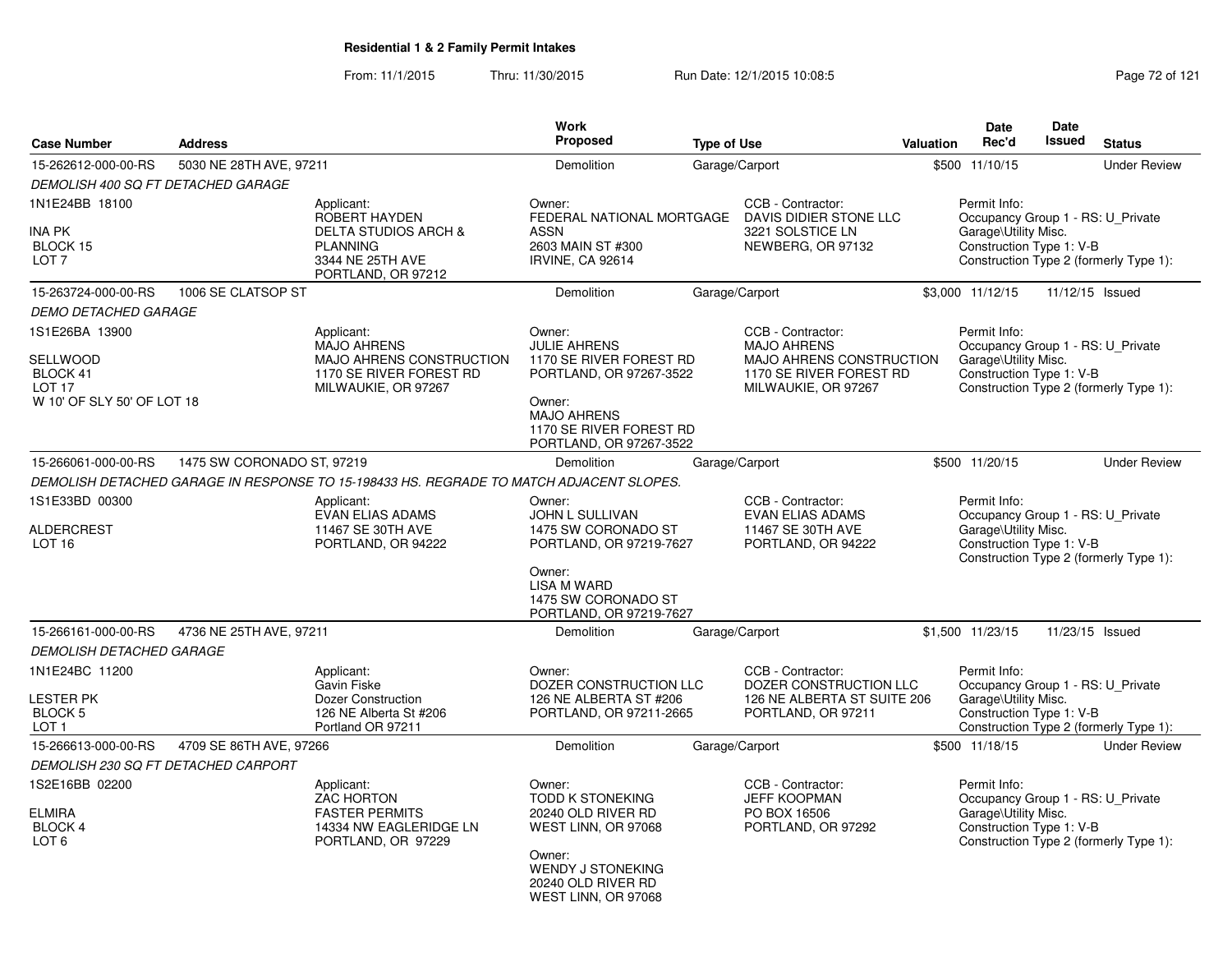From: 11/1/2015Thru: 11/30/2015 Run Date: 12/1/2015 10:08:5<br>
Page 73 of 121

|                                                                         |                               |                                                                                                                                             | <b>Work</b>                                                                                                                                                 |                    |                                                                                                                         | <b>Date</b>                                                                                                                                     | <b>Date</b>     |                                        |
|-------------------------------------------------------------------------|-------------------------------|---------------------------------------------------------------------------------------------------------------------------------------------|-------------------------------------------------------------------------------------------------------------------------------------------------------------|--------------------|-------------------------------------------------------------------------------------------------------------------------|-------------------------------------------------------------------------------------------------------------------------------------------------|-----------------|----------------------------------------|
| <b>Case Number</b>                                                      | <b>Address</b>                |                                                                                                                                             | Proposed                                                                                                                                                    | <b>Type of Use</b> | Valuation                                                                                                               | Rec'd                                                                                                                                           | Issued          | <b>Status</b>                          |
| 15-266669-000-00-RS                                                     | 4334 SE HAWTHORNE BLVD, 97215 |                                                                                                                                             | Demolition                                                                                                                                                  | Garage/Carport     |                                                                                                                         | \$500 11/19/15                                                                                                                                  | 11/19/15 Issued |                                        |
| DEMOLISH 216 SQ FT DETACHED GARAGE                                      |                               |                                                                                                                                             |                                                                                                                                                             |                    |                                                                                                                         |                                                                                                                                                 |                 |                                        |
| 1S2E06CB 09600<br><b>HAWTHORNE AVE ADD</b><br>BLOCK 4<br>LOT 3&4        |                               | Applicant:<br><b>NATHAN ARNOLD</b><br><b>FASTER PERMITS</b><br>14334 NW EAGLERIDGE LANE<br>PORTLAND, OR 97229                               | Owner:<br>THE TRUMAN LLC<br>0425 SW IOWA ST<br>PORTLAND, OR 97239                                                                                           |                    | CCB - Contractor:<br>PATH CONSTRUCTION<br>5331 SW MACADAM AVE #258-110 Garage\Utility Misc.<br>PORTLAND, OR 97239       | Permit Info:<br>Occupancy Group 1 - RS: U_Private<br>Construction Type 1: V-B<br>Construction Type 2 (formerly Type 1):                         |                 |                                        |
| 15-266761-000-00-RS                                                     | 5428 N BOWDOIN ST, 97203      |                                                                                                                                             | Demolition                                                                                                                                                  | Garage/Carport     |                                                                                                                         | \$800 11/19/15                                                                                                                                  | 11/19/15 Issued |                                        |
|                                                                         |                               | DEMOLISH DETACHED GARAGE TO PREPARE SITE FOR PLA SEE 15-266673-PR                                                                           |                                                                                                                                                             |                    |                                                                                                                         |                                                                                                                                                 |                 |                                        |
| 1N1E07DA 10200<br><b>PORTSMOUTH</b><br>BLOCK 4<br>LOT 1&2               |                               | Applicant:<br><b>GENE HUBBELL</b><br>PORTLAND DEVELOPMENT GRP<br><b>LLC</b><br>11124 NE HALSEY ST #643<br>PORTLAND OR 97220                 | Owner:<br>SHELLEY A OYLEAR<br>PO BOX 83791<br>PORTLAND, OR 97283                                                                                            | <b>GENE</b>        | CCB - Contractor:<br>PORTLAND DEVELOPMENT<br><b>GROUP LLC</b><br>11124 NE HALSEY ST. PMB 643<br>PORTLAND, OR 97220      | Permit Info:<br>Occupancy Group 1 - RS: U Private<br>Garage\Utility Misc.<br>Construction Type 1: V-B<br>Construction Type 2 (formerly Type 1): |                 |                                        |
| 15-267251-000-00-RS                                                     | 9304 N PORTSMOUTH AVE, 97203  |                                                                                                                                             | <b>Demolition</b>                                                                                                                                           | Garage/Carport     |                                                                                                                         | \$100 11/20/15                                                                                                                                  | 11/20/15 Issued |                                        |
| <b>DEMOLISH 220 SQ FT DETACHED GARAGE</b>                               |                               |                                                                                                                                             |                                                                                                                                                             |                    |                                                                                                                         |                                                                                                                                                 |                 |                                        |
| 1N1E08BB 06800<br><b>COLLEGE PL</b><br>BLOCK 8<br>LOT 21&22             |                               | Applicant:<br><b>MARK DANE</b><br>MARK DANE PLANNING<br>12725 SW GLENHAVEN ST<br>PORTLAND OR 97225                                          | Owner:<br>AMN LLC<br>3021 NE 72ND DR #9-239<br>VANCOUVER, WA 98661                                                                                          | PO BOX 68          | CCB - Contractor:<br>FIR MOUNTAIN INVESTMENTS LLC Occupancy Group 1 - RS: U_Private<br>BRUSH PRAIRIE, WA 98606          | Permit Info:<br>Garage\Utility Misc.<br>Construction Type 1: V-B<br>Construction Type 2 (formerly Type 1):                                      |                 |                                        |
| 15-267960-000-00-RS                                                     | 6224 NE MASON ST, 97213       |                                                                                                                                             | Demolition                                                                                                                                                  | Garage/Carport     |                                                                                                                         | \$500 11/23/15                                                                                                                                  |                 | <b>Under Review</b>                    |
| <b>DEMOLISH DETACHED GARAGE</b>                                         |                               |                                                                                                                                             |                                                                                                                                                             |                    |                                                                                                                         |                                                                                                                                                 |                 |                                        |
| 1N2E20CB 17200<br><b>WELLINGTON</b><br>BLOCK <sub>3</sub><br>LOT 1&2    |                               | Applicant:<br><b>DAN WILLIAMS</b><br><b>FASTER PERMITS</b><br>14334 NW EAGLERIDGE LANE<br>PORTLAND, OR 97229                                | Owner:<br>VILLA HOME DESIGN LLC<br>6415 NE CLEVELAND AVE<br>PORTLAND, OR 97211-2403                                                                         |                    | CCB - Contractor:<br><b>CHARLES VILLARREAL</b><br><b>VILLA HOME DESIGN LLC</b><br>3124 NE 67TH AVE<br>PORTLAND OR 97213 | Permit Info:<br>Occupancy Group 1 - RS: U_Private<br>Garage\Utility Misc.<br>Construction Type 1: V-B<br>Construction Type 2 (formerly Type 1): |                 |                                        |
| 15-269160-000-00-RS                                                     | 540 NE 79TH AVE, 97213        |                                                                                                                                             | <b>Demolition</b>                                                                                                                                           | Garage/Carport     |                                                                                                                         | \$200 11/24/15                                                                                                                                  | 11/24/15 Issued |                                        |
|                                                                         |                               | DEMOLISH DETACHED 756 SF GARAGE - REMOVE FOUNDATION AND ALL DEBRIS, CAP UTILITIES Septic Decommissioning Required. Call for Inspection 842. |                                                                                                                                                             |                    |                                                                                                                         |                                                                                                                                                 |                 |                                        |
| 1N2E32AD 13800<br><b>NORTH VILLA</b><br>BLOCK <sub>3</sub><br>LOT 30-32 |                               | Applicant:<br><b>KEVIN PARTAIN</b><br><b>URBAN VISIONS</b><br>223 NE 56TH AVE<br>PORTLAND, OR 97213                                         | Owner:<br><b>JAMES HUNT</b><br><b>PO BOX 328</b><br>STEVENSON, WA 98648                                                                                     |                    | CCB - Contractor:<br><b>KRISTY RAASCH</b><br>RAASCH CONSTRUCTION LTD<br>3880 SE DEER CREEK WAY<br>GRESHAM, OR 97080     | Permit Info:<br>Occupancy Group 1 - RS: U Private<br>Garage\Utility Misc.<br>Construction Type 1: V-B                                           |                 | Construction Type 2 (formerly Type 1): |
| 15-269762-000-00-RS                                                     | 3815 SE 70TH AVE, 97206       |                                                                                                                                             | Demolition                                                                                                                                                  | Garage/Carport     |                                                                                                                         | \$1,000 11/25/15                                                                                                                                |                 | <b>Under Review</b>                    |
|                                                                         |                               | DEMOLISH DETACHED GARAGE - REMOVE FOUNDATION AND ALL DEBRIS-CAP ALL UTILITIES                                                               |                                                                                                                                                             |                    |                                                                                                                         |                                                                                                                                                 |                 |                                        |
| 1S2E08CA 16900<br><b>RESERVOIR PK</b><br>BLOCK 5<br>LOT 9&10            |                               | Applicant:<br><b>KEVIN PARTAIN</b><br><b>URBAN VISIONS</b><br><b>223 NE 56TH AVE</b><br>PORTLAND, OR 97213                                  | Owner:<br><b>NORMAN E THOMAN</b><br>3815 SE 70TH AVE<br>PORTLAND, OR 97206-2523<br>Owner:<br>ARDELL J THOMAN<br>3815 SE 70TH AVE<br>PORTLAND, OR 97206-2523 | <b>INC</b>         | CCB - Contractor:<br>SCHUMACHER CUSTOM HOMES<br>PO BOX 66207<br>PORTLAND, OR 97290                                      | Permit Info:<br>Occupancy Group 1 - RS: U_Private<br>Garage\Utility Misc.<br>Construction Type 1: V-B<br>Construction Type 2 (formerly Type 1): |                 |                                        |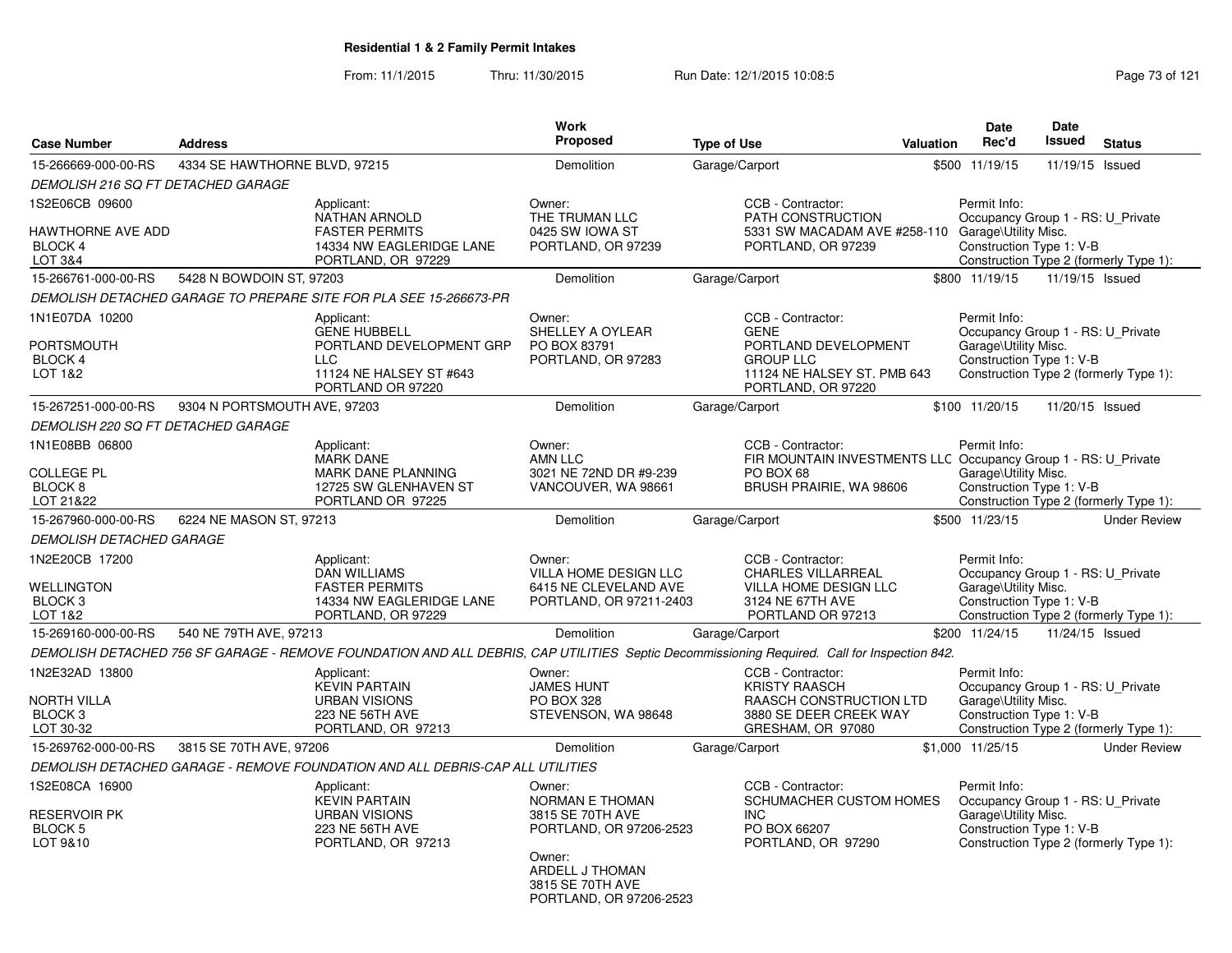From: 11/1/2015Thru: 11/30/2015 Run Date: 12/1/2015 10:08:5<br>
Page 74 of 121

| 3327 SE 65TH AVE, 97206<br>15-106204-REV-01-RS<br>Demolition<br>Single Family Dwelling<br>\$11/23/15<br>11/23/15 Issued<br>REVISE PERMIT TO CLARIFY LOCATION OF TREES.<br>1S2E08BC 18700<br>Owner:<br>Permit Info:<br>Applicant:<br>SHUAN HUANG<br><b>VU CA</b><br>Occupancy Group 1 - RS: R-3_Residential<br>CHULA VISTA<br>7134 SE 67TH AVE<br>3327 SE 65TH AVE<br>One and Two Family<br>Construction Type 1: V-B<br>PORTLAND OR 97206<br>BLOCK 4<br>PORTLAND, OR 97206<br>LOT <sub>15</sub><br>Construction Type 2 (formerly Type 1):<br>Owner:<br>KATHY LEE<br>3327 SE 65TH AVE<br>PORTLAND, OR 97206 |
|-----------------------------------------------------------------------------------------------------------------------------------------------------------------------------------------------------------------------------------------------------------------------------------------------------------------------------------------------------------------------------------------------------------------------------------------------------------------------------------------------------------------------------------------------------------------------------------------------------------|
|                                                                                                                                                                                                                                                                                                                                                                                                                                                                                                                                                                                                           |
|                                                                                                                                                                                                                                                                                                                                                                                                                                                                                                                                                                                                           |
|                                                                                                                                                                                                                                                                                                                                                                                                                                                                                                                                                                                                           |
|                                                                                                                                                                                                                                                                                                                                                                                                                                                                                                                                                                                                           |
|                                                                                                                                                                                                                                                                                                                                                                                                                                                                                                                                                                                                           |
| <b>Single Family Dwelling</b><br>15-187711-REV-01-RS<br>6608 SE 43RD AVE, 97206<br>\$11/3/15<br>Demolition<br>11/3/15 Issued                                                                                                                                                                                                                                                                                                                                                                                                                                                                              |
| <i>REVISION TO REMOVE STREET TREE</i>                                                                                                                                                                                                                                                                                                                                                                                                                                                                                                                                                                     |
| 1S2E19BB 04300<br>CCB - Contractor:<br>Permit Info:<br>Applicant:<br>Owner:<br>MIKE COYLE<br><b>JEFF KOOPMAN</b><br><b>JEFF KOOPMAN</b><br>Occupancy Group 1 - RS: R-3 Residential                                                                                                                                                                                                                                                                                                                                                                                                                        |
| <b>FASTER PERMITS</b><br><b>EATON AC</b><br>PO BOX 16506<br>PO BOX 16506<br>One and Two Family<br>Construction Type 1: V-B<br>BLOCK <sub>3</sub><br>14334 NW EAGLERIDGE LANE<br>PORTLAND, OR 97292<br>PORTLAND, OR 97292                                                                                                                                                                                                                                                                                                                                                                                  |
| Construction Type 2 (formerly Type 1):<br>N 1/2 OF LOT 3<br>PORTLAND, OR 97229                                                                                                                                                                                                                                                                                                                                                                                                                                                                                                                            |
| 15-259304-000-00-RS<br>8515 SE 21ST AVE<br>Single Family Dwelling<br>\$10,000 11/2/15<br>Demolition<br><b>Under Review</b>                                                                                                                                                                                                                                                                                                                                                                                                                                                                                |
| DEMOLISH SINGLE FAMILY RESIDENCE WITH BASEMENT, CAP SEWER, REMOVE ALL DEBRIS. INCLUDES FUTURE COMPACTION AGREEMENT. SITE TO HAVE 6' PERMETER FENCE WHILE EXCA                                                                                                                                                                                                                                                                                                                                                                                                                                             |
| 1S1E26AA 05300<br>CCB - Contractor:<br>Owner:<br>Permit Info:<br>Applicant:                                                                                                                                                                                                                                                                                                                                                                                                                                                                                                                               |
| Oleg Pilipenko<br>CRESCENT CUSTOM HOMES LLC<br>CRESCENT CUSTOM HOMES LLC<br>Occupancy Group 1 - RS: R-3_Residential                                                                                                                                                                                                                                                                                                                                                                                                                                                                                       |
| SELLWOOD<br>Crescent Custom Homes LLC<br>8575 SE Northern Heights Ct<br>One and Two Family<br>8575 SE Northern Heights Ct                                                                                                                                                                                                                                                                                                                                                                                                                                                                                 |
| BLOCK 100<br>17125 NW Saint Helens Rd<br>Construction Type 1: V-B<br>Happy Valley, Oregon 97086<br>Happy Valley, Oregon 97086<br>LOT <sub>2</sub><br>Portland, OR 97231<br>Construction Type 2 (formerly Type 1):                                                                                                                                                                                                                                                                                                                                                                                         |
| 15-259973-000-00-RS<br>7434 N CHARLESTON AVE - Unit A, 97203<br>\$12,300 11/4/15<br>Demolition<br>Single Family Dwelling<br>11/4/15 Under Inspection                                                                                                                                                                                                                                                                                                                                                                                                                                                      |
| DEMOLISH SINGLE FAMILY RESIDENCE WITHOUT BASEMENT, CAP SEWER, REMOVE FOUNDATION AND ALL DEBRIS. DECOMMISSIONING INSPECTION REQUIRED, SCOPE OF WORK DOES NOT                                                                                                                                                                                                                                                                                                                                                                                                                                               |
|                                                                                                                                                                                                                                                                                                                                                                                                                                                                                                                                                                                                           |
| Permit Info:<br>1N1W12AB 10000<br>Applicant:<br>Owner:<br>CCB - Contractor:<br><b>BRUCE MCINTOSH</b><br>ST JOHN-4 LLC<br>KONELL CONSTRUCTION &<br>Occupancy Group 1 - RS: R-3_Residential<br>One and Two Family<br>KONELL CONSTRUCTION AND<br>7434 N CHARLESTON AVE<br>CANCEL INTO R192890 / JERSEY ST ADD.<br><b>DEMOLITION</b>                                                                                                                                                                                                                                                                          |
| Construction Type 1: V-B<br>BLOCK 3, LOT 5&6 INC PT VAC ST<br><b>DEMOLITION</b><br>PORTLAND, OR 97203<br>36000 INDUSTRIAL WAY<br>Construction Type 2 (formerly Type 1):<br>BLOCK <sub>3</sub><br>36000 SE INDUSTRIAL WAY<br><b>SANDY, OR 97055</b><br>SANDY, OR 97055                                                                                                                                                                                                                                                                                                                                     |
| 5606 N GREELEY AVE, 97217<br>15-260105-000-00-RS<br>\$3,000 11/4/15<br>Demolition<br>Single Family Dwelling<br><b>Under Review</b>                                                                                                                                                                                                                                                                                                                                                                                                                                                                        |
| DEMOLISH SINGLE FAMILY RESIDENCE AND DETACHED GARAGE LESS THAN 200 SQ FT. CAP ALL UTILITIES, REMOVE FOUNDATION AND ALL DEBRIS.***SUBJECT TO 35 DAY DEMO DELAY***Com                                                                                                                                                                                                                                                                                                                                                                                                                                       |
| 1N1E16CD 15200<br>Owner:<br>CCB - Contractor:<br>Permit Info:<br>Applicant:<br>ED BRUIN<br><b>NEAL COLLINS</b><br><b>Scott Elliott</b><br>Occupancy Group 1 - RS: R-3_Residential                                                                                                                                                                                                                                                                                                                                                                                                                         |
| <b>EDGE DEVELOPMENT/Elliott</b><br>5606 N GREELEY AVE<br>ELLIOTT PROPERTIES INC<br>One and Two Family<br><b>WILLAMETTE</b><br>5440 SW WESTGATE DR #105<br>Construction Type 1: V-B<br>BLOCK 12<br>PORTLAND, OR 97217<br>Properties<br>LOT <sub>19</sub><br>735 SW 20TH PLACE, SUITE 220<br>PORTLAND OR 97221<br>Construction Type 2 (formerly Type 1):<br>PORTLAND, OR 97205<br>Owner:<br>ALISSA COLLINS<br>5606 N GREELEY AVE<br>PORTLAND, OR 97217                                                                                                                                                      |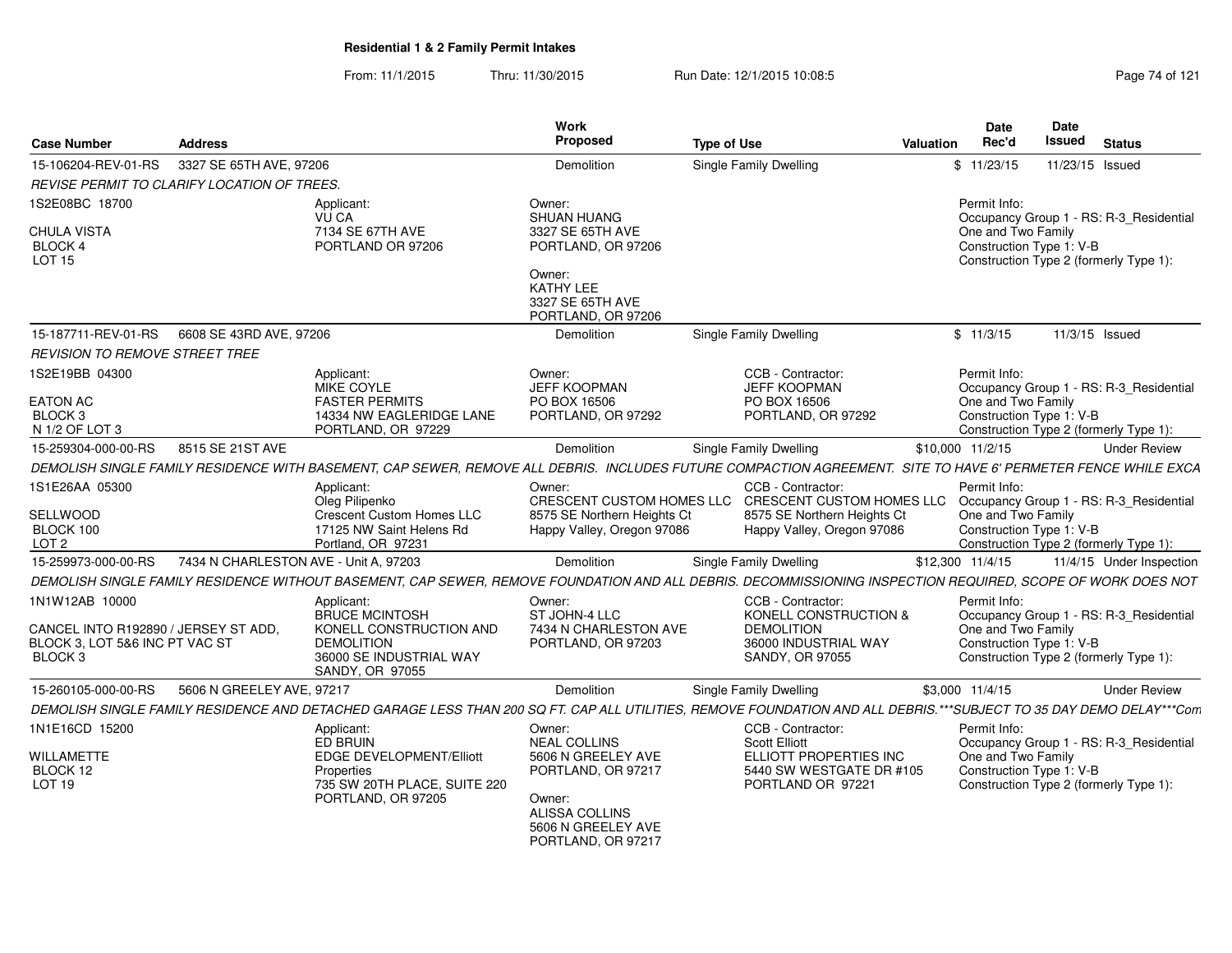From: 11/1/2015Thru: 11/30/2015 Run Date: 12/1/2015 10:08:5<br>
Page 75 of 121

| <b>Case Number</b>                                                                               | <b>Address</b>                                                                                                                                                 | <b>Work</b><br><b>Proposed</b>                                              | <b>Type of Use</b> |                                                                            | Valuation | <b>Date</b><br>Rec'd                           | Date<br>Issued | <b>Status</b>                           |
|--------------------------------------------------------------------------------------------------|----------------------------------------------------------------------------------------------------------------------------------------------------------------|-----------------------------------------------------------------------------|--------------------|----------------------------------------------------------------------------|-----------|------------------------------------------------|----------------|-----------------------------------------|
| 15-260361-000-00-RS                                                                              | 522 N IVY ST, 97227                                                                                                                                            | Demolition                                                                  |                    | Single Family Dwelling                                                     |           | \$15,000 11/4/15                               |                | <b>Under Review</b>                     |
|                                                                                                  | DEMOLITION OF SINGLE FAMILY RESIDENCE, CAP SEWER, REMOVE ALL DEBRIS, NO BASEMENT, NO FILL GREATER THAN 24". SUBJECT TO 35-DAY DEMO DELAY.                      |                                                                             |                    |                                                                            |           |                                                |                |                                         |
| 1N1E27AB 06600                                                                                   | Applicant:<br><b>MAC EVEN</b>                                                                                                                                  | Owner:<br><b>JADEE LLC</b>                                                  |                    | CCB - Contractor:<br><b>EVEN BETTER HOMES</b>                              |           | Permit Info:                                   |                | Occupancy Group 1 - RS: R-3_Residential |
| <b>RIVERVIEW SUB</b><br>BLOCK <sub>2</sub><br><b>LOT 12</b>                                      | PO BOX 2021<br>GRESHAM, OR 97080                                                                                                                               | 16869 SW 65TH AVE #317<br>LAKE OSWEGO, OR 97035                             |                    | PO BOX 2021<br>GRESHAM OR 97030                                            |           | One and Two Family<br>Construction Type 1: V-B |                | Construction Type 2 (formerly Type 1):  |
| 15-260506-000-00-RS                                                                              | 5616 SW 42ND AVE, 97221                                                                                                                                        | Demolition                                                                  |                    | Single Family Dwelling                                                     |           | \$1,000 11/4/15                                |                | <b>Under Review</b>                     |
|                                                                                                  | DEMOLISH SINGLE FAMILY RESIDENCE - REMOVE BASEMENT - REMOVE ALL DEBRIS - CAP SEWER***SUBJECT TO 35 DAY DEMO DELAY***                                           |                                                                             |                    |                                                                            |           |                                                |                |                                         |
| 1S1E17CB 00900                                                                                   | Applicant:<br>Dan Williams                                                                                                                                     | Owner:<br>EVERETT CUSTOM HOMES LLC                                          |                    | CCB - Contractor:<br><b>VIC REMMERS</b>                                    |           | Permit Info:                                   |                | Occupancy Group 1 - RS: R-3 Residential |
| <b>ELIZABETH</b><br>BLOCK <sub>2</sub><br>N 140' OF LOT 1<br>LOT <sub>2</sub><br>LOT 3 EXC E 25' | <b>FASTER PERMITS</b><br>14334 NW EAGLERIDGE LANE<br>PORTLAND OR 97229                                                                                         | 735 SW 158TH AVE #180<br>BEAVERTON, OR 97006                                |                    | EVERETT CUSTOM HOMES INC<br>735 SW 158TH AVE STE 180<br>BEAVERTON OR 97006 |           | One and Two Family<br>Construction Type 1: V-B |                | Construction Type 2 (formerly Type 1):  |
| 15-260566-000-00-RS                                                                              | 6305 NE 27TH AVE, 97211                                                                                                                                        | Demolition                                                                  |                    | Single Family Dwelling                                                     |           | \$45,000 11/4/15                               |                | <b>Under Review</b>                     |
|                                                                                                  | DEMOLISH SINGLE FAMILY RESIDENCE WITH BASEMENT, CAP SEWER, REMOVE ALL DEBRIS. GRADE AND SEED.***SUBJECT TO 35 DAY DEMO DELAY***                                |                                                                             |                    |                                                                            |           |                                                |                |                                         |
| 1N1E13CB 05700                                                                                   | Applicant:<br><b>VINCE ZARKOVICH</b>                                                                                                                           | Owner:<br><b>CONCORDIA UNIVERSITY</b>                                       |                    | CCB - Contractor:<br>UNION CORNER CONSTRUCTION                             |           | Permit Info:                                   |                | Occupancy Group 1 - RS: R-3_Residential |
| <b>IRVINGTON PK</b><br>BLOCK <sub>26</sub><br><b>LOT 2&amp;4</b>                                 | UNION CORNER CONSTRUCTION<br>6500 A NE ST JOHN'S RD<br>VANCOUVER, WA 98661                                                                                     | 2811 NE HOLMAN ST<br>PORTLAND, OR 97211-6067                                |                    | <b>INC</b><br>6500A NE ST JOHNS RD<br>VANCOUVER, WA 986611230              |           | One and Two Family<br>Construction Type 1: V-B |                | Construction Type 2 (formerly Type 1):  |
|                                                                                                  |                                                                                                                                                                | Owner:<br><b>FOUNDATION</b><br>2811 NE HOLMAN ST<br>PORTLAND, OR 97211-6067 |                    |                                                                            |           |                                                |                |                                         |
| 15-260567-000-00-RS                                                                              | 5117 SE CORA ST, 97206                                                                                                                                         | <b>Demolition</b>                                                           |                    | Single Family Dwelling                                                     |           | \$1,000 11/4/15                                |                | <b>Under Review</b>                     |
|                                                                                                  | DEMOLISH SINGLE FAMILY RESIDENCE - CAP SEWER - REMOVE ALL FOUNDATIONS AND DEBRIS, NO FILL GREATER THAN 24". CALL INSPECTION 842 FOR CESSPOOL. **SEE COMMENTS** |                                                                             |                    |                                                                            |           |                                                |                |                                         |
| 1S2E07DC 16400                                                                                   | Applicant:<br>NATHAN ARNOLD                                                                                                                                    | Owner:<br>URBAN HOUSING DEVELOPMENT                                         |                    | CCB - Contractor:<br>STRUCTURE REDEVELOPMENT                               |           | Permit Info:                                   |                | Occupancy Group 1 - RS: R-3 Residential |
| <b>IVANHOE</b>                                                                                   | <b>FASTER PERMITS</b>                                                                                                                                          | <b>LLC</b>                                                                  |                    | <b>LLC</b>                                                                 |           | One and Two Family                             |                |                                         |
| <b>BLOCK 2</b><br><b>LOT 16</b>                                                                  | 14334 NW EAGLERIDGE LANE<br>PORTLAND, OR 97229                                                                                                                 | PO BOX 11930<br>PORTLAND, OR 97211                                          |                    | PO BOX 3026<br>CLACKAMAS, OR 97015                                         |           | Construction Type 1: V-B                       |                | Construction Type 2 (formerly Type 1):  |
| 15-261858-000-00-RS                                                                              | 158 SE 71ST AVE, 97215                                                                                                                                         | Demolition                                                                  |                    | Single Family Dwelling                                                     |           | \$1,000 11/6/15                                |                | <b>Under Review</b>                     |
|                                                                                                  | DEMO SINGLE FAMILY RESIDENCE - NO BASEMENT - 35 DAY DEMO DELAY                                                                                                 |                                                                             |                    |                                                                            |           |                                                |                |                                         |
| 1N2E32CD 00800                                                                                   | Applicant:                                                                                                                                                     | Owner:                                                                      |                    | CCB - Contractor:                                                          |           | Permit Info:                                   |                |                                         |
| JONESMORE                                                                                        | NATHAN ARNOLD<br><b>FASTER PERMITS</b>                                                                                                                         | 333 S STATE STREET #286                                                     |                    | WILLAMETTE CAPTIAL GROUP LL( BRISTOL CREEK HOMES &<br>DEVELOPMENT CO LLC   |           | One and Two Family                             |                | Occupancy Group 1 - RS: R-3_Residential |
| BLOCK 32                                                                                         | 14334 NW EAGLERIDGE LANE                                                                                                                                       | LAKE OSWEGO, OR 97034                                                       |                    | 520 SW YAMHILL ST SUITE 600                                                |           | Construction Type 1: V-B                       |                |                                         |
| LOT 12&13                                                                                        | PORTLAND, OR 97229                                                                                                                                             |                                                                             |                    | PORTLAND, OR 97204                                                         |           |                                                |                | Construction Type 2 (formerly Type 1):  |
| 15-262457-000-00-RS                                                                              | 4135 SE 30TH AVE, 97202                                                                                                                                        | Demolition                                                                  |                    | Single Family Dwelling                                                     |           | \$1,000 11/9/15                                |                | <b>Under Review</b>                     |
|                                                                                                  | DEMO SFR; RETAIN BASEMENT FOR FUTURE RESIDENCE, INCLUDES FUTURE COMPACTION AGREEMENT, SITE TO HAVE 6 FOOT PERIMETER FENCE WHILE EXCAVATION IS OPEN. SUBJECT TC |                                                                             |                    |                                                                            |           |                                                |                |                                         |
| 1S1E12CD 04600                                                                                   | Applicant:<br>NATHAN ARNOLD                                                                                                                                    | Owner:<br><b>K&amp;C CUSTOM HOMES LLC</b>                                   |                    | CCB - Contractor:<br>K & C CUSTOM HOMES LLC                                |           | Permit Info:                                   |                | Occupancy Group 1 - RS: R-3 Residential |
| KENILWORTH<br>BLOCK 18<br>LOT 13                                                                 | <b>FASTER PERMITS</b><br>14334 NW EAGLERIDGE LANE<br>PORTLAND, OR 97229                                                                                        | 300 W 15TH ST #300-4<br>VANCOUVER, WA 98660                                 |                    | 3720 SW BOND AVE #308<br>PORTLAND, OR 97239                                |           | One and Two Family<br>Construction Type 1: V-B |                | Construction Type 2 (formerly Type 1):  |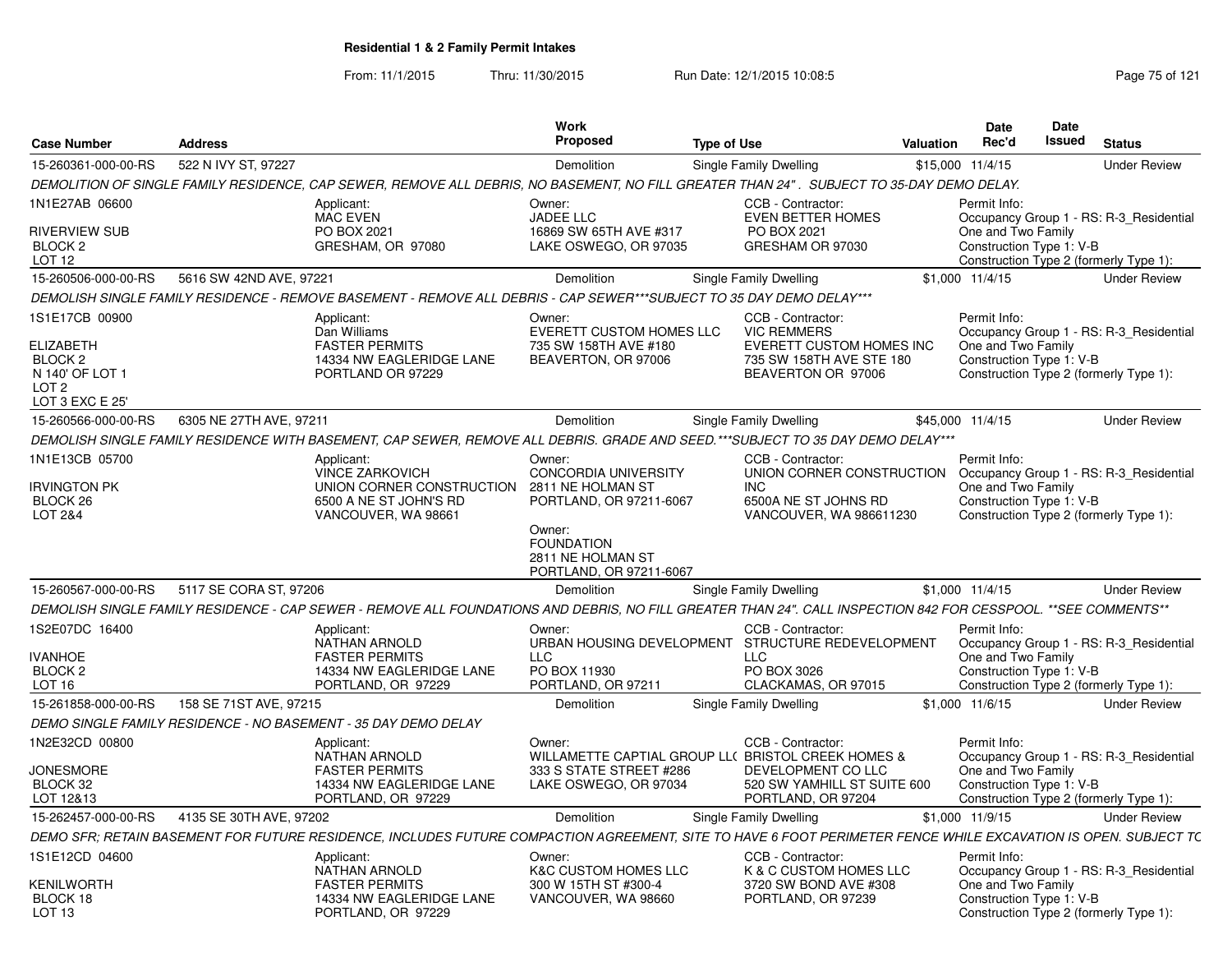From: 11/1/2015Thru: 11/30/2015 Run Date: 12/1/2015 10:08:5<br>
Page 76 of 121

|                                                                                                                    |                               |                                                                                                                                                                                     | <b>Work</b>                                                                                            |                    |                                                                                                                                     |                  | Date                                                           | <b>Date</b>     |                                                                                   |
|--------------------------------------------------------------------------------------------------------------------|-------------------------------|-------------------------------------------------------------------------------------------------------------------------------------------------------------------------------------|--------------------------------------------------------------------------------------------------------|--------------------|-------------------------------------------------------------------------------------------------------------------------------------|------------------|----------------------------------------------------------------|-----------------|-----------------------------------------------------------------------------------|
| <b>Case Number</b>                                                                                                 | <b>Address</b>                |                                                                                                                                                                                     | Proposed                                                                                               | <b>Type of Use</b> |                                                                                                                                     | <b>Valuation</b> | Rec'd                                                          | <b>Issued</b>   | <b>Status</b>                                                                     |
| 15-262608-000-00-RS                                                                                                | 5030 NE 28TH AVE, 97211       |                                                                                                                                                                                     | Demolition                                                                                             |                    | Single Family Dwelling                                                                                                              |                  | \$12,000 11/10/15                                              |                 | <b>Under Review</b>                                                               |
|                                                                                                                    |                               | DEMOLISH SINGLE FAMILY RESIDENCE WITH BASEMENT, CAP SEWER, REMOVE ALL DEBRIS. SUBJECT TO 35 DAY DEMO DELAY. Compacted fill per Title 24 standards, Soils special inspection require |                                                                                                        |                    |                                                                                                                                     |                  |                                                                |                 |                                                                                   |
| 1N1E24BB 18100<br>INA PK<br>BLOCK 15<br>LOT <sub>7</sub>                                                           |                               | Applicant:<br>ROBERT HAYDEN<br><b>DELTA STUDIOS ARCH &amp;</b><br><b>PLANNING</b><br>3344 NE 25TH AVE<br>PORTLAND, OR 97212                                                         | Owner:<br><b>JENNIE LEE</b><br>FFN SOLUTIONS LLC<br>15685 SW 116TH AVE<br>KING CITY OR, 97224          |                    | CCB - Contractor:<br>DAVIS DIDIER STONE LLC<br>3221 SOLSTICE LN<br>NEWBERG, OR 97132                                                |                  | Permit Info:<br>One and Two Family<br>Construction Type 1: V-B |                 | Occupancy Group 1 - RS: R-3_Residential<br>Construction Type 2 (formerly Type 1): |
| 15-266611-000-00-RS                                                                                                | 4709 SE 86TH AVE, 97266       |                                                                                                                                                                                     | Demolition                                                                                             |                    | Single Family Dwelling                                                                                                              |                  | \$1,000 11/18/15                                               |                 | <b>Under Review</b>                                                               |
|                                                                                                                    |                               | DEMOLISH SINGLE FAMILY RESIDENCE, NO BASEMENT, CAP SEWER, REMOVE ALL DEBRIS. SUBJECT TO 35 DAY DEMO DELAY.                                                                          |                                                                                                        |                    |                                                                                                                                     |                  |                                                                |                 |                                                                                   |
| 1S2E16BB 02200<br><b>ELMIRA</b><br>BLOCK 4<br>LOT <sub>6</sub>                                                     |                               | Applicant:<br><b>ZAC HORTON</b><br><b>FASTER PERMITS</b><br>14334 NW EAGLERIDGE LN<br>PORTLAND, OR 97229                                                                            | Owner:<br><b>JEFF KOOPMAN</b><br>KOOPMAN CONSTRUCTION<br>13067 SE SHERMAN ST                           |                    | CCB - Contractor:<br><b>JEFF KOOPMAN</b><br>PO BOX 16506<br>PORTLAND, OR 97292                                                      |                  | Permit Info:<br>One and Two Family<br>Construction Type 1: V-B |                 | Occupancy Group 1 - RS: R-3 Residential<br>Construction Type 2 (formerly Type 1): |
| 15-266654-000-00-RS                                                                                                | 1515 SE 44TH AVE, 97215       |                                                                                                                                                                                     | Demolition                                                                                             |                    | Single Family Dwelling                                                                                                              |                  | \$2,500 11/23/15                                               | 11/23/15 Issued |                                                                                   |
|                                                                                                                    |                               | DEMOLISH SINGLE FAMILY RESIDENCE WITH BASEMENT, CAP SEWER, REMOVE ALL DEBRIS. RESIDENCE IN COMMERCIAL ZONE. Septic Decommissioning Required. Call for Inspection 842.               |                                                                                                        |                    |                                                                                                                                     |                  |                                                                |                 |                                                                                   |
| 1S2E06CB 09500<br>HAWTHORNE AVE ADD<br>BLOCK 4<br>LOT 1&2<br>LAND & IMPS SEE R176591 (R366400401)<br>FOR BILLBOARD |                               | Applicant:<br><b>NATHAN ARNOLD</b><br><b>FASTER PERMITS</b><br>14334 NW EAGLERIDGE LANE<br>PORTLAND, OR 97229                                                                       | Owner:<br>THE TRUMAN LLC<br>0425 SW IOWA ST<br>PORTLAND, OR 97239                                      |                    | CCB - Contractor:<br>PATH CONSTRUCTION<br>5331 SW MACADAM AVE #258-110<br>PORTLAND, OR 97239                                        |                  | Permit Info:<br>One and Two Family<br>Construction Type 1: V-B |                 | Occupancy Group 1 - RS: R-3_Residential<br>Construction Type 2 (formerly Type 1): |
| 15-266665-000-00-RS                                                                                                | 4334 SE HAWTHORNE BLVD, 97215 |                                                                                                                                                                                     | Demolition                                                                                             |                    | Single Family Dwelling                                                                                                              |                  | \$2,500 11/19/15                                               | 11/19/15 Issued |                                                                                   |
|                                                                                                                    |                               | DEMOLISH SINGLE FAMILY RESIDENCE WITH BASEMENT, CAP SEWER, REMOVE ALL DEBRIS. COMPACTED FILL PER TITLE 24 STANDARDS. SOILS SPECIAL INSPECTION REQUIRED.                             |                                                                                                        |                    |                                                                                                                                     |                  |                                                                |                 |                                                                                   |
| 1S2E06CB 09600<br>HAWTHORNE AVE ADD<br><b>BLOCK 4</b><br>LOT 3&4                                                   |                               | Applicant:<br>NATHAN ARNOLD<br><b>FASTER PERMITS</b><br>14334 NW EAGLERIDGE LANE<br>PORTLAND, OR 97229                                                                              | Owner:<br>THE TRUMAN LLC<br>0425 SW IOWA ST<br>PORTLAND, OR 97239                                      |                    | CCB - Contractor:<br>PATH CONSTRUCTION<br>5331 SW MACADAM AVE #258-110<br>PORTLAND, OR 97239                                        |                  | Permit Info:<br>One and Two Family<br>Construction Type 1: V-B |                 | Occupancy Group 1 - RS: R-3 Residential<br>Construction Type 2 (formerly Type 1): |
| 15-267951-000-00-RS                                                                                                | 11406 SW 51ST AVE, 97219      |                                                                                                                                                                                     | Demolition                                                                                             |                    | Single Family Dwelling                                                                                                              |                  | \$1,000 11/24/15                                               |                 | <b>Under Review</b>                                                               |
|                                                                                                                    |                               | DEMOLISH SINGLE FAMILY RESIDENCE WITH BASEMENT, CAP SEWER, FILL BASEMENT, REMOVE ALL DEBRIS. SUBJECT TO 35 DAY DEMO DELAY.***SEPTIC DECOMMISSIONING REQUIRED***                     |                                                                                                        |                    |                                                                                                                                     |                  |                                                                |                 |                                                                                   |
| 1S1E31AC 00800<br>WEST PORTLAND PK<br>BLOCK 63<br>LOT 1-5                                                          |                               | Applicant:<br><b>DAN WILLIAMS</b><br><b>FASTER PERMITS</b><br>14334 NW EAGLERIDGE LANE<br>PORTLAND, OR 97229                                                                        | Owner:<br><b>WEST COAST REAL ESTATE</b><br><b>HOLDINGS LLC</b><br>PO BOX 1969<br>LAKE OSWEGO, OR 97035 |                    | CCB - Contractor:<br><b>ALEX LABUNSKY</b><br><b>WEST COAST HOME SOLUTIONS</b><br><b>LLC</b><br>PO BOX 1969<br>LAKE OSWEGO, OR 97035 |                  | Permit Info:<br>One and Two Family<br>Construction Type 1: V-B |                 | Occupancy Group 1 - RS: R-3_Residential<br>Construction Type 2 (formerly Type 1): |
| 15-267959-000-00-RS                                                                                                | 6224 NE MASON ST, 97213       |                                                                                                                                                                                     | Demolition                                                                                             |                    | Single Family Dwelling                                                                                                              |                  | \$1,000 11/23/15                                               |                 | <b>Under Review</b>                                                               |
|                                                                                                                    |                               | DEMOLISH SINGLE FAMILY RESIDENCE WITHOUT BASEMENT, CAP SEWER, REMOVE ALL DEBRIS. DECOMMISSION CESSPOOL.                                                                             |                                                                                                        |                    |                                                                                                                                     |                  |                                                                |                 |                                                                                   |
| 1N2E20CB 17200<br>WELLINGTON<br>BLOCK <sub>3</sub><br>LOT 1&2                                                      |                               | Applicant:<br>DAN WILLIAMS<br><b>FASTER PERMITS</b><br>14334 NW EAGLERIDGE LANE<br>PORTLAND, OR 97229                                                                               | Owner:<br>VILLA HOME DESIGN LLC<br>6415 NE CLEVELAND AVE<br>PORTLAND, OR 97211-2403                    |                    | CCB - Contractor:<br>CHARLES VILLARREAL<br><b>VILLA HOME DESIGN LLC</b><br>3124 NE 67TH AVE<br>PORTLAND OR 97213                    |                  | Permit Info:<br>One and Two Family<br>Construction Type 1: V-B |                 | Occupancy Group 1 - RS: R-3 Residential<br>Construction Type 2 (formerly Type 1): |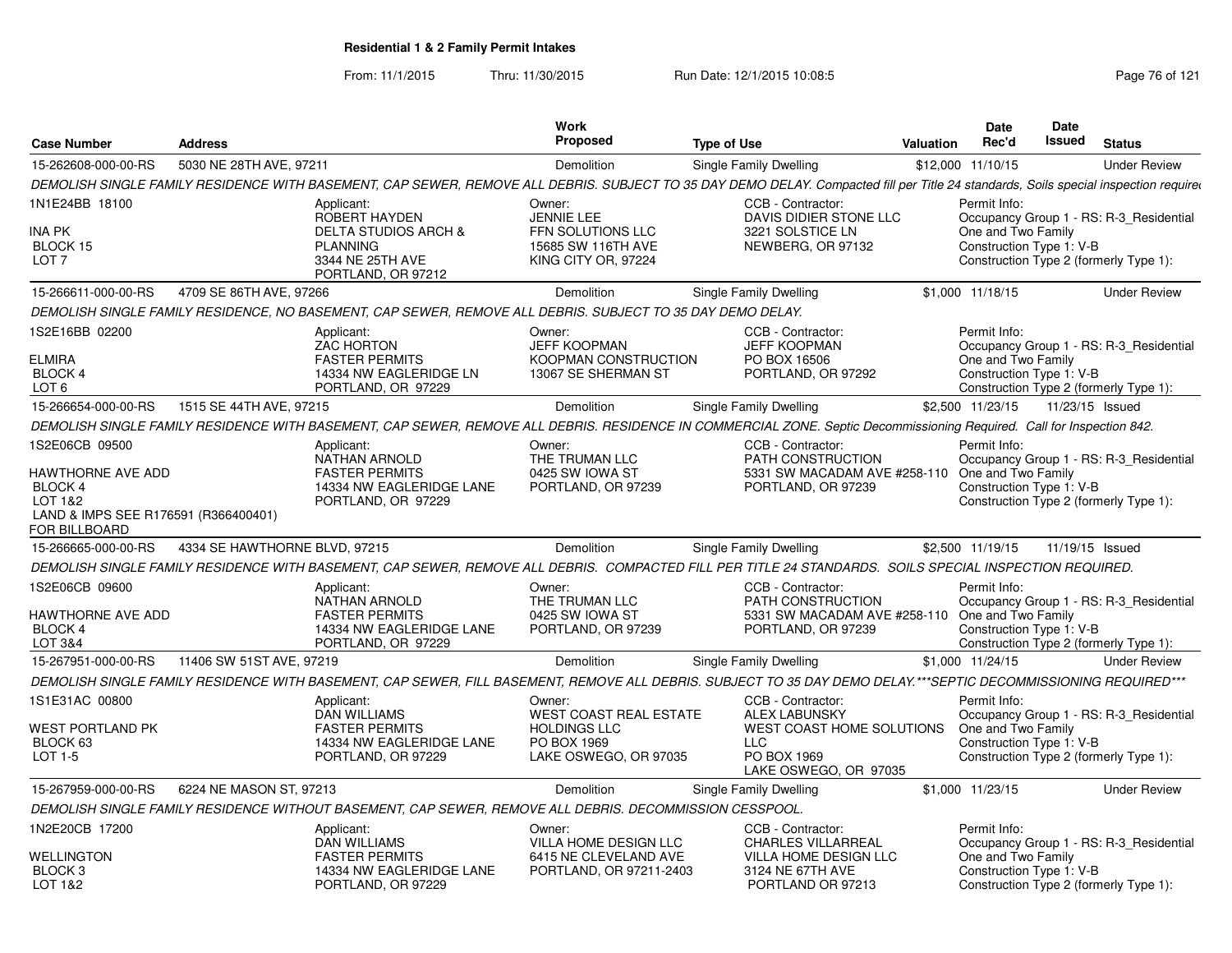From: 11/1/2015Thru: 11/30/2015 Run Date: 12/1/2015 10:08:5<br>
Page 77 of 121

| <b>Case Number</b>                                             | <b>Address</b>            |                                                                                                                                                                                     | Work<br><b>Proposed</b>                                                                                     | <b>Type of Use</b>     |                                                                            | <b>Valuation</b> | <b>Date</b><br>Rec'd                           | Date<br>Issued | <b>Status</b>                           |
|----------------------------------------------------------------|---------------------------|-------------------------------------------------------------------------------------------------------------------------------------------------------------------------------------|-------------------------------------------------------------------------------------------------------------|------------------------|----------------------------------------------------------------------------|------------------|------------------------------------------------|----------------|-----------------------------------------|
| 15-267963-000-00-RS                                            | 5810 SE REEDWAY ST, 97206 |                                                                                                                                                                                     | Demolition                                                                                                  |                        | Single Family Dwelling                                                     |                  | \$5,000 11/20/15                               |                | <b>Under Review</b>                     |
|                                                                |                           | DEMOLISH SINGLE FAMILY RESIDENCE WITH BASEMENT, CAP SEWER, Compacted fill per Title 24 standards, Soils special inspection required. REMOVE ALL DEBRIS. SUBJECT TO 35 DAY DEMO DELA |                                                                                                             |                        |                                                                            |                  |                                                |                |                                         |
| 1S2E18DA 17800                                                 |                           | Applicant:<br><b>KEVIN PARTAIN</b>                                                                                                                                                  | Owner:<br><b>HIJ PROPERTIES LLC</b>                                                                         |                        | CCB - Contractor:<br><b>BUILDING CONCEPTS LLC</b>                          |                  | Permit Info:                                   |                | Occupancy Group 1 - RS: R-3_Residential |
| <b>TREMONT PL</b><br>BLOCK <sub>3</sub><br>LOT 21&22           |                           | <b>URBAN VISIONS</b><br>4832 SE HARRISON STREET<br>PORTLAND, OR 97215                                                                                                               | 16933 SE FOSTER RD<br>GRESHAM, OR 97080-3228                                                                |                        | 16933 SE FOSTER RD<br>GRESHAM, OR 97080                                    |                  | One and Two Family<br>Construction Type 1: V-B |                | Construction Type 2 (formerly Type 1):  |
| 15-267987-000-00-RS                                            | 8128 SW 61ST AVE          |                                                                                                                                                                                     | Demolition                                                                                                  | Single Family Dwelling |                                                                            |                  | \$10,000 11/20/15                              |                | <b>Under Review</b>                     |
|                                                                |                           | DEMOLITION OF SINGLE FAMILY RESIDENCE, CAP SEWER, REMOVE ALL DEBRIS                                                                                                                 |                                                                                                             |                        |                                                                            |                  |                                                |                |                                         |
| 1S1E19CB 08201<br>PARTITION PLAT 1999-114                      |                           | Applicant:<br>LINDA L GRAMLICH<br>8122 SW 61ST AVE                                                                                                                                  | Owner:<br>RODNEY L GRAMLICH<br>8122 SW 61ST AVE                                                             |                        | <b>Primary Contractor:</b><br>TO BID                                       |                  | Permit Info:<br>One and Two Family             |                | Occupancy Group 1 - RS: R-3_Residential |
| LOT <sub>1</sub>                                               |                           | PORTLAND, OR 97219-3108                                                                                                                                                             | PORTLAND, OR 97219-3108<br>Owner:<br><b>LINDA L GRAMLICH</b><br>8122 SW 61ST AVE<br>PORTLAND, OR 97219-3108 |                        |                                                                            |                  | Construction Type 1: V-B                       |                | Construction Type 2 (formerly Type 1):  |
| 15-269755-000-00-RS                                            | 3815 SE 70TH AVE, 97206   |                                                                                                                                                                                     | Demolition                                                                                                  | Single Family Dwelling |                                                                            |                  | \$4,000 11/25/15                               |                | <b>Under Review</b>                     |
|                                                                |                           | DEMOLISH SINGLE FAMILY RESIDENCE - CAP UTILITIES - REMOVE FOUNDATION AND ALL DEBRIS-NO BASEMENT-NO FILL GREATER THAN 24"-DECOMMISSIONING INSPECTION REQUIRED-SCOI                   |                                                                                                             |                        |                                                                            |                  |                                                |                |                                         |
| 1S2E08CA 16900                                                 |                           | Applicant:<br><b>KEVIN PARTAIN</b>                                                                                                                                                  | Owner:<br>ARDELL J THOMAN                                                                                   |                        | CCB - Contractor:<br>SCHUMACHER CUSTOM HOMES                               |                  | Permit Info:                                   |                | Occupancy Group 1 - RS: R-3_Residential |
| <b>RESERVOIR PK</b><br>BLOCK 5<br>LOT 9&10                     |                           | <b>URBAN VISIONS</b><br>223 NE 56TH AVE<br>PORTLAND, OR 97213                                                                                                                       | 3815 SE 70TH AVE<br>PORTLAND, OR 97206-2523<br>Owner:                                                       | <b>INC</b>             | PO BOX 66207<br>PORTLAND, OR 97290                                         |                  | One and Two Family<br>Construction Type 1: V-B |                | Construction Type 2 (formerly Type 1):  |
|                                                                |                           |                                                                                                                                                                                     | <b>DAVID THOMAN</b><br>1337 SE 26TH AVE<br>TROUTDALE, OR 97060                                              |                        |                                                                            |                  |                                                |                |                                         |
| 15-270003-000-00-RS                                            | 3542 SE TAYLOR ST, 97214  |                                                                                                                                                                                     | Demolition                                                                                                  |                        | Single Family Dwelling                                                     |                  | \$1,000 11/25/15                               |                | <b>Under Review</b>                     |
|                                                                |                           | DEMOLISH SINGLE FAMILY RESIDENCE - CAP SEWER - REMOVE ALL DEBRIS - KEEP BASEMENT CAVITY FOR FUTURE DEVELOPMENT -Includes Future Compaction Agreement. Site to have 6' perime        |                                                                                                             |                        |                                                                            |                  |                                                |                |                                         |
| 1S1E01AC 06500<br>SUNNYSIDE & PLAT 2 & 3                       |                           | Applicant:<br>Dan Williams<br><b>FASTER PERMITS</b>                                                                                                                                 | Owner:<br><b>EVERETT CUSTOM HOMES</b><br>735 SW 158TH AVE #180                                              |                        | CCB - Contractor:<br><b>VIC REMMERS</b><br>EVERETT CUSTOM HOMES INC        |                  | Permit Info:<br>One and Two Family             |                | Occupancy Group 1 - RS: R-3_Residential |
| BLOCK 36<br>W 1/2 OF LOT 16-18                                 |                           | 14334 NW EAGLERIDGE LANE<br>PORTLAND OR 97229                                                                                                                                       | BEAVERTON, OR 97006-4952                                                                                    |                        | 735 SW 158TH AVE STE 180<br>BEAVERTON OR 97006                             |                  | Construction Type 1: V-B                       |                | Construction Type 2 (formerly Type 1):  |
| 15-270011-000-00-RS                                            | 442 NE JESSUP ST, 97211   |                                                                                                                                                                                     | Demolition                                                                                                  |                        | Single Family Dwelling                                                     |                  | \$1,000 11/25/15                               |                | <b>Under Review</b>                     |
|                                                                |                           | DEMOLISH SINGLE FAMILY RESIDENCE - CAP SEWER - REMOVE ALL DEBRIS-No fill greater than 24"                                                                                           |                                                                                                             |                        |                                                                            |                  |                                                |                |                                         |
| 1N1E14CC 13700                                                 |                           | Applicant:<br>Dan Williams                                                                                                                                                          | Owner:<br><b>EVERETT CUSTOM HOMES</b>                                                                       |                        | CCB - Contractor:<br><b>VIC REMMERS</b>                                    |                  | Permit Info:                                   |                | Occupancy Group 1 - RS: R-3 Residential |
| <b>CLOVERDALE TR</b><br>BLOCK <sub>2</sub><br>LOT <sub>7</sub> |                           | <b>Faster Permits</b><br>14334 NW EAGLERIDGE LANE<br>PORTLAND OR                                                                                                                    | 735 SW 158TH AVE #180<br>BEAVERTON, OR 97006-4952                                                           |                        | EVERETT CUSTOM HOMES INC<br>735 SW 158TH AVE STE 180<br>BEAVERTON OR 97006 |                  | One and Two Family<br>Construction Type 1: V-B |                | Construction Type 2 (formerly Type 1):  |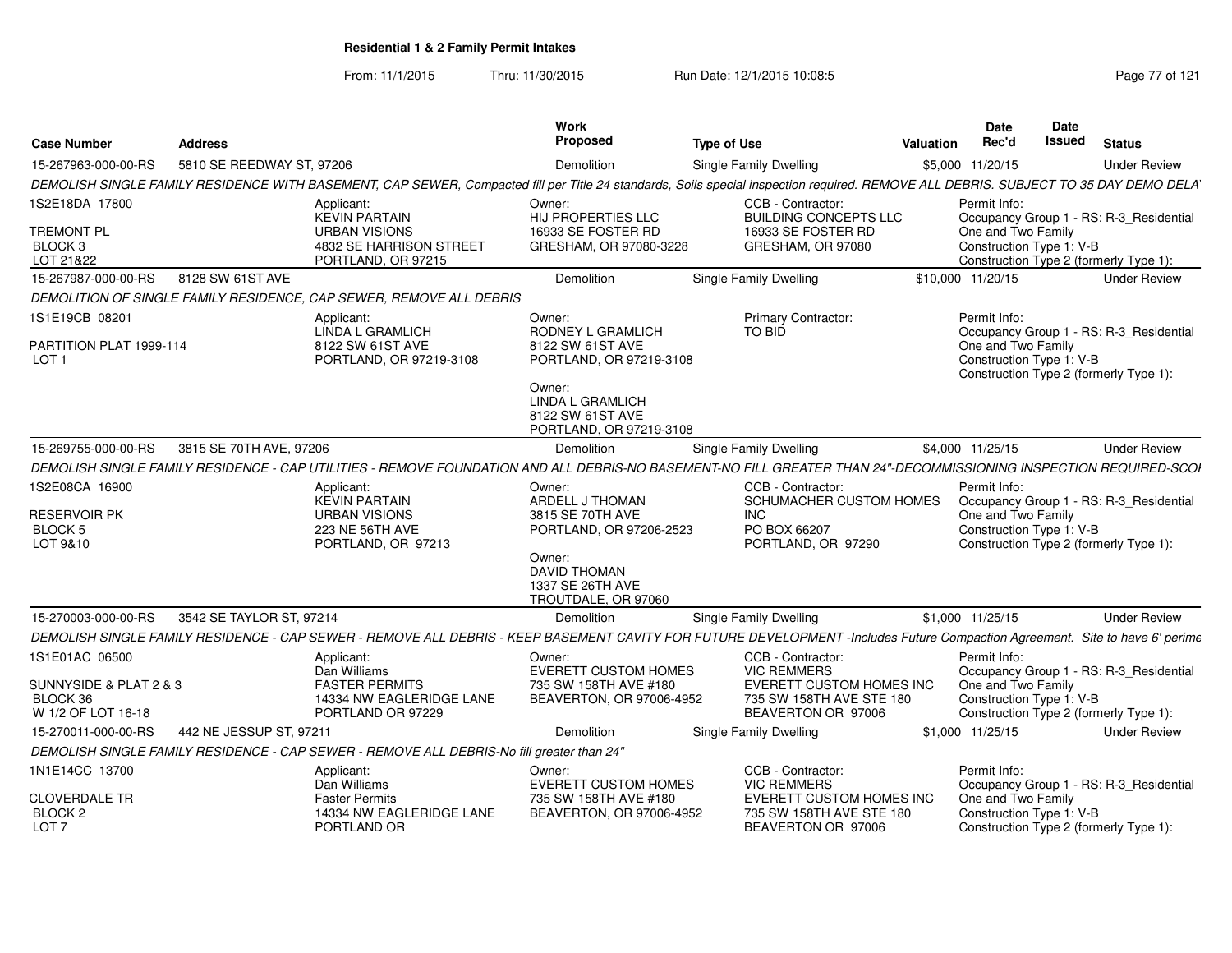From: 11/1/2015Thru: 11/30/2015 Run Date: 12/1/2015 10:08:5<br>
Page 78 of 121

| <b>Case Number</b>                                                                              | <b>Address</b>           |                                                                                                                                                                  | Work<br><b>Proposed</b>                                                                                                                         | <b>Type of Use</b>                                                                          | <b>Valuation</b> | <b>Date</b><br>Rec'd                                                                                  | Date<br>Issued | <b>Status</b>                                                                     |
|-------------------------------------------------------------------------------------------------|--------------------------|------------------------------------------------------------------------------------------------------------------------------------------------------------------|-------------------------------------------------------------------------------------------------------------------------------------------------|---------------------------------------------------------------------------------------------|------------------|-------------------------------------------------------------------------------------------------------|----------------|-----------------------------------------------------------------------------------|
| 15-270166-000-00-RS                                                                             | 2219 SE 38TH AVE, 97214  |                                                                                                                                                                  | Demolition                                                                                                                                      | <b>Single Family Dwelling</b>                                                               |                  | \$8,000 11/25/15                                                                                      |                | <b>Under Review</b>                                                               |
|                                                                                                 |                          | DEMOLISH SINGLE FAMILY RESIDENCE WITH BASEMENT TO BE USED FOR FUTURE DEVELOPMENT, CAP SEWER, REMOVE ALL DEBRIS. *SUBJECT TO 35 DAY DEMO DELAY*-Replacement house |                                                                                                                                                 |                                                                                             |                  |                                                                                                       |                |                                                                                   |
| 1S1E01DD 22900                                                                                  |                          | Applicant:<br><b>MITCH GILBERT</b>                                                                                                                               | Owner:<br>MG-MK SE 38TH PROPERTY LLC                                                                                                            | <b>Primary Contractor:</b><br>TO BID                                                        |                  | Permit Info:                                                                                          |                | Occupancy Group 1 - RS: R-3_Residential                                           |
| <b>FIELDS ADD</b><br>BLOCK <sub>2</sub><br>LOT <sub>3</sub>                                     |                          | MITCH GILBERT ARCHITECT<br>239 NW 13TH AV #209<br>PORTLAND OR 97209                                                                                              | 3023 SW CASCADE DR<br>PORTLAND, OR 97205                                                                                                        |                                                                                             |                  | One and Two Family<br>Construction Type 1: V-B                                                        |                | Construction Type 2 (formerly Type 1):                                            |
| 15-270511-000-00-RS                                                                             | 6737 SE TOLMAN ST, 97206 |                                                                                                                                                                  | Demolition                                                                                                                                      | Single Family Dwelling                                                                      |                  | \$1.000 11/30/15                                                                                      |                | <b>Under Review</b>                                                               |
|                                                                                                 |                          | DEMO SINGLE FAMILY RESIDENCE WITH BASEMENT, CAVITY TO BE FILLED, CAP SEWER, REMOVE ALL DEBRIS. CURB CUT TO BE CLOSED **SUBJECT TO 35-DAY DEMO DELAY** COMPACTED  |                                                                                                                                                 |                                                                                             |                  |                                                                                                       |                |                                                                                   |
| 1S2E17CD 18000<br><b>BRUCES ADD</b><br>BLOCK 2                                                  |                          | Applicant:<br><b>NATHAN ARNOLD</b><br><b>FASTER PERMITS</b><br>14334 NW EAGLERIDGE LANE                                                                          | Owner:<br>STRUCTURE REDEVELOPMENT<br><b>LLC</b><br>PO BOX 3026                                                                                  | CCB - Contractor:<br>STRUCTURE REDEVELOPMENT<br><b>LLC</b><br>PO BOX 3026                   |                  | Permit Info:<br>One and Two Family<br>Construction Type 1: V-B                                        |                | Occupancy Group 1 - RS: R-3_Residential                                           |
| LOT 25&26                                                                                       |                          | PORTLAND, OR 97229                                                                                                                                               | CLACKAMAS, OR 97015-3026                                                                                                                        | CLACKAMAS, OR 97015                                                                         |                  |                                                                                                       |                | Construction Type 2 (formerly Type 1):                                            |
| Total # of RS Demolition permit intakes: 46                                                     |                          |                                                                                                                                                                  |                                                                                                                                                 |                                                                                             |                  |                                                                                                       |                | Total valuation of RS Demolition permit intakes: \$159,700                        |
| 15-262510-000-00-RS                                                                             | 7224 SE 17TH AVE, 97202  |                                                                                                                                                                  | Interior Alteration Only Garage/Carport                                                                                                         |                                                                                             |                  | \$400 11/9/15                                                                                         | 11/9/15 Final  |                                                                                   |
| <b>VOLUNTARY FOUNDATION STRENGTHENING for garage</b>                                            |                          |                                                                                                                                                                  |                                                                                                                                                 |                                                                                             |                  |                                                                                                       |                |                                                                                   |
| 1S1E23AB 07500<br>WESTMORELAND<br>BLOCK 9<br><b>LOT 11</b>                                      |                          | Applicant:<br>MIKE ROSE CONTRACTING LLC<br>3543 SE FRANKLIN ST<br>PORTLAND, OR 97202                                                                             | Owner:<br><b>MERLYN GORDON</b><br>7224 SE 17TH AVE<br>PORTLAND, OR 97202<br>Owner:<br>STEPHANI GORDON<br>7224 SE 17TH AVE<br>PORTLAND, OR 97202 | CCB - Contractor:<br>MIKE ROSE CONTRACTING LLC<br>3543 SE FRANKLIN ST<br>PORTLAND, OR 97202 |                  | Permit Info:<br>Occupancy Group 1 - RS: U Private<br>Garage\Utility Misc.<br>Construction Type 1: V-B |                | Construction Type 2 (formerly Type 1):                                            |
| 15-213940-REV-01-RS                                                                             | 7025 N ARMOUR ST, 97203  |                                                                                                                                                                  | Interior Alteration Only Single Family Dwelling                                                                                                 |                                                                                             |                  | \$200 11/6/15                                                                                         |                | 11/6/15 Issued                                                                    |
|                                                                                                 |                          | ADDED VALUE REVISION TO REPLACE FOOTING IN BASEMENT AND  REVISION TO ALLOW OCCUPANCY DURING CONSTRUCTION                                                         |                                                                                                                                                 |                                                                                             |                  |                                                                                                       |                |                                                                                   |
| 1N1E06CA 08900<br>EAST ST JOHNS<br>BLOCK 26<br>INC VAC PT OF ALLEY ADJ & ACCR THTO<br>LOT 37&38 |                          | Applicant:<br>ROBERT J GREEN<br>7025 N ARMOUR ST<br>PORTLAND, OR 97203                                                                                           | Owner:<br>ROBERT J GREEN<br>7025 N ARMOUR ST<br>PORTLAND, OR 97203<br>Owner:<br><b>HOLLY GREEN</b><br>7025 N ARMOUR ST<br>PORTLAND, OR 97203    | CCB - Contractor:<br>FINE HAND LLC<br>9646 N IVANHOE ST<br>PORTLAND, OR 97203               |                  | Permit Info:<br>One and Two Family<br>Construction Type 1: V-B                                        |                | Occupancy Group 1 - RS: R-3_Residential<br>Construction Type 2 (formerly Type 1): |
| 15-259025-000-00-RS                                                                             | 6123 SE KNIGHT ST, 97206 |                                                                                                                                                                  | Interior Alteration Only                                                                                                                        | Single Family Dwelling                                                                      |                  | $$1,600$ $11/2/15$                                                                                    |                | 11/2/15 Final                                                                     |
| <b>VOLUNTARY SEISMIC UPGRADE</b>                                                                |                          |                                                                                                                                                                  |                                                                                                                                                 |                                                                                             |                  |                                                                                                       |                |                                                                                   |
| 1S2E18DA 07500                                                                                  |                          | Applicant:<br><b>MICHAEL WIEBER</b>                                                                                                                              | Owner:<br><b>RACHEL M HASTAY</b>                                                                                                                | CCB - Contractor:<br><b>MICHAEL WIEBER</b>                                                  |                  | Permit Info:                                                                                          |                | Occupancy Group 1 - RS: R-3_Residential                                           |
| TREMONT PL<br>BLOCK 15<br>LOT <sub>11</sub>                                                     |                          | ELYSIUM CONSTRUCTION LLC<br>PO BOX 12010<br>PORTLAND OR 97212                                                                                                    | 6123 SE KNIGHT ST<br>PORTLAND, OR 97206-6049                                                                                                    | ELYSIUM CONSTRUCTION LLC<br>PO BOX 12010<br>PORTLAND OR 97212                               |                  | One and Two Family<br>Construction Type 1: V-B                                                        |                | Construction Type 2 (formerly Type 1):                                            |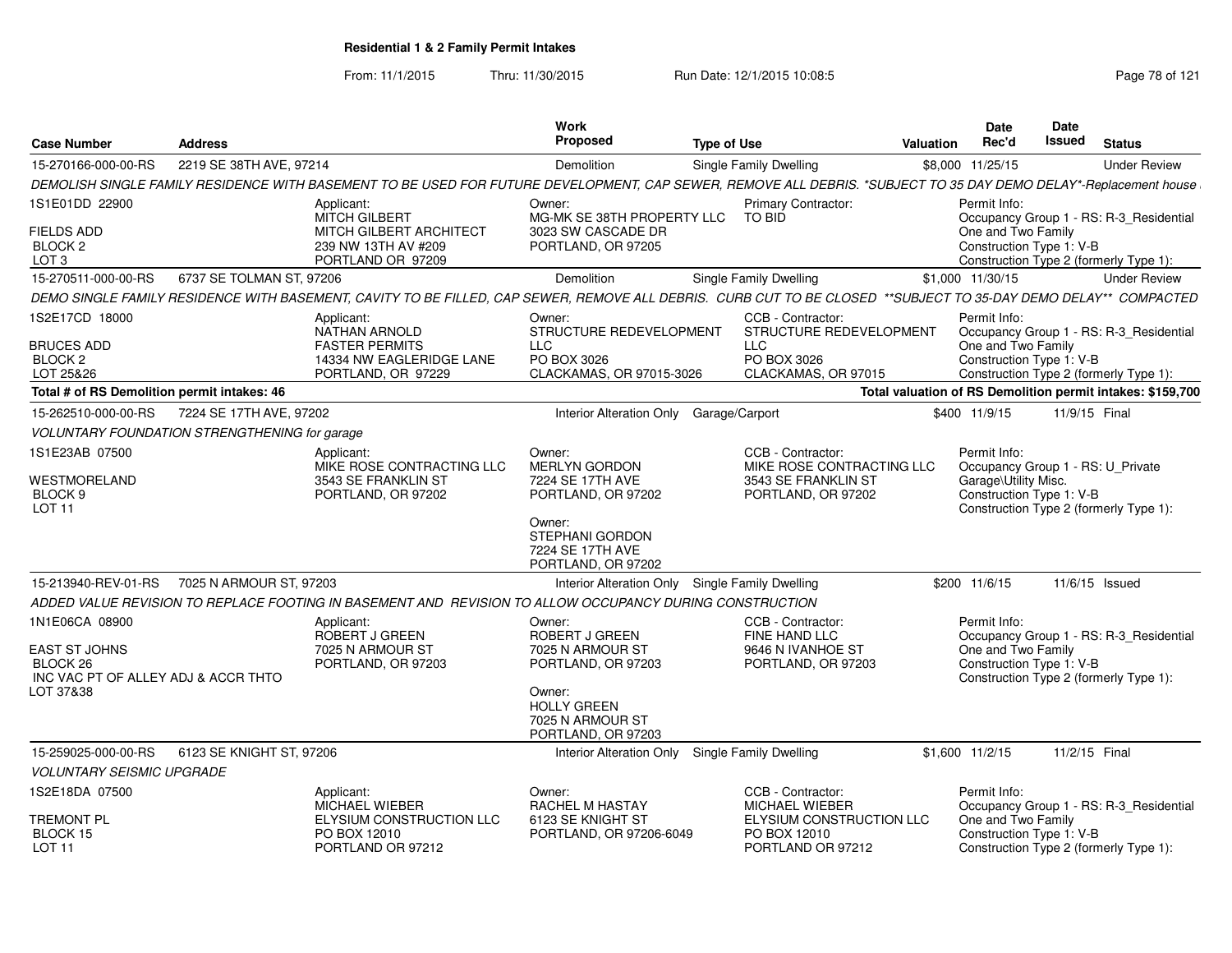From: 11/1/2015Thru: 11/30/2015 Run Date: 12/1/2015 10:08:5<br>
Page 79 of 121

| 15-259029-000-00-RS<br>4422 SE 50TH AVE, 97206<br><b>Single Family Dwelling</b><br>\$1,600 11/2/15<br><b>Interior Alteration Only</b><br>11/2/15 Issued<br><b>VOLUNTARY SEISMIC UPGRADE</b><br>1S2E07CD 20100<br>CCB - Contractor:<br>Permit Info:<br>Applicant:<br>Owner:<br><b>MICHAEL WIEBER</b><br><b>LOLA M RAMEY</b><br><b>MICHAEL WIEBER</b><br>One and Two Family<br>ELYSIUM CONSTRUCTION LLC<br>4422 SE 50TH AVE<br>ELYSIUM CONSTRUCTION LLC<br>Construction Type 1: V-B<br>BLOCK <sub>2</sub><br>PO BOX 12010<br>PORTLAND, OR 97206-4074<br>PO BOX 12010<br>LOT 18<br>PORTLAND OR 97212<br>PORTLAND OR 97212<br>Construction Type 2 (formerly Type 1):<br>5527 SE YAMHILL ST, 97215<br>15-259268-000-00-RS<br>Interior Alteration Only<br>Single Family Dwelling<br>\$29,000 11/2/15<br>remodel kitchen, install beam in basement on new footing. post to supporting previously remodeled wall changes.<br>1S2E06AB 06300<br>CCB - Contractor:<br>Permit Info:<br>Applicant:<br>Owner:<br>JAMES KREIPE<br><b>CHARLES J HOLMES</b><br>NORTHWEST CENTRAL<br>One and Two Family<br>SQUARE DEAL REMODELING CO<br>5527 SE YAMHILL ST<br>PLUMBING CO INC<br>Construction Type 1: V-B<br><b>BLOCK1</b><br>INC<br>PORTLAND, OR 97215-2715<br>2870 SE 75TH AVE, #206<br>W 50' OF LOT 3<br>8603 SE STARK AVE<br>HILLSBORO, OR 971236715<br>Construction Type 2 (formerly Type 1):<br>PORTLAND, OR 97216<br>Owner:<br>DENISE R HOLMES<br>CCB - Contractor:<br><b>JAMES KREIPE</b><br>5527 SE YAMHILL ST<br>SQUARE DEAL REMODELING CO<br>PORTLAND, OR 97215-2715<br><b>INC</b><br>8603 SE STARK AVE<br>PORTLAND, OR 97216<br>CCB - Contractor:<br><b>SAM HARDING INC</b><br>23833 NE GLISAN<br>WOOD VILLAGE, OR 97060-2942<br>15-259395-000-00-RS<br>3303 NE 22ND AVE, 97212<br>Interior Alteration Only<br><b>Single Family Dwelling</b><br>\$30,000 11/2/15<br>1N1E26AA 03600<br>CCB - Contractor:<br>Permit Info:<br>Applicant:<br>Owner:<br>ADAM<br><b>DAVID P SCHRIBER</b><br><b>RICK L CHARRIERE</b><br>One and Two Family<br>3303 NE 22ND AVE<br>ARCIFORM LLC<br>MILWAUKIE PLUMBING CO dba<br>Construction Type 1: V-B<br>BLOCK 15<br>2303 N RANDOLPH AVE<br>MP PLUMBING CO<br>PORTLAND, OR 97212-2430<br>PO BOX 393<br>Construction Type 2 (formerly Type 1):<br>LOT 9&10<br>PORTLAND, OR 97227<br>CLACKAMAS, OR 97015<br>CCB - Contractor:<br>ADVANCED HEATING & AIR<br><b>CONDITIONING</b><br>5825 SE FOSTER ROAD<br>PORTLAND, OR 97206<br>CCB - Contractor:<br><b>ADAM</b><br><b>ARCIFORM LLC</b><br>2303 N RANDOLPH AVE<br>PORTLAND, OR 97227 | <b>Case Number</b> | <b>Address</b> | Work<br><b>Proposed</b> | <b>Type of Use</b> | <b>Valuation</b> | Date<br>Rec'd | <b>Date</b><br>Issued | <b>Status</b> |
|---------------------------------------------------------------------------------------------------------------------------------------------------------------------------------------------------------------------------------------------------------------------------------------------------------------------------------------------------------------------------------------------------------------------------------------------------------------------------------------------------------------------------------------------------------------------------------------------------------------------------------------------------------------------------------------------------------------------------------------------------------------------------------------------------------------------------------------------------------------------------------------------------------------------------------------------------------------------------------------------------------------------------------------------------------------------------------------------------------------------------------------------------------------------------------------------------------------------------------------------------------------------------------------------------------------------------------------------------------------------------------------------------------------------------------------------------------------------------------------------------------------------------------------------------------------------------------------------------------------------------------------------------------------------------------------------------------------------------------------------------------------------------------------------------------------------------------------------------------------------------------------------------------------------------------------------------------------------------------------------------------------------------------------------------------------------------------------------------------------------------------------------------------------------------------------------------------------------------------------------------------------------------------------------------------------------------------------------------------------------------------------------------------------------------------------------------------------------------------------------------------------------------------------------------------|--------------------|----------------|-------------------------|--------------------|------------------|---------------|-----------------------|---------------|
| Occupancy Group 1 - RS: R-3 Residential<br>Occupancy Group 1 - RS: R-3_Residential<br>Occupancy Group 1 - RS: R-3_Residential                                                                                                                                                                                                                                                                                                                                                                                                                                                                                                                                                                                                                                                                                                                                                                                                                                                                                                                                                                                                                                                                                                                                                                                                                                                                                                                                                                                                                                                                                                                                                                                                                                                                                                                                                                                                                                                                                                                                                                                                                                                                                                                                                                                                                                                                                                                                                                                                                           |                    |                |                         |                    |                  |               |                       |               |
| 11/3/15 Under Inspection<br><b>BELWOOD</b><br><b>IRVINGTON</b>                                                                                                                                                                                                                                                                                                                                                                                                                                                                                                                                                                                                                                                                                                                                                                                                                                                                                                                                                                                                                                                                                                                                                                                                                                                                                                                                                                                                                                                                                                                                                                                                                                                                                                                                                                                                                                                                                                                                                                                                                                                                                                                                                                                                                                                                                                                                                                                                                                                                                          | LENOX              |                |                         |                    |                  |               |                       |               |
|                                                                                                                                                                                                                                                                                                                                                                                                                                                                                                                                                                                                                                                                                                                                                                                                                                                                                                                                                                                                                                                                                                                                                                                                                                                                                                                                                                                                                                                                                                                                                                                                                                                                                                                                                                                                                                                                                                                                                                                                                                                                                                                                                                                                                                                                                                                                                                                                                                                                                                                                                         |                    |                |                         |                    |                  |               |                       |               |
| Approved to Issue<br>REBUILD INTERIOR BASEMENT STAIR IN EXISTING WELL TO CODE, REWORK MAIN FLOOR BEDROOM DOOR TO ACCOMODATE NEW STAIR CONFIG, REMODEL MAIN FLOOR BATHROOM, NEW I                                                                                                                                                                                                                                                                                                                                                                                                                                                                                                                                                                                                                                                                                                                                                                                                                                                                                                                                                                                                                                                                                                                                                                                                                                                                                                                                                                                                                                                                                                                                                                                                                                                                                                                                                                                                                                                                                                                                                                                                                                                                                                                                                                                                                                                                                                                                                                        |                    |                |                         |                    |                  |               |                       |               |
|                                                                                                                                                                                                                                                                                                                                                                                                                                                                                                                                                                                                                                                                                                                                                                                                                                                                                                                                                                                                                                                                                                                                                                                                                                                                                                                                                                                                                                                                                                                                                                                                                                                                                                                                                                                                                                                                                                                                                                                                                                                                                                                                                                                                                                                                                                                                                                                                                                                                                                                                                         |                    |                |                         |                    |                  |               |                       |               |
|                                                                                                                                                                                                                                                                                                                                                                                                                                                                                                                                                                                                                                                                                                                                                                                                                                                                                                                                                                                                                                                                                                                                                                                                                                                                                                                                                                                                                                                                                                                                                                                                                                                                                                                                                                                                                                                                                                                                                                                                                                                                                                                                                                                                                                                                                                                                                                                                                                                                                                                                                         |                    |                |                         |                    |                  |               |                       |               |
|                                                                                                                                                                                                                                                                                                                                                                                                                                                                                                                                                                                                                                                                                                                                                                                                                                                                                                                                                                                                                                                                                                                                                                                                                                                                                                                                                                                                                                                                                                                                                                                                                                                                                                                                                                                                                                                                                                                                                                                                                                                                                                                                                                                                                                                                                                                                                                                                                                                                                                                                                         |                    |                |                         |                    |                  |               |                       |               |
|                                                                                                                                                                                                                                                                                                                                                                                                                                                                                                                                                                                                                                                                                                                                                                                                                                                                                                                                                                                                                                                                                                                                                                                                                                                                                                                                                                                                                                                                                                                                                                                                                                                                                                                                                                                                                                                                                                                                                                                                                                                                                                                                                                                                                                                                                                                                                                                                                                                                                                                                                         |                    |                |                         |                    |                  |               |                       |               |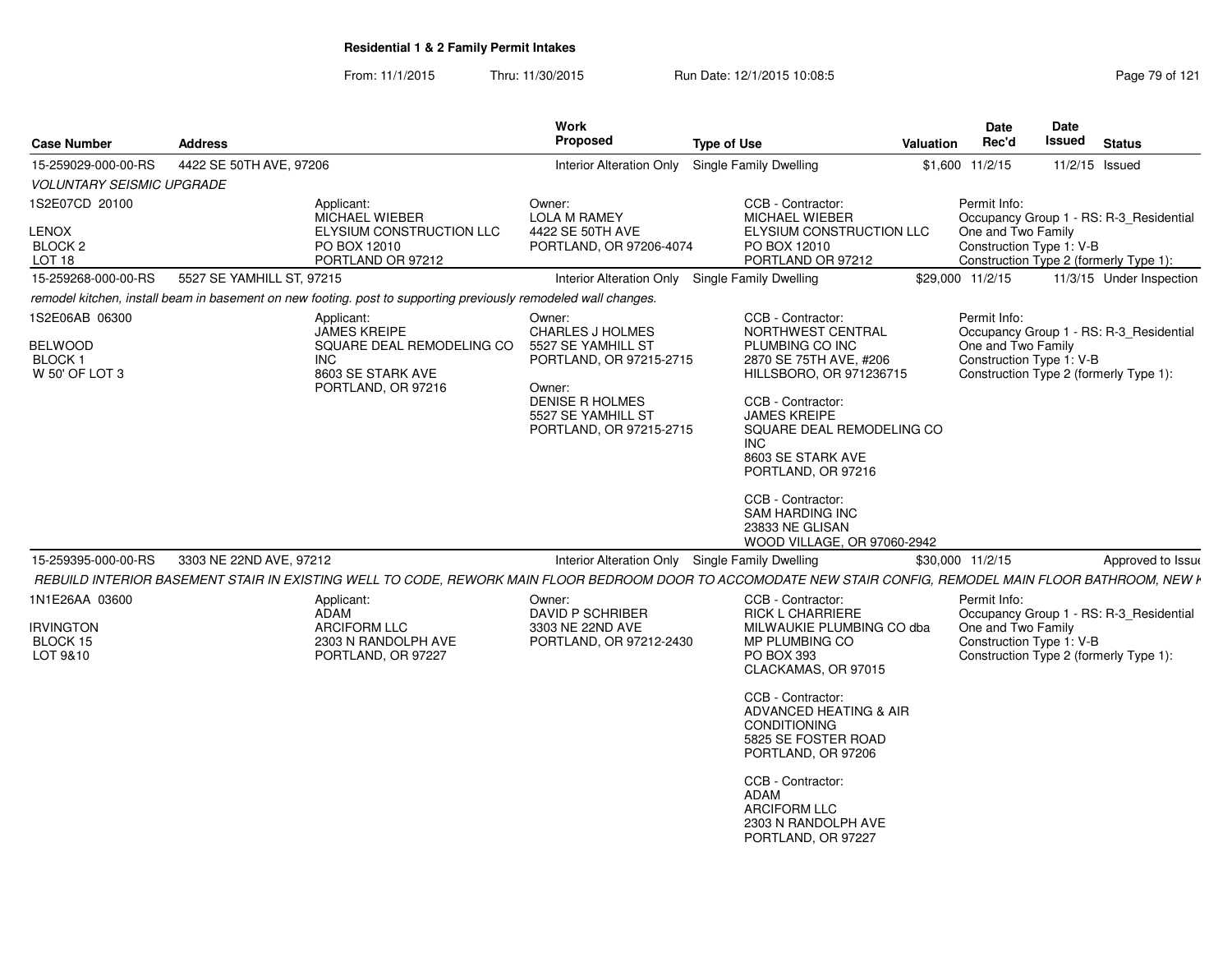From: 11/1/2015Thru: 11/30/2015 Run Date: 12/1/2015 10:08:5<br>
Page 80 of 121

|                                            |                                    |                                                    | <b>Work</b>                                                                        |                                                    |           | <b>Date</b>                                    | <b>Date</b>   |                                         |
|--------------------------------------------|------------------------------------|----------------------------------------------------|------------------------------------------------------------------------------------|----------------------------------------------------|-----------|------------------------------------------------|---------------|-----------------------------------------|
| <b>Case Number</b>                         | <b>Address</b>                     |                                                    | <b>Proposed</b>                                                                    | <b>Type of Use</b>                                 | Valuation | Rec'd                                          | <b>Issued</b> | <b>Status</b>                           |
| 15-259531-000-00-RS                        | 6326 N OMAHA AVE, 97217            |                                                    | Interior Alteration Only                                                           | <b>Single Family Dwelling</b>                      |           | \$3,735 11/2/15                                | 11/2/15 Final |                                         |
| <b>VOLUNTARY SEISMIC UPGRADE</b>           |                                    |                                                    |                                                                                    |                                                    |           |                                                |               |                                         |
| 1N1E16DB 05200                             |                                    | Applicant:<br>MICHAEL WIEBER                       | Owner:<br><b>DAVID C TAYLOR</b>                                                    | CCB - Contractor:<br><b>MICHAEL WIEBER</b>         |           | Permit Info:                                   |               | Occupancy Group 1 - RS: R-3_Residential |
| <b>ALBION ADD</b>                          |                                    | ELYSIUM CONSTRUCTION LLC                           | 6326 N OMAHA AVE                                                                   | ELYSIUM CONSTRUCTION LLC                           |           | One and Two Family                             |               |                                         |
| BLOCK 4                                    |                                    | PO BOX 12010                                       | PORTLAND, OR 97217                                                                 | PO BOX 12010                                       |           | Construction Type 1: V-B                       |               |                                         |
| LOT <sub>3</sub>                           |                                    | PORTLAND OR 97212                                  |                                                                                    | PORTLAND OR 97212                                  |           |                                                |               | Construction Type 2 (formerly Type 1):  |
| 15-260099-000-00-RS                        | 3569 SE LONG ST, 97202             |                                                    | <b>Interior Alteration Only</b>                                                    | <b>Single Family Dwelling</b>                      |           | \$4,000 11/3/15                                |               | 11/3/15 Issued                          |
| <b>VOLUNTARY SEISMIC UPGRADE</b>           |                                    |                                                    |                                                                                    |                                                    |           |                                                |               |                                         |
| 1S1E13AB 02400                             |                                    | Applicant:<br>MICHAEL WIEBER                       | Owner:<br><b>JENNIFER CORPUS</b>                                                   | CCB - Contractor:<br><b>MICHAEL WIEBER</b>         |           | Permit Info:                                   |               | Occupancy Group 1 - RS: R-3_Residential |
| <b>WALTERS ADD</b>                         |                                    | ELYSIUM CONSTRUCTION LLC                           | 3569 SE LONG ST                                                                    | ELYSIUM CONSTRUCTION LLC                           |           | One and Two Family                             |               |                                         |
| <b>BLOCK1</b><br>LOT <sub>2</sub>          |                                    | PO BOX 12010<br>PORTLAND OR 97212                  | PORTLAND, OR 97202-3354                                                            | PO BOX 12010<br>PORTLAND OR 97212                  |           | Construction Type 1: V-B                       |               | Construction Type 2 (formerly Type 1):  |
|                                            |                                    |                                                    | Owner:                                                                             |                                                    |           |                                                |               |                                         |
|                                            |                                    |                                                    | <b>AARON CORPUS</b><br>3569 SE LONG ST                                             |                                                    |           |                                                |               |                                         |
|                                            |                                    |                                                    | PORTLAND, OR 97202-3354                                                            |                                                    |           |                                                |               |                                         |
| 15-260311-000-00-RS                        | 3229 NE KNOTT ST - Unit A, 97212   |                                                    | Interior Alteration Only Single Family Dwelling                                    |                                                    |           | \$2,480 11/4/15                                |               | 11/4/15 Issued                          |
| Voluntary Seismic upgrade                  |                                    |                                                    |                                                                                    |                                                    |           |                                                |               |                                         |
| 1N1E25BD 14700                             |                                    | Applicant:                                         | Owner:                                                                             | CCB - Contractor:                                  |           | Permit Info:                                   |               |                                         |
|                                            |                                    | <b>STEVE GEMMELL</b>                               | <b>PAUL S LEIBOWITZ</b>                                                            | <b>STEVE GEMMELL</b>                               |           |                                                |               | Occupancy Group 1 - RS: R-3_Residential |
| <b>LINLITHGOW PK</b><br>BLOCK <sub>2</sub> |                                    | <b>GEMMELL CONSTRUCTION LLC</b><br>3817 N WILLIAMS | 3229 NE KNOTT ST<br>PORTLAND, OR 97212-3637                                        | <b>GEMMELL CONSTRUCTION LLC</b><br>3817 N WILLIAMS |           | One and Two Family<br>Construction Type 1: V-B |               |                                         |
| LOT <sub>1</sub>                           |                                    | PORTLAND OR 97227                                  |                                                                                    | PORTLAND OR 97227                                  |           |                                                |               | Construction Type 2 (formerly Type 1):  |
|                                            |                                    |                                                    | Owner:<br><b>JANICE E LEIBOWITZ</b><br>3229 NE KNOTT ST<br>PORTLAND, OR 97212-3637 |                                                    |           |                                                |               |                                         |
| 15-260318-000-00-RS                        | 7025 N CAMPBELL AVE, 97217         |                                                    | Interior Alteration Only Single Family Dwelling                                    |                                                    |           | \$3,000 11/4/15                                |               | 11/4/15 Issued                          |
| <b>VOLUNTARY SEISMIC UPGRADE</b>           |                                    |                                                    |                                                                                    |                                                    |           |                                                |               |                                         |
| 1N1E16AA 11100                             |                                    | Applicant:<br>MICHAEL WIEBER                       | Owner:<br>STEPHEN L II LANNING                                                     | CCB - Contractor:<br>MICHAEL WIEBER                |           | Permit Info:                                   |               | Occupancy Group 1 - RS: R-3_Residential |
| <b>MASTERS ADD</b>                         |                                    | ELYSIUM CONSTRUCTION LLC                           | 7025 N CAMPBELL AVE                                                                | ELYSIUM CONSTRUCTION LLC                           |           | One and Two Family                             |               |                                         |
| <b>BLOCK 5</b>                             |                                    | PO BOX 12010                                       | PORTLAND, OR 97217-5611                                                            | PO BOX 12010                                       |           | Construction Type 1: V-B                       |               |                                         |
| LOT 10                                     |                                    | PORTLAND OR 97212                                  |                                                                                    | PORTLAND OR 97212                                  |           |                                                |               | Construction Type 2 (formerly Type 1):  |
| 15-260320-000-00-RS                        | 2133 SE ORANGE AVE - Unit A, 97214 |                                                    | Interior Alteration Only                                                           | Single Family Dwelling                             |           | \$4,300 11/4/15                                | 11/4/15 Final |                                         |
| Voluntary Seismic upgrade                  |                                    |                                                    |                                                                                    |                                                    |           |                                                |               |                                         |
| 1S1E02DC 15800                             |                                    | Applicant:<br><b>STEVE GEMMELL</b>                 | Owner:<br><b>SUSAN MORAY</b>                                                       | CCB - Contractor:<br><b>STEVE GEMMELL</b>          |           | Permit Info:                                   |               | Occupancy Group 1 - RS: R-3_Residential |
| LADDS ADD                                  |                                    | <b>GEMMELL CONSTRUCTION LLC</b>                    | 2133 SE ORANGE AVE                                                                 | GEMMELL CONSTRUCTION LLC                           |           | One and Two Family                             |               |                                         |
| <b>BLOCK1</b><br>LOT <sub>10</sub>         |                                    | 3817 N WILLIAMS<br>PORTLAND OR 97227               | PORTLAND, OR 97214-5363                                                            | 3817 N WILLIAMS<br>PORTLAND OR 97227               |           | Construction Type 1: V-B                       |               | Construction Type 2 (formerly Type 1):  |
|                                            |                                    |                                                    |                                                                                    |                                                    |           |                                                |               |                                         |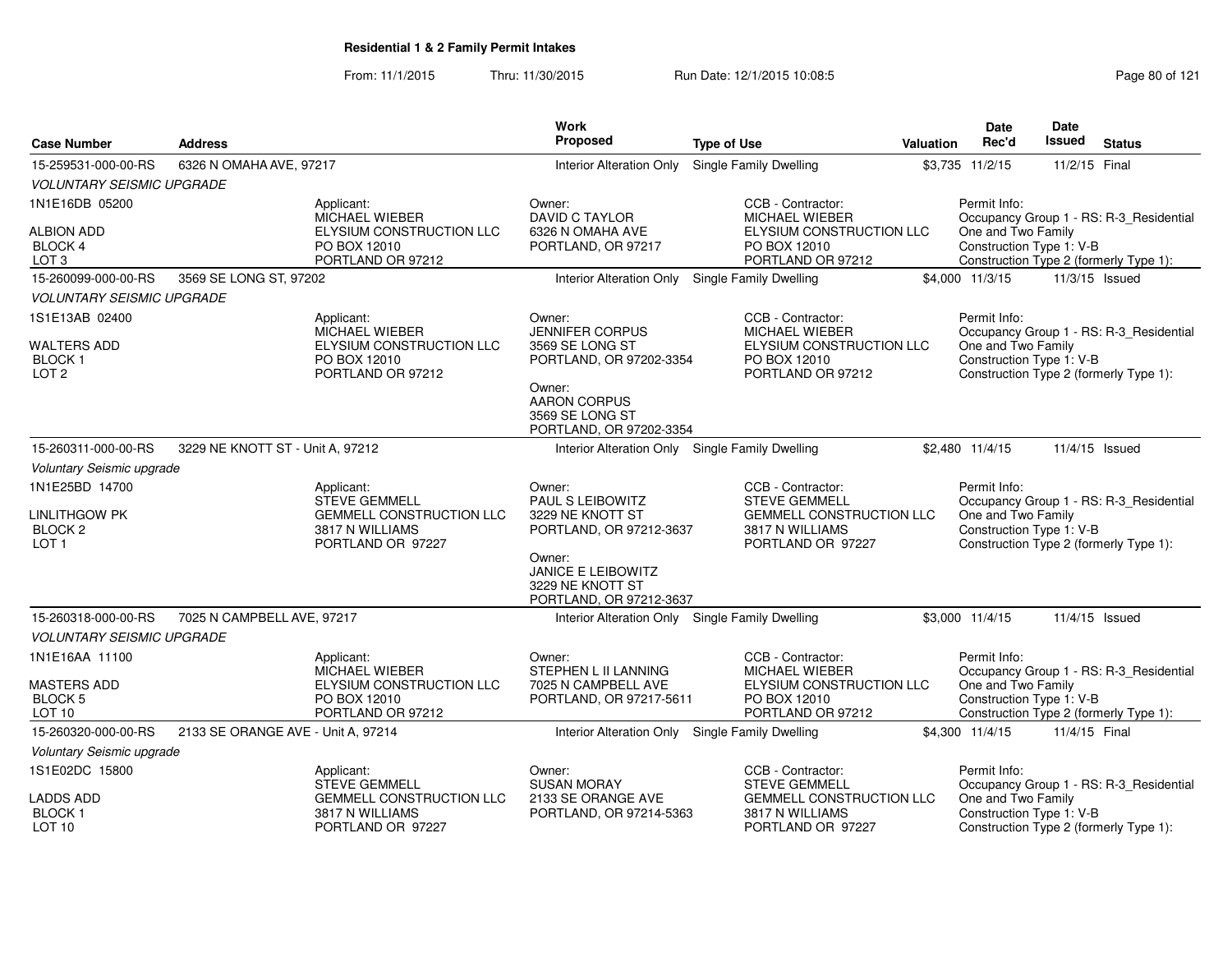From: 11/1/2015Thru: 11/30/2015 Run Date: 12/1/2015 10:08:5<br>
Page 81 of 121

|                                                                |                            |                                                                                                               | <b>Work</b><br>Proposed                                                            |                                                                                                                      |           | Date<br>Rec'd                                                  | <b>Date</b><br>Issued |                                                                                   |
|----------------------------------------------------------------|----------------------------|---------------------------------------------------------------------------------------------------------------|------------------------------------------------------------------------------------|----------------------------------------------------------------------------------------------------------------------|-----------|----------------------------------------------------------------|-----------------------|-----------------------------------------------------------------------------------|
| <b>Case Number</b>                                             | <b>Address</b>             |                                                                                                               |                                                                                    | <b>Type of Use</b>                                                                                                   | Valuation |                                                                |                       | <b>Status</b>                                                                     |
| 15-260383-000-00-RS                                            | 6922 N KELLOGG ST, 97203   |                                                                                                               |                                                                                    | Interior Alteration Only Single Family Dwelling                                                                      |           | \$7,700 11/4/15                                                | 11/4/15 Final         |                                                                                   |
| <b>VOLUNTARY SEISMIC UPGRADE</b>                               |                            |                                                                                                               |                                                                                    |                                                                                                                      |           |                                                                |                       |                                                                                   |
| 1N1E07BC 04400                                                 |                            | Applicant:<br><b>STEVE GEMMELL</b><br><b>GEMMELL CONSTRUCTION LLC</b><br>3817 N WILLIAMS<br>PORTLAND OR 97227 | Owner:<br>ANDREW L FALL<br>PO BOX 11628<br>PORTLAND, OR 97211                      | CCB - Contractor:<br><b>STEVE GEMMELL</b><br><b>GEMMELL CONSTRUCTION LLC</b><br>3817 N WILLIAMS<br>PORTLAND OR 97227 |           | Permit Info:<br>One and Two Family<br>Construction Type 1: V-B |                       | Occupancy Group 1 - RS: R-3_Residential<br>Construction Type 2 (formerly Type 1): |
| 15-260849-000-00-RS                                            | 1907 NE BRAZEE ST, 97212   |                                                                                                               |                                                                                    | Interior Alteration Only Single Family Dwelling                                                                      |           | \$4,000 11/5/15                                                | 11/9/15 Final         |                                                                                   |
| <b>VOLUNTARY SEISMIC UPGRADE</b>                               |                            |                                                                                                               |                                                                                    |                                                                                                                      |           |                                                                |                       |                                                                                   |
| 1N1E26DA 02100                                                 |                            | Applicant:<br><b>MICHAEL WIEBER</b><br>ELYSIUM CONSTRUCTION LLC<br>PO BOX 12010<br>PORTLAND OR 97212          | Owner:<br><b>GRIFFITH M II MARSHALL</b><br>1909 NE BRAZEE ST<br>PORTLAND, OR 97212 | CCB - Contractor:<br><b>MICHAEL WIEBER</b><br>ELYSIUM CONSTRUCTION LLC<br>PO BOX 12010<br>PORTLAND OR 97212          |           | Permit Info:<br>One and Two Family<br>Construction Type 1: V-B |                       | Occupancy Group 1 - RS: R-3_Residential<br>Construction Type 2 (formerly Type 1): |
| 15-260888-000-00-RS                                            | 6206 SE RAMONA ST, 97206   |                                                                                                               | <b>Interior Alteration Only</b>                                                    | Single Family Dwelling                                                                                               |           | \$5,000 11/13/15                                               | 11/13/15 Issued       |                                                                                   |
|                                                                |                            | REMOVING WALL BETWEEN KITCHEN AND LIVING ROOM: INSTALLING NEW HEADER                                          |                                                                                    |                                                                                                                      |           |                                                                |                       |                                                                                   |
| 1S2E17CB 08900                                                 |                            | Applicant:<br>COURTNEY LOVELL                                                                                 | Owner:<br><b>COURTNEY LOVELL</b>                                                   |                                                                                                                      |           | Permit Info:                                                   |                       | Occupancy Group 1 - RS: R-3_Residential                                           |
| <b>TREMONT PL</b><br>BLOCK <sub>22</sub><br>N 60' OF LOT 29&30 |                            | 6206 SE RAMONA ST<br>PORTLAND OR 97206                                                                        | 6206 SE RAMONA ST<br>PORTLAND OR 97206                                             |                                                                                                                      |           | One and Two Family<br>Construction Type 1: V-B                 |                       | Construction Type 2 (formerly Type 1):                                            |
| 15-261489-000-00-RS                                            | 6425 NE 38TH AVE, 97211    |                                                                                                               |                                                                                    | Interior Alteration Only Single Family Dwelling                                                                      |           | \$2,510 11/6/15                                                | 11/6/15 Final         |                                                                                   |
| <b>VOLUNTARY SEISMIC UPGRADE</b>                               |                            |                                                                                                               |                                                                                    |                                                                                                                      |           |                                                                |                       |                                                                                   |
| 1N1E13DA 08200                                                 |                            | Applicant:<br><b>MICHAEL WIEBER</b>                                                                           | Owner:<br><b>KEVIN M CLINE</b>                                                     | CCB - Contractor:<br><b>MICHAEL WIEBER</b>                                                                           |           | Permit Info:                                                   |                       | Occupancy Group 1 - RS: R-3_Residential                                           |
| <b>OREGON HTS</b>                                              |                            | ELYSIUM CONSTRUCTION LLC                                                                                      | 6425 NE 38TH AVE                                                                   | ELYSIUM CONSTRUCTION LLC                                                                                             |           | One and Two Family                                             |                       |                                                                                   |
| BLOCK 6<br>S 1/2 OF LOT 3<br>LOT <sub>4</sub>                  |                            | PO BOX 12010<br>PORTLAND OR 97212                                                                             | PORTLAND, OR 97211                                                                 | PO BOX 12010<br>PORTLAND OR 97212                                                                                    |           | Construction Type 1: V-B                                       |                       | Construction Type 2 (formerly Type 1):                                            |
| 15-261610-000-00-RS                                            | 3831 NE THOMPSON ST, 97212 |                                                                                                               |                                                                                    | Interior Alteration Only Single Family Dwelling                                                                      |           | \$3,820 11/6/15                                                | 11/7/15 Final         |                                                                                   |
| <b>VOLUNTARY SEISMIC UPGRADE</b>                               |                            |                                                                                                               |                                                                                    |                                                                                                                      |           |                                                                |                       |                                                                                   |
| 1N1E25DA 08300                                                 |                            | Applicant:<br><b>STEVE GEMMELL</b>                                                                            | Owner:<br><b>KENT REIGEL</b>                                                       | CCB - Contractor:<br><b>STEVE GEMMELL</b>                                                                            |           | Permit Info:                                                   |                       | Occupancy Group 1 - RS: R-3_Residential                                           |
| <b>ROSSMERE</b><br>BLOCK 12<br>LOT <sub>10</sub>               |                            | <b>GEMMELL CONSTRUCTION LLC</b><br>3817 N WILLIAMS<br>PORTLAND OR 97227                                       | 3831 NE THOMPSON ST<br>PORTLAND, OR 97212-5428                                     | <b>GEMMELL CONSTRUCTION LLC</b><br>3817 N WILLIAMS<br>PORTLAND OR 97227                                              |           | One and Two Family<br>Construction Type 1: V-B                 |                       | Construction Type 2 (formerly Type 1):                                            |
|                                                                |                            |                                                                                                               | Owner:<br><b>JANET REIGEL</b><br>3831 NE THOMPSON ST<br>PORTLAND, OR 97212-5428    |                                                                                                                      |           |                                                                |                       |                                                                                   |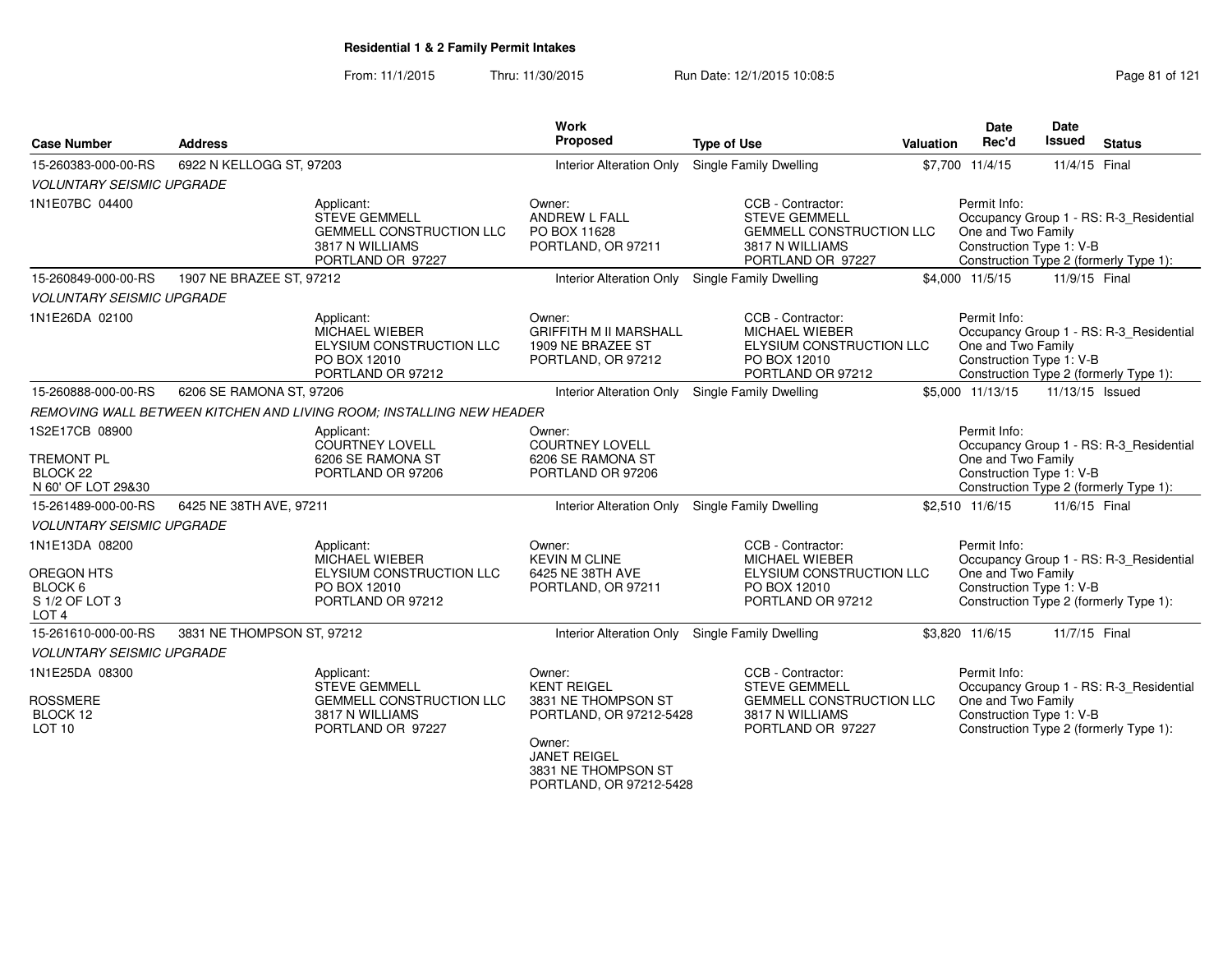From: 11/1/2015Thru: 11/30/2015 Run Date: 12/1/2015 10:08:5<br>
Rage 82 of 121

| <b>Case Number</b>                                                    | <b>Address</b>                                                         |                                                                                      | <b>Work</b><br>Proposed                                                        | <b>Type of Use</b>                                                                          | <b>Valuation</b> | Date<br>Rec'd                                                  | Date<br>Issued | <b>Status</b>                                                                     |
|-----------------------------------------------------------------------|------------------------------------------------------------------------|--------------------------------------------------------------------------------------|--------------------------------------------------------------------------------|---------------------------------------------------------------------------------------------|------------------|----------------------------------------------------------------|----------------|-----------------------------------------------------------------------------------|
| 15-262191-000-00-RS                                                   | 1714 SE 57TH AVE, 97215                                                |                                                                                      | <b>Interior Alteration Only</b>                                                | <b>Single Family Dwelling</b>                                                               |                  | \$2,500 11/8/15                                                | 11/8/15 Final  |                                                                                   |
|                                                                       |                                                                        | VOLUNTARY SEISMIC UPGRADE. NO GROUND DITURBANCE. NO ADDED TOILETS.                   |                                                                                |                                                                                             |                  |                                                                |                |                                                                                   |
| 1S2E06DA 00900                                                        |                                                                        |                                                                                      | Owner:<br><b>LAURA J CLOGHESSY</b>                                             | CCB - Contractor:<br><b>INTERWORKS LLC</b>                                                  |                  | Permit Info:                                                   |                | Occupancy Group 1 - RS: R-3_Residential                                           |
| <b>BUCHANANS ADD</b><br>S 1/2 OF LOT 8                                |                                                                        |                                                                                      | 1714 SE 57TH AVE<br>PORTLAND, OR 97215                                         | <b>114 NE 7TH</b><br>PORTLAND, OR 97232                                                     |                  | One and Two Family<br>Construction Type 1: V-B                 |                | Construction Type 2 (formerly Type 1):                                            |
|                                                                       |                                                                        |                                                                                      | Owner:<br>ELLIOT I GITTEN<br>1714 SE 57TH AVE<br>PORTLAND, OR 97215            |                                                                                             |                  |                                                                |                |                                                                                   |
| 15-262352-000-00-RS                                                   | 2719 NW WESTOVER RD, 97210                                             |                                                                                      |                                                                                | Interior Alteration Only Single Family Dwelling                                             |                  | \$2,300 11/9/15                                                | 11/9/15 Final  |                                                                                   |
| REPLACE FAILING BEAM IN KITCHEN AREA                                  |                                                                        |                                                                                      |                                                                                |                                                                                             |                  |                                                                |                |                                                                                   |
| 1N1E32AD 02100                                                        |                                                                        | Applicant:<br><b>JONATHAN BUTLER</b>                                                 | Owner:<br>ELIZABETH A DAVIDSON                                                 | CCB - Contractor:<br><b>JRB CONSTRUCTION LLC</b>                                            |                  | Permit Info:                                                   |                | Occupancy Group 1 - RS: R-3_Residential                                           |
| <b>WESTOVER TERR</b><br>BLOCK 6<br>LOT <sub>1</sub><br>N 25' OF LOT 2 |                                                                        | <b>460 SNEAD DRIVE</b><br><b>KEIZER, OR 97303</b>                                    | 2719 NW WESTOVER RD<br>PORTLAND, OR 97210                                      | 622 LAKEFAIR PL<br>KEIZER OR 97303                                                          |                  | One and Two Family<br>Construction Type 1: V-B                 |                | Construction Type 2 (formerly Type 1):                                            |
| 15-262507-000-00-RS                                                   | 7224 SE 17TH AVE, 97202                                                |                                                                                      | <b>Interior Alteration Only</b>                                                | Single Family Dwelling                                                                      |                  | \$1,500 11/9/15                                                | 11/9/15 Final  |                                                                                   |
|                                                                       | <b>VOLUNTARY FOUNDATION STRENGTHENING for house</b>                    |                                                                                      |                                                                                |                                                                                             |                  |                                                                |                |                                                                                   |
| 1S1E23AB 07500<br>WESTMORELAND<br>BLOCK <sub>9</sub><br><b>LOT 11</b> |                                                                        | Applicant:<br>MIKE ROSE CONTRACTING LLC<br>3543 SE FRANKLIN ST<br>PORTLAND, OR 97202 | Owner:<br><b>MERLYN GORDON</b><br>7224 SE 17TH AVE<br>PORTLAND, OR 97202       | CCB - Contractor:<br>MIKE ROSE CONTRACTING LLC<br>3543 SE FRANKLIN ST<br>PORTLAND, OR 97202 |                  | Permit Info:<br>One and Two Family<br>Construction Type 1: V-B |                | Occupancy Group 1 - RS: R-3 Residential<br>Construction Type 2 (formerly Type 1): |
|                                                                       |                                                                        |                                                                                      | Owner:<br><b>STEPHANI GORDON</b><br>7224 SE 17TH AVE<br>PORTLAND, OR 97202     |                                                                                             |                  |                                                                |                |                                                                                   |
| 15-262519-000-00-RS                                                   | 5220 NE 35TH AVE, 97211                                                |                                                                                      |                                                                                | Interior Alteration Only Single Family Dwelling                                             |                  | \$1,500 11/9/15                                                | 11/9/15 Final  |                                                                                   |
|                                                                       | <b>VOLUNTARY FOUNDATION STRENGTHENING</b>                              |                                                                                      |                                                                                |                                                                                             |                  |                                                                |                |                                                                                   |
| 1N1E24AB 11600                                                        |                                                                        | Applicant:                                                                           | Owner:<br><b>MARY A FAULKNER</b>                                               | CCB - Contractor:<br>MIKE ROSE CONTRACTING LLC                                              |                  | Permit Info:                                                   |                | Occupancy Group 1 - RS: R-3 Residential                                           |
| <b>WILLAMETTE ADD</b><br>BLOCK <sub>23</sub><br>LOT 6&7               | MIKE ROSE CONTRACTING LLC<br>3543 SE FRANKLIN ST<br>PORTLAND, OR 97202 |                                                                                      | 5220 NE 35TH AVE<br>PORTLAND, OR 97211-7430                                    | 3543 SE FRANKLIN ST<br>PORTLAND, OR 97202                                                   |                  | One and Two Family<br>Construction Type 1: V-B                 |                | Construction Type 2 (formerly Type 1):                                            |
|                                                                       |                                                                        |                                                                                      | Owner:<br><b>MYLES FAULKNER</b><br>5220 NE 35TH AVE<br>PORTLAND, OR 97211-7430 |                                                                                             |                  |                                                                |                |                                                                                   |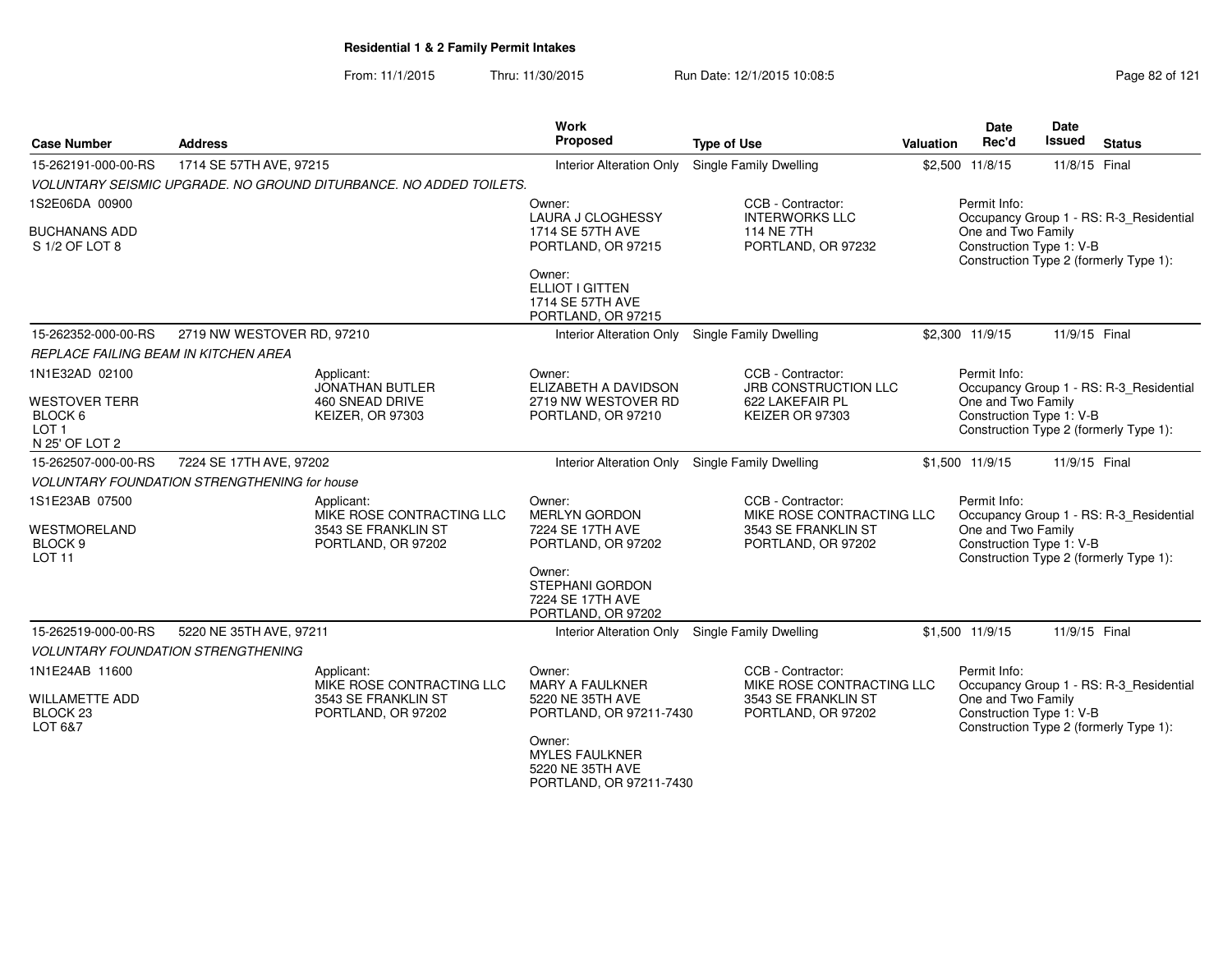From: 11/1/2015Thru: 11/30/2015 Run Date: 12/1/2015 10:08:5<br>
Rage 83 of 121

| <b>Case Number</b>                                                                             | <b>Address</b>                                                                                                                                                                                                  | <b>Work</b><br>Proposed                                                                                                                                          | <b>Type of Use</b>                                                                                                                                                                                                                         | <b>Valuation</b> | Date<br>Rec'd                                                  | <b>Date</b><br>Issued | <b>Status</b>                                                                     |
|------------------------------------------------------------------------------------------------|-----------------------------------------------------------------------------------------------------------------------------------------------------------------------------------------------------------------|------------------------------------------------------------------------------------------------------------------------------------------------------------------|--------------------------------------------------------------------------------------------------------------------------------------------------------------------------------------------------------------------------------------------|------------------|----------------------------------------------------------------|-----------------------|-----------------------------------------------------------------------------------|
| 15-262804-000-00-RS                                                                            | 2661 NW LOVEJOY ST, 97210                                                                                                                                                                                       |                                                                                                                                                                  | Interior Alteration Only Single Family Dwelling                                                                                                                                                                                            |                  | \$6,610 11/10/15                                               | 11/10/15 Final        |                                                                                   |
| <b>VOLUNTARY SEISMIC UPGRADE</b>                                                               |                                                                                                                                                                                                                 |                                                                                                                                                                  |                                                                                                                                                                                                                                            |                  |                                                                |                       |                                                                                   |
| 1N1E32AD 01700<br><b>NOB HILL TERR</b><br><b>BLOCK1</b><br>LOT 2&3 TL 1700                     | Applicant:<br><b>STEVE GEMMELL</b><br><b>GEMMELL CONSTRUCTION LLC</b><br>3817 N WILLIAMS<br>PORTLAND OR 97227                                                                                                   | Owner:<br><b>SHAUL LEVI</b><br>2661 NW LOVEJOY ST<br>PORTLAND, OR 97210-2807<br>Owner:<br><b>CATHERINE LEVI</b><br>2661 NW LOVEJOY ST<br>PORTLAND, OR 97210-2807 | CCB - Contractor:<br><b>STEVE GEMMELL</b><br><b>GEMMELL CONSTRUCTION LLC</b><br>3817 N WILLIAMS<br>PORTLAND OR 97227                                                                                                                       |                  | Permit Info:<br>One and Two Family<br>Construction Type 1: V-B |                       | Occupancy Group 1 - RS: R-3 Residential<br>Construction Type 2 (formerly Type 1): |
| 15-263944-000-00-RS                                                                            | 3246 NW THURMAN ST, 97210                                                                                                                                                                                       | Interior Alteration Only Single Family Dwelling                                                                                                                  |                                                                                                                                                                                                                                            |                  | \$48,400 11/12/15                                              | 11/17/15 Issued       |                                                                                   |
|                                                                                                | Interior foundation upgrade, pour a new footing and foudation wall inside of existing foundation. modify plumbing and electrical as nessesary to route through new foundation wall. Add new lights in basement. |                                                                                                                                                                  |                                                                                                                                                                                                                                            |                  |                                                                |                       |                                                                                   |
| 1N1E29CD 09200<br><b>WILLAMETTE HTS ADD</b><br>BLOCK 28<br>W 1/2 OF LOT 7<br>LOT <sub>10</sub> | Applicant:<br>MICHAEL WIEBER<br>ELYSIUM CONSTRUCTION LLC<br>PO BOX 12010<br>PORTLAND OR 97212                                                                                                                   | Owner:<br>RONALD J DWORKIN<br>3246 NW THURMAN ST<br>PORTLAND, OR 97210-1225<br>Owner:<br>ELLEN L GOLDSCHMIDT<br>3246 NW THURMAN ST<br>PORTLAND, OR 97210-1225    | CCB - Contractor:<br><b>MICHAEL WIEBER</b><br>ELYSIUM CONSTRUCTION LLC<br>PO BOX 12010<br>PORTLAND OR 97212                                                                                                                                |                  | Permit Info:<br>One and Two Family<br>Construction Type 1: V-B |                       | Occupancy Group 1 - RS: R-3_Residential<br>Construction Type 2 (formerly Type 1): |
| 15-264372-000-00-RS                                                                            | 5119 SE 36TH PL, 97202                                                                                                                                                                                          | Interior Alteration Only Single Family Dwelling                                                                                                                  |                                                                                                                                                                                                                                            |                  | \$20,000 11/13/15                                              | 11/13/15 Issued       |                                                                                   |
|                                                                                                | Remodel two bathrooms, Plumbing, electrical and minor Mechanical only. (trades only)                                                                                                                            |                                                                                                                                                                  |                                                                                                                                                                                                                                            |                  |                                                                |                       |                                                                                   |
| 1S1E13AC 00600<br><b>REEDWOOD</b><br>N 52' OF LOT 63<br>S 18' OF LOT 64                        | Applicant:<br><b>JAMES KREIPE</b><br>SQUARE DEAL REMODELING CO<br>INC.<br>8603 SE STARK AVE<br>PORTLAND, OR 97216                                                                                               | Owner:<br><b>DANIEL DUYCK</b><br>5119 SE 36TH PL<br>PORTLAND, OR 97202-4144<br>Owner:<br><b>KARA DUYCK</b><br>5119 SE 36TH PL<br>PORTLAND, OR 97202-4144         | CCB - Contractor:<br>NORTHWEST CENTRAL<br>PLUMBING CO INC<br>2870 SE 75TH AVE, #206<br>HILLSBORO, OR 971236715<br>CCB - Contractor:<br><b>JAMES KREIPE</b><br>SQUARE DEAL REMODELING CO<br>INC.<br>8603 SE STARK AVE<br>PORTLAND, OR 97216 |                  | Permit Info:<br>One and Two Family<br>Construction Type 1: V-B |                       | Occupancy Group 1 - RS: R-3 Residential<br>Construction Type 2 (formerly Type 1): |
|                                                                                                |                                                                                                                                                                                                                 |                                                                                                                                                                  | CCB - Contractor:<br><b>SAM HARDING INC</b><br>23833 NE GLISAN<br>WOOD VILLAGE, OR 97060-2942                                                                                                                                              |                  |                                                                |                       |                                                                                   |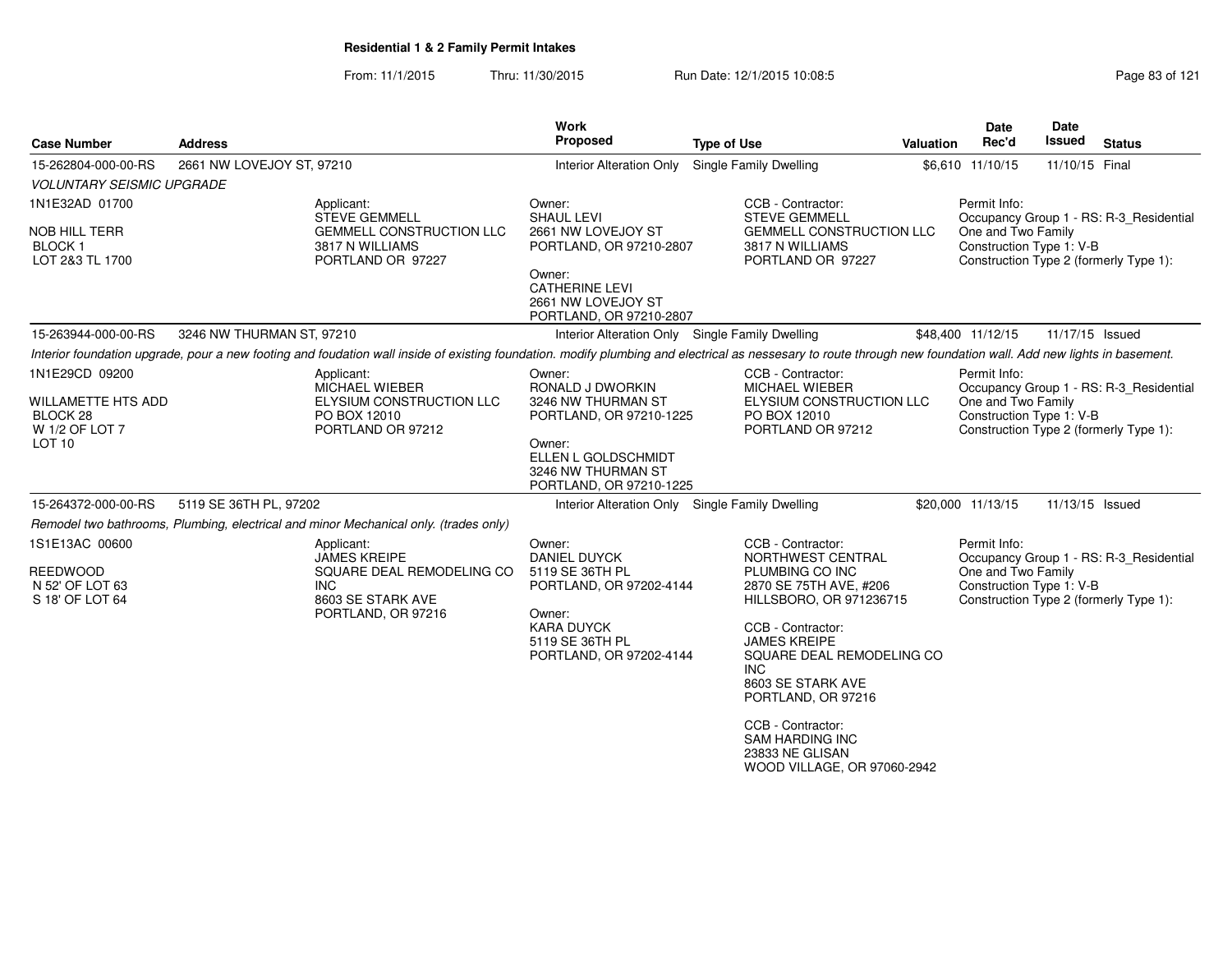From: 11/1/2015Thru: 11/30/2015 Run Date: 12/1/2015 10:08:5<br>
Page 84 of 121

| <b>Case Number</b>                              | <b>Address</b>                |                                                                                 | Work<br>Proposed                                                                   | <b>Type of Use</b>                                                                     | Valuation | <b>Date</b><br>Rec'd                                           | Date<br><b>Issued</b> | <b>Status</b>                           |
|-------------------------------------------------|-------------------------------|---------------------------------------------------------------------------------|------------------------------------------------------------------------------------|----------------------------------------------------------------------------------------|-----------|----------------------------------------------------------------|-----------------------|-----------------------------------------|
| 15-264374-000-00-RS                             | 3745 SE WOODSTOCK BLVD, 97202 |                                                                                 | <b>Interior Alteration Only</b>                                                    | Single Family Dwelling                                                                 |           | \$2,000 11/13/15                                               | 11/14/15 Final        |                                         |
| <b>VOLUNTARY SEISMIC UPGRADE</b>                |                               |                                                                                 |                                                                                    |                                                                                        |           |                                                                |                       |                                         |
| 1S1E13DA 10600                                  |                               | Applicant:<br><b>MICHAEL WIEBER</b>                                             | Owner:<br><b>WILLIAM R HARMON</b>                                                  | CCB - Contractor:<br>MICHAEL WIEBER                                                    |           | Permit Info:                                                   |                       | Occupancy Group 1 - RS: R-3_Residential |
| ROB ROY ADD SUB<br><b>BLOCK1</b><br>LOT W       |                               | ELYSIUM CONSTRUCTION LLC<br>PO BOX 12010<br>PORTLAND OR 97212                   | 3745 SE WOODSTOCK BLVD<br>PORTLAND, OR 97202-7537                                  | ELYSIUM CONSTRUCTION LLC<br>PO BOX 12010<br>PORTLAND OR 97212                          |           | One and Two Family<br>Construction Type 1: V-B                 |                       | Construction Type 2 (formerly Type 1):  |
|                                                 |                               |                                                                                 | Owner:<br>TINA D HARMON<br>3745 SE WOODSTOCK BLVD<br>PORTLAND, OR 97202-7537       |                                                                                        |           |                                                                |                       |                                         |
| 15-264688-000-00-RS                             | 3047 NE 31ST AVE, 97212       |                                                                                 |                                                                                    | Interior Alteration Only Single Family Dwelling                                        |           | \$2,000 11/13/15                                               | 11/13/15 Final        |                                         |
| Voluntary Seismic upgrade                       |                               |                                                                                 |                                                                                    |                                                                                        |           |                                                                |                       |                                         |
| 1N1E25BA 21800                                  |                               | Applicant:<br>MICHAEL WIEBER                                                    | Owner:<br><b>RENEE L HENRY</b>                                                     | CCB - Contractor:<br><b>MICHAEL WIEBER</b>                                             |           | Permit Info:                                                   |                       | Occupancy Group 1 - RS: R-3_Residential |
| WAYNEWOOD<br><b>BLOCK 4</b><br>N 1/2 OF LOT 1-4 |                               | ELYSIUM CONSTRUCTION LLC<br>PO BOX 12010<br>PORTLAND OR 97212                   | 3847 NE 22ND AVE<br>PORTLAND, OR 97212                                             | ELYSIUM CONSTRUCTION LLC<br>PO BOX 12010<br>PORTLAND OR 97212                          |           | One and Two Family<br>Construction Type 1: V-B                 |                       | Construction Type 2 (formerly Type 1):  |
| 15-265016-000-00-RS                             | 5774 N VANCOUVER AVE, 97217   |                                                                                 | <b>Interior Alteration Only</b>                                                    | Single Family Dwelling                                                                 |           | \$2,000 11/14/15                                               | 11/14/15 Issued       |                                         |
| <b>VOLUNTARY SEISMIC UPGRADE</b>                |                               |                                                                                 |                                                                                    |                                                                                        |           |                                                                |                       |                                         |
| 1N1E15DC 11100<br><b>PIEDMONT</b><br>BLOCK 14   |                               | Applicant:<br><b>MICHAEL WIEBER</b><br>ELYSIUM CONSTRUCTION LLC<br>PO BOX 12010 | Owner:<br><b>DAVID J BINNIG</b><br>5774 N VANCOUVER AVE<br>PORTLAND, OR 97217-2451 | CCB - Contractor:<br><b>MICHAEL WIEBER</b><br>ELYSIUM CONSTRUCTION LLC<br>PO BOX 12010 |           | Permit Info:<br>One and Two Family<br>Construction Type 1: V-B |                       | Occupancy Group 1 - RS: R-3 Residential |
| N 1/2 OF W 1/2 OF LOT 4                         |                               | PORTLAND OR 97212                                                               |                                                                                    | PORTLAND OR 97212                                                                      |           |                                                                |                       | Construction Type 2 (formerly Type 1):  |
| 15-265088-000-00-RS                             | 2034 SE 41ST AVE, 97214       |                                                                                 |                                                                                    | Interior Alteration Only Single Family Dwelling                                        |           | \$2,500 11/16/15                                               | 11/16/15 Final        |                                         |
| <b>VOLUNTARY SEISMIC STRENGTHENING</b>          |                               |                                                                                 |                                                                                    |                                                                                        |           |                                                                |                       |                                         |
| 1S2E06CC 02700<br><b>MALLORY ADD</b>            |                               | Applicant:<br><b>TERRAFIRMA FOUNDATION</b><br><b>SYSTEMS</b>                    | Owner:<br><b>BEAU A RUSSELL</b><br>2034 SE 41ST AVE                                | CCB - Contractor:<br><b>TERRAFIRMA FOUNDATION</b><br><b>SYSTEMS</b>                    |           | Permit Info:<br>One and Two Family                             |                       | Occupancy Group 1 - RS: R-3 Residential |
| <b>BLOCK 7</b><br>W 1/2 OF S 65' OF LOT 6       |                               | 761 NE GARDEN VALLEY BLVD<br>ROSEBURG, OR 97470-2090                            | PORTLAND, OR 97214-5966<br>Owner:<br><b>NANCY I RUSSELL</b><br>2034 SE 41ST AVE    | 761 NE GARDEN VALLEY BLVD<br>ROSEBURG, OR 97470-2090                                   |           | Construction Type 1: V-B                                       |                       | Construction Type 2 (formerly Type 1):  |

PORTLAND, OR 97214-5966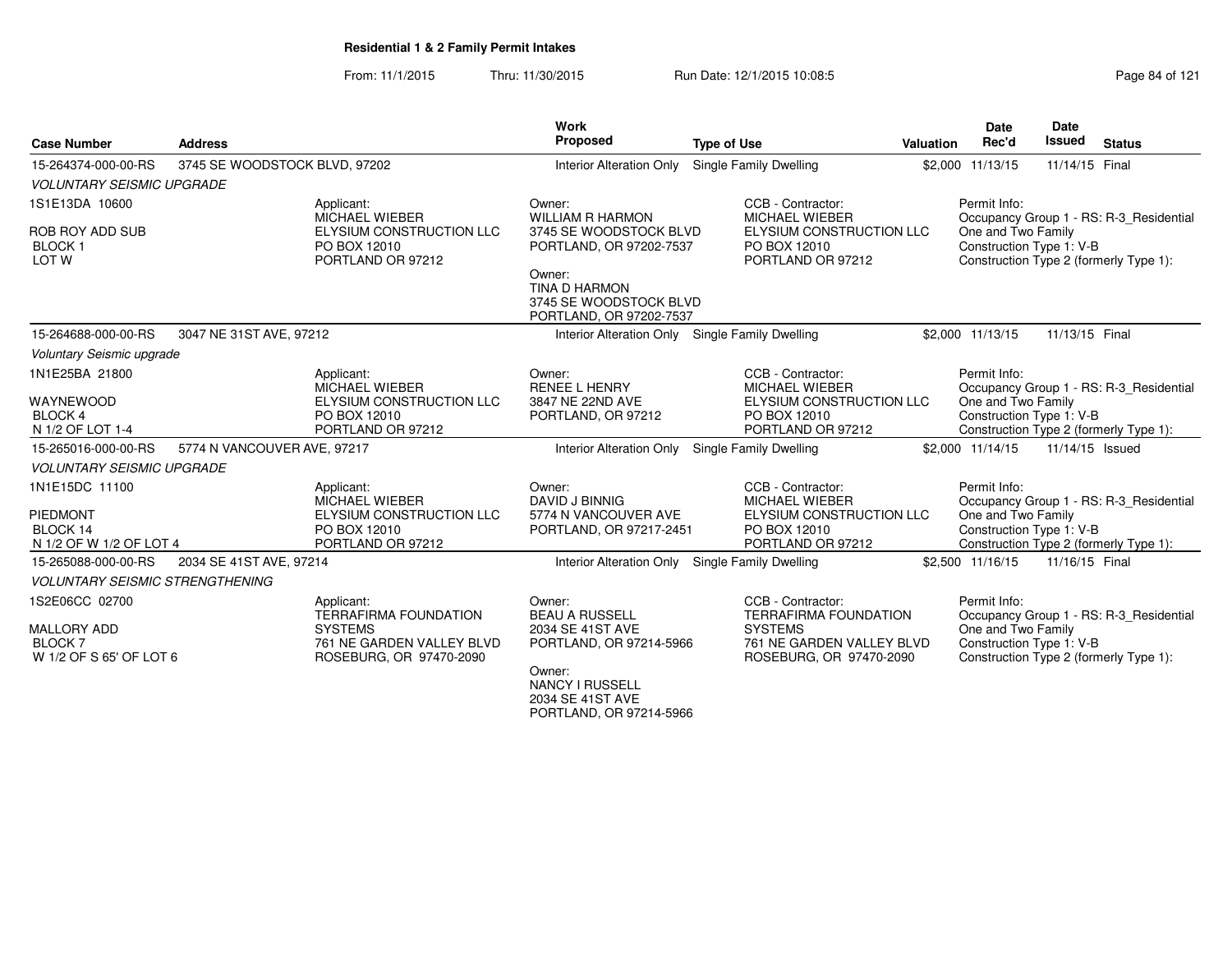From: 11/1/2015Thru: 11/30/2015 Run Date: 12/1/2015 10:08:5<br>
Page 85 of 121

|                                                                                |                                                                                                                                                                | <b>Work</b><br>Proposed                                                                                                                                      |                                                                                                                                                                                 |                  | Date                                                           | <b>Date</b><br>Issued |                                                                                   |
|--------------------------------------------------------------------------------|----------------------------------------------------------------------------------------------------------------------------------------------------------------|--------------------------------------------------------------------------------------------------------------------------------------------------------------|---------------------------------------------------------------------------------------------------------------------------------------------------------------------------------|------------------|----------------------------------------------------------------|-----------------------|-----------------------------------------------------------------------------------|
| <b>Case Number</b>                                                             | <b>Address</b>                                                                                                                                                 |                                                                                                                                                              | <b>Type of Use</b>                                                                                                                                                              | <b>Valuation</b> | Rec'd                                                          |                       | <b>Status</b>                                                                     |
| 15-265519-000-00-RS                                                            | 3939 N KISKA ST, 97217                                                                                                                                         | Interior Alteration Only Single Family Dwelling                                                                                                              |                                                                                                                                                                                 |                  | \$20,000 11/16/15                                              | 11/16/15 Issued       |                                                                                   |
|                                                                                | KITCHEN AND BATHROOM REMODEL. NEW ELECTRICAL, MECHANICAL, AND PLUMBING. NO ADDED TOILOETS. NO GROUND DISTURBANCE. TRADES ONLY NO PLANS. ONE TOILET.            |                                                                                                                                                              |                                                                                                                                                                                 |                  |                                                                |                       |                                                                                   |
| 1N1E08AA 12400<br><b>DAHLKE ADD</b><br>BLOCK 10<br>LOT <sub>8</sub>            | Applicant:<br>PDX RENOVATIONS, LLC<br>P.O. Box 66406<br>Portland, OR 97290                                                                                     | Owner:<br><b>BELLAJOUR LLC</b><br><b>PO BOX 570</b><br>BEAVERCREEK, OR 97004                                                                                 | CCB - Contractor:<br>PORTLAND PLUMBING CO<br>16260 S Hilltop Rd<br>OREGON CITY, OR 97045-9217<br>CCB - Contractor:<br>PDX RENOVATIONS LLC<br>PO BOX 66836<br>PORTLAND, OR 97290 |                  | Permit Info:<br>One and Two Family<br>Construction Type 1: V-B |                       | Occupancy Group 1 - RS: R-3_Residential<br>Construction Type 2 (formerly Type 1): |
|                                                                                |                                                                                                                                                                |                                                                                                                                                              | CCB - Contractor:<br>KODIAK ELECTRIC OF<br><b>WASHINGTON INC</b><br>PO BOX 821844<br>VANCOUVER, WA 98682                                                                        |                  |                                                                |                       |                                                                                   |
| 15-265538-000-00-RS                                                            | 6937 SW 10TH AVE, 97219                                                                                                                                        | Interior Alteration Only Single Family Dwelling                                                                                                              |                                                                                                                                                                                 |                  | \$1,550 11/16/15                                               | 11/16/15 Issued       |                                                                                   |
|                                                                                | SEISMIC RETRO FIT IN BASEMENT - INTERIOR ONLY WORK. INSTALL SIMPSON STRNG TIE HARDWARE, CONCRETE ANCHORS, UNIVERSAL FOUNDATION PLATES, AND POST AND BEAM CONNE |                                                                                                                                                              |                                                                                                                                                                                 |                  |                                                                |                       |                                                                                   |
| 1S1E21AB 05300<br>Woodrow Wilson PK<br>BLOCK <sub>8</sub><br>LOT <sub>18</sub> | Applicant:<br><b>CURTIS ROTH</b><br>6937 SW 10TH AVE<br>PORTLAND, OR 97219                                                                                     | Owner:<br>JANE A EICHENBERGER<br>6937 SW 10TH AVE<br>PORTLAND, OR 97219<br>Owner:<br><b>CURTIS ROTH</b><br>6937 SW 10TH AVE<br>PORTLAND, OR 97219            |                                                                                                                                                                                 |                  | Permit Info:<br>Construction Type 1: V-B                       |                       | Occupancy Group 1 - RS: R-3_Remodel<br>Construction Type 2 (formerly Type 1):     |
| 15-265773-000-00-RS                                                            | 944 NE HAZELFERN PL, 97232                                                                                                                                     | Interior Alteration Only                                                                                                                                     | Single Family Dwelling                                                                                                                                                          |                  | \$2.000 11/17/15                                               | 11/29/15 Issued       |                                                                                   |
| <b>VOLUNTARY SEISMIC UPGRADE</b>                                               |                                                                                                                                                                |                                                                                                                                                              |                                                                                                                                                                                 |                  |                                                                |                       |                                                                                   |
| 1N1E36AD 17300<br>LAURELHURST<br>BLOCK 9<br>LOT 8                              | Applicant:<br>MICHAEL WIEBER<br>ELYSIUM CONSTRUCTION LLC<br>PO BOX 12010<br>PORTLAND OR 97212                                                                  | Owner:<br>PAUL J PAPAK<br>944 NE HAZELFERN PL<br>PORTLAND, OR 97232-2628<br>Owner:<br>KRISTA J VAN ENGELEN<br>944 NE HAZELFERN PL<br>PORTLAND, OR 97232-2628 | CCB - Contractor:<br><b>MICHAEL WIEBER</b><br>ELYSIUM CONSTRUCTION LLC<br>PO BOX 12010<br>PORTLAND OR 97212                                                                     |                  | Permit Info:<br>One and Two Family<br>Construction Type 1: V-B |                       | Occupancy Group 1 - RS: R-3_Residential<br>Construction Type 2 (formerly Type 1): |
| 15-265782-000-00-RS                                                            | 538 NE FARGO ST, 97212                                                                                                                                         | <b>Interior Alteration Only</b>                                                                                                                              | Single Family Dwelling                                                                                                                                                          |                  | \$3,430 11/17/15                                               | 11/24/15 Final        |                                                                                   |
| <b>VOLUNTARY SEISMIC UPGRADES</b>                                              |                                                                                                                                                                |                                                                                                                                                              |                                                                                                                                                                                 |                  |                                                                |                       |                                                                                   |
| 1N1E26BB 07400                                                                 | Applicant:<br><b>STEVE GEMMELL</b><br><b>GEMMELL CONSTRUCTION LLC</b><br>3817 N WILLIAMS<br>PORTLAND OR 97227                                                  | Owner:<br>CHAD J CROUCH<br>538 NE FARGO ST<br>PORTLAND, OR 97212<br>Owner:<br>SHERYL M ECKRICH<br>538 NE FARGO ST<br>PORTLAND, OR 97212                      | CCB - Contractor:<br><b>STEVE GEMMELL</b><br><b>GEMMELL CONSTRUCTION LLC</b><br>3817 N WILLIAMS<br>PORTLAND OR 97227                                                            |                  | Permit Info:<br>One and Two Family<br>Construction Type 1: V-B |                       | Occupancy Group 1 - RS: R-3_Residential<br>Construction Type 2 (formerly Type 1): |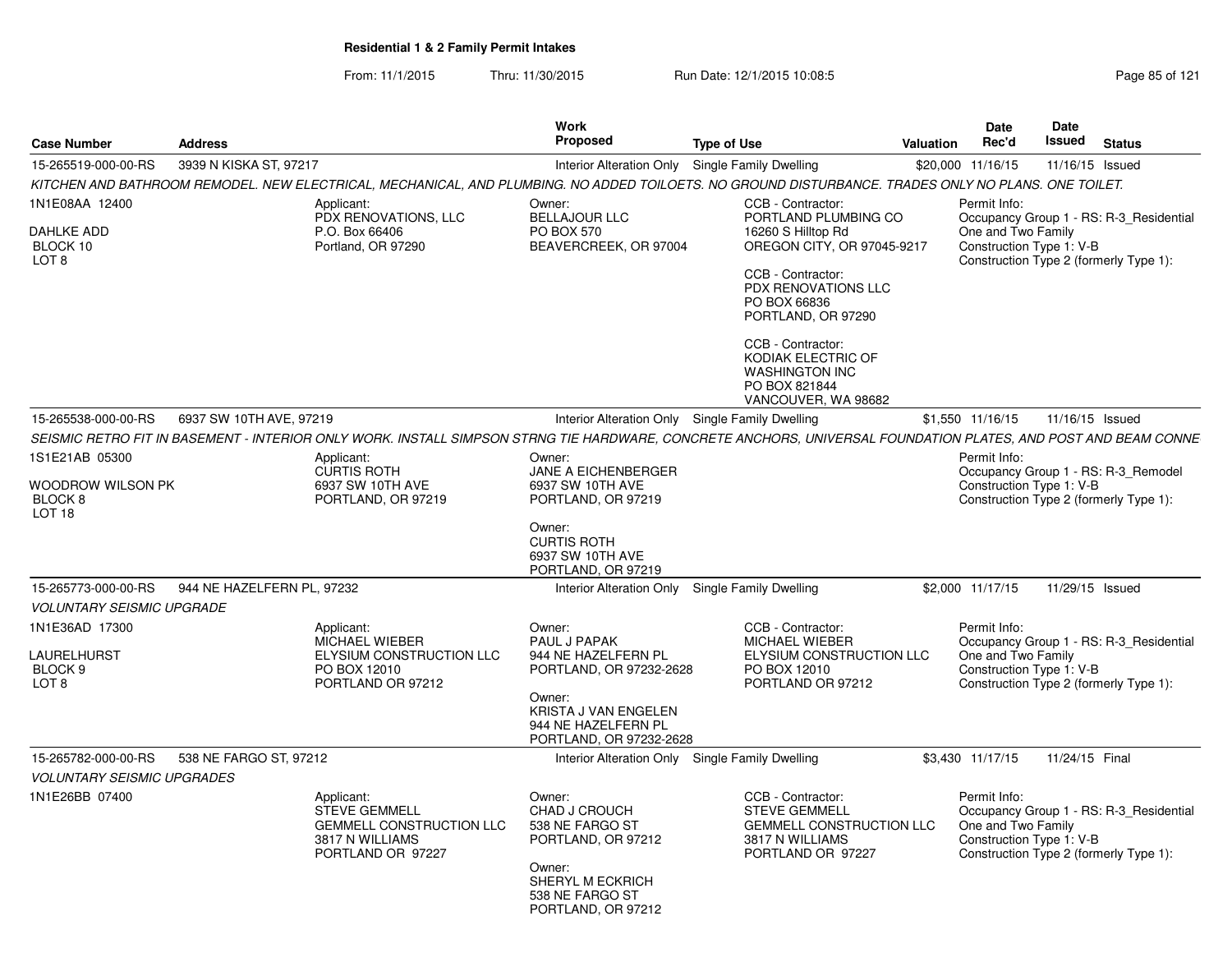From: 11/1/2015Thru: 11/30/2015 Run Date: 12/1/2015 10:08:5<br>
Rage 86 of 121

| <b>Case Number</b>                                                    | <b>Address</b>                     |                                                                                                            | <b>Work</b><br><b>Proposed</b>                                                                                                                                    | <b>Type of Use</b>                                                                                                                                                                                                      | <b>Valuation</b> | <b>Date</b><br>Rec'd                                           | Date<br>Issued  | <b>Status</b>                                                                     |
|-----------------------------------------------------------------------|------------------------------------|------------------------------------------------------------------------------------------------------------|-------------------------------------------------------------------------------------------------------------------------------------------------------------------|-------------------------------------------------------------------------------------------------------------------------------------------------------------------------------------------------------------------------|------------------|----------------------------------------------------------------|-----------------|-----------------------------------------------------------------------------------|
| 15-265789-000-00-RS                                                   | 4227 NE 10TH AVE - Unit A. 97211   |                                                                                                            | <b>Interior Alteration Only</b>                                                                                                                                   | Single Family Dwelling                                                                                                                                                                                                  |                  | \$3,560 11/17/15                                               | 11/29/15 Final  |                                                                                   |
| <b>VOLUNTARY SEISMIC UPGRADE</b>                                      |                                    |                                                                                                            |                                                                                                                                                                   |                                                                                                                                                                                                                         |                  |                                                                |                 |                                                                                   |
| 1N1E23CA 08400                                                        |                                    | Applicant:<br><b>STEVE GEMMELL</b>                                                                         | Owner:<br>NICHOLAS B PETERSON                                                                                                                                     | CCB - Contractor:<br><b>STEVE GEMMELL</b>                                                                                                                                                                               |                  | Permit Info:                                                   |                 | Occupancy Group 1 - RS: R-3_Residential                                           |
| <b>LINCOLN PK ANX</b><br>BLOCK <sub>9</sub><br><b>LOT 15</b>          |                                    | <b>GEMMELL CONSTRUCTION LLC</b><br>3817 N WILLIAMS<br>PORTLAND OR 97227                                    | 4227 NE 10TH AVE<br>PORTLAND, OR 97211-3457                                                                                                                       | <b>GEMMELL CONSTRUCTION LLC</b><br>3817 N WILLIAMS<br>PORTLAND OR 97227                                                                                                                                                 |                  | One and Two Family<br>Construction Type 1: V-B                 |                 | Construction Type 2 (formerly Type 1):                                            |
| 15-265865-000-00-RS                                                   | 3918 NE MULTNOMAH ST, 97232        |                                                                                                            | <b>Interior Alteration Only</b>                                                                                                                                   | Single Family Dwelling                                                                                                                                                                                                  |                  | \$10,000 11/17/15                                              |                 | 11/18/15 Under Inspection                                                         |
|                                                                       |                                    |                                                                                                            |                                                                                                                                                                   | Basement-install three footings for structural support of upper floor (for future phase work of project) Main floor- install two support posts nsd one steelbeam to support ceiling where wall is being removed between |                  |                                                                |                 |                                                                                   |
| 1N1E36AA 03800<br>LAURELHURST<br>BLOCK 51<br>LOT <sub>2</sub>         |                                    | Applicant:<br>Jim Wilburn<br>Orlando Construction Inc<br>4110 SE Hawthorne Blvd #446<br>Portland, OR 97214 | Owner:<br><b>KEVIN A WEINMANN</b><br>3918 NE MULTNOMAH ST<br>PORTLAND, OR 97232<br>Owner:<br><b>LORI S WEINMANN</b><br>3918 NE MULTNOMAH ST<br>PORTLAND, OR 97232 | CCB - Contractor:<br>ORLANDO CONSTRUCTION INC<br>4110 SE HAWTHORNE BLVD #446 One and Two Family<br>PORTLAND OR 97214                                                                                                    |                  | Permit Info:<br>Construction Type 1: V-B                       |                 | Occupancy Group 1 - RS: R-3_Residential<br>Construction Type 2 (formerly Type 1): |
| 15-266219-000-00-RS                                                   | 3851 SE WOODWARD ST, 97202         |                                                                                                            | Interior Alteration Only Single Family Dwelling                                                                                                                   |                                                                                                                                                                                                                         |                  | \$44,275 11/17/15                                              |                 | 11/19/15 Under Inspection                                                         |
|                                                                       |                                    |                                                                                                            |                                                                                                                                                                   | KITCHEN REMODEL. REPLACE BEARING WALL WITH POST AND BEAM STRUCTURE. REMOVE CHIMNEY. REMODEL BATHROOM. NO NEW BATHROOMS.                                                                                                 |                  |                                                                |                 |                                                                                   |
| 1S1E12AA 12100<br>RICHMOND ADD<br>BLOCK 12<br><b>LOT 12</b>           |                                    | Applicant:<br>RMJ CONSTRUCTION AND<br><b>DEVELOPMENT INC</b><br>9619 SW 3RD AVE<br>PORTLAND, OR 97219      | Owner:<br>ANNA L WALLACE<br>3851 SE WOODWARD ST<br>PORTLAND, OR 97202                                                                                             | CCB - Contractor:<br>RMJ CONSTRUCTION AND<br><b>DEVELOPMENT INC</b><br>9619 SW 3RD AVE<br>PORTLAND, OR 97219                                                                                                            |                  | Permit Info:<br>One and Two Family<br>Construction Type 1: V-B |                 | Occupancy Group 1 - RS: R-3_Residential<br>Construction Type 2 (formerly Type 1): |
| 15-266459-000-00-RS                                                   | 12565 SE LINCOLN ST                |                                                                                                            | <b>Interior Alteration Only</b>                                                                                                                                   | Single Family Dwelling                                                                                                                                                                                                  |                  | \$5.150 11/18/15                                               | 11/29/15 Final  |                                                                                   |
| <b>VOLUNTARY SEISMIC UPGRADE</b>                                      |                                    |                                                                                                            |                                                                                                                                                                   |                                                                                                                                                                                                                         |                  |                                                                |                 |                                                                                   |
| 1S2E02CB 13302                                                        |                                    | Applicant:<br><b>STEVE GEMMELL</b>                                                                         | Owner:<br>W GREGORY MONAHAN                                                                                                                                       | CCB - Contractor:<br><b>STEVE GEMMELL</b>                                                                                                                                                                               |                  | Permit Info:                                                   |                 | Occupancy Group 1 - RS: R-3_Residential                                           |
| PARTITION PLAT 2005-173<br>LOT <sub>2</sub>                           |                                    | <b>GEMMELL CONSTRUCTION LLC</b><br>3817 N WILLIAMS<br>PORTLAND OR 97227                                    | 12565 SE LINCOLN ST<br>PORTLAND, OR 97233-1368                                                                                                                    | <b>GEMMELL CONSTRUCTION LLC</b><br>3817 N WILLIAMS<br>PORTLAND OR 97227                                                                                                                                                 |                  | One and Two Family<br>Construction Type 1: V-B                 |                 | Construction Type 2 (formerly Type 1):                                            |
| 15-266605-000-00-RS                                                   | 2760 SE TOLMAN ST, 97202           |                                                                                                            | Interior Alteration Only Single Family Dwelling                                                                                                                   |                                                                                                                                                                                                                         |                  | \$24,000 11/18/15                                              | 11/18/15 Issued |                                                                                   |
|                                                                       | REMODEL EXISTING BASEMENT BATHROOM |                                                                                                            |                                                                                                                                                                   |                                                                                                                                                                                                                         |                  |                                                                |                 |                                                                                   |
| 1S1E24BA 06300                                                        |                                    | Applicant:<br><b>JOHN MACNEELA</b>                                                                         | Owner:<br><b>TIMOTHY N BERGLER</b>                                                                                                                                | CCB - Contractor:<br>JOHN MICHAEL MACNEELA                                                                                                                                                                              |                  | Permit Info:                                                   |                 | Occupancy Group 1 - RS: R-3_Residential                                           |
| <b>EASTMORELAND</b><br>BLOCK 33<br>LOT <sub>1</sub><br>N 40' OF LOT 2 |                                    | CORRIB CONSTRUCTION, LLC<br>5211 SE 33rd Ave<br>Portland, OR 97202                                         | 2760 SE TOLMAN ST<br>PORTLAND, OR 97202<br>Owner:<br>SONIA D BERGLER<br>2760 SE TOLMAN ST<br>PORTLAND, OR 97202                                                   | CORRIB CONSTRUCTION<br>5211 SE 33RD AVE<br>PORTLAND, OR 97202                                                                                                                                                           |                  | One and Two Family<br>Construction Type 1: V-B                 |                 | Construction Type 2 (formerly Type 1):                                            |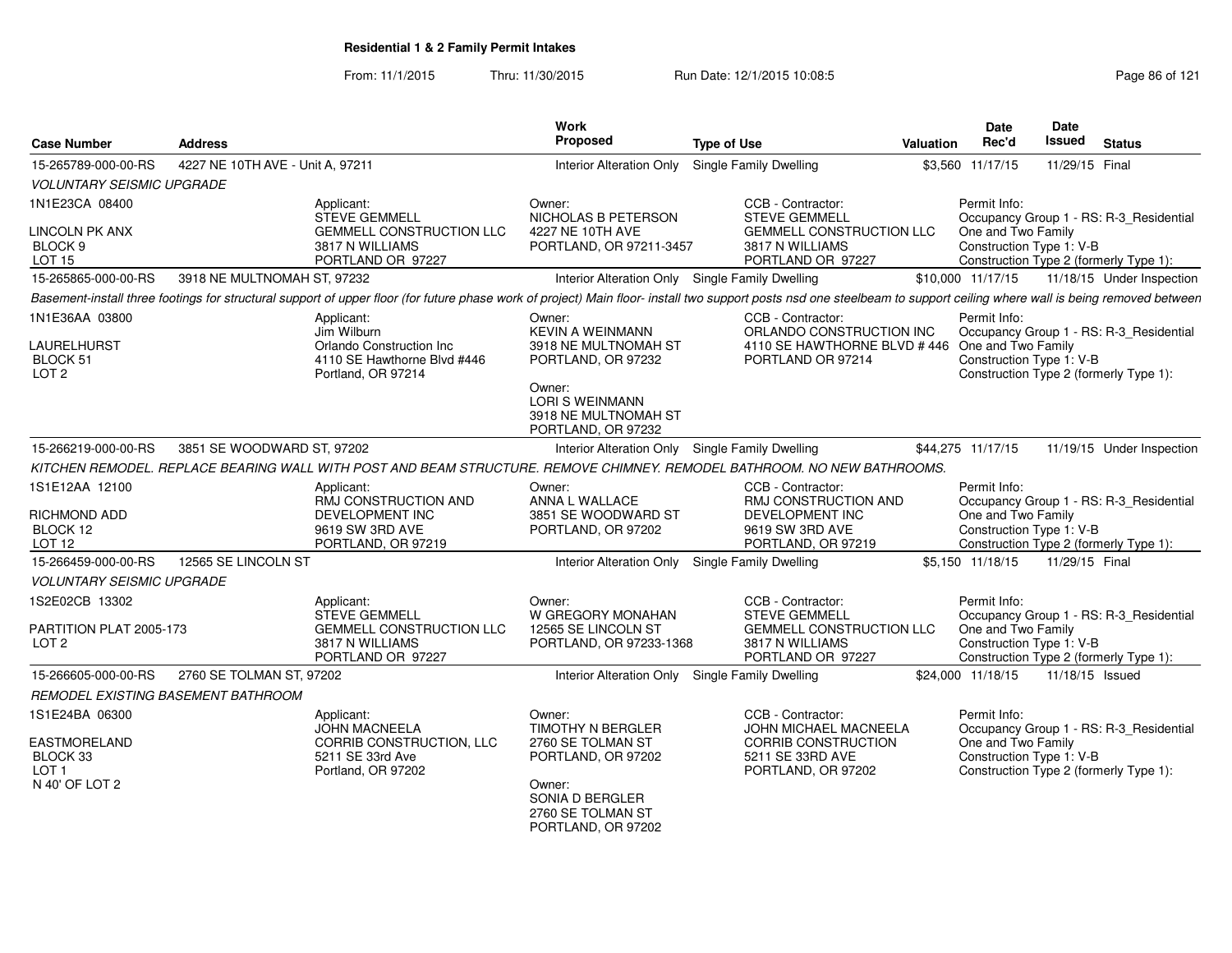From: 11/1/2015Thru: 11/30/2015 Run Date: 12/1/2015 10:08:5<br>
Page 87 of 121

| <b>Case Number</b>                                                                  | <b>Address</b>                             |                                                                                                                                                   | <b>Work</b><br><b>Proposed</b>                                                   | <b>Type of Use</b>                                                                                                                    | Valuation | Date<br>Rec'd                                                  | Date<br><b>Issued</b> | <b>Status</b>                                                                     |
|-------------------------------------------------------------------------------------|--------------------------------------------|---------------------------------------------------------------------------------------------------------------------------------------------------|----------------------------------------------------------------------------------|---------------------------------------------------------------------------------------------------------------------------------------|-----------|----------------------------------------------------------------|-----------------------|-----------------------------------------------------------------------------------|
| 15-266785-000-00-RS                                                                 | 6920 N OLIN AVE, 97203                     |                                                                                                                                                   | <b>Interior Alteration Only</b>                                                  | Single Family Dwelling                                                                                                                |           | \$2,000 11/18/15                                               | 11/18/15 Issued       |                                                                                   |
|                                                                                     | VOLUNTARY TIE DOWN OF WALLS TO FOUNDATION. |                                                                                                                                                   |                                                                                  |                                                                                                                                       |           |                                                                |                       |                                                                                   |
| 1N1E17BB 14700                                                                      |                                            | Applicant:<br>JEREMY P JONES                                                                                                                      | Owner:<br><b>BRENDA M JONES</b>                                                  |                                                                                                                                       |           | Permit Info:                                                   |                       | Occupancy Group 1 - RS: R-3_Residential                                           |
| COLLEGE CREST<br>BLOCK 1<br>NELY 36' OF LOT 5<br>SWLY 16' OF LOT 6                  |                                            | 6920 N OLIN AVE<br>PORTLAND, OR 97203                                                                                                             | 6920 N OLIN AVE<br>PORTLAND, OR 97203<br>Owner:<br>JEREMY P JONES                |                                                                                                                                       |           | One and Two Family<br>Construction Type 1: V-B                 |                       | Construction Type 2 (formerly Type 1):                                            |
|                                                                                     |                                            |                                                                                                                                                   | 6920 N OLIN AVE<br>PORTLAND, OR 97203                                            |                                                                                                                                       |           |                                                                |                       |                                                                                   |
| 15-267540-000-00-RS                                                                 | 3853 NE 21ST AVE, 97212                    |                                                                                                                                                   |                                                                                  | Interior Alteration Only Single Family Dwelling                                                                                       |           | \$3,500 11/20/15                                               | 11/20/15 Issued       |                                                                                   |
|                                                                                     |                                            | ADD PLUGS AND LIGHTING TO EXISTING NON HABITABLE BASEMENT. THIS PERMIT DOES NOT CREAT HABITABLE SPACE. FINISHED STORAGE SPACE.                    |                                                                                  |                                                                                                                                       |           |                                                                |                       |                                                                                   |
| 1N1E23DD 13100<br>ALAMEDA PARK<br>BLOCK 63<br>LOT <sub>3</sub>                      |                                            | Applicant:<br><b>DAVID LIPKIND</b><br>SHELBYVILLE PROPERTIES LLC<br>1215 NE WEBSTER<br>PORTLAND OR 97211                                          | Owner:<br>JOSPEH J SAFIRSTEIN<br>3853 NE 21ST AVE<br>PORTLAND, OR 97212          | CCB - Contractor:<br><b>DAVID LIPKIND</b><br>SHELBYVILLE PROPERTIES LLC<br>1215 NE WEBSTER<br>PORTLAND OR 97211                       |           | Permit Info:<br>One and Two Family<br>Construction Type 1: V-B |                       | Occupancy Group 1 - RS: R-3_Residential<br>Construction Type 2 (formerly Type 1): |
|                                                                                     |                                            |                                                                                                                                                   | Owner:<br>KRISTINE M LAMBERT<br>3853 NE 21ST AVE<br>PORTLAND, OR 97212           |                                                                                                                                       |           |                                                                |                       |                                                                                   |
| 15-267547-000-00-RS                                                                 | 8532 N BRISTOL AVE, 97203                  |                                                                                                                                                   | Interior Alteration Only                                                         | Single Family Dwelling                                                                                                                |           | \$8,000 11/20/15                                               | 11/20/15 Issued       |                                                                                   |
|                                                                                     |                                            | REMODEL EXISTING MAIN FLOOR BATHROOM. CREATE NEW BATHROOM IN EXISTING FINISHED ATTIC SPACE.                                                       |                                                                                  |                                                                                                                                       |           |                                                                |                       |                                                                                   |
| 1N1W01CA 08400<br>OAK PARK ADD<br>BLOCK <sub>2</sub><br>ELY 82' OF NLY 1/2 OF LOT 3 |                                            | Applicant:<br><b>Stephen Anthony McElligott</b><br>STEPHEN ANTHONY MCELLIGOTT 17677 NW SKYLINE BLVD<br>1409 SE Lexington St<br>Portland, OR 97202 | Owner:<br><b>FERGUS MORRISSEY</b><br>PORTLAND, OR 97231                          | CCB - Contractor:<br>STEPHEN ANTHONY MCELLIGOTT Occupancy Group 1 - RS: R-3_Residential<br>1409 SE LEXINGTON ST<br>PORTLAND, OR 97202 |           | Permit Info:<br>One and Two Family<br>Construction Type 1: V-B |                       | Construction Type 2 (formerly Type 1):                                            |
|                                                                                     |                                            |                                                                                                                                                   | Owner:<br><b>KRISTIN MORRISEY</b><br>17677 NW SKYLINE BLVD<br>PORTLAND, OR 97231 |                                                                                                                                       |           |                                                                |                       |                                                                                   |
| 15-267562-000-00-RS                                                                 | 4126 SE OAK ST, 97215                      |                                                                                                                                                   |                                                                                  | Interior Alteration Only Single Family Dwelling                                                                                       |           | \$2,000 11/20/15                                               | 11/20/15 Final        |                                                                                   |
| Seismic Retrofit                                                                    |                                            |                                                                                                                                                   |                                                                                  |                                                                                                                                       |           |                                                                |                       |                                                                                   |
| 1N2E31CC 18900<br>LAURELHURST<br>BLOCK 97                                           |                                            | Applicant:<br><b>MICHAEL WIEBER</b><br>ELYSIUM CONSTRUCTION LLC<br>PO BOX 12010                                                                   | Owner:<br><b>RANDALL W THOMAS</b><br>4126 SE OAK ST<br>PORTLAND, OR 97214-2032   | CCB - Contractor:<br><b>MICHAEL WIEBER</b><br>ELYSIUM CONSTRUCTION LLC<br>PO BOX 12010                                                |           | Permit Info:<br>One and Two Family<br>Construction Type 1: V-B |                       | Occupancy Group 1 - RS: R-3_Residential                                           |
| LOT <sub>3</sub>                                                                    |                                            | PORTLAND OR 97212                                                                                                                                 | Owner:<br>AMY S THOMAS<br>4126 SE OAK ST<br>PORTLAND, OR 97214-2032              | PORTLAND OR 97212                                                                                                                     |           |                                                                |                       | Construction Type 2 (formerly Type 1):                                            |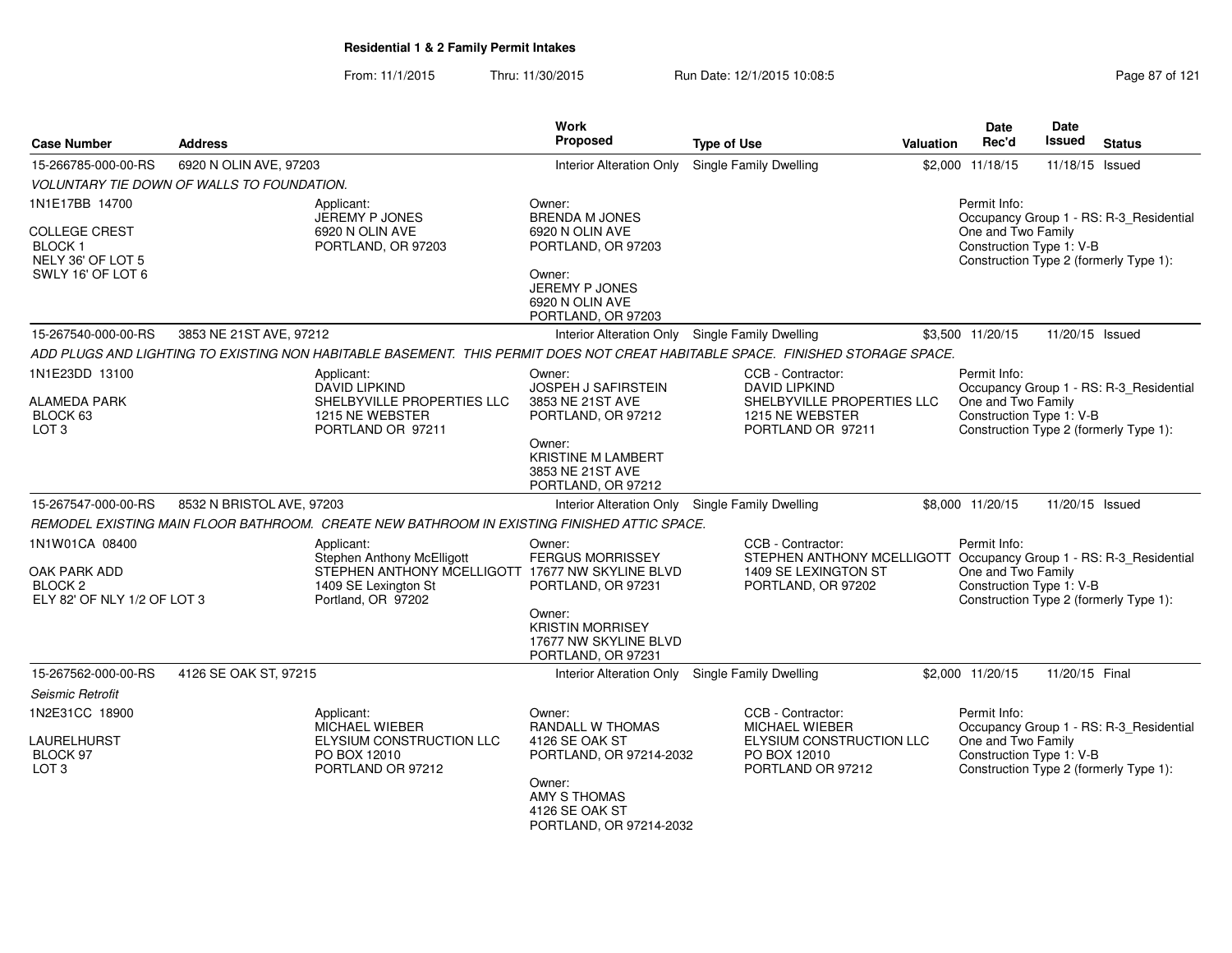From: 11/1/2015

Thru: 11/30/2015 Run Date: 12/1/2015 10:08:5<br>
Page 88 of 121

|                                                                                    |                          |                                                                                                                        | Work<br><b>Proposed</b>                                                                                                                                           |                                                                                                             |                  | <b>Date</b><br>Rec'd                                           | Date<br><b>Issued</b> |                                                                                   |
|------------------------------------------------------------------------------------|--------------------------|------------------------------------------------------------------------------------------------------------------------|-------------------------------------------------------------------------------------------------------------------------------------------------------------------|-------------------------------------------------------------------------------------------------------------|------------------|----------------------------------------------------------------|-----------------------|-----------------------------------------------------------------------------------|
| <b>Case Number</b>                                                                 | <b>Address</b>           |                                                                                                                        |                                                                                                                                                                   | <b>Type of Use</b>                                                                                          | <b>Valuation</b> |                                                                |                       | <b>Status</b>                                                                     |
| 15-267697-000-00-RS                                                                | 4724 N HAIGHT AVE, 97217 |                                                                                                                        |                                                                                                                                                                   | Interior Alteration Only Single Family Dwelling                                                             |                  | \$1,500 11/20/15                                               | 11/20/15 Final        |                                                                                   |
|                                                                                    |                          | INTERIOR ONLY WORK TO INSTALL UFP10 AND L90 BRACKETS ON THE INTERIOR OF THE BASEMENT TO TIE FLOOR/WALLS TO FOUNDATION. |                                                                                                                                                                   |                                                                                                             |                  |                                                                |                       |                                                                                   |
| 1N1E22AC 17800<br>CENTRAL ALBINA ADD<br>BLOCK <sub>8</sub><br>S 34.5' OF LOT 12    |                          | Applicant:<br>MIKE ROSE CONTRACTING LLC<br>3543 SE FRANKLIN ST<br>PORTLAND, OR 97202                                   | Owner:<br>MATTHEW L WICKSTROM<br>4724 N HAIGHT AVE<br>PORTLAND, OR 97217                                                                                          | CCB - Contractor:<br>MIKE ROSE CONTRACTING LLC<br>3543 SE FRANKLIN ST<br>PORTLAND, OR 97202                 |                  | Permit Info:<br>One and Two Family<br>Construction Type 1: V-B |                       | Occupancy Group 1 - RS: R-3 Residential<br>Construction Type 2 (formerly Type 1): |
| 15-268208-000-00-RS                                                                | 4929 SE 63RD AVE, 97206  |                                                                                                                        | Interior Alteration Only Single Family Dwelling                                                                                                                   |                                                                                                             |                  | \$2,000 11/23/15                                               | 11/23/15 Final        |                                                                                   |
| <b>VOLUNTARY SEISMIC UPGRADE</b>                                                   |                          |                                                                                                                        |                                                                                                                                                                   |                                                                                                             |                  |                                                                |                       |                                                                                   |
| 1S2E17BB 12800                                                                     |                          | Applicant:<br><b>MICHAEL WIEBER</b>                                                                                    | Owner:<br><b>NORMAN CHENVEN</b>                                                                                                                                   | CCB - Contractor:<br><b>MICHAEL WIEBER</b>                                                                  |                  | Permit Info:                                                   |                       | Occupancy Group 1 - RS: R-3 Residential                                           |
| ARLETA PK 3<br>BLOCK <sub>2</sub><br>LOT <sub>1</sub><br>S 1.50' OF LOT 2          |                          | ELYSIUM CONSTRUCTION LLC<br>PO BOX 12010<br>PORTLAND OR 97212                                                          | 3403 SPANISH OAK DR<br>AUSTIN, TX 78731<br>Owner:<br><b>DINAH CHENVEN</b><br>3403 SPANISH OAK DR<br>AUSTIN, TX 78731                                              | ELYSIUM CONSTRUCTION LLC<br>PO BOX 12010<br>PORTLAND OR 97212                                               |                  | One and Two Family<br>Construction Type 1: V-B                 |                       | Construction Type 2 (formerly Type 1):                                            |
| 15-268419-000-00-RS                                                                | 3227 SE ANKENY ST, 97214 |                                                                                                                        | Interior Alteration Only Single Family Dwelling                                                                                                                   |                                                                                                             |                  | \$2.000 11/23/15                                               | 11/23/15 Issued       |                                                                                   |
| <b>VOLUNTARY SEISMIC UPGRADE</b>                                                   |                          |                                                                                                                        |                                                                                                                                                                   |                                                                                                             |                  |                                                                |                       |                                                                                   |
| 1N1E36CD 00600<br>LAURELHURST<br>BLOCK 88<br>LOT <sub>27</sub>                     |                          | Applicant:<br>MICHAEL WIEBER<br>ELYSIUM CONSTRUCTION LLC<br>PO BOX 12010<br>PORTLAND OR 97212                          | Owner:<br>ROBERT E KEENAN<br>3227 SE ANKENY ST<br>PORTLAND, OR 97214-1943<br>Owner:<br>MARY ANNE KEENAN<br>3227 SE ANKENY ST<br>PORTLAND, OR 97214-1943           | CCB - Contractor:<br><b>MICHAEL WIEBER</b><br>ELYSIUM CONSTRUCTION LLC<br>PO BOX 12010<br>PORTLAND OR 97212 |                  | Permit Info:<br>One and Two Family<br>Construction Type 1: V-B |                       | Occupancy Group 1 - RS: R-3_Residential<br>Construction Type 2 (formerly Type 1): |
| 15-268431-000-00-RS                                                                | 1330 NE DEKUM ST, 97211  |                                                                                                                        | Interior Alteration Only                                                                                                                                          | Single Family Dwelling                                                                                      |                  | \$1,500 11/23/15                                               |                       | 11/23/15 Under Inspection                                                         |
| <b>VOLUNTARY SEISMIC UPGRADE</b>                                                   |                          |                                                                                                                        |                                                                                                                                                                   |                                                                                                             |                  |                                                                |                       |                                                                                   |
| 1N1E14AC 21200<br><b>COLUMBIA HTS</b><br>BLOCK <sub>24</sub><br>LOT 5 EXC PT IN ST |                          | Applicant:<br>MICHAEL WIEBER<br>ELYSIUM CONSTRUCTION LLC<br>PO BOX 12010<br>PORTLAND OR 97212                          | Owner:<br><b>BORIS KAIDANOV</b><br>1330 NE DEKUM ST<br>PORTLAND, OR 97211-4120<br>Owner:<br><b>ZOE ZACHARIADES</b><br>1330 NE DEKUM ST<br>PORTLAND, OR 97211-4120 | CCB - Contractor:<br>MICHAEL WIEBER<br>ELYSIUM CONSTRUCTION LLC<br>PO BOX 12010<br>PORTLAND OR 97212        |                  | Permit Info:<br>One and Two Family<br>Construction Type 1: V-B |                       | Occupancy Group 1 - RS: R-3_Residential<br>Construction Type 2 (formerly Type 1): |
| 15-268965-000-00-RS                                                                | 6934 N KELLOGG ST, 97203 |                                                                                                                        | Interior Alteration Only Single Family Dwelling                                                                                                                   |                                                                                                             |                  | \$3.500 11/24/15                                               | 11/24/15 Final        |                                                                                   |
| <b>VOLUNTARY SEISMIC UPGRADE</b>                                                   |                          |                                                                                                                        |                                                                                                                                                                   |                                                                                                             |                  |                                                                |                       |                                                                                   |
| 1N1E07BC 04500                                                                     |                          | Applicant:<br><b>STEVE GEMMELL</b>                                                                                     | Owner:<br><b>MURRAY EDELMAN</b>                                                                                                                                   | CCB - Contractor:<br><b>STEVE GEMMELL</b>                                                                   |                  | Permit Info:                                                   |                       | Occupancy Group 1 - RS: R-3 Residential                                           |
| SOUTH ST JOHNS<br>BLOCK 6<br>LOT 5                                                 |                          | <b>GEMMELL CONSTRUCTION LLC</b><br>3817 N WILLIAMS<br>PORTLAND OR 97227                                                | <b>75 CENTRAL PARK WEST</b><br>NEW YORK, NY 10023                                                                                                                 | <b>GEMMELL CONSTRUCTION LLC</b><br>3817 N WILLIAMS<br>PORTLAND OR 97227                                     |                  | One and Two Family<br>Construction Type 1: V-B                 |                       | Construction Type 2 (formerly Type 1):                                            |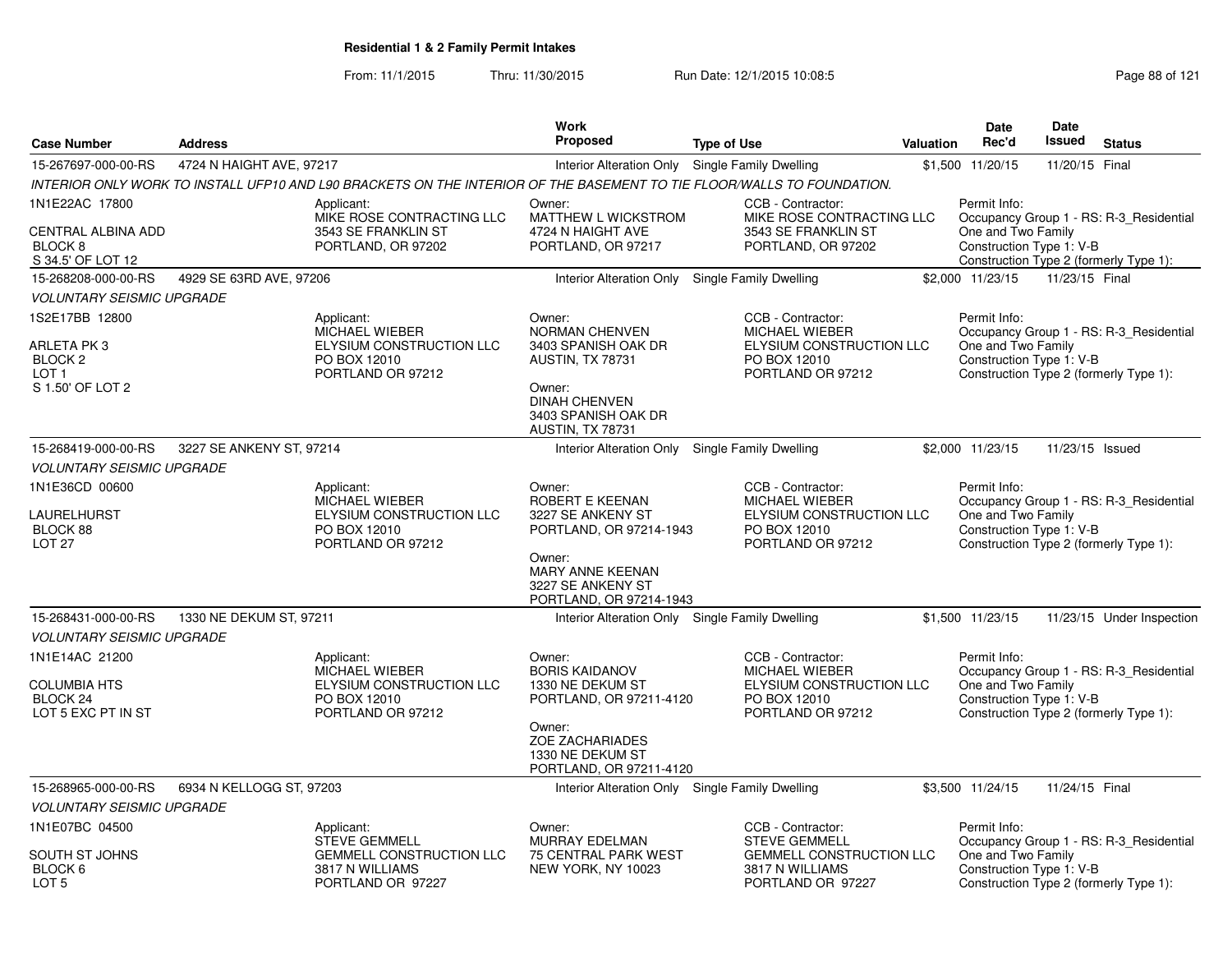From: 11/1/2015Thru: 11/30/2015 Run Date: 12/1/2015 10:08:5<br>
Page 89 of 121

|                                                                        |                                                               |                                                                                                  | <b>Work</b>                                                                    |                                                                                      |           | Date                                                           | <b>Date</b>     |                                                                                   |
|------------------------------------------------------------------------|---------------------------------------------------------------|--------------------------------------------------------------------------------------------------|--------------------------------------------------------------------------------|--------------------------------------------------------------------------------------|-----------|----------------------------------------------------------------|-----------------|-----------------------------------------------------------------------------------|
| <b>Case Number</b>                                                     | <b>Address</b>                                                |                                                                                                  | Proposed                                                                       | <b>Type of Use</b>                                                                   | Valuation | Rec'd                                                          | Issued          | <b>Status</b>                                                                     |
| 15-269014-000-00-RS                                                    | 4022 NE 8TH AVE, 97212                                        |                                                                                                  | Interior Alteration Only Single Family Dwelling                                |                                                                                      |           | \$1,500 11/24/15                                               |                 | Approved to Issue                                                                 |
| <b>VOLUNTARY SEISMIC UPGRADE</b>                                       |                                                               |                                                                                                  |                                                                                |                                                                                      |           |                                                                |                 |                                                                                   |
| 1N1E23CB 15700                                                         |                                                               | Applicant:                                                                                       | Owner:                                                                         | CCB - Contractor:                                                                    |           | Permit Info:                                                   |                 |                                                                                   |
| <b>LINCOLN PK ANX</b><br>BLOCK 19<br>LOT <sub>6</sub>                  |                                                               | MICHAEL WIEBER<br>ELYSIUM CONSTRUCTION LLC<br>PO BOX 12010<br>PORTLAND OR 97212                  | <b>WILL GLASER</b><br>4022 NE 8TH AVE<br>PORTLAND, OR 97212                    | MICHAEL WIEBER<br>ELYSIUM CONSTRUCTION LLC<br>PO BOX 12010<br>PORTLAND OR 97212      |           | One and Two Family<br>Construction Type 1: V-B                 |                 | Occupancy Group 1 - RS: R-3 Residential<br>Construction Type 2 (formerly Type 1): |
| 15-269107-000-00-RS                                                    | 3990 SW CONDOR AVE, 97201                                     |                                                                                                  | Interior Alteration Only Single Family Dwelling                                |                                                                                      |           | \$25,000 11/24/15                                              | 11/24/15 Issued |                                                                                   |
| repair/replace existing masonry fireplace                              |                                                               |                                                                                                  |                                                                                |                                                                                      |           |                                                                |                 |                                                                                   |
| 1S1E10CB 03500                                                         |                                                               | Applicant:<br><b>KARL RAPFOGEL</b>                                                               | Owner:<br>DANIEL W SCHWOERER                                                   | CCB - Contractor:<br><b>GREEN GABLES DESIGN &amp;</b>                                |           | Permit Info:                                                   |                 | Occupancy Group 1 - RS: R-3_Residential                                           |
| <b>CARUTHERS ADD</b><br><b>BLOCK 181 TL 3500</b><br><b>LOT TL 3500</b> |                                                               | <b>GREEN GABLES DESIGN &amp;</b><br>RESTORATION, INC.<br>PO BOX 4264<br>PORTLAND, OR 97208       | 3990 SW CONDOR AVE<br>PORTLAND, OR 97239-4104                                  | RESTORATION, INC.<br>PO BOX 4264<br>PORTLAND, OR 97208                               |           | One and Two Family<br>Construction Type 1: V-B                 |                 | Construction Type 2 (formerly Type 1):                                            |
| 15-269194-000-00-RS                                                    | 3678 SE WOODSTOCK BLVD, 97202                                 |                                                                                                  | Interior Alteration Only Single Family Dwelling                                |                                                                                      |           | \$5,000 11/24/15                                               | 11/24/15 Issued |                                                                                   |
|                                                                        | <b>INSTALL RESIDENTIAL SEISMIC STRENGTHENING IN BASEMENT.</b> |                                                                                                  |                                                                                |                                                                                      |           |                                                                |                 |                                                                                   |
| 1S1E13DD 02500<br>ROB ROY ADD SUB<br>BLOCK <sub>2</sub><br>LOT G       |                                                               | Applicant:<br><b>MIKE GILBERT</b><br><b>NEIL KELLY</b><br>804 N ALBERTA ST<br>PORTLAND, OR 97217 | Owner:<br><b>ROBIN M TOVEY</b><br>3678 SE WOODSTOCK BLVD<br>PORTLAND, OR 97202 | CCB - Contractor:<br>NEIL KELLY CO INC<br>15573 SW BANGY RD<br>LAKE OSWEGO, OR 97035 |           | Permit Info:<br>One and Two Family<br>Construction Type 1: V-B |                 | Occupancy Group 1 - RS: R-3 Residential<br>Construction Type 2 (formerly Type 1): |
| 15-269662-000-00-RS                                                    | 3114 N HOLLAND ST, 97217                                      |                                                                                                  | Interior Alteration Only Single Family Dwelling                                |                                                                                      |           | \$15,000 11/24/15                                              | 11/24/15 Issued |                                                                                   |
|                                                                        |                                                               | REMODEL BATHROOM AND KITCHEN AND MINOR REPAIRS. NO ADDED BATROOMS. TRADES ONLY, NO PLANS,        |                                                                                |                                                                                      |           |                                                                |                 |                                                                                   |
| 1N1E16BB 12300<br><b>ARBOR LODGE</b>                                   |                                                               | Applicant:<br>PDX RENOVATIONS, LLC<br>P.O. Box 66406                                             | Owner:<br><b>BELLAJOUR LLC</b><br>PO BOX 66406                                 | CCB - Contractor:<br><b>PDX RENOVATIONS LLC</b><br>PO BOX 66836                      |           | Permit Info:<br>One and Two Family                             |                 | Occupancy Group 1 - RS: R-3_Residential                                           |
| BLOCK 19<br>W 1/2 OF LOT 13&14                                         |                                                               | Portland, OR 97290                                                                               | PORTLAND, OR 97290-6406                                                        | PORTLAND, OR 97290                                                                   |           | Construction Type 1: V-B                                       |                 | Construction Type 2 (formerly Type 1):                                            |
| 15-270429-000-00-RS                                                    | 3344 NE 24TH AVE, 97212                                       |                                                                                                  | Interior Alteration Only Single Family Dwelling                                |                                                                                      |           | \$3.200 11/30/15                                               | 11/30/15 Issued |                                                                                   |
| <b>Voluntary Seismic retrofit</b>                                      |                                                               |                                                                                                  |                                                                                |                                                                                      |           |                                                                |                 |                                                                                   |
| 1N1E25BB 06700                                                         |                                                               | Applicant:<br><b>STEVE GEMMELL</b>                                                               | Owner:<br><b>SHABAN M DEMIREL</b>                                              | CCB - Contractor:<br><b>STEVE GEMMELL</b>                                            |           | Permit Info:                                                   |                 | Occupancy Group 1 - RS: R-3_Residential                                           |
| <b>EDGEMONT</b><br><b>BLOCK7</b><br><b>LOT 15</b>                      |                                                               | <b>GEMMELL CONSTRUCTION LLC</b><br>3817 N WILLIAMS<br>PORTLAND OR 97227                          | 3344 NE 24TH AVE<br>PORTLAND, OR 97212-2443                                    | <b>GEMMELL CONSTRUCTION LLC</b><br>3817 N WILLIAMS<br>PORTLAND OR 97227              |           | One and Two Family<br>Construction Type 1: V-B                 |                 | Construction Type 2 (formerly Type 1):                                            |
|                                                                        |                                                               |                                                                                                  | Owner:<br><b>ANDREA PETKUS</b><br>3344 NE 24TH AVE                             |                                                                                      |           |                                                                |                 |                                                                                   |

PORTLAND, OR 97212-2443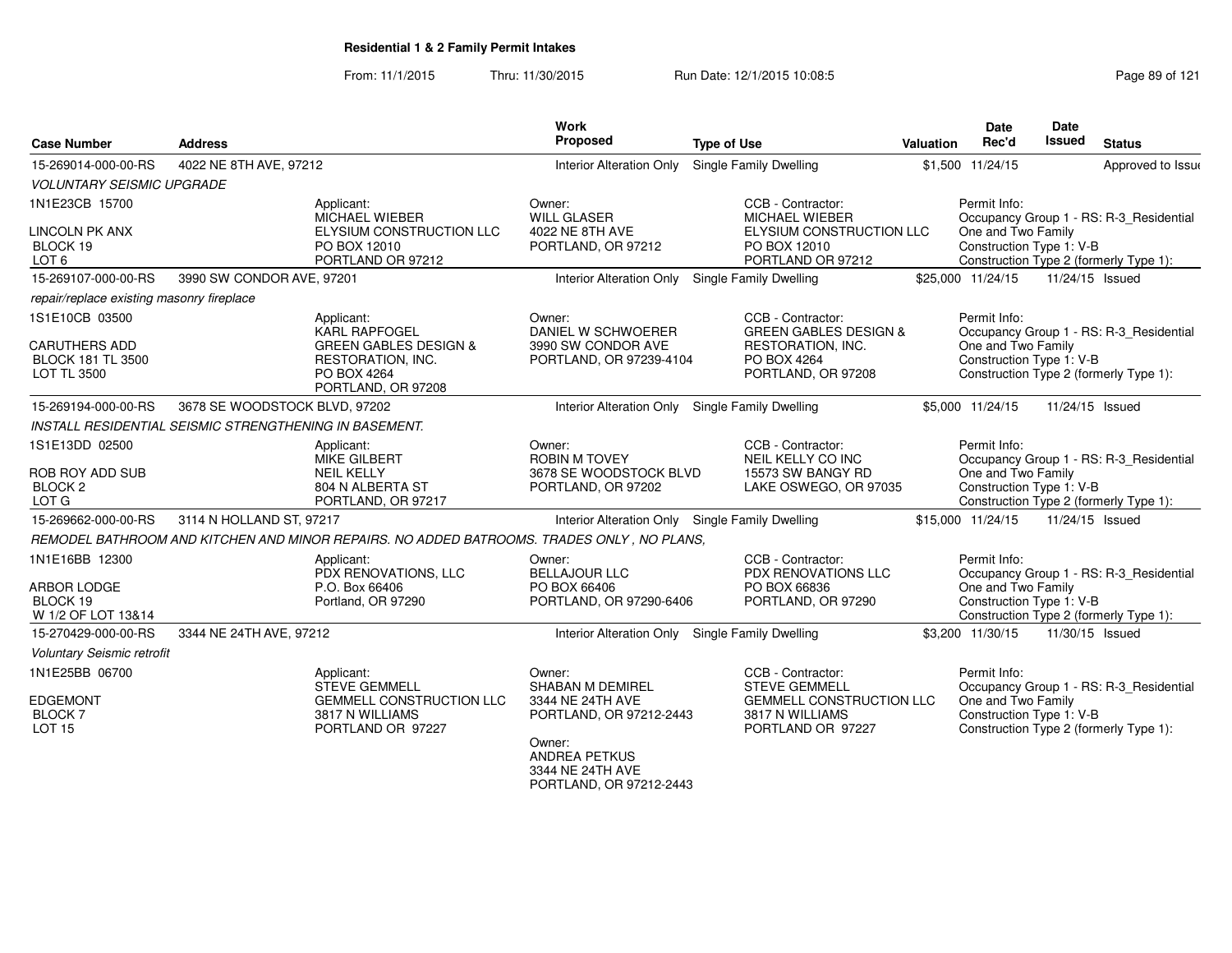From: 11/1/2015Thru: 11/30/2015 Run Date: 12/1/2015 10:08:5<br>
Page 90 of 121

| <b>Case Number</b>                                         | <b>Address</b>               |                                                                         | <b>Work</b><br>Proposed                                                         | <b>Type of Use</b>                                                      | Valuation | <b>Date</b><br>Rec'd                           | <b>Date</b><br><b>Issued</b> | <b>Status</b>                           |
|------------------------------------------------------------|------------------------------|-------------------------------------------------------------------------|---------------------------------------------------------------------------------|-------------------------------------------------------------------------|-----------|------------------------------------------------|------------------------------|-----------------------------------------|
| 15-270480-000-00-RS                                        | 2324 SE CARUTHERS ST, 97214  |                                                                         | <b>Interior Alteration Only</b>                                                 | Single Family Dwelling                                                  |           | \$1,500 11/30/15                               | 11/30/15 Final               |                                         |
| <b>VOLUNTARY SEISMIC UPGRADE</b>                           |                              |                                                                         |                                                                                 |                                                                         |           |                                                |                              |                                         |
| 1S1E02DD 07300                                             |                              | Applicant:<br>MICHAEL WIEBER                                            | Owner:<br>WILLIAM W RANKIN                                                      | CCB - Contractor:<br>MICHAEL WIEBER                                     |           | Permit Info:                                   |                              | Occupancy Group 1 - RS: R-3_Residential |
| MURRAYMEAD<br>BLOCK 10<br>LOT <sub>5</sub>                 |                              | ELYSIUM CONSTRUCTION LLC<br>PO BOX 12010<br>PORTLAND OR 97212           | <b>13 MARA VISTA CT</b><br>TIBURON, CA 94920                                    | ELYSIUM CONSTRUCTION LLC<br>PO BOX 12010<br>PORTLAND OR 97212           |           | One and Two Family<br>Construction Type 1: V-B |                              | Construction Type 2 (formerly Type 1):  |
|                                                            |                              |                                                                         | Owner:<br><b>SALLY H RANKIN</b><br><b>13 MARA VISTA CT</b><br>TIBURON, CA 94920 |                                                                         |           |                                                |                              |                                         |
| 15-270490-000-00-RS                                        | 3525 NE ALBERTA CT, 97211    |                                                                         | Interior Alteration Only                                                        | <b>Single Family Dwelling</b>                                           |           | \$1,500 11/30/15                               |                              | Approved to Issue                       |
| <b>VOLUNTARY SEISMIC UPGRADE</b>                           |                              |                                                                         |                                                                                 |                                                                         |           |                                                |                              |                                         |
| 1N1E24AC 02500                                             |                              | Applicant:<br><b>MICHAEL WIEBER</b>                                     | Owner:<br><b>JORGE M KAUFMANN</b>                                               | CCB - Contractor:<br><b>MICHAEL WIEBER</b>                              |           | Permit Info:                                   |                              | Occupancy Group 1 - RS: R-3_Residential |
| <b>WILLAMETTE ADD</b><br>BLOCK 18<br>W 1/2 OF LOT 21-23    |                              | ELYSIUM CONSTRUCTION LLC<br>PO BOX 12010<br>PORTLAND OR 97212           | 3525 NE ALBERTA CT<br>PORTLAND, OR 97211                                        | ELYSIUM CONSTRUCTION LLC<br>PO BOX 12010<br>PORTLAND OR 97212           |           | One and Two Family<br>Construction Type 1: V-B |                              | Construction Type 2 (formerly Type 1):  |
|                                                            |                              |                                                                         | Owner:<br>ANGELA J SENDERS<br>3525 NE ALBERTA CT<br>PORTLAND, OR 97211          |                                                                         |           |                                                |                              |                                         |
| 15-270525-000-00-RS                                        | 4204 SE WASHINGTON ST, 97215 |                                                                         |                                                                                 | Interior Alteration Only Single Family Dwelling                         |           | \$2,410 11/30/15                               | 11/30/15 Issued              |                                         |
| Voluntary Seismic upgrade                                  |                              |                                                                         |                                                                                 |                                                                         |           |                                                |                              |                                         |
| 1S2E06BB 17400                                             |                              | Applicant:<br><b>STEVE GEMMELL</b>                                      | Owner:<br><b>KATIE HOWARD</b>                                                   | CCB - Contractor:<br><b>STEVE GEMMELL</b>                               |           | Permit Info:                                   |                              | Occupancy Group 1 - RS: R-3_Residential |
| <b>CLARE ADD</b><br>BLOCK <sub>2</sub><br>LOT <sub>1</sub> |                              | <b>GEMMELL CONSTRUCTION LLC</b><br>3817 N WILLIAMS<br>PORTLAND OR 97227 | 4204 SE WASHINGTON ST<br>PORTLAND, OR 97215                                     | <b>GEMMELL CONSTRUCTION LLC</b><br>3817 N WILLIAMS<br>PORTLAND OR 97227 |           | One and Two Family<br>Construction Type 1: V-B |                              | Construction Type 2 (formerly Type 1):  |
|                                                            |                              |                                                                         | Owner:<br><b>DANIEL SWENSON</b><br>4204 SE WASHINGTON ST<br>PORTLAND, OR 97215  |                                                                         |           |                                                |                              |                                         |
| 15-270541-000-00-RS                                        | 5025 NE AINSWORTH CT, 97218  |                                                                         |                                                                                 | Interior Alteration Only Single Family Dwelling                         |           | \$3,120 11/30/15                               | 11/30/15 Issued              |                                         |
| Voluntary Seismic upgrade                                  |                              |                                                                         |                                                                                 |                                                                         |           |                                                |                              |                                         |
| 1N2E18CA 05700                                             |                              | Applicant:<br><b>STEVE GEMMELL</b>                                      | Owner:<br><b>MEGAN BROWN</b>                                                    | CCB - Contractor:<br><b>STEVE GEMMELL</b>                               |           | Permit Info:                                   |                              | Occupancy Group 1 - RS: R-3_Residential |
| <b>TICE ADD</b><br>LOT <sub>5</sub>                        |                              | GEMMELL CONSTRUCTION LLC<br>3817 N WILLIAMS<br>PORTLAND OR 97227        | 5025 NE AINSWORTH CT<br>PORTLAND, OR 97218                                      | <b>GEMMELL CONSTRUCTION LLC</b><br>3817 N WILLIAMS<br>PORTLAND OR 97227 |           | One and Two Family<br>Construction Type 1: V-B |                              | Construction Type 2 (formerly Type 1):  |
|                                                            |                              |                                                                         | Owner:<br><b>NEVIN K BROWN</b><br>5025 NE AINSWORTH CT<br>PORTLAND, OR 97218    |                                                                         |           |                                                |                              |                                         |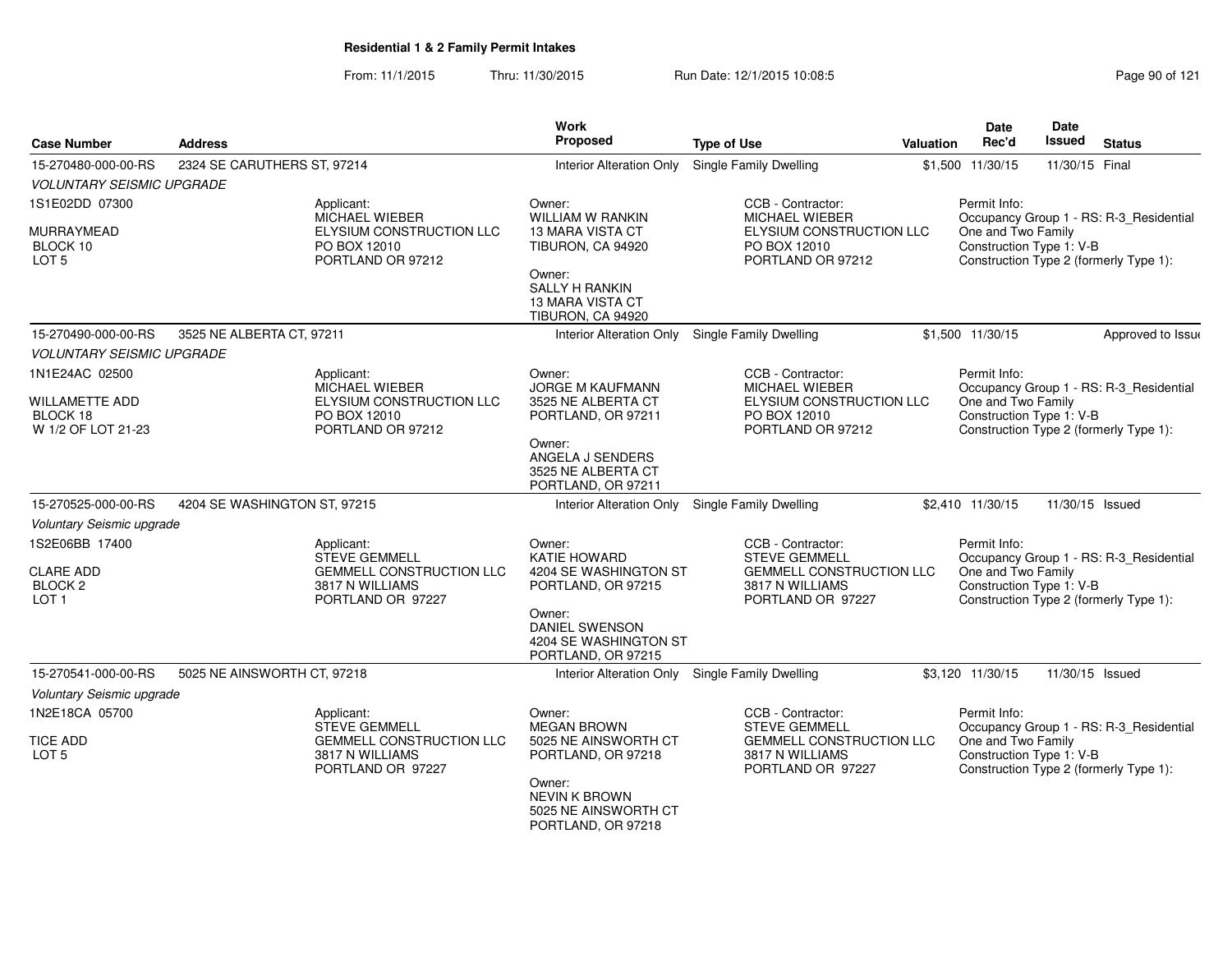From: 11/1/2015Thru: 11/30/2015 **Run Date: 12/1/2015 10:08:5** Page 91 of 121

| <b>Case Number</b>                                                                                   | <b>Address</b>                                                                  | <b>Work</b><br>Proposed                                                           | <b>Type of Use</b>                                                       | <b>Valuation</b> | <b>Date</b><br>Rec'd                                           | Date<br>Issued  | <b>Status</b>                                                                     |
|------------------------------------------------------------------------------------------------------|---------------------------------------------------------------------------------|-----------------------------------------------------------------------------------|--------------------------------------------------------------------------|------------------|----------------------------------------------------------------|-----------------|-----------------------------------------------------------------------------------|
| 15-270571-000-00-RS                                                                                  | 11604 SW 33RD PL, 97219                                                         | <b>Interior Alteration Only</b>                                                   | <b>Single Family Dwelling</b>                                            |                  | \$4,200 11/30/15                                               | 11/30/15 Issued |                                                                                   |
| Voluntary Seismic upgrade                                                                            |                                                                                 |                                                                                   |                                                                          |                  |                                                                |                 |                                                                                   |
| 1S1E32AC 03600                                                                                       | Applicant:<br><b>STEVE GEMMELL</b>                                              | Owner:<br><b>KEITH G MARTEL</b>                                                   | CCB - Contractor:<br><b>STEVE GEMMELL</b>                                |                  | Permit Info:                                                   |                 | Occupancy Group 1 - RS: R-3_Residential                                           |
| <b>SYLVANIA CREEK</b><br><b>BLOCK1</b><br>LOT <sub>9</sub><br>INC UND INT TRACTS A<br>B; C; D; E & F | <b>GEMMELL CONSTRUCTION LLC</b><br>3817 N WILLIAMS<br>PORTLAND OR 97227         | 11604 SW 33RD PL<br>PORTLAND, OR 97219-9214<br>Owner:<br>SHERYL L MARTEL          | <b>GEMMELL CONSTRUCTION LLC</b><br>3817 N WILLIAMS<br>PORTLAND OR 97227  |                  | One and Two Family<br>Construction Type 1: V-B                 |                 | Construction Type 2 (formerly Type 1):                                            |
|                                                                                                      |                                                                                 | 11604 SW 33RD PL<br>PORTLAND, OR 97219-9214                                       |                                                                          |                  |                                                                |                 |                                                                                   |
| 15-270754-000-00-RS                                                                                  | 2734 SE 37TH AVE, 97202                                                         | Interior Alteration Only Single Family Dwelling                                   |                                                                          |                  | \$3,520 11/30/15                                               | 11/30/15 Issued |                                                                                   |
| Voluntary Seismic upgrade                                                                            |                                                                                 |                                                                                   |                                                                          |                  |                                                                |                 |                                                                                   |
| 1S1E12AA 20000                                                                                       | Applicant:<br><b>STEVE GEMMELL</b>                                              | Owner:<br>LAWRENCE P SPILBERG                                                     | CCB - Contractor:<br><b>STEVE GEMMELL</b>                                |                  | Permit Info:                                                   |                 | Occupancy Group 1 - RS: R-3 Residential                                           |
| <b>RAVENSWOOD</b><br>BLOCK 5<br><b>LOT 11</b>                                                        | <b>GEMMELL CONSTRUCTION LLC</b><br>3817 N WILLIAMS<br>PORTLAND OR 97227         | 2734 SE 37TH AVE<br>PORTLAND, OR 97202                                            | <b>GEMMELL CONSTRUCTION LLC</b><br>3817 N WILLIAMS<br>PORTLAND OR 97227  |                  | One and Two Family<br>Construction Type 1: V-B                 |                 | Construction Type 2 (formerly Type 1):                                            |
|                                                                                                      |                                                                                 | Owner:<br><b>AISHA A HARLEY</b><br>2734 SE 37TH AVE<br>PORTLAND, OR 97202         |                                                                          |                  |                                                                |                 |                                                                                   |
| 15-270788-000-00-RS                                                                                  | 566 NE ROYAL CT, 97232                                                          | <b>Interior Alteration Only</b>                                                   | Single Family Dwelling                                                   |                  | \$4,750 11/30/15                                               | 11/30/15 Issued |                                                                                   |
| Voluntary Seismic upgrade                                                                            |                                                                                 |                                                                                   |                                                                          |                  |                                                                |                 |                                                                                   |
| 1N1E36AD 13300                                                                                       | Applicant:<br>STEVE GEMMELL                                                     | Owner:<br>KATHERINE A MC DOWELL                                                   | CCB - Contractor:<br><b>STEVE GEMMELL</b>                                |                  | Permit Info:                                                   |                 | Occupancy Group 1 - RS: R-3_Residential                                           |
| LAURELHURST<br>BLOCK <sub>2</sub><br>LOT 6&7 TL 13300                                                | <b>GEMMELL CONSTRUCTION LLC</b><br>3817 N WILLIAMS<br>PORTLAND OR 97227         | 566 NE ROYAL CT<br>PORTLAND, OR 97232-2667                                        | <b>GEMMELL CONSTRUCTION LLC</b><br>3817 N WILLIAMS<br>PORTLAND OR 97227  |                  | One and Two Family<br>Construction Type 1: V-B                 |                 | Construction Type 2 (formerly Type 1):                                            |
|                                                                                                      |                                                                                 | Owner:<br><b>KENNETH LERNER</b><br>566 NE ROYAL CT<br>PORTLAND, OR 97232-2667     |                                                                          |                  |                                                                |                 |                                                                                   |
|                                                                                                      | Total # of RS Interior Alteration Only permit intakes: 57                       |                                                                                   | Total valuation of RS Interior Alteration Only permit intakes: \$405,320 |                  |                                                                |                 |                                                                                   |
| 15-198717-REV-01-RS                                                                                  | 5115 NE FLANDERS ST - Unit B, 97213                                             | New Construction                                                                  | <b>Accessory Dwelling Unit</b>                                           |                  | \$800 11/16/15                                                 | 11/16/15 Issued |                                                                                   |
|                                                                                                      | VALUE ADDED REVISION TO ADD TWO FIXED WINDOWS AT WEST WALL OF BEDROOM           |                                                                                   |                                                                          |                  |                                                                |                 |                                                                                   |
| 1N2E31CA 01400                                                                                       | Applicant:<br><b>DOUG OUDERKIRK</b><br>4133 SE TIBBETTS ST<br>PORTLAND OR 97213 | Owner:<br>THE NEIGHBORS THREE LLC<br>4326 NE GLISAN ST<br>PORTLAND, OR 97213-1642 |                                                                          |                  | Permit Info:<br>One and Two Family<br>Construction Type 1: V-B |                 | Occupancy Group 1 - RS: R-3_Residential<br>Construction Type 2 (formerly Type 1): |

Construction Type 2 (formerly Type 1): Total Square Footage - Display Only: 511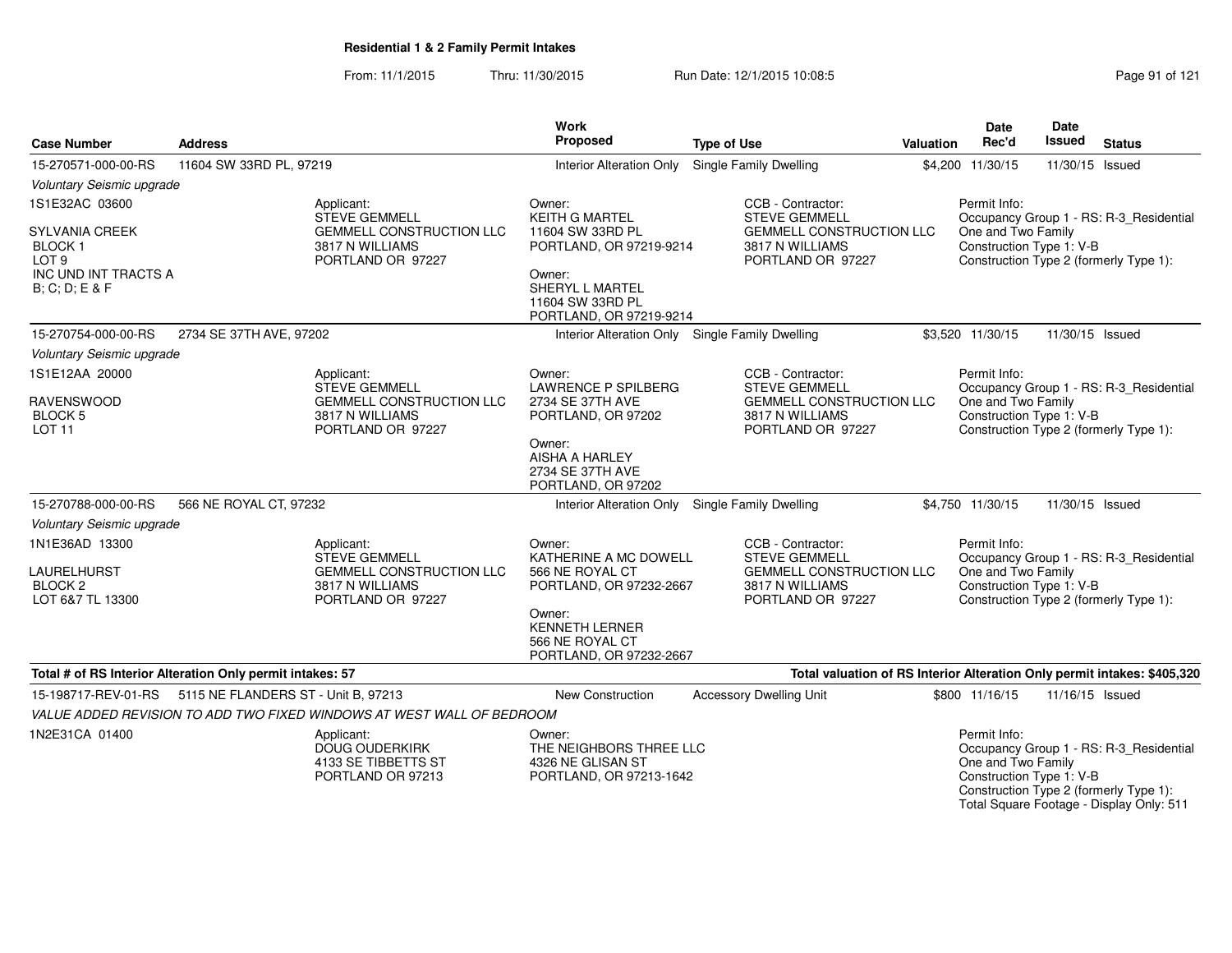From: 11/1/2015Thru: 11/30/2015 Run Date: 12/1/2015 10:08:5<br>
Page 92 of 121

| <b>Case Number</b>  | <b>Address</b>                    |                                                                                                                                           | Work<br>Proposed                                                                                                                                      | <b>Type of Use</b>                                                                                                   | Valuation | Date<br>Rec'd                                                                                     | <b>Date</b><br>Issued | <b>Status</b>                                                                                                                 |
|---------------------|-----------------------------------|-------------------------------------------------------------------------------------------------------------------------------------------|-------------------------------------------------------------------------------------------------------------------------------------------------------|----------------------------------------------------------------------------------------------------------------------|-----------|---------------------------------------------------------------------------------------------------|-----------------------|-------------------------------------------------------------------------------------------------------------------------------|
| 15-209173-REV-01-RS | 2214 NE 10TH AVE - Unit B, 97212  |                                                                                                                                           | New Construction                                                                                                                                      | <b>Accessory Dwelling Unit</b>                                                                                       |           | \$11/17/15                                                                                        | 11/17/15 Issued       |                                                                                                                               |
|                     |                                   | REVISE PERMIT TO INCREASE ACCESSORY DWELLING UNIT HEIGHT 18". INCREASE CEILING HEIGHT IN KITCHEN AND BATHROOM TO A FINISHED HEIGHT OF 8'. |                                                                                                                                                       |                                                                                                                      |           |                                                                                                   |                       |                                                                                                                               |
| 1N1E26CA 16500      |                                   | Applicant:<br>MARTHA HUMPHREY<br>2214 NE 10TH AVE<br>PORTLAND, OR 97212                                                                   | Owner:<br>MARTHA HUMPHREY<br>2214 NE 10TH AVE<br>PORTLAND, OR 97212                                                                                   | CCB - Contractor:<br>MICHAEL PATRICK MASTERSON<br>3707 NE COLUMBIA BLVD<br>PORTLAND, OR 97211                        |           | Permit Info:<br>One and Two Family<br>Construction Type 1: V-B                                    |                       | Occupancy Group 1 - RS: R-3 Residential<br>Construction Type 2 (formerly Type 1):<br>Total Square Footage - Display Only: 431 |
| 15-247401-000-00-RS | 1206 NE 58TH AVE - Unit B, 97213  |                                                                                                                                           | New Construction                                                                                                                                      | <b>Accessory Dwelling Unit</b>                                                                                       |           | \$53,847 11/3/15                                                                                  |                       | <b>Under Review</b>                                                                                                           |
|                     |                                   | NEW ACCESSORY DWELLING UNIT/SINGLE STORY/NO GARAGE/FLAT LOT/SIMPLE                                                                        |                                                                                                                                                       |                                                                                                                      |           |                                                                                                   |                       |                                                                                                                               |
| 1N2E31AA 15700      |                                   | Applicant:<br>Don Titus<br>Don R Titus, Residential Designer<br>7028 N St. Louis Avenue<br>Portland, OR 97203                             | Owner:<br><b>JEFFREY RHOADES</b><br>PO BOX 80926<br>PORTLAND, OR 97280-1926                                                                           | CCB - Contractor:<br>EVAELIA MEJIA & ISMAEL MEJIA<br><b>GAONA</b><br>4582 SW 196TH AVE<br>BEAVERTON, OR 97007        |           | Permit Info:<br>One and Two Family<br>Construction Type 1: V-B<br>Number of New Dwelling Units: 1 |                       | Occupancy Group 1 - RS: R-3_Residential<br>Construction Type 2 (formerly Type 1):<br>Total Square Footage - Display Only: 478 |
| 15-254751-000-00-RS | 4840 N AMHERST ST - Unit B, 97203 |                                                                                                                                           | New Construction                                                                                                                                      | <b>Accessory Dwelling Unit</b>                                                                                       |           | \$48,327 11/10/15                                                                                 |                       | <b>Under Review</b>                                                                                                           |
|                     |                                   | NEW DETACHED ACCESSORY DWELLING UNIT/ONE STORY/NO GARAGE/FLAT LOT/COMPLEX                                                                 |                                                                                                                                                       |                                                                                                                      |           |                                                                                                   |                       |                                                                                                                               |
| 1N1E17BB 03400      |                                   | Applicant:<br>LEE C STEVENSON<br>9320 SW ASPEN ST<br>BEAVERTON, OR 97005                                                                  | Owner:<br>LEE C STEVENSON<br>9320 SW ASPEN ST<br>BEAVERTON, OR 97005<br>Owner:<br><b>BERIT Y STEVENSON</b><br>9320 SW ASPEN ST<br>BEAVERTON, OR 97005 |                                                                                                                      |           | Permit Info:<br>One and Two Family<br>Construction Type 1: V-B<br>Number of New Dwelling Units: 1 |                       | Occupancy Group 1 - RS: R-3 Residential<br>Construction Type 2 (formerly Type 1):<br>Total Square Footage - Display Only: 429 |
| 15-259764-000-00-RS | 3915 SE 14TH AVE - Unit B, 97202  |                                                                                                                                           | New Construction                                                                                                                                      | <b>Accessory Dwelling Unit</b>                                                                                       |           | \$50,242 11/4/15                                                                                  |                       | <b>Under Review</b>                                                                                                           |
|                     |                                   | NEW ACCESSORY DWELLING UNIT/TWO STORY/NO GARAGE/FLAT LOT/COMPLEX                                                                          |                                                                                                                                                       |                                                                                                                      |           |                                                                                                   |                       |                                                                                                                               |
| 1S1E11CA 15700      |                                   | Applicant:<br><b>JUSTIN GRAHAM</b><br>3915 SE 14TH AVE<br>PORTLAND, OR 97202                                                              | Owner:<br><b>JUSTIN GRAHAM</b><br>3915 SE 14TH AVE<br>PORTLAND, OR 97202<br>Owner:<br><b>PAM STATZ</b><br>3915 SE 14TH AVE<br>PORTLAND, OR 97202      | CCB - Contractor:<br>LIVING SPACE RETROFIT &<br><b>REMODEL LLC</b><br>9443 SE HILLCREST RD<br>HAPPY VALLEY, OR 97086 |           | Permit Info:<br>One and Two Family<br>Construction Type 1: V-B<br>Number of New Dwelling Units: 1 |                       | Occupancy Group 1 - RS: R-3_Residential<br>Construction Type 2 (formerly Type 1):<br>Total Square Footage - Display Only: 446 |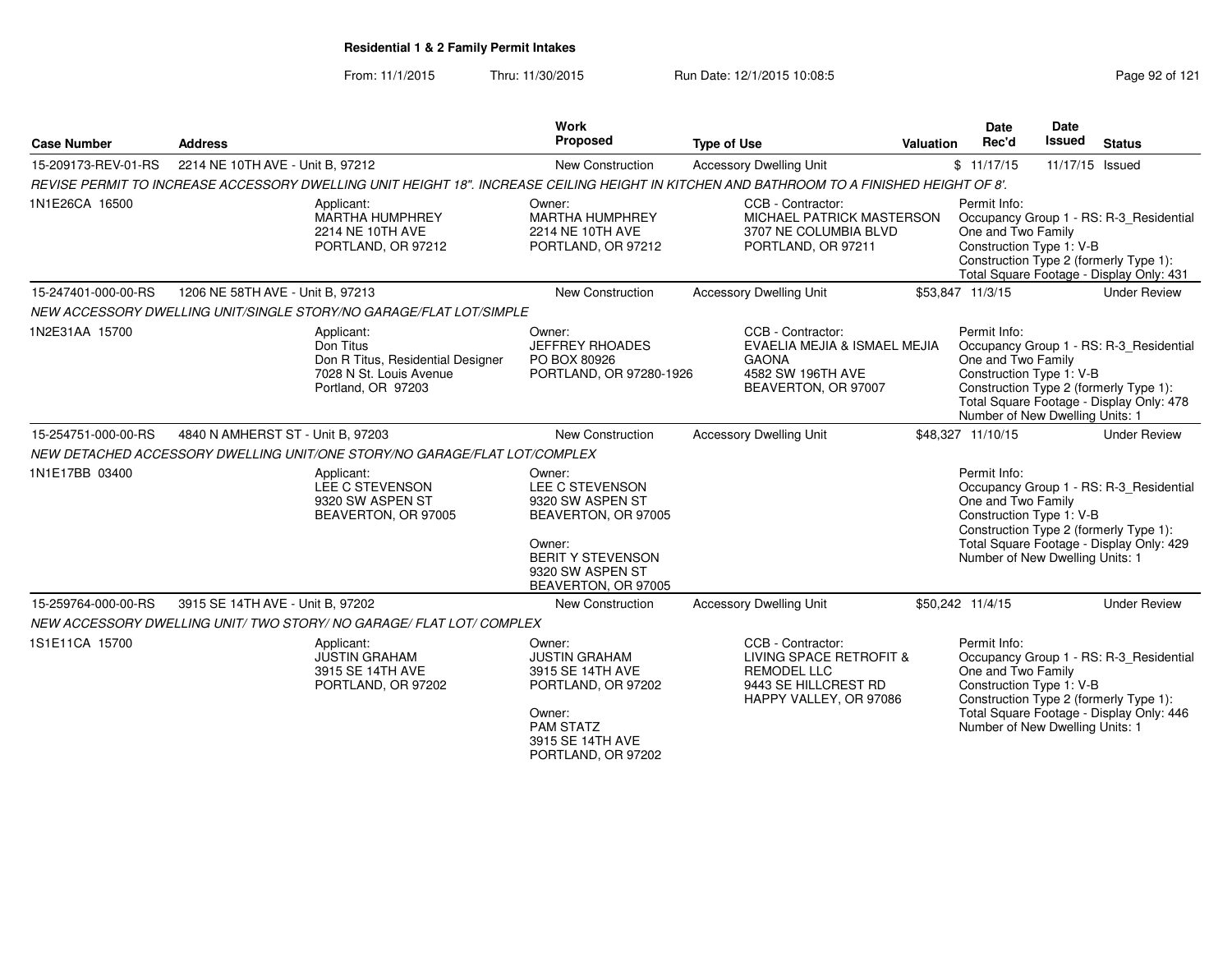From: 11/1/2015Thru: 11/30/2015 Run Date: 12/1/2015 10:08:5<br>
Page 93 of 121

|                     |                                                                                                                       | <b>Work</b>                                                                                                                                            |                                                                                                                          |           | <b>Date</b>                                                                                       | <b>Date</b>   |                                                                                                                                    |
|---------------------|-----------------------------------------------------------------------------------------------------------------------|--------------------------------------------------------------------------------------------------------------------------------------------------------|--------------------------------------------------------------------------------------------------------------------------|-----------|---------------------------------------------------------------------------------------------------|---------------|------------------------------------------------------------------------------------------------------------------------------------|
| <b>Case Number</b>  | <b>Address</b>                                                                                                        | <b>Proposed</b>                                                                                                                                        | <b>Type of Use</b>                                                                                                       | Valuation | Rec'd                                                                                             | <b>Issued</b> | <b>Status</b>                                                                                                                      |
| 15-260391-000-00-RS | 7528 SE 34TH AVE - Unit B, 97202                                                                                      | New Construction                                                                                                                                       | <b>Accessory Dwelling Unit</b>                                                                                           |           | \$41,117 11/9/15                                                                                  |               | <b>Under Review</b>                                                                                                                |
|                     | NEW ACCESSORY DWELLING UNIT/ONE STORY/NO GARAGE/FLAT LOT/SIMPLE                                                       |                                                                                                                                                        |                                                                                                                          |           |                                                                                                   |               |                                                                                                                                    |
| 1S1E24AC 13200      | Applicant:<br><b>Bob Steele</b><br>Design Intelligence LLC<br>3013 SE Washougal River Rd.<br>Washougal, WA 98671-8159 | Owner:<br>JANET L BARDOSSI<br>7528 SE 34TH AVE<br>PORTLAND, OR 97202<br>Owner:<br>FAITH M WINEGARDEN<br>7528 SE 34TH AVE<br>PORTLAND, OR 97202         | CCB - Contractor:<br><b>COLUMBIA CONTRACTORS LLC</b><br>8714 SE 9TH AVE<br>PORTLAND, OR 97202                            |           | Permit Info:<br>One and Two Family<br>Construction Type 1: V-B<br>Number of New Dwelling Units: 1 |               | Occupancy Group 1 - RS: R-3_Residential<br>Construction Type 2 (formerly Type 1):<br>Total Square Footage - Display Only: 365      |
| 15-260426-000-00-RS | 4720 NE 21ST AVE, 97211                                                                                               | New Construction                                                                                                                                       | <b>Accessory Dwelling Unit</b>                                                                                           |           | \$89,106 11/4/15                                                                                  |               | <b>Under Review</b>                                                                                                                |
|                     | NEW ACCESSORY DWELLING UNIT/2-STORY/NO GARAGE/FLAT LOT/SIMPLE                                                         |                                                                                                                                                        |                                                                                                                          |           |                                                                                                   |               |                                                                                                                                    |
| 1N1E23AD 13100      | Applicant:<br><b>EDWARD RADULESCU</b><br>EPR DESIGN LLC<br>919 NE 19TH AVE SUITE 155<br>PORTLAND OR 97232             | Owner:<br><b>CYNTHIA K MC NEFF</b><br>4720 NE 21ST AVE<br>PORTLAND, OR 97211-5831                                                                      | CCB - Contractor:<br><b>RADIAN CONSTRUCTION</b><br><b>CORPORATION</b><br>20705 NW SAUVIE ISLAND RD<br>PORTLAND, OR 97231 |           | Permit Info:<br>One and Two Family<br>Construction Type 1: V-B<br>Number of New Dwelling Units: 1 |               | Occupancy Group 1 - RS: R-3_Residential<br>Construction Type 2 (formerly Type 1):<br>Total Square Footage - Display Only: 791      |
| 15-260743-000-00-RS | 5317 SE BYBEE BLVD - Unit B, 97206                                                                                    | <b>New Construction</b>                                                                                                                                | <b>Accessory Dwelling Unit</b>                                                                                           |           | \$69,879 11/9/15                                                                                  |               | <b>Under Review</b>                                                                                                                |
|                     | NEW ACCESSORY DWELLING UNIT/2-STORY/GARAGE BELOW/FLAT LOT/COMPLEX                                                     |                                                                                                                                                        |                                                                                                                          |           |                                                                                                   |               |                                                                                                                                    |
| 1S2E19AB 10000      | Applicant:<br><b>JUSTIN SWANSON</b><br>SWANSON CONSTRUCTION INC<br>PO BOX 1874<br><b>SANDY OR 97055</b>               | Owner:<br><b>FRANCES WALDKIRCH</b><br>5317 SE BYBEE BLVD<br>PORTLAND, OR 97206                                                                         | CCB - Contractor:<br>SWANSON CONSTRUCTION INC<br>PO BOX 1874<br><b>SANDY, OR 97055</b>                                   |           | Permit Info:<br>One and Two Family<br>Construction Type 1: V-B<br>Number of New Dwelling Units: 1 |               | Occupancy Group 1 - RS: R-3_Residential<br>Construction Type 2 (formerly Type 1): V-B<br>Total Square Footage - Display Only: 896  |
| 15-261956-000-00-RS | 4335 SE MAIN ST - Unit B, 97215                                                                                       | <b>New Construction</b>                                                                                                                                | <b>Accessory Dwelling Unit</b>                                                                                           |           | \$89,669 11/12/15                                                                                 |               | <b>Under Review</b>                                                                                                                |
|                     | NEW ACCESSORY DWELLING UNIT/2-STORY/NO GARAGE/FLAT LOT/COMPLEX                                                        |                                                                                                                                                        |                                                                                                                          |           |                                                                                                   |               |                                                                                                                                    |
| 1S2E06BC 16000      | Applicant:<br><b>BRIAN LARAMEE</b><br><b>INFLEKTION WORKSHOP</b><br>1410 SW 11TH AVE #202<br>PORTLAND OREGON 97201    | Owner:<br><b>K&amp;C CUSTOM HOMES LLC</b><br>300 W 15TH ST #300-4<br>VANCOUVER, WA 98660                                                               | Primary Contractor:<br>TO BID                                                                                            |           | Permit Info:<br>One and Two Family<br>Construction Type 1: V-B<br>Number of New Dwelling Units: 1 |               | Occupancy Group 1 - RS: R-3_Residential<br>Construction Type 2 (formerly Type 1):<br>Total Square Footage - Display Only: 796      |
| 15-263865-000-00-RS | 508 N SKIDMORE ST - Unit B, 97217                                                                                     | New Construction                                                                                                                                       | <b>Accessory Dwelling Unit</b>                                                                                           |           | \$96,396 11/12/15                                                                                 |               | <b>Under Review</b>                                                                                                                |
|                     | NEW ACCESSORY DWELLING UNIT/2-STORY/ATTACHED GARAGE/FLAT LOT/COMPLEX**SAME DESIGN AS 15-168877-RS***                  |                                                                                                                                                        |                                                                                                                          |           |                                                                                                   |               |                                                                                                                                    |
| 1N1E22DB 07400      | Applicant:<br><b>Eduard Shtogrin</b><br>Royal Custom Homes<br>PO Box 3091<br>Clackamas, OR 97015                      | Owner:<br><b>KEVIN M MCMULLEN</b><br>2133 NE 21ST AVE<br>PORTLAND, OR 97212<br>Owner:<br><b>SUSAN S HOPE</b><br>2133 NE 21ST AVE<br>PORTLAND, OR 97212 | CCB - Contractor:<br><b>EDUARD SHTOGRIN</b><br>ROYAL CUSTOM HOMES INC.<br>PO BOX 3091<br>CLACKAMAS, OR 97015             |           | Permit Info:<br>One and Two Family<br>Construction Type 1: V-B<br>Number of New Dwelling Units: 1 |               | Occupancy Group 1 - RS: R-3_Residential<br>Construction Type 2 (formerly Type 1): V-B<br>Total Square Footage - Display Only: 1236 |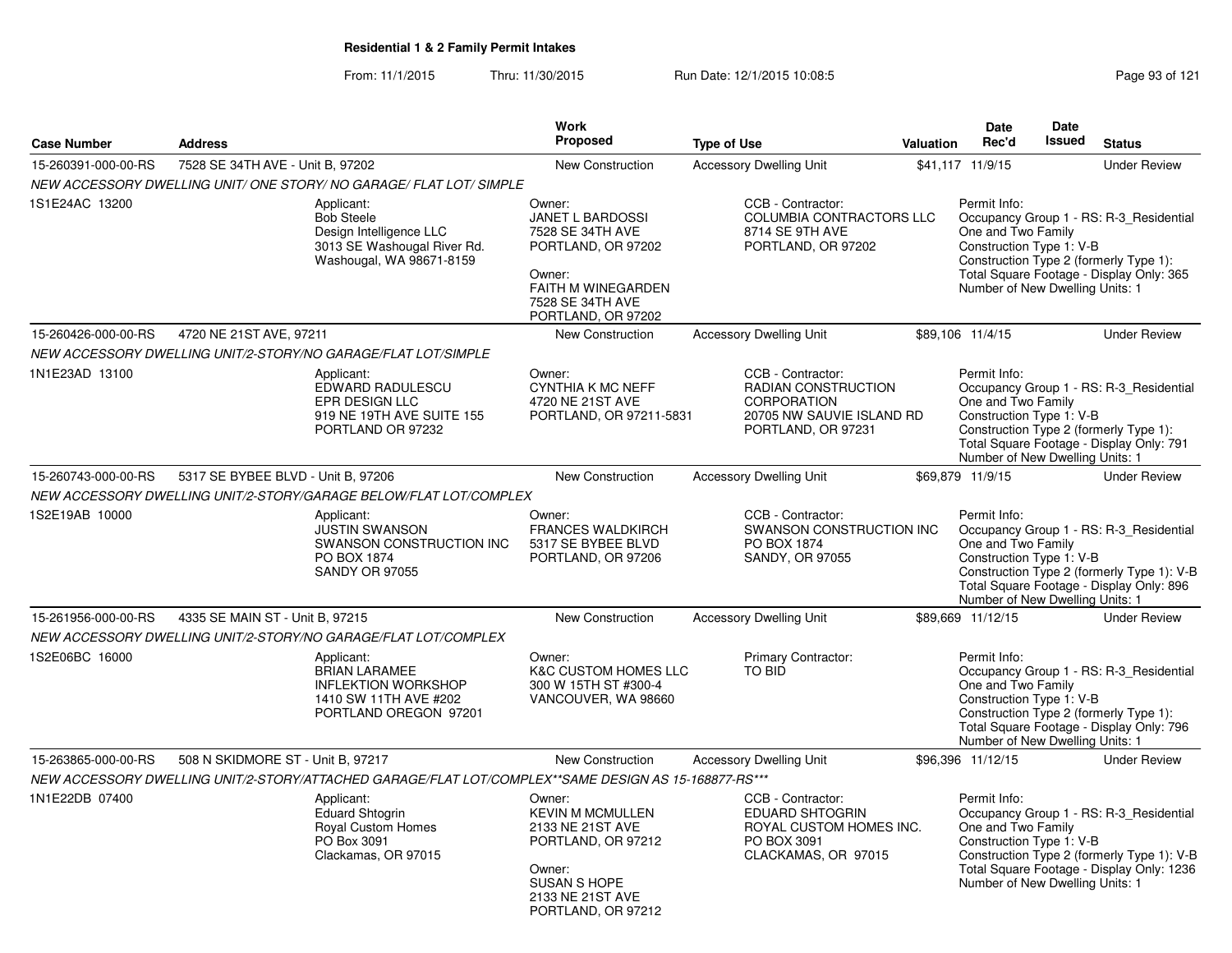From: 11/1/2015Thru: 11/30/2015 Run Date: 12/1/2015 10:08:5<br>
Page 94 of 121

|                     |                                     |                                                                                                                                        | Work                                                                                                                                           |                                                                                                                          |                  | Date                                                                                              | <b>Date</b> |                                                                                                                                   |
|---------------------|-------------------------------------|----------------------------------------------------------------------------------------------------------------------------------------|------------------------------------------------------------------------------------------------------------------------------------------------|--------------------------------------------------------------------------------------------------------------------------|------------------|---------------------------------------------------------------------------------------------------|-------------|-----------------------------------------------------------------------------------------------------------------------------------|
| <b>Case Number</b>  | <b>Address</b>                      |                                                                                                                                        | Proposed                                                                                                                                       | <b>Type of Use</b>                                                                                                       | <b>Valuation</b> | Rec'd                                                                                             | Issued      | <b>Status</b>                                                                                                                     |
| 15-263919-000-00-RS | 1817 SE 49TH AVE - Unit B, 97215    |                                                                                                                                        | New Construction                                                                                                                               | <b>Accessory Dwelling Unit</b>                                                                                           |                  | \$43,483 11/12/15                                                                                 |             | <b>Under Review</b>                                                                                                               |
|                     |                                     | NEW ACCESSORY DWELLING UNIT/1 STORY /NO GARAGE/FLAT LOT/COMPLEX                                                                        |                                                                                                                                                |                                                                                                                          |                  |                                                                                                   |             |                                                                                                                                   |
| 1S2E06CA 10700      |                                     | Applicant:<br>KATHLEEN M LEFEBVRE<br>1817 SE 49TH AVE<br>PORTLAND, OR 97215                                                            | Owner:<br>IZZY L LEFEBVRE<br>1817 SE 49TH AVE<br>PORTLAND, OR 97215<br>Owner:<br>KATHLEEN M LEFEBVRE<br>1817 SE 49TH AVE<br>PORTLAND, OR 97215 | Primary Contractor:<br>TO BID                                                                                            |                  | Permit Info:<br>One and Two Family<br>Construction Type 1: V-B                                    |             | Occupancy Group 1 - RS: R-3 Residential<br>Construction Type 2 (formerly Type 1):<br>Total Square Footage - Display Only: 386     |
| 15-264872-000-00-RS | 4724 N MISSOURI AVE - Unit B, 97217 |                                                                                                                                        | <b>New Construction</b>                                                                                                                        | <b>Accessory Dwelling Unit</b>                                                                                           |                  | \$89,669 11/17/15                                                                                 |             | <b>Under Review</b>                                                                                                               |
|                     |                                     | NEW DETACHED ACCESSORY DWELLING UNIT/2 STORY/NO GARAGE/FLAT LOT/COMPLEX ***ELECTRICAL AND MECHANICAL PERMIT TO BE PULLED SEPARATELY*** |                                                                                                                                                |                                                                                                                          |                  |                                                                                                   |             |                                                                                                                                   |
| 1N1E22BC 01900      |                                     | Applicant:<br><b>BRIAN LARAMEE</b><br><b>INFLEKTION LLC</b><br>1410 SW 11TH AVE #202<br>PORTLAND OR 97201                              | Owner:<br>QUINN S IRVINE<br>1309 NW 5TH AVE<br>CAMAS, WA 98607                                                                                 | Primary Contractor:<br>TO BID                                                                                            |                  | Permit Info:<br>One and Two Family<br>Construction Type 1: V-B<br>Number of New Dwelling Units: 1 |             | Occupancy Group 1 - RS: R-3_Residential<br>Construction Type 2 (formerly Type 1):<br>Total Square Footage - Display Only: 796     |
| 15-265140-000-00-RS | 4746 SE 59TH AVE - Unit B, 97206    |                                                                                                                                        | New Construction                                                                                                                               | <b>Accessory Dwelling Unit</b>                                                                                           |                  | \$59,479 11/16/15                                                                                 |             | <b>Under Review</b>                                                                                                               |
|                     |                                     | NEW DETACHED ACCESSORY DWELLING UNIT/SINGLE STORY/NO GARAGE/FLAT LOT/COMPLEX                                                           |                                                                                                                                                |                                                                                                                          |                  |                                                                                                   |             |                                                                                                                                   |
| 1S2E18AA 12800      |                                     | Applicant:<br>NICK MIRA<br>PROPEL STUDIO ARCHITECTURE 4746 SE 59TH AVE<br><b>LLC</b><br>5229 NE MLK<br>PORTLAND, OR 97212              | Owner:<br><b>MARY BETH YOUNG</b><br>PORTLAND, OR 97206-4706                                                                                    | Primary Contractor:<br>TO BID                                                                                            |                  | Permit Info:<br>One and Two Family<br>Construction Type 1: V-B<br>Number of New Dwelling Units: 1 |             | Occupancy Group 1 - RS: R-3_Residential<br>Construction Type 2 (formerly Type 1):<br>Total Square Footage - Display Only: 528     |
| 15-265450-000-00-RS | 3916 N GANTENBEIN AVE - Unit B      |                                                                                                                                        | New Construction                                                                                                                               | <b>Accessory Dwelling Unit</b>                                                                                           |                  | \$62,392 11/16/15                                                                                 |             | <b>Under Review</b>                                                                                                               |
|                     |                                     | UNIT A - NEW ATTACHED ACCESSORY DWELLING UNIT on individual tax lot / 2-STORY/GARAGE BELOW/FLAT LOT/COMPLEX                            |                                                                                                                                                |                                                                                                                          |                  |                                                                                                   |             |                                                                                                                                   |
| 1N1E22DC 02201      |                                     | Applicant:<br><b>KEVIN PARTAIN</b><br><b>URBAN VISIONS</b><br>223 NE 56TH AVE<br>PORTLAND, OR 97213                                    | Owner:<br>AGUREZO GROUP LLC<br>PO BOX 11778<br>PORTLAND, OR 97211                                                                              | CCB - Contractor:<br>ROMAN OZERUGA<br>URBAN HOUSING DEVELOPMENT<br>PO BOX 11778<br>PORTLAND, OR 97211                    |                  | Permit Info:<br>One and Two Family<br>Construction Type 1: V-B<br>Number of New Dwelling Units: 1 |             | Occupancy Group 1 - RS: R-3_Residential<br>Construction Type 2 (formerly Type 1): V-B<br>Total Square Footage - Display Only: 800 |
| 15-265457-000-00-RS | 3912 N GANTENBEIN AVE - Unit B      |                                                                                                                                        | New Construction                                                                                                                               | <b>Accessory Dwelling Unit</b>                                                                                           |                  | \$62,392 11/16/15                                                                                 |             | <b>Under Review</b>                                                                                                               |
|                     |                                     | UNIT B - NEW ATTACHED ACCESSORY DWELLING UNIT on individual tax lot / 2-STORY/GARAGE BELOW/FLAT LOT/COMPLEX                            |                                                                                                                                                |                                                                                                                          |                  |                                                                                                   |             |                                                                                                                                   |
| 1N1E22DC 02202      |                                     | Applicant:<br><b>KEVIN PARTAIN</b><br><b>URBAN VISIONS</b><br>223 NE 56TH AVE<br>PORTLAND, OR 97213                                    | Owner:<br>AGUREZO GROUP LLC<br>PO BOX 11778<br>PORTLAND, OR 97211                                                                              | CCB - Contractor:<br>ROMAN OZERUGA<br>URBAN HOUSING DEVELOPMENT One and Two Family<br>PO BOX 11778<br>PORTLAND, OR 97211 |                  | Permit Info:<br>Construction Type 1: V-B<br>Number of New Dwelling Units: 1                       |             | Occupancy Group 1 - RS: R-3_Residential<br>Construction Type 2 (formerly Type 1): V-B<br>Total Square Footage - Display Only: 800 |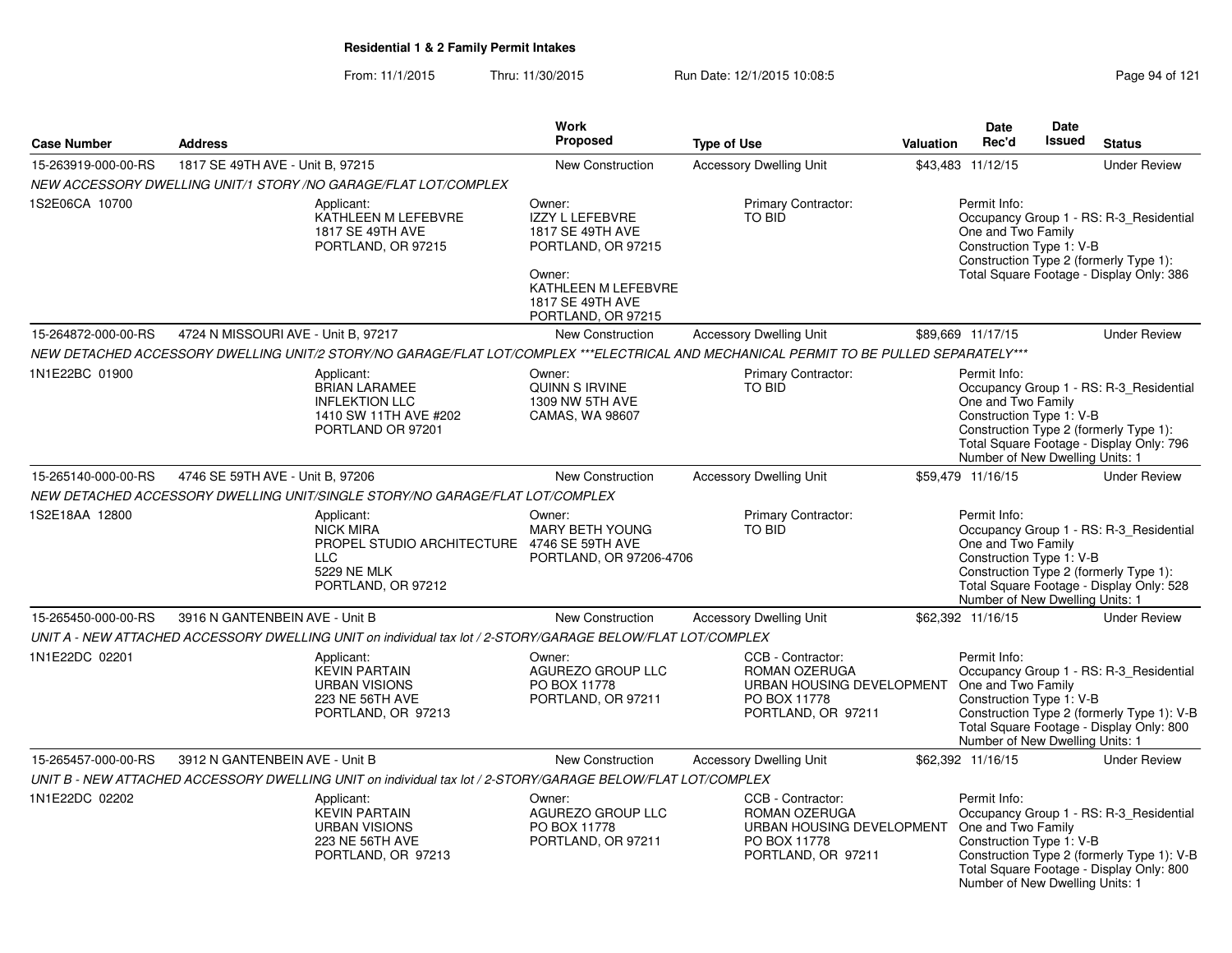From: 11/1/2015Thru: 11/30/2015 Run Date: 12/1/2015 10:08:5<br>
Rage 95 of 121

|                                                                                                        |                             |                                                                                                                                           | Work                                                                                                                                                      |                    |                                                                                              |                  | <b>Date</b>                                                                                       | <b>Date</b>                                                                                                                       |                                                                                                                                   |
|--------------------------------------------------------------------------------------------------------|-----------------------------|-------------------------------------------------------------------------------------------------------------------------------------------|-----------------------------------------------------------------------------------------------------------------------------------------------------------|--------------------|----------------------------------------------------------------------------------------------|------------------|---------------------------------------------------------------------------------------------------|-----------------------------------------------------------------------------------------------------------------------------------|-----------------------------------------------------------------------------------------------------------------------------------|
| <b>Case Number</b>                                                                                     | <b>Address</b>              |                                                                                                                                           | <b>Proposed</b>                                                                                                                                           | <b>Type of Use</b> |                                                                                              | <b>Valuation</b> | Rec'd                                                                                             | <b>Issued</b>                                                                                                                     | <b>Status</b>                                                                                                                     |
| 15-267110-000-00-RS                                                                                    |                             |                                                                                                                                           | <b>New Construction</b>                                                                                                                                   |                    | <b>Accessory Dwelling Unit</b>                                                               |                  | \$56,161 11/19/15                                                                                 |                                                                                                                                   | <b>Under Review</b>                                                                                                               |
|                                                                                                        |                             | NEW ACCESSORY DWELLING UNIT/2 STORY/SINGLE CAR GARAGE/SLIGHTLY SLOPED LOT/COMPLEX/LOT 1/SHARED WALL WITH ADU/GARAGE ON LOT 2 15-267148-RS |                                                                                                                                                           |                    |                                                                                              |                  |                                                                                                   |                                                                                                                                   |                                                                                                                                   |
| 1N1E22CA 05201                                                                                         |                             | Applicant:                                                                                                                                | Owner:                                                                                                                                                    |                    | CCB - Contractor:                                                                            |                  | Permit Info:                                                                                      |                                                                                                                                   |                                                                                                                                   |
| PARTITION PLAT 2015-63<br>LOT <sub>1</sub>                                                             |                             | <b>GENE PAVLENKO</b><br>ANAMIC CONSTRUCTION INC.<br>12808 SE COOPER ST<br>PORTLAND, OR 97236                                              | <b>DEZ MICHIGAN LLC</b><br>10117 SE SUNNYSIDE RD #F1123<br>CLACKAMAS, OR 97015                                                                            |                    | <b>GENE PAVLENKO</b><br>ANAMIC CONSTRUCTION INC.<br>12808 SE COOPER ST<br>PORTLAND, OR 97236 |                  | One and Two Family<br>Construction Type 1: V-B<br>Number of New Dwelling Units: 1                 | Occupancy Group 1 - RS: R-3_Residential<br>Construction Type 2 (formerly Type 1): V-B<br>Total Square Footage - Display Only: 709 |                                                                                                                                   |
| 15-267141-000-00-RS                                                                                    |                             |                                                                                                                                           | <b>New Construction</b>                                                                                                                                   |                    | <b>Accessory Dwelling Unit</b>                                                               |                  | \$56,161 11/19/15                                                                                 |                                                                                                                                   | <b>Under Review</b>                                                                                                               |
|                                                                                                        |                             | NEW ACCESSORY DWELLING UNIT/2 STORY/SINGLE CAR GARAGE/FLAT LOT/COMPLEX/SHARED WALL WITH ADU/GARAGE ON LOT 1 15-267110-RS                  |                                                                                                                                                           |                    |                                                                                              |                  |                                                                                                   |                                                                                                                                   |                                                                                                                                   |
| 1N1E22CA 05202                                                                                         |                             | Applicant:                                                                                                                                | Owner:                                                                                                                                                    |                    | CCB - Contractor:                                                                            |                  | Permit Info:                                                                                      |                                                                                                                                   |                                                                                                                                   |
| PARTITION PLAT 2015-63<br>LOT <sub>2</sub>                                                             |                             | <b>GENE PAVLENKO</b><br>ANAMIC CONSTRUCTION INC.<br>12808 SE COOPER ST<br>PORTLAND, OR 97236                                              | <b>DEZ MICHIGAN LLC</b><br>10117 SE SUNNYSIDE RD #F1123<br>CLACKAMAS, OR 97015                                                                            |                    | <b>GENE PAVLENKO</b><br>ANAMIC CONSTRUCTION INC.<br>12808 SE COOPER ST<br>PORTLAND, OR 97236 |                  | One and Two Family<br>Construction Type 1: V-B<br>Number of New Dwelling Units: 1                 |                                                                                                                                   | Occupancy Group 1 - RS: R-3_Residential<br>Construction Type 2 (formerly Type 1): V-B<br>Total Square Footage - Display Only: 709 |
| 15-267162-000-00-RS                                                                                    | 2202 NE 56TH AVE, 97213     |                                                                                                                                           | New Construction                                                                                                                                          |                    | <b>Accessory Dwelling Unit</b>                                                               |                  | \$47,764 11/19/15                                                                                 |                                                                                                                                   | <b>Under Review</b>                                                                                                               |
|                                                                                                        |                             | NEW ATTACHED ACCESSORY DWELLING UNIT (on individual tax lots)/ SINGLE STORY W/ STORAGE LOFT/ NO GARAGE/ COMPLEX ***ADU UNIT "B" ***       |                                                                                                                                                           |                    |                                                                                              |                  |                                                                                                   |                                                                                                                                   |                                                                                                                                   |
| 1N2E30DB 10600<br><b>MERLOW &amp; EXTD</b><br>BLOCK <sub>9</sub><br>LOT <sub>5</sub><br>S 10' OF LOT 6 |                             | Applicant:<br>AARON MICKELBERRY<br>2202 NE 56TH AVE<br>PORTLAND, OR 97213-3521                                                            | Owner:<br><b>ANITA PUNJA</b><br>2202 NE 56TH AVE<br>PORTLAND, OR 97213-3521<br>Owner:<br>AARON MICKELBERRY<br>2202 NE 56TH AVE<br>PORTLAND, OR 97213-3521 |                    | <b>Primary Contractor:</b><br>TO BID                                                         |                  | Permit Info:<br>One and Two Family<br>Construction Type 1: V-B<br>Number of New Dwelling Units: 1 |                                                                                                                                   | Occupancy Group 1 - RS: R-3_Residential<br>Construction Type 2 (formerly Type 1):<br>Total Square Footage - Display Only: 424     |
| 15-267175-000-00-RS                                                                                    | 2210 NE 56TH AVE, 97213     |                                                                                                                                           | <b>New Construction</b>                                                                                                                                   |                    | <b>Accessory Dwelling Unit</b>                                                               |                  | \$55,199 11/19/15                                                                                 |                                                                                                                                   | <b>Under Review</b>                                                                                                               |
|                                                                                                        |                             | NEW ATTACHED ACCESSORY DWELLING UNIT (on individual tax lots)/ SINGLE STORY W/ STORAGE LOFT/ NO GARAGE/ COMPLEX ***ADU UNIT "A" ***       |                                                                                                                                                           |                    |                                                                                              |                  |                                                                                                   |                                                                                                                                   |                                                                                                                                   |
| 1N2E30DB 10700<br><b>MERLOW &amp; EXTD</b><br>BLOCK <sub>9</sub><br>N 40' OF LOT 6                     |                             | Applicant:<br>AARON MICKELBERRY<br>2202 NE 56TH AVE<br>PORTLAND, OR 97213-3521                                                            | Owner:<br>JEANETTE J MADRID<br>2210 NE 56TH AVE<br>PORTLAND, OR 97213                                                                                     |                    | Primary Contractor:<br><b>TO BID</b>                                                         |                  | Permit Info:<br>One and Two Family<br>Construction Type 1: V-B<br>Number of New Dwelling Units: 1 |                                                                                                                                   | Occupancy Group 1 - RS: R-3_Residential<br>Construction Type 2 (formerly Type 1):<br>Total Square Footage - Display Only: 490     |
| 15-267790-000-00-RS                                                                                    | 6825 N GREENWICH AVE, 97217 |                                                                                                                                           | <b>New Construction</b>                                                                                                                                   |                    | <b>Accessory Dwelling Unit</b>                                                               |                  | \$65,562 11/25/15                                                                                 |                                                                                                                                   | <b>Under Review</b>                                                                                                               |
|                                                                                                        |                             | NEW ACCESSORY DWELLING UNIT/2-STORY/NO GARAGE/FLAT LOT/COMPLEX ***WITH 15-267782RS****                                                    |                                                                                                                                                           |                    |                                                                                              |                  |                                                                                                   |                                                                                                                                   |                                                                                                                                   |
| 1N1E16AD 02800<br>Wilburton<br>BLOCK <sub>9</sub><br>LOT 10&11 TL 2800                                 |                             | Applicant:<br>MARIAM MOLLAGHAFFARI<br><b>FIELDWORK DESIGN &amp;</b><br><b>ARCHITECTURE</b><br>601 SE HAWTHORNE BLVD<br>PORTLAND, OR 97214 | Owner:<br>6825 N GREENWICH AVE LLC<br>1235 N DUTTON AVE #E<br>SANTA ROSA, CA 95401-4666                                                                   |                    | Primary Contractor:<br>TO BID                                                                |                  | Permit Info:<br>One and Two Family<br>Construction Type 1: V-B<br>Number of New Dwelling Units: 1 |                                                                                                                                   | Occupancy Group 1 - RS: R-3_Residential<br>Construction Type 2 (formerly Type 1):<br>Total Square Footage - Display Only: 582     |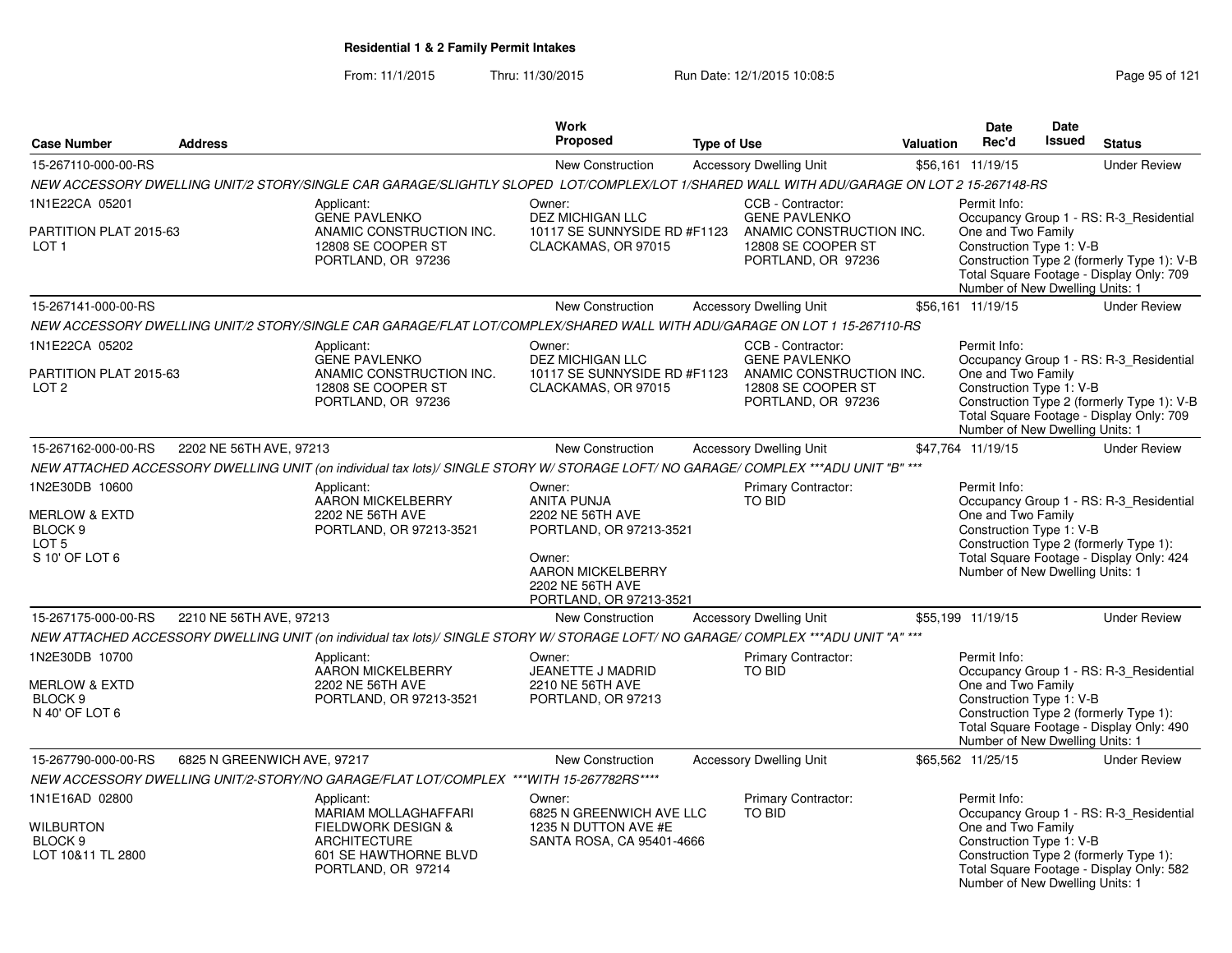From: 11/1/2015Thru: 11/30/2015 Run Date: 12/1/2015 10:08:5<br>
Rage 96 of 121

|                                                                                                   |                                                          |                                                                                                                               | <b>Work</b>                                                                                                                         |                                                                                                        |                                                       | Date                                                                                                  | <b>Date</b>   |                                                                                                                               |
|---------------------------------------------------------------------------------------------------|----------------------------------------------------------|-------------------------------------------------------------------------------------------------------------------------------|-------------------------------------------------------------------------------------------------------------------------------------|--------------------------------------------------------------------------------------------------------|-------------------------------------------------------|-------------------------------------------------------------------------------------------------------|---------------|-------------------------------------------------------------------------------------------------------------------------------|
| <b>Case Number</b>                                                                                | <b>Address</b>                                           |                                                                                                                               | <b>Proposed</b>                                                                                                                     | <b>Type of Use</b>                                                                                     | Valuation                                             | Rec'd                                                                                                 | <b>Issued</b> | <b>Status</b>                                                                                                                 |
| 15-268769-000-00-RS                                                                               | 2524 NE WYGANT ST, 97211                                 |                                                                                                                               | <b>New Construction</b>                                                                                                             | <b>Accessory Dwelling Unit</b>                                                                         |                                                       | \$90,120 11/23/15                                                                                     |               | <b>Under Review</b>                                                                                                           |
|                                                                                                   |                                                          | NEW DETACHED ACCESSORY DWELLING UNIT/2-STORY/NO GARAGE/FLAT LOT/COMPLEX                                                       |                                                                                                                                     |                                                                                                        |                                                       |                                                                                                       |               |                                                                                                                               |
| 1N1E24BC 11200                                                                                    |                                                          | Applicant:<br><b>JENNIFER FARMER</b><br>DOZER CONSTRUCTION LLC<br>126 NE ALBERTA ST. SUITE 206<br>PORTLAND OR 97211           | Owner:<br>DOZER CONSTRUCTION LLC<br>126 NE ALBERTA ST #206<br>PORTLAND, OR 97211-2665                                               | CCB - Contractor:<br>PORTLAND, OR 97211                                                                | DOZER CONSTRUCTION LLC<br>126 NE ALBERTA ST SUITE 206 | Permit Info:<br>One and Two Family<br>Construction Type 1: V-B<br>Number of New Dwelling Units: 1     |               | Occupancy Group 1 - RS: R-3 Residential<br>Construction Type 2 (formerly Type 1):<br>Total Square Footage - Display Only: 800 |
| 15-269515-000-00-RS                                                                               | 1523 SE HAIG ST, 97202                                   |                                                                                                                               | New Construction                                                                                                                    | <b>Accessory Dwelling Unit</b>                                                                         |                                                       | \$88,543 11/24/15                                                                                     |               | <b>Under Review</b>                                                                                                           |
|                                                                                                   |                                                          | NEW DETACHED ACCESSORY DWELLING UNIT/2-STORY/NO GARAGE/FLAT LOT/COMPLEX                                                       |                                                                                                                                     |                                                                                                        |                                                       |                                                                                                       |               |                                                                                                                               |
| 1S1E11AC 11900<br><b>FEURERS ADD</b><br>BLOCK 4<br>LOT 6&7                                        |                                                          | Applicant:<br>EDWARD RADULESCU<br>EPR DESIGN, LLC<br>919 NE 19TH AVE, STE 155<br>PORTLAND, OR 97232-2210                      | Owner:<br>L C HANSEN<br>PO BOX 10652<br>PORTLAND, OR 97210-0652                                                                     | CCB - Contractor:<br><b>BRIAN MCMILLEN LLC</b><br>20449 SW TV Hwy<br><b>PMB 210</b><br>Aloha, OR 97006 |                                                       | Permit Info:<br>One and Two Family<br>Construction Type 1: V-B<br>Number of New Dwelling Units: 1     |               | Occupancy Group 1 - RS: R-3_Residential<br>Construction Type 2 (formerly Type 1):<br>Total Square Footage - Display Only: 786 |
| 15-270160-000-00-RS                                                                               | 4604 NE 28TH AVE, 97211                                  |                                                                                                                               | <b>New Construction</b>                                                                                                             | <b>Accessory Dwelling Unit</b>                                                                         |                                                       | \$77,729 11/25/15                                                                                     |               | <b>Under Review</b>                                                                                                           |
|                                                                                                   |                                                          | NEW DETACHED ACCESSORY DWELLING UNIT/2 STORY/NO GARAGE/FLAT LOT/COMPLEX                                                       |                                                                                                                                     |                                                                                                        |                                                       |                                                                                                       |               |                                                                                                                               |
| 1N1E24BC 17900<br><b>ELBERTA</b><br>BLOCK 14<br>LOT <sub>11</sub>                                 |                                                          | Applicant:<br><b>STEVEN ROUTON</b><br>STEVEN ROUTON ARCHITECT/LLC 4604 NE 28TH AVE<br>PO BOX 1229<br>CLATSKANIE, OREGON 97016 | Owner:<br><b>KARMA BROOKS</b><br>PORTLAND, OR 97211-6530                                                                            | <b>Primary Contractor:</b><br>TO BID                                                                   |                                                       | Permit Info:<br>One and Two Family<br>Construction Type 1: V-B<br>Number of New Dwelling Units: 1     |               | Occupancy Group 1 - RS: R-3_Residential<br>Construction Type 2 (formerly Type 1):<br>Total Square Footage - Display Only: 690 |
| 15-201135-000-00-RS                                                                               | 8004 SE RAMONA ST, 97206                                 |                                                                                                                               | <b>New Construction</b>                                                                                                             | <b>Accessory Structure</b>                                                                             |                                                       | \$30,000 11/10/15                                                                                     |               | 11/10/15 Issued                                                                                                               |
| NEW 12'x24' SHED IN REAR YARD                                                                     |                                                          |                                                                                                                               |                                                                                                                                     |                                                                                                        |                                                       |                                                                                                       |               |                                                                                                                               |
| 1S2E17DA 07100<br>LA VONA PK ADD<br>BLOCK <sub>3</sub><br>N 100' OF LOT 13                        |                                                          | Applicant:<br>KATE WHITE<br>8004 SE RAMONA ST<br>PORTLAND, OR 97206                                                           | Owner:<br><b>SAM M WHITE</b><br>8004 SE RAMONA ST<br>PORTLAND, OR 97206-5153                                                        |                                                                                                        |                                                       | Permit Info:<br>Occupancy Group 1 - RS: U_Private<br>Garage\Utility Misc.<br>Construction Type 1: V-B |               | Construction Type 2 (formerly Type 1):<br>Total Square Footage - Display Only: 288                                            |
| 15-225516-REV-01-RS                                                                               | 267 N IVY ST, 97227                                      |                                                                                                                               | New Construction                                                                                                                    | <b>Accessory Structure</b>                                                                             |                                                       | \$11/17/15                                                                                            |               | 11/17/15 Issued                                                                                                               |
|                                                                                                   | REVISE PERMIT TO INCREASE THE HIEGHT OF RETAINING WALLS. |                                                                                                                               |                                                                                                                                     |                                                                                                        |                                                       |                                                                                                       |               |                                                                                                                               |
| 1N1E27AB 04500<br><b>ALBINA ADD</b><br>BLOCK <sub>5</sub><br>INC VAC ST LOT A<br>W 6.67' OF LOT 7 |                                                          | Applicant:<br><b>LUCAS GRAY</b><br>PROPEL STUDIO ARCHITECTURE 267 N IVY ST<br>417 SE 11TH AVE<br>PORTLAND OR 97214            | Owner:<br>DAVID D DE LA ROCHA<br>PORTLAND, OR 97227<br>Owner:<br>ANDRINE L DE LA ROCHA<br><b>267 N IVY ST</b><br>PORTLAND, OR 97227 | CCB - Contractor:<br>THE POWELL GROUP LLC<br>2442 SW 5TH AVE<br>PORTLAND, OR 97201                     |                                                       | Permit Info:<br>One and Two Family<br>Construction Type 1: V-B                                        |               | Occupancy Group 1 - RS: R-3_Residential<br>Construction Type 2 (formerly Type 1):<br>Total Square Footage - Display Only: 896 |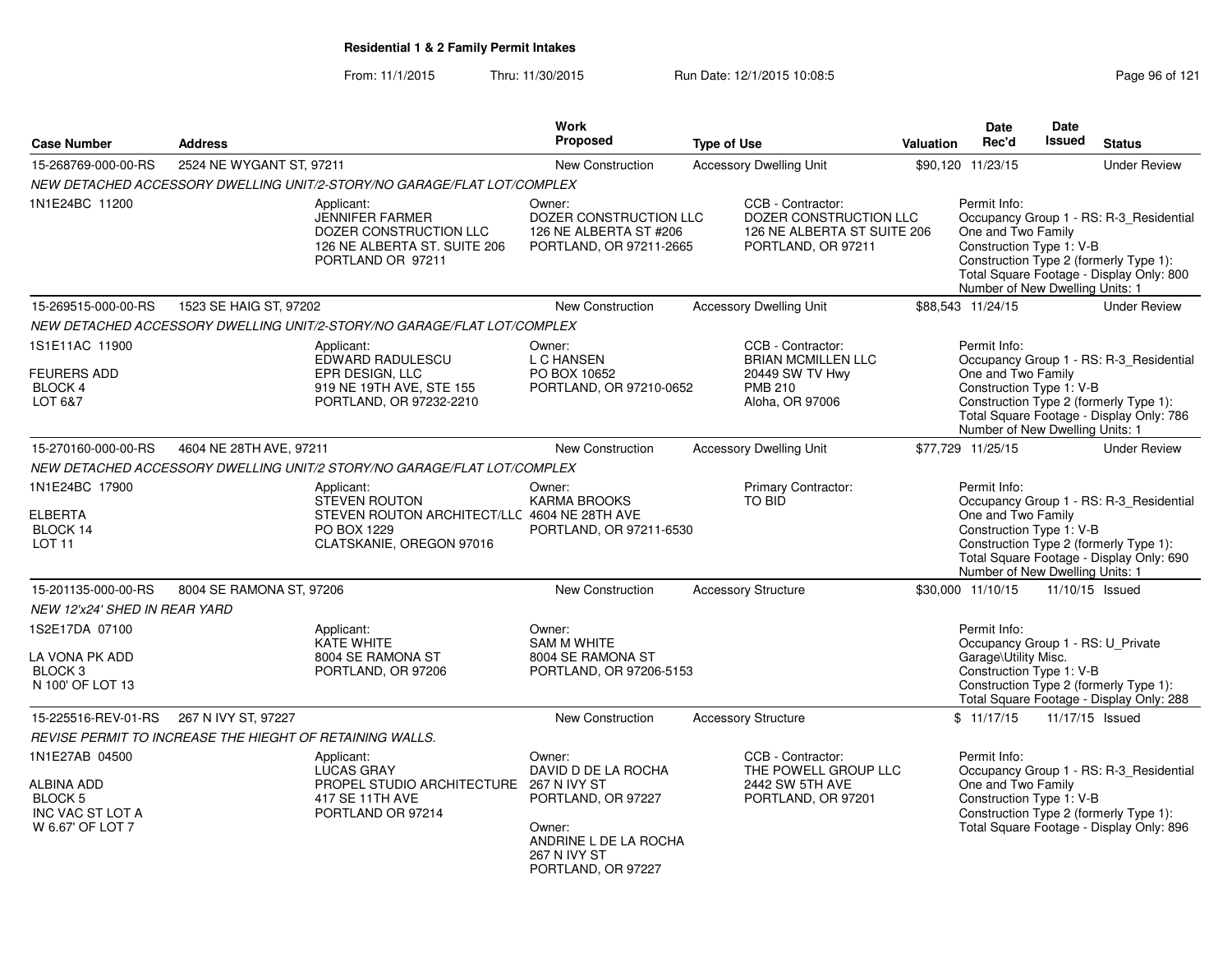From: 11/1/2015Thru: 11/30/2015 Run Date: 12/1/2015 10:08:5<br>
Rage 97 of 121

|                                                                                                                                              |                                            |                                                                                                                  | <b>Work</b>                                                                                                                                                  |                                                                                                                                                                  |                                                                                                                                                 | Date                                                                                                  | Date            |                                                                                    |
|----------------------------------------------------------------------------------------------------------------------------------------------|--------------------------------------------|------------------------------------------------------------------------------------------------------------------|--------------------------------------------------------------------------------------------------------------------------------------------------------------|------------------------------------------------------------------------------------------------------------------------------------------------------------------|-------------------------------------------------------------------------------------------------------------------------------------------------|-------------------------------------------------------------------------------------------------------|-----------------|------------------------------------------------------------------------------------|
| <b>Case Number</b>                                                                                                                           | <b>Address</b>                             |                                                                                                                  | Proposed                                                                                                                                                     | <b>Type of Use</b>                                                                                                                                               | Valuation                                                                                                                                       | Rec'd                                                                                                 | <b>Issued</b>   | <b>Status</b>                                                                      |
| 15-253270-000-00-RS                                                                                                                          | 9420 NW KAISER RD, 97231                   |                                                                                                                  | <b>New Construction</b>                                                                                                                                      | <b>Accessory Structure</b>                                                                                                                                       |                                                                                                                                                 | \$22,000 11/2/15                                                                                      |                 | 11/2/15 Issued                                                                     |
| <b>CONSTRUCT NEW POOL</b>                                                                                                                    |                                            |                                                                                                                  |                                                                                                                                                              |                                                                                                                                                                  |                                                                                                                                                 |                                                                                                       |                 |                                                                                    |
| 1N1W05C 00800<br><b>SCHOPPE AC</b><br><b>INC PT VAC ST</b><br>E 1/2 OF LOT 8 EXC E 20' & EXC PT IN STS<br>DEFERRAL- POTENTIAL ADDITIONAL TAX |                                            | Applicant:<br>NEPTUNE SWIMMING POOL CO<br>13785 SE AMBLER RD<br>CLACKAMAS, OR 97015-9732                         | Owner:<br><b>SHAWN HIGLEY</b><br>15083 NW EUGENE LN<br>PORTLAND, OR 97229-0921<br>Owner:<br><b>LESLIE HIGLEY</b><br>15083 NW EUGENE LN                       | CCB - Contractor:<br>NEPTUNE SWIMMING POOL CO<br>13785 SE AMBLER RD<br>CLACKAMAS, OR 97015-9732                                                                  | Permit Info:<br>Occupancy Group 1 - RS: U_Private<br>Garage\Utility Misc.<br>Construction Type 1: V-B<br>Construction Type 2 (formerly Type 1): |                                                                                                       |                 |                                                                                    |
|                                                                                                                                              |                                            |                                                                                                                  | PORTLAND, OR 97229-0921                                                                                                                                      |                                                                                                                                                                  |                                                                                                                                                 |                                                                                                       |                 |                                                                                    |
| 15-263760-000-00-RS                                                                                                                          | 8016 SE OGDEN ST, 97206                    |                                                                                                                  | <b>New Construction</b>                                                                                                                                      | <b>Accessory Structure</b>                                                                                                                                       |                                                                                                                                                 | \$27,991 11/12/15                                                                                     | 11/12/15 Issued |                                                                                    |
|                                                                                                                                              |                                            | CONSTRUCT NEW 1 STORY ACCESSORY STRUCTURE TO BE USED AS STORAGE *** DFS TRUSSES***                               |                                                                                                                                                              |                                                                                                                                                                  |                                                                                                                                                 |                                                                                                       |                 |                                                                                    |
| 1S2E20AD 04801<br>PARTITION PLAT 1996-171<br>LOT <sub>1</sub>                                                                                |                                            | Applicant:<br><b>ANDY STEMBER</b><br><b>JAS ENGINEERING</b><br>1419 WASHINGTON ST #100<br>OREGON CITY, OR 97045  | Owner:<br>CHRISTOPHER D DUFFIN<br>8016 SE OGDEN ST<br>PORTLAND, OR 97206-7857<br>Owner:<br>ELIZABETH C STAVER<br>8016 SE OGDEN ST<br>PORTLAND, OR 97206-7857 | CCB - Contractor:<br>PROFESSIONAL GROUNDS<br>MANAGEMENT INC<br>PO BOX 91335<br>PORTLAND, OR 97291                                                                |                                                                                                                                                 | Permit Info:<br>Occupancy Group 1 - RS: U Private<br>Garage\Utility Misc.<br>Construction Type 1: V-B |                 | Construction Type 2 (formerly Type 1):<br>Total Square Footage - Display Only: 646 |
| 15-265266-000-00-RS                                                                                                                          | 8530 SE 63RD AVE, 97206                    |                                                                                                                  | <b>New Construction</b>                                                                                                                                      | <b>Accessory Structure</b>                                                                                                                                       |                                                                                                                                                 | \$6,000 11/17/15                                                                                      | 11/17/15 Issued |                                                                                    |
|                                                                                                                                              |                                            |                                                                                                                  |                                                                                                                                                              | NEW 14' X 28' STORAGE SHED, ROOF TRUSS BY DEFERRED SUBMITTAL, MECHANICAL AND PLUMBING PERMITS SEPARATE Septic Decommissioning Required. Call for Inspection 842. |                                                                                                                                                 |                                                                                                       |                 |                                                                                    |
| 1S2E20CC 15500<br><b>DES MOINES ADD</b><br>BLOCK 15<br>LOT <sub>9</sub>                                                                      |                                            | Applicant:<br><b>TORI BERTELSEN</b><br>8530 SE 63RD AVE<br>PORTLAND OR 97206                                     | Owner:<br><b>TORI ARMBRUST</b><br>8530 SE 63RD AVE<br>PORTLAND, OR 97206                                                                                     |                                                                                                                                                                  |                                                                                                                                                 | Permit Info:<br>Occupancy Group 1 - RS: U_Private<br>Garage\Utility Misc.<br>Construction Type 1: V-B |                 | Construction Type 2 (formerly Type 1):<br>Total Square Footage - Display Only: 392 |
| 15-269097-000-00-RS                                                                                                                          | 4845 SW PATTON RD, 97221                   |                                                                                                                  | New Construction                                                                                                                                             | <b>Accessory Structure</b>                                                                                                                                       |                                                                                                                                                 | \$20,798 11/24/15                                                                                     |                 | <b>Under Review</b>                                                                |
|                                                                                                                                              | NEW SWIMMING POOL***W/NSFR 15-269073-RS*** |                                                                                                                  |                                                                                                                                                              |                                                                                                                                                                  |                                                                                                                                                 |                                                                                                       |                 |                                                                                    |
| 1S1E07AD 05200<br>SECTION 07 1S 1E<br>TL 5200 1.22 ACRES                                                                                     |                                            | Applicant:<br><b>HANS KRETSCHMER</b><br>1807 NW VAUGHN<br>PORTLAND, OR 97209                                     | Owner:<br>4845 SW PATTON LLC<br>3625 SW 58TH DR<br>PORTLAND, OR 97221                                                                                        | CCB - Contractor:<br><b>DON TANKERSLEY</b><br><b>DON TANKERSLEY</b><br>CONSTRUCTION<br>1503 SE HARRISION ST<br>PORTLAND OR 97218                                 |                                                                                                                                                 | Permit Info:<br>Occupancy Group 1 - RS: U_Private<br>Garage\Utility Misc.<br>Construction Type 1: V-B |                 | Construction Type 2 (formerly Type 1):<br>Total Square Footage - Display Only: 480 |
| 15-269142-000-00-RS                                                                                                                          | 4845 SW PATTON RD, 97221                   |                                                                                                                  | <b>New Construction</b>                                                                                                                                      | <b>Accessory Structure</b>                                                                                                                                       |                                                                                                                                                 | \$9.749 11/24/15                                                                                      |                 | <b>Under Review</b>                                                                |
|                                                                                                                                              |                                            | DETACHED CABANA WITH GREEN ROOF, OVER 200 SF. MECHANICAL ROOM BELOW FOR ASSOCIATED POOL***W/NSFR 15-269073-RS*** |                                                                                                                                                              |                                                                                                                                                                  |                                                                                                                                                 |                                                                                                       |                 |                                                                                    |
| 1S1E07AD 05200<br>SECTION 07 1S 1E<br>TL 5200 1.22 ACRES                                                                                     |                                            | Applicant:<br><b>HANS KRETSCHMER</b><br>1807 NW VAUGHN<br>PORTLAND, OR 97209                                     | Owner:<br>4845 SW PATTON LLC<br>3625 SW 58TH DR<br>PORTLAND, OR 97221                                                                                        | CCB - Contractor:<br><b>DON TANKERSLEY</b><br><b>DON TANKERSLEY</b><br><b>CONSTRUCTION</b><br>1503 SE HARRISION ST<br>PORTLAND OR 97218                          |                                                                                                                                                 | Permit Info:<br>Occupancy Group 1 - RS: U_Private<br>Garage\Utility Misc.<br>Construction Type 1: V-B |                 | Construction Type 2 (formerly Type 1):<br>Total Square Footage - Display Only: 225 |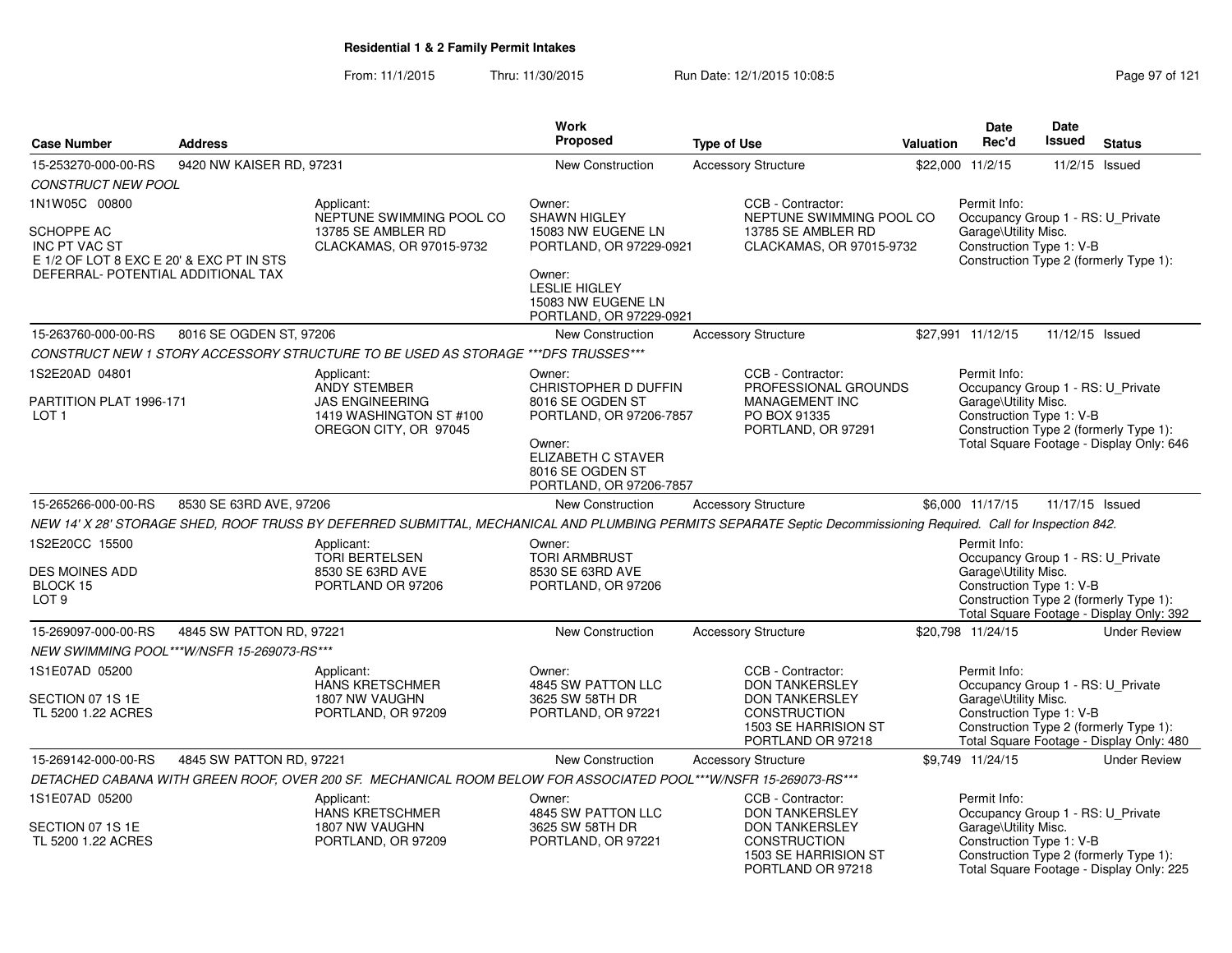From: 11/1/2015Thru: 11/30/2015 Run Date: 12/1/2015 10:08:5<br>
Rage 98 of 121

| <b>Case Number</b>                                                 | <b>Address</b>                            |                                                                                                                                                                 | Work<br><b>Proposed</b>                                                                                                                                           | <b>Type of Use</b>                                                                                                                                                                                                                                                                            | Valuation | Date<br>Rec'd                                                                                                                                   | Date<br>Issued  | <b>Status</b>                                                                                                                      |
|--------------------------------------------------------------------|-------------------------------------------|-----------------------------------------------------------------------------------------------------------------------------------------------------------------|-------------------------------------------------------------------------------------------------------------------------------------------------------------------|-----------------------------------------------------------------------------------------------------------------------------------------------------------------------------------------------------------------------------------------------------------------------------------------------|-----------|-------------------------------------------------------------------------------------------------------------------------------------------------|-----------------|------------------------------------------------------------------------------------------------------------------------------------|
| 15-270748-000-00-RS                                                | 6534 SE 36TH AVE, 97202                   |                                                                                                                                                                 | <b>New Construction</b>                                                                                                                                           | <b>Accessory Structure</b>                                                                                                                                                                                                                                                                    |           | \$30,000 11/30/15                                                                                                                               | 11/30/15 Issued |                                                                                                                                    |
|                                                                    | NEW CONSTRUCTION OF 15'x30' INGROUND POOL |                                                                                                                                                                 |                                                                                                                                                                   |                                                                                                                                                                                                                                                                                               |           |                                                                                                                                                 |                 |                                                                                                                                    |
| IS1E24AB 01200<br><b>EASTMORELAND</b><br>BLOCK 80<br>LOT 7 TL 1200 |                                           | Applicant:<br>VICTORY CONSTRUCTION LLC<br>PO BOX 346<br>WILSONVILLE, OR 97070                                                                                   | Owner:<br><b>SARAH CH CRASS</b><br>6534 SE 36TH AVE<br>PORTLAND, OR 97202-8226<br>Owner:<br><b>TIMOTHY A CRASS</b><br>6534 SE 36TH AVE<br>PORTLAND, OR 97202-8226 | CCB - Contractor:<br>VICTORY CONSTRUCTION LLC<br>PO BOX 346<br>WILSONVILLE, OR 97070                                                                                                                                                                                                          |           | Permit Info:<br>Occupancy Group 1 - RS: U_Decks,<br>Patios, Porches, Carports<br>Construction Type 1: V-B                                       |                 | Construction Type 2 (formerly Type 1):<br>Total Square Footage - Display Only: 450                                                 |
| 15-251208-000-00-RS                                                | 3422 NE FLANDERS ST, 97232                |                                                                                                                                                                 | <b>New Construction</b>                                                                                                                                           | Decks, Fences, Retaining Walls                                                                                                                                                                                                                                                                |           | \$35,000 11/4/15                                                                                                                                |                 | 11/4/15 Under Inspection                                                                                                           |
|                                                                    |                                           | 2 NEW RETAINING WALLS ALONG NORTH AND WEST PROPERTY LINES                                                                                                       |                                                                                                                                                                   |                                                                                                                                                                                                                                                                                               |           |                                                                                                                                                 |                 |                                                                                                                                    |
| 1N1E36DB 07700<br>LAURELHURST<br><b>BLOCK 77</b><br>LOT 1&2        |                                           | Applicant:<br><b>BRIAN BAINNSON</b><br>QUATREFOIL<br>404 SE 80TH AVENUE<br>PORTLAND OR 97213                                                                    | Owner:<br><b>KARIN S WANDTKE</b><br>3422 NE FLANDERS ST<br>PORTLAND, OR 97232<br>Owner:<br><b>RICHARD C SMITH</b><br>3422 NE FLANDERS ST<br>PORTLAND, OR 97232    | CCB - Contractor:<br>DLN CONSTRUCTION CO<br>21370 SW LANGER FARMS PKWY<br>STE 142 #177<br>SHERWOOD, OR 97140                                                                                                                                                                                  |           | Permit Info:<br>Occupancy Group 1 - RS: U_Private<br>Garage\Utility Misc.<br>Construction Type 1: V-B<br>Construction Type 2 (formerly Type 1): |                 |                                                                                                                                    |
| 09-158388-REV-01-RS                                                | 126 SW GROVER ST, 97201                   |                                                                                                                                                                 | <b>New Construction</b>                                                                                                                                           | Duplex                                                                                                                                                                                                                                                                                        |           | \$48,815 11/13/15                                                                                                                               |                 | <b>Under Review</b>                                                                                                                |
|                                                                    |                                           | VALUE ADDED REVISION TO MOVE MAIN INTERIOR STAIRS NORTH 20" AND ADD NEW STAIRS TO BASEMENT UNDER THESE STAIRS. CONVERT BASEMENT TO LIVING ADD 2 BATHROOMS. ELIM |                                                                                                                                                                   |                                                                                                                                                                                                                                                                                               |           |                                                                                                                                                 |                 |                                                                                                                                    |
| IS1E10BC 04300                                                     |                                           | Applicant:<br>MIKE COYLE<br><b>FASTER PERMITS</b><br>14334 NW EAGLERIDGE LANE<br>PORTLAND, OR 97229                                                             | Owner:<br><b>GIBBS STREET PROJECT LLC</b><br>6140 SW MACADAM AVE<br>PORTLAND, OR 97239                                                                            | CCB - Contractor:<br>FIVE STAR PLUMBERS INC<br>PO BX 555<br><b>BANKS OR 97106</b><br>CCB - Contractor:<br><b>GRAND &amp; BENEDICTS</b><br>CONSTRUCTION INC<br>6140 SW MACADAM AVE<br>PORTLAND, OR 97239<br>CCB - Contractor:<br>PRO TECH POWER CORP<br>16470 ROBB MILL RD<br>DALLAS, OR 97338 |           | Permit Info:<br>Construction Type 1: V-B                                                                                                        |                 | Occupancy Group 1 - RS: R-3_Remodel<br>Construction Type 2 (formerly Type 1):<br>Total Square Footage - Display Only: 1300         |
| 15-259369-000-00-RS                                                | 4824 N MISSOURI AVE, 97217                |                                                                                                                                                                 | <b>New Construction</b>                                                                                                                                           | Duplex                                                                                                                                                                                                                                                                                        |           | \$428,626 11/3/15                                                                                                                               |                 | <b>Under Review</b>                                                                                                                |
|                                                                    |                                           | NEW DUPLEX/2-STORY/ATTACHED GARAGE/FLAT LOT/COMPLEX***DFS ROOF TRUSSES***                                                                                       |                                                                                                                                                                   |                                                                                                                                                                                                                                                                                               |           |                                                                                                                                                 |                 |                                                                                                                                    |
| 1N1E22BC 01600                                                     |                                           | Applicant:<br><b>ART DUHON</b><br>DUHON CONSULTING AND<br><b>DESIGN INC</b><br>155 NW 338TH AVE<br>HILLSBORO, OR 97124                                          | Owner:<br>4826 N MISSOURI LLC<br>4636 SW KELLY AVE<br>PORTLAND, OR 97239                                                                                          | CCB - Contractor:<br>JTM CUSTOM HOMES LLC<br>PO BOX 7100<br>BEAVERTON, OR 97007                                                                                                                                                                                                               |           | Permit Info:<br>One and Two Family<br>Construction Type 1: V-B<br>Number of New Dwelling Units: 2                                               |                 | Occupancy Group 1 - RS: R-3_Residential<br>Construction Type 2 (formerly Type 1): V-B<br>Total Square Footage - Display Only: 4088 |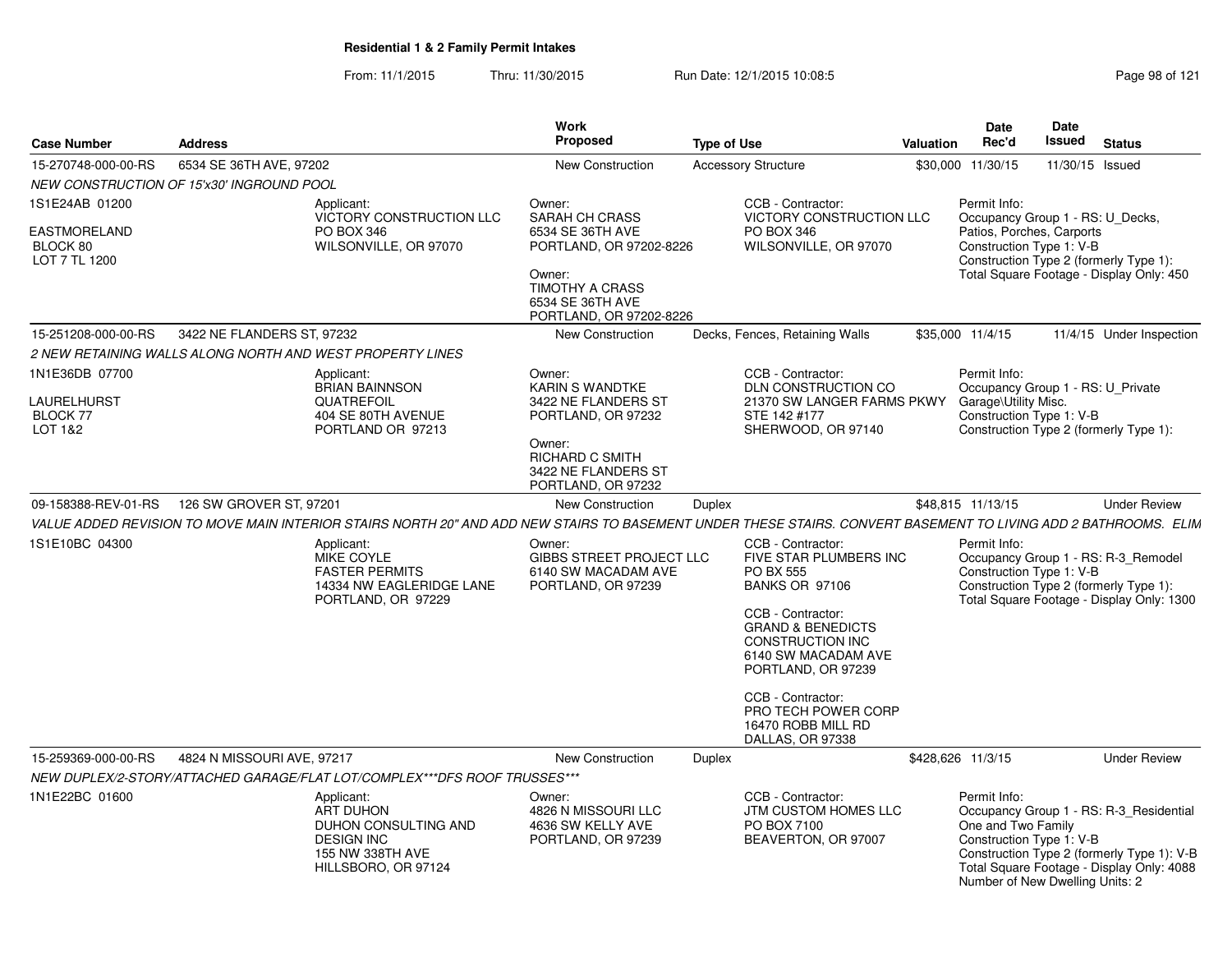From: 11/1/2015Thru: 11/30/2015 Run Date: 12/1/2015 10:08:5<br>
Page 99 of 121

| <b>Case Number</b>                                                                   | <b>Address</b>              |                                                                                                                                                  | <b>Work</b><br>Proposed                                                                                                                                                  | <b>Type of Use</b> |                                                                                                                                 | <b>Valuation</b> | <b>Date</b><br>Rec'd                                                                              | Date<br><b>Issued</b> | <b>Status</b>                                                                                                                      |
|--------------------------------------------------------------------------------------|-----------------------------|--------------------------------------------------------------------------------------------------------------------------------------------------|--------------------------------------------------------------------------------------------------------------------------------------------------------------------------|--------------------|---------------------------------------------------------------------------------------------------------------------------------|------------------|---------------------------------------------------------------------------------------------------|-----------------------|------------------------------------------------------------------------------------------------------------------------------------|
| 15-260533-000-00-RS                                                                  | 4522 SE 41ST AVE, 97202     |                                                                                                                                                  | <b>New Construction</b>                                                                                                                                                  | <b>Duplex</b>      |                                                                                                                                 |                  | \$656,300 11/4/15                                                                                 |                       | <b>Under Review</b>                                                                                                                |
|                                                                                      |                             | NEW DUPLEX/3-STORY/ATTACHED GARAGE / CARPORT/FLAT LOT/COMPLEX                                                                                    |                                                                                                                                                                          |                    |                                                                                                                                 |                  |                                                                                                   |                       |                                                                                                                                    |
| 1S2E18BB 07700                                                                       |                             | Applicant:<br>Peter Kusyk<br>Firenze Development<br>7110 SW Old Wilsonville Rd<br>Willsonville OR 97070                                          | Owner:<br>FIRENZE DEVELOPMENT INC<br>7110 SW OLD WILSONVILLE RD<br>WILSONVILLE, OR 97070                                                                                 |                    | CCB - Contractor:<br>PETER A KUSYK<br>FIRENZE DEVELOPMENT INC<br>7110 SW OLD WILSONVILLE<br><b>ROAD</b><br>WILSONVILLE OR 97070 |                  | Permit Info:<br>One and Two Family<br>Construction Type 1: V-B<br>Number of New Dwelling Units: 2 |                       | Occupancy Group 1 - RS: R-3_Residential<br>Construction Type 2 (formerly Type 1): V-B<br>Total Square Footage - Display Only: 6432 |
| 15-260685-000-00-RS                                                                  | 1994 SE TACOMA ST, 97202    |                                                                                                                                                  | New Construction                                                                                                                                                         | <b>Duplex</b>      |                                                                                                                                 |                  | \$307,187 11/4/15                                                                                 |                       | Admin Hold                                                                                                                         |
|                                                                                      |                             | NEW DUPLEX ON LOT WITH EXISTING SINGLE FAMILY RESIDENCE/3 STORY/ATTACHED CARPORTS/FLAT LOT/COMPLEX                                               |                                                                                                                                                                          |                    |                                                                                                                                 |                  |                                                                                                   |                       |                                                                                                                                    |
| 1S1E23DD 13000                                                                       |                             | Applicant:<br>LIBBY HOLAH<br>HOLAH DESIGN & ARCHITECTURE 2415 SE IVON ST<br>710 NE 21ST, STE 202<br>PORTLAND OR 97232                            | Owner:<br><b>JESSIE FAN</b><br>PORTLAND, OR 97202-1287<br>Owner:<br><b>JAMES MAST</b><br>2415 SE IVON ST<br>PORTLAND, OR 97202-1287                                      |                    | Primary Contractor:<br>TO BID                                                                                                   |                  | Permit Info:<br>One and Two Family<br>Construction Type 1: V-B<br>Number of New Dwelling Units: 2 |                       | Occupancy Group 1 - RS: R-3_Residential<br>Construction Type 2 (formerly Type 1): V-B<br>Total Square Footage - Display Only: 3050 |
| 15-267763-000-00-RS                                                                  | 6825 N GREENWICH AVE, 97217 |                                                                                                                                                  | New Construction                                                                                                                                                         | <b>Duplex</b>      |                                                                                                                                 |                  | \$605,417 11/25/15                                                                                |                       | <b>Under Review</b>                                                                                                                |
|                                                                                      |                             | NEW DUPLEX/3-STORY/ATTACHED GARAGE/FLAT LOT/COMPLEX***LOT 10***                                                                                  |                                                                                                                                                                          |                    |                                                                                                                                 |                  |                                                                                                   |                       |                                                                                                                                    |
| 1N1E16AD 02800<br><b>WILBURTON</b><br>BLOCK <sub>9</sub><br>LOT 10&11 TL 2800        |                             | Applicant:<br><b>MARIAM MOLLAGHAFFARI</b><br><b>FIELDWORK DESIGN &amp;</b><br><b>ARCHITECTURE</b><br>601 SE HAWTHORNE BLVD<br>PORTLAND, OR 97214 | Owner:<br>6825 N GREENWICH AVE LLC<br>1235 N DUTTON AVE #E<br>SANTA ROSA, CA 95401-4666                                                                                  |                    | Primary Contractor:<br>TO BID                                                                                                   |                  | Permit Info:<br>One and Two Family<br>Construction Type 1: V-B<br>Number of New Dwelling Units: 2 |                       | Occupancy Group 1 - RS: R-3_Residential<br>Construction Type 2 (formerly Type 1): V-B<br>Total Square Footage - Display Only: 5698 |
| 15-268426-000-00-RS                                                                  | 935 N WEBSTER ST, 97217     |                                                                                                                                                  | New Construction                                                                                                                                                         | <b>Duplex</b>      |                                                                                                                                 |                  | \$400,342 11/23/15                                                                                |                       | <b>Under Review</b>                                                                                                                |
| 1N1E22BA 12300                                                                       |                             | NEW DUPLEX/2 STORY W/BASEMENT/2 CAR GARAGE/FLAT LOT/COMPLEX                                                                                      | Owner:                                                                                                                                                                   |                    | CCB - Contractor:                                                                                                               |                  | Permit Info:                                                                                      |                       |                                                                                                                                    |
| <b>M PATTONS &amp; SUB</b><br>SUB W 1/2 TRACT L<br><b>BLOCK1</b><br>LOT <sub>1</sub> |                             |                                                                                                                                                  | MIKE COYLE<br><b>FASTER PERMITS</b><br>14334 NW EAGLERIDGE LANE<br>PORTLAND, OR 97229<br>Owner:<br><b>CREO PROPERTIES LLC</b><br>PO BOX 20926<br>PORTLAND, OR 97294-0926 |                    | <b>DREAM MAKERS GUTTERS &amp;</b><br>CONSTRUCTION LLC<br>3610 N ALBINA AVE<br>PORTLAND, OR 97227                                |                  | One and Two Family<br>Construction Type 1: V-B<br>Number of New Dwelling Units: 2                 |                       | Occupancy Group 1 - RS: R-3_Residential<br>Construction Type 2 (formerly Type 1): V-B<br>Total Square Footage - Display Only: 3800 |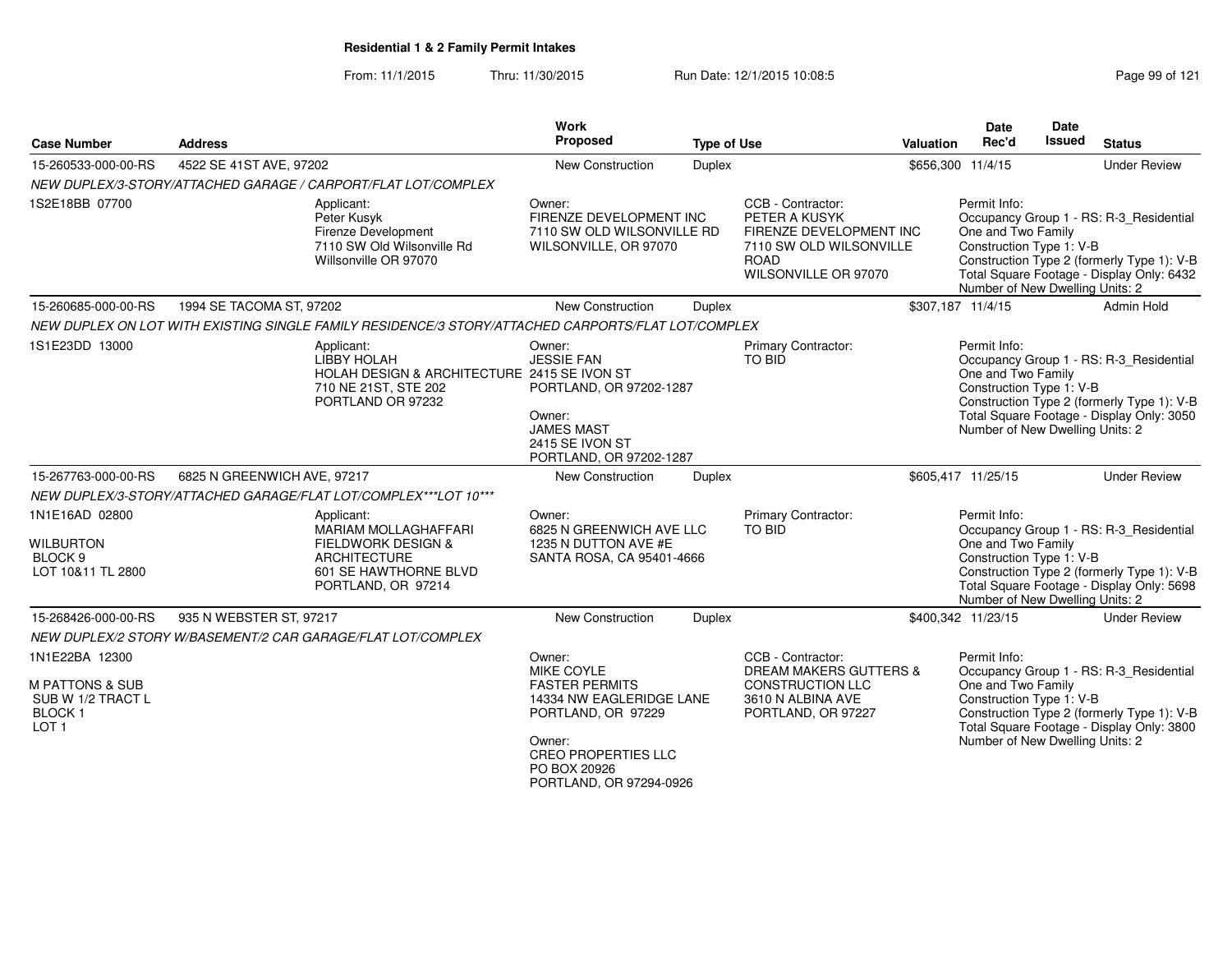From: 11/1/2015Thru: 11/30/2015 Run Date: 12/1/2015 10:08:5<br>
Rage 100 of 121

| <b>Case Number</b>                                                          | <b>Address</b>                                                                                                                                                | Work<br>Proposed                                                                                                                                                              | <b>Type of Use</b>                                                                                                                | Valuation | Date<br>Rec'd                                                    | Date<br>Issued | <b>Status</b>                                                                                                               |
|-----------------------------------------------------------------------------|---------------------------------------------------------------------------------------------------------------------------------------------------------------|-------------------------------------------------------------------------------------------------------------------------------------------------------------------------------|-----------------------------------------------------------------------------------------------------------------------------------|-----------|------------------------------------------------------------------|----------------|-----------------------------------------------------------------------------------------------------------------------------|
| 14-227388-REV-02-RS                                                         | 1125 SE CLATSOP ST - Unit A                                                                                                                                   | <b>New Construction</b>                                                                                                                                                       | Garage/Carport                                                                                                                    |           | \$11/13/15                                                       |                | 11/13/15 Issued                                                                                                             |
|                                                                             | REVISION TO UPDATED TRUSS PACKAGE, CHANGE OF MANUFACTURER FROM ORIGINAL APPROVED TRUSSES. ADDED LOCATION OF WATER HEATER + WALL MOUNTED GAS HEATER TO PLAI    |                                                                                                                                                                               |                                                                                                                                   |           |                                                                  |                |                                                                                                                             |
| 1S1E26BA 11000<br><b>SELLWOOD</b><br>BLOCK 45<br>LOT <sub>9</sub>           | Applicant:                                                                                                                                                    | Owner:<br>AARON W MCGRATH<br>1125 SE CLATSOP ST<br>PORTLAND, OR 97202-7021<br>Owner:<br>PETRA D ST JOHN<br>1125 SE CLATSOP ST<br>PORTLAND, OR 97202-7021                      |                                                                                                                                   |           | Permit Info:<br>Garage\Utility Misc.<br>Construction Type 1: V-B |                | Occupancy Group 1 - RS: U Private<br>Construction Type 2 (formerly Type 1):<br>Total Square Footage - Display Only: 889     |
| 15-179923-REV-02-RS                                                         | 4060 SE MALL ST. 97202                                                                                                                                        | <b>New Construction</b>                                                                                                                                                       | Garage/Carport                                                                                                                    |           | \$11/17/15                                                       |                | 11/17/15 Issued                                                                                                             |
| <i>REVISE TRUSS MANUFACTURER</i>                                            |                                                                                                                                                               |                                                                                                                                                                               |                                                                                                                                   |           |                                                                  |                |                                                                                                                             |
| 1S2E07CC 13200<br>MAPLEWOOD ADD<br><b>BLOCK 4</b><br>E 5' OF LOT 7<br>LOT 8 | Applicant:<br><b>NATHAN ARNOLD</b><br><b>FASTER PERMITS</b><br>14334 NW EAGLERIDGE LANE<br>PORTLAND, OR 97229                                                 | Owner:<br><b>WILDE PROPERTIES INC</b><br>9415 SE STARK ST #201<br>PORTLAND, OR 97216-2165                                                                                     | CCB - Contractor:<br>WILDE PROPERTIES INC<br>3735 SE CLAY STE 204<br>PORTLAND, OR 97214                                           |           | Permit Info:<br>Garage\Utility Misc.<br>Construction Type 1: V-B |                | Occupancy Group 1 - RS: U Private<br>Construction Type 2 (formerly Type 1):<br>Total Square Footage - Display Only: 460     |
| 15-192998-REV-01-RS                                                         | 2224 SE 32ND PL, 97214                                                                                                                                        | <b>New Construction</b>                                                                                                                                                       | Garage/Carport                                                                                                                    |           | \$750 11/4/15                                                    |                | 11/4/15 Final                                                                                                               |
|                                                                             | REVISION TO INCREASE THE SIZE OF THE GARAGE FROM 12x20 TO 18x20                                                                                               |                                                                                                                                                                               |                                                                                                                                   |           |                                                                  |                |                                                                                                                             |
| 1S1E01CD 19100<br>CHESTNUT HILL<br><b>BLOCK 4</b><br>LOT <sub>3</sub>       | Applicant:<br><b>MAJID HABIBI</b><br>PORTLAND DEVELOPMENT<br>GROUP, LLC<br>11124 NE HALSEY ST. PMB 643<br>PORTLAND OR 97220                                   | Owner:<br>PORTLAND DEVELOPMENT<br><b>GROUP INVESTMENTS LLC</b><br>2224 SE 32ND PL<br>PORTLAND, OR 97214                                                                       | CCB - Contractor:<br><b>GENE</b><br>PORTLAND DEVELOPMENT<br><b>GROUP LLC</b><br>11124 NE HALSEY ST. PMB 643<br>PORTLAND, OR 97220 |           | Permit Info:<br>Garage\Utility Misc.<br>Construction Type 1: V-B |                | Occupancy Group 1 - RS: U_Private<br>Construction Type 2 (formerly Type 1):<br>Total Square Footage - Display Only: 240     |
| 15-196635-REV-01-RS                                                         | 2806 NW FAIRFAX TER, 97210                                                                                                                                    | <b>New Construction</b>                                                                                                                                                       | Garage/Carport                                                                                                                    |           | \$43,258 11/9/15                                                 |                | 11/9/15 Issued                                                                                                              |
|                                                                             | VALUE ADDED REVISION TO ADD SECOND STORY STUDIO SPACE TO DETACHED GARAGE, NOT AN ADU. SECOND SINK FORM ATTACHED. ELECTRICAL, MECHANICAL, AND PLUMBING PERMITS |                                                                                                                                                                               |                                                                                                                                   |           |                                                                  |                |                                                                                                                             |
| 1N1E32AB 12400<br>WESTOVER TERR<br>BLOCK 10<br>LOT 15&17                    | Applicant:<br><b>CAMERON DUTZ</b><br><b>CAMERON DUTZ ARCHITECT</b><br>12365 SW MARION ST.<br><b>TIGARD OR 97223</b>                                           | Owner:<br>THEODORUS J A VAN HAMEREN<br>2806 NW FAIRFAX TER<br>PORTLAND, OR 97210-2806<br>Owner:<br>JOHANNA C V H DE KEIJZER<br>2806 NW FAIRFAX TER<br>PORTLAND, OR 97210-2806 | CCB - Contractor:<br>RANDY CHANDLER<br>RANDALL RAY CHANDLER<br>3523 NE MULTNOMAH<br>PORTLAND OR 97232                             |           | Permit Info:<br>Garage\Utility Misc.<br>Construction Type 1: V-B |                | Occupancy Group 1 - RS: U_Private<br>Construction Type 2 (formerly Type 1): V-B<br>Total Square Footage - Display Only: 624 |
| 15-253283-000-00-RS                                                         | 30 NE 41ST AVE, 97232                                                                                                                                         | <b>New Construction</b>                                                                                                                                                       | Garage/Carport                                                                                                                    |           | \$12,912 11/3/15                                                 |                | 11/3/15 Under Inspection                                                                                                    |
|                                                                             | CONSTRUCT NEW 1 STORY DETACHED GARAGE                                                                                                                         |                                                                                                                                                                               |                                                                                                                                   |           |                                                                  |                |                                                                                                                             |
| 1N2E31CB 12400<br>LAURELHURST<br>BLOCK 106<br>LOT <sub>5</sub>              | Applicant:<br>CONTOUR CONTRACTING<br><b>SERVICES LLC</b><br>4211 NE COUCH ST<br>PORTLAND, OR 97213                                                            | Owner:<br>PROPERTY OWNER                                                                                                                                                      | CCB - Contractor:<br>CONTOUR CONTRACTING<br><b>SERVICES LLC</b><br>4211 NE COUCH ST<br>PORTLAND, OR 97213                         |           | Permit Info:<br>Garage\Utility Misc.<br>Construction Type 1: V-B |                | Occupancy Group 1 - RS: U_Private<br>Construction Type 2 (formerly Type 1):<br>Total Square Footage - Display Only: 298     |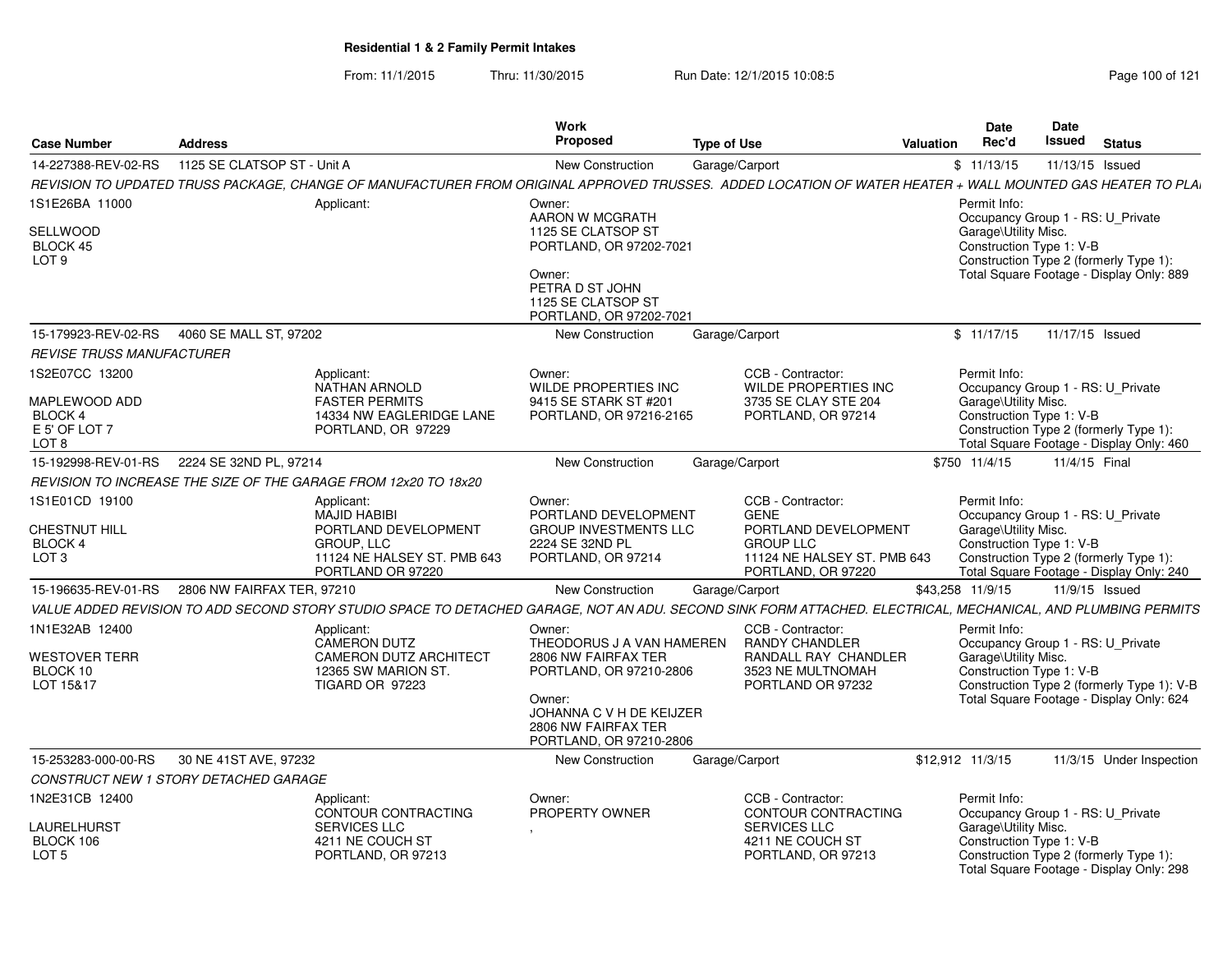From: 11/1/2015Thru: 11/30/2015 Run Date: 12/1/2015 10:08:5<br>
Page 101 of 121

|                                                                                                                                                                   |                                |                                                                                                                                                             | <b>Work</b><br><b>Proposed</b>                                                                                                                                                 |                    |                                                                                                                                   |           | Date                                                                                                  | <b>Date</b><br><b>Issued</b> |                                                                                    |
|-------------------------------------------------------------------------------------------------------------------------------------------------------------------|--------------------------------|-------------------------------------------------------------------------------------------------------------------------------------------------------------|--------------------------------------------------------------------------------------------------------------------------------------------------------------------------------|--------------------|-----------------------------------------------------------------------------------------------------------------------------------|-----------|-------------------------------------------------------------------------------------------------------|------------------------------|------------------------------------------------------------------------------------|
| <b>Case Number</b>                                                                                                                                                | <b>Address</b>                 |                                                                                                                                                             |                                                                                                                                                                                | <b>Type of Use</b> |                                                                                                                                   | Valuation | Rec'd                                                                                                 |                              | <b>Status</b>                                                                      |
| 15-261877-000-00-RS                                                                                                                                               | 3942 NE 76TH AVE, 97213        |                                                                                                                                                             | New Construction                                                                                                                                                               |                    | Garage/Carport                                                                                                                    |           | \$10,399 11/6/15                                                                                      |                              | <b>Under Review</b>                                                                |
|                                                                                                                                                                   |                                | NEW DETACHED GARAGE***W/NSFR 15-261869-RS***DFS ROOF TRUSSES                                                                                                |                                                                                                                                                                                |                    |                                                                                                                                   |           |                                                                                                       |                              |                                                                                    |
| 1N2E20DC 01000<br><b>MONTCLAIR</b><br>BLOCK 19<br>LOT 26&27                                                                                                       |                                | Applicant:<br><b>GENE HUBBELL</b><br>PORTLAND DEVELOPMENT GRP<br><b>LLC</b><br>11124 NE HALSEY ST #643<br>PORTLAND OR 97220                                 | Owner:<br><b>GENE</b><br>PORTLAND DEVELOPMENT<br><b>GROUP LLC</b><br>11124 NE HALSEY ST. PMB 643<br>PORTLAND, OR 97220                                                         |                    | CCB - Contractor:<br><b>GENE</b><br>PORTLAND DEVELOPMENT<br><b>GROUP LLC</b><br>11124 NE HALSEY ST. PMB 643<br>PORTLAND, OR 97220 |           | Permit Info:<br>Occupancy Group 1 - RS: U_Private<br>Garage\Utility Misc.<br>Construction Type 1: V-B |                              | Construction Type 2 (formerly Type 1):<br>Total Square Footage - Display Only: 240 |
| 15-262790-000-00-RS                                                                                                                                               | 6235 SW HUBER ST, 97219        |                                                                                                                                                             | <b>New Construction</b>                                                                                                                                                        |                    | Garage/Carport                                                                                                                    |           | \$38,217 11/20/15                                                                                     |                              | 11/20/15 Under Inspection                                                          |
|                                                                                                                                                                   |                                | CONSTRUCT NEW DETACHED 2 STORY GARAGE; SECOND FLOOR TO INCLUDE STORAGE ROOM. MECH, ELEC, PLUMBING SEPARATE. ***NO HABITABLE SPACE***                        |                                                                                                                                                                                |                    |                                                                                                                                   |           |                                                                                                       |                              |                                                                                    |
| 1S1E30CB 10000<br>Applicant:<br><b>JURAJ SUJA</b><br>6235 SW HUBER ST<br><b>TUALATIN SLOPES</b><br><b>BLOCK 5</b><br>PORTLAND, OR 97219-5725<br>LOT <sub>13</sub> |                                | Owner:<br><b>JURAJ SUJA</b><br>6235 SW HUBER ST<br>PORTLAND, OR 97219-5725<br>Owner:<br><b>KATARINA SUJA</b><br>6235 SW HUBER ST<br>PORTLAND, OR 97219-5725 |                                                                                                                                                                                |                    | Permit Info:<br>Occupancy Group 1 - RS: U_Private<br>Garage\Utility Misc.<br>Construction Type 1: V-B                             |           | Construction Type 2 (formerly Type 1):<br>Total Square Footage - Display Only: 882                    |                              |                                                                                    |
| 15-262973-000-00-RS                                                                                                                                               | 5117 SE CORA ST, 97206         |                                                                                                                                                             | New Construction                                                                                                                                                               |                    | Garage/Carport                                                                                                                    |           | \$8.969 11/23/15                                                                                      |                              | <b>Under Review</b>                                                                |
|                                                                                                                                                                   |                                | NEW DETACHED GARAGE/ ONE STORY/ FLAT LOT/ COMPLEX *** W/ 15-262960-RS ***                                                                                   |                                                                                                                                                                                |                    |                                                                                                                                   |           |                                                                                                       |                              |                                                                                    |
| 1S2E07DC 16400<br><b>IVANHOE</b><br>BLOCK <sub>2</sub><br>LOT <sub>16</sub>                                                                                       |                                | Applicant:<br><b>NATHAN ARNOLD</b><br><b>FASTER PERMITS</b><br>14334 NW EAGLERIDGE LANE<br>PORTLAND, OR 97229                                               | Owner:<br>STRUCTURE REDEVELOPMENT<br><b>LLC</b><br>PO BOX 3026<br>CLACKAMAS, OR 97015-3026                                                                                     |                    | CCB - Contractor:<br>STRUCTURE REDEVELOPMENT<br><b>LLC</b><br>PO BOX 3026<br>CLACKAMAS, OR 97015                                  |           | Permit Info:<br>Occupancy Group 1 - RS: U_Private<br>Garage\Utility Misc.<br>Construction Type 1: V-B |                              | Construction Type 2 (formerly Type 1):<br>Total Square Footage - Display Only: 207 |
| 15-263210-000-00-RS                                                                                                                                               | 1990 SW MILL STREET TER, 97201 |                                                                                                                                                             | New Construction                                                                                                                                                               |                    | Garage/Carport                                                                                                                    |           | \$125,000 11/10/15                                                                                    |                              | <b>Under Review</b>                                                                |
|                                                                                                                                                                   |                                | NEW DETACHED 24 X 24 GARAGE WITH OFFICE SPACE ABOVE. NEW PATIO AND CONCRETE STAIRS                                                                          |                                                                                                                                                                                |                    |                                                                                                                                   |           |                                                                                                       |                              |                                                                                    |
| 1S1E04BA 12100<br>MARKET ST ADD<br>BLOCK <sub>2</sub><br>N 1/2 OF LOT 7<br>S 40' OF LOT 8                                                                         |                                | Applicant:<br><b>Tom Corvi</b><br>Right Angle Construction, Inc.<br>P.O. Box 587<br>OREGON CITY OR 97045<br>20126 S. Impala Lane<br>20126 S. Impala Lane    | Owner:<br><b>PAUL SILVER</b><br>1990 SW MILL STREET TER<br>PORTLAND, OR 97201-2434<br>Owner:<br><b>JANET A KLAPSTEIN</b><br>1990 SW MILL STREET TER<br>PORTLAND, OR 97201-2434 |                    | CCB - Contractor:<br>RIGHT ANGLE CONSTRUCTION IN Construction Type 1: V-B<br>20126 S IMPALA LN<br>OREGON CITY, OR 97045           |           | Permit Info:                                                                                          |                              | Construction Type 2 (formerly Type 1):                                             |
| 15-263810-000-00-RS                                                                                                                                               | 1525 SW DOLPH ST, 97219        |                                                                                                                                                             | <b>New Construction</b>                                                                                                                                                        |                    | Garage/Carport                                                                                                                    |           | \$11,439 11/12/15                                                                                     |                              | <b>Under Review</b>                                                                |
| <i>DETACHED GARAGE W/15263797-RS</i>                                                                                                                              |                                |                                                                                                                                                             |                                                                                                                                                                                |                    |                                                                                                                                   |           |                                                                                                       |                              |                                                                                    |
| 1S1E21CD 10400                                                                                                                                                    |                                | Applicant:<br><b>DIANA CATRON</b><br><b>EVERETT CUSTOM HOMES</b><br>735 SW 158TH AVE, SUITE 180<br>BEAVERTON OR 97006                                       | Owner:<br>MICHAEL A BUISMAN<br>1527 SW DOLPH ST<br>PORTLAND, OR 97219<br>Owner:<br>PAMELA K BUISMAN<br>1527 SW DOLPH ST<br>PORTLAND, OR 97219                                  |                    | CCB - Contractor:<br><b>VIC REMMERS</b><br>EVERETT CUSTOM HOMES INC<br>735 SW 158TH AVE STE 180<br>BEAVERTON OR 97006             |           | Permit Info:<br>Occupancy Group 1 - RS: U Private<br>Garage\Utility Misc.<br>Construction Type 1: V-B |                              | Construction Type 2 (formerly Type 1):<br>Total Square Footage - Display Only: 264 |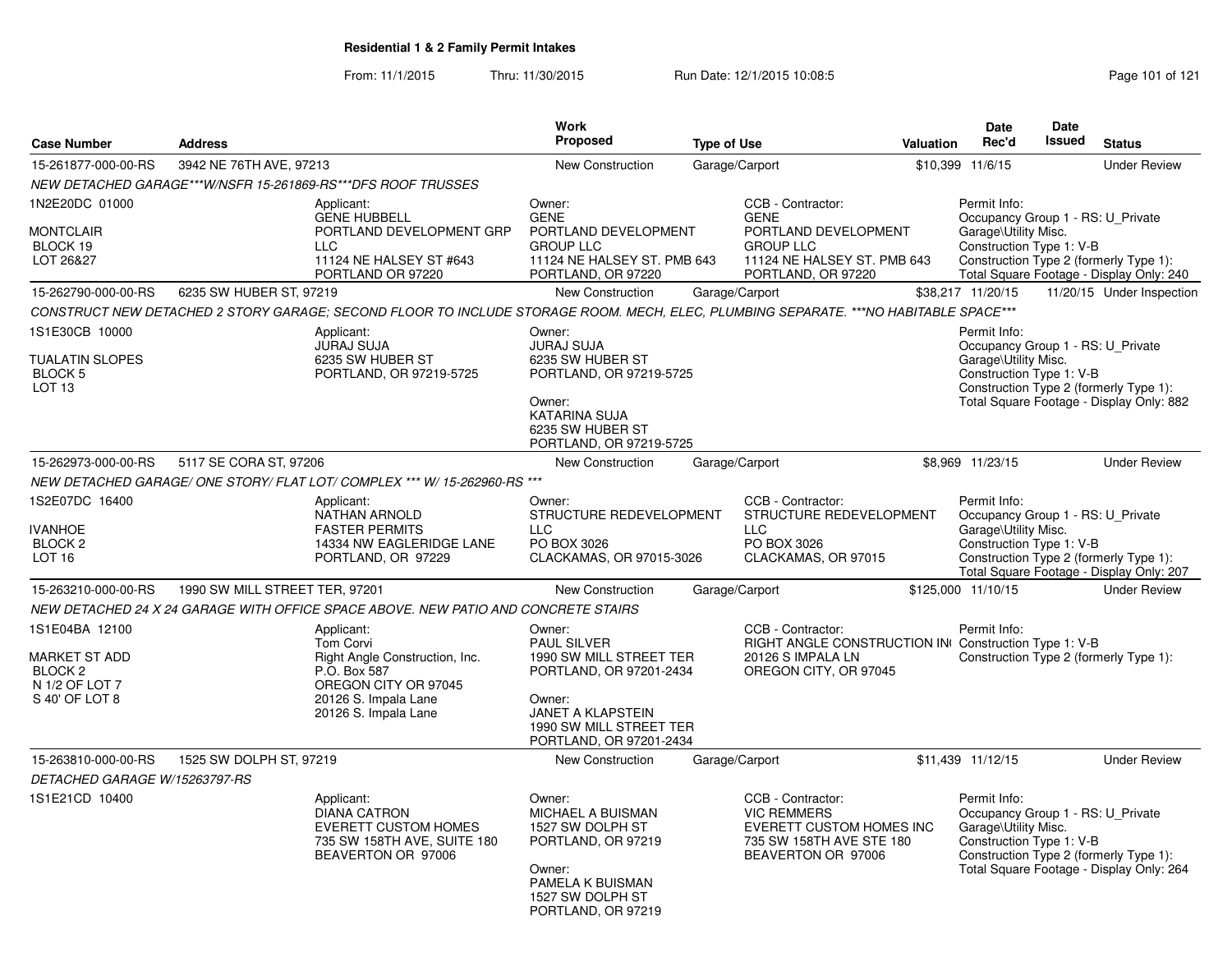From: 11/1/2015Thru: 11/30/2015 Run Date: 12/1/2015 10:08:5<br>
Page 102 of 121

|                                                                         |                                                                                                                                                   | Work                                                                                                                                          |                                                                                                                              |                                                      | <b>Date</b>                                                      | Date          |                                                                                                                         |
|-------------------------------------------------------------------------|---------------------------------------------------------------------------------------------------------------------------------------------------|-----------------------------------------------------------------------------------------------------------------------------------------------|------------------------------------------------------------------------------------------------------------------------------|------------------------------------------------------|------------------------------------------------------------------|---------------|-------------------------------------------------------------------------------------------------------------------------|
| <b>Case Number</b>                                                      | <b>Address</b>                                                                                                                                    | <b>Proposed</b>                                                                                                                               | <b>Type of Use</b>                                                                                                           | Valuation                                            | Rec'd                                                            | <b>Issued</b> | <b>Status</b>                                                                                                           |
| 15-265792-000-00-RS                                                     | 1519 SW DOLPH ST, 97219                                                                                                                           | New Construction                                                                                                                              | Garage/Carport                                                                                                               | \$11,439 11/17/15                                    |                                                                  |               | <b>Under Review</b>                                                                                                     |
|                                                                         | NEW DETACHED ONE STORY ONE CAR GARAGE***WITH NSFR 15-265785-RS***                                                                                 |                                                                                                                                               |                                                                                                                              |                                                      |                                                                  |               |                                                                                                                         |
| 1S1E21CD 10400                                                          | Applicant:<br><b>DIANA CATRON</b><br><b>EVERETT CUSTOM HOMES</b><br>735 SW 158TH AVE, SUITE 180<br>BEAVERTON OR 97006                             | Owner:<br>MICHAEL A BUISMAN<br>1527 SW DOLPH ST<br>PORTLAND, OR 97219<br>Owner:<br>PAMELA K BUISMAN<br>1527 SW DOLPH ST<br>PORTLAND, OR 97219 | CCB - Contractor:<br><b>VIC REMMERS</b><br><b>EVERETT CUSTOM HOMES INC</b><br>735 SW 158TH AVE STE 180<br>BEAVERTON OR 97006 |                                                      | Permit Info:<br>Garage\Utility Misc.<br>Construction Type 1: V-B |               | Occupancy Group 1 - RS: U_Private<br>Construction Type 2 (formerly Type 1):<br>Total Square Footage - Display Only: 264 |
| 15-266678-000-00-RS                                                     | 1201 NE HOLLAND ST, 97211                                                                                                                         | <b>New Construction</b>                                                                                                                       | Garage/Carport                                                                                                               | \$10,399 11/18/15                                    |                                                                  |               | <b>Under Review</b>                                                                                                     |
|                                                                         | NEW DETACHED GARAGE/SINGLE STORY/FLAT LOT/COMPLEX***W/15-266670-RS***                                                                             |                                                                                                                                               |                                                                                                                              |                                                      |                                                                  |               |                                                                                                                         |
| 1N1E14BA 04600<br><b>FARRELLS ADD</b><br>BLOCK 1<br><b>LOT 12</b>       | Applicant:<br><b>KEVIN PARTAIN</b><br><b>URBAN VISIONS</b><br>223 NE 56TH AVE<br>PORTLAND, OR 97213                                               | Owner:<br>PDX REDEVELOPMENT LLC<br>PO BOX 1100<br>WILSONVILLE, OR 97070                                                                       | CCB - Contractor:<br>PDX REDEVELOPMENT LLC<br>4800 SW MACADAM, SUITE 245<br>PORTLAND, OR 97239                               |                                                      | Permit Info:<br>Garage\Utility Misc.<br>Construction Type 1: V-B |               | Occupancy Group 1 - RS: U Private<br>Construction Type 2 (formerly Type 1):<br>Total Square Footage - Display Only: 240 |
| 15-269171-000-00-RS                                                     | 540 NE 79TH AVE, 97213                                                                                                                            | New Construction                                                                                                                              | Garage/Carport                                                                                                               | \$10,399 11/24/15                                    |                                                                  |               | 11/24/15 Issued                                                                                                         |
|                                                                         | CONSTRUCT NEW DETACHED 240SF ONE STORY ONE CAR GARAGE                                                                                             |                                                                                                                                               |                                                                                                                              |                                                      |                                                                  |               |                                                                                                                         |
| 1N2E32AD 13800<br><b>NORTH VILLA</b><br>BLOCK <sub>3</sub><br>LOT 30-32 | Applicant:<br><b>KEVIN PARTAIN</b><br><b>URBAN VISIONS</b><br>223 NE 56TH AVE<br>PORTLAND, OR 97213                                               | Owner:<br><b>JAMES HUNT</b><br>PO BOX 328<br>STEVENSON, WA 98648                                                                              | CCB - Contractor:<br><b>KRISTY RAASCH</b><br>RAASCH CONSTRUCTION LTD<br>3880 SE DEER CREEK WAY<br>GRESHAM, OR 97080          |                                                      | Permit Info:<br>Garage\Utility Misc.<br>Construction Type 1: V-B |               | Occupancy Group 1 - RS: U_Private<br>Construction Type 2 (formerly Type 1):<br>Total Square Footage - Display Only: 240 |
| 15-269541-000-00-RS                                                     | 540 NE 79TH AVE, 97213                                                                                                                            | <b>New Construction</b>                                                                                                                       | Garage/Carport                                                                                                               | \$10,399 11/24/15                                    |                                                                  |               | <b>Under Review</b>                                                                                                     |
|                                                                         | NEW DETACHED GARAGE/SINGLE STORY/FLAT LOT/COMPLEX***W/NSFR 15-269532-RS***                                                                        |                                                                                                                                               |                                                                                                                              |                                                      |                                                                  |               |                                                                                                                         |
| 1N2E32AD 13800<br><b>NORTH VILLA</b><br>BLOCK <sub>3</sub><br>LOT 30-32 | Applicant:<br><b>KEVIN PARTAIN</b><br><b>URBAN VISIONS</b><br>223 NE 56TH AVE<br>PORTLAND, OR 97213                                               | Owner:<br><b>JAMES HUNT</b><br>PO BOX 328<br>STEVENSON, WA 98648                                                                              | CCB - Contractor:<br><b>KRISTY RAASCH</b><br>RAASCH CONSTRUCTION LTD<br>3880 SE DEER CREEK WAY<br>GRESHAM, OR 97080          |                                                      | Permit Info:<br>Garage\Utility Misc.<br>Construction Type 1: V-B |               | Occupancy Group 1 - RS: U_Private<br>Construction Type 2 (formerly Type 1):<br>Total Square Footage - Display Only: 240 |
| 15-269923-000-00-RS                                                     | 12055 SW BREYMAN AVE                                                                                                                              | New Construction                                                                                                                              | Garage/Carport                                                                                                               | \$72,000 11/25/15                                    |                                                                  |               | <b>Under Review</b>                                                                                                     |
|                                                                         | 2/3 NEW DETACHED 763 SF TWO CAR GARAGE WITH STORAGE ATTIC. SEE SEPARATE PERMITS FOR HOUSE AND CARPORT REMODELS                                    |                                                                                                                                               |                                                                                                                              |                                                      |                                                                  |               |                                                                                                                         |
| 1S1E35CB 00100<br>ABERNETHY HTS<br>LOT 22&23 TL 100                     | Applicant:<br>Tom Corvi<br>Right Angle Construction, Inc.<br>P.O. Box 587<br>OREGON CITY OR 97045<br>20126 S. Impala Lane<br>20126 S. Impala Lane | Owner:<br>BREYMAN PROPERTIES LLC<br>12045 SW BREYMAN AVE<br>PORTLAND, OR 97219-8414                                                           | CCB - Contractor:<br>20126 S IMPALA LN<br>OREGON CITY, OR 97045                                                              | RIGHT ANGLE CONSTRUCTION IN Construction Type 1: V-B | Permit Info:                                                     |               | Construction Type 2 (formerly Type 1):                                                                                  |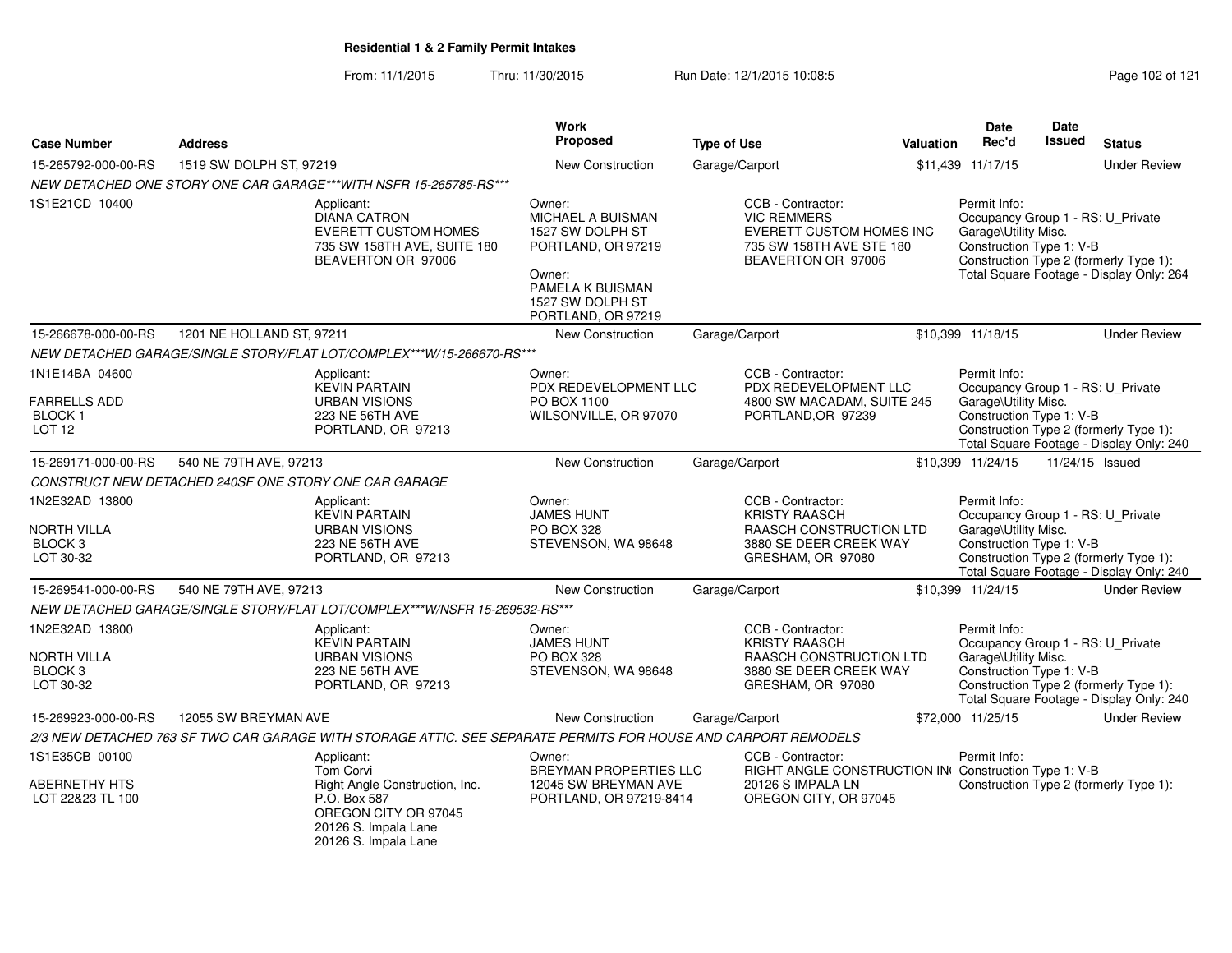From: 11/1/2015Thru: 11/30/2015 Run Date: 12/1/2015 10:08:5<br>
Rage 103 of 121

Total Square Footage - Display Only: 1

| <b>Case Number</b>                                                                      | <b>Address</b>             |                                                                                                            | <b>Work</b><br>Proposed                                                                                                                                                                                                             | <b>Type of Use</b> |                                                                                                                                                                                                   | Valuation                                                                                                                                                                                                                       | Date<br>Rec'd                                                                                                                                                                                            | Date<br><b>Issued</b> | <b>Status</b>                                                                                                                      |  |
|-----------------------------------------------------------------------------------------|----------------------------|------------------------------------------------------------------------------------------------------------|-------------------------------------------------------------------------------------------------------------------------------------------------------------------------------------------------------------------------------------|--------------------|---------------------------------------------------------------------------------------------------------------------------------------------------------------------------------------------------|---------------------------------------------------------------------------------------------------------------------------------------------------------------------------------------------------------------------------------|----------------------------------------------------------------------------------------------------------------------------------------------------------------------------------------------------------|-----------------------|------------------------------------------------------------------------------------------------------------------------------------|--|
| 14-128195-DFS-02-RS                                                                     | 6240 SW SHERIDAN ST, 97221 |                                                                                                            | <b>New Construction</b>                                                                                                                                                                                                             |                    | <b>Single Family Dwelling</b>                                                                                                                                                                     |                                                                                                                                                                                                                                 | \$5,000 11/9/15                                                                                                                                                                                          | 11/23/15 Issued       |                                                                                                                                    |  |
| <b>DFS-FIRE SPRINKLERS</b>                                                              |                            |                                                                                                            |                                                                                                                                                                                                                                     |                    |                                                                                                                                                                                                   |                                                                                                                                                                                                                                 |                                                                                                                                                                                                          |                       |                                                                                                                                    |  |
| 1S1E07BB 00106<br>CANYON CREEK NO 2<br>LOT 16&17&C TL 106                               |                            | Applicant:<br><b>MIKE COYLE</b><br><b>FASTER PERMITS</b><br>14334 NW EAGLERIDGE LANE<br>PORTLAND, OR 97229 | CCB - Contractor:<br>Owner:<br><b>CURTIS P MATTHEWS</b><br>1106 NW 112TH ST<br>410 HIGH ST<br>VANCOUVER, WA 98685-4225<br>OREGON CITY OR 97045-2215<br>Owner:<br>KATHRYN L MATTHEWS<br>1106 NW 112TH ST<br>VANCOUVER, WA 98685-4225 |                    |                                                                                                                                                                                                   | Permit Info:<br>BC CUSTOM CONSTRUCTION INC Occupancy Group 1 - RS: R-3_Residential<br>One and Two Family<br>Construction Type 1: V-B<br>Construction Type 2 (formerly Type 1): V-B<br>Total Square Footage - Display Only: 7252 |                                                                                                                                                                                                          |                       |                                                                                                                                    |  |
| 14-167993-DFS-03-RS                                                                     | 11065 NW LAIDLAW RD, 97229 |                                                                                                            | <b>New Construction</b>                                                                                                                                                                                                             |                    | Single Family Dwelling                                                                                                                                                                            |                                                                                                                                                                                                                                 | \$20,000 11/17/15                                                                                                                                                                                        | 11/25/15 Issued       |                                                                                                                                    |  |
| <b>DFS FOR FIRE SPRINKLERS</b>                                                          |                            |                                                                                                            |                                                                                                                                                                                                                                     |                    |                                                                                                                                                                                                   |                                                                                                                                                                                                                                 |                                                                                                                                                                                                          |                       |                                                                                                                                    |  |
| 1N1W22DC 00200<br><b>BONNY SLOPE</b><br>LOT <sub>42</sub>                               |                            | Applicant:<br>CHI DANG<br>FOSURE CONST.<br>315 ES. MAIN ST. #1<br>HILLSBORO, OR<br>97123                   | Owner:<br><b>USMAN A MUGHAL</b><br>705 NW HERTEL ST<br>HILLSBORO, OR 97124<br>Owner:<br>ZAHRA S BALOCH<br>705 NW HERTEL ST<br>HILLSBORO, OR 97124                                                                                   |                    | CCB - Contractor:<br>VAST ELECTRIC INC.<br>2005 SE 82ND AVE, STE 5<br>PORTLAND, OR 97216<br>CCB - Contractor:<br><b>FOSURE CONSTRUCTION &amp;</b><br><b>DEVELOPMENT LLC</b><br>822 NW MURRAY BLVD |                                                                                                                                                                                                                                 | Permit Info:<br>Occupancy Group 1 - RS: R-3_Residential<br>One and Two Family<br>Construction Type 1: V-B<br>Construction Type 2 (formerly Type 1): V-B<br>Total Square Footage - Display Only:<br>17500 |                       |                                                                                                                                    |  |
| 14-178833-REV-02-RS                                                                     | 14139 SE INSLEY ST         |                                                                                                            | <b>New Construction</b>                                                                                                                                                                                                             |                    | Single Family Dwelling                                                                                                                                                                            |                                                                                                                                                                                                                                 | \$800 11/5/15                                                                                                                                                                                            | 11/5/15 Final         |                                                                                                                                    |  |
|                                                                                         |                            | ADDED VALUE REVISION TO CONSTRUCT RETAINING WALL AT THE BACK OF THE PROPERTY                               |                                                                                                                                                                                                                                     |                    |                                                                                                                                                                                                   |                                                                                                                                                                                                                                 |                                                                                                                                                                                                          |                       |                                                                                                                                    |  |
| 1S2E13BC 00805<br><b>SCOTT'S BLUFF</b><br>LOT <sub>23</sub><br>POTENTIAL ADDITIONAL TAX |                            | Applicant:<br><b>GIBSON HOMES INC</b><br>PO BOX 1684<br>CLACKAMAS, OR 97015                                | Owner:<br><b>GRAYHAWK DEVELOPMENT LLC</b><br>14523 WESTLAKE DR<br>LAKE OSWEGO, OR 97035-7700                                                                                                                                        |                    | CCB - Contractor:<br><b>GIBSON HOMES INC</b><br>PO BOX 1684<br>CLACKAMAS, OR 97015                                                                                                                |                                                                                                                                                                                                                                 | Permit Info:<br>One and Two Family<br>Construction Type 1: V-B                                                                                                                                           |                       | Occupancy Group 1 - RS: R-3 Residential<br>Construction Type 2 (formerly Type 1): V-B<br>Total Square Footage - Display Only: 2515 |  |
| 14-199882-REV-06-RS                                                                     | 6212 SE YAMHILL ST         |                                                                                                            | <b>New Construction</b>                                                                                                                                                                                                             |                    | Single Family Dwelling                                                                                                                                                                            |                                                                                                                                                                                                                                 | \$11/9/15                                                                                                                                                                                                |                       | 11/9/15 Issued                                                                                                                     |  |
|                                                                                         |                            | REVISION TO THE RETAINING WALL TO SHOW PROPER LOCATION ON THE SITE PLAN                                    |                                                                                                                                                                                                                                     |                    |                                                                                                                                                                                                   |                                                                                                                                                                                                                                 |                                                                                                                                                                                                          |                       |                                                                                                                                    |  |
| 1S2E06AD 00302                                                                          |                            | Applicant:                                                                                                 | Owner:                                                                                                                                                                                                                              |                    | CCB - Contractor:                                                                                                                                                                                 |                                                                                                                                                                                                                                 | Permit Info:                                                                                                                                                                                             |                       |                                                                                                                                    |  |
| PARTITION PLAT 2011-36<br>LOT <sub>2</sub>                                              |                            | <b>OLEG PILIPENKO</b><br>230 NW SEBLAR DR<br>PORTLAND, OR 97210                                            | CRESCENT CUSTOM HOMES LLC<br>8575 SE NORTHERN HEIGHTS CT<br>HAPPY VALLEY, OR 97086-5743                                                                                                                                             |                    | CRESCENT CUSTOM HOMES LLC<br>8575 SE Northern Heights Ct<br>Happy Valley, Oregon 97086                                                                                                            |                                                                                                                                                                                                                                 | One and Two Family<br>Construction Type 1: V-B                                                                                                                                                           |                       | Occupancy Group 1 - RS: R-3_Residential<br>Construction Type 2 (formerly Type 1): V-B                                              |  |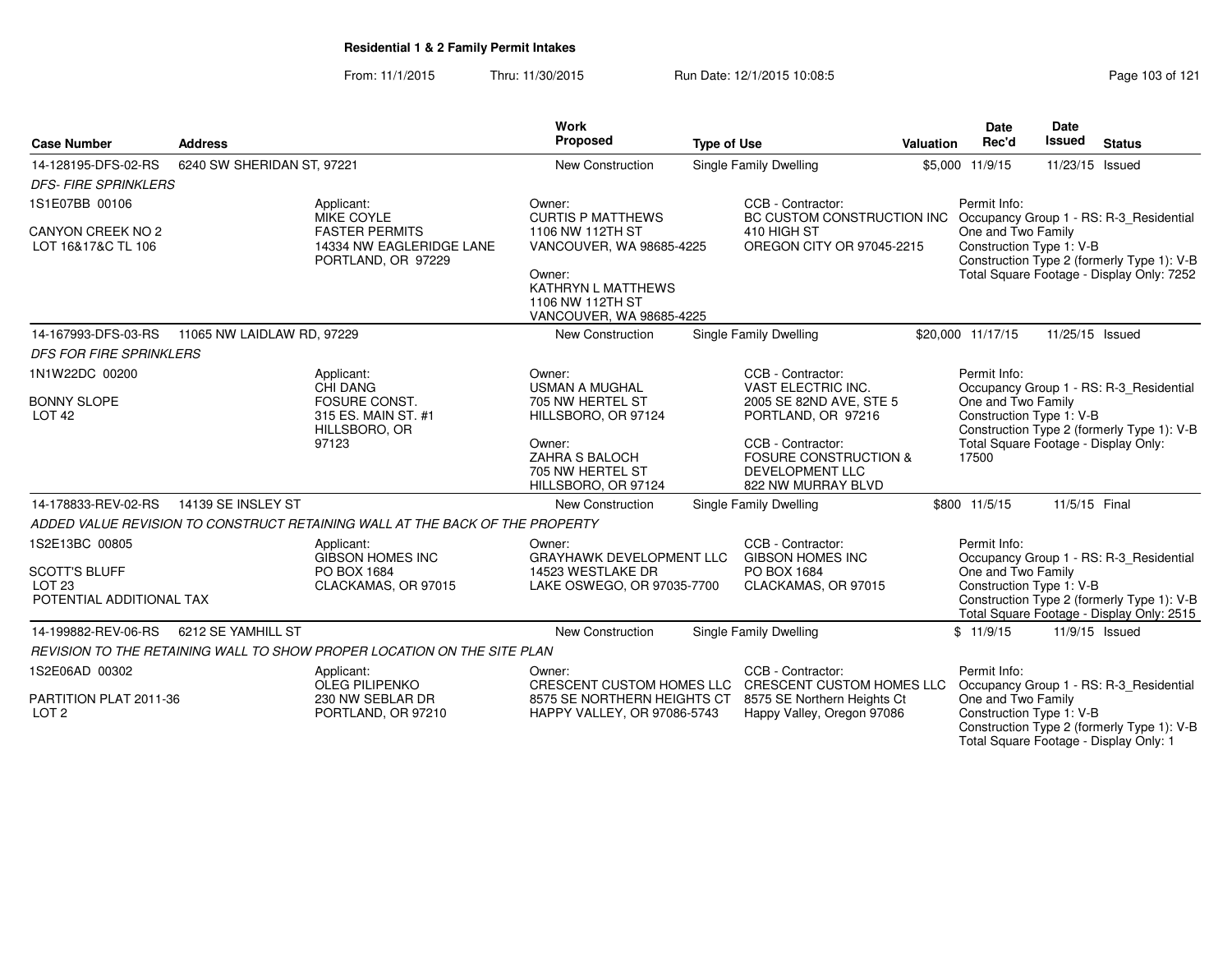From: 11/1/2015Thru: 11/30/2015 Run Date: 12/1/2015 10:08:5<br>
Page 104 of 121

|                                                                        |                                                                                                      | <b>Work</b>                                                                                                                                                       |                                                                                                                                                                                                                                                                                                                                                |                  | Date                                                           | Date                                                                                                                               |
|------------------------------------------------------------------------|------------------------------------------------------------------------------------------------------|-------------------------------------------------------------------------------------------------------------------------------------------------------------------|------------------------------------------------------------------------------------------------------------------------------------------------------------------------------------------------------------------------------------------------------------------------------------------------------------------------------------------------|------------------|----------------------------------------------------------------|------------------------------------------------------------------------------------------------------------------------------------|
| <b>Case Number</b>                                                     | <b>Address</b>                                                                                       | <b>Proposed</b>                                                                                                                                                   | <b>Type of Use</b>                                                                                                                                                                                                                                                                                                                             | <b>Valuation</b> | Rec'd                                                          | Issued<br><b>Status</b>                                                                                                            |
| 14-208622-REV-01-RS                                                    | 5848 SW CALIFORNIA ST, 97219                                                                         | New Construction                                                                                                                                                  | <b>Single Family Dwelling</b>                                                                                                                                                                                                                                                                                                                  |                  | \$11/30/15                                                     | 11/30/15 Issued                                                                                                                    |
|                                                                        | REVISION TO SUBMIT REVISED TRUSSES OVER MASTER BEDROOM: REVISE FLOOR BEAM DETAIL                     |                                                                                                                                                                   |                                                                                                                                                                                                                                                                                                                                                |                  |                                                                |                                                                                                                                    |
| 1S1E19BA 08400<br><b>LEES ADD</b><br><b>BLOCK C</b><br>LOT 4 EXC W 30' | Applicant:<br>Sam Sarich<br>Sam Sarich Construction Inc<br>11707 NW Laidlaw Rd<br>Portland, OR 97229 | Owner:<br><b>JESSE L COEFIELD</b><br>2620 SW TEXAS ST<br>PORTLAND, OR 97219-1900<br>Owner:<br><b>LEVI R LOLICH</b><br>2620 SW TEXAS ST<br>PORTLAND, OR 97219-1900 | CCB - Contractor:<br><b>SAM SARICH</b><br>SAM SARICH CONSTRUCTION INC One and Two Family<br>11707 NW LAIDLAW RD<br>PORTLAND OR 97229<br>CCB - Contractor:<br><b>BFP ELECTRIC LLC</b><br>28075 S BEAVERCREEK RD<br>MULINO OR 97042<br>CCB - Contractor:<br>ASSURED PLUMBING INC<br>PO BOX 835<br>WILSONVILLE, OR 97070                          |                  | Permit Info:<br>Construction Type 1: V-B                       | Occupancy Group 1 - RS: R-3_Residential<br>Construction Type 2 (formerly Type 1): V-B<br>Total Square Footage - Display Only: 2752 |
| 14-224003-REV-01-RS                                                    | 9121 SE ANKENY ST, 97216                                                                             | New Construction                                                                                                                                                  | Single Family Dwelling                                                                                                                                                                                                                                                                                                                         |                  | \$11/4/15                                                      | <b>Under Review</b>                                                                                                                |
|                                                                        | REVISE PERMIT TO INCLUDE NEW TRUSS AND FLOOR JOISTS.                                                 |                                                                                                                                                                   |                                                                                                                                                                                                                                                                                                                                                |                  |                                                                |                                                                                                                                    |
| 1N2E33CD 00700<br><b>MABEL VILLE</b><br>BLOCK 10<br>LOT 18&19          | Applicant:<br>Ryan Styger<br>Pacific Lifestyle Homes, Inc.                                           | Owner:<br><b>KEVIN DO</b><br>10938 SE KNAPP ST<br>PORTLAND, OR 97266                                                                                              | CCB - Contractor:<br><b>GARNER ELECTRIC INC</b><br>2920 SE Brookward Ave #A<br>Hillsboro, Or 97123<br>CCB - Contractor:<br><b>RYAN STYGER</b><br>PACIFIC LIFESTYLE HOMES INC<br>11815 NE 99TH ST #1200<br>VANCOUVER, WA 98682<br>CCB - Contractor:<br>LIPPOLD PLUMBING & HEATING<br><b>INC</b><br><b>PO BOX 895</b><br><b>BORING, OR 97009</b> |                  | Permit Info:<br>One and Two Family<br>Construction Type 1: V-B | Occupancy Group 1 - RS: R-3_Residential<br>Construction Type 2 (formerly Type 1): V-B<br>Total Square Footage - Display Only: 3113 |
| 14-249504-DFS-02-RS                                                    | 5262 SW WESTWOOD VIEW                                                                                | New Construction                                                                                                                                                  | Single Family Dwelling                                                                                                                                                                                                                                                                                                                         |                  | \$5,000 11/5/15                                                | 11/25/15 Issued                                                                                                                    |
| DFS FOR FIRE SPRINKLERS                                                |                                                                                                      |                                                                                                                                                                   |                                                                                                                                                                                                                                                                                                                                                |                  |                                                                |                                                                                                                                    |
| 1S1E16AC 03001<br>TERWILLIGER HTS<br>BLOCK 14                          | Applicant:<br><b>MIKE COYLE</b><br><b>FASTER PERMITS</b><br>14334 NW EAGLERIDGE LANE                 | Owner:<br><b>TREECE &amp; LAMBERT LLC</b><br>2905 SW 1ST AVE<br>PORTLAND, OR 97201-4705                                                                           | CCB - Contractor:<br>EDWARD MULLEN PLUMBING<br>1601 SE RIVER RD<br>HILLSBORO, OR 97123                                                                                                                                                                                                                                                         |                  | Permit Info:<br>One and Two Family<br>Construction Type 1: V-B | Occupancy Group 1 - RS: R-3_Residential                                                                                            |
| LOT 18 EXC PT IN ST                                                    | PORTLAND, OR 97229                                                                                   |                                                                                                                                                                   |                                                                                                                                                                                                                                                                                                                                                |                  |                                                                | Construction Type 2 (formerly Type 1): V-B<br>Total Square Footage - Display Only: 5942                                            |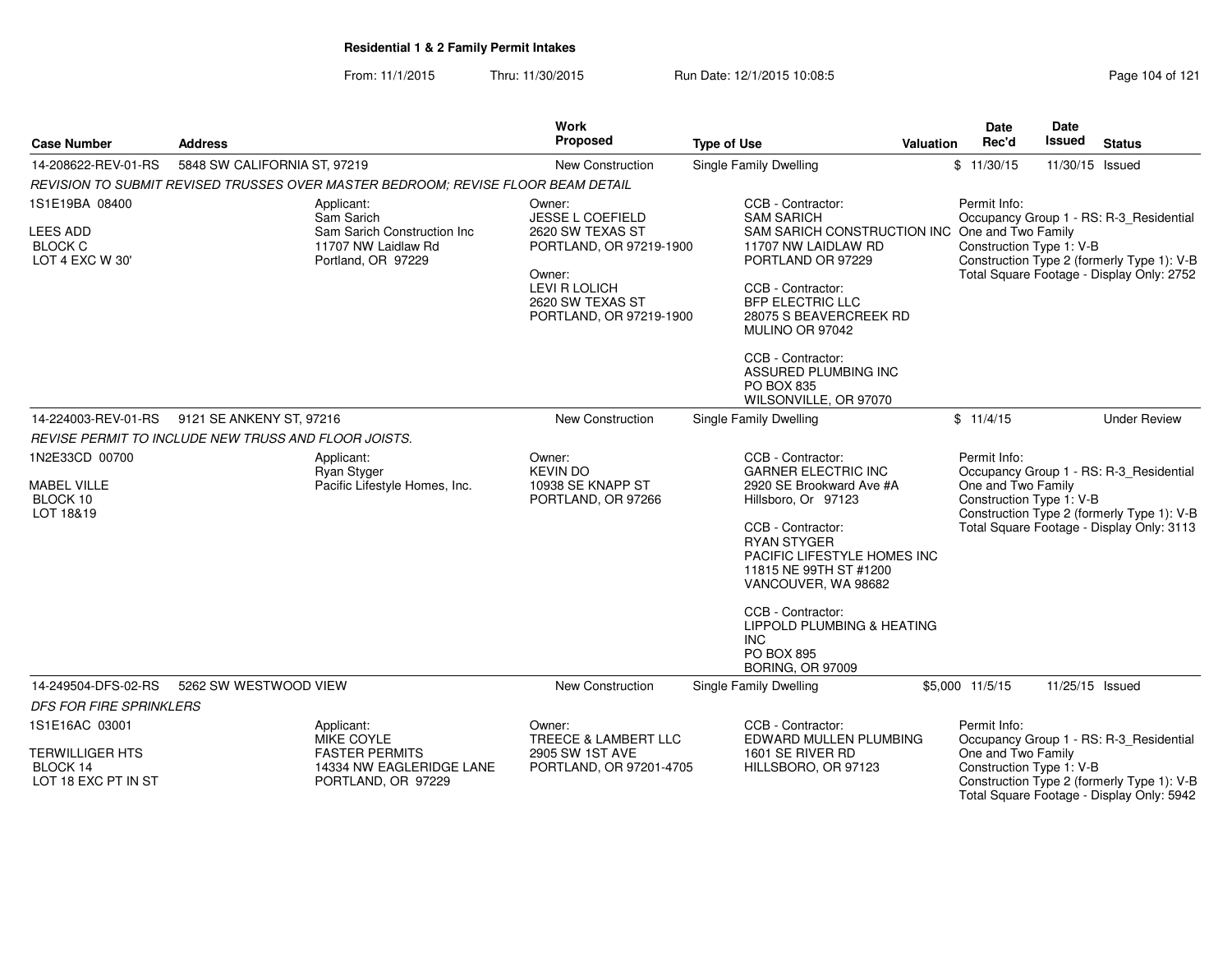From: 11/1/2015Thru: 11/30/2015 Run Date: 12/1/2015 10:08:5<br>
Page 105 of 121

|                                                                                |                               |                                                                                                                                    | <b>Work</b>                                                                                         |                                         |                                                                                                       |           | <b>Date</b>                                                                                  | <b>Date</b> |                                                                                                                                    |
|--------------------------------------------------------------------------------|-------------------------------|------------------------------------------------------------------------------------------------------------------------------------|-----------------------------------------------------------------------------------------------------|-----------------------------------------|-------------------------------------------------------------------------------------------------------|-----------|----------------------------------------------------------------------------------------------|-------------|------------------------------------------------------------------------------------------------------------------------------------|
| <b>Case Number</b>                                                             | <b>Address</b>                |                                                                                                                                    | <b>Proposed</b>                                                                                     | <b>Type of Use</b>                      |                                                                                                       | Valuation | Rec'd                                                                                        | Issued      | <b>Status</b>                                                                                                                      |
| 15-113687-DFS-01-RS                                                            | 5090 SW MULTNOMAH BLVD, 97219 |                                                                                                                                    | <b>New Construction</b>                                                                             |                                         | Single Family Dwelling                                                                                |           | \$10,000 11/16/15                                                                            |             | <b>Under Review</b>                                                                                                                |
| <b>DFS-ROOF TRUSS ENGINEERING</b>                                              |                               |                                                                                                                                    |                                                                                                     |                                         |                                                                                                       |           |                                                                                              |             |                                                                                                                                    |
| 1S1E19DB 04600<br>SECTION 19 1S 1E<br>TL 4600 0.56 ACRES                       |                               | Applicant:<br><b>MATT FRICKE</b><br>WESTWOOD HOMES, LLC<br>12700 NW CORNELL RD<br>PORTLAND, OR 97229                               | Owner:<br><b>WESTWOOD HOMES LLC</b><br>12700 NW CORNELL RD<br>PORTLAND, OR 97229-5812               |                                         | CCB - Contractor:<br>WESTWOOD HOMES LLC<br>12118 NW BLACKHAWK DRIVE<br>PORTLAND, OR 97229             |           | Permit Info:<br>One and Two Family<br>Construction Type 1: V-B                               |             | Occupancy Group 1 - RS: R-3 Residential<br>Construction Type 2 (formerly Type 1): V-B                                              |
| 15-128767-REV-01-RS                                                            | 9144 N SMITH ST, 97203        |                                                                                                                                    | New Construction                                                                                    |                                         | Single Family Dwelling                                                                                |           | \$11/9/15                                                                                    |             | Total Square Footage - Display Only: 4301<br><b>Under Review</b>                                                                   |
|                                                                                |                               | REVISION TO SITE PLAN TO SHOW PRESERVATION AND ROOT PROTECTION ZONE FOR TREE #1 AT SOUTHEAST CORNER, AS REQUIRED PER 15-258123 AL. |                                                                                                     |                                         |                                                                                                       |           |                                                                                              |             |                                                                                                                                    |
| 1N1W01CA 04400                                                                 |                               | Applicant:                                                                                                                         | Owner:                                                                                              |                                         | CCB - Contractor:                                                                                     |           | Permit Info:                                                                                 |             |                                                                                                                                    |
| <b>GENERAL COMPSONS ADD</b><br><b>BLOCK B</b><br>LOT 8&9<br>NWLY 1/2 OF LOT 11 |                               | <b>Josh Patrick</b><br>Metro Homes NW, LLC<br>919 NE 19TH AVE #160N<br>Portland, OR 97232                                          | METRO HOMES NORTHWEST LLC DEVELOPMENT NORTHWEST<br>919 NE 19TH AVE #160N<br>PORTLAND, OR 97232-2210 |                                         | <b>INC/dba Wolcott Plumbing</b><br>1075 W HISTORIC COLUMBIA<br><b>RIVER HWY</b><br>TROUTDALE OR 97060 |           | One and Two Family<br>Construction Type 1: V-B                                               |             | Occupancy Group 1 - RS: R-3_Residential<br>Construction Type 2 (formerly Type 1): V-B<br>Total Square Footage - Display Only: 2095 |
|                                                                                |                               |                                                                                                                                    |                                                                                                     |                                         | CCB - Contractor:<br>AFFORDABLE NEW HOMES LLC<br>211 NE WEIDER<br>PORTLAND, OR 97232                  |           |                                                                                              |             |                                                                                                                                    |
| 15-170546-REV-01-RS<br>7277 SE 14TH AVE, 97202                                 |                               |                                                                                                                                    | New Construction                                                                                    |                                         | Single Family Dwelling                                                                                |           | \$11/23/15                                                                                   |             | 11/23/15 Issued                                                                                                                    |
|                                                                                |                               | REVISION TO SECOND FLOOR MASTER BEDROOM HEADER. NO EXTERIOR CHANGE.                                                                |                                                                                                     |                                         |                                                                                                       |           |                                                                                              |             |                                                                                                                                    |
| 1S1E23BD 00700                                                                 |                               | Applicant:<br><b>Tony Sanseri</b>                                                                                                  | Owner:<br><b>BRUCE A HEIBERG</b>                                                                    |                                         | CCB - Contractor:<br>ROCKY MOUNTAIN PLUMBING LLC Occupancy Group 1 - RS: R-3_Residential              |           | Permit Info:                                                                                 |             |                                                                                                                                    |
| SECTION 23 1S 1E<br>TL 700 0.11 ACRES                                          |                               | Neighborhood Homes<br>P.O. Box 82081<br>Portland, OR 97282                                                                         | 7214 SE 13TH AVE<br>PORTLAND, OR 97202-5804                                                         | <b>SANDY OR 97055</b>                   | <b>PO BOX 459</b>                                                                                     |           | One and Two Family<br>Construction Type 1: V-B<br>Construction Type 2 (formerly Type 1): V-B |             |                                                                                                                                    |
|                                                                                |                               |                                                                                                                                    | Owner:<br><b>KRISTIN K HEIBERG</b><br>7214 SE 13TH AVE<br>PORTLAND, OR 97202-5804                   |                                         | CCB - Contractor:<br><b>GRIZZLY ELECTRIC</b><br>8002 NE HWY 99 SUITE 248<br>VANCOUVER, WA 98665       |           |                                                                                              |             | Total Square Footage - Display Only: 4109                                                                                          |
|                                                                                |                               |                                                                                                                                    |                                                                                                     |                                         | CCB - Contractor:<br>NEIGHBORHOOD HOMES INC<br>PO BOX 820181<br>PORTLAND, OR 97282                    |           |                                                                                              |             |                                                                                                                                    |
| 15-179899-REV-01-RS                                                            | 4060 SE MALL ST, 97202        |                                                                                                                                    | New Construction                                                                                    |                                         | Single Family Dwelling                                                                                |           | \$11/17/15                                                                                   |             | 11/17/15 Issued                                                                                                                    |
| <b>REVISED TRUSS MANUFACTURER</b>                                              |                               |                                                                                                                                    |                                                                                                     |                                         |                                                                                                       |           |                                                                                              |             |                                                                                                                                    |
| 1S2E07CC 13200                                                                 |                               | Applicant:<br><b>MIKE COYLE</b>                                                                                                    | Owner:<br><b>WILDE PROPERTIES INC</b>                                                               |                                         | CCB - Contractor:<br>EDWARD MULLEN PLUMBING                                                           |           | Permit Info:                                                                                 |             | Occupancy Group 1 - RS: R-3_Residential                                                                                            |
| MAPLEWOOD ADD<br>BLOCK 4<br>E 5' OF LOT 7                                      |                               | <b>FASTER PERMITS</b><br>14334 NW EAGLERIDGE LANE<br>PORTLAND, OR 97229                                                            | 9415 SE STARK ST #201<br>PORTLAND, OR 97216-2165                                                    | 1601 SE RIVER RD<br>HILLSBORO, OR 97123 |                                                                                                       |           | One and Two Family<br>Construction Type 1: V-B                                               |             | Construction Type 2 (formerly Type 1):                                                                                             |
| LOT <sub>8</sub>                                                               |                               |                                                                                                                                    |                                                                                                     |                                         | CCB - Contractor:<br>WILDE PROPERTIES INC<br>3735 SE CLAY STE 204<br>PORTLAND, OR 97214               |           |                                                                                              |             | Total Square Footage - Display Only: 2592                                                                                          |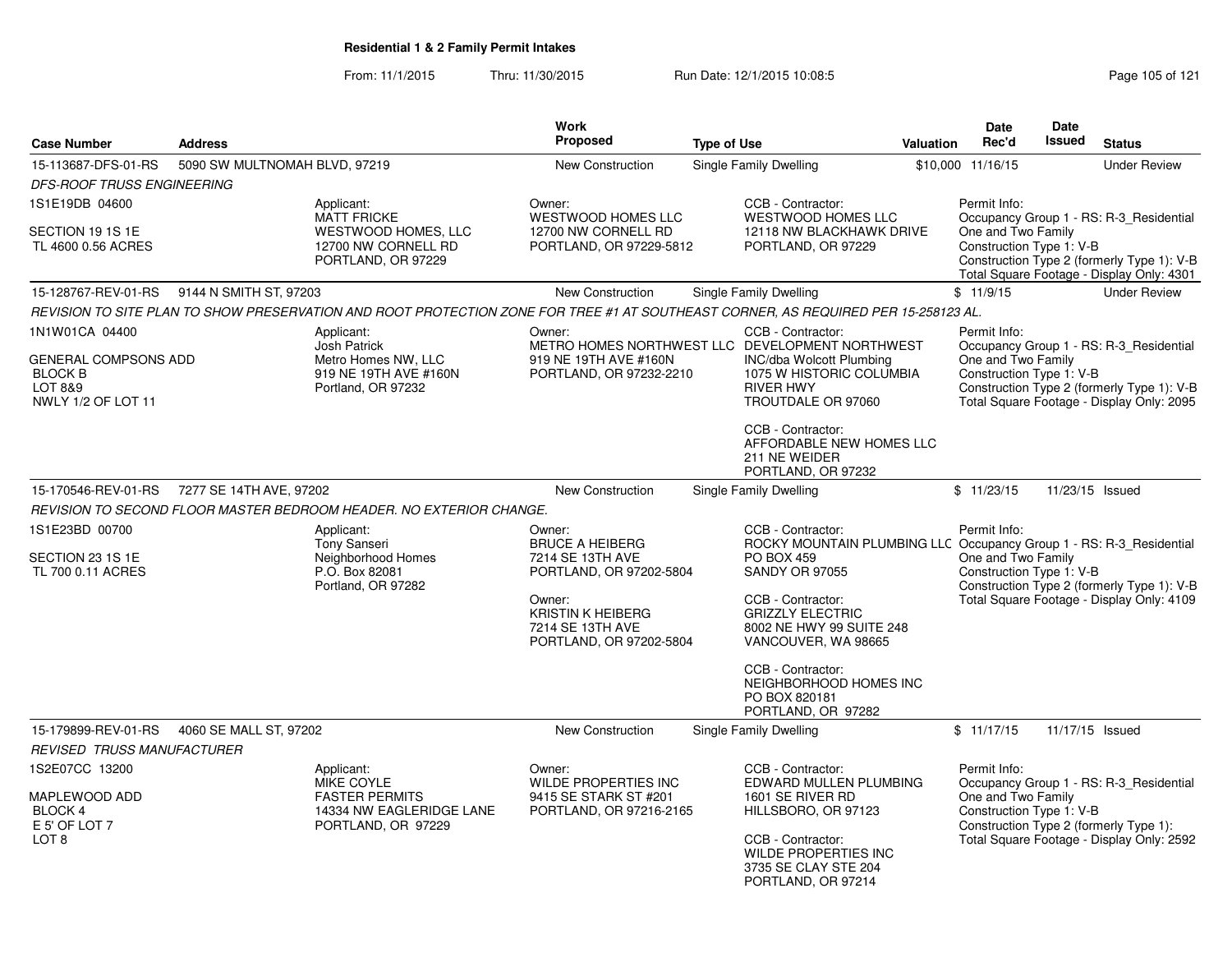From: 11/1/2015Thru: 11/30/2015 **Run Date: 12/1/2015 10:08:5** Page 106 of 121

| <b>Case Number</b>                                              | <b>Address</b>                                                                                      |                                                                                                                                                                       | Work<br><b>Proposed</b>                                                                         | <b>Type of Use</b>                                                                                                   | <b>Valuation</b> | Date<br>Rec'd                                                                                                                             | Date<br><b>Issued</b> | <b>Status</b>                                                                                                                      |  |
|-----------------------------------------------------------------|-----------------------------------------------------------------------------------------------------|-----------------------------------------------------------------------------------------------------------------------------------------------------------------------|-------------------------------------------------------------------------------------------------|----------------------------------------------------------------------------------------------------------------------|------------------|-------------------------------------------------------------------------------------------------------------------------------------------|-----------------------|------------------------------------------------------------------------------------------------------------------------------------|--|
| 15-189071-DFS-01-RS<br><b>DFS FOR FIRE SPRINKLERS</b>           | 3738 SW CULLEN BLVD, 97221                                                                          |                                                                                                                                                                       | <b>New Construction</b>                                                                         | Single Family Dwelling                                                                                               |                  | \$5.000 11/17/15                                                                                                                          |                       | <b>Under Review</b>                                                                                                                |  |
| 1S1E17CA 04300                                                  |                                                                                                     | Applicant:<br><b>MIKE COYLE</b>                                                                                                                                       | Owner:<br><b>CREEKWOOD HOMES INC</b>                                                            | CCB - Contractor:<br>CREEKWOOD HOMES INC                                                                             |                  | Permit Info:                                                                                                                              |                       | Occupancy Group 1 - RS: R-3 Residential                                                                                            |  |
| <b>DEWITT HTS</b><br>BLOCK 4<br>LOT 21&22 TL 4300               |                                                                                                     | <b>FASTER PERMITS</b><br>14334 NW EAGLERIDGE LANE<br>PORTLAND, OR 97229                                                                                               | PO BOX 1785<br>NORTH PLAINS, OR 97133-1785                                                      | PO BOX 1785<br>NORTH PLAINS, OR 97133                                                                                |                  | One and Two Family<br>Construction Type 1: V-B<br>Construction Type 2 (formerly Type 1): V-B<br>Total Square Footage - Display Only: 3725 |                       |                                                                                                                                    |  |
| 15-204106-REV-01-RS                                             | 3807 N WILLIS BLVD, 97217                                                                           |                                                                                                                                                                       | <b>New Construction</b>                                                                         | Single Family Dwelling                                                                                               |                  | \$11/24/15                                                                                                                                |                       | 11/24/15 Issued                                                                                                                    |  |
|                                                                 |                                                                                                     | REVISION TO REMOVE PREVIOUSLY PROTECTED CHERRY TREE AND PLANT THREE ADDITIONAL SMALL TREES INSTEAD                                                                    |                                                                                                 |                                                                                                                      |                  |                                                                                                                                           |                       |                                                                                                                                    |  |
| 1N1E08DA 01100                                                  | Applicant:<br>MIKE COYLE<br><b>FASTER PERMITS</b><br>14334 NW EAGLERIDGE LANE<br>PORTLAND, OR 97229 |                                                                                                                                                                       | Owner:<br><b>EMILY JAGOS</b><br>3815 N WILLIS BLVD<br>PORTLAND, OR 97217                        | CCB - Contractor:<br>EDWARD MULLEN PLUMBING<br>1601 SE RIVER RD<br>HILLSBORO, OR 97123                               |                  | Permit Info:<br>One and Two Family<br>Construction Type 1: V-B                                                                            |                       | Occupancy Group 1 - RS: R-3_Residential<br>Construction Type 2 (formerly Type 1): V-B                                              |  |
|                                                                 |                                                                                                     |                                                                                                                                                                       | Owner:<br><b>JAMES NOYES</b><br>3815 N WILLIS BLVD<br>PORTLAND, OR 97217                        | CCB - Contractor:<br><b>WOLF AND SONS</b><br>3525 NE BROADWAY<br>PORTLAND OR 97232                                   |                  |                                                                                                                                           |                       | Total Square Footage - Display Only: 2225                                                                                          |  |
|                                                                 |                                                                                                     |                                                                                                                                                                       |                                                                                                 | CCB - Contractor:<br>ELITE ELECTRIC GROUP LLC<br>6150 NE 92ND DR STE 104<br>PORTLAND, OR 97220                       |                  |                                                                                                                                           |                       |                                                                                                                                    |  |
| 15-224456-DFS-01-RS                                             | 7245 SW 54TH AVE, 97219                                                                             |                                                                                                                                                                       | New Construction                                                                                | Single Family Dwelling                                                                                               |                  | \$3,500 11/16/15                                                                                                                          |                       | 11/25/15 Issued                                                                                                                    |  |
| <b>DFS- ROOF TRUSSES</b>                                        |                                                                                                     |                                                                                                                                                                       |                                                                                                 |                                                                                                                      |                  |                                                                                                                                           |                       |                                                                                                                                    |  |
| 1S1E19AC 08600<br>KIRCANNO<br><b>BLOCK1</b><br>LOT <sub>5</sub> |                                                                                                     | Applicant:<br><b>HAROLD G YACKLEY</b><br>15225 SW 98TH AVE<br><b>TIGARD, OR 97224</b><br>Applicant:<br>JOAN I YACKLEY<br>15225 SW 98TH AVE<br><b>TIGARD, OR 97224</b> | Owner:<br>ELLIOTT PROPERTIES INC<br>735 SW 20TH PL #220<br>PORTLAND, OR 97205                   | CCB - Contractor:<br><b>Scott Elliott</b><br>ELLIOTT PROPERTIES INC<br>5440 SW WESTGATE DR #105<br>PORTLAND OR 97221 |                  | Permit Info:<br>One and Two Family<br>Construction Type 1: V-B                                                                            |                       | Occupancy Group 1 - RS: R-3 Residential<br>Construction Type 2 (formerly Type 1): V-B<br>Total Square Footage - Display Only: 3211 |  |
|                                                                 |                                                                                                     | Applicant:<br><b>ZAC HORTON</b><br><b>FASTER PERMITS</b><br>14334 NW EAGLERIDGE LN<br>PORTLAND, OR 97229                                                              |                                                                                                 |                                                                                                                      |                  |                                                                                                                                           |                       |                                                                                                                                    |  |
| 15-241171-000-00-RS                                             | 11406 SW 51ST AVE, 97219                                                                            |                                                                                                                                                                       | New Construction                                                                                | Single Family Dwelling                                                                                               |                  | \$274,512 11/13/15                                                                                                                        |                       | <b>Under Review</b>                                                                                                                |  |
|                                                                 |                                                                                                     | NEW SINGLE FAMILY RESIDENCE/TWO STORY/ ATTACHED GARAGE/SLIGHTLY SLOPED LOT/COMPLEX                                                                                    |                                                                                                 |                                                                                                                      |                  |                                                                                                                                           |                       |                                                                                                                                    |  |
| 1S1E31AC 00800<br>WEST PORTLAND PK<br>BLOCK 63<br>LOT 1-5       |                                                                                                     | Applicant:<br>Dan Williams<br><b>Faster Permits</b><br>14334 NW EAGLERIDGE LANE<br>PORTLAND OR                                                                        | Owner:<br>WEST COAST REAL ESTATE<br><b>HOLDINGS LLC</b><br>PO BOX 1969<br>LAKE OSWEGO, OR 97035 | CCB - Contractor:<br><b>ALEX LABUNSKY</b><br>WEST COAST HOME SOLUTIONS<br><b>LLC</b><br>PO BOX 1969                  |                  | Permit Info:<br>One and Two Family<br>Construction Type 1: V-B                                                                            |                       | Occupancy Group 1 - RS: R-3 Residential<br>Construction Type 2 (formerly Type 1): V-B                                              |  |
|                                                                 |                                                                                                     |                                                                                                                                                                       |                                                                                                 | LAKE OSWEGO, OR 97035                                                                                                |                  | Number of New Dwelling Units: 1                                                                                                           |                       | Total Square Footage - Display Only: 2683                                                                                          |  |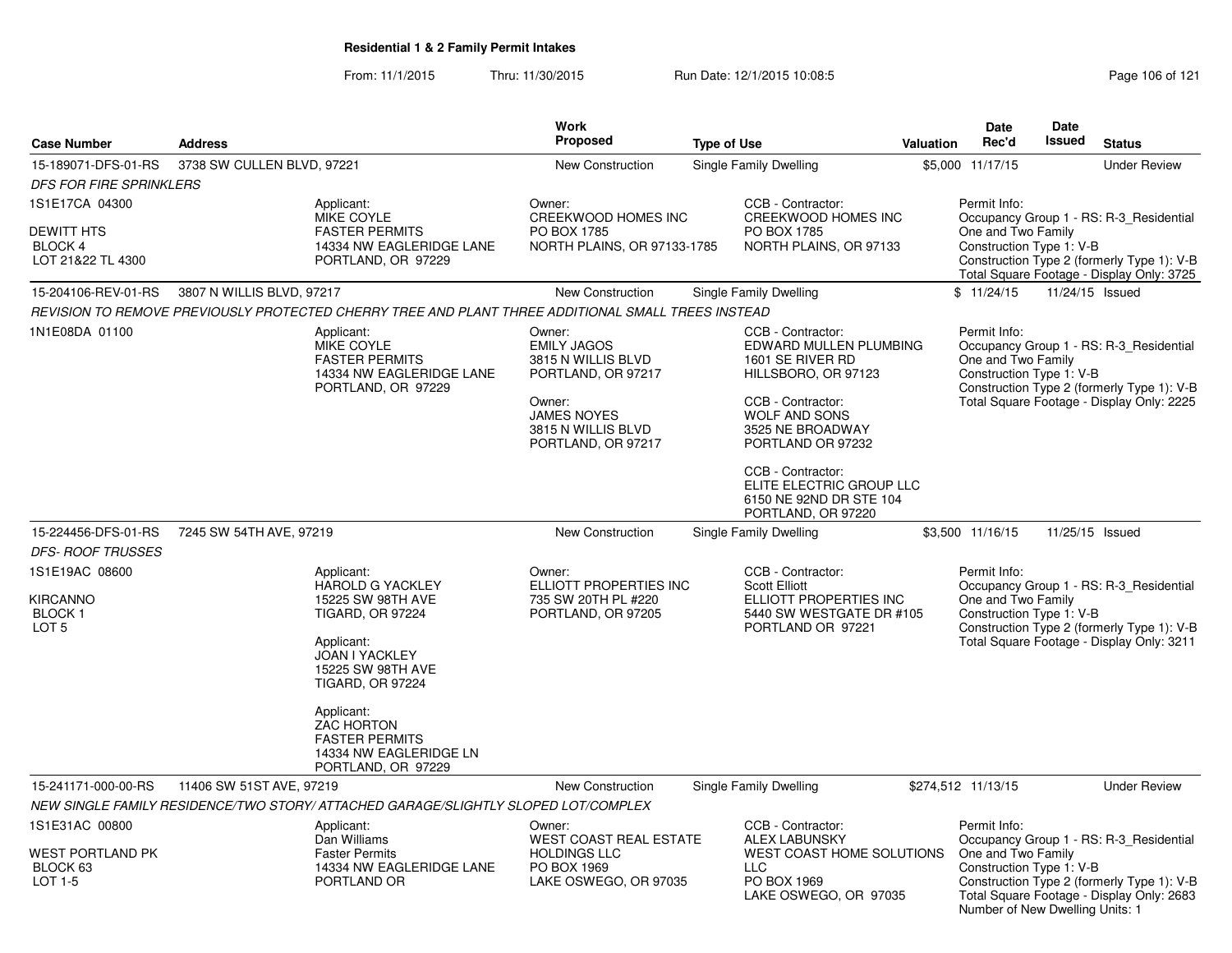### From: 11/1/2015Thru: 11/30/2015 Run Date: 12/1/2015 10:08:5<br>
Page 107 of 121

| <b>Case Number</b>                          | <b>Address</b>              |                                                                                                                                     | Work<br><b>Proposed</b>                                                                        | <b>Type of Use</b> |                                                                                                                      | <b>Valuation</b> | <b>Date</b><br>Rec'd                                                                              | <b>Date</b><br>Issued | <b>Status</b>                                                                                                                      |
|---------------------------------------------|-----------------------------|-------------------------------------------------------------------------------------------------------------------------------------|------------------------------------------------------------------------------------------------|--------------------|----------------------------------------------------------------------------------------------------------------------|------------------|---------------------------------------------------------------------------------------------------|-----------------------|------------------------------------------------------------------------------------------------------------------------------------|
| 15-246206-DFS-01-RS<br><b>DFS - TRUSSES</b> | 5236 SE HENDERSON ST, 97206 |                                                                                                                                     | New Construction                                                                               |                    | Single Family Dwelling                                                                                               |                  | \$1,500 11/2/15                                                                                   |                       | <b>Under Review</b>                                                                                                                |
| 1S2E19AC 10500                              |                             | Applicant:                                                                                                                          | Owner:                                                                                         |                    |                                                                                                                      |                  | Permit Info:                                                                                      |                       |                                                                                                                                    |
| OBERLIN<br>BLOCK <sub>3</sub><br>LOT 18&19  |                             | <b>STEFANIE GRAY</b><br>5484 SE ROETHE RD<br>MILWAUKIE, OR 97267                                                                    | <b>STEFANIE GRAY</b><br>5484 SE ROETHE RD<br>MILWAUKIE, OR 97267                               |                    |                                                                                                                      |                  | One and Two Family<br>Construction Type 1: V-B                                                    |                       | Occupancy Group 1 - RS: R-3_Residential<br>Construction Type 2 (formerly Type 1): V-B<br>Total Square Footage - Display Only: 2553 |
| 15-253259-000-00-RS                         | 6869 SE TOLMAN ST           |                                                                                                                                     | New Construction                                                                               |                    | <b>Single Family Dwelling</b>                                                                                        |                  | \$237,242 11/4/15                                                                                 |                       | <b>Under Review</b>                                                                                                                |
|                                             |                             | NEW SINGLE FAMILY RESIDENCE/2 STORY/TUCK-UNDER GARAGE/FLAT LOT/COMPLEX                                                              |                                                                                                |                    |                                                                                                                      |                  |                                                                                                   |                       |                                                                                                                                    |
| 1S2E17CD 18701                              |                             | Applicant:<br>Dan Williams<br><b>Faster Permits</b><br>14334 NW EAGLERIDGE LANE<br>PORTLAND OR<br>Applicant:<br>I STOCK HOUSE PLANS | Owner:<br><b>BLACKSTONE BUILDERS LLC</b><br>5631 NE 33RD AVE<br>PORTLAND, OR 97211             |                    | CCB - Contractor:<br>JEFF WACKERLY<br>BLACKSTONE BUILDERS, LLC<br>5631 NE 33RD AVE<br>PORTLAND OR 97211              |                  | Permit Info:<br>One and Two Family<br>Construction Type 1: V-B<br>Number of New Dwelling Units: 1 |                       | Occupancy Group 1 - RS: R-3_Residential<br>Construction Type 2 (formerly Type 1): V-B<br>Total Square Footage - Display Only: 2433 |
| 15-255337-000-00-RS                         | 675 SW STEPHENSON ST        |                                                                                                                                     | New Construction                                                                               |                    | <b>Single Family Dwelling</b>                                                                                        |                  | \$428,687 11/24/15                                                                                |                       | <b>Under Review</b>                                                                                                                |
|                                             |                             | NEW SINGLE FAMILY RESIDENCE/2-STORY/ATTACHED GARAGE/FLAT LOT/COMPLEX                                                                |                                                                                                |                    |                                                                                                                      |                  |                                                                                                   |                       |                                                                                                                                    |
| 1S1E33DA 00302                              |                             | Applicant:<br><b>JIM BREWER</b><br>MERIT CONSTRUCTION, INC.<br>8152 SW HALL BLVD #411<br>BEAVERTON, OR 97008                        | Owner:<br><b>THOMAS ARTHUR</b><br>DEVELOPMENT LLC<br>9790 SW NIMBUS AVE<br>BEAVERTON, OR 97008 |                    | CCB - Contractor:<br>MERIT CONSTRUCTION INC<br>14685 NW JOSEPH CRT<br>PORTLAND, OR 97229                             |                  | Permit Info:<br>One and Two Family<br>Construction Type 1: V-B<br>Number of New Dwelling Units: 1 |                       | Occupancy Group 1 - RS: R-3_Residential<br>Construction Type 2 (formerly Type 1): V-B<br>Total Square Footage - Display Only: 4179 |
| 15-256230-000-00-RS                         | 3685 SE KNAPP ST, 97202     |                                                                                                                                     | New Construction                                                                               |                    | Single Family Dwelling                                                                                               |                  | \$292,600 11/2/15                                                                                 |                       | <b>Under Review</b>                                                                                                                |
|                                             |                             | NEW SINGLE FAMILY RESIDENCE/2 STORY/ATTACHED GARAGE/SLIGHTLY SLOPED LOT/COMPLEX                                                     |                                                                                                |                    |                                                                                                                      |                  |                                                                                                   |                       |                                                                                                                                    |
| 1S1E24AD 17600                              |                             | Applicant:<br><b>KEVIN PARTAIN</b><br>223 NE 56TH AVE<br>PORTLAND, OR 97213-3705                                                    | Owner:<br><b>RENAISSANCE CUSTOM HOMES</b><br>16671 BOONES FERRY RD<br>LAKE OSWEGO, OR 97035    |                    | CCB - Contractor:<br><b>RENAISSANCE CUSTOM HOMES</b><br><b>LLC</b><br>16771 Boones Ferry Rd<br>Lake Oswego, OR 97035 |                  | Permit Info:<br>One and Two Family<br>Construction Type 1: V-B<br>Number of New Dwelling Units: 1 |                       | Occupancy Group 1 - RS: R-3_Residential<br>Construction Type 2 (formerly Type 1): V-B<br>Total Square Footage - Display Only: 2882 |
| 15-256254-000-00-RS                         | 3671 SE KNAPP ST, 97202     |                                                                                                                                     | New Construction                                                                               |                    | <b>Single Family Dwelling</b>                                                                                        |                  | \$317,720 11/2/15                                                                                 |                       | <b>Under Review</b>                                                                                                                |
|                                             |                             | NEW SINGLE FAMILY RESIDENCE/2 STORY/ATTACHED GARAGE/SLIGHTLY SLOPED LOT/COMPLEX                                                     |                                                                                                |                    |                                                                                                                      |                  |                                                                                                   |                       |                                                                                                                                    |
| 1S1E24AD 17600                              |                             | Applicant:<br><b>KEVIN PARTAIN</b><br>223 NE 56TH AVE<br>PORTLAND, OR 97213-3705                                                    | Owner:<br>RENAISSANCE CUSTOM HOMES<br>16671 BOONES FERRY RD<br>LAKE OSWEGO, OR 97035           |                    | CCB - Contractor:<br>RENAISSANCE CUSTOM HOMES<br><b>LLC</b><br>16771 Boones Ferry Rd<br>Lake Oswego, OR 97035        |                  | Permit Info:<br>One and Two Family<br>Construction Type 1: V-B<br>Number of New Dwelling Units: 1 |                       | Occupancy Group 1 - RS: R-3_Residential<br>Construction Type 2 (formerly Type 1): V-B<br>Total Square Footage - Display Only: 3300 |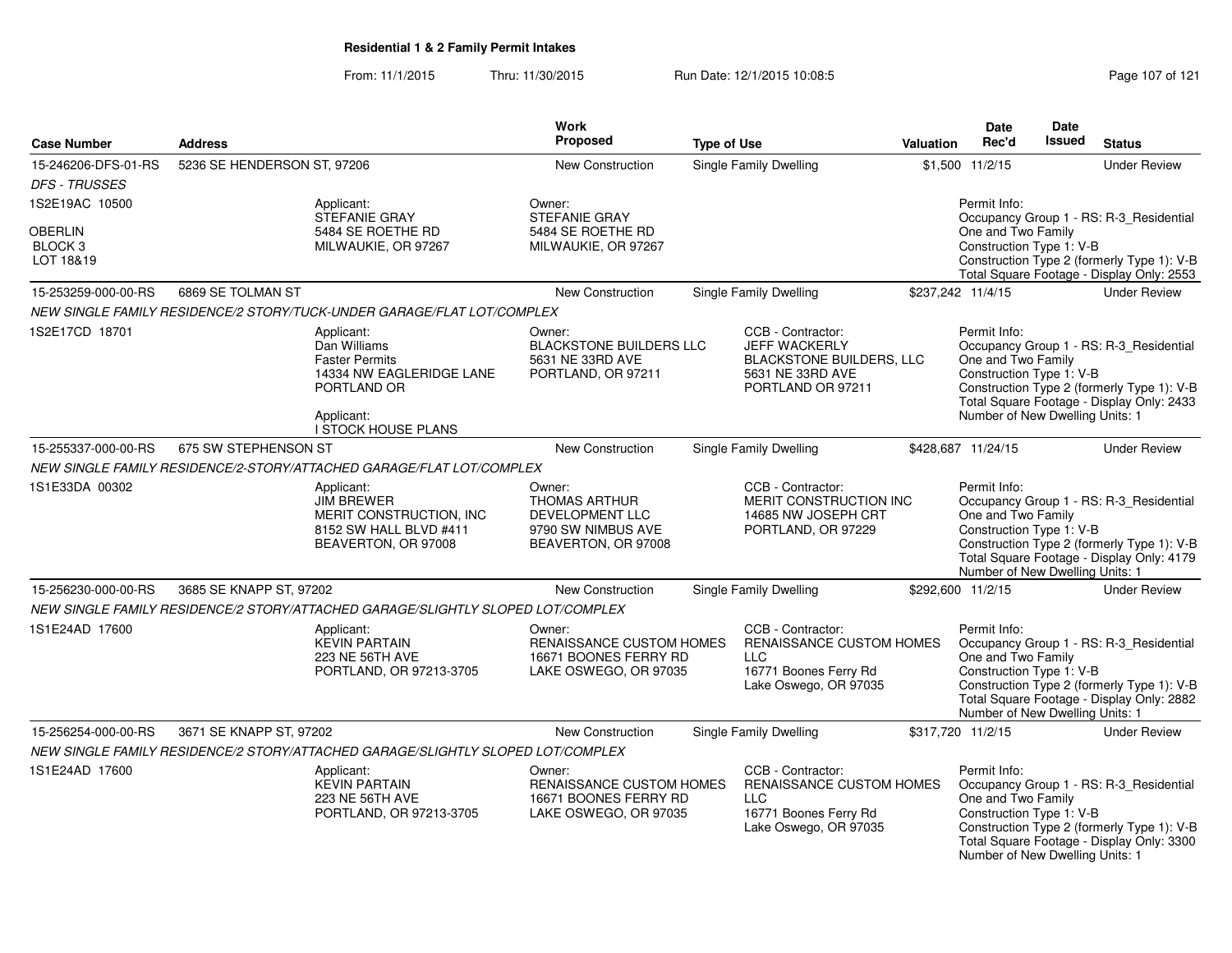From: 11/1/2015Thru: 11/30/2015 Run Date: 12/1/2015 10:08:5<br>
Rage 108 of 121

|                                                                                         |                                |                                                                                                               | <b>Work</b>                                                                                                                                              |                                                                                                                                  |           | <b>Date</b>                                                                                       | <b>Date</b> |                                                                                                                                    |
|-----------------------------------------------------------------------------------------|--------------------------------|---------------------------------------------------------------------------------------------------------------|----------------------------------------------------------------------------------------------------------------------------------------------------------|----------------------------------------------------------------------------------------------------------------------------------|-----------|---------------------------------------------------------------------------------------------------|-------------|------------------------------------------------------------------------------------------------------------------------------------|
| <b>Case Number</b>                                                                      | <b>Address</b>                 |                                                                                                               | <b>Proposed</b>                                                                                                                                          | <b>Type of Use</b>                                                                                                               | Valuation | Rec'd                                                                                             | Issued      | <b>Status</b>                                                                                                                      |
| 15-257981-000-00-RS                                                                     | 1017 SE 50TH AVE, 97215        |                                                                                                               | New Construction                                                                                                                                         | Single Family Dwelling                                                                                                           |           | \$375,741 11/25/15                                                                                |             | <b>Under Review</b>                                                                                                                |
|                                                                                         |                                | NEW SINGLE FAMILY RESIDENCE/3 STORY W/ROOF TOP DECK/ATTACHED GARAGE/FLAT LOT/COMPLEX                          |                                                                                                                                                          |                                                                                                                                  |           |                                                                                                   |             |                                                                                                                                    |
| 1S2E06BA 15200<br>SECTION 06 1S 2E<br>TL 15200 0.12 ACRES                               |                                | Applicant:<br>NATHAN ARNOLD<br><b>FASTER PERMITS</b><br>14334 NW EAGLERIDGE LANE<br>PORTLAND, OR 97229        | Owner:<br><b>BRISTOL CREEK HOMES</b><br>1017 SE 50TH AVE<br>PORTLAND, OR 97215<br>Owner:<br>DEVELOPMENT CO LLC<br>1017 SE 50TH AVE<br>PORTLAND, OR 97215 | CCB - Contractor:<br><b>BRISTOL CREEK HOMES &amp;</b><br>DEVELOPMENT CO LLC<br>520 SW YAMHILL ST SUITE 600<br>PORTLAND, OR 97204 |           | Permit Info:<br>One and Two Family<br>Construction Type 1: V-B<br>Number of New Dwelling Units: 1 |             | Occupancy Group 1 - RS: R-3_Residential<br>Construction Type 2 (formerly Type 1): V-B<br>Total Square Footage - Display Only: 3589 |
| 15-260142-000-00-RS                                                                     | 21 SW MEADE ST - Unit A, 97201 |                                                                                                               | New Construction                                                                                                                                         | Single Family Dwelling                                                                                                           |           | \$207,727 11/13/15                                                                                |             | <b>Admin Hold</b>                                                                                                                  |
|                                                                                         |                                | NEW SINGLE FAMILY RESIDENCE WITH GROUND LEVEL ACCESSORY DWELLING UNIT/3 STORY/NO GARAGE/FLAT LOT/COMPLEX      |                                                                                                                                                          |                                                                                                                                  |           |                                                                                                   |             |                                                                                                                                    |
| 1S1E10BB 03500                                                                          |                                | Applicant:<br><b>NATHAN ARNOLD</b><br><b>FASTER PERMITS</b><br>14334 NW EAGLERIDGE LANE<br>PORTLAND, OR 97229 | Owner:<br><b>BTS HOMES INC</b><br>237 NE CHKALOV DR #112<br>VANCOUVER, WA 98684                                                                          | CCB - Contractor:<br><b>BTS HOMES INC</b><br>9604 NE 4TH ST<br>VANCOUVER, WA 98664                                               |           | Permit Info:<br>One and Two Family<br>Construction Type 1: V-B<br>Number of New Dwelling Units: 2 |             | Occupancy Group 1 - RS: R-3_Residential<br>Construction Type 2 (formerly Type 1):<br>Total Square Footage - Display Only: 1844     |
| 15-260645-000-00-RS                                                                     |                                |                                                                                                               | New Construction                                                                                                                                         | Single Family Dwelling                                                                                                           |           | \$173,594 11/20/15                                                                                |             | <b>Under Review</b>                                                                                                                |
|                                                                                         |                                | NEW SINGLE FAMILY RESIDENCE/2-STORY/DETACHED GARAGE/FLAT LOT/COMPLEX***W/DETACHED GARAGE 15-260663-ZP***      |                                                                                                                                                          |                                                                                                                                  |           |                                                                                                   |             |                                                                                                                                    |
| 1S1E12CB 14006<br><b>TROLLEY DEPOT SOUTH</b><br>LOT <sub>6</sub><br>INC UND INT TRACT A |                                | Applicant:<br><b>Josh Patrick</b><br>Metro Homes NW, LLC<br>919 NE 19TH AVE #160N<br>Portland, OR 97232       | Owner:<br>METRO HOMES NW LLC<br>919 NE 19TH AVE #160N<br>PORTLAND, OR 97232-2210                                                                         | CCB - Contractor:<br>AFFORDABLE NEW HOMES LLC<br>211 NE WEIDER<br>PORTLAND, OR 97232                                             |           | Permit Info:<br>One and Two Family<br>Construction Type 1: V-B<br>Number of New Dwelling Units: 1 |             | Occupancy Group 1 - RS: R-3_Residential<br>Construction Type 2 (formerly Type 1):<br>Total Square Footage - Display Only: 1541     |
| 15-260674-000-00-RS                                                                     |                                |                                                                                                               | New Construction                                                                                                                                         | Single Family Dwelling                                                                                                           |           | \$173,594 11/20/15                                                                                |             | <b>Under Review</b>                                                                                                                |
|                                                                                         |                                | NEW SINGLE FAMILY RESIDENCE/2-STORY/NO GARAGE/FLAT LOT/COMPLEX                                                |                                                                                                                                                          |                                                                                                                                  |           |                                                                                                   |             |                                                                                                                                    |
| 1S1E12CB 14007<br><b>TROLLEY DEPOT SOUTH</b><br>LOT <sub>7</sub><br>INC UND INT TRACT A |                                | Applicant:<br><b>Josh Patrick</b><br>Metro Homes NW, LLC<br>919 NE 19TH AVE #160N<br>Portland, OR 97232       | Owner:<br><b>METRO HOMES NW LLC</b><br>919 NE 19TH AVE #160N<br>PORTLAND, OR 97232-2210                                                                  | CCB - Contractor:<br>AFFORDABLE NEW HOMES LLC<br>211 NE WEIDER<br>PORTLAND, OR 97232                                             |           | Permit Info:<br>One and Two Family<br>Construction Type 1: V-B<br>Number of New Dwelling Units: 1 |             | Occupancy Group 1 - RS: R-3 Residential<br>Construction Type 2 (formerly Type 1):<br>Total Square Footage - Display Only: 1541     |
| 15-260684-000-00-RS                                                                     |                                |                                                                                                               | <b>New Construction</b>                                                                                                                                  | Single Family Dwelling                                                                                                           |           | \$173,594 11/20/15                                                                                |             | <b>Under Review</b>                                                                                                                |
|                                                                                         |                                | NEW SINGLE FAMILY RESIDENCE/2-STORY/NO GARAGE/FLAT LOT/COMPLEX                                                |                                                                                                                                                          |                                                                                                                                  |           |                                                                                                   |             |                                                                                                                                    |
| 1S1E12CB 14008                                                                          |                                | Applicant:                                                                                                    | Owner:                                                                                                                                                   | CCB - Contractor:                                                                                                                |           | Permit Info:                                                                                      |             |                                                                                                                                    |
| <b>TROLLEY DEPOT SOUTH</b><br>LOT 8<br>INC UND INT TRACT A                              |                                | Josh Patrick<br>Metro Homes NW, LLC<br>919 NE 19TH AVE #160N<br>Portland, OR 97232                            | METRO HOMES NW LLC<br>919 NE 19TH AVE #160N<br>PORTLAND, OR 97232-2210                                                                                   | AFFORDABLE NEW HOMES LLC<br>211 NE WEIDER<br>PORTLAND, OR 97232                                                                  |           | One and Two Family<br>Construction Type 1: V-B<br>Number of New Dwelling Units: 1                 |             | Occupancy Group 1 - RS: R-3_Residential<br>Construction Type 2 (formerly Type 1):<br>Total Square Footage - Display Only: 1541     |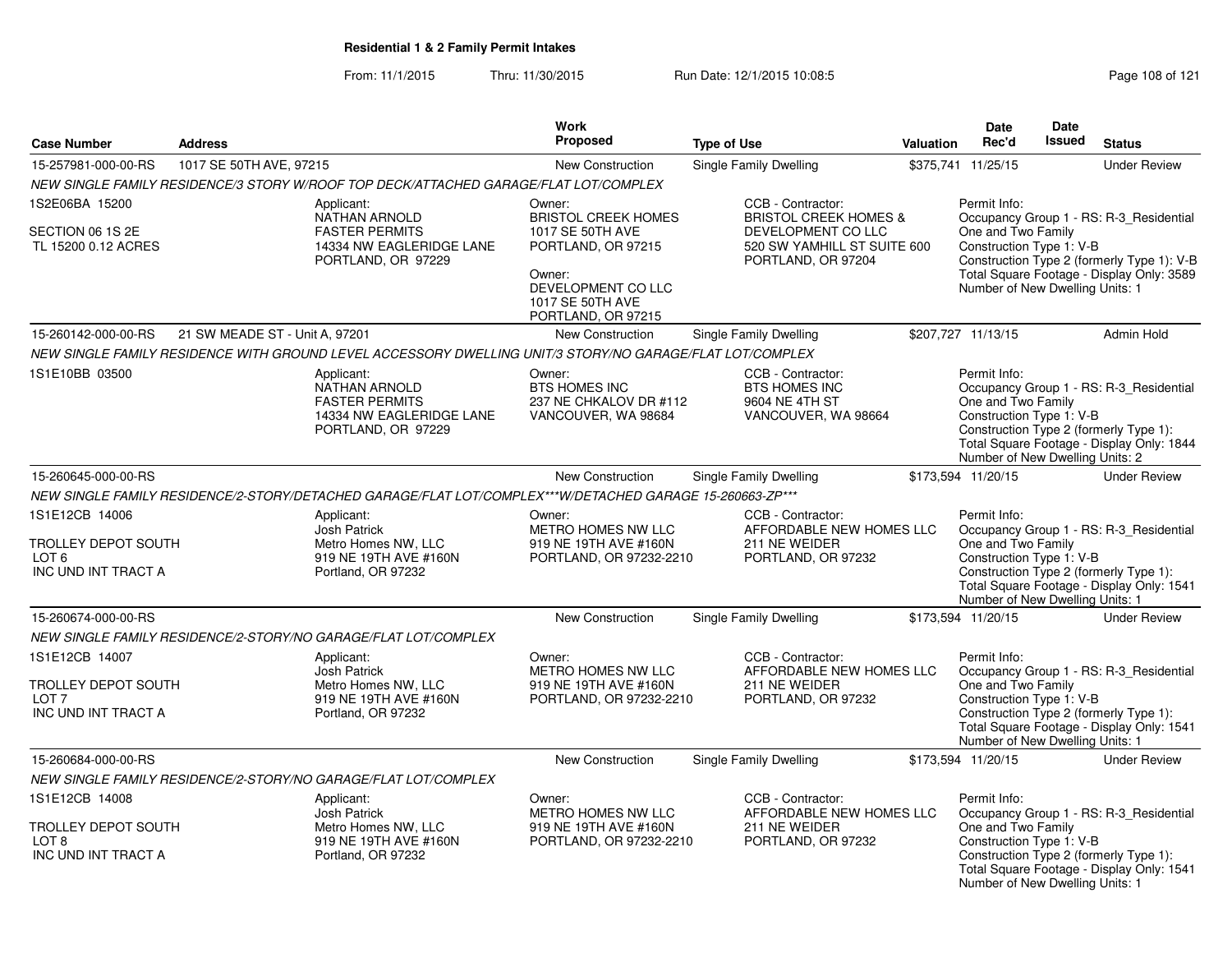From: 11/1/2015Thru: 11/30/2015 Run Date: 12/1/2015 10:08:5<br>
Page 109 of 121

|                                                         |                           |                                                                                                                                | Work                                                                   |                                                                                          |                  | <b>Date</b>                                                                                       | <b>Date</b> |                                                                                                                                    |
|---------------------------------------------------------|---------------------------|--------------------------------------------------------------------------------------------------------------------------------|------------------------------------------------------------------------|------------------------------------------------------------------------------------------|------------------|---------------------------------------------------------------------------------------------------|-------------|------------------------------------------------------------------------------------------------------------------------------------|
| <b>Case Number</b>                                      | <b>Address</b>            |                                                                                                                                | <b>Proposed</b>                                                        | <b>Type of Use</b>                                                                       | <b>Valuation</b> | Rec'd                                                                                             | Issued      | <b>Status</b>                                                                                                                      |
| 15-261556-000-00-RS                                     | 2486 NW RALEIGH ST, 97210 |                                                                                                                                | New Construction                                                       | <b>Single Family Dwelling</b>                                                            |                  | \$529,465 11/12/15                                                                                |             | <b>Under Review</b>                                                                                                                |
|                                                         |                           | NEW SINGLE FAMILY RESIDENCE/ FOUR STORIES/ ATTACHED GARAGE/ FLAT LOT/ COMPLEX/ ELEVATOR*** SPRINKLERS TO BE DFS***             |                                                                        |                                                                                          |                  |                                                                                                   |             |                                                                                                                                    |
| 1N1E28CC 17400                                          |                           | Applicant:                                                                                                                     | Owner:                                                                 | Primary Contractor:                                                                      |                  | Permit Info:                                                                                      |             |                                                                                                                                    |
| GOLDSMITHS ADD<br>BLOCK <sub>9</sub><br>W 37' OF LOT 17 |                           | <b>TREVOR LEWIS</b><br>WILLIAM KAVEN ARCHITECTURE<br>4080 N WILLIAMS AVE SUITE 100<br>PORTLAND OR 97227                        | <b>JAMES F BALDWIN</b><br>1125 NW 12TH AVE #1504<br>PORTLAND, OR 97209 | <b>TO BID</b>                                                                            |                  | One and Two Family<br>Construction Type 1: V-B<br>Number of New Dwelling Units: 1                 |             | Occupancy Group 1 - RS: R-3_Residential<br>Construction Type 2 (formerly Type 1): V-B<br>Total Square Footage - Display Only: 5864 |
| 15-261602-000-00-RS                                     | 4726 SW 60TH AVE          |                                                                                                                                | New Construction                                                       | Single Family Dwelling                                                                   |                  | \$419,363 11/17/15                                                                                |             | <b>Under Review</b>                                                                                                                |
|                                                         |                           | NEW SINGLE FAMILY RESIDENCE/2-STORY/ATTACHED GARAGE/SLOPED LOT/SIMPLE                                                          |                                                                        |                                                                                          |                  |                                                                                                   |             |                                                                                                                                    |
| 1S1E18BB 00502                                          |                           | Applicant:<br><b>VITALY SMIRNOV</b><br>1425 SW MEDWYN TERRACE<br>PORTLAND, OR 97219                                            | Owner:<br>A-1 HOMES INC<br>1425 SW MEDWYN TER<br>PORTLAND, OR 97219    | CCB - Contractor:<br>A-1 HOMES INC<br>195 SW MEADOW DR<br>BEAVERTON, OR 97006            |                  | Permit Info:<br>One and Two Family<br>Construction Type 1: V-B<br>Number of New Dwelling Units: 1 |             | Occupancy Group 1 - RS: R-3_Residential<br>Construction Type 2 (formerly Type 1): V-B<br>Total Square Footage - Display Only: 4127 |
| 15-261641-000-00-RS                                     | 3750 NE 110TH WAY         |                                                                                                                                | New Construction                                                       | Single Family Dwelling                                                                   |                  | \$259.616 11/6/15                                                                                 |             | <b>Under Review</b>                                                                                                                |
|                                                         |                           | NEW SINGLE FAMILY RESIDENCE/ TWO STORY/ ATTACHED GARAGE/ FLAT LOT/ SIMPLE *** SAME DESIGN AS 12-150814-RS ***                  |                                                                        |                                                                                          |                  |                                                                                                   |             |                                                                                                                                    |
| 1N2E22CD 00713                                          |                           | Applicant:<br><b>GREG FORD</b><br>WEST PAC DEVELOPMENT LLC<br>1132 SW WALLULA DR<br>GRESHAM OR 97080                           | Owner:<br><b>GREG FORD</b><br>843 SW CORONADO ST<br>PORTLAND, OR 97219 | CCB - Contractor:<br>WEST PAC DEVELOPMENT LLC<br>1132 SW WALLULA DR<br>GRESHAM, OR 97080 |                  | Permit Info:<br>One and Two Family<br>Construction Type 1: V-B<br>Number of New Dwelling Units: 1 |             | Occupancy Group 1 - RS: R-3 Residential<br>Construction Type 2 (formerly Type 1): V-B<br>Total Square Footage - Display Only: 2590 |
| 15-261715-000-00-RS                                     | 3796 NE 110TH WAY         |                                                                                                                                | New Construction                                                       | Single Family Dwelling                                                                   |                  | \$252,727 11/6/15                                                                                 |             | <b>Under Review</b>                                                                                                                |
|                                                         |                           | NEW SINGLE FAMILY RESIDENCE/2-STORY/ATTACHED GARAGE/FLAT LOT/SIMPLE                                                            |                                                                        |                                                                                          |                  |                                                                                                   |             |                                                                                                                                    |
| 1N2E22CD 00710                                          |                           | Applicant:<br><b>GREG FORD</b><br>WEST PAC DEVELOPMENT LLC<br>1132 SW WALLULA DR<br>GRESHAM OR 97080                           | Owner:<br><b>GREG FORD</b><br>843 SW CORONADO ST<br>PORTLAND, OR 97219 | CCB - Contractor:<br>WEST PAC DEVELOPMENT LLC<br>1132 SW WALLULA DR<br>GRESHAM, OR 97080 |                  | Permit Info:<br>One and Two Family<br>Construction Type 1: V-B<br>Number of New Dwelling Units: 1 |             | Occupancy Group 1 - RS: R-3_Residential<br>Construction Type 2 (formerly Type 1): V-B<br>Total Square Footage - Display Only: 2483 |
| 15-261869-000-00-RS                                     | 3942 NE 76TH AVE, 97213   |                                                                                                                                | <b>New Construction</b>                                                | Single Family Dwelling                                                                   |                  | \$159,062 11/6/15                                                                                 |             | <b>Under Review</b>                                                                                                                |
|                                                         |                           | NEW SINGLE FAMILY RESIDENCE/SINGLE STORY/DETACHED GARAGE/FLAT LOT/COMPLEX+++LIMITED STRUCTURAL REVIEW+++***DFS ROOF TRUSSES*** |                                                                        |                                                                                          |                  |                                                                                                   |             |                                                                                                                                    |
| 1N2E20DC 01000<br>MONTCLAIR                             |                           | Applicant:<br><b>GENE HUBBELL</b><br>PORTLAND DEVELOPMENT GRP                                                                  | Owner:<br><b>GENE</b><br>PORTLAND DEVELOPMENT                          | CCB - Contractor:<br><b>GENE</b><br>PORTLAND DEVELOPMENT                                 |                  | Permit Info:<br>One and Two Family                                                                |             | Occupancy Group 1 - RS: R-3_Residential                                                                                            |
| BLOCK 19<br>LOT 26&27                                   |                           | <b>LLC</b><br>11124 NE HALSEY ST #643<br>PORTLAND OR 97220                                                                     | <b>GROUP LLC</b><br>11124 NE HALSEY ST. PMB 643<br>PORTLAND, OR 97220  | <b>GROUP LLC</b><br>11124 NE HALSEY ST. PMB 643<br>PORTLAND, OR 97220                    |                  | Construction Type 1: V-B<br>Number of New Dwelling Units: 1                                       |             | Construction Type 2 (formerly Type 1):<br>Total Square Footage - Display Only: 1412                                                |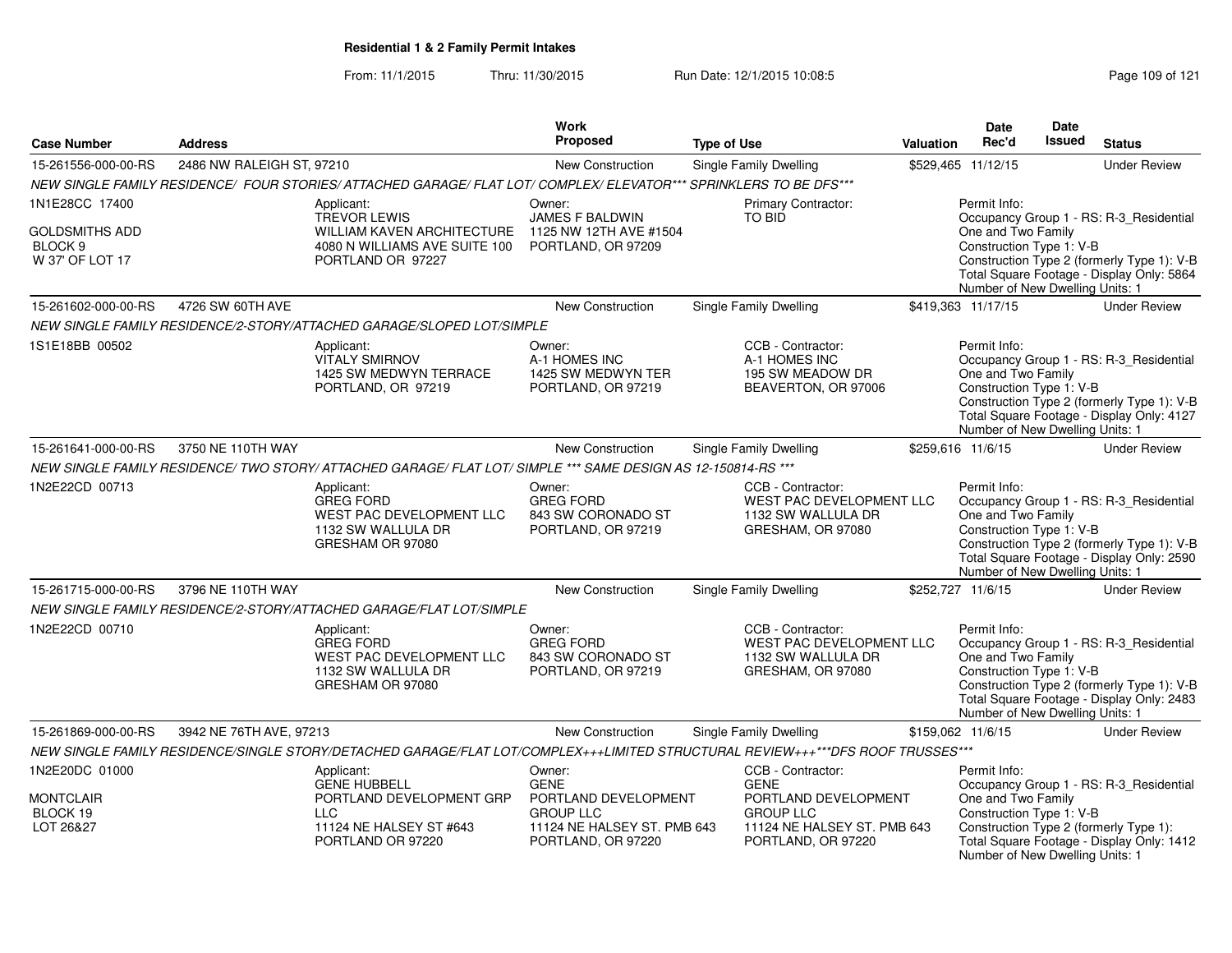From: 11/1/2015Thru: 11/30/2015 Run Date: 12/1/2015 10:08:5<br>
Page 110 of 121

|                                                              |                                |                                                                                                                           | Work                                                                                                                                                                |                    |                                                                                                                                    |           | <b>Date</b>                                                                                       | Date          |                                                                                                                                    |
|--------------------------------------------------------------|--------------------------------|---------------------------------------------------------------------------------------------------------------------------|---------------------------------------------------------------------------------------------------------------------------------------------------------------------|--------------------|------------------------------------------------------------------------------------------------------------------------------------|-----------|---------------------------------------------------------------------------------------------------|---------------|------------------------------------------------------------------------------------------------------------------------------------|
| <b>Case Number</b>                                           | <b>Address</b>                 |                                                                                                                           | <b>Proposed</b>                                                                                                                                                     | <b>Type of Use</b> |                                                                                                                                    | Valuation | Rec'd                                                                                             | <b>Issued</b> | <b>Status</b>                                                                                                                      |
| 15-261884-000-00-RS                                          | 10082 SW 55TH AVE              |                                                                                                                           | New Construction                                                                                                                                                    |                    | Single Family Dwelling                                                                                                             |           | \$416,199 11/6/15                                                                                 |               | <b>Under Review</b>                                                                                                                |
|                                                              |                                | NEW SINGLE RESIDENCE/TWO STORY/ATTACHED 3 CAR GARAGE/ELEVATOR/FLAT LOT/COMPLEX                                            |                                                                                                                                                                     |                    |                                                                                                                                    |           |                                                                                                   |               |                                                                                                                                    |
| 1S1E30DB 10002                                               |                                | Applicant:<br>Mildred White<br><b>BAMA Design</b><br>1631 NE BROADWAY #754<br>PORTLAND OR 97232                           | Owner:<br><b>MARK MCLOUDREY</b><br>1896 PARK AVE W<br>HIGHLAND PARK, IL 60035<br>Owner:<br>SARA MCLOUDREY<br>1896 PARK AVE W<br>HIGHLAND PARK, IL 60035             |                    | CCB - Contractor:<br>MEL CONSTRUCTION LLC<br>5705 SE POWELL BLVD<br>PORTLAND, OR 97206                                             |           | Permit Info:<br>One and Two Family<br>Construction Type 1: V-B<br>Number of New Dwelling Units: 1 |               | Occupancy Group 1 - RS: R-3_Residential<br>Construction Type 2 (formerly Type 1): V-B<br>Total Square Footage - Display Only: 4936 |
| 15-262281-000-00-RS                                          | 4546 SW PLUM ST, 97219         |                                                                                                                           | New Construction                                                                                                                                                    |                    | Single Family Dwelling                                                                                                             |           | \$363,566 11/9/15                                                                                 |               | <b>Under Review</b>                                                                                                                |
|                                                              |                                | NEW SINGLE FAMILY RESIDENCE/2-STORY/ATTACHED GARAGE/10% SLOPE LOT/COMPLEX                                                 |                                                                                                                                                                     |                    |                                                                                                                                    |           |                                                                                                   |               |                                                                                                                                    |
| 1S1E30AD 07600                                               |                                | Applicant:<br><b>ANDREW SINGER</b><br>PDX CUSTOM HOMES<br>3825 SW SCHOLLS FERRY RD<br>PORTLAND OR 97221                   | Owner:<br>SEYMOUR PROPERTIES LLC<br>9430 SW 46TH AVE<br>PORTLAND, OR 97219                                                                                          |                    | CCB - Contractor:<br><b>ANDY SINGER</b><br>SEYMOUR GENERAL<br><b>CONSTRUCTION</b><br>3825 SW SCHOLLS FERRY RD<br>PORTLAND OR 97221 |           | Permit Info:<br>One and Two Family<br>Construction Type 1: V-B<br>Number of New Dwelling Units: 1 |               | Occupancy Group 1 - RS: R-3_Residential<br>Construction Type 2 (formerly Type 1): V-B<br>Total Square Footage - Display Only: 3844 |
| 15-262461-000-00-RS                                          | 227 SE 30TH PL - Unit A, 97214 |                                                                                                                           | New Construction                                                                                                                                                    |                    | Single Family Dwelling                                                                                                             |           | \$345,940 11/17/15                                                                                |               | <b>Under Review</b>                                                                                                                |
|                                                              |                                | NEW SINGLE FAMILY RESIDENCE/3-STORY/ATTACHED GARAGE/FLAT LOT/COMPLEX/ADU ON LOWER FLOOR                                   |                                                                                                                                                                     |                    |                                                                                                                                    |           |                                                                                                   |               |                                                                                                                                    |
| 1N1E36CD 14300                                               |                                | Applicant:<br>NATHAN ARNOLD<br><b>FASTER PERMITS</b><br>14334 NW EAGLERIDGE LANE<br>PORTLAND, OR 97229                    | Owner:<br>STRUCTURE REDEVELOPMENT<br>$\sqcup$ C<br>PO BOX 3026<br>CLACKAMAS, OR 97015-3026                                                                          |                    | CCB - Contractor:<br>STRUCTURE REDEVELOPMENT<br><b>LLC</b><br>PO BOX 3026<br>CLACKAMAS, OR 97015                                   |           | Permit Info:<br>One and Two Family<br>Construction Type 1: V-B<br>Number of New Dwelling Units: 2 |               | Occupancy Group 1 - RS: R-3_Residential<br>Construction Type 2 (formerly Type 1): V-B<br>Total Square Footage - Display Only: 3226 |
| 15-262593-000-00-RS                                          |                                |                                                                                                                           | New Construction                                                                                                                                                    |                    | Single Family Dwelling                                                                                                             |           | \$183,880 11/10/15                                                                                |               | <b>Under Review</b>                                                                                                                |
|                                                              |                                | NEW SINGLE FAMILY RESIDENCE/2-STORY/ATTACHED GARAGE/FLAT LOT/SIMPLE                                                       |                                                                                                                                                                     |                    |                                                                                                                                    |           |                                                                                                   |               |                                                                                                                                    |
| 1S2E19AA 00101<br>PARTITION PLAT 2015-22<br>LOT <sub>1</sub> |                                | Applicant:<br><b>KYM NGUYEN</b><br>CONCEPT DESIGN & ASSOCIATES 1724 SE 40TH AVE<br>PO BOX 8464<br>PORTLAND, OR 97207-8464 | Owner:<br>DANNY J JONES<br>PORTLAND, OR 97214-5224                                                                                                                  |                    | CCB - Contractor:<br><b>DAMIR KARIN</b><br>DK HOMES LLC<br>PO BOX 90277<br>PORTLAND, OR 97290                                      |           | Permit Info:<br>One and Two Family<br>Construction Type 1: V-B<br>Number of New Dwelling Units: 1 |               | Occupancy Group 1 - RS: R-3_Residential<br>Construction Type 2 (formerly Type 1): V-B<br>Total Square Footage - Display Only: 1780 |
| 15-262861-000-00-RS                                          | 3535 SW LOGAN ST, 97219        |                                                                                                                           | <b>New Construction</b>                                                                                                                                             |                    | <b>Single Family Dwelling</b>                                                                                                      |           | \$349,520 11/10/15                                                                                |               | <b>Under Review</b>                                                                                                                |
|                                                              |                                | NEW SINGLE FAMILY RESIDENCE/ TWO STORY/ ATTACHED GARAGE/ FLAT LOT (<10%)/ COMPLEX                                         |                                                                                                                                                                     |                    |                                                                                                                                    |           |                                                                                                   |               |                                                                                                                                    |
| 1S1E20BD 07500<br>QUEENSLAND<br><b>BLOCK 1 TL 7500</b>       |                                | Applicant:<br><b>KEVIN PARTAIN</b><br>223 NE 56TH AVE<br>PORTLAND, OR 97213-3705                                          | Owner:<br><b>SHANNON M GLASS</b><br>3535 SW LOGAN ST<br>PORTLAND, OR 97219-1656<br>Owner:<br><b>WILLIAM JR GLASS</b><br>3535 SW LOGAN ST<br>PORTLAND, OR 97219-1656 |                    | CCB - Contractor:<br><b>RENAISSANCE CUSTOM HOMES</b><br><b>LLC</b><br>16771 Boones Ferry Rd<br>Lake Oswego, OR 97035               |           | Permit Info:<br>One and Two Family<br>Construction Type 1: V-B<br>Number of New Dwelling Units: 1 |               | Occupancy Group 1 - RS: R-3_Residential<br>Construction Type 2 (formerly Type 1): V-B<br>Total Square Footage - Display Only: 3403 |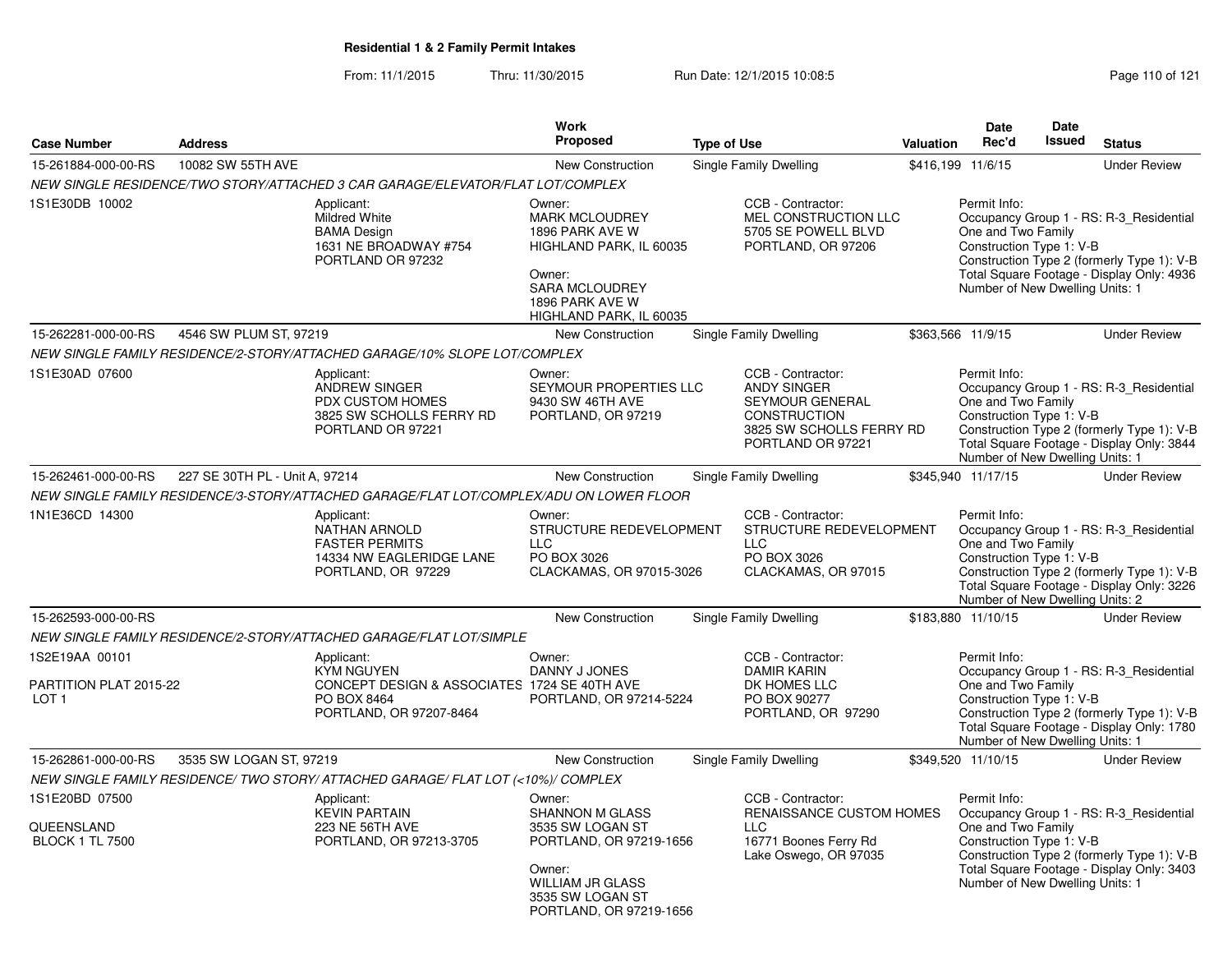From: 11/1/2015Thru: 11/30/2015 Run Date: 12/1/2015 10:08:5<br>
Rage 111 of 121

| <b>Case Number</b>                                                  | <b>Address</b>                                                                                                                                   | <b>Work</b><br>Proposed                                                                                                                                          | <b>Type of Use</b>                                                                                             | Valuation | Date<br>Rec'd                                                                                     | Date<br><b>Issued</b> | <b>Status</b>                                                                                                                      |
|---------------------------------------------------------------------|--------------------------------------------------------------------------------------------------------------------------------------------------|------------------------------------------------------------------------------------------------------------------------------------------------------------------|----------------------------------------------------------------------------------------------------------------|-----------|---------------------------------------------------------------------------------------------------|-----------------------|------------------------------------------------------------------------------------------------------------------------------------|
| 15-262960-000-00-RS                                                 | 5117 SE CORA ST, 97206                                                                                                                           | New Construction                                                                                                                                                 | Single Family Dwelling                                                                                         |           | \$220,456 11/23/15                                                                                |                       | <b>Under Review</b>                                                                                                                |
|                                                                     | NEW SINGLE FAMILY RESIDENCE/ TWO STORY/ DETACHED GARAGE/ FLAT LOT / COMPLEX***w/15-262973-RS***Lot 15, Block 2 of Ivanhoe                        |                                                                                                                                                                  |                                                                                                                |           |                                                                                                   |                       |                                                                                                                                    |
| 1S2E07DC 16400<br><b>IVANHOE</b><br><b>BLOCK 2</b><br><b>LOT 16</b> | Applicant:<br><b>NATHAN ARNOLD</b><br><b>FASTER PERMITS</b><br>14334 NW EAGLERIDGE LANE<br>PORTLAND, OR 97229                                    | Owner:<br>STRUCTURE REDEVELOPMENT<br>$\sqcup$ C<br>PO BOX 3026<br>CLACKAMAS, OR 97015-3026                                                                       | CCB - Contractor:<br>STRUCTURE REDEVELOPMENT<br><b>LLC</b><br>PO BOX 3026<br>CLACKAMAS, OR 97015               |           | Permit Info:<br>One and Two Family<br>Construction Type 1: V-B<br>Number of New Dwelling Units: 1 |                       | Occupancy Group 1 - RS: R-3_Residential<br>Construction Type 2 (formerly Type 1):<br>Total Square Footage - Display Only: 1957     |
| 15-263218-000-00-RS                                                 | 4274 SW MELVILLE AVE, 97201                                                                                                                      | New Construction                                                                                                                                                 | Single Family Dwelling                                                                                         |           | \$335,941 11/10/15                                                                                |                       | <b>Under Review</b>                                                                                                                |
|                                                                     | NEW SINGLE FAMILY RESIDENCE/2 STORY WITH PARTIALLY FINISHED BASEMENT/ATTACHED GARAGE/SLOPED LOT/COMPLEX ***ROOF TRUSSES BY DEFERRED SUBMITTAL*** |                                                                                                                                                                  |                                                                                                                |           |                                                                                                   |                       |                                                                                                                                    |
| 1S1E08DD 02300                                                      | Applicant:<br><b>MIKE</b><br><b>CLASSIC IMAGE HOMES LLC</b><br>1441 SE 148TH AVE<br>PORTLAND OR 97233                                            | Owner:<br>CLASSIC IMAGE HOMES LLC<br>PO BOX 302<br>MARYLHURST, OR 97036                                                                                          | CCB - Contractor:<br><b>MIKE KOVAL</b><br><b>CLASSIC IMAGE HOMES LLC</b><br>PO BOX 302<br>MARYLHURST, OR 97036 |           | Permit Info:<br>One and Two Family<br>Construction Type 1: V-B<br>Number of New Dwelling Units: 1 |                       | Occupancy Group 1 - RS: R-3_Residential<br>Construction Type 2 (formerly Type 1): V-B<br>Total Square Footage - Display Only: 3248 |
| 15-263728-000-00-RS                                                 | 5768 SE REEDWAY ST, 97206                                                                                                                        | New Construction                                                                                                                                                 | Single Family Dwelling                                                                                         |           | \$297,501 11/12/15                                                                                |                       | <b>Under Review</b>                                                                                                                |
|                                                                     | NEW SINGLE FAMILY RESIDENCE/2-STORY/ATTACHED GARAGE/FLAT LOT/SIMPLE***DFS ROOF TRUSSES***lot 22                                                  |                                                                                                                                                                  |                                                                                                                |           |                                                                                                   |                       |                                                                                                                                    |
| 1S2E18DA 17800                                                      | Applicant:<br><b>KEVIN PARTAIN</b><br>223 NE 56TH AVE<br>PORTLAND, OR 97213-3705                                                                 | Owner:<br><b>BRUCE W DORN</b><br>5810 SE REEDWAY ST<br>PORTLAND, OR 97206-5553<br>Owner:<br><b>BETTY K DORN</b><br>5810 SE REEDWAY ST<br>PORTLAND, OR 97206-5553 | CCB - Contractor:<br><b>BUILDING CONCEPTS LLC</b><br>16933 SE FOSTER RD<br>GRESHAM, OR 97080                   |           | Permit Info:<br>One and Two Family<br>Construction Type 1: V-B<br>Number of New Dwelling Units: 1 |                       | Occupancy Group 1 - RS: R-3_Residential<br>Construction Type 2 (formerly Type 1): V-B<br>Total Square Footage - Display Only: 2844 |
| 15-263746-000-00-RS                                                 | 5816 SE REEDWAY ST, 97206                                                                                                                        | <b>New Construction</b>                                                                                                                                          | Single Family Dwelling                                                                                         |           | \$297,501 11/12/15                                                                                |                       | <b>Under Review</b>                                                                                                                |
|                                                                     | NEW SINGLE FAMILY RESIDENCE/2-STORY/ATTACHED GARAGE/FLAT LOT/SIMPLE***DFS ROOF TRUSSES***lot 21                                                  |                                                                                                                                                                  |                                                                                                                |           |                                                                                                   |                       |                                                                                                                                    |
| 1S2E18DA 17800                                                      | Applicant:<br><b>KEVIN PARTAIN</b><br>223 NE 56TH AVE<br>PORTLAND, OR 97213-3705                                                                 | Owner:<br><b>BRUCE W DORN</b><br>5810 SE REEDWAY ST<br>PORTLAND, OR 97206-5553<br>Owner:<br><b>BETTY K DORN</b><br>5810 SE REEDWAY ST<br>PORTLAND, OR 97206-5553 | CCB - Contractor:<br>BUILDING CONCEPTS LLC<br>16933 SE FOSTER RD<br>GRESHAM, OR 97080                          |           | Permit Info:<br>One and Two Family<br>Construction Type 1: V-B<br>Number of New Dwelling Units: 1 |                       | Occupancy Group 1 - RS: R-3_Residential<br>Construction Type 2 (formerly Type 1): V-B<br>Total Square Footage - Display Only: 2844 |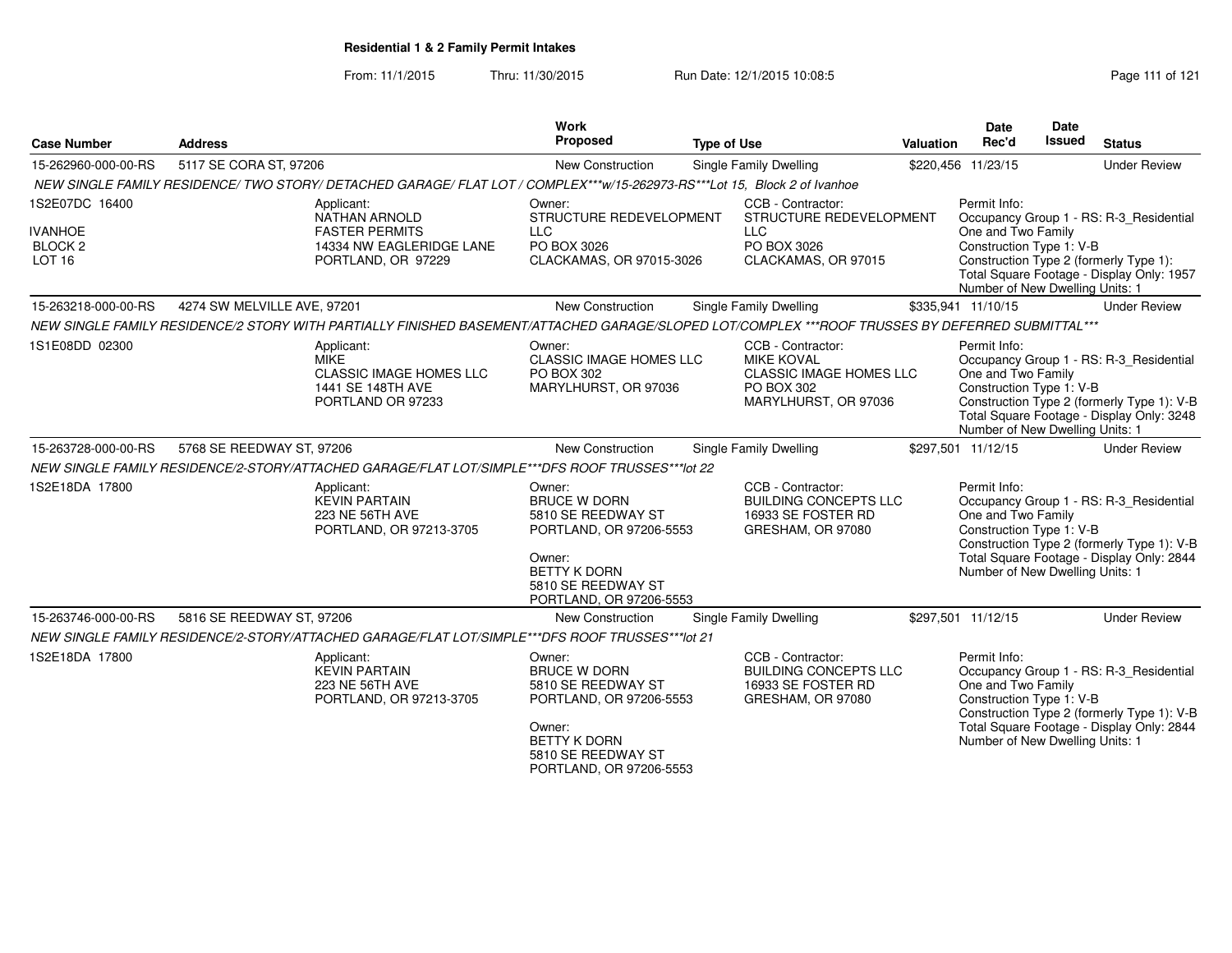From: 11/1/2015Thru: 11/30/2015 Run Date: 12/1/2015 10:08:5<br>
Rage 112 of 121

|                     |                             |                                                                                                                       | <b>Work</b>                                                                                                                                          |                                                                                                                       |                  | <b>Date</b>                                                                                       | Date   |                                                                                                                                    |
|---------------------|-----------------------------|-----------------------------------------------------------------------------------------------------------------------|------------------------------------------------------------------------------------------------------------------------------------------------------|-----------------------------------------------------------------------------------------------------------------------|------------------|---------------------------------------------------------------------------------------------------|--------|------------------------------------------------------------------------------------------------------------------------------------|
| <b>Case Number</b>  | <b>Address</b>              |                                                                                                                       | Proposed                                                                                                                                             | <b>Type of Use</b>                                                                                                    | <b>Valuation</b> | Rec'd                                                                                             | Issued | <b>Status</b>                                                                                                                      |
| 15-263797-000-00-RS | 1525 SW DOLPH ST, 97219     |                                                                                                                       | New Construction                                                                                                                                     | Single Family Dwelling                                                                                                |                  | \$328,037 11/12/15                                                                                |        | <b>Under Review</b>                                                                                                                |
|                     |                             | NEW SINGLE FAMILY RESIDENCE/2 STORY /DETACHED GARAGE/FLAT LOT/COMPLEX                                                 |                                                                                                                                                      |                                                                                                                       |                  |                                                                                                   |        |                                                                                                                                    |
| 1S1E21CD 10400      |                             | Applicant:<br><b>DIANA CATRON</b><br><b>EVERETT CUSTOM HOMES</b><br>735 SW 158TH AVE, SUITE 180<br>BEAVERTON OR 97006 | Owner:<br><b>MICHAEL A BUISMAN</b><br>1527 SW DOLPH ST<br>PORTLAND, OR 97219<br>Owner:<br>PAMELA K BUISMAN<br>1527 SW DOLPH ST<br>PORTLAND, OR 97219 | CCB - Contractor:<br><b>VIC REMMERS</b><br>EVERETT CUSTOM HOMES INC<br>735 SW 158TH AVE STE 180<br>BEAVERTON OR 97006 |                  | Permit Info:<br>One and Two Family<br>Construction Type 1: V-B<br>Number of New Dwelling Units: 1 |        | Occupancy Group 1 - RS: R-3 Residential<br>Construction Type 2 (formerly Type 1):<br>Total Square Footage - Display Only: 2912     |
| 15-263820-000-00-RS | 7941 N COURTENAY AVE, 97203 |                                                                                                                       | <b>New Construction</b>                                                                                                                              | Single Family Dwelling                                                                                                |                  | \$225,595 11/13/15                                                                                |        | <b>Under Review</b>                                                                                                                |
|                     |                             | NEW SINGLE FAMILY RESIDENCE/2-STORY/ATTACHED GARAGE/FLAT LOT/SIMPLE                                                   |                                                                                                                                                      |                                                                                                                       |                  |                                                                                                   |        |                                                                                                                                    |
| 1N1E08CB 02400      |                             | Applicant:<br><b>NATHAN ARNOLD</b><br><b>FASTER PERMITS</b><br>14334 NW EAGLERIDGE LANE<br>PORTLAND, OR 97229         | Owner:<br><b>GREENWOOD HOMES LLC</b><br>PO BOX 1225<br>CANBY, OR 97013-1225                                                                          | CCB - Contractor:<br><b>GREENWOOD HOMES LLC</b><br>16280 NW BETHANY CT<br>BEAVERTON OR 97006                          |                  | Permit Info:<br>One and Two Family<br>Construction Type 1: V-B<br>Number of New Dwelling Units: 1 |        | Occupancy Group 1 - RS: R-3_Residential<br>Construction Type 2 (formerly Type 1): V-B<br>Total Square Footage - Display Only: 2154 |
| 15-263828-000-00-RS | 1421 SE UMATILLA ST, 97202  |                                                                                                                       | New Construction                                                                                                                                     | Single Family Dwelling                                                                                                |                  | \$311,392 11/12/15                                                                                |        | <b>Under Review</b>                                                                                                                |
|                     |                             | NEW SINGLE FAMILY RESIDENCE W/BASEMENT/TUCK UNDER GARAGE/ 2 STORY/FLAT LOT/COMPLEX                                    |                                                                                                                                                      |                                                                                                                       |                  |                                                                                                   |        |                                                                                                                                    |
| 1S1E23CD 04300      |                             | Applicant:<br><b>DIANA CATRON</b><br><b>EVERETT CUSTOM HOMES</b><br>735 SW 158TH AVE, SUITE 180<br>BEAVERTON OR 97006 |                                                                                                                                                      | CCB - Contractor:<br><b>VIC REMMERS</b><br>EVERETT CUSTOM HOMES INC<br>735 SW 158TH AVE STE 180<br>BEAVERTON OR 97006 |                  | Permit Info:<br>One and Two Family<br>Construction Type 1: V-B<br>Number of New Dwelling Units: 1 |        | Occupancy Group 1 - RS: R-3_Residential<br>Construction Type 2 (formerly Type 1): V-B<br>Total Square Footage - Display Only: 3500 |
| 15-264805-000-00-RS | 1113 SE 76TH AVE, 97215     |                                                                                                                       | <b>New Construction</b>                                                                                                                              | Single Family Dwelling                                                                                                |                  | \$282,210 11/13/15                                                                                |        | <b>Under Review</b>                                                                                                                |
|                     |                             | NEW SINGLE FAMILY RESIDENCE/2 STORY/ATTACHED GARAGE/FLAT LOT AT BUILDING SITE/COMPLEX                                 |                                                                                                                                                      |                                                                                                                       |                  |                                                                                                   |        |                                                                                                                                    |
| 1S2E05AC 10900      |                             | Applicant:<br><b>KEVIN PARTAIN</b><br>223 NE 56TH AVE<br>PORTLAND, OR 97213-3705                                      | Owner:<br>NOBUYUKI MATSUSHITA<br>1127 SE 76TH AVE<br>PORTLAND, OR 97215-2242                                                                         | CCB - Contractor:<br>RENAISSANCE CUSTOM HOMES<br><b>LLC</b><br>16771 Boones Ferry Rd<br>Lake Oswego, OR 97035         |                  | Permit Info:<br>One and Two Family<br>Construction Type 1: V-B<br>Number of New Dwelling Units: 1 |        | Occupancy Group 1 - RS: R-3_Residential<br>Construction Type 2 (formerly Type 1): V-B<br>Total Square Footage - Display Only: 2896 |
| 15-264831-000-00-RS | 1119 SE 76TH AVE, 97215     |                                                                                                                       | New Construction                                                                                                                                     | Single Family Dwelling                                                                                                |                  | \$270,716 11/13/15                                                                                |        | <b>Under Review</b>                                                                                                                |
|                     |                             | NEW SINGLE FAMILY RESIDENCE/2 STORY/ATTACHED GARAGE/FLAT LOT AT BUILDING SITE/COMPLEX                                 |                                                                                                                                                      |                                                                                                                       |                  |                                                                                                   |        |                                                                                                                                    |
| 1S2E05AC 10900      |                             | Applicant:<br><b>KEVIN PARTAIN</b><br>223 NE 56TH AVE<br>PORTLAND, OR 97213-3705                                      | Owner:<br>NOBUYUKI MATSUSHITA<br>1127 SE 76TH AVE<br>PORTLAND, OR 97215-2242                                                                         | CCB - Contractor:<br>RENAISSANCE CUSTOM HOMES<br><b>LLC</b><br>16771 Boones Ferry Rd<br>Lake Oswego, OR 97035         |                  | Permit Info:<br>One and Two Family<br>Construction Type 1: V-B<br>Number of New Dwelling Units: 1 |        | Occupancy Group 1 - RS: R-3_Residential<br>Construction Type 2 (formerly Type 1): V-B<br>Total Square Footage - Display Only: 2573 |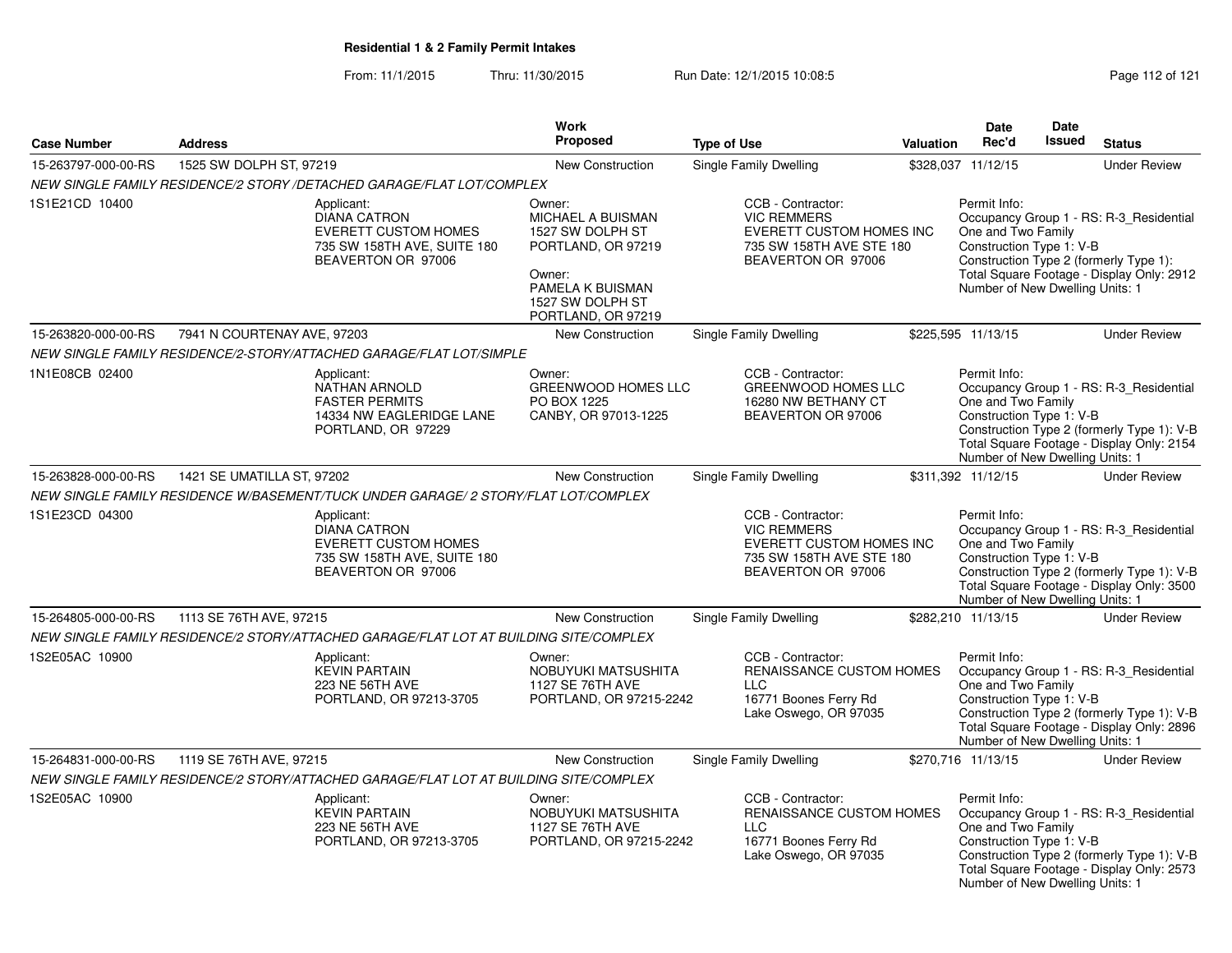From: 11/1/2015Thru: 11/30/2015 Run Date: 12/1/2015 10:08:5<br>
Rage 113 of 121

|                     |                            |                                                                                                                                        | <b>Work</b>                                                                                                                                                      |                                                                                                                                       |                  | Date                                                                                              | Date          |                                                                                                                                    |
|---------------------|----------------------------|----------------------------------------------------------------------------------------------------------------------------------------|------------------------------------------------------------------------------------------------------------------------------------------------------------------|---------------------------------------------------------------------------------------------------------------------------------------|------------------|---------------------------------------------------------------------------------------------------|---------------|------------------------------------------------------------------------------------------------------------------------------------|
| <b>Case Number</b>  | <b>Address</b>             |                                                                                                                                        | <b>Proposed</b>                                                                                                                                                  | <b>Type of Use</b>                                                                                                                    | <b>Valuation</b> | Rec'd                                                                                             | <b>Issued</b> | <b>Status</b>                                                                                                                      |
| 15-265508-000-00-RS | 562 N BLANDENA ST - Unit A |                                                                                                                                        | New Construction                                                                                                                                                 | Single Family Dwelling                                                                                                                |                  | \$333,879 11/17/15                                                                                |               | <b>Under Review</b>                                                                                                                |
|                     |                            | NEW SINGLE FAMILY RESIDENCE/3 STORY WITH ACCESSORY DWELLING UNIT IN BASEMENT/TUCK-UNDER GARAGE/FLAT LOT/COMPLEX                        |                                                                                                                                                                  |                                                                                                                                       |                  |                                                                                                   |               |                                                                                                                                    |
| 1N1E22BD 01101      |                            | Applicant:<br><b>NATHAN ARNOLD</b><br><b>FASTER PERMITS</b><br>14334 NW EAGLERIDGE LANE<br>PORTLAND, OR 97229                          | Owner:<br><b>BRISTOL CREEK HOMES</b><br>3055 NW YEON AVE #81<br>PORTLAND, OR 97210<br>Owner:<br>DEVELOPMENT CO LLC<br>3055 NW YEON AVE #81<br>PORTLAND, OR 97210 | CCB - Contractor:<br><b>BRISTOL CREEK HOMES &amp;</b><br>DEVELOPMENT CO LLC<br>520 SW YAMHILL ST SUITE 600<br>PORTLAND, OR 97204      |                  | Permit Info:<br>One and Two Family<br>Construction Type 1: V-B<br>Number of New Dwelling Units: 2 |               | Occupancy Group 1 - RS: R-3_Residential<br>Construction Type 2 (formerly Type 1): V-B<br>Total Square Footage - Display Only: 3330 |
| 15-265785-000-00-RS | 1519 SW DOLPH ST, 97219    |                                                                                                                                        | New Construction                                                                                                                                                 | <b>Single Family Dwelling</b>                                                                                                         |                  | \$404,526 11/17/15                                                                                |               | <b>Under Review</b>                                                                                                                |
|                     |                            | NEW SINGLE FAMILY RESIDENCE/THREE STORY/DETACHED GARAGE/SLIGHTLY SLOPING LOT/COMPLEX                                                   |                                                                                                                                                                  | ***WITH GARAGE 15-265792-RS***                                                                                                        |                  |                                                                                                   |               |                                                                                                                                    |
| 1S1E21CD 10400      |                            | Applicant:<br><b>DIANA CATRON</b><br><b>EVERETT CUSTOM HOMES</b><br>735 SW 158TH AVE, SUITE 180<br>BEAVERTON OR 97006                  | Owner:<br>MICHAEL A BUISMAN<br>1527 SW DOLPH ST<br>PORTLAND, OR 97219<br>Owner:<br>PAMELA K BUISMAN<br>1527 SW DOLPH ST<br>PORTLAND, OR 97219                    | CCB - Contractor:<br><b>VIC REMMERS</b><br><b>EVERETT CUSTOM HOMES INC</b><br>735 SW 158TH AVE STE 180<br>BEAVERTON OR 97006          |                  | Permit Info:<br>One and Two Family<br>Construction Type 1: V-B<br>Number of New Dwelling Units: 1 |               | Occupancy Group 1 - RS: R-3_Residential<br>Construction Type 2 (formerly Type 1):<br>Total Square Footage - Display Only: 3591     |
| 15-265816-000-00-RS | 3725 SE NEHALEM ST, 97202  |                                                                                                                                        | <b>New Construction</b>                                                                                                                                          | Single Family Dwelling                                                                                                                |                  | \$277,077 11/17/15                                                                                |               | <b>Under Review</b>                                                                                                                |
|                     |                            | NEW SINGLE FAMILY RESIDENCE/2 STORY/ATTACHED GARAGE/FLAT LOT/COMPLEX                                                                   |                                                                                                                                                                  |                                                                                                                                       |                  |                                                                                                   |               |                                                                                                                                    |
| 1S1E24DA 12000      |                            | Applicant:<br><b>KEVIN PARTAIN</b><br><b>URBAN VISIONS PLANNING</b><br>SERVICES, INC.<br>223 NE 56TH AVE<br>PORTLAND OR 97213          | Owner:<br><b>RENAISSANCE CUSTOM HOMES</b><br><b>LLC</b><br>16771 BOONES FERRY RD<br>LAKE OSWEGO, OR 97035-4213                                                   | CCB - Contractor:<br>RENAISSANCE CUSTOM HOMES<br><b>LLC</b><br>16771 Boones Ferry Rd<br>Lake Oswego, OR 97035                         |                  | Permit Info:<br>One and Two Family<br>Construction Type 1: V-B<br>Number of New Dwelling Units: 1 |               | Occupancy Group 1 - RS: R-3_Residential<br>Construction Type 2 (formerly Type 1): V-B<br>Total Square Footage - Display Only: 2659 |
| 15-265931-000-00-RS | 8515 SE 21ST AVE           |                                                                                                                                        | New Construction                                                                                                                                                 | Single Family Dwelling                                                                                                                |                  | \$341,499 11/17/15                                                                                |               | <b>Under Review</b>                                                                                                                |
|                     |                            | NEW SINGLE FAMILY RESIDENCE/2-STORY/ATTACHED GARAGE/FLAT LOT/COMPLEX                                                                   |                                                                                                                                                                  |                                                                                                                                       |                  |                                                                                                   |               |                                                                                                                                    |
| 1S1E26AA 05300      |                            | Applicant:<br><b>OLEG PILIPENKO</b><br>CRESCENT CUSTOM HOMES LLC 8575 SE NORTHERN HEIGHTS CT<br>230 NW SEBLAR DR<br>PORTLAND, OR 97210 | Owner:<br>HAPPY VALLEY, OR 97086-5743                                                                                                                            | CCB - Contractor:<br>CRESCENT CUSTOM HOMES LLC CRESCENT CUSTOM HOMES LLC<br>8575 SE Northern Heights Ct<br>Happy Valley, Oregon 97086 |                  | Permit Info:<br>One and Two Family<br>Construction Type 1: V-B<br>Number of New Dwelling Units: 1 |               | Occupancy Group 1 - RS: R-3_Residential<br>Construction Type 2 (formerly Type 1): V-B<br>Total Square Footage - Display Only: 3456 |
| 15-265962-000-00-RS | 7479 SW 51ST AVE           |                                                                                                                                        | <b>New Construction</b>                                                                                                                                          | Single Family Dwelling                                                                                                                |                  | \$331,331 11/17/15                                                                                |               | <b>Under Review</b>                                                                                                                |
|                     |                            | NEW SINGLE FAMILY RESIDENCE/2-STORY W/BASEMENT/ATTACHED GARAGE/10% SLOPED LOT/COMPLEX                                                  |                                                                                                                                                                  |                                                                                                                                       |                  |                                                                                                   |               |                                                                                                                                    |
| 1S1E19AC 01001      |                            | Applicant:<br><b>DAN WILLIAMS</b><br><b>FASTER PERMITS</b><br>14334 NW EAGLERIDGE LANE<br>PORTLAND, OR 97229                           | Owner:<br>EVERETT CUSTOM HOMES INC<br>735 SW 158TH AVE #180<br>BEAVERTON, OR 97006-4952                                                                          | CCB - Contractor:<br><b>VIC REMMERS</b><br>EVERETT CUSTOM HOMES INC<br>735 SW 158TH AVE STE 180<br>BEAVERTON OR 97006                 |                  | Permit Info:<br>One and Two Family<br>Construction Type 1: V-B<br>Number of New Dwelling Units: 1 |               | Occupancy Group 1 - RS: R-3 Residential<br>Construction Type 2 (formerly Type 1): V-B<br>Total Square Footage - Display Only: 3300 |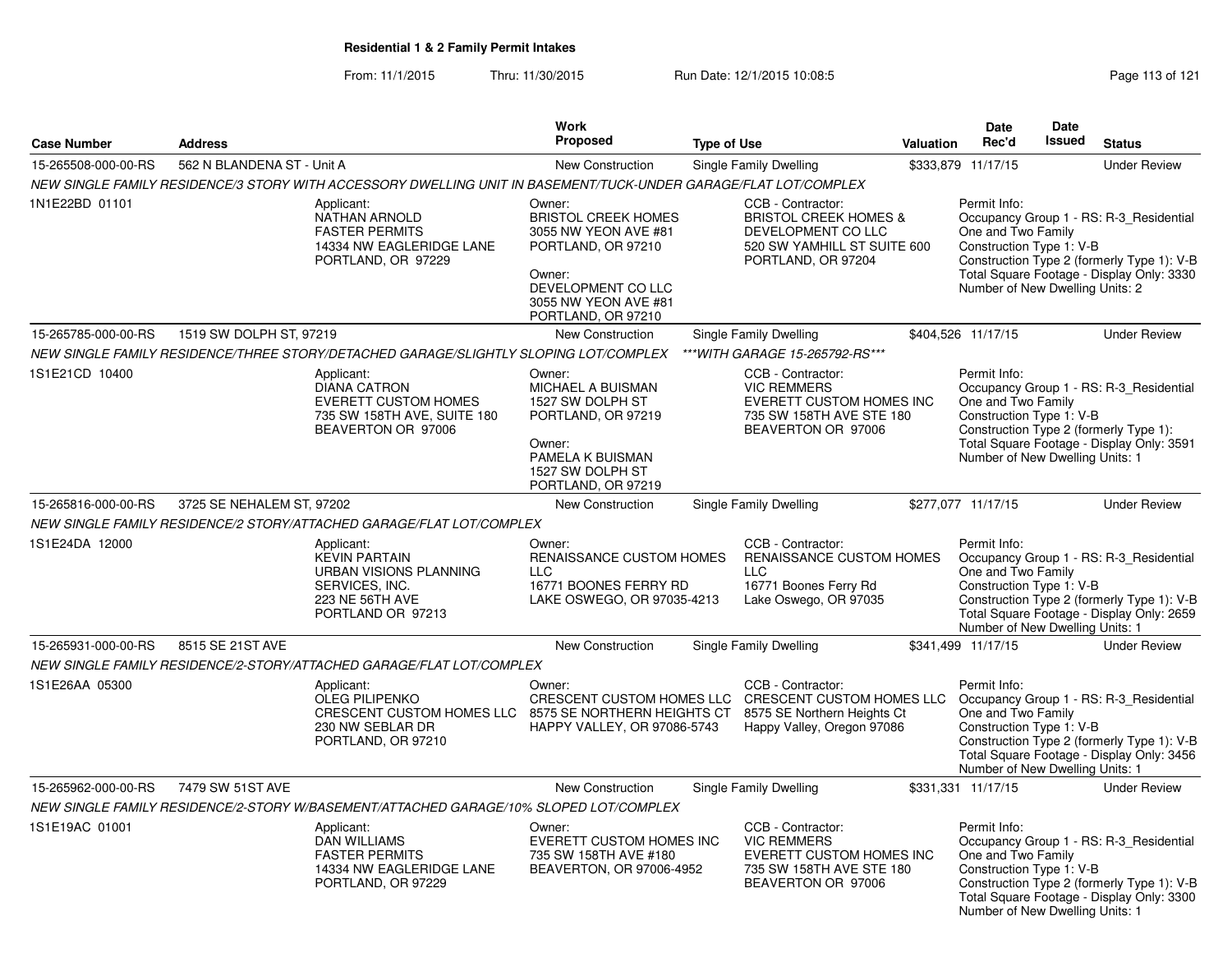From: 11/1/2015Thru: 11/30/2015 Run Date: 12/1/2015 10:08:5<br>
Page 114 of 121

|                                                           |                           |                                                                                                                                          | <b>Work</b>                                                                                                                                                |                    |                                                                                                               |           | <b>Date</b>                                                                                       | <b>Date</b><br><b>Issued</b> |                                                                                                                                    |
|-----------------------------------------------------------|---------------------------|------------------------------------------------------------------------------------------------------------------------------------------|------------------------------------------------------------------------------------------------------------------------------------------------------------|--------------------|---------------------------------------------------------------------------------------------------------------|-----------|---------------------------------------------------------------------------------------------------|------------------------------|------------------------------------------------------------------------------------------------------------------------------------|
| <b>Case Number</b>                                        | <b>Address</b>            |                                                                                                                                          | Proposed                                                                                                                                                   | <b>Type of Use</b> |                                                                                                               | Valuation | Rec'd                                                                                             |                              | <b>Status</b>                                                                                                                      |
| 15-266399-000-00-RS                                       | 5021 N AMHERST ST, 97203  |                                                                                                                                          | New Construction                                                                                                                                           |                    | Single Family Dwelling                                                                                        |           | \$263,584 11/18/15                                                                                |                              | <b>Under Review</b>                                                                                                                |
|                                                           |                           | NEW SINGLE FAMILY RESIDENCE/ TWO STORY/ ATTACHED GARAGE/ FLAT LOT/ COMPLEX                                                               |                                                                                                                                                            |                    |                                                                                                               |           |                                                                                                   |                              |                                                                                                                                    |
| 1N1E07DD 02000                                            |                           | Applicant:<br><b>KEVIN PARTAIN</b><br><b>URBAN VISIONS</b><br>223 NE 56TH AVE<br>PORTLAND OR 97213                                       | Owner:<br>RENAISSANCE CUSTOM HOMES<br><b>LLC</b><br>16771 BOONES FERRY RD<br>LAKE OSWEGO, OR 97035-4213                                                    |                    | CCB - Contractor:<br>RENAISSANCE CUSTOM HOMES<br><b>LLC</b><br>16771 Boones Ferry Rd<br>Lake Oswego, OR 97035 |           | Permit Info:<br>One and Two Family<br>Construction Type 1: V-B<br>Number of New Dwelling Units: 1 |                              | Occupancy Group 1 - RS: R-3_Residential<br>Construction Type 2 (formerly Type 1): V-B<br>Total Square Footage - Display Only: 2498 |
| 15-266457-000-00-RS                                       | 01885 SW GREENWOOD RD     |                                                                                                                                          | New Construction                                                                                                                                           |                    | Single Family Dwelling                                                                                        |           | \$918,681 11/18/15                                                                                |                              | <b>Under Review</b>                                                                                                                |
|                                                           |                           | NEW SINGLE FAMILY RESIDENCE/ TWO STORY W/ BASEMENT/ ATTACHED GARAGE/ SLIGHTLY SLOPED LOT (10%)/ COMPLEX                                  |                                                                                                                                                            |                    |                                                                                                               |           |                                                                                                   |                              |                                                                                                                                    |
| 1S1E35CB 02701                                            |                           | Applicant:<br><b>KEVIN PARTAIN</b><br>223 NE 56TH AVE<br>PORTLAND, OR 97213-3705                                                         | Owner:<br>K5 URBAN PROPERTIES<br>1897 SW GREENWOOD RD<br>PORTLAND, OR 97219<br>Owner:<br>MANAGEMENT LLC<br>1897 SW GREENWOOD RD<br>PORTLAND, OR 97219      |                    | CCB - Contractor:<br>ARNETT CONSTRUCTION CO<br>15450 SW MIDDLETON CT<br>BEAVERTON, OR 970075181               |           | Permit Info:<br>One and Two Family<br>Construction Type 1: V-B<br>Number of New Dwelling Units: 1 |                              | Occupancy Group 1 - RS: R-3_Residential<br>Construction Type 2 (formerly Type 1): V-B<br>Total Square Footage - Display Only: 8693 |
| 15-266670-000-00-RS                                       | 1201 NE HOLLAND ST, 97211 |                                                                                                                                          | <b>New Construction</b>                                                                                                                                    |                    | <b>Single Family Dwelling</b>                                                                                 |           | \$290,412 11/18/15                                                                                |                              | <b>Under Review</b>                                                                                                                |
|                                                           |                           | NEW SINGLE FAMILY RESIDENCE/2-STORY/DETACHED GARAGE/FLAT LOT/COMPLEX***W/15-266678-RS***                                                 |                                                                                                                                                            |                    |                                                                                                               |           |                                                                                                   |                              |                                                                                                                                    |
| 1N1E14BA 04600                                            |                           | Applicant:<br><b>KEVIN PARTAIN</b><br><b>URBAN VISIONS</b><br>223 NE 56TH AVE<br>PORTLAND, OR 97213                                      | Owner:<br>PDX REDEVELOPMENT LLC<br>PO BOX 1100<br>WILSONVILLE, OR 97070-1100                                                                               |                    | CCB - Contractor:<br>PDX REDEVELOPMENT LLC<br>4800 SW MACADAM, SUITE 245<br>PORTLAND, OR 97239                |           | Permit Info:<br>One and Two Family<br>Construction Type 1: V-B<br>Number of New Dwelling Units: 1 |                              | Occupancy Group 1 - RS: R-3_Residential<br>Construction Type 2 (formerly Type 1):<br>Total Square Footage - Display Only: 2578     |
| 15-267030-000-00-RS                                       | 5049 SW NEVADA CT, 97219  |                                                                                                                                          | <b>New Construction</b>                                                                                                                                    |                    | Single Family Dwelling                                                                                        |           | \$383,939 11/19/15                                                                                |                              | <b>Under Review</b>                                                                                                                |
|                                                           |                           | NEW SINGLE FAMILY RESIDENCE/ TWO STORY/ ATTACHED GARAGE/ SLIGHTLY SLOPED LOT (10%)/ COMPLEX                                              |                                                                                                                                                            |                    |                                                                                                               |           |                                                                                                   |                              |                                                                                                                                    |
| 1S1E19AB 12200<br><b>LONG MEADOW</b><br>LOT <sub>16</sub> |                           | Applicant:<br><b>EVEN BETTER HOMES</b><br>PO BOX 2021<br>GRESHAM OR 97030                                                                | Owner:<br><b>BERNARD T HYDE</b><br>5049 SW NEVADA CT<br>PORTLAND, OR 97219-1460<br>Owner:<br>MELODY M HYDE<br>5049 SW NEVADA CT<br>PORTLAND, OR 97219-1460 |                    | CCB - Contractor:<br><b>EVEN BETTER HOMES</b><br>PO BOX 2021<br>GRESHAM OR 97030                              |           | Permit Info:<br>One and Two Family<br>Construction Type 1: V-B<br>Number of New Dwelling Units: 1 |                              | Occupancy Group 1 - RS: R-3_Residential<br>Construction Type 2 (formerly Type 1): V-B<br>Total Square Footage - Display Only: 3767 |
| 15-267060-000-00-RS                                       |                           |                                                                                                                                          | New Construction                                                                                                                                           |                    | Single Family Dwelling                                                                                        |           | \$247,492 11/19/15                                                                                |                              | <b>Under Review</b>                                                                                                                |
|                                                           |                           | NEW #1 OF 2 UNIT TOWNHOUSE ON INDIVIDUAL TAX LOT/3 STORY/NO GARAGE/ SLIGHTLY SLOPED LOT/COMPLEX ***LOT 1*** ASSOCIATED WITH 15-267128-RS |                                                                                                                                                            |                    |                                                                                                               |           |                                                                                                   |                              |                                                                                                                                    |
| 1N1E22CA 05201                                            |                           | Applicant:                                                                                                                               | Owner:                                                                                                                                                     |                    | CCB - Contractor:                                                                                             |           | Permit Info:                                                                                      |                              |                                                                                                                                    |
| PARTITION PLAT 2015-63<br>LOT <sub>1</sub>                |                           | <b>GENE PAVLENKO</b><br>ANAMIC CONSTRUCTION INC.<br>12808 SE COOPER ST<br>PORTLAND, OR 97236                                             | DEZ MICHIGAN LLC<br>10117 SE SUNNYSIDE RD #F1123<br>CLACKAMAS, OR 97015                                                                                    |                    | <b>GENE PAVLENKO</b><br>ANAMIC CONSTRUCTION INC.<br>12808 SE COOPER ST<br>PORTLAND, OR 97236                  |           | One and Two Family<br>Construction Type 1: V-B<br>Number of New Dwelling Units: 1                 |                              | Occupancy Group 1 - RS: R-3_Residential<br>Construction Type 2 (formerly Type 1):<br>Total Square Footage - Display Only: 2197     |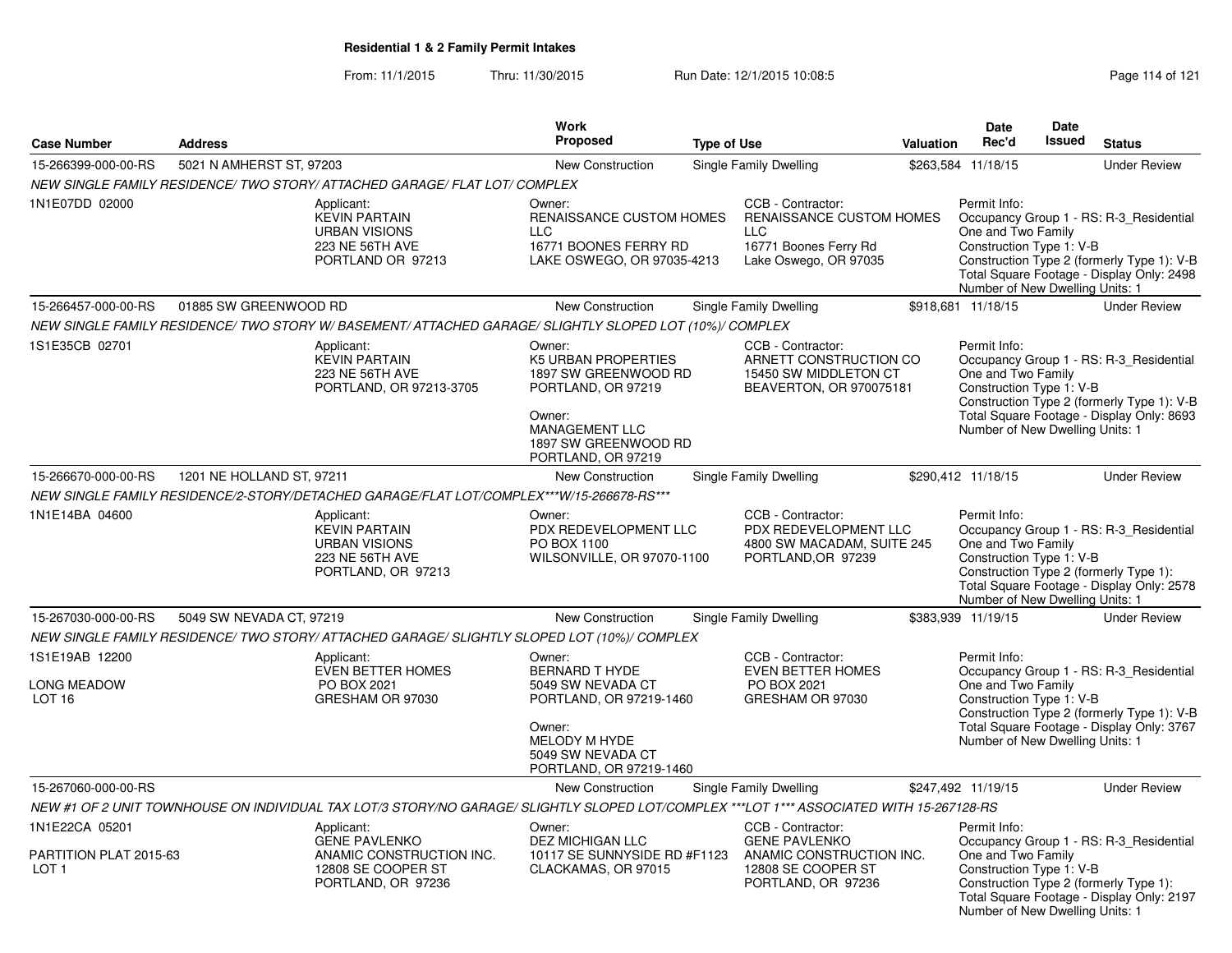From: 11/1/2015Thru: 11/30/2015 Run Date: 12/1/2015 10:08:5<br>
Page 115 of 121

| <b>Case Number</b>                                          | <b>Address</b>             |                                                                                                     | Work<br>Proposed                                                                       | <b>Type of Use</b>            | Valuation                                                                                     | <b>Date</b><br>Rec'd                                                                              | <b>Date</b><br><b>Issued</b> | <b>Status</b>                                                                                                                      |
|-------------------------------------------------------------|----------------------------|-----------------------------------------------------------------------------------------------------|----------------------------------------------------------------------------------------|-------------------------------|-----------------------------------------------------------------------------------------------|---------------------------------------------------------------------------------------------------|------------------------------|------------------------------------------------------------------------------------------------------------------------------------|
| 15-267358-000-00-RS                                         | 4944 NE 33RD AVE, 97211    |                                                                                                     | <b>New Construction</b>                                                                | <b>Single Family Dwelling</b> |                                                                                               | \$259,330 11/25/15                                                                                |                              | <b>Under Review</b>                                                                                                                |
|                                                             |                            | NEW SINGLE FAMILY RESIDENCE/TWO STORY/ATTACHED GARAGE/FLAT LOT/COMPLEX                              |                                                                                        |                               |                                                                                               |                                                                                                   |                              |                                                                                                                                    |
| 1N1E24AC 04900                                              |                            | Applicant:<br>MICHAEL VAUGHN                                                                        | Owner:<br><b>SCOT HARGER</b>                                                           |                               | CCB - Contractor:<br><b>MICHAEL VAUGHN</b>                                                    | Permit Info:                                                                                      |                              | Occupancy Group 1 - RS: R-3_Residential                                                                                            |
| WILLAMETTE ADD<br>BLOCK 16<br>LOT 11-14                     |                            | URBAN REVIVAL LLC<br>1824 SW EVANS ST<br>PORTLAND OR 97219                                          | 1510 SE 72ND AVE<br>PORTLAND, OR 97215-2914                                            |                               | URBAN REVIVAL LLC<br>1824 SW EVANS ST<br>PORTLAND OR 97219                                    | One and Two Family<br>Construction Type 1: V-B<br>Number of New Dwelling Units: 1                 |                              | Construction Type 2 (formerly Type 1): V-B<br>Total Square Footage - Display Only: 2467                                            |
| 15-267677-000-00-RS                                         | 4813 SE BROOKLYN ST, 97206 |                                                                                                     | New Construction                                                                       | Single Family Dwelling        |                                                                                               | \$312,492 11/24/15                                                                                |                              | <b>Under Review</b>                                                                                                                |
|                                                             |                            | NEW SINGLE FAMILY RESIDENCE/2 STORY/SINGLE CAR GARAGE/SLIGHTLY SLOPED LOT/COMPLEX***FP 14-246113*** |                                                                                        |                               |                                                                                               |                                                                                                   |                              |                                                                                                                                    |
| 1S2E07BA 19300                                              |                            | Applicant:<br><b>MIKE COYLE</b>                                                                     | Owner:<br><b>MORRISON DEVELOPMENT</b>                                                  |                               |                                                                                               | Permit Info:                                                                                      |                              | Occupancy Group 1 - RS: R-3_Residential                                                                                            |
| CRESTON<br>S 97.55' OF W 100' OF BLOCK 18                   |                            | <b>FASTER PERMITS</b><br>14334 NW EAGLERIDGE LANE<br>PORTLAND, OR 97229                             | <b>GROUP LLC</b><br>4614 SW KELLY AVE #17<br>PORTLAND, OR 97239-4277                   |                               |                                                                                               | One and Two Family<br>Construction Type 1: V-B                                                    |                              | Construction Type 2 (formerly Type 1): V-B<br>Total Square Footage - Display Only: 2950                                            |
|                                                             |                            |                                                                                                     | Owner:<br>MICHAEL C CARPENTER<br>4614 SW KELLY AVE #17<br>PORTLAND, OR 97239-4277      |                               |                                                                                               | Number of New Dwelling Units: 1                                                                   |                              |                                                                                                                                    |
|                                                             |                            |                                                                                                     | Owner:<br><b>CAROL E CARPENTER</b><br>4614 SW KELLY AVE #17<br>PORTLAND, OR 97239-4277 |                               |                                                                                               |                                                                                                   |                              |                                                                                                                                    |
| 15-267737-000-00-RS                                         | 8834 N BURRAGE AVE, 97217  |                                                                                                     | New Construction                                                                       | Single Family Dwelling        |                                                                                               | \$199,824 11/20/15                                                                                |                              | <b>Under Review</b>                                                                                                                |
|                                                             |                            | NEW SINGLE FAMILY RESIDENCE/2 STORY/SINGLE CAR GARAGE/FLAT LOT/COMPLEX/LOT 17                       |                                                                                        |                               |                                                                                               |                                                                                                   |                              |                                                                                                                                    |
| 1N1E09BD 06800<br>PENINSULAR ADD 4<br>BLOCK 44<br>LOT 17&18 |                            | Applicant:<br><b>Eduard Shtogrin</b><br>Royal Custom Homes<br>PO Box 3091<br>Clackamas, OR 97015    | Owner:<br>LINDA WAKEFIELD<br>3810 BIRCH ST<br>WASHOUGAL, WA 98671-8911                 | PO BOX 3091                   | CCB - Contractor:<br><b>EDUARD SHTOGRIN</b><br>ROYAL CUSTOM HOMES INC.<br>CLACKAMAS, OR 97015 | Permit Info:<br>One and Two Family<br>Construction Type 1: V-B<br>Number of New Dwelling Units: 1 |                              | Occupancy Group 1 - RS: R-3_Residential<br>Construction Type 2 (formerly Type 1): V-B<br>Total Square Footage - Display Only: 1892 |
| 15-267761-000-00-RS                                         | 8834 N BURRAGE AVE, 97217  |                                                                                                     | <b>New Construction</b>                                                                | <b>Single Family Dwelling</b> |                                                                                               | \$199,824 11/20/15                                                                                |                              | <b>Under Review</b>                                                                                                                |
|                                                             |                            | NEW SINGLE FAMILY RESIDENCE/2 STORY/SINGLE CAR GARAGE/FLAT LOT.COMPLEX/LOT 18                       |                                                                                        |                               |                                                                                               |                                                                                                   |                              |                                                                                                                                    |
| 1N1E09BD 06800                                              |                            | Applicant:<br>Eduard Shtogrin                                                                       | Owner:<br><b>LINDA WAKEFIELD</b>                                                       |                               | CCB - Contractor:<br><b>EDUARD SHTOGRIN</b>                                                   | Permit Info:                                                                                      |                              | Occupancy Group 1 - RS: R-3_Residential                                                                                            |
| PENINSULAR ADD 4<br>BLOCK 44<br>LOT 17&18                   |                            | <b>Royal Custom Homes</b><br>PO Box 3091<br>Clackamas, OR 97015                                     | 3810 BIRCH ST<br>WASHOUGAL, WA 98671-8911                                              | PO BOX 3091                   | ROYAL CUSTOM HOMES INC.<br>CLACKAMAS, OR 97015                                                | One and Two Family<br>Construction Type 1: V-B<br>Number of New Dwelling Units: 1                 |                              | Construction Type 2 (formerly Type 1): V-B<br>Total Square Footage - Display Only: 1892                                            |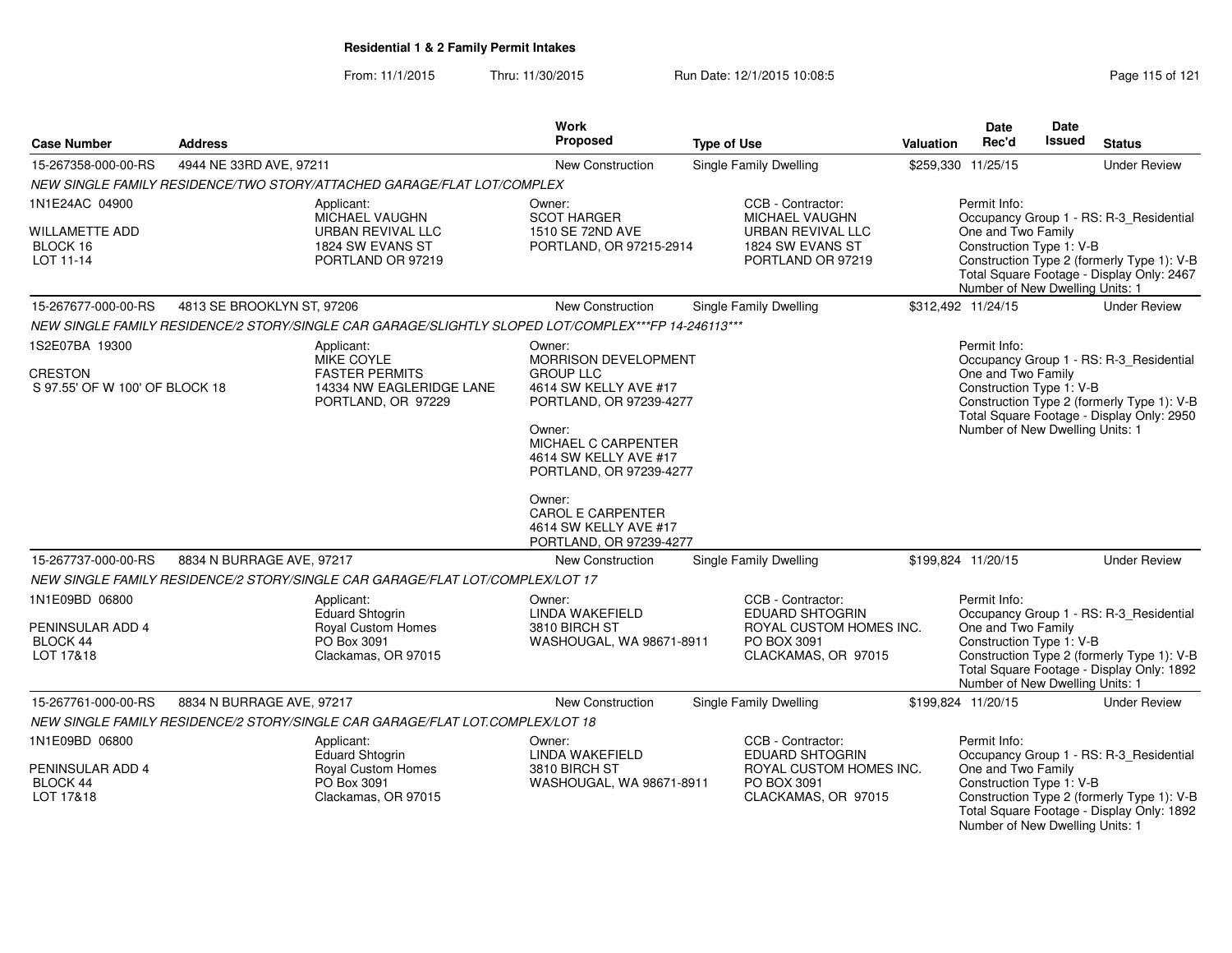From: 11/1/2015Thru: 11/30/2015 Run Date: 12/1/2015 10:08:5<br>
Page 116 of 121

Number of New Dwelling Units: 1

|                                                                                               |                             |                                                                                                                                 | Work                                                                   |                    |                                                                                        |                                                                                                                                                                          | Date                                                                              | Date<br><b>Issued</b> |                                                                                         |
|-----------------------------------------------------------------------------------------------|-----------------------------|---------------------------------------------------------------------------------------------------------------------------------|------------------------------------------------------------------------|--------------------|----------------------------------------------------------------------------------------|--------------------------------------------------------------------------------------------------------------------------------------------------------------------------|-----------------------------------------------------------------------------------|-----------------------|-----------------------------------------------------------------------------------------|
| <b>Case Number</b>                                                                            | <b>Address</b>              |                                                                                                                                 | Proposed                                                               | <b>Type of Use</b> |                                                                                        | Valuation                                                                                                                                                                | Rec'd                                                                             |                       | <b>Status</b>                                                                           |
| 15-267782-000-00-RS                                                                           | 6825 N GREENWICH AVE, 97217 |                                                                                                                                 | New Construction                                                       |                    | Single Family Dwelling                                                                 | \$216,401                                                                                                                                                                | 11/25/15                                                                          |                       | <b>Under Review</b>                                                                     |
|                                                                                               |                             | NEW SINGLE FAMILY RESIDENCE/3-STORY/NO GARAGE/FLAT LOT/COMPLEX ***LOT 11***WITH 15-267790RS DETACHED ACCESSORY DWELLING UNIT*** |                                                                        |                    |                                                                                        |                                                                                                                                                                          |                                                                                   |                       |                                                                                         |
| 1N1E16AD 02800                                                                                |                             | Applicant:<br>MARIAM MOLLAGHAFFARI                                                                                              | Owner:<br>6825 N GREENWICH AVE LLC                                     |                    | Primary Contractor:<br><b>TO BID</b>                                                   |                                                                                                                                                                          | Permit Info:                                                                      |                       | Occupancy Group 1 - RS: R-3_Residential                                                 |
| <b>WILBURTON</b><br>BLOCK <sub>9</sub><br>LOT 10&11 TL 2800                                   |                             | FIELDWORK DESIGN &<br><b>ARCHITECTURE</b><br>601 SE HAWTHORNE BLVD<br>PORTLAND, OR 97214                                        | 1235 N DUTTON AVE #E<br>SANTA ROSA, CA 95401-4666                      |                    |                                                                                        | One and Two Family<br>Construction Type 1: V-B<br>Construction Type 2 (formerly Type 1):<br>Total Square Footage - Display Only: 1921<br>Number of New Dwelling Units: 1 |                                                                                   |                       |                                                                                         |
| 15-267857-000-00-RS                                                                           | 8330 SW 45TH AVE, 97219     |                                                                                                                                 | New Construction                                                       |                    | Single Family Dwelling                                                                 |                                                                                                                                                                          | \$332,848 11/20/15                                                                |                       | <b>Under Review</b>                                                                     |
|                                                                                               |                             | NEW SINGLE FAMILY RESIDENCE/2-STORY/ATTACHED GARAGE/10% SLOPED LOT/COMPLEX***TRACT 2***                                         |                                                                        |                    |                                                                                        |                                                                                                                                                                          |                                                                                   |                       |                                                                                         |
| 1S1E20CC 04800                                                                                |                             | Applicant:<br><b>KEVIN PARTAIN</b>                                                                                              | Owner:<br>RENAISSANCE CUSTOM HOMES                                     |                    | CCB - Contractor:<br>RENAISSANCE CUSTOM HOMES                                          |                                                                                                                                                                          | Permit Info:                                                                      |                       | Occupancy Group 1 - RS: R-3_Residential                                                 |
| PORTLAND PK ADD, BLOCK 8, W 15' OF LOT<br>15&16, LOT 17&18 EXC PT IN ST<br>BLOCK <sub>8</sub> |                             | <b>URBAN VISIONS</b><br>223 ne 56th ave<br>PORTLAND, OR 97015                                                                   | <b>LLC</b><br>16771 BOONES FERRY RD<br>LAKE OSWEGO, OR 97035-4383      |                    | <b>LLC</b><br>16771 Boones Ferry Rd<br>Lake Oswego, OR 97035                           |                                                                                                                                                                          | One and Two Family<br>Construction Type 1: V-B<br>Number of New Dwelling Units: 1 |                       | Construction Type 2 (formerly Type 1): V-B<br>Total Square Footage - Display Only: 3255 |
| 15-267950-000-00-RS                                                                           | 8330 SW 45TH AVE, 97219     |                                                                                                                                 | New Construction                                                       |                    | Single Family Dwelling                                                                 |                                                                                                                                                                          | \$310,074 11/20/15                                                                |                       | <b>Under Review</b>                                                                     |
|                                                                                               |                             | NEW SINGLE FAMILY RESIDENCE/2-STORY/ATTACHED GARAGE/10% SLOPED LOT/COMPLEX***TRACT 1***                                         |                                                                        |                    |                                                                                        |                                                                                                                                                                          |                                                                                   |                       |                                                                                         |
| 1S1E20CC 04800                                                                                |                             | Applicant:<br><b>KEVIN PARTAIN</b>                                                                                              | Owner:<br>RENAISSANCE CUSTOM HOMES                                     |                    | CCB - Contractor:<br><b>RENAISSANCE CUSTOM HOMES</b>                                   |                                                                                                                                                                          | Permit Info:                                                                      |                       | Occupancy Group 1 - RS: R-3_Residential                                                 |
| PORTLAND PK ADD, BLOCK 8, W 15' OF LOT<br>15&16, LOT 17&18 EXC PT IN ST<br>BLOCK <sub>8</sub> |                             | <b>URBAN VISIONS</b><br>223 ne 56th ave<br>PORTLAND, OR 97015                                                                   | <b>LLC</b><br>16771 BOONES FERRY RD<br>LAKE OSWEGO, OR 97035-4383      |                    | <b>LLC</b><br>16771 Boones Ferry Rd<br>Lake Oswego, OR 97035                           |                                                                                                                                                                          | One and Two Family<br>Construction Type 1: V-B<br>Number of New Dwelling Units: 1 |                       | Construction Type 2 (formerly Type 1): V-B<br>Total Square Footage - Display Only: 2947 |
| 15-268379-000-00-RS                                                                           | 8054 SE 62ND AVE            |                                                                                                                                 | New Construction                                                       |                    | Single Family Dwelling                                                                 |                                                                                                                                                                          | \$177,070 11/23/15                                                                |                       | <b>Under Review</b>                                                                     |
|                                                                                               |                             | NEW SINGLE FAMILY RESIDENCE/1 STORY/ TWO CAR GARAGE/SLIGHTLY SLOPING LOT/COMPLEX                                                |                                                                        |                    |                                                                                        |                                                                                                                                                                          |                                                                                   |                       |                                                                                         |
| 1S2E20CB 08401                                                                                |                             | Applicant:<br><b>KEVIN PARTAIN</b>                                                                                              | Owner:<br><b>FRANCIS X GAUDETTE</b>                                    |                    | CCB - Contractor:<br>KIMCO PROPERTIES LTD                                              |                                                                                                                                                                          | Permit Info:                                                                      |                       | Occupancy Group 1 - RS: R-3_Residential                                                 |
| PARTITION PLAT 2000-18<br>LOT <sub>1</sub>                                                    |                             | <b>URBAN VISIONS</b><br>223 NE 56TH AVE<br>PORTLAND OR 97213                                                                    | 22060 SE 442ND AVE<br>SANDY, OR 97055-8443                             |                    | 22060 SE 442ND<br><b>SANDY OR 97055</b>                                                |                                                                                                                                                                          | One and Two Family<br>Construction Type 1: V-B                                    |                       | Construction Type 2 (formerly Type 1): V-B                                              |
|                                                                                               |                             |                                                                                                                                 | Owner:<br>KIM M GAUDETTE<br>22060 SE 442ND AVE<br>SANDY, OR 97055-8443 |                    |                                                                                        |                                                                                                                                                                          | Number of New Dwelling Units: 1                                                   |                       | Total Square Footage - Display Only: 1818                                               |
| 15-268807-000-00-RS                                                                           |                             |                                                                                                                                 | New Construction                                                       |                    | Single Family Dwelling                                                                 |                                                                                                                                                                          | \$458,109 11/24/15                                                                |                       | <b>Under Review</b>                                                                     |
|                                                                                               |                             | NEW SINGLE FAMILY RESIDENCE/2-STORY W/DAYLIGHT BASEMENT/ATTACHED GARAGE/COVERED DECK/SLOPED LOT/COMPLEX                         |                                                                        |                    |                                                                                        |                                                                                                                                                                          |                                                                                   |                       |                                                                                         |
| 1S1E33CA 05614                                                                                |                             | Applicant:<br><b>KEVIN PARTAIN</b>                                                                                              | Owner:<br>EXCEPTIONAL HOMES BY ANDRE ANDREY KOSHUBA                    |                    | CCB - Contractor:                                                                      |                                                                                                                                                                          | Permit Info:                                                                      |                       | Occupancy Group 1 - RS: R-3_Residential                                                 |
| TRYON HIGHLANDS<br>LOT <sub>14</sub>                                                          |                             | <b>URBAN VISIONS</b><br>223 NE 56TH AVE<br>PORTLAND, OR 97213                                                                   | <b>INC</b><br>14237 BRIDGE CT<br>LAKE OSWEGO, OR 97034-2177            |                    | <b>EXCEPTIONAL HOMES BY</b><br>ANDREY INC<br>14237 BRIDGE CT.<br>LAKE OSWEGO, OR 97034 |                                                                                                                                                                          | One and Two Family<br>Construction Type 1: V-B                                    |                       | Construction Type 2 (formerly Type 1): V-B<br>Total Square Footage - Display Only: 4534 |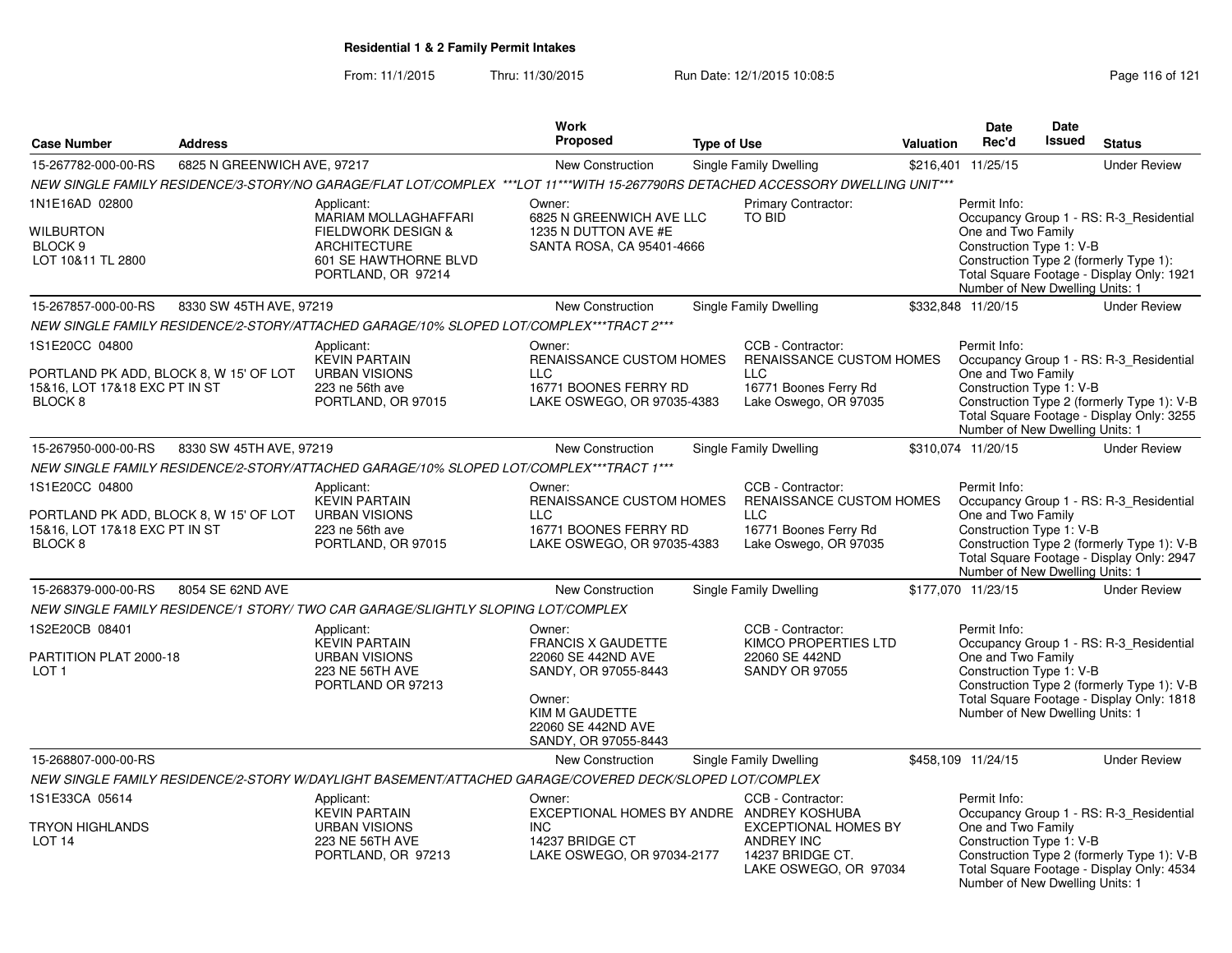From: 11/1/2015Thru: 11/30/2015 Run Date: 12/1/2015 10:08:5<br>
Page 117 of 121

| <b>Case Number</b>                                                            | <b>Address</b>            |                                                                                                                                                              | <b>Work</b><br><b>Proposed</b>                                                   | <b>Type of Use</b>                        |                                                                         | Valuation | <b>Date</b><br>Rec'd                                                                              | Date<br><b>Issued</b> | <b>Status</b>                                                                                                                      |
|-------------------------------------------------------------------------------|---------------------------|--------------------------------------------------------------------------------------------------------------------------------------------------------------|----------------------------------------------------------------------------------|-------------------------------------------|-------------------------------------------------------------------------|-----------|---------------------------------------------------------------------------------------------------|-----------------------|------------------------------------------------------------------------------------------------------------------------------------|
| 15-269073-000-00-RS                                                           | 4845 SW PATTON RD, 97221  |                                                                                                                                                              | New Construction                                                                 | <b>Single Family Dwelling</b>             |                                                                         |           | \$646,535 11/24/15                                                                                |                       | <b>Under Review</b>                                                                                                                |
|                                                                               |                           | NEW SINGLE FAMILY RESIDENCE/SINGLE STORY W/DAYLIGHT BASEMENT/ATTACHED GARAGE/SLOPED LOT/COMPLEX/HOT TUB OFF MASTER BEDROOM***DFS TRUSSES***WITH POOL 15-2690 |                                                                                  |                                           |                                                                         |           |                                                                                                   |                       |                                                                                                                                    |
| 1S1E07AD 05200                                                                |                           | Applicant:<br><b>HANS KRETSCHMER</b>                                                                                                                         | Owner:<br>4845 SW PATTON LLC                                                     | CCB - Contractor:                         | <b>DON TANKERSLEY</b>                                                   |           | Permit Info:                                                                                      |                       | Occupancy Group 1 - RS: R-3_Residential                                                                                            |
| SECTION 07 1S 1E<br>TL 5200 1.22 ACRES                                        |                           | 1807 NW VAUGHN<br>PORTLAND, OR 97209                                                                                                                         | 3625 SW 58TH DR<br>PORTLAND, OR 97221                                            | <b>CONSTRUCTION</b>                       | <b>DON TANKERSLEY</b><br>1503 SE HARRISION ST<br>PORTLAND OR 97218      |           | One and Two Family<br>Construction Type 1: V-B<br>Number of New Dwelling Units: 1                 |                       | Construction Type 2 (formerly Type 1): V-B<br>Total Square Footage - Display Only: 6135                                            |
| 15-269532-000-00-RS                                                           | 540 NE 79TH AVE, 97213    |                                                                                                                                                              | New Construction                                                                 | Single Family Dwelling                    |                                                                         |           | \$183,732 11/24/15                                                                                |                       | <b>Under Review</b>                                                                                                                |
|                                                                               |                           | NEW SINGLE FAMILY RESIDENCE/2-STORY/DETACHED GARAGE/FLAT LOT/COMPLEX***DETACHED GARAGE 15-269541-RS***                                                       |                                                                                  |                                           |                                                                         |           |                                                                                                   |                       |                                                                                                                                    |
| 1N2E32AD 13800<br><b>NORTH VILLA</b><br>BLOCK <sub>3</sub><br>LOT 30-32       |                           | Applicant:<br><b>KEVIN PARTAIN</b><br><b>URBAN VISIONS</b><br>223 NE 56TH AVE<br>PORTLAND, OR 97213                                                          | Owner:<br><b>JAMES HUNT</b><br><b>PO BOX 328</b><br>STEVENSON, WA 98648          | CCB - Contractor:<br><b>KRISTY RAASCH</b> | RAASCH CONSTRUCTION LTD<br>3880 SE DEER CREEK WAY<br>GRESHAM, OR 97080  |           | Permit Info:<br>One and Two Family<br>Construction Type 1: V-B<br>Number of New Dwelling Units: 1 |                       | Occupancy Group 1 - RS: R-3 Residential<br>Construction Type 2 (formerly Type 1):<br>Total Square Footage - Display Only: 1631     |
| 15-269557-000-00-RS                                                           | 3505 N WILLIS BLVD, 97217 |                                                                                                                                                              | New Construction                                                                 | <b>Single Family Dwelling</b>             |                                                                         |           | \$258.117 11/24/15                                                                                |                       | <b>Under Review</b>                                                                                                                |
|                                                                               |                           | NEW SINGLE FAMILY RESIDENCE/2-STORY W/ADU IN BASEMENT/TUCK UNDER GARAGE/FLAT LOT/COMPLEX                                                                     |                                                                                  |                                           |                                                                         |           |                                                                                                   |                       |                                                                                                                                    |
| 1N1E08DA 00100<br>PENINSULAR ADD 2<br>BLOCK 3<br>LOT <sub>40</sub>            |                           | Applicant:<br><b>KEVIN PARTAIN</b><br>223 NE 56TH AVE<br>PORTLAND, OR 97213-3705                                                                             | Owner:<br>WHITNEY A PETERSEN<br>5726 N OBERLIN ST<br>PORTLAND, OR 97203-4141     | TO BID                                    | <b>Primary Contractor:</b>                                              |           | Permit Info:<br>One and Two Family<br>Construction Type 1: V-B<br>Number of New Dwelling Units: 2 |                       | Occupancy Group 1 - RS: R-3_Residential<br>Construction Type 2 (formerly Type 1): V-B<br>Total Square Footage - Display Only: 2439 |
| 15-270133-000-00-RS                                                           | 2219 SE 38TH AVE, 97214   |                                                                                                                                                              | New Construction                                                                 | Single Family Dwelling                    |                                                                         |           | \$250,363 11/25/15                                                                                |                       | <b>Under Review</b>                                                                                                                |
|                                                                               |                           | NEW SINGLE FAMILY RESIDENCE/TWO STORY/ATTACHED GARAGE/FLAT LOT/COMPLEX                                                                                       |                                                                                  |                                           |                                                                         |           |                                                                                                   |                       |                                                                                                                                    |
| 1S1E01DD 22900<br><b>FIELDS ADD</b><br>BLOCK <sub>2</sub><br>LOT <sub>3</sub> |                           | Applicant:<br><b>MITCH GILBERT</b><br>MITCH GILBERT ARCHITECT<br>239 NW 13TH AV #209<br>PORTLAND OR 97209                                                    | Owner:<br>MG-MK SE 38TH PROPERTY LLC<br>3023 SW CASCADE DR<br>PORTLAND, OR 97205 | <b>TO BID</b>                             | Primary Contractor:                                                     |           | Permit Info:<br>One and Two Family<br>Construction Type 1: V-B<br>Number of New Dwelling Units: 1 |                       | Occupancy Group 1 - RS: R-3 Residential<br>Construction Type 2 (formerly Type 1): V-B<br>Total Square Footage - Display Only: 2748 |
| 15-270138-000-00-RS                                                           | 2410 NE REGENTS DR, 97212 |                                                                                                                                                              | New Construction                                                                 | Single Family Dwelling                    |                                                                         |           | \$444,589 11/25/15                                                                                |                       | <b>Under Review</b>                                                                                                                |
|                                                                               |                           | NEW SINGLE FAMILY RESIDENCE/2-STORY/MEDIA ROOM ON 3RD FLOOR/TUCK UNDER GARAGE/FLAT LOT/COMPLEX***LOT 12***                                                   |                                                                                  |                                           |                                                                         |           |                                                                                                   |                       |                                                                                                                                    |
| 1N1E24CC 11400                                                                |                           | Applicant:<br><b>NATHAN ARNOLD</b>                                                                                                                           | Owner:<br><b>KANE CULLIMORE</b>                                                  | CCB - Contractor:                         | <b>BRISTOL CREEK HOMES &amp;</b>                                        |           | Permit Info:                                                                                      |                       | Occupancy Group 1 - RS: R-3_Residential                                                                                            |
| ALAMEDA PARK<br>BLOCK 1<br>LOT 11&12                                          |                           | <b>FASTER PERMITS</b><br>14334 NW EAGLERIDGE LANE<br>PORTLAND, OR 97229                                                                                      | 1606 DEER PATH<br>TRUCKEE, CA 96161-4009                                         |                                           | DEVELOPMENT CO LLC<br>520 SW YAMHILL ST SUITE 600<br>PORTLAND, OR 97204 |           | One and Two Family<br>Construction Type 1: V-B<br>Number of New Dwelling Units: 1                 |                       | Construction Type 2 (formerly Type 1): V-B<br>Total Square Footage - Display Only: 4418                                            |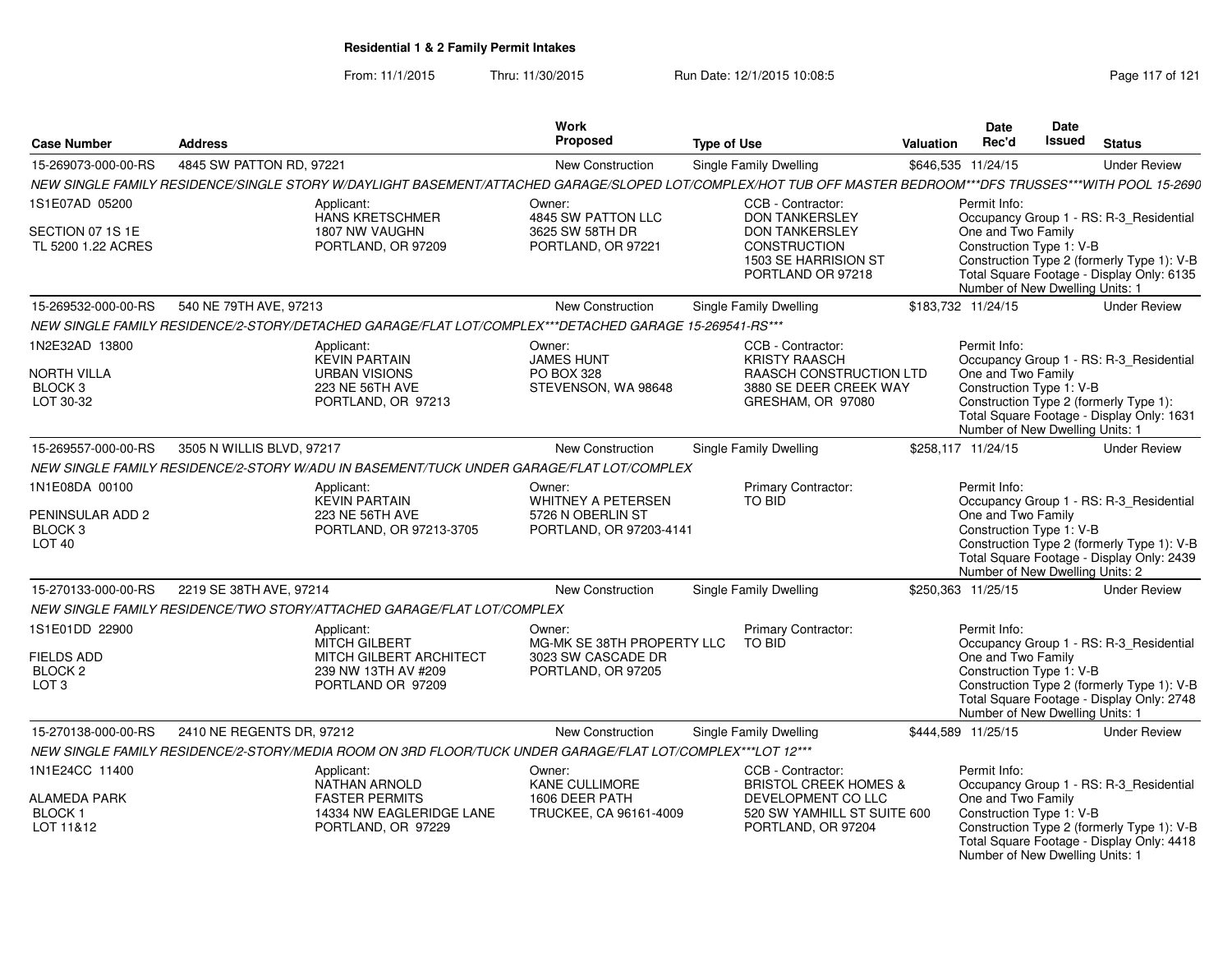From: 11/1/2015Thru: 11/30/2015 Run Date: 12/1/2015 10:08:5<br>
Rage 118 of 121

|                                                                             |                                                     |                                                                                                                           | <b>Work</b>                                                                                  |                     |                                                                                                                                                                                                    |                  | <b>Date</b>                                                                                       | Date          |                                                                                                                                    |
|-----------------------------------------------------------------------------|-----------------------------------------------------|---------------------------------------------------------------------------------------------------------------------------|----------------------------------------------------------------------------------------------|---------------------|----------------------------------------------------------------------------------------------------------------------------------------------------------------------------------------------------|------------------|---------------------------------------------------------------------------------------------------|---------------|------------------------------------------------------------------------------------------------------------------------------------|
| <b>Case Number</b>                                                          | <b>Address</b>                                      |                                                                                                                           | Proposed                                                                                     | <b>Type of Use</b>  |                                                                                                                                                                                                    | <b>Valuation</b> | Rec'd                                                                                             | <b>Issued</b> | <b>Status</b>                                                                                                                      |
| 15-270852-000-00-RS                                                         | 8537 SW CAPITOL HWY, 97219                          |                                                                                                                           | <b>New Construction</b>                                                                      |                     | <b>Single Family Dwelling</b>                                                                                                                                                                      |                  | \$331,331 11/30/15                                                                                |               | <b>Under Review</b>                                                                                                                |
|                                                                             |                                                     | NEW SINLGE FAMILY RESIDENCE/2-STORY W/BASEMENT/TUCK UNDER GARAGE/10% SLOPED LOT/COMPLEX                                   |                                                                                              |                     |                                                                                                                                                                                                    |                  |                                                                                                   |               |                                                                                                                                    |
| 1S1E20CC 11200<br><b>HILLVALE TR</b><br>BLOCK <sub>2</sub><br><b>LOT 11</b> |                                                     | Applicant:<br>Dan Williams<br><b>FASTER PERMITS</b><br>14334 NW EAGLERIDGE LANE<br>PORTLAND OR 97229                      | Owner:<br>EDEN ENTERPRISES LLC<br>8537 SW CAPITOL HWY<br>PORTLAND, OR 97219                  |                     | CCB - Contractor:<br><b>VIC REMMERS</b><br>EVERETT CUSTOM HOMES INC<br>735 SW 158TH AVE STE 180<br>BEAVERTON OR 97006                                                                              |                  | Permit Info:<br>One and Two Family<br>Construction Type 1: V-B<br>Number of New Dwelling Units: 1 |               | Occupancy Group 1 - RS: R-3_Residential<br>Construction Type 2 (formerly Type 1): V-B<br>Total Square Footage - Display Only: 3300 |
| 14-165067-REV-02-RS                                                         | 3445 NE 51ST AVE, 97213                             |                                                                                                                           | New Construction                                                                             | Townhouse (2 Units) |                                                                                                                                                                                                    |                  | \$11/13/15                                                                                        |               | <b>Under Review</b>                                                                                                                |
|                                                                             |                                                     | REVISION TO WIDEN WINDOW OPENING FROM 8FT TO 9FT IN LIVING ROOM AND MASTER BEDROOM; ADD ADDITIONAL STAIR DETAILS          |                                                                                              |                     |                                                                                                                                                                                                    |                  |                                                                                                   |               |                                                                                                                                    |
| 1N2E30BA 01900                                                              |                                                     | Applicant:<br><b>TODD LASHER</b><br><b>LASHER DESIGN</b><br>5632 N ATLANTIC AVE<br>PORTLAND, OR 97217                     | Owner:<br><b>CREO PROPERTIES LLC</b><br>PO BOX 20926<br>PORTLAND, OR 97294-0926              |                     | CCB - Contractor:<br>POINT PLUMBING<br>4510 SW 182ND<br>ALOHA OR 97078                                                                                                                             |                  | Permit Info:<br>One and Two Family<br>Construction Type 1: V-B                                    |               | Occupancy Group 1 - RS: R-3_Residential<br>Construction Type 2 (formerly Type 1): V-B<br>Total Square Footage - Display Only: 2493 |
| 14-165077-REV-02-RS                                                         | 3435 NE 51ST AVE, 97213                             |                                                                                                                           | New Construction                                                                             | Townhouse (2 Units) |                                                                                                                                                                                                    |                  | \$11/13/15                                                                                        |               | <b>Under Review</b>                                                                                                                |
|                                                                             |                                                     | REVISION TO WIDEN WINDOW OPENING FROM 8FT TO 9FT IN LIVING ROOM AND MASTER BEDROOM; ADD ADDITIONAL STAIR DETAILS          |                                                                                              |                     |                                                                                                                                                                                                    |                  |                                                                                                   |               |                                                                                                                                    |
| 1N2E30BA 01900                                                              |                                                     | Applicant:<br><b>TODD LASHER</b><br><b>LASHER DESIGN</b><br>5632 N ATLANTIC AVE<br>PORTLAND, OR 97217                     |                                                                                              |                     | CCB - Contractor:<br>POINT PLUMBING<br>4510 SW 182ND<br>ALOHA OR 97078                                                                                                                             |                  | Permit Info:<br>One and Two Family<br>Construction Type 1: V-B                                    |               | Occupancy Group 1 - RS: R-3_Residential<br>Construction Type 2 (formerly Type 1): V-B<br>Total Square Footage - Display Only: 2493 |
| 15-155171-REV-03-RS                                                         | 3924 SE 34TH AVE                                    |                                                                                                                           | New Construction                                                                             | Townhouse (2 Units) |                                                                                                                                                                                                    |                  | \$11/6/15                                                                                         |               | 11/6/15 Issued                                                                                                                     |
|                                                                             | REVISION TO STRUCTURAL DETAIL AT THE BASEMENT FLOOR |                                                                                                                           |                                                                                              |                     |                                                                                                                                                                                                    |                  |                                                                                                   |               |                                                                                                                                    |
| 1S1E12DB 05701<br><b>KENILWORTH</b><br>BLOCK 11<br>LOT 3 TL 5701            |                                                     | Applicant:<br><b>MIKE COYLE</b><br><b>FASTER PERMITS</b><br>14334 NW EAGLERIDGE LANE<br>PORTLAND, OR 97229                | Owner:<br>FRANCIS STREET PROPERTIES<br>$\sqcup$ C<br>1113 SW MYRTLE DR<br>PORTLAND, OR 97201 |                     | CCB - Contractor:<br><b>MARK BEIRWAGEN</b><br>STONE CREEK BUILDING &<br><b>DEVELOPMENT</b><br>10117 SE SUNNYSIDE RD NO. F<br>502<br>CLACKAMAS, OR 97015<br>CCB - Contractor:<br>DELTA PLUMBING INC |                  | Permit Info:<br>One and Two Family<br>Construction Type 1: V-B                                    |               | Occupancy Group 1 - RS: R-3_Residential<br>Construction Type 2 (formerly Type 1): V-B<br>Total Square Footage - Display Only: 2765 |
|                                                                             |                                                     |                                                                                                                           |                                                                                              |                     | 12205 SE 108TH AVE<br>HAPPY VALLEY, OR 97086                                                                                                                                                       |                  |                                                                                                   |               |                                                                                                                                    |
| 15-264503-000-00-RS                                                         | 7483 N HURON AVE, 97203                             |                                                                                                                           | New Construction                                                                             | Townhouse (2 Units) |                                                                                                                                                                                                    |                  | \$212,346 11/13/15                                                                                |               | <b>Under Review</b>                                                                                                                |
|                                                                             |                                                     | UNIT ONE OF TWO ATTACHED TOWNHOUSES on separate tax lots/2 STORY/ATTACHED GARAGE/FLAT LOT/COMPLEX ***WITH 15-264534RS *** |                                                                                              |                     |                                                                                                                                                                                                    |                  |                                                                                                   |               |                                                                                                                                    |
| 1N1E08CD 09800                                                              |                                                     | Applicant:<br>ALEX ZAGARYUK<br>11811 SE MALDON CT<br>PORTLAND, OR 97266                                                   | Owner:<br><b>JOHN WINTERS</b><br>4025 SE 322ND AVE<br>TROUTDALE, OR 97060-9483               |                     | CCB - Contractor:<br>Vira Gavrishov<br>UKA CONSTRUCTION LLC<br>11016 SE HAPPY VALLEY DR<br>PORTLAND, OR 97086                                                                                      |                  | Permit Info:<br>One and Two Family<br>Construction Type 1: V-B<br>Number of New Dwelling Units: 1 |               | Occupancy Group 1 - RS: R-3_Residential<br>Construction Type 2 (formerly Type 1): V-B<br>Total Square Footage - Display Only: 2013 |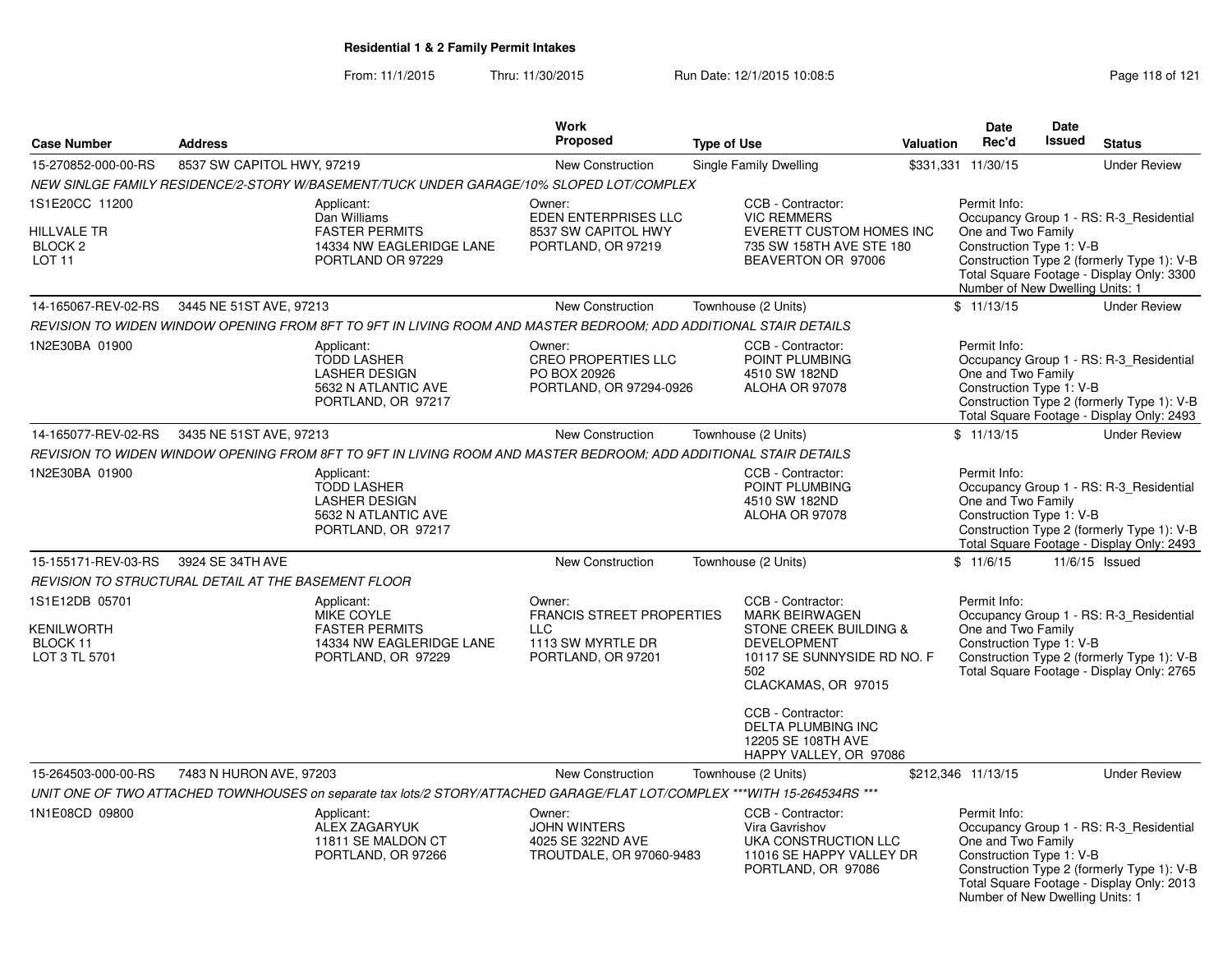From: 11/1/2015Thru: 11/30/2015 Run Date: 12/1/2015 10:08:5<br>
Page 119 of 121

|                                                              |                                |                                                                                                                                     | <b>Work</b><br><b>Proposed</b>                                                             |                    |                                                                                                                          |           | Date<br>Rec'd                                                                                     | Date<br><b>Issued</b> |                                                                                                                                    |
|--------------------------------------------------------------|--------------------------------|-------------------------------------------------------------------------------------------------------------------------------------|--------------------------------------------------------------------------------------------|--------------------|--------------------------------------------------------------------------------------------------------------------------|-----------|---------------------------------------------------------------------------------------------------|-----------------------|------------------------------------------------------------------------------------------------------------------------------------|
| <b>Case Number</b>                                           | <b>Address</b>                 |                                                                                                                                     |                                                                                            | <b>Type of Use</b> |                                                                                                                          | Valuation |                                                                                                   |                       | <b>Status</b>                                                                                                                      |
| 15-264534-000-00-RS                                          | 7485 N HURON AVE, 97203        |                                                                                                                                     | New Construction                                                                           |                    | Townhouse (2 Units)                                                                                                      |           | \$212,346 11/13/15                                                                                |                       | <b>Under Review</b>                                                                                                                |
|                                                              |                                | UNIT TWO OF TWO ATTACHED TOWNHOUSES on separate tax lots/2 STORY/ATTACHED GARAGE/FLAT LOT/COMPLEX ***WITH 15-264503RS***            |                                                                                            |                    |                                                                                                                          |           |                                                                                                   |                       |                                                                                                                                    |
| 1N1E08CD 09800                                               |                                | Applicant:<br>ALEX ZAGARYUK<br>11811 SE MALDON CT<br>PORTLAND, OR 97266                                                             | Owner:<br>JOHN WINTERS<br>4025 SE 322ND AVE<br>TROUTDALE, OR 97060-9483                    |                    | CCB - Contractor:<br>Vira Gavrishov<br>UKA CONSTRUCTION LLC<br>11016 SE HAPPY VALLEY DR<br>PORTLAND, OR 97086            |           | Permit Info:<br>One and Two Family<br>Construction Type 1: V-B<br>Number of New Dwelling Units: 1 |                       | Occupancy Group 1 - RS: R-3_Residential<br>Construction Type 2 (formerly Type 1): V-B<br>Total Square Footage - Display Only: 2013 |
| 15-265426-000-00-RS                                          | 3916 N GANTENBEIN AVE - Unit A |                                                                                                                                     | New Construction                                                                           |                    | Townhouse (2 Units)                                                                                                      |           | \$243,324 11/16/15                                                                                |                       | <b>Under Review</b>                                                                                                                |
|                                                              |                                | UNIT A - UNIT 1 OF 2-UNIT ATTACHED TOWNHOUSE on individual tax lot /3-STORY/DETACHED GARAGE/FLAT LOT/COMPLEX                        |                                                                                            |                    |                                                                                                                          |           |                                                                                                   |                       |                                                                                                                                    |
| 1N1E22DC 02201                                               |                                | Applicant:<br><b>KEVIN PARTAIN</b><br><b>URBAN VISIONS</b><br>223 NE 56TH AVE<br>PORTLAND, OR 97213                                 | Owner:<br>AGUREZO GROUP LLC<br>PO BOX 11778<br>PORTLAND, OR 97211                          |                    | CCB - Contractor:<br>ROMAN OZERUGA<br>URBAN HOUSING DEVELOPMENT<br>PO BOX 11778<br>PORTLAND, OR 97211                    |           | Permit Info:<br>One and Two Family<br>Construction Type 1: V-B<br>Number of New Dwelling Units: 1 |                       | Occupancy Group 1 - RS: R-3_Residential<br>Construction Type 2 (formerly Type 1):<br>Total Square Footage - Display Only: 2160     |
| 15-265446-000-00-RS                                          | 3912 N GANTENBEIN AVE - Unit A |                                                                                                                                     | New Construction                                                                           |                    | Townhouse (2 Units)                                                                                                      |           | \$243,324 11/16/15                                                                                |                       | <b>Under Review</b>                                                                                                                |
|                                                              |                                | UNIT B - UNIT 2 OF 2-UNIT ATTACHED TOWNHOUSE on individual tax lot /3-STORY/DETACHED GARAGE/FLAT LOT/COMPLEX                        |                                                                                            |                    |                                                                                                                          |           |                                                                                                   |                       |                                                                                                                                    |
| 1N1E22DC 02202                                               |                                | Applicant:<br><b>KEVIN PARTAIN</b><br><b>URBAN VISIONS</b><br>223 NE 56TH AVE<br>PORTLAND, OR 97213                                 | Owner:<br>AGUREZO GROUP LLC<br>PO BOX 11778<br>PORTLAND, OR 97211                          |                    | CCB - Contractor:<br>ROMAN OZERUGA<br>URBAN HOUSING DEVELOPMENT One and Two Family<br>PO BOX 11778<br>PORTLAND, OR 97211 |           | Permit Info:<br>Construction Type 1: V-B<br>Number of New Dwelling Units: 1                       |                       | Occupancy Group 1 - RS: R-3_Residential<br>Construction Type 2 (formerly Type 1):<br>Total Square Footage - Display Only: 2160     |
| 15-267128-000-00-RS                                          |                                |                                                                                                                                     | <b>New Construction</b>                                                                    |                    | Townhouse (2 Units)                                                                                                      |           | \$247,492 11/19/15                                                                                |                       | <b>Under Review</b>                                                                                                                |
|                                                              |                                | NEW #2 OF 2 UNIT TOWNHOUSE ON INDIVIDUAL LOT/3 STORY/NO GARGE/SLIGHLTY SLOPED LOT/COMPLEX***LOT 2** ASSOCIATED WITH 15-267060-RS    |                                                                                            |                    |                                                                                                                          |           |                                                                                                   |                       |                                                                                                                                    |
| 1N1E22CA 05202<br>PARTITION PLAT 2015-63<br>LOT <sub>2</sub> |                                | Applicant:<br><b>GENE PAVLENKO</b><br>ANAMIC CONSTRUCTION INC.<br>12808 SE COOPER ST<br>PORTLAND, OR 97236                          | Owner:<br><b>DEZ MICHIGAN LLC</b><br>10117 SE SUNNYSIDE RD #F1123<br>CLACKAMAS, OR 97015   |                    | CCB - Contractor:<br><b>GENE PAVLENKO</b><br>ANAMIC CONSTRUCTION INC.<br>12808 SE COOPER ST<br>PORTLAND, OR 97236        |           | Permit Info:<br>One and Two Family<br>Construction Type 1: V-B<br>Number of New Dwelling Units: 1 |                       | Occupancy Group 1 - RS: R-3_Residential<br>Construction Type 2 (formerly Type 1):<br>Total Square Footage - Display Only: 2197     |
| 15-269196-000-00-RS                                          | 343 NE 75TH AVE, 97213         |                                                                                                                                     | New Construction                                                                           |                    | Townhouse (2 Units)                                                                                                      |           | \$212,346 11/24/15                                                                                |                       | <b>Under Review</b>                                                                                                                |
|                                                              |                                | "UNIT A" UNIT 1 OF 2-UNIT ATTACHED TOWNHOUSE on individual tax lots 2-STORY/ATTACHED GARAGE/FLAT LOT/COMPLEX ***WITH 15-269201RS*** |                                                                                            |                    |                                                                                                                          |           |                                                                                                   |                       |                                                                                                                                    |
| 1N2E32DB 04000<br>MT TABOR VILLA<br>BLOCK 22<br>LOT 15&16    |                                | Applicant:<br><b>NATHAN ARNOLD</b><br><b>FASTER PERMITS</b><br>14334 NW EAGLERIDGE LANE<br>PORTLAND, OR 97229                       | Owner:<br>STRUCTURE REDEVELOPMENT<br><b>LLC</b><br>PO BOX 3026<br>CLACKAMAS, OR 97015-3026 |                    | CCB - Contractor:<br>STRUCTURE REDEVELOPMENT<br><b>LLC</b><br>PO BOX 3026<br>CLACKAMAS, OR 97015                         |           | Permit Info:<br>One and Two Family<br>Construction Type 1: V-B<br>Number of New Dwelling Units: 1 |                       | Occupancy Group 1 - RS: R-3_Residential<br>Construction Type 2 (formerly Type 1): V-B<br>Total Square Footage - Display Only: 2013 |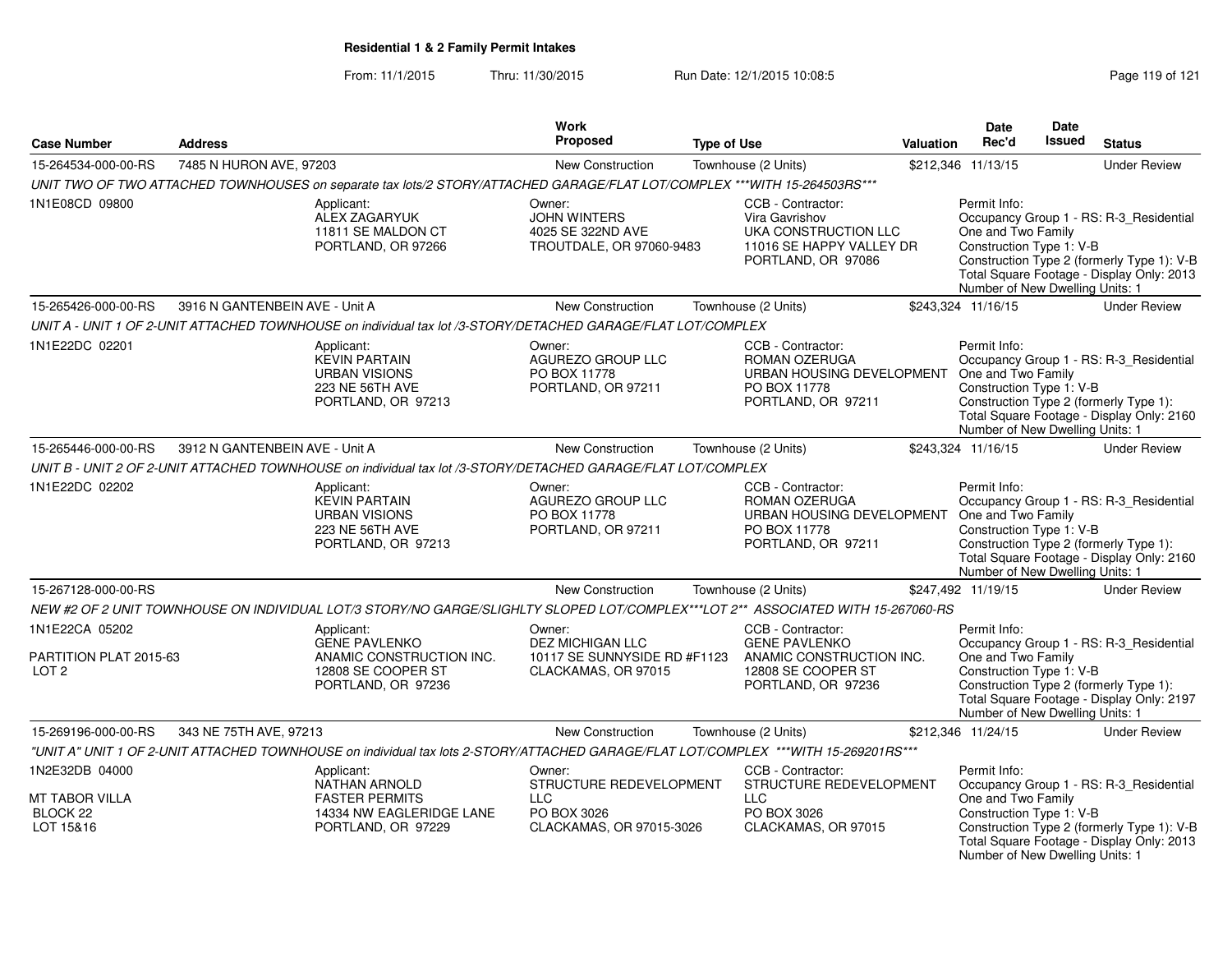From: 11/1/2015Thru: 11/30/2015 Run Date: 12/1/2015 10:08:5<br>
Page 120 of 121

| <b>Case Number</b>                                                | <b>Address</b>                                                                                                                      | <b>Work</b><br>Proposed                                                                                                                                                   | <b>Type of Use</b>                                                                                                                                                                                                                                                                                               | <b>Valuation</b> | Date<br>Rec'd                                                                                     | Date<br><b>Issued</b> | <b>Status</b>                                                                                                                      |
|-------------------------------------------------------------------|-------------------------------------------------------------------------------------------------------------------------------------|---------------------------------------------------------------------------------------------------------------------------------------------------------------------------|------------------------------------------------------------------------------------------------------------------------------------------------------------------------------------------------------------------------------------------------------------------------------------------------------------------|------------------|---------------------------------------------------------------------------------------------------|-----------------------|------------------------------------------------------------------------------------------------------------------------------------|
| 15-269201-000-00-RS                                               | 343 NE 75TH AVE, 97213                                                                                                              | New Construction                                                                                                                                                          | Townhouse (2 Units)                                                                                                                                                                                                                                                                                              |                  | \$212,346 11/24/15                                                                                |                       | <b>Under Review</b>                                                                                                                |
|                                                                   | "UNIT B" UNIT 2 OF 2-UNIT ATTACHED TOWNHOUSE on individual tax lots 2-STORY/ATTACHED GARAGE/FLAT LOT/COMPLEX ***WITH 15-269196RS*** |                                                                                                                                                                           |                                                                                                                                                                                                                                                                                                                  |                  |                                                                                                   |                       |                                                                                                                                    |
| 1N2E32DB 04000<br><b>MT TABOR VILLA</b><br>BLOCK 22<br>LOT 15&16  | Applicant:<br><b>NATHAN ARNOLD</b><br><b>FASTER PERMITS</b><br>14334 NW EAGLERIDGE LANE<br>PORTLAND, OR 97229                       | Owner:<br>STRUCTURE REDEVELOPMENT<br><b>LLC</b><br>PO BOX 3026<br>CLACKAMAS, OR 97015-3026                                                                                | CCB - Contractor:<br>STRUCTURE REDEVELOPMENT<br><b>LLC</b><br>PO BOX 3026<br>CLACKAMAS, OR 97015<br>Townhouse (3 or more units)                                                                                                                                                                                  |                  | Permit Info:<br>One and Two Family<br>Construction Type 1: V-B<br>Number of New Dwelling Units: 1 |                       | Occupancy Group 1 - RS: R-3_Residential<br>Construction Type 2 (formerly Type 1): V-B<br>Total Square Footage - Display Only: 2013 |
| 14-216851-REV-01-RS                                               | 1559 SE ANKENY ST - Unit A                                                                                                          | New Construction                                                                                                                                                          |                                                                                                                                                                                                                                                                                                                  |                  | \$11/16/15                                                                                        |                       | 11/16/15 Issued                                                                                                                    |
|                                                                   | REVISE PERMIT TO REMOVE EXTERIOR REAR SPIRAL STAIRCASES FROM PLANS.                                                                 |                                                                                                                                                                           |                                                                                                                                                                                                                                                                                                                  |                  |                                                                                                   |                       |                                                                                                                                    |
| 1N1E35DC 02601                                                    | Applicant:<br>PAUL SCHARF<br>2506 SW BOUNDARY<br>PORTLAND, OR 97239                                                                 | Owner:<br>NICHOLAS B PEARSON-WOOD<br>2506 SW BOUNDARY ST<br>PORTLAND, OR 97239-2026<br>Owner:<br><b>JESSICA L AIONA</b><br>2506 SW BOUNDARY ST<br>PORTLAND, OR 97239-2026 | CCB - Contractor:<br>EDWARD MULLEN PLUMBING<br>1601 SE RIVER RD<br>HILLSBORO, OR 97123<br>CCB - Contractor:<br>WIRE NUTZ ELECTRICAL<br><b>SERVICES LLC</b><br>13023 NE HWY 99 STE 7 PMB #<br>264<br>VANCOUVER WA 98686<br>CCB - Contractor:<br>LOWER WILLAMETTE<br><b>CONSTRUCTION LLC</b><br>1912 NW 24TH PLACE |                  | Permit Info:<br>One and Two Family<br>Construction Type 1: V-B                                    |                       | Occupancy Group 1 - RS: R-3_Residential<br>Construction Type 2 (formerly Type 1): V-B<br>Total Square Footage - Display Only: 2098 |
|                                                                   | Total # of RS New Construction permit intakes: 133                                                                                  |                                                                                                                                                                           | PORTLAND, OR 97210                                                                                                                                                                                                                                                                                               |                  |                                                                                                   |                       | Total valuation of RS New Construction permit intakes: \$22,898,923                                                                |
| 15-230983-REV-01-RS                                               | 837 SE 169TH DR, 97233                                                                                                              | Repair Fire Damage                                                                                                                                                        | Single Family Dwelling                                                                                                                                                                                                                                                                                           |                  | \$2,500 11/6/15                                                                                   |                       | 11/6/15 Issued                                                                                                                     |
|                                                                   | ADDED VALUE REVISION TO REPLACE BACK COVERED PATIO DAMAGED BY FIRE                                                                  |                                                                                                                                                                           |                                                                                                                                                                                                                                                                                                                  |                  |                                                                                                   |                       |                                                                                                                                    |
| 1S3E06BA 06700<br><b>BRAECROFT</b><br>BLOCK 4<br>LOT <sub>7</sub> | Applicant:<br>ROBERT HAYDEN<br>DELTA STUDIOS ARCH &<br><b>PLANNING</b><br>3344 NE 25TH AVE<br>PORTLAND, OR 97212                    | Owner:<br><b>JUSTIN T GEE</b><br>837 SE 169TH DR<br>PORTLAND, OR 97233<br>Owner:<br><b>LASANTHI C GEE</b><br>837 SE 169TH DR<br>PORTLAND, OR 97233                        | CCB - Contractor:<br><b>STUART BABICKY</b><br><b>SYNERGY RESTORATION</b><br>PO BOX 42442<br>PORTLAND OR 97242                                                                                                                                                                                                    |                  | Permit Info:<br>One and Two Family<br>Construction Type 1: V-B                                    |                       | Occupancy Group 1 - RS: R-3_Residential<br>Construction Type 2 (formerly Type 1):                                                  |